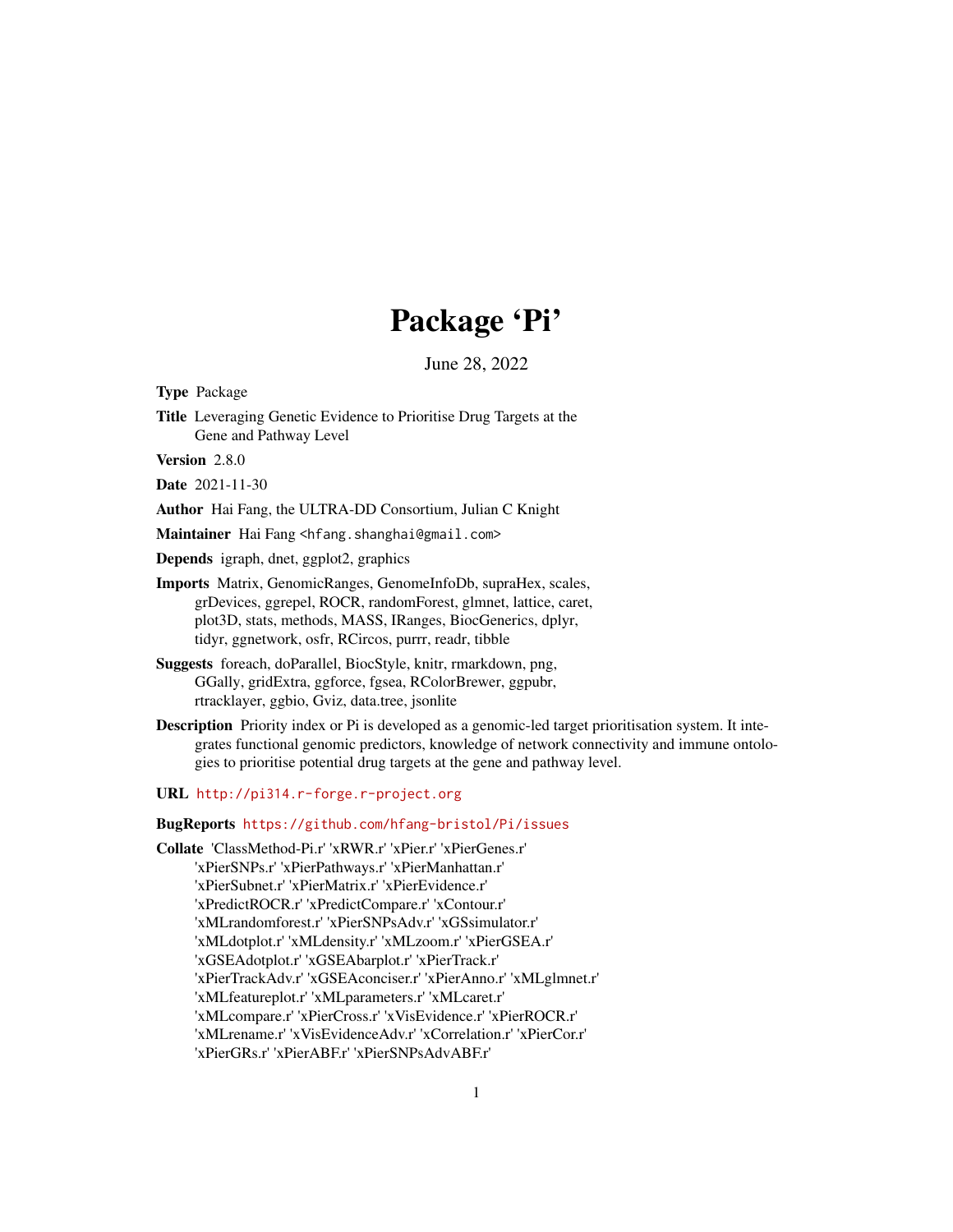'xPierABFheatmap.r' 'xPierMRS.r' 'xHeatmap.r' 'xCheckParallel.r' 'xDefineNet.r' 'xSNPscores.r' 'xSNP2nGenes.r' 'xSNP2eGenes.r' 'xSNP2cGenes.r' 'xSparseMatrix.r' 'xSM2DF.r' 'xDefineEQTL.r' 'xDefineHIC.r' 'xEnricherGenes.r' 'xDefineOntology.r' 'xEnricher.r' 'xDAGanno.r' 'xColormap.r' 'xSubneterGenes.r' 'xSymbol2GeneID.r' 'xSNPlocations.r' 'xGR.r' 'xLiftOver.r' 'xGGnetwork.r' 'xPieplot.r' 'xGR2xGeneScores.r' 'xGRscores.r' 'xGR2xGenes.r' 'xGR2nGenes.r' 'xGRsort.r' 'xMEabf.r' 'xRDataLoader.r' 'xAggregate.r' 'xGeneID2Symbol.r' 'xCircos.r' 'xVisNet.r' 'xEnrichViewer.r' 'xVisKernels.r' 'xEnrichForest.r' 'xCombineNet.r' 'xLayout.r' 'xConverter.r'

#### License GPL-3

#### VignetteBuilder knitr

biocViews Software, Genetics, GraphAndNetwork, Pathways, GeneExpression, GeneTarget, GenomeWideAssociation, LinkageDisequilibrium, Network, HiC

git\_url https://git.bioconductor.org/packages/Pi

git\_branch RELEASE\_3\_15

git\_last\_commit 019a211

git\_last\_commit\_date 2022-04-26

Date/Publication 2022-06-28

# R topics documented:

| aOnto             |          |
|-------------------|----------|
| cTarget           | 5        |
| dTarget           | 6        |
|                   |          |
| eGSEA             | 8        |
| eTarget           | <b>9</b> |
| 10                |          |
|                   |          |
| iSubg<br>12       |          |
| ls eTerm          |          |
| 13                |          |
| 14                |          |
| 15                |          |
| 16                |          |
| xAggregate<br>17  |          |
| 18                |          |
| xCircos<br>19     |          |
| xColormap<br>22   |          |
| xCombineNet<br>24 |          |
| xContour<br>26    |          |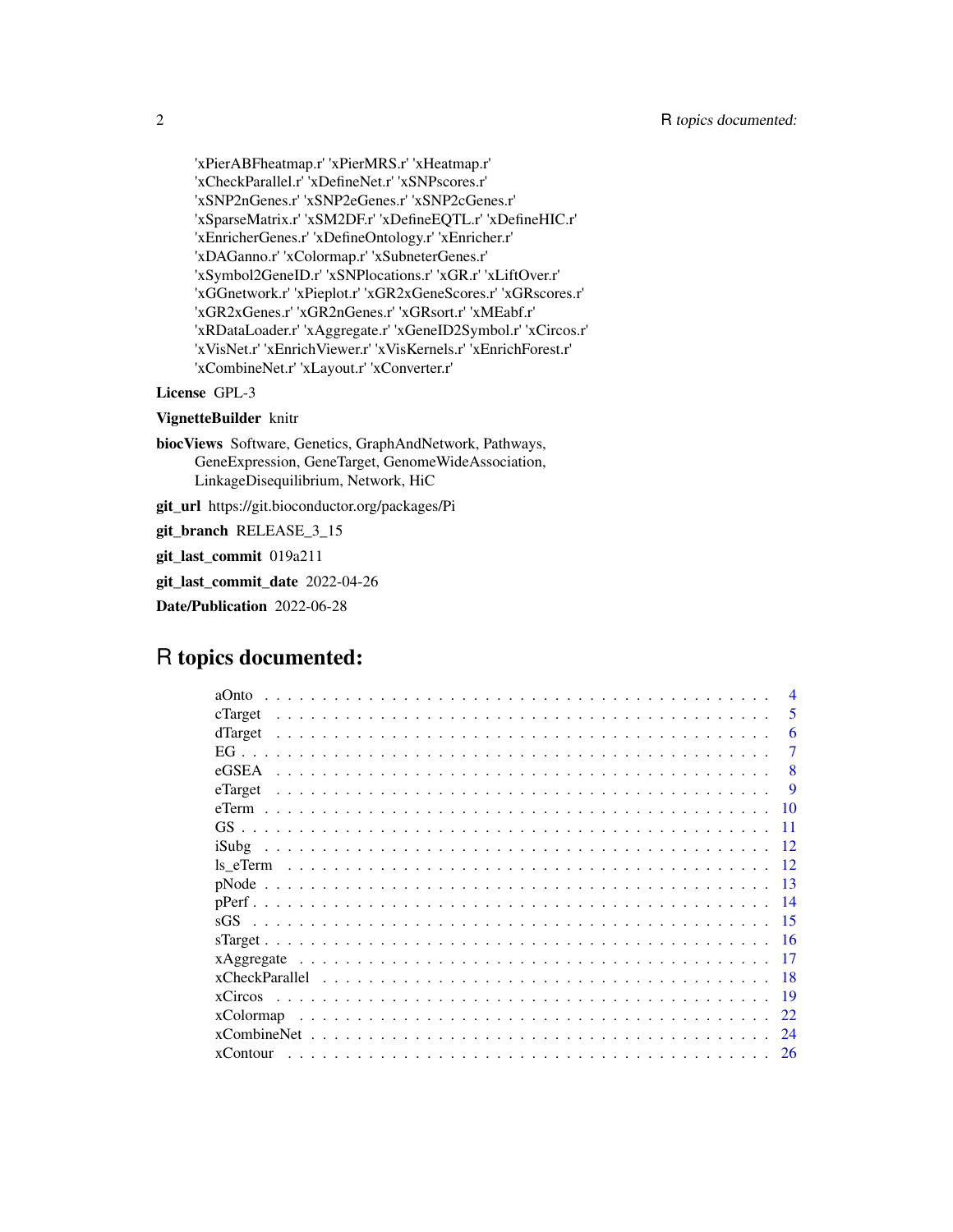|            | 27 |
|------------|----|
|            | 29 |
|            | 31 |
|            | 33 |
|            | 41 |
|            | 44 |
|            | 47 |
|            | 50 |
|            | 54 |
|            | 59 |
|            | 61 |
|            | 63 |
|            | 64 |
|            | 69 |
|            | 71 |
|            | 73 |
|            | 77 |
|            | 80 |
|            | 81 |
|            | 82 |
|            | 84 |
|            | 85 |
|            | 87 |
|            | 89 |
|            | 92 |
|            | 93 |
|            | 95 |
|            | 96 |
|            | 99 |
|            |    |
|            |    |
|            |    |
|            |    |
|            |    |
|            |    |
|            |    |
|            |    |
| xPieplot   |    |
|            |    |
|            |    |
|            |    |
|            |    |
|            |    |
|            |    |
|            |    |
| xPierGenes |    |
| xPierGRs   |    |
|            |    |
|            |    |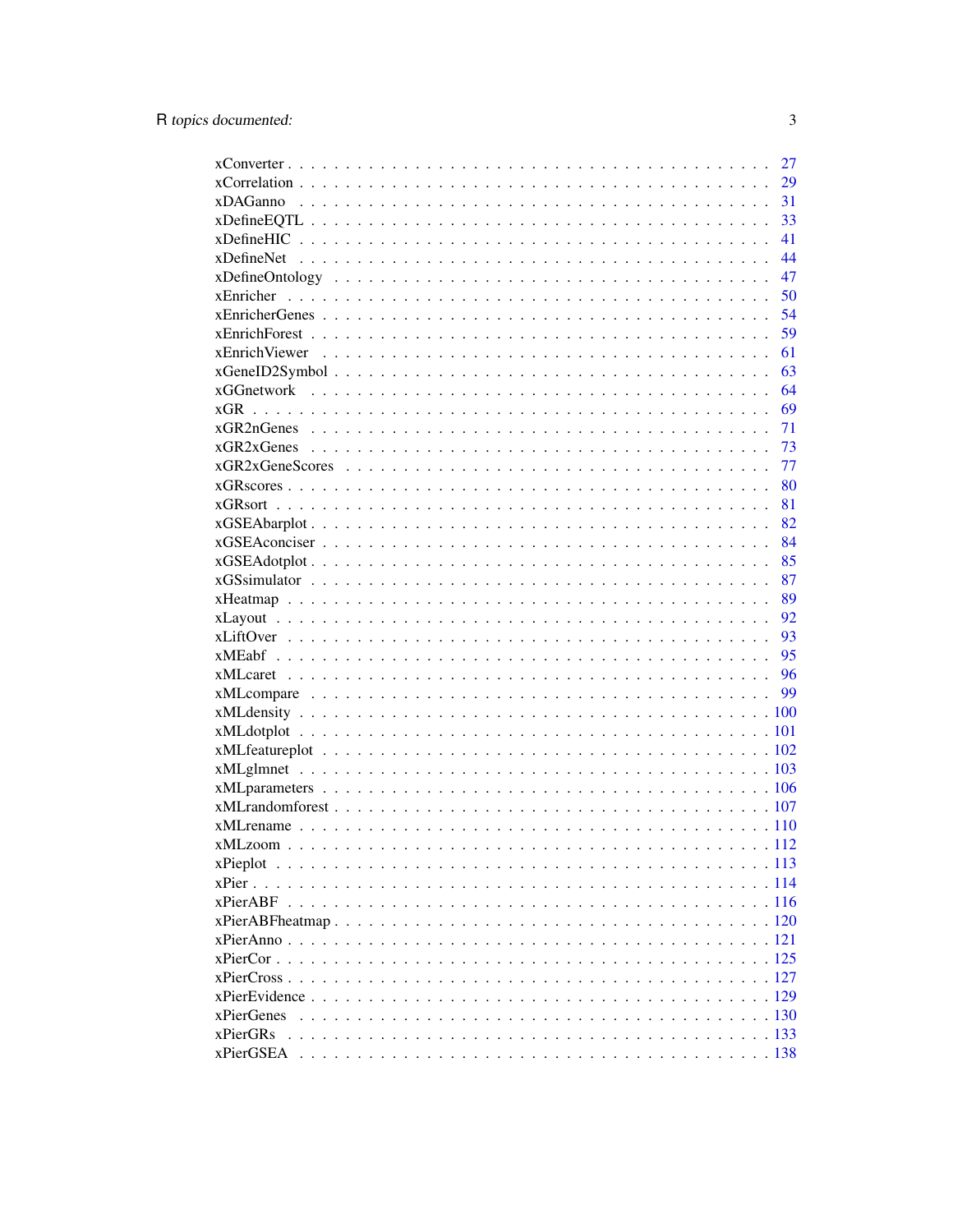<span id="page-3-0"></span>

| $xPierSNPsAdvABF$ |
|-------------------|
|                   |
|                   |
|                   |
|                   |
|                   |
|                   |
|                   |
|                   |
|                   |
|                   |
|                   |
|                   |
|                   |
|                   |
|                   |
|                   |
|                   |
|                   |
|                   |
| <b>xVisNet</b>    |
|                   |

#### **Index** [215](#page-214-0)

aOnto *Definition for S3 class* aOnto

# Description

aOnto has 2 components: g, anno.

# Usage

aOnto(g, anno)

## S3 method for class 'aOnto'  $print(x, \ldots)$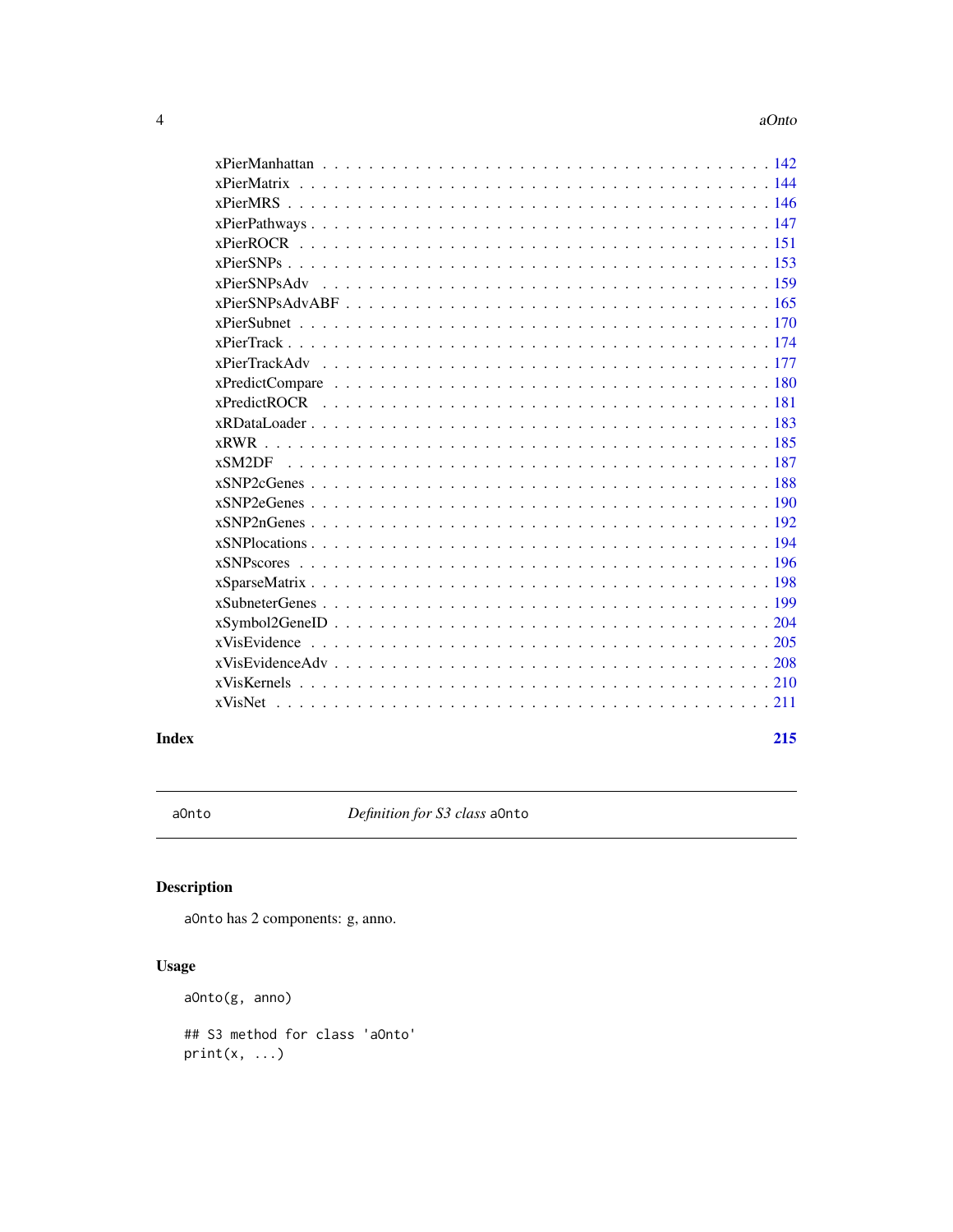#### <span id="page-4-0"></span>cTarget 5

# Arguments

| g    | an igraph object         |
|------|--------------------------|
| anno | a list                   |
| x    | an object of class a0nto |
|      | other parameters         |

#### Value

an object of S3 class aOnto

# Examples

```
RData.location <- "http://galahad.well.ox.ac.uk/bigdata"
## Not run:
aOnto(g, anno)
```
## End(Not run)

cTarget *Definition for S3 class* cTarget

# Description

cTarget has 2 components: priority and predictor.

# Usage

```
cTarget(priority, predictor)
```
## S3 method for class 'cTarget'  $print(x, \ldots)$ 

# Arguments

| priority     | a data frame               |
|--------------|----------------------------|
| predictor    | a data frame               |
| $\mathsf{x}$ | an object of class clarget |
|              | other parameters           |

#### Value

an object of S3 class cTarget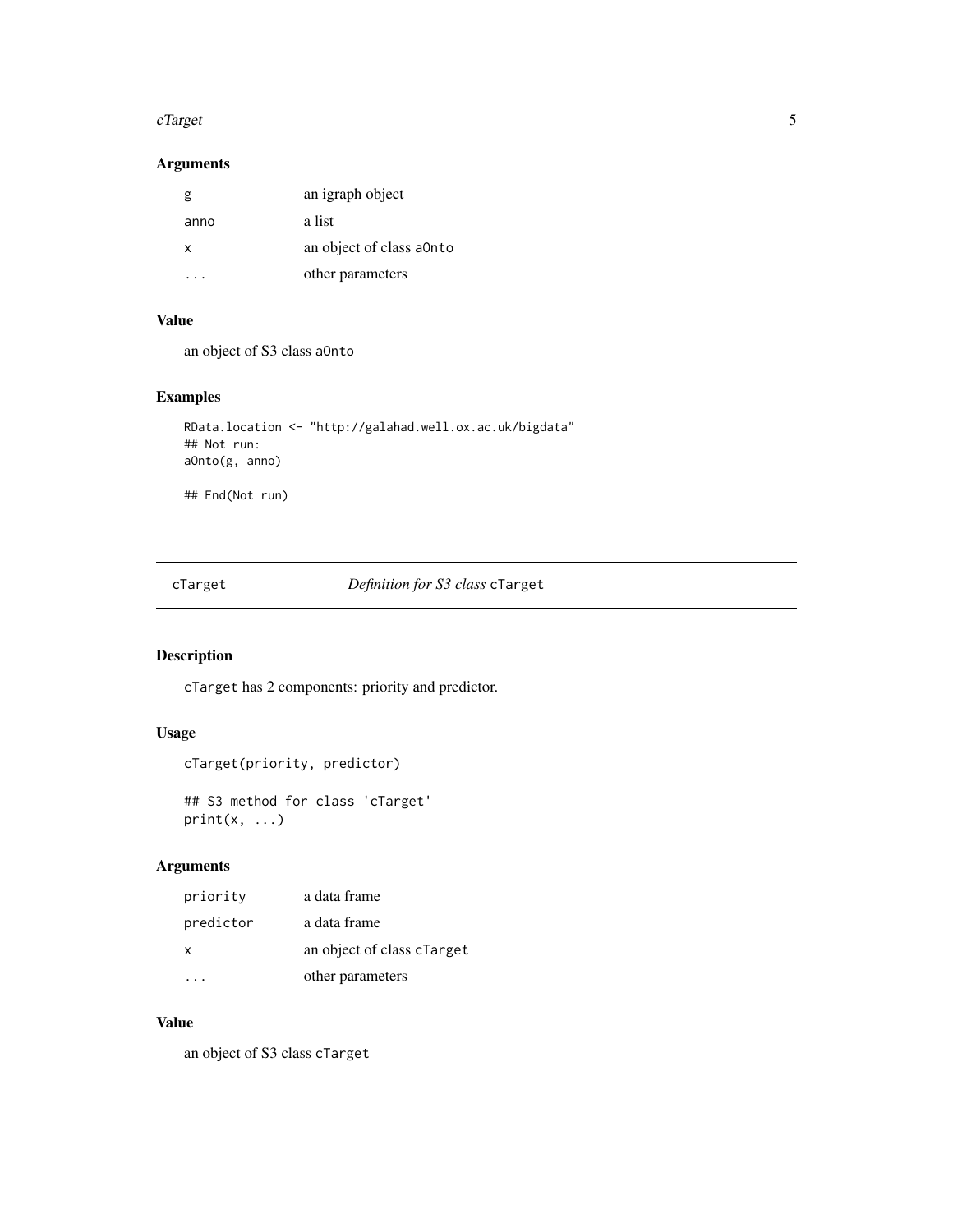#### <span id="page-5-0"></span>6 dTarget and the contract of the contract of the contract of the contract of the contract of the contract of the contract of the contract of the contract of the contract of the contract of the contract of the contract of

#### Examples

```
## Not run:
# Load the library
library(Pi)
## End(Not run)
RData.location <- "http://galahad.well.ox.ac.uk/bigdata"
## Not run:
cTarget(priority, predictor)
## End(Not run)
```
# dTarget *Definition for S3 class* dTarget

# Description

dTarget has 3 components: priority, predictor and metag.

# Usage

```
dTarget(priority, predictor, metag)
## S3 method for class 'dTarget'
```
 $print(x, \ldots)$ 

# Arguments

| priority  | a data frame               |
|-----------|----------------------------|
| predictor | a data frame               |
| metag     | an 'igraph' object         |
| x         | an object of class dTarget |
|           | other parameters           |

# Value

an object of S3 class dTarget

# Examples

```
## Not run:
# Load the library
library(Pi)
```

```
## End(Not run)
RData.location <- "http://galahad.well.ox.ac.uk/bigdata"
## Not run:
```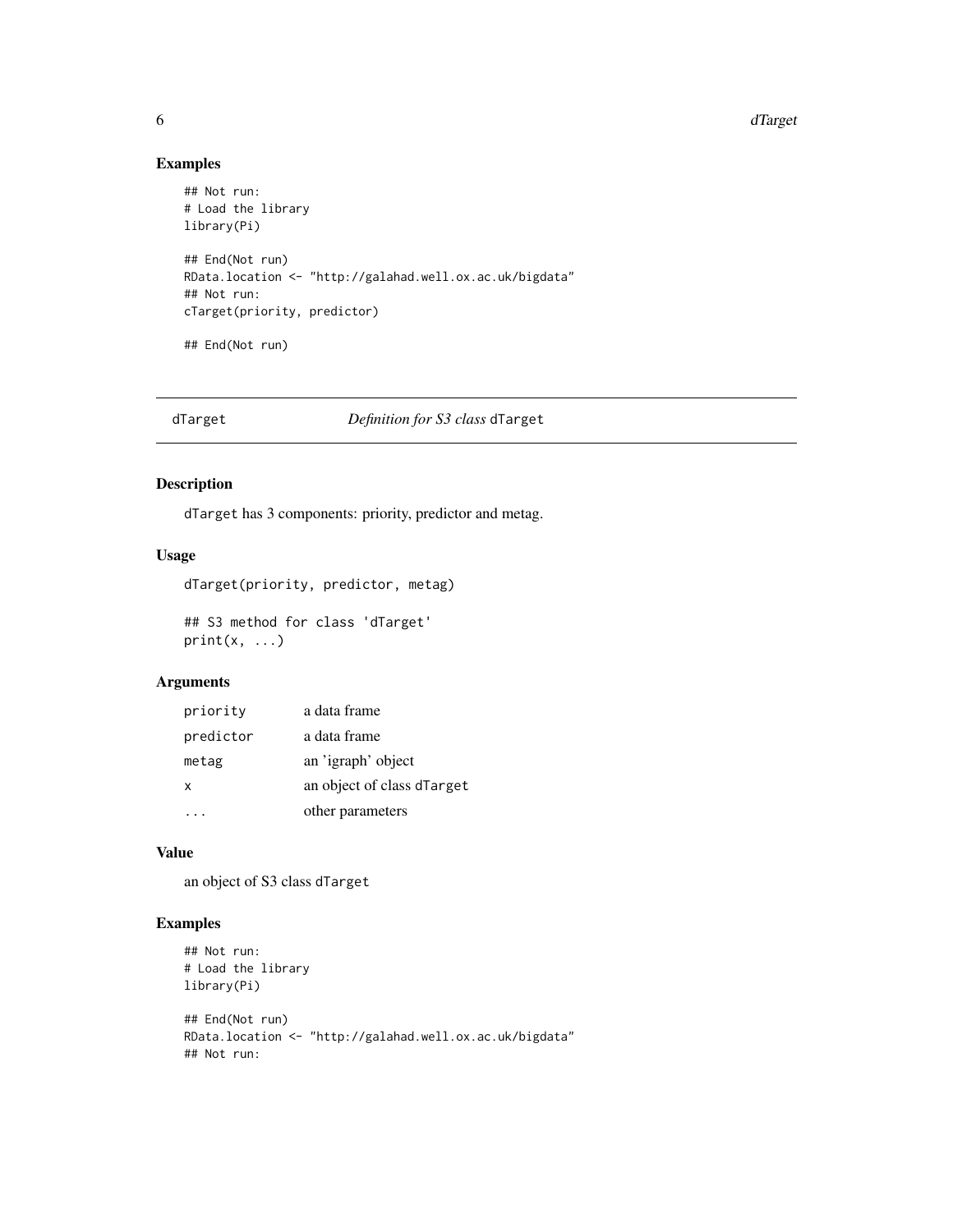```
dTarget(priority, predictor, metag)
```
## End(Not run)

# EG *Definition for S3 class* EG

# Description

EG has 1 component: gene\_info.

# Usage

EG(gene\_info)

## S3 method for class 'EG'  $print(x, \ldots)$ 

# Arguments

| gene_info | a data frame          |
|-----------|-----------------------|
| X         | an object of class EG |
| .         | other parameters      |

# Value

an object of S3 class EG

# Examples

RData.location <- "http://galahad.well.ox.ac.uk/bigdata" ## Not run: EG(gene\_info)

## End(Not run)

<span id="page-6-0"></span> $EG$  7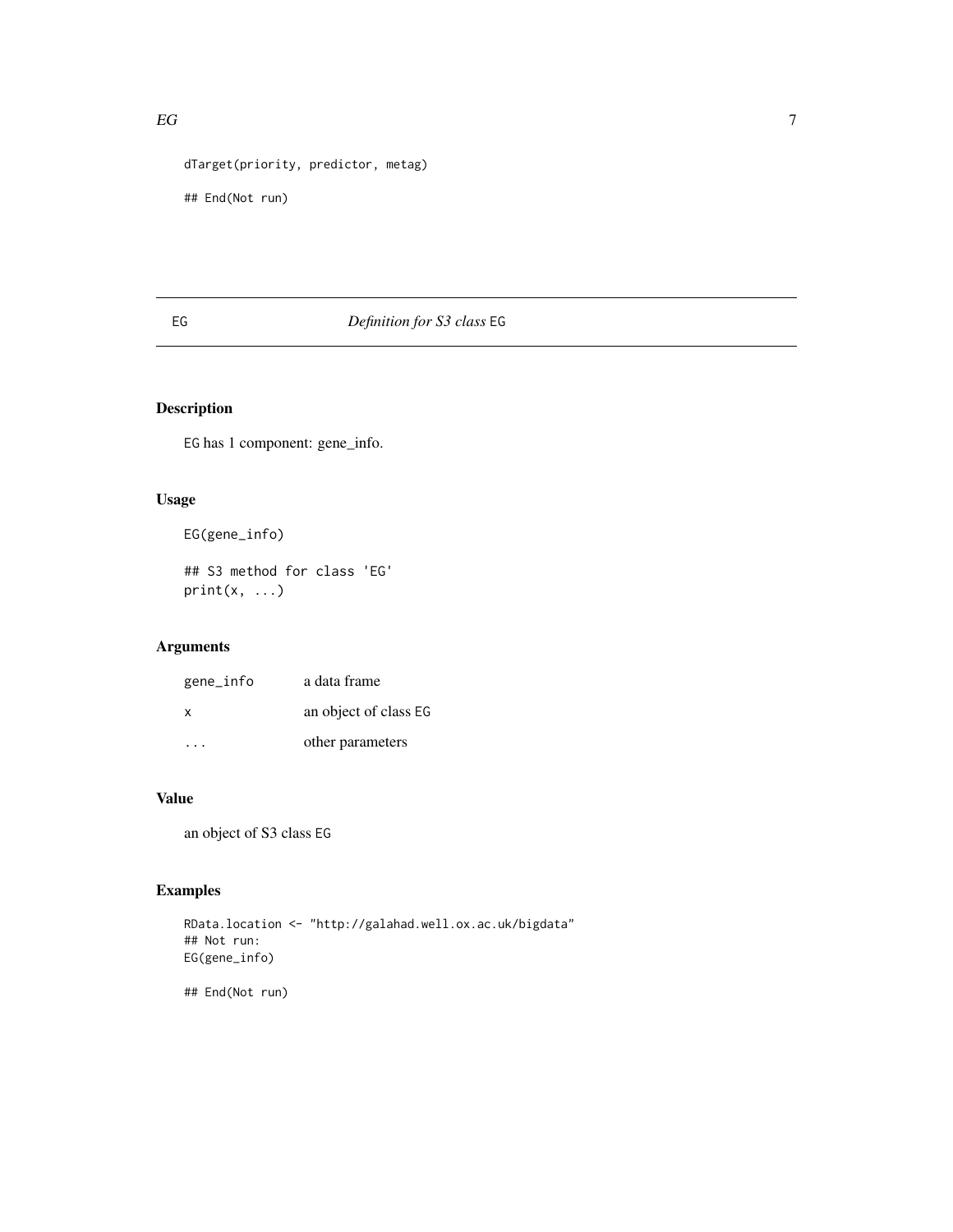<span id="page-7-0"></span>

eGSEA mush have following components: df\_summary, leading, full, cross.

#### Usage

```
eGSEA(df_summary, leading, full, cross)
```
## S3 method for class 'eGSEA'  $print(x, \ldots)$ 

# Arguments

| df_summary | a data frame             |
|------------|--------------------------|
| leading    | a list                   |
| ful 1      | a list                   |
| cross      | a matrix                 |
| x          | an object of class eGSEA |
|            | other parameters         |

# Value

an object of S3 class eGSEA

# Examples

```
## Not run:
# Load the library
library(Pi)
```
## End(Not run) RData.location <- "http://galahad.well.ox.ac.uk/bigdata" ## Not run: eGSEA(df\_summary, leading, full, cross)

## End(Not run)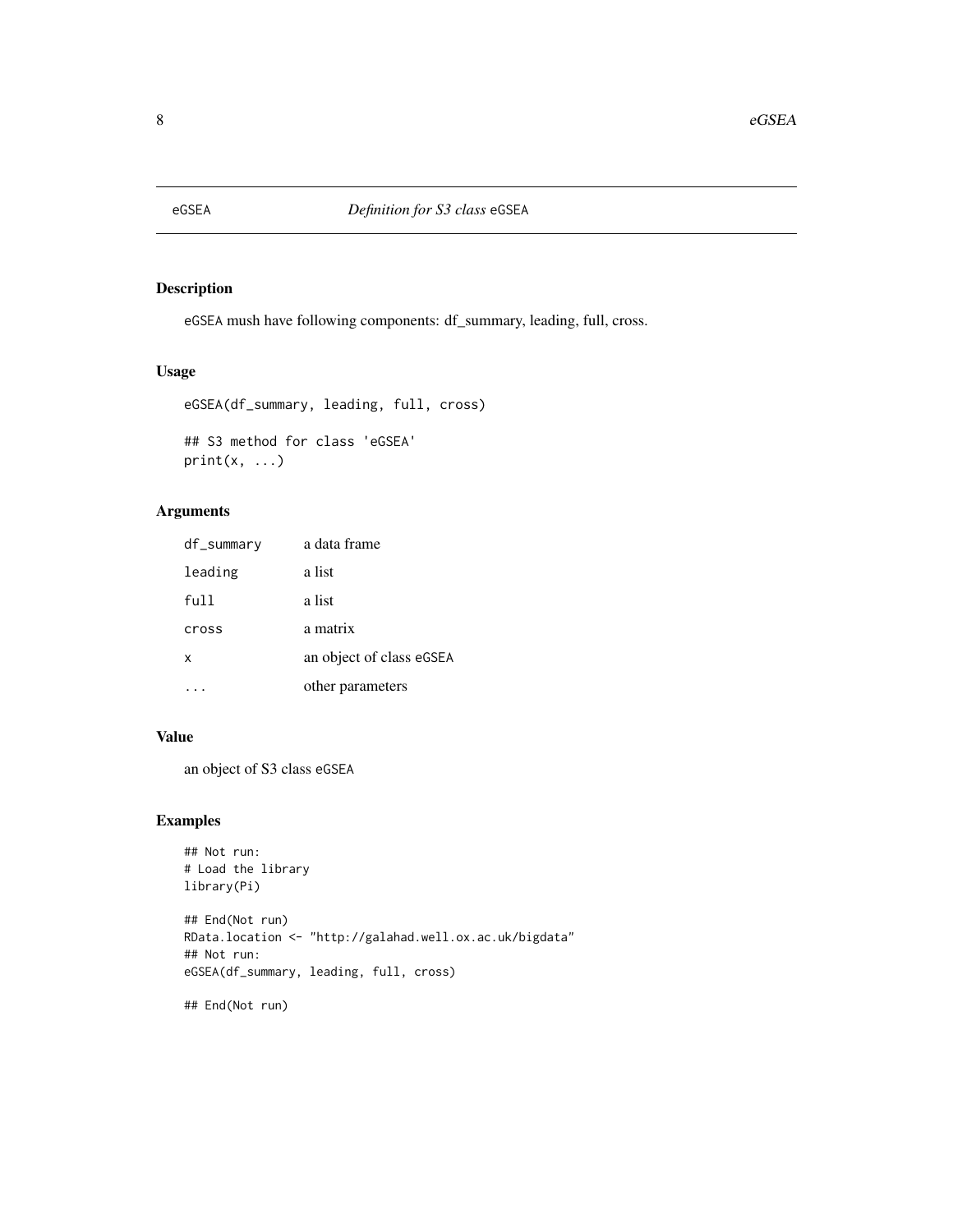<span id="page-8-0"></span>

eTarget has 2 components: evidence and metag.

#### Usage

```
eTarget(evidence, metag)
```
## S3 method for class 'eTarget'  $print(x, \ldots)$ 

# Arguments

| evidence | a data frame               |
|----------|----------------------------|
| metag    | an 'igraph' object         |
| X        | an object of class eTarget |
|          | other parameters           |

# Value

an object of S3 class eTarget

# Examples

```
## Not run:
# Load the library
library(Pi)
```
## End(Not run) RData.location <- "http://galahad.well.ox.ac.uk/bigdata" ## Not run: eTarget(evidence, metag)

## End(Not run)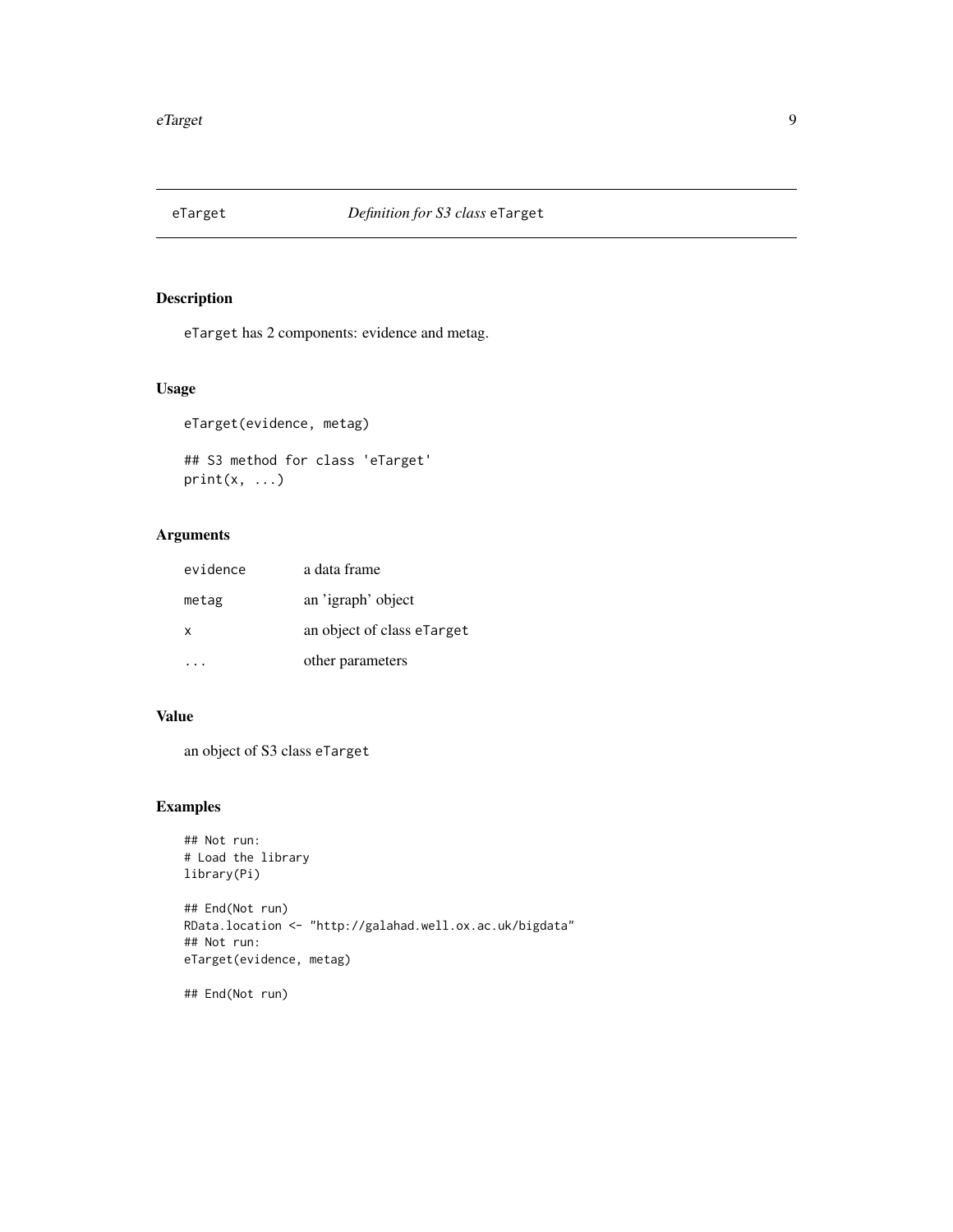<span id="page-9-0"></span>

eTerm mush have following components: term\_info, annotation, g, data, background, overlap, fc, zscore, pvalue, adjp, cross.

# Usage

```
eTerm(
term_info,
annotation,
g,
data,
background,
overlap,
fc,
zscore,
pvalue,
adjp,
cross
\mathcal{L}## S3 method for class 'eTerm'
```
 $print(x, \ldots)$ 

| term_info  | a data frame             |
|------------|--------------------------|
| annotation | a list                   |
| g          | an 'igraph' object       |
| data       | a vector                 |
| background | a vector                 |
| overlap    | a vector                 |
| fc         | a vector                 |
| zscore     | a vector                 |
| pvalue     | a vector                 |
| adjp       | a vector                 |
| cross      | a matrix                 |
| X          | an object of class eTerm |
| .          | other parameters         |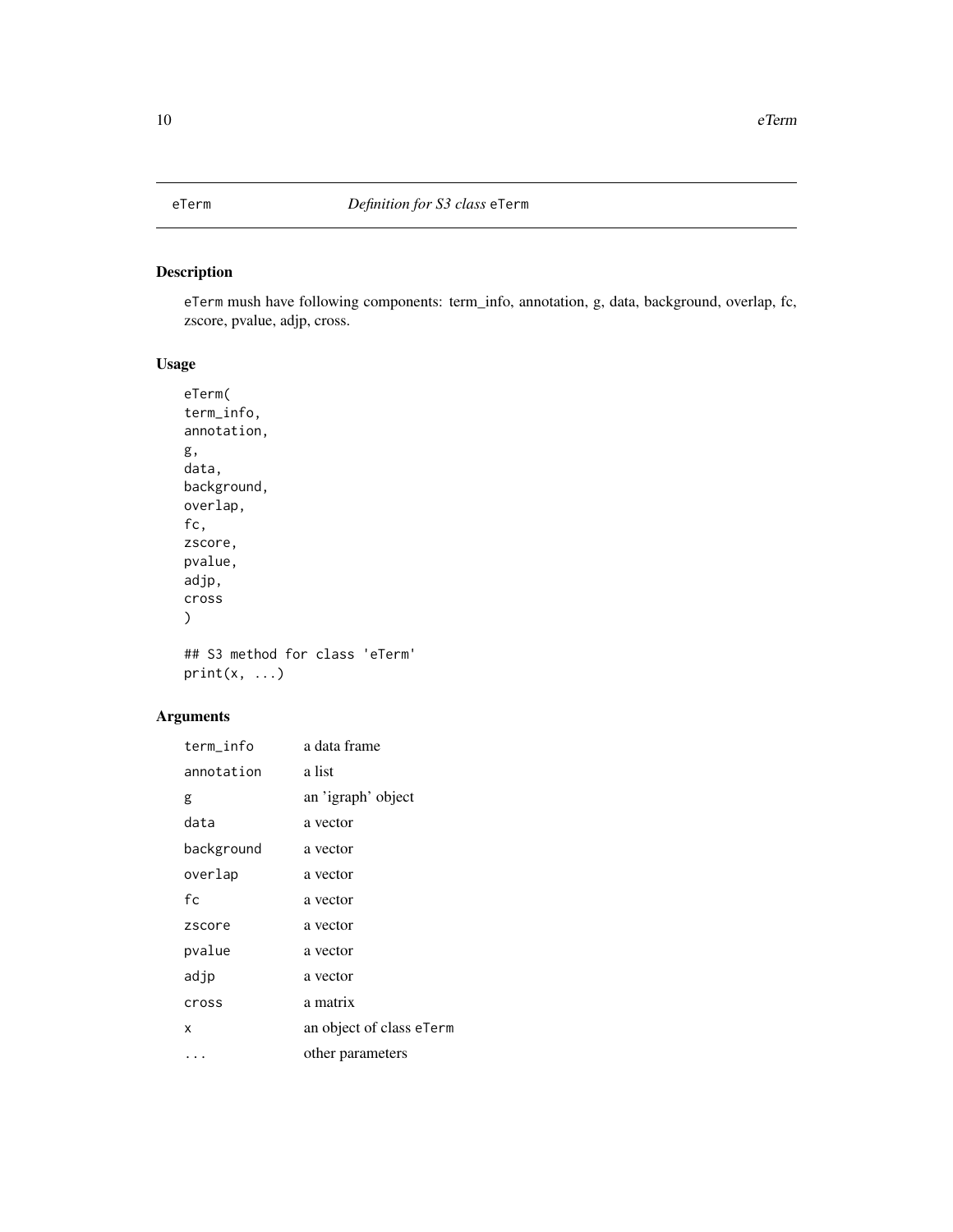# <span id="page-10-0"></span>Value

an object of S3 class eTerm

# Examples

RData.location <- "http://galahad.well.ox.ac.uk/bigdata" ## Not run: eTerm(term\_info, annotation, g, data, background, overlap, fc, zscore, pvalue, adjp, cross)

## End(Not run)

# GS *Definition for S3 class* GS

# Description

GS has 2 components: set\_info, gs.

# Usage

```
GS(set_info, gs)
```
## S3 method for class 'GS'  $print(x, \ldots)$ 

# Arguments

| set info     | a data frame          |
|--------------|-----------------------|
| gs           | a list                |
| $\mathsf{x}$ | an object of class GS |
|              | other parameters      |

# Value

an object of S3 class GS

#### Examples

```
RData.location <- "http://galahad.well.ox.ac.uk/bigdata"
## Not run:
GS(set_info, gs)
```
## End(Not run)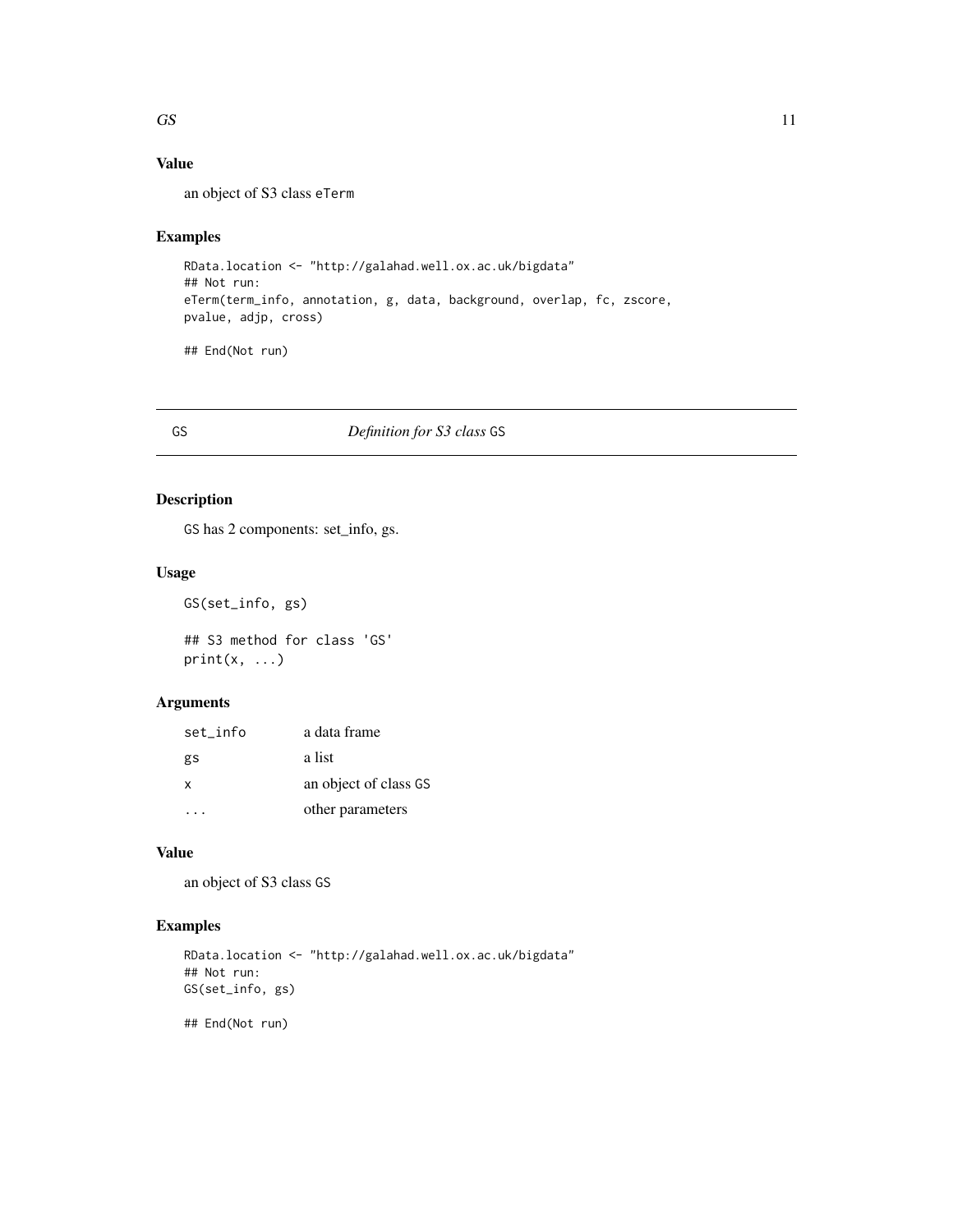<span id="page-11-0"></span>

iSubg has 2 components: g, ls\_subg.

### Usage

iSubg(g, ls\_subg)

## S3 method for class 'iSubg'  $print(x, \ldots)$ 

#### Arguments

| g          | an igraph object          |
|------------|---------------------------|
| $ls\_subg$ | a list of igraph objects  |
| X          | an object of class i Subg |
|            | other parameters          |

# Value

an object of S3 class iSubg

#### Examples

```
RData.location <- "http://galahad.well.ox.ac.uk/bigdata"
## Not run:
iSubg(g, ls_subg)
```
## End(Not run)

ls\_eTerm *Definition for S3 class* ls\_eTerm

# Description

ls\_eTerm has 3 components: df, mat and gp.

#### Usage

```
ls_eTerm(df, mat, gp)
## S3 method for class 'ls_eTerm'
print(x, \ldots)
```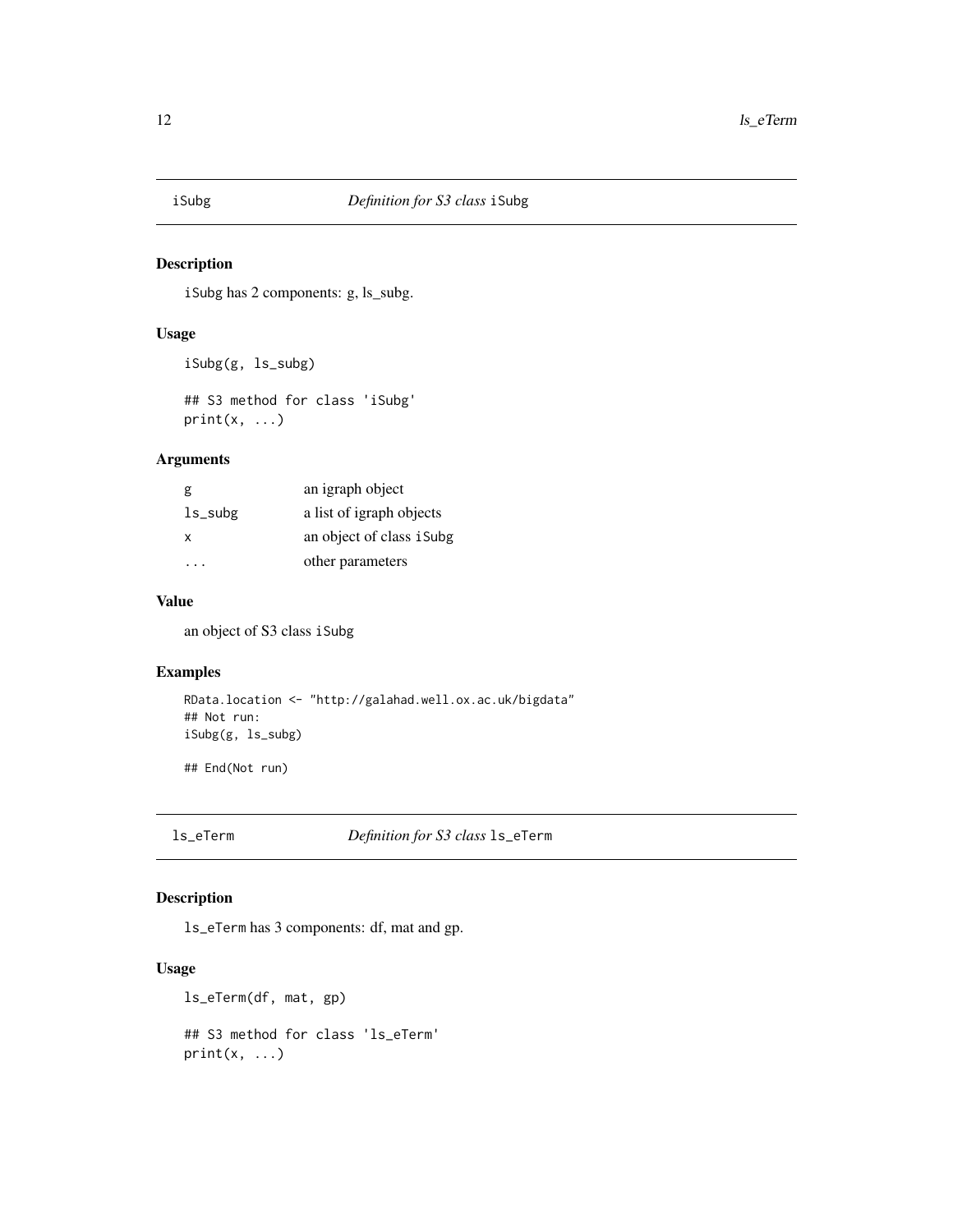#### <span id="page-12-0"></span> $pNode$  13

# Arguments

| df  | a data frame                |
|-----|-----------------------------|
| mat | a matrix                    |
| gp  | a ggplot object             |
| x   | an object of class 1s_eTerm |
|     | other parameters            |

#### Value

an object of S3 class ls\_eTerm

# Examples

```
RData.location <- "http://galahad.well.ox.ac.uk/bigdata"
## Not run:
ls_eTerm(df, mat, gp)
```
## End(Not run)

pNode *Definition for S3 class* pNode

# Description

pNode has 7 components: priority, g, SNP, Gene2SNP, nGenes, eGenes and cGenes.

# Usage

pNode(priority, g, SNP, Gene2SNP, nGenes, eGenes, cGenes)

## S3 method for class 'pNode'  $print(x, \ldots)$ 

| priority   | a data frame             |
|------------|--------------------------|
| g          | an 'igraph' object       |
| <b>SNP</b> | a data frame             |
| Gene2SNP   | a data frame             |
| nGenes     | a data frame             |
| eGenes     | a data frame             |
| cGenes     | a data frame             |
| x          | an object of class pNode |
|            | other parameters         |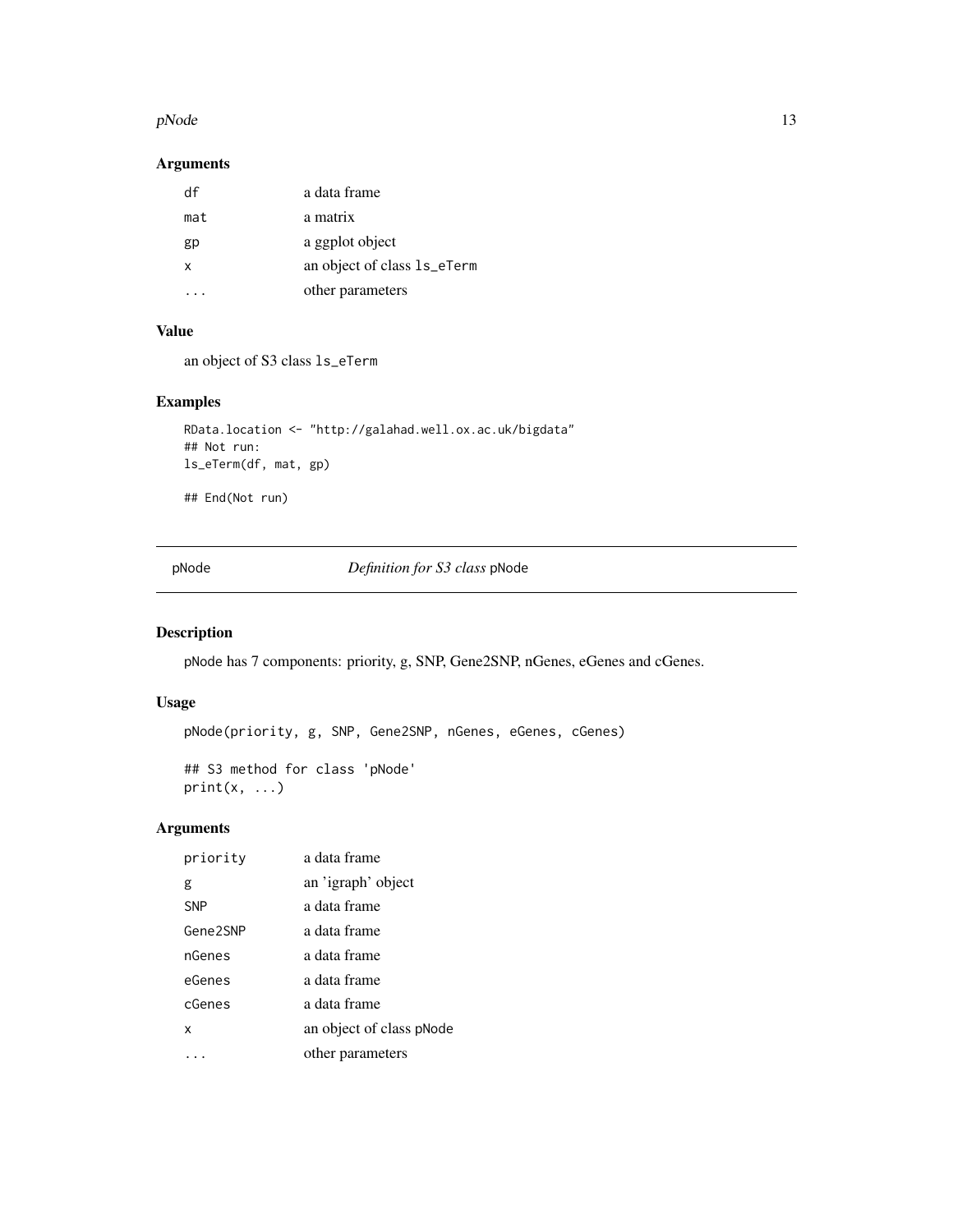# Value

an object of S3 class pNode

# Examples

```
## Not run:
# Load the library
library(Pi)
## End(Not run)
RData.location <- "http://galahad.well.ox.ac.uk/bigdata"
## Not run:
pNode(evidence, metag)
## End(Not run)
```
pPerf *Definition for S3 class* pPerf

# Description

pPerf mush have following components: PRS, AUROC, Fmax, ROC\_perf, PR\_perf, Pred\_obj.

# Usage

pPerf(PRS, AUROC, Fmax, ROC\_perf, PR\_perf, Pred\_obj) ## S3 method for class 'pPerf'

 $print(x, \ldots)$ 

#### Arguments

| <b>PRS</b>   | a data frame                                              |
|--------------|-----------------------------------------------------------|
| <b>AUROC</b> | a scalar                                                  |
| Fmax         | a scalar                                                  |
| ROC_perf     | a ROCR 'performance' object for ROC curve                 |
| $PR\_perf$   | a ROCR 'performance' object for PR curve                  |
| Pred_obj     | a ROCR 'prediction' object for other performance measures |
| X            | an object of class pPerf                                  |
|              | other parameters                                          |

#### Value

an object of S3 class pPerf

<span id="page-13-0"></span>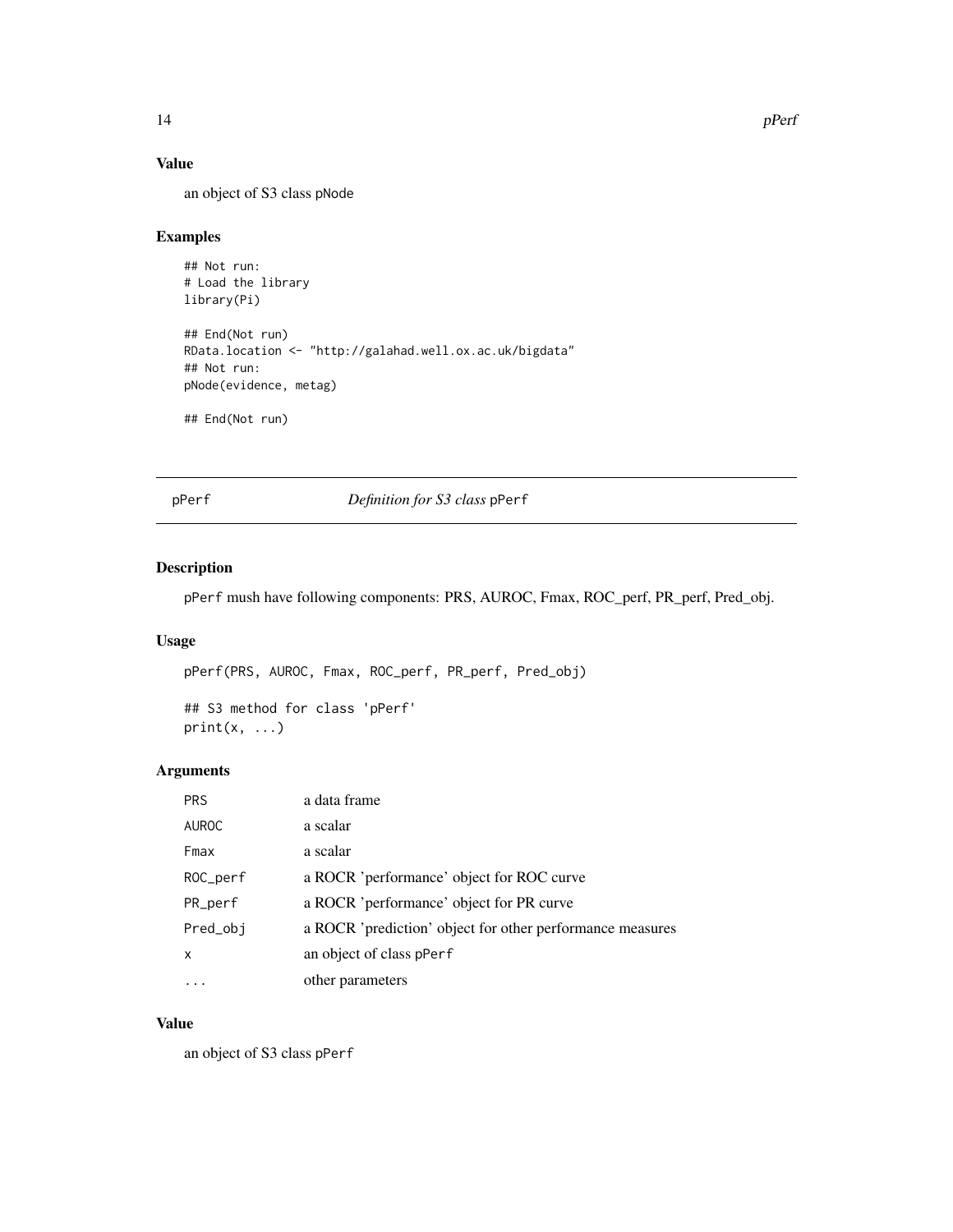# Examples

```
## Not run:
# Load the library
library(Pi)
## End(Not run)
RData.location <- "http://galahad.well.ox.ac.uk/bigdata"
## Not run:
pPerf(PRS, AUROC, Fmax, ROC_perf, PR_perf, Pred_obj)
## End(Not run)
```
# sGS *Definition for S3 class* sGS

# Description

sGS mush have following components: GSN, GSP, g.

# Usage

```
sGS(GSN, GSP, g)
## S3 method for class 'sGS'
print(x, \ldots)
```
# Arguments

| GSN | a vector               |
|-----|------------------------|
| GSP | a vector               |
| g   | an 'igraph' object     |
| x   | an object of class sGS |
|     | other parameters       |

### Value

an object of S3 class sGS

# Examples

```
## Not run:
# Load the library
library(Pi)
```

```
## End(Not run)
RData.location <- "http://galahad.well.ox.ac.uk/bigdata"
## Not run:
```
<span id="page-14-0"></span> $\sqrt{SS}$  15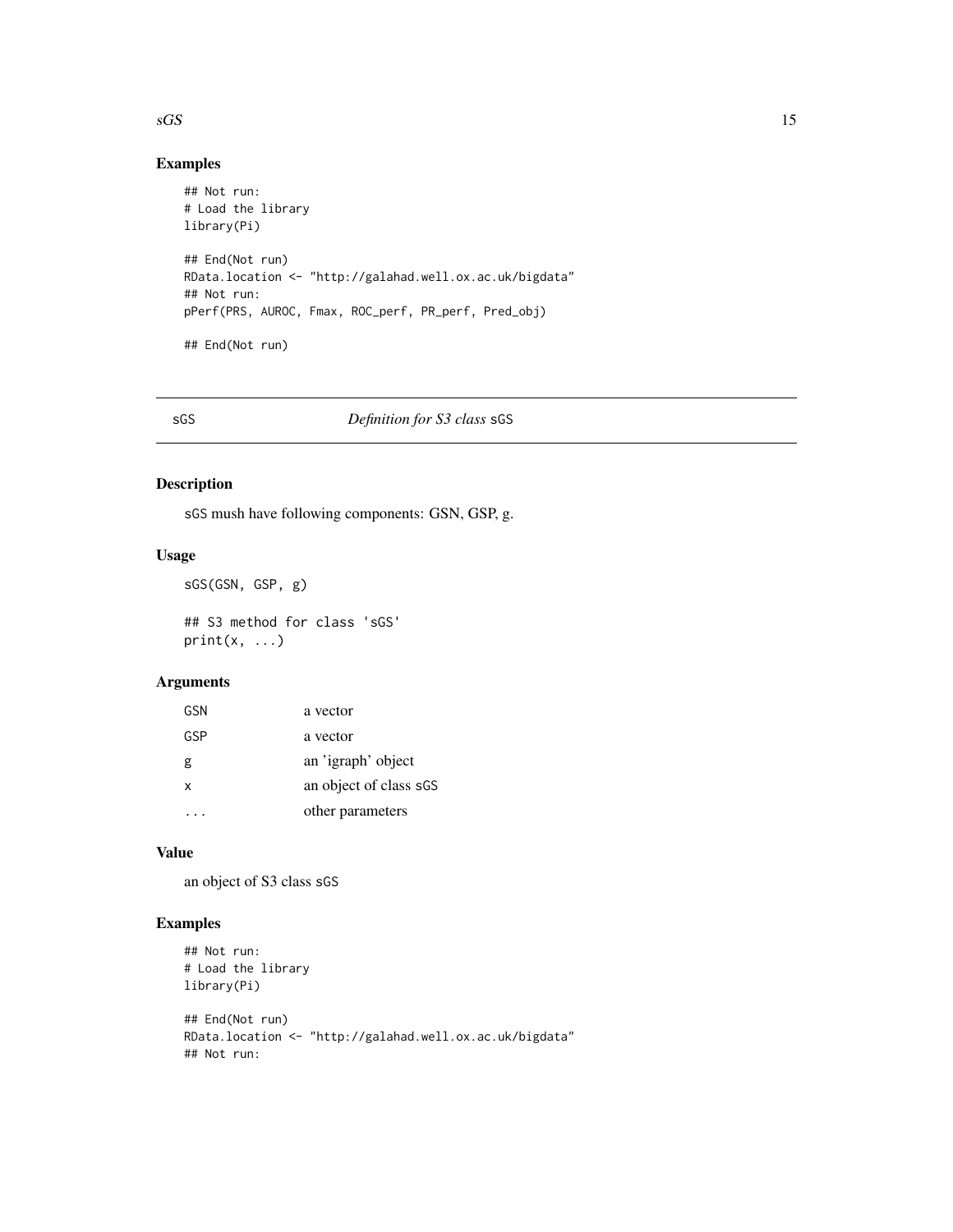16 strategies and the strategies of the strategies of the strategies of the strategies of the strategies of the strategies of the strategies of the strategies of the strategies of the strategies of the strategies of the st

```
sGS(GSN, GSP, g)
```
## End(Not run)

# sTarget *Definition for S3 class* sTarget

# Description

sTarget mush have following components: priority, predictor, performance, importance, evidence.

# Usage

```
sTarget(priority, predictor, performance, importance, evidence)
```
## S3 method for class 'sTarget'  $print(x, \ldots)$ 

# Arguments

| priority    | a data frame               |
|-------------|----------------------------|
| predictor   | a data frame               |
| performance | a data frame               |
| importance  | a data frame               |
| evidence    | an 'eTarget' object        |
| x           | an object of class sTarget |
|             | other parameters           |

# Value

an object of S3 class sTarget

# Examples

```
## Not run:
# Load the library
library(Pi)
## End(Not run)
RData.location <- "http://galahad.well.ox.ac.uk/bigdata"
## Not run:
sTarget(priority, predictor, performance, importance, evidence)
## End(Not run)
```
<span id="page-15-0"></span>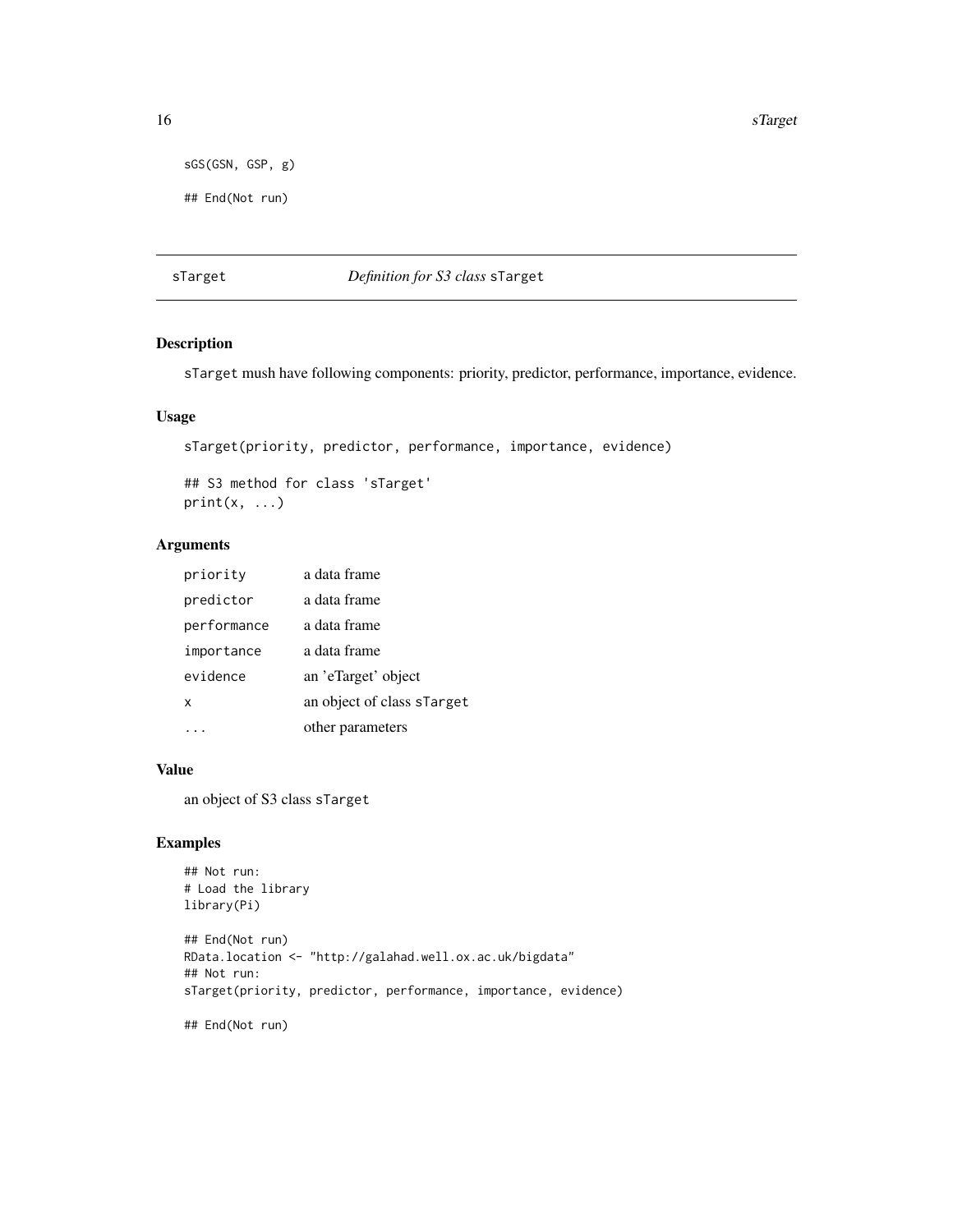<span id="page-16-1"></span><span id="page-16-0"></span>

xAggregate is supposed to aggregate data respecting number of features. Per row, the aggregated is the sum of two items: the number of features, and the sum of all but scaled into [0,0.9999999]. Also supported is the rank-transformation of the input data per column, binned into the predefined number of discrete bins.

# Usage

 $x$ Aggregate(data, bin = FALSE, nbin = 10, scale.log = TRUE, verbose = TRUE)

# Arguments

| data      | a data frame. The aggregation is done across columns per row. Each cell should<br>contain positive values or NA; if infinite, it will be replaced with the maximum<br>finite value |
|-----------|------------------------------------------------------------------------------------------------------------------------------------------------------------------------------------|
| bin       | logical to indicate whether the input data per column is rank-transformed into<br>the predefined number of discrete bins. By default, it sets to false                             |
| nbin      | the number of discrete bins. By default, it sets to 10 (only works when bin is<br>true)                                                                                            |
| scale.log | logical to indicate whether the per-row sum is log-scaled. By default, it sets to<br>true                                                                                          |
| verbose   | logical to indicate whether the messages will be displayed in the screen. By<br>default, it sets to true for display                                                               |

#### Value

a data frame with an appended column 'Aggregate'

#### Note

None

# See Also

[xAggregate](#page-16-1)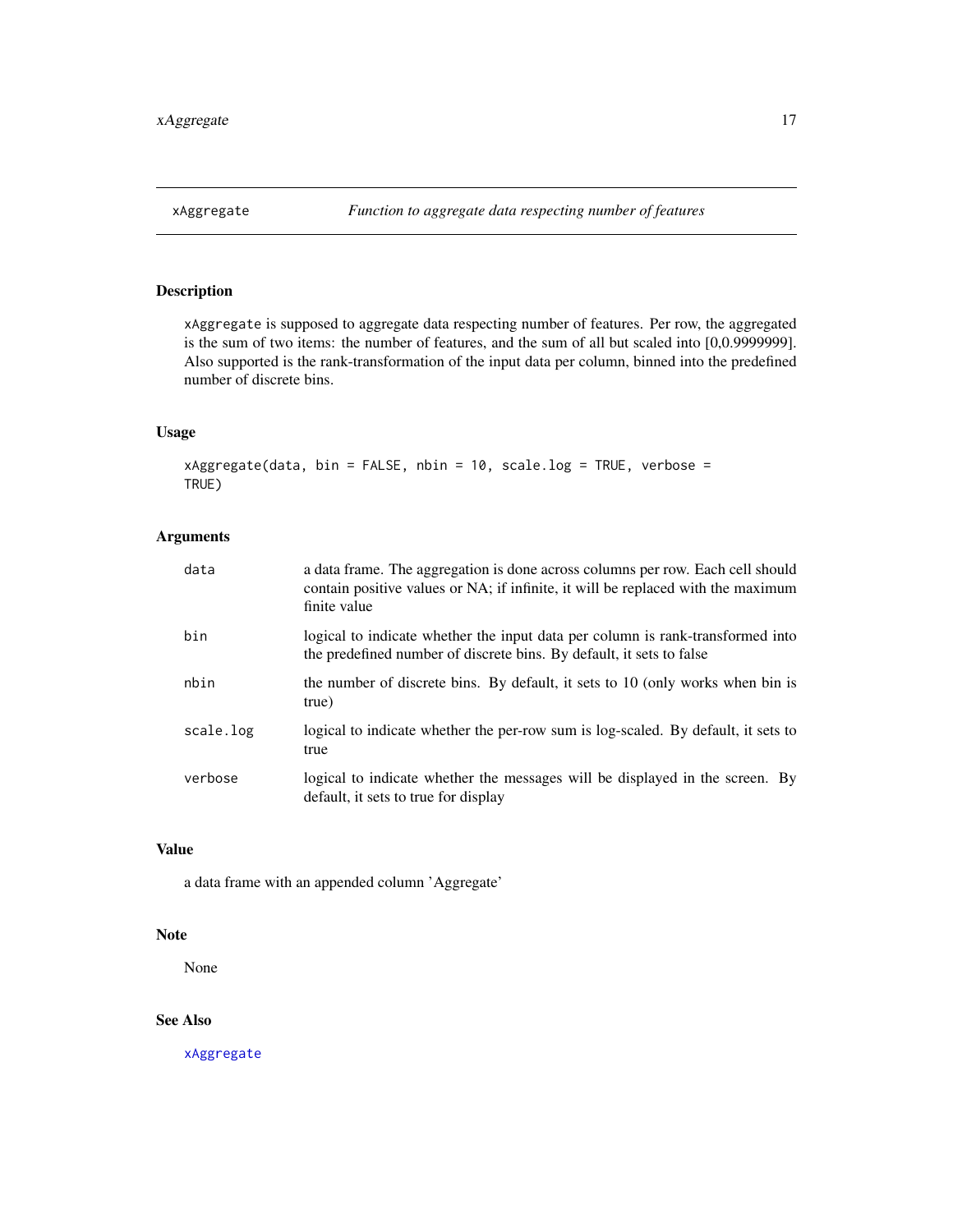#### Examples

```
RData.location <- "http://galahad.well.ox.ac.uk/bigdata"
## Not run:
# HiC-gene pairs per cell types/states
g <- xRDataLoader(RData.customised='ig.PCHiC',
RData.location=RData.location)
df <- do.call(cbind, igraph::edge_attr(g))
# aggregate over cell types/states
data <- df
data[data<5] <- NA
res <- xAggregate(data)
## End(Not run)
```
<span id="page-17-1"></span>xCheckParallel *Function to check whether parallel computing should be used and how*

# Description

xCheckParallel is used to check whether parallel computing should be used and how

#### Usage

```
xCheckParallel(multicores = NULL, verbose = TRUE)
```
# Arguments

| multicores | an integer to specify how many cores will be registered as the multicore parallel<br>backend to the 'foreach' package. If NULL, it will use a half of cores available |
|------------|-----------------------------------------------------------------------------------------------------------------------------------------------------------------------|
| verbose    | in a user's computer<br>logical to indicate whether the messages will be displayed in the screen. By                                                                  |
|            | default, it sets to true for display                                                                                                                                  |

#### Value

TRUE for using parallel computing; FALSE otherwise

#### Note

Whether parallel computation with multicores is used is system-specific. Also, it will depend on whether these two packages "foreach" and "doParallel" have been installed.

#### See Also

[xCheckParallel](#page-17-1)

<span id="page-17-0"></span>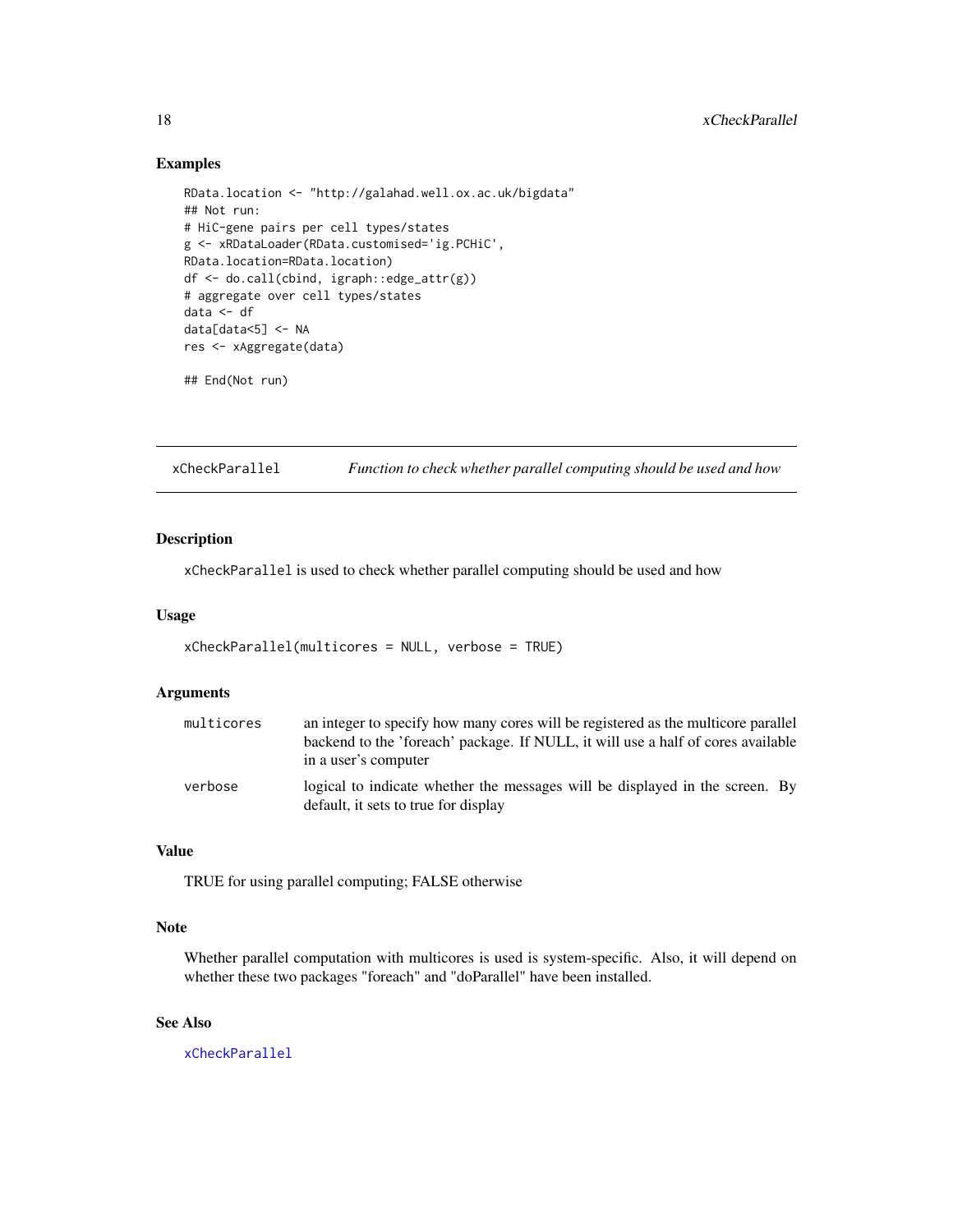#### <span id="page-18-0"></span>xCircos to the set of the set of the set of the set of the set of the set of the set of the set of the set of the set of the set of the set of the set of the set of the set of the set of the set of the set of the set of th

#### Examples

```
RData.location <- "http://galahad.well.ox.ac.uk/bigdata"
## Not run:
xCheckParallel()
```
## End(Not run)

| xCircos |  |
|---------|--|
|---------|--|

Function to visualise a network as a circos plot

#### Description

xCircos is used to visualise a network as a circos plot. The network must be a 'igraph' object. The degree of similarity between SNPs (or genes) is visualised by the colour of links. This function can be used either to visualise the most similar links or to plot links involving an input SNP (or gene).

#### Usage

```
xCircos(
g,
entity = c("SNP", "Gene", "Both"),
top\_num = 50,
colormap = c("yr", "bwr", "jet", "gbr", "wyr", "br", "rainbow", "wb",
"lightyellow-orange"),
rescale = TRUE,
nodes.query = NULL,
ideogram = TRUE,
chr.exclude = "auto",
entity.label.cex = 0.7,
entity.label.side = c("in", "out"),entity.label.track = 1,
entity.label.query = NULL,
GR.SNP = c("dbSNP_GWAS", "dbSNP_Common", "dbSNP_Single"),
GR.Gene = c("UCSC_knownGene", "UCSC_knownCanonical"),
verbose = TRUE,
RData.location = "http://galahad.well.ox.ac.uk/bigdata",
guid = NULL\mathcal{L}
```

| g      | an object of class "igraph". For example, it stores semantic similarity results<br>with nodes for genes/SNPs and edges for pair-wise semantic similarity between<br>them |
|--------|--------------------------------------------------------------------------------------------------------------------------------------------------------------------------|
| entitv | the entity of similarity analysis for which results are being plotted. It can be<br>either "SNP" or "Gene"                                                               |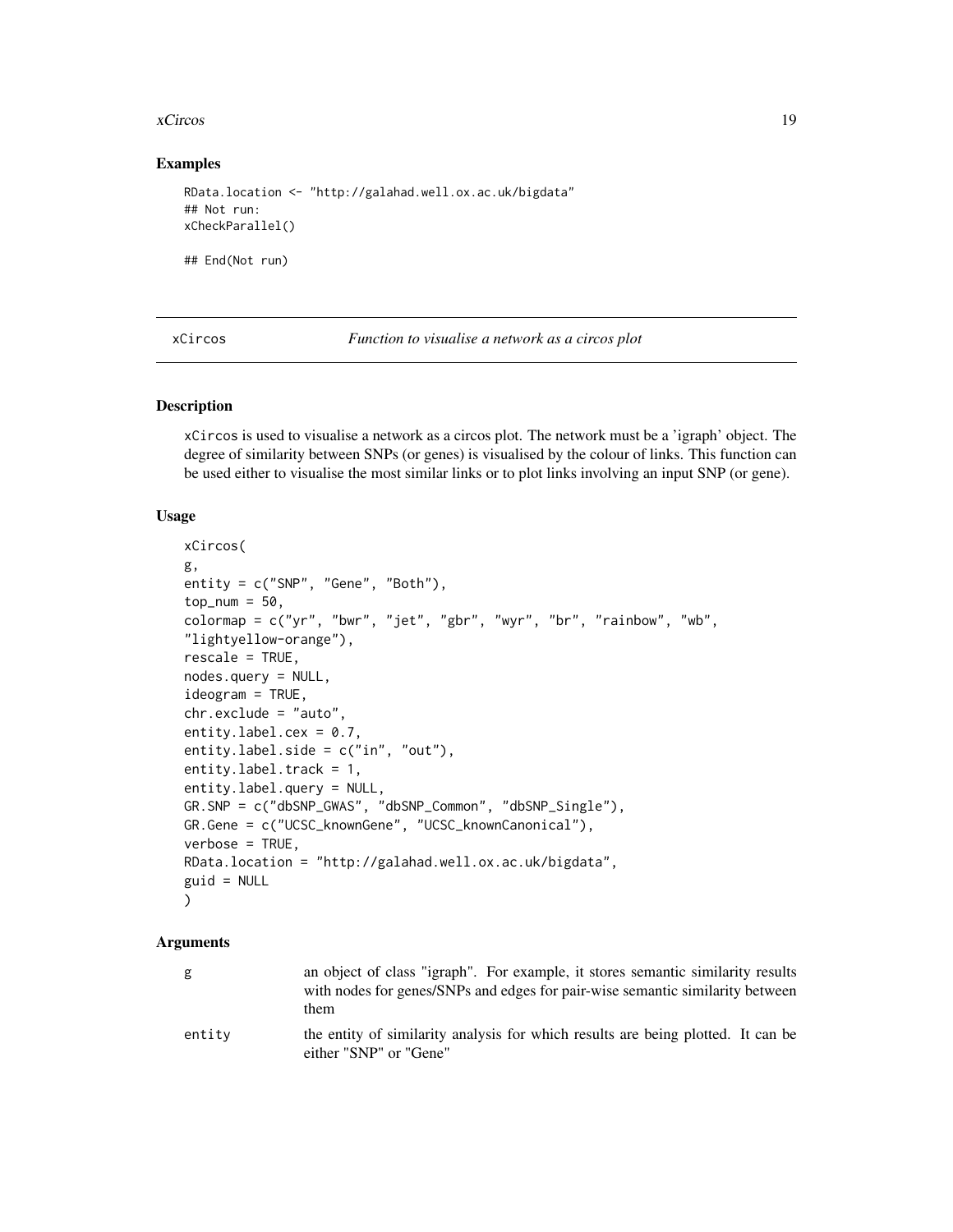| top_num            | the top number of similarity edges to be plotted                                                                                                                                                                                                                                                                                                                                                                                                                                                                                                                                                                                                                                                                                                                |
|--------------------|-----------------------------------------------------------------------------------------------------------------------------------------------------------------------------------------------------------------------------------------------------------------------------------------------------------------------------------------------------------------------------------------------------------------------------------------------------------------------------------------------------------------------------------------------------------------------------------------------------------------------------------------------------------------------------------------------------------------------------------------------------------------|
| colormap           | short name for the colormap. It can be one of "jet" (jet colormap), "bwr" (blue-<br>white-red colormap), "gbr" (green-black-red colormap), "wyr" (white-yellow-<br>red colormap), "br" (black-red colormap), "yr" (yellow-red colormap), "wb"<br>(white-black colormap), and "rainbow" (rainbow colormap, that is, red-yellow-<br>green-cyan-blue-magenta). Alternatively, any hyphen-separated HTML color<br>names, e.g. "lightyellow-orange" (by default), "blue-black-yellow", "royalblue-<br>white-sandybrown", "darkgreen-white-darkviolet". A list of standard color names<br>can be found in http://html-color-codes.info/color-names                                                                                                                    |
| rescale            | logical to indicate whether the edge values are rescaled to the range $[0,1]$ . By<br>default, it sets to true                                                                                                                                                                                                                                                                                                                                                                                                                                                                                                                                                                                                                                                  |
| nodes.query        | nodes in query for which edges attached to them will be displayed. By default,<br>it sets to NULL meaning no such restriction                                                                                                                                                                                                                                                                                                                                                                                                                                                                                                                                                                                                                                   |
| ideogram           | logical to indicate whether chromosome banding is plotted                                                                                                                                                                                                                                                                                                                                                                                                                                                                                                                                                                                                                                                                                                       |
| chr.exclude        | a character vector of chromosomes to exclude from the plot, e.g. c("chrX",<br>"chrY"). By defautl, it is 'auto' meaning those chromosomes without data will<br>be excluded. If NULL, no chromosome is excluded                                                                                                                                                                                                                                                                                                                                                                                                                                                                                                                                                  |
| entity.label.cex   |                                                                                                                                                                                                                                                                                                                                                                                                                                                                                                                                                                                                                                                                                                                                                                 |
|                    | the font size of genes/SNPs labels. Default is 0.8                                                                                                                                                                                                                                                                                                                                                                                                                                                                                                                                                                                                                                                                                                              |
| entity.label.side  |                                                                                                                                                                                                                                                                                                                                                                                                                                                                                                                                                                                                                                                                                                                                                                 |
|                    | the position of genes/SNPs labels relative to chromosome ideogram. It can be<br>"out" (by default) or "in"                                                                                                                                                                                                                                                                                                                                                                                                                                                                                                                                                                                                                                                      |
| entity.label.track |                                                                                                                                                                                                                                                                                                                                                                                                                                                                                                                                                                                                                                                                                                                                                                 |
|                    | an integer specifying the plot track for genes/SNPs labels. Default is 1                                                                                                                                                                                                                                                                                                                                                                                                                                                                                                                                                                                                                                                                                        |
| entity.label.query |                                                                                                                                                                                                                                                                                                                                                                                                                                                                                                                                                                                                                                                                                                                                                                 |
|                    | which genes/SNPs in query will be labelled. By default, it sets to NULL mean-<br>ing all will be displayed. If labels in query can not be found, then all will be<br>displayed                                                                                                                                                                                                                                                                                                                                                                                                                                                                                                                                                                                  |
| GR.SNP             | the genomic regions of SNPs. By default, it is 'dbSNP_GWAS', that is, SNPs<br>from dbSNP (version 146) restricted to GWAS SNPs and their LD SNPs (hg19).<br>It can be 'dbSNP_Common', that is, Common SNPs from dbSNP (version 146)<br>plus GWAS SNPs and their LD SNPs (hg19). Alternatively, the user can specify<br>the customised input. To do so, first save your RData file (containing an GR<br>object) into your local computer, and make sure the GR object content names<br>refer to dbSNP IDs. Then, tell "GR.SNP" with your RData file name (with or<br>without extension), plus specify your file RData path in "RData.location". Note:<br>you can also load your customised GR object directly                                                    |
| GR.Gene            | the genomic regions of genes. By default, it is 'UCSC_knownGene', that is,<br>UCSC known genes (together with genomic locations) based on human genome<br>assembly hg19. It can be 'UCSC_knownCanonical', that is, UCSC known<br>canonical genes (together with genomic locations) based on human genome as-<br>sembly hg19. Alternatively, the user can specify the customised input. To do so,<br>first save your RData file (containing an GR object) into your local computer,<br>and make sure the GR object content names refer to Gene Symbols. Then, tell<br>"GR.Gene" with your RData file name (with or without extension), plus specify<br>your file RData path in "RData.location". Note: you can also load your cus-<br>tomised GR object directly |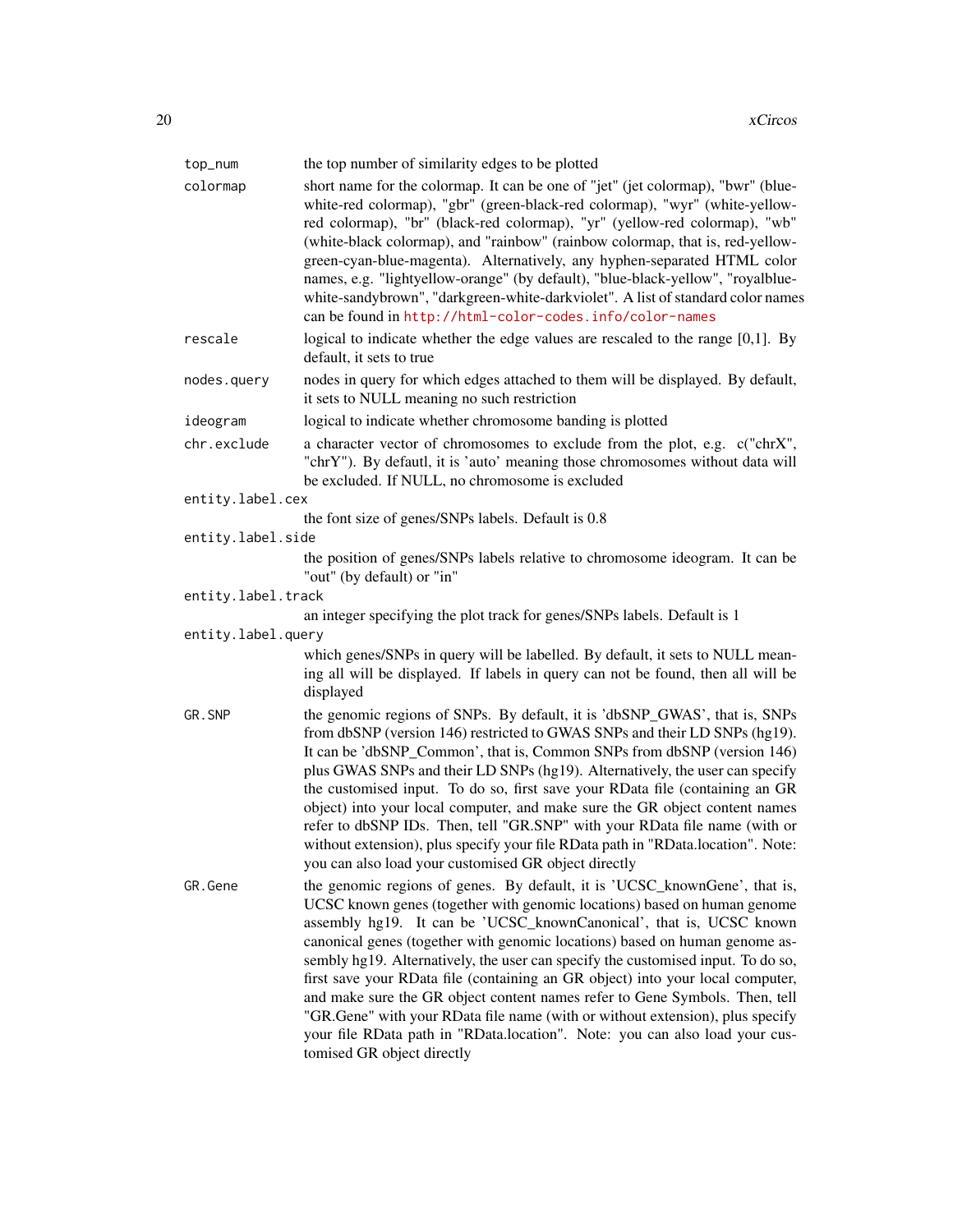#### xCircos 21

| verbose | logical to indicate whether the messages will be displayed in the screen. By<br>default, it sets to true for display |
|---------|----------------------------------------------------------------------------------------------------------------------|
|         | RData. location the characters to tell the location of built-in RData files. See xRDataLoader for<br>details         |
| guid    | a valid (5-character) Global Unique IDentifier for an OSF project. See xRDataLoader<br>for details                   |

# Value

a circos plot with edge weights between input snps/genes represented by the colour of the links

#### Note

none

#### See Also

[xRDataLoader](#page-182-1)

#### Examples

```
RData.location <- "http://galahad.well.ox.ac.uk/bigdata"
## Not run:
library(RCircos)
```

```
# provide genes and SNPs reported in GWAS studies
ImmunoBase <- xRDataLoader(RData.customised='ImmunoBase',
RData.location=RData.location)
```

```
# 1) SNP-based similarity analysis using GWAS Catalog traits (mapped to EF)
## Get lead SNPs reported in AS GWAS
example.snps <- names(ImmunoBase$AS$variants)
SNP.g <- xSocialiserSNPs(example.snps, include.LD=NA,
RData.location=RData.location)
# Circos plot of the EF-based SNP similarity network
#out.file <- "SNP_Circos.pdf"
#pdf(file=out.file, height=12, width=12, compress=TRUE)
xCircos(g=SNP.g, entity="SNP", RData.location=RData.location)
#dev.off()
# Circos plot involving nodes 'rs6871626'
xCircos(g=SNP.g, entity="SNP", nodes.query="rs6871626",
RData.location=RData.location)
# 2) Gene-based similarity analysis using Disease Ontology (DO)
```

```
## Get genes within 10kb away from AS GWAS lead SNPs
example.genes <- names(which(ImmunoBase$AS$genes_variants<=10000))
gene.g <- xSocialiserGenes(example.genes, ontology="DO",
RData.location=RData.location)
# Circos plot of the DO-based gene similarity network
#out.file <- "Gene_Circos.pdf"
#pdf(file=out.file, height=12, width=12, compress=TRUE)
```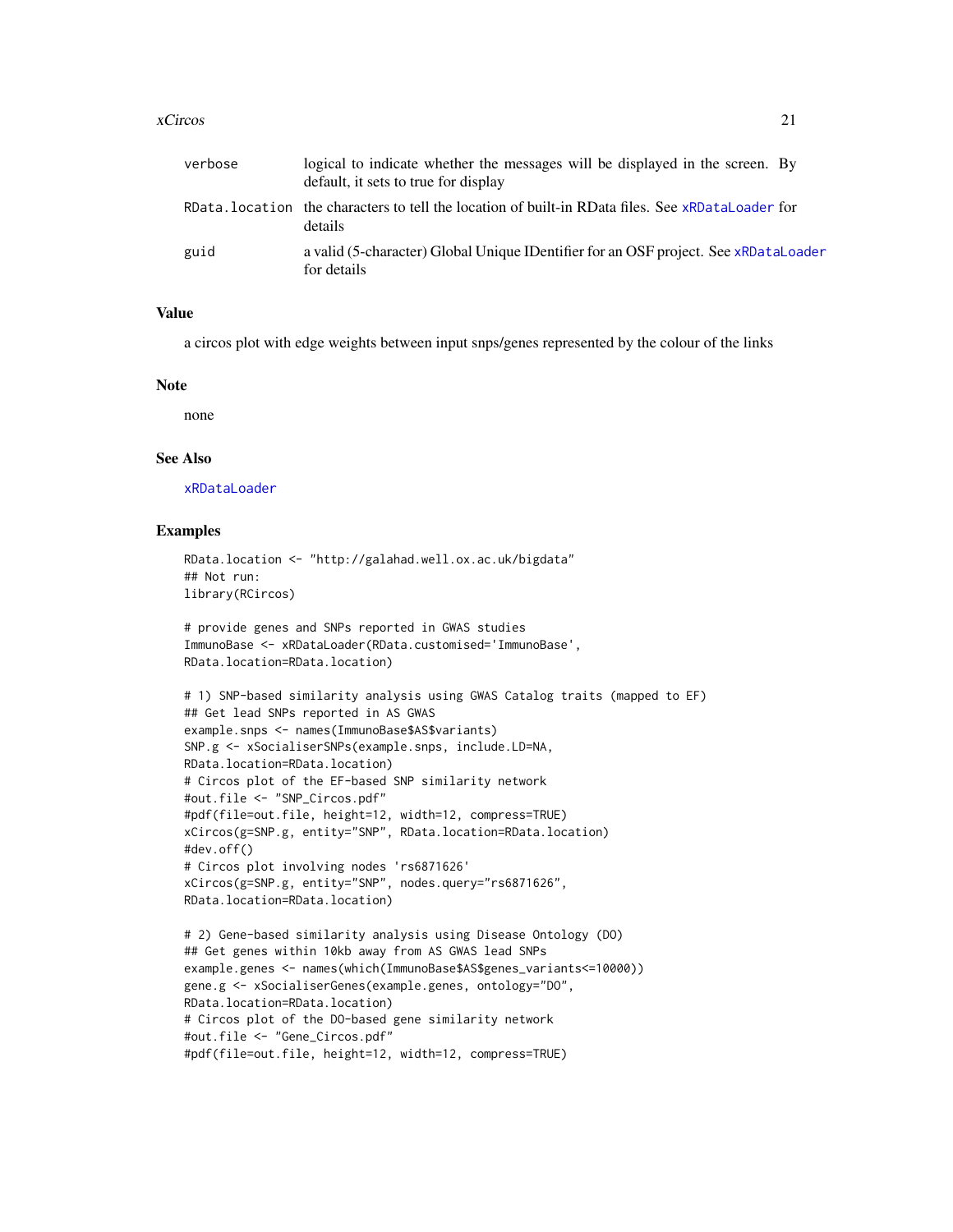```
xCircos(g=gene.g, entity="Gene", chr.exclude="chrY",
RData.location=RData.location)
#dev.off()
# 3) Advanced usages: Gene-SNP pairs from trans-eQTL mapping
JKscience_TS3A <- xRDataLoader(RData.customised='JKscience_TS3A',
RData.location=RData.location)
## extract the significant trans-eQTL in IFN
ind <- -1*log10(JKscience_TS3A$IFN_fdr)
ind <- which(!is.na(ind) & ind>2)
relations <- JKscience_TS3A[ind, c("Symbol","variant","IFN_fdr")]
relations <- data.frame(from=relations$Symbol, to=relations$variant,
weight=-log10(relations$IFN_fdr))
ig_Gene2SNP <- igraph::graph.data.frame(d=relations, directed=TRUE)
# Circos plot of the eQTL (Gene-SNP) network
#out.file <- "eQTL_Circos.pdf"
#pdf(file=out.file, height=12, width=12, compress=TRUE)
xCircos(g=ig_Gene2SNP, entity="Both", top_num=NULL,
nodes.query=c("GAD1","TNFRSF1B"), chr.exclude=NULL,
entity.label.side="out", RData.location=RData.location)
#dev.off()
```
## End(Not run)

<span id="page-21-1"></span>

xColormap *Function to define a colormap*

#### **Description**

xColormap is supposed to define a colormap. It returns a function, which will take an integer argument specifying how many colors interpolate the given colormap.

#### Usage

```
xColormap(
colormap = c("bwr", "jet", "gbr", "wyr", "br", "yr", "rainbow", "wb",
"heat",
"terrain", "topo", "cm", "ggplot2", "jet.top", "jet.bottom",
"jet.both", "spectral",
"ggplot2.top", "ggplot2.bottom", "ggplot2.both", "RdYlBu",
"brewer.BrBG",
"brewer.PiYG", "brewer.PRGn", "brewer.PuOr", "brewer.RdBu",
"brewer.RdGy",
"brewer.RdYlBu", "brewer.RdYlGn", "brewer.Spectral", "brewer.Blues",
"brewer.BuGn",
"brewer.BuPu", "brewer.GnBu", "brewer.Greens", "brewer.Greys",
"brewer.Oranges",
"brewer.OrRd", "brewer.PuBu", "brewer.PuBuGn", "brewer.PuRd",
"brewer.Purples",
```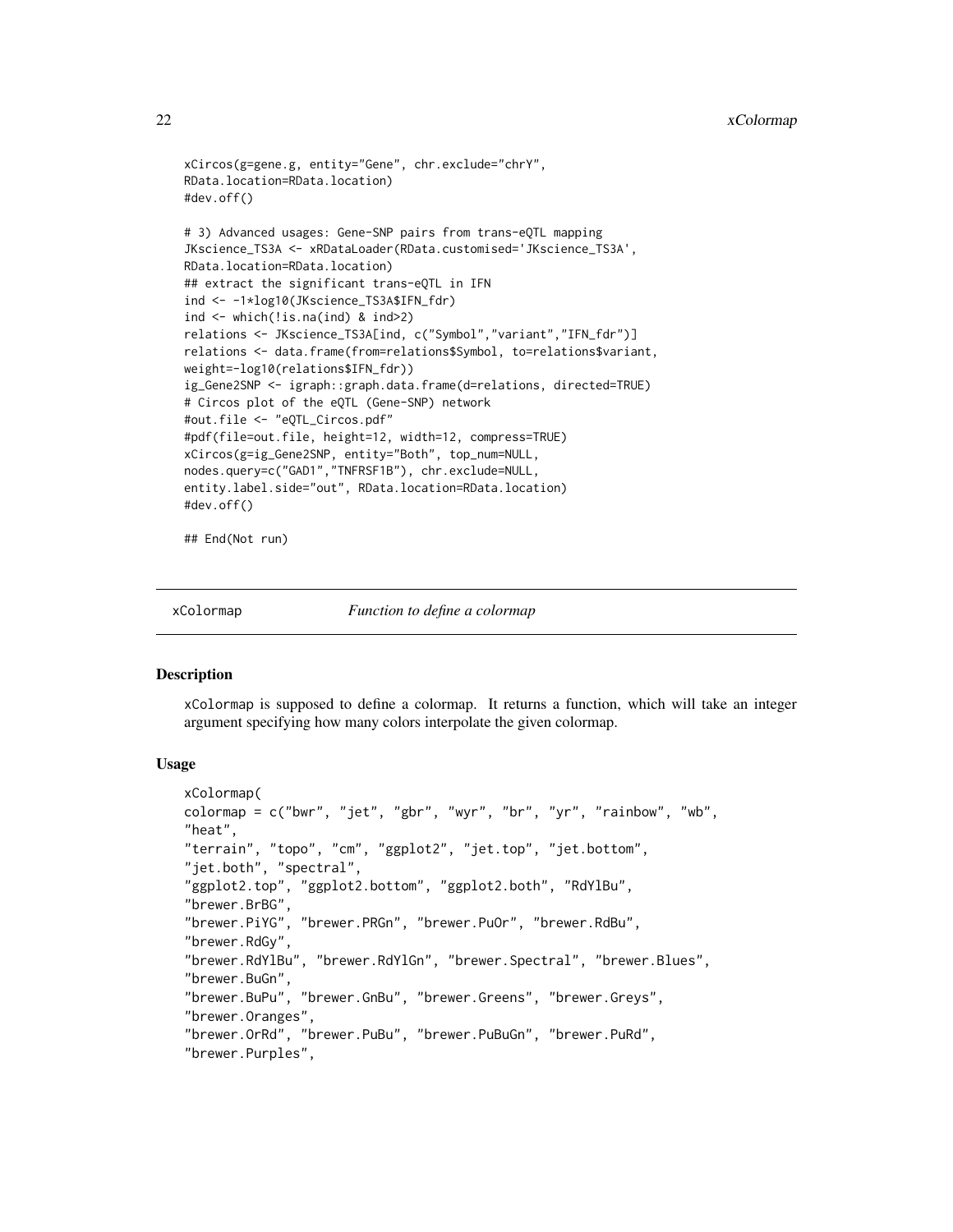# xColormap 23

```
"brewer.RdPu", "brewer.Reds", "brewer.YlGn", "brewer.YlGnBu",
"brewer.YlOrBr",
"brewer.YlOrRd", "rainbow_hcl", "heat_hcl", "terrain_hcl",
"diverge_hcl", "hcl_br",
"hcl_bp", "hcl_bb", "hcl_gp", "hcl_go", "hcl_cp", "hcl_cy", "hcl_co",
"sci_jco",
"sci_lancet", "sci_nejm", "sci_locuszoom"),
interpolate = c("spline", "linear"),
data = NULL,zlim = NULL
\mathcal{L}
```
# Arguments

| colormap    | short name for the colormap. It can be one of "jet" (jet colormap), "bwr" (blue-                            |
|-------------|-------------------------------------------------------------------------------------------------------------|
|             | white-red colormap), "gbr" (green-black-red colormap), "wyr" (white-yellow-                                 |
|             | red colormap), "br" (black-red colormap), "yr" (yellow-red colormap), "wb"                                  |
|             | (white-black colormap), "rainbow" (rainbow colormap, that is, red-yellow-green-                             |
|             | cyan-blue-magenta), and "ggplot2" (emulating ggplot2 default color palette).                                |
|             | Alternatively, any hyphen-separated HTML color names, e.g. "lightyellow-                                    |
|             | orange" (by default), "blue-black-yellow", "royalblue-white-sandybrown", "darkgreen-                        |
|             | white-darkviolet". A list of standard color names can be found in http://                                   |
|             | html-color-codes.info/color-names. It can also be a function of 'color-                                     |
|             | RampPalette'. It can also be "brewer.*" (RColorBrewer palette; see RColor-                                  |
|             | Brewer::display.brewer.all()). It can be colorspace defaults ("rainbow_hcl","heat_hcl","terrain_hcl","diver |
|             | or other useful ones ("hcl_br","hcl_bp","hcl_bb","hcl_gp","hcl_go","hcl_cp","hcl_cy","hcl_co")              |
| interpolate | use spline or linear interpolation                                                                          |
| data        | NULL or a numeric vector                                                                                    |
| zlim        | the minimum and maximum z/patttern values for which colors should be plotted,                               |
|             | defaulting to the range of the finite values of z. Each of the given colors will be                         |
|             | used to color an equispaced interval of this range. The midpoints of the intervals                          |
|             | cover the range, so that values just outside the range will be plotted                                      |
|             |                                                                                                             |

#### Value

palette.name (a function that takes an integer argument for generating that number of colors interpolating the given sequence) or mapped colors if data is provided.

#### Note

The input colormap includes:

- "jet": jet colormap
- "bwr": blue-white-red
- "gbr": green-black-red
- "wyr": white-yellow-red
- "br": black-red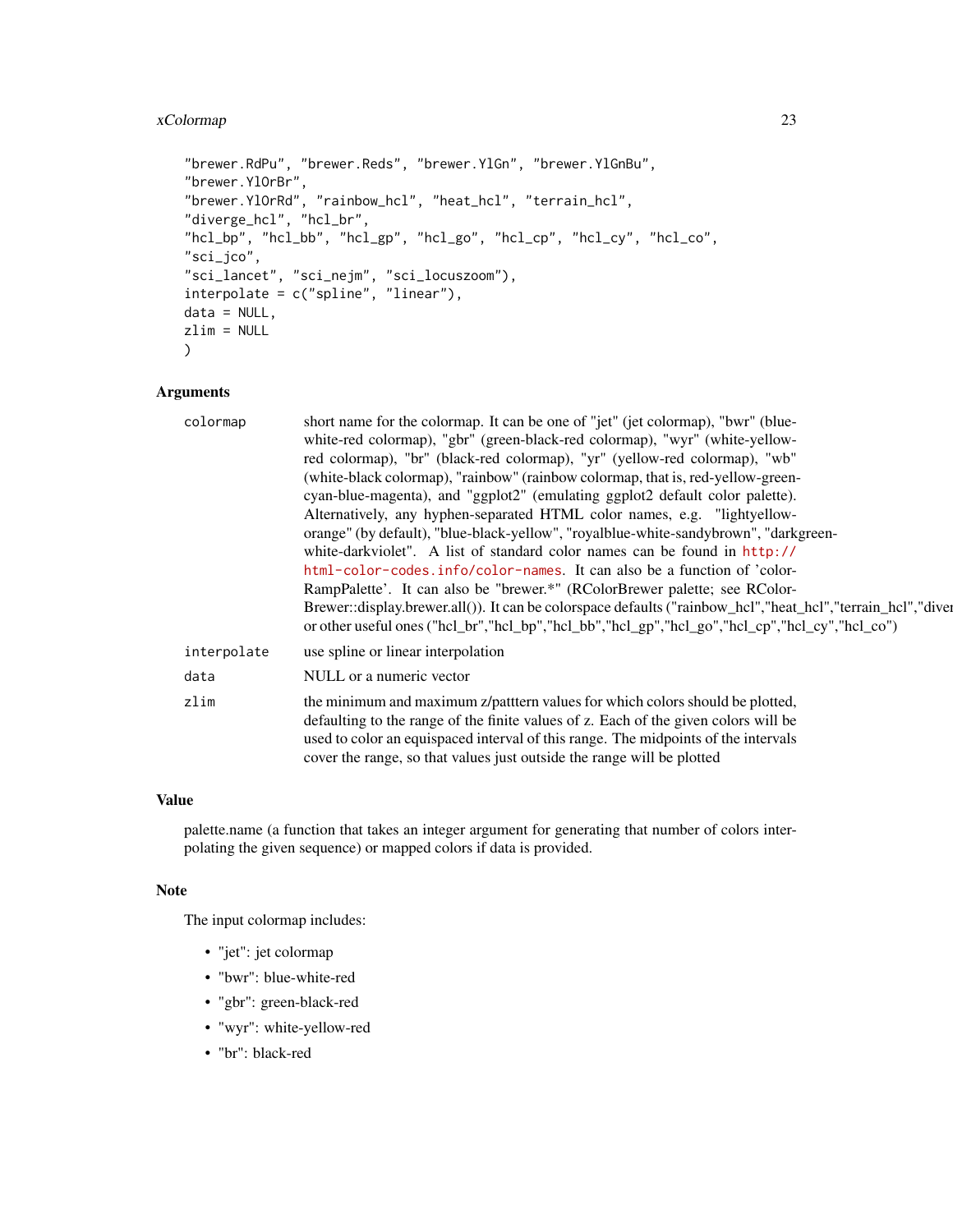- <span id="page-23-0"></span>• "yr": yellow-red
- "wb": white-black
- "rainbow": rainbow colormap, that is, red-yellow-green-cyan-blue-magenta
- "ggplot2": emulating ggplot2 default color palette
- "spectral": emulating RColorBrewer spectral color palette
- Alternatively, any hyphen-separated HTML color names, e.g. "blue-black-yellow", "royalbluewhite-sandybrown", "darkblue-lightblue-lightyellow-darkorange", "darkgreen-white-darkviolet", "darkgreen-lightgreen-lightpink-darkred". A list of standard color names can be found in <http://html-color-codes.info/color-names>

#### See Also

[xColormap](#page-21-1)

#### Examples

```
# 1) define "blue-white-red" colormap
palette.name <- xColormap(colormap="bwr")
# use the return function "palette.name" to generate 10 colors spanning "bwr"
palette.name(10)
```

```
# 2) define default colormap from ggplot2
palette.name <- xColormap(colormap="ggplot2")
# use the return function "palette.name" to generate 3 default colors used by ggplot2
palette.name(3)
```

```
# 3) define brewer colormap called "RdYlBu"
palette.name <- xColormap(colormap="RdYlBu")
# use the return function "palette.name" to generate 3 default colors used by ggplot2
palette.name(3)
```

```
# 4) return mapped colors
xColormap(colormap="RdYlBu", data=runif(5))
```

```
xCombineNet Function to combine networks from a list of igraph objects
```
#### Description

xCombineNet is supposed to combine networks from a list of igraph objects.

#### Usage

```
xCombineNet(
list_ig,
combineBy = c("union", "intersect"),
attrBy = c("intersect", "union"),
```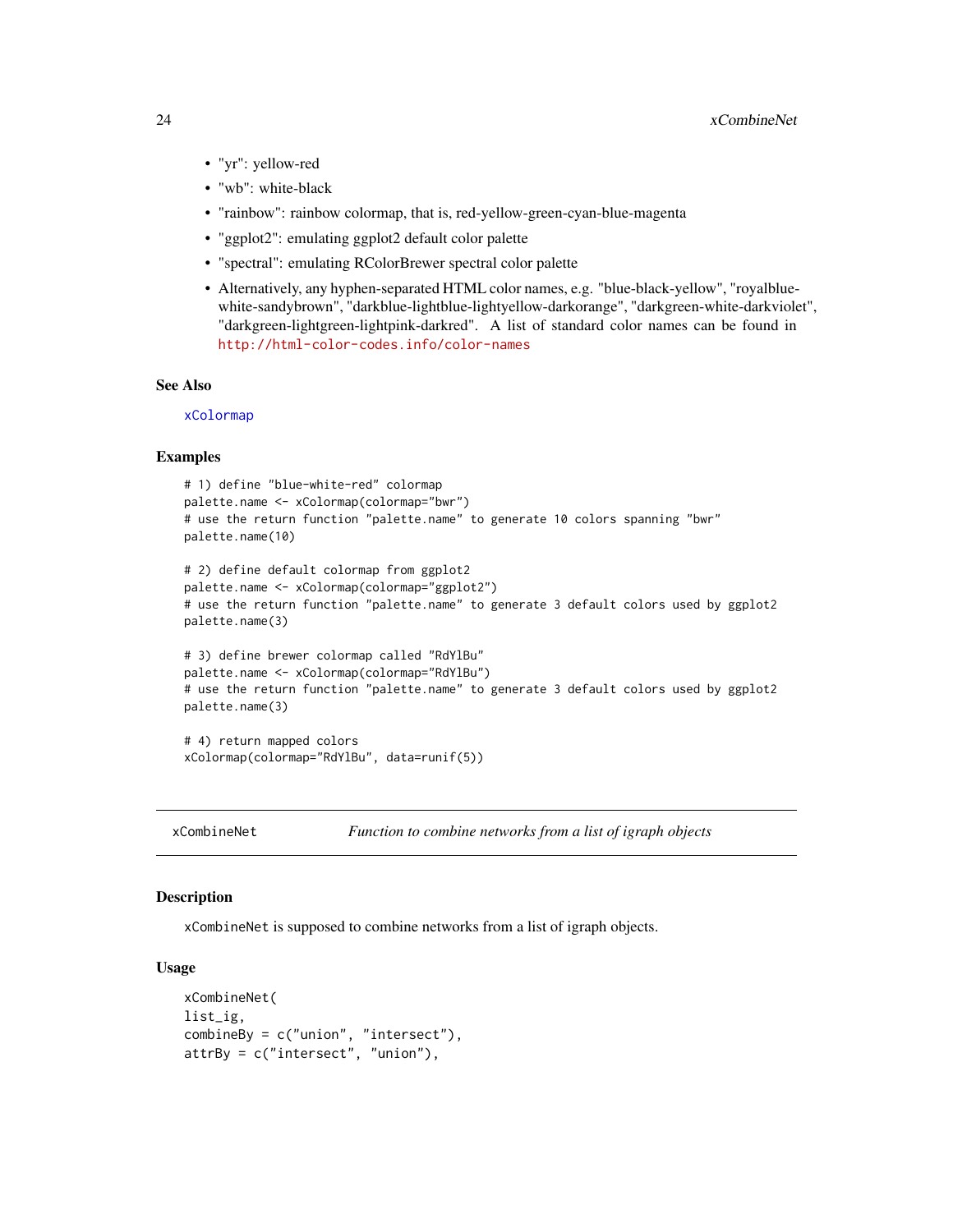#### xCombineNet 25

```
keep.all.vertices = FALSE,
verbose = TRUE
\mathcal{L}
```
#### Arguments

| list_ig           | a list of "igraph" objects or a "igraph" object                                                                                                               |
|-------------------|---------------------------------------------------------------------------------------------------------------------------------------------------------------|
| combineBy         | how to resolve edges from a list of "igraph" objects. It can be "intersect" for<br>intersecting edges and "union" for unionising edges (by default)           |
| attrBy            | the method used to extract node attributes. It can be "intersect" for intersecting<br>node attributes (by default) and "union" for unionising node attributes |
| keep.all.vertices |                                                                                                                                                               |
|                   | logical to indicate whether all nodes are kept when intersecting edges. By de-<br>fault, it sets to false                                                     |
| verbose           | logical to indicate whether the messages will be displayed in the screen. By<br>default, it sets to true for display                                          |

# Value

an object of class "igraph"

#### Note

none

# See Also

[xDefineNet](#page-43-1)

# Examples

```
RData.location <- "http://galahad.well.ox.ac.uk/bigdata"
## Not run:
g1 <- xDefineNet(network="KEGG_environmental",
RData.location=RData.location)
g2 <- xDefineNet(network="KEGG_organismal",
RData.location=RData.location)
ls_ig \leftarrow list(g1, g2)ig <- xCombineNet(ls_ig, combineBy='union', attrBy="intersect",
verbose=TRUE)
```
## End(Not run)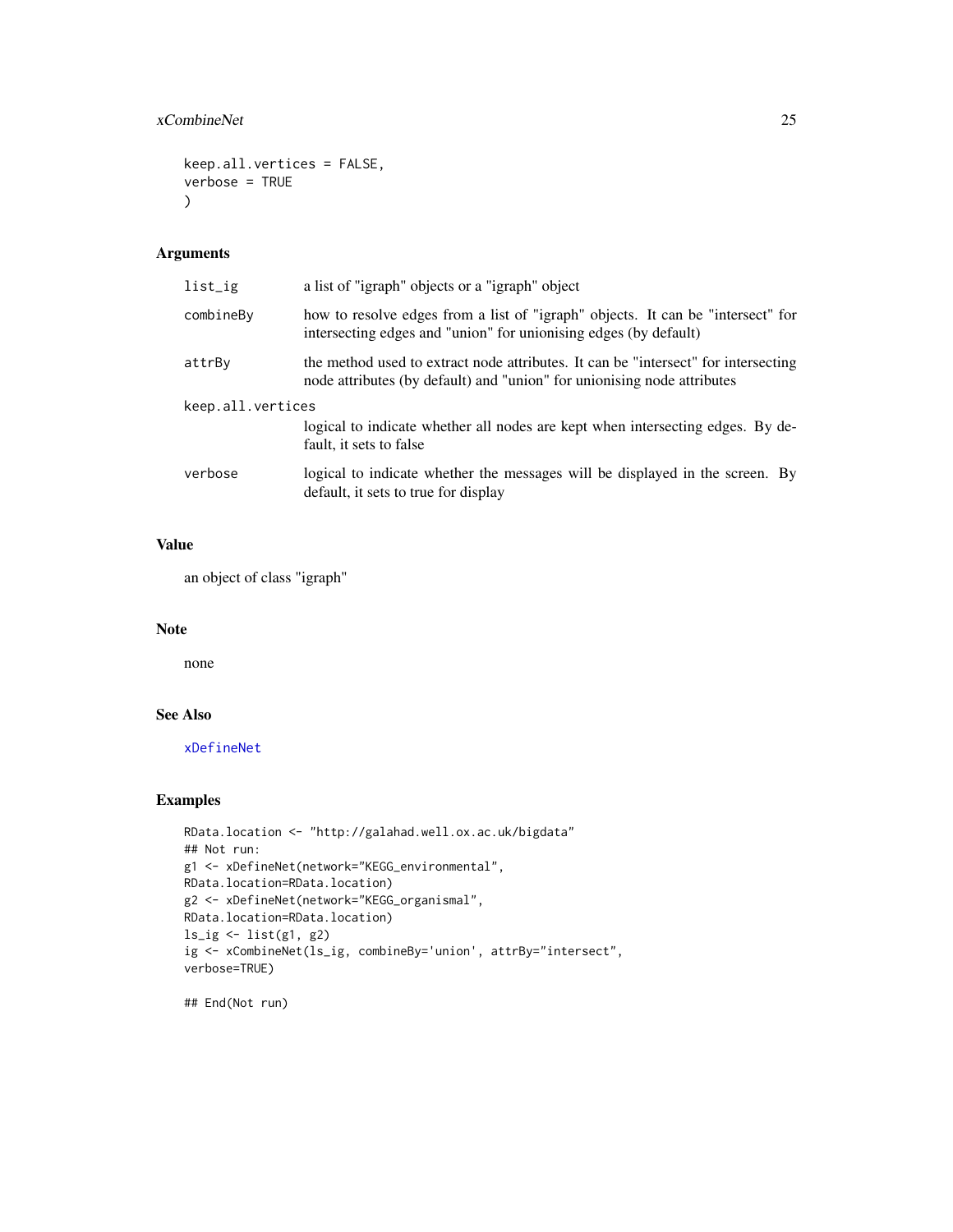<span id="page-25-1"></span><span id="page-25-0"></span>

xContour is supposed to visualise a numeric matrix as a contour plot.

#### Usage

```
xContour(
data,
main = "",xlab = ",
ylab = "",
key = ",
nlevels = 50,
colormap = c("darkblue-lightblue-lightyellow-darkorange", "bwr", "jet",
"gbr", "wyr",
"br", "yr", "rainbow", "wb"),
highlight = c("none", "min", "max"),
highlight.col = "white",
x.label.cex = 0.95,
xulabel.srt = 30,
signature = FALSE,
...
)
```

| data     | a numeric matrix for the contour plot                                                                                                                                                                                                                                                                                                                                                                                                                                                                                                                                                                      |
|----------|------------------------------------------------------------------------------------------------------------------------------------------------------------------------------------------------------------------------------------------------------------------------------------------------------------------------------------------------------------------------------------------------------------------------------------------------------------------------------------------------------------------------------------------------------------------------------------------------------------|
| main     | an overall title for the plot                                                                                                                                                                                                                                                                                                                                                                                                                                                                                                                                                                              |
| xlab     | a title for the x axis. If specified, it will override 'names(dimnames(data))[1]'                                                                                                                                                                                                                                                                                                                                                                                                                                                                                                                          |
| ylab     | a title for the y axis. If specified, it will override 'names(dimnames(data))[2]'                                                                                                                                                                                                                                                                                                                                                                                                                                                                                                                          |
| key      | a title for the key plot (on the right)                                                                                                                                                                                                                                                                                                                                                                                                                                                                                                                                                                    |
| nlevels  | the number of levels to partition the input matrix values. The same level has the<br>same color mapped to                                                                                                                                                                                                                                                                                                                                                                                                                                                                                                  |
| colormap | short name for the colormap. It can be one of "jet" (jet colormap), "bwr" (blue-<br>white-red colormap), "gbr" (green-black-red colormap), "wyr" (white-yellow-<br>red colormap), "br" (black-red colormap), "yr" (yellow-red colormap), "wb"<br>(white-black colormap), and "rainbow" (rainbow colormap, that is, red-yellow-<br>green-cyan-blue-magenta). Alternatively, any hyphen-separated HTML color<br>names, e.g. "blue-black-yellow", "royalblue-white-sandybrown", "darkgreen-<br>white-darkviolet". A list of standard color names can be found in http://<br>html-color-codes.info/color-names |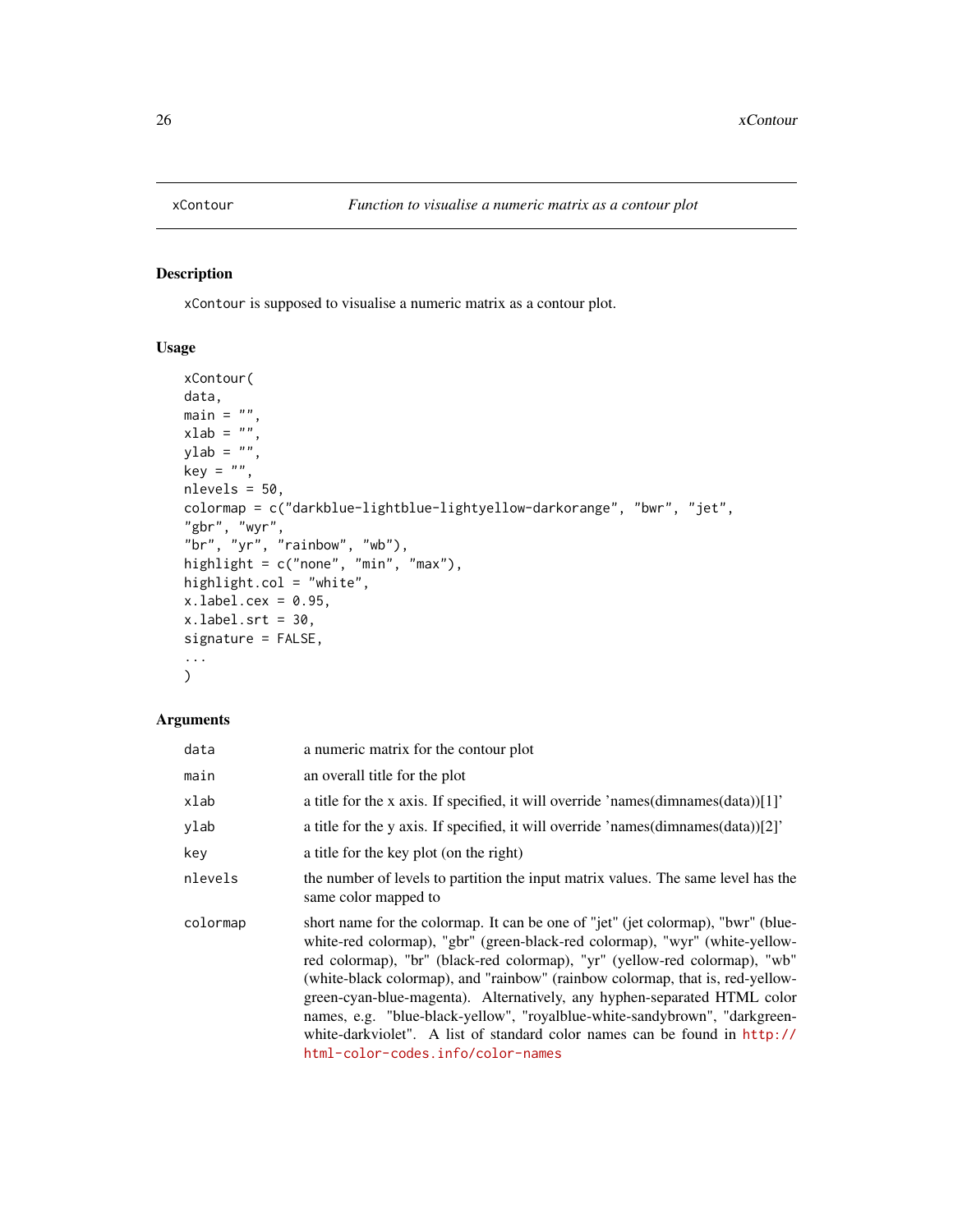#### <span id="page-26-0"></span>xConverter 27

| highlight     | how to highlight the point. It can be 'none' for no highlight (by default), 'min'<br>for highlighting the point with the minimum value of the matrix, and 'max' for<br>highlighting the point with the maximum value of the matrix |
|---------------|------------------------------------------------------------------------------------------------------------------------------------------------------------------------------------------------------------------------------------|
| highlight.col | the highlight colors                                                                                                                                                                                                               |
| x.label.cex   | the x-axis label size                                                                                                                                                                                                              |
| x.label.srt   | the x-axis label angle (in degree from horizontal)                                                                                                                                                                                 |
| signature     | a logical to indicate whether the signature is assigned to the plot caption. By<br>default, it sets FALSE                                                                                                                          |
| $\ddots$      | additional graphic parameters. For most parameters, please refer to http://<br>stat.ethz.ch/R-manual/R-devel/library/graphics/html/filled.contour.<br>html                                                                         |

#### Value

invisible

#### Note

none

# See Also

[xContour](#page-25-1)

# Examples

```
x <- y <- seq(-4*pi, 4*pi, len=10)
r <- sqrt(outer(x^2, y^2, "+"))
data <- cos(r^2)*exp(-r/(2*pi))
xContour(data)
#xContour(data, signature=TRUE)
```
xConverter *Function to convert an object between graph classes*

# Description

xConverter is supposed to convert an object between classes "igraph", "dgCMatrix", "dtree", "lol", and "json".

#### Usage

```
xConverter(
obj,
from = c("igraph", "dgCMatrix", "dtree", "lol", "json"),
to = c("dgCMatrix", "igraph", "dtree", "lol", "json", "igraph_tree"),
verbose = TRUE
\mathcal{L}
```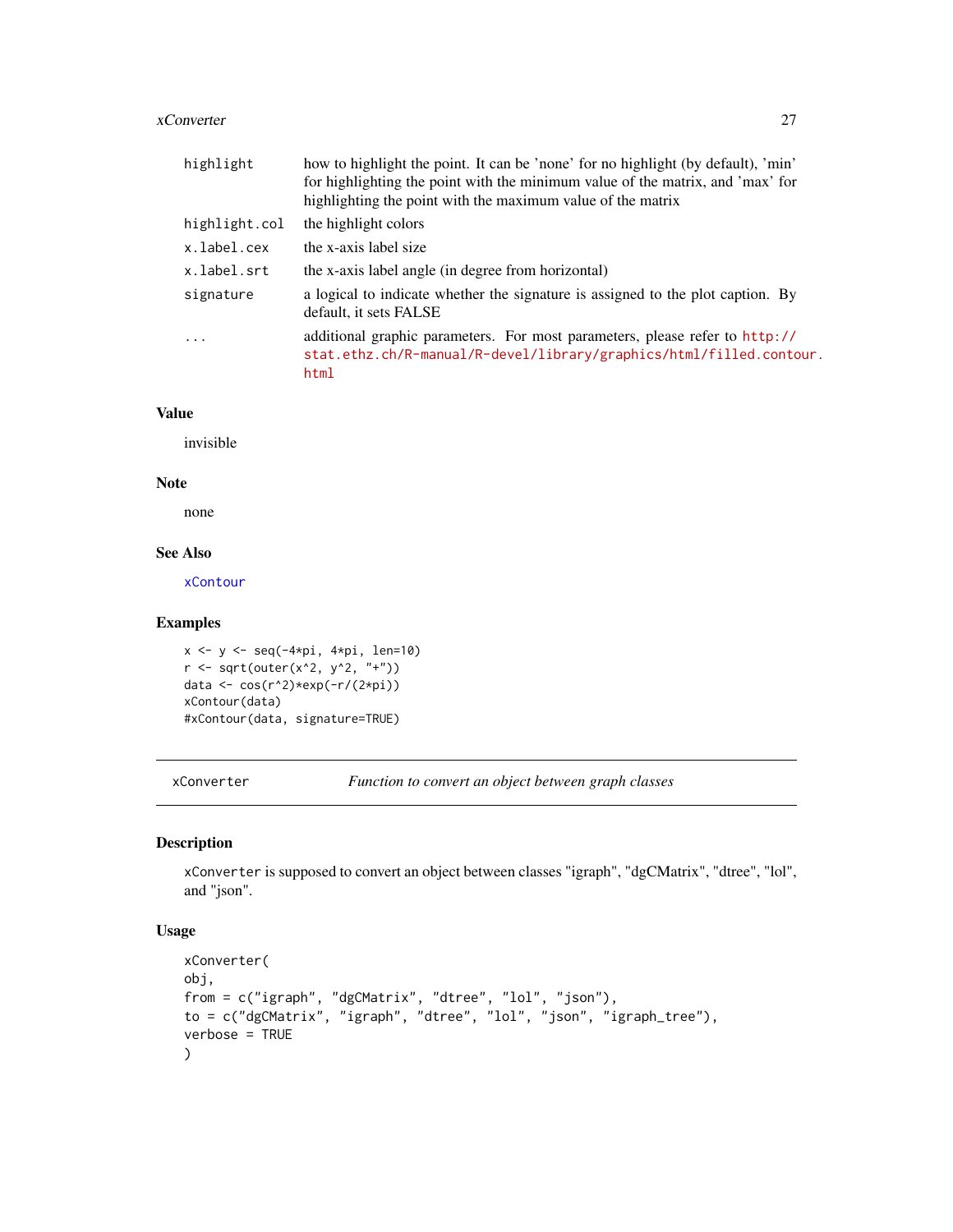#### Arguments

| obi     | an object of class "igraph", "dgCMatrix", "dtree", "lol", and "json"                                                                 |
|---------|--------------------------------------------------------------------------------------------------------------------------------------|
| from    | a character specifying the class converted from. It can be one of "igraph", "dgC-<br>Matrix", "dtree", "lol", "ison"                 |
| to      | a character specifying the class converted to. It can be one of "igraph", "dgC-<br>Matrix", "dtree", "lol", "json" and "igraph_tree" |
| verbose | logical to indicate whether the messages will be displayed in the screen. By<br>default, it sets to true for display                 |

#### Value

an object of class "igraph", "dgCMatrix", "dtree", "lol", or "json".

#### Note

Conversion is supported directly: 1) from 'igraph' to "dgCMatrix","dtree","lol","json","igraph\_tree"; 2) from 'dgCMatrix' to "igraph"; 3) from 'dtree' to "igraph","lol","json"; 4) from 'lol' to "dtree","json"; 5) from 'json' to "lol","dtree". In summary: "dgCMatrix" – "igraph" (hub) – "dtree" (hub) – "lol" – "json". Note: 1) igraph –as.igraph– phylo –as.hclust/as.phylo– hclust –as.dendrogram/as.hclust– dendro; 2) igraph –ggraph::den\_to\_igraph– dendro

#### See Also

[xRDataLoader](#page-182-1)

# Examples

```
# generate a ring graph
g <- make_ring(10, directed=TRUE)
# convert the object from 'igraph' to 'dgCMatrix' class
xConverter(g, from='igraph', to='dgCMatrix')
## Not run:
# Conversion between 'dgCMatrix' and 'igraph'
# ig.EF (an object of class "igraph" storing as a directed graph)
g <- xRDataLoader('ig.EF')
g
# convert the object from 'igraph' to 'dgCMatrix' class
s <- xConverter(g, from='igraph', to='dgCMatrix')
s[1:10,1:10]
# convert the object from 'dgCMatrix' to 'igraph' class
ig <- xConverter(s, from="dgCMatrix", to="igraph")
ig
##############
g <- make_graph("Zachary")
```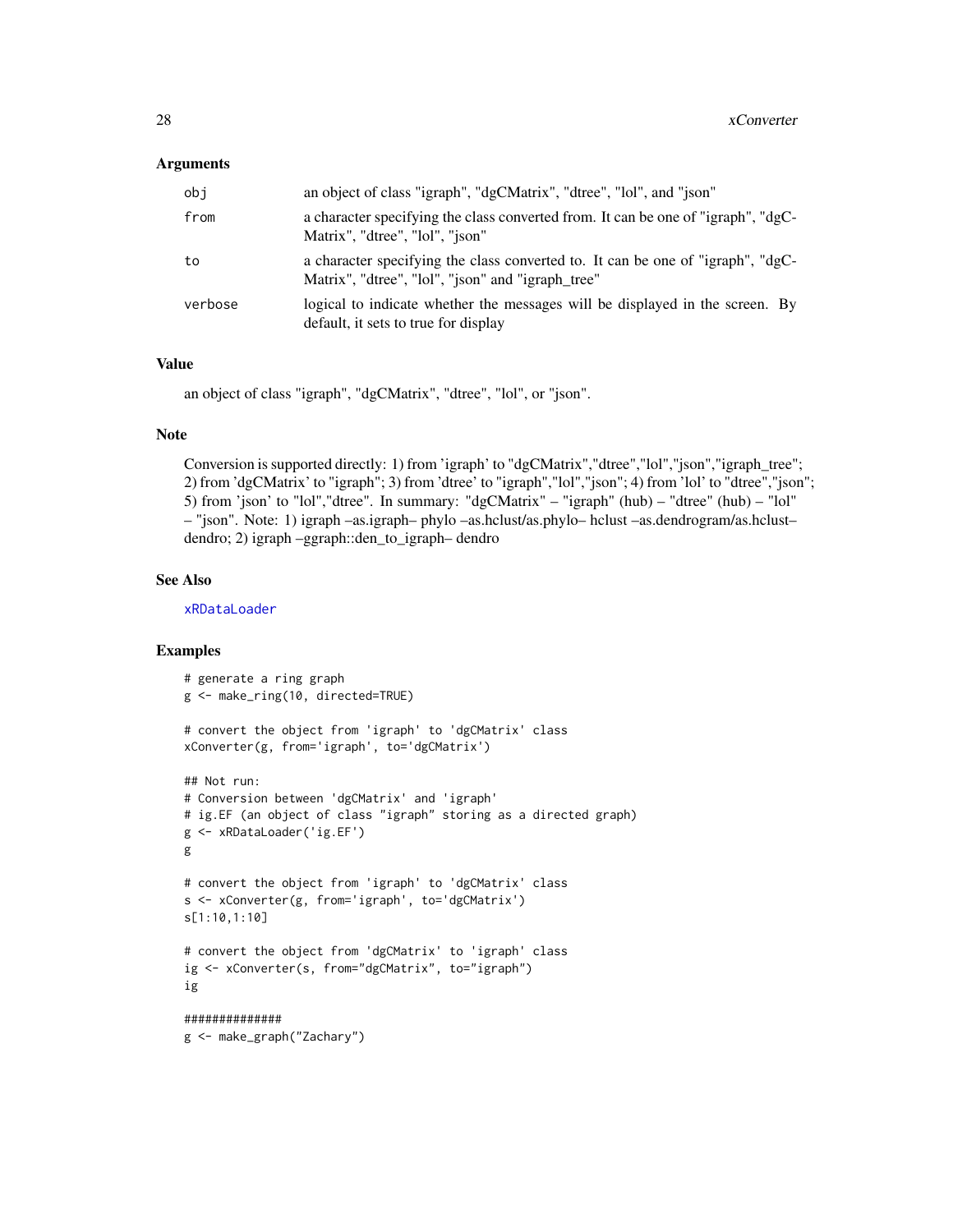#### <span id="page-28-0"></span>xCorrelation 29

```
# from 'igraph' to "dtree","lol","json"
dtree <- xConverter(g, from='igraph', to='dtree')
lol <- xConverter(g, from='igraph', to='lol')
json <- xConverter(g, from='igraph', to='json')
# from "lol","json" to 'dtree'
dtree <- xConverter(lol, from='lol', to='dtree')
dtree <- xConverter(json, from='json', to='dtree')
# from 'dtree' to "igraph"
g <- xConverter(dtree, from='dtree', to='igraph')
# force 'igraph' to a tree
gtree <- xConverter(g, from='igraph', to='igraph_tree')
## End(Not run)
```
<span id="page-28-1"></span>xCorrelation *Function to calculate and visualise correlation*

#### Description

xCorrelation is supposed to calculate and visualise correlation between a data frame and a named vector (or a list of named vectors).

#### Usage

```
xCorrelation(
df,
list_vec,
method = c("pearson", "spearman"),
p.type = c("nominal", "empirical"),
seed = 825,
nperm = 2000,
p.adjust.method = c("BH", "BY", "bonferroni", "holm", "hochberg",
"hommel"),
plot = FALSE,
plot.smooth = c(NA, "lm", "loess"),point.size = 1,
point.color = "grey90"
)
```

| df       | a data frame with two columns ('name' and 'value')                                |
|----------|-----------------------------------------------------------------------------------|
| list vec | a named vector containing numeric values. Alternatively it can be a list of named |
|          | vectors                                                                           |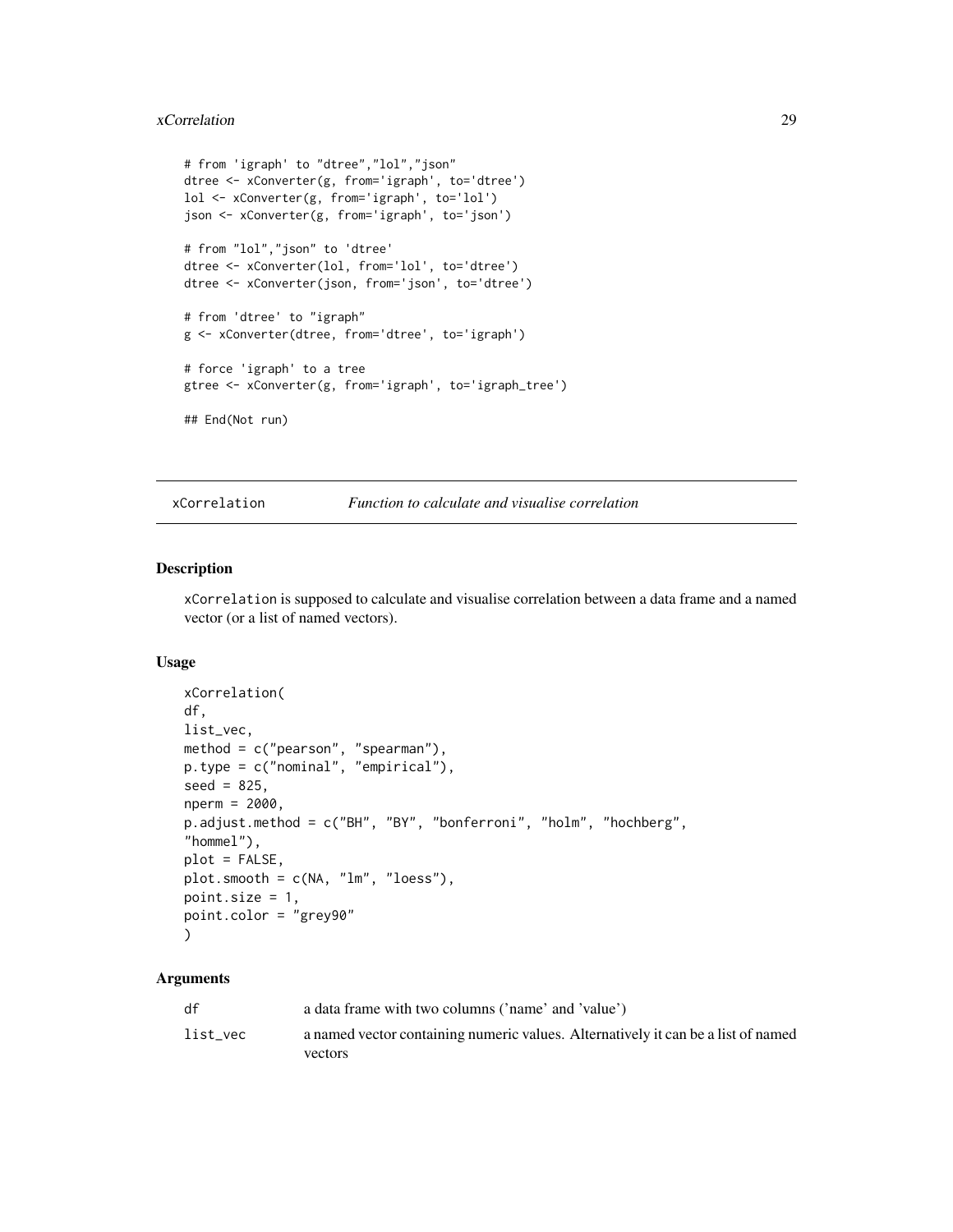| method          | the method used to calcualte correlation. It can be 'pearson' for Pearson's cor-<br>relation or 'spearman' for Spearman rank correlation                                                                                                                                                                                                                                                                                                                                                                     |
|-----------------|--------------------------------------------------------------------------------------------------------------------------------------------------------------------------------------------------------------------------------------------------------------------------------------------------------------------------------------------------------------------------------------------------------------------------------------------------------------------------------------------------------------|
| p.type          | the type of the p-value calcualted. It can be 'nominal' for nominal p-value or<br>'empirical' for empirical p-value                                                                                                                                                                                                                                                                                                                                                                                          |
| seed            | an integer specifying the seed                                                                                                                                                                                                                                                                                                                                                                                                                                                                               |
| nperm           | the number of random permutations                                                                                                                                                                                                                                                                                                                                                                                                                                                                            |
| p.adjust.method |                                                                                                                                                                                                                                                                                                                                                                                                                                                                                                              |
|                 | the method used to adjust p-values. It can be one of "BH", "BY", "bonferroni",<br>"holm", "hochberg" and "hommel". The first two methods "BH" (widely used)<br>and "BY" control the false discovery rate (FDR: the expected proportion of false<br>discoveries amongst the rejected hypotheses); the last four methods "bonfer-<br>roni", "holm", "hochberg" and "hommel" are designed to give strong control of<br>the family-wise error rate (FWER). Notes: FDR is a less stringent condition<br>than FWER |
| plot            | logical to indicate whether scatter plot is drawn                                                                                                                                                                                                                                                                                                                                                                                                                                                            |
| plot.smooth     | the smooth method for the scatter plot. It can be NA (depending on correlation<br>type), "lm" for the linear line or 'loess' for the loess curve                                                                                                                                                                                                                                                                                                                                                             |
| point.size      | the point size                                                                                                                                                                                                                                                                                                                                                                                                                                                                                               |
| point.color     | the point color                                                                                                                                                                                                                                                                                                                                                                                                                                                                                              |

#### Value

a list with three componets:

- df\_summary: a data frame of n x 5, where n is the number of named vectors, and the 5 columns are "name", "num" (i.e. number of data points used for calculation), "cor" (i.e. correlation), "pval" (i.e. p-value), "fdr"
- ls\_gp\_curve: NULL if the plot is not drawn; otherwise, a list of 'ggplot' objects for scatter plot together with an estimated curve
- ls\_gp\_pdf: NULL if the plot is not drawn; otherwise, a list of 'ggplot' objects for pdf plot for null distribution of correlation together with a vertical line for observed correlation

#### Note

none

#### See Also

#### [xCorrelation](#page-28-1)

# Examples

```
RData.location <- "http://galahad.well.ox.ac.uk/bigdata"
## Not run:
# a) provide the seed nodes/genes with the weight info
## load ImmunoBase
ImmunoBase <- xRDataLoader(RData.customised='ImmunoBase',
```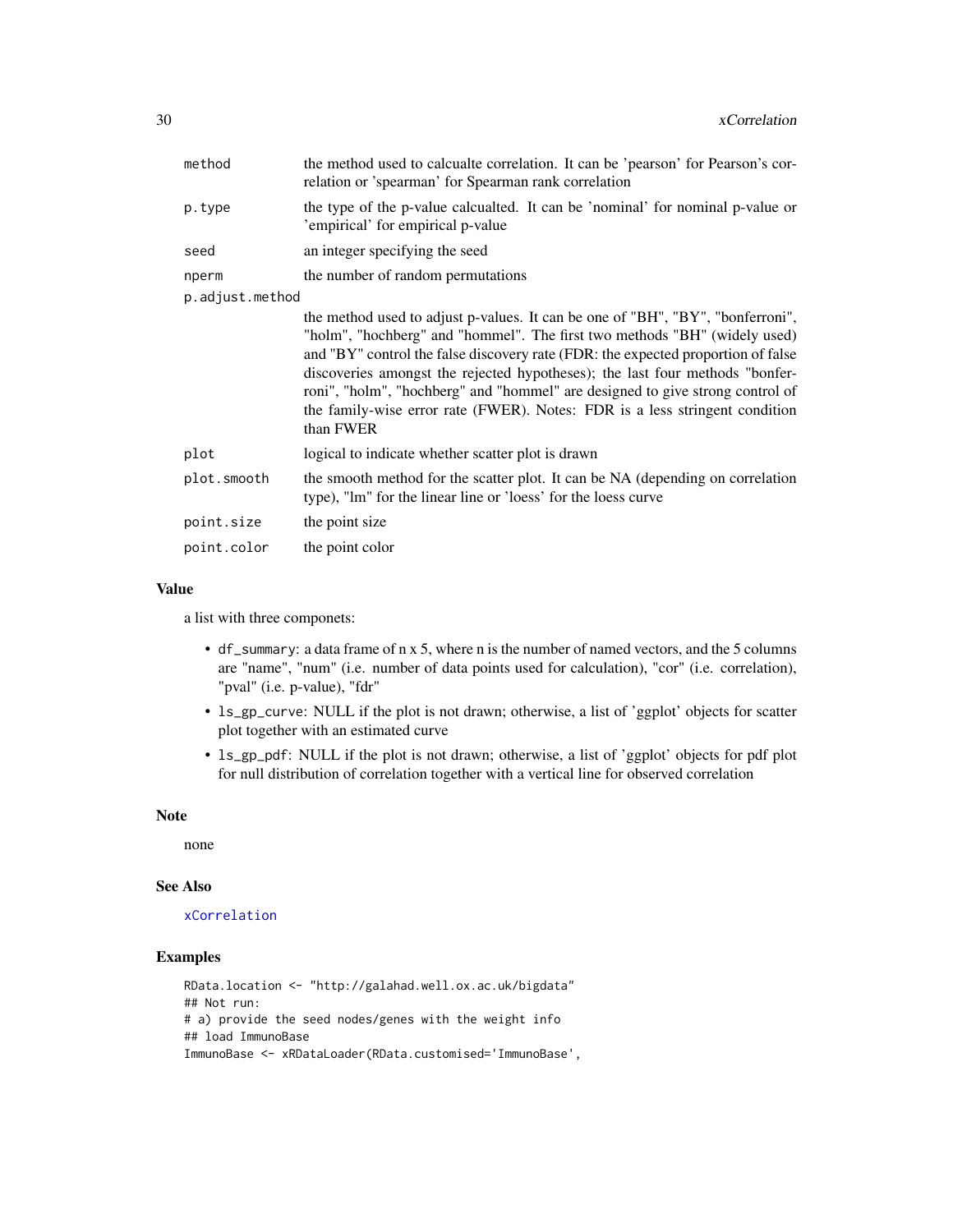#### <span id="page-30-0"></span>xDAGanno 31

```
RData.location=RData.location)
## get genes within 500kb away from AS GWAS lead SNPs
seeds.genes <- ImmunoBase$AS$genes_variants
## seeds weighted according to distance away from lead SNPs
data <- 1- seeds.genes/500000
# b) prepare a data frame
df <- data.frame(name=names(data), value=data, stringsAsFactors=FALSE)
# c) do correlation
ls_res <- xCorrelation(df, data, method="pearson", p.type="empirical",
nperm=2000, plot=TRUE)
## End(Not run)
```
<span id="page-30-1"></span>xDAGanno *Function to generate a subgraph of a direct acyclic graph (DAG) induced by the input annotation data*

#### Description

xDAGanno is supposed to produce a subgraph induced by the input annotation data, given a direct acyclic graph (DAG; an ontology). The input is a graph of "igraph", a list of the vertices containing annotation data, and the mode defining the paths to the root of DAG. The induced subgraph contains vertices (with annotation data) and their ancestors along with the defined paths to the root of DAG. The annotations at these vertices (including their ancestors) can also be updated according to the true-path rule: those annotated to a term should also be annotated by its all ancestor terms.

#### Usage

```
xDAGanno(
g,
annotation,
path.mode = c("all_paths", "shortest_paths", "all_shortest_paths"),
true.path.rule = TRUE,
verbose = TRUE
\lambda
```

| g          | an object of class "igraph" to represent DAG                                                                                                                                                                                                                                                                                                     |
|------------|--------------------------------------------------------------------------------------------------------------------------------------------------------------------------------------------------------------------------------------------------------------------------------------------------------------------------------------------------|
| annotation | the vertices/nodes for which annotation data are provided. It can be a sparse Ma-<br>trix of class "dgCMatrix" (with variants/genes as rows and terms as columns),<br>or a list of nodes/terms each containing annotation data, or an object of class<br>'GS' (basically a list for each node/term with annotation data)                         |
| path.mode  | the mode of paths induced by vertices/nodes with input annotation data. It can be<br>"all_paths" for all possible paths to the root, "shortest_paths" for only one path<br>to the root (for each node in query), "all_shortest_paths" for all shortest paths to<br>the root (i.e. for each node, find all shortest paths with the equal lengths) |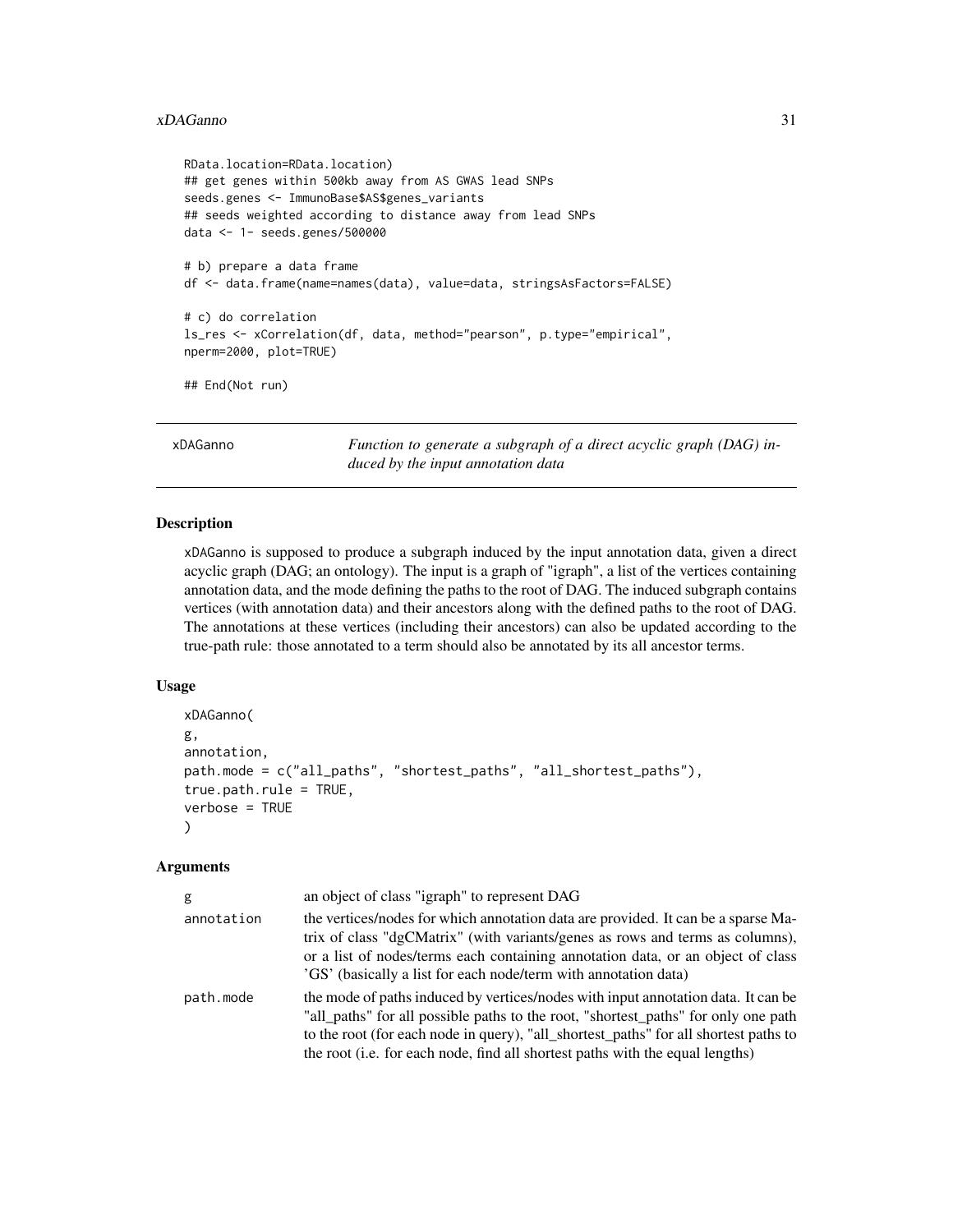|         | true path rule logical to indicate whether the true-path rule should be applied to propagate<br>annotations. By default, it sets to true |
|---------|------------------------------------------------------------------------------------------------------------------------------------------|
| verbose | logical to indicate whether the messages will be displayed in the screen. By<br>default, it sets to true for display                     |

# Value

• subg: an induced subgraph, an object of class "igraph". In addition to the original attributes to nodes and edges, the return subgraph is also appended by two node attributes: 1) "anno" containing a list of variants/genes either as original annotations (and inherited annotations; 2) "IC" standing for information content defined as negative 10-based log-transformed frequency of variants/genes annotated to that term.

#### **Note**

For the mode "shortest\_paths", the induced subgraph is the most concise, and thus informative for visualisation when there are many nodes in query, while the mode "all\_paths" results in the complete subgraph.

#### See Also

#### [xDAGanno](#page-30-1)

#### Examples

```
RData.location <- "http://galahad.well.ox.ac.uk/bigdata"
## Not run:
# 1) SNP-based ontology
# 1a) ig.EF (an object of class "igraph" storing as a directed graph)
g <- xRDataLoader('ig.EF')
# 1b) load GWAS SNPs annotated by EF (an object of class "dgCMatrix" storing a spare matrix)
anno <- xRDataLoader(RData='GWAS2EF')
# 1c) prepare for annotation data
# randomly select 5 terms/vertices (and their annotation data)
annotation <- anno[, sample(1:dim(anno)[2],5)]
# 1d) obtain the induced subgraph according to the input annotation data
# based on shortest paths (i.e. the most concise subgraph induced)
dag <- xDAGanno(g, annotation, path.mode="shortest_paths",
verbose=TRUE)
# 1e) color-code nodes/terms according to the number of annotations
data <- sapply(V(dag)$anno, length)
names(data) <- V(dag)$name
dnet::visDAG(g=dag, data=data, node.info="both")
####################
```

```
# Below is for those SNPs annotated by the term called 'ankylosing spondylitis'
# The steps 1a) and 1b) are the same as above
```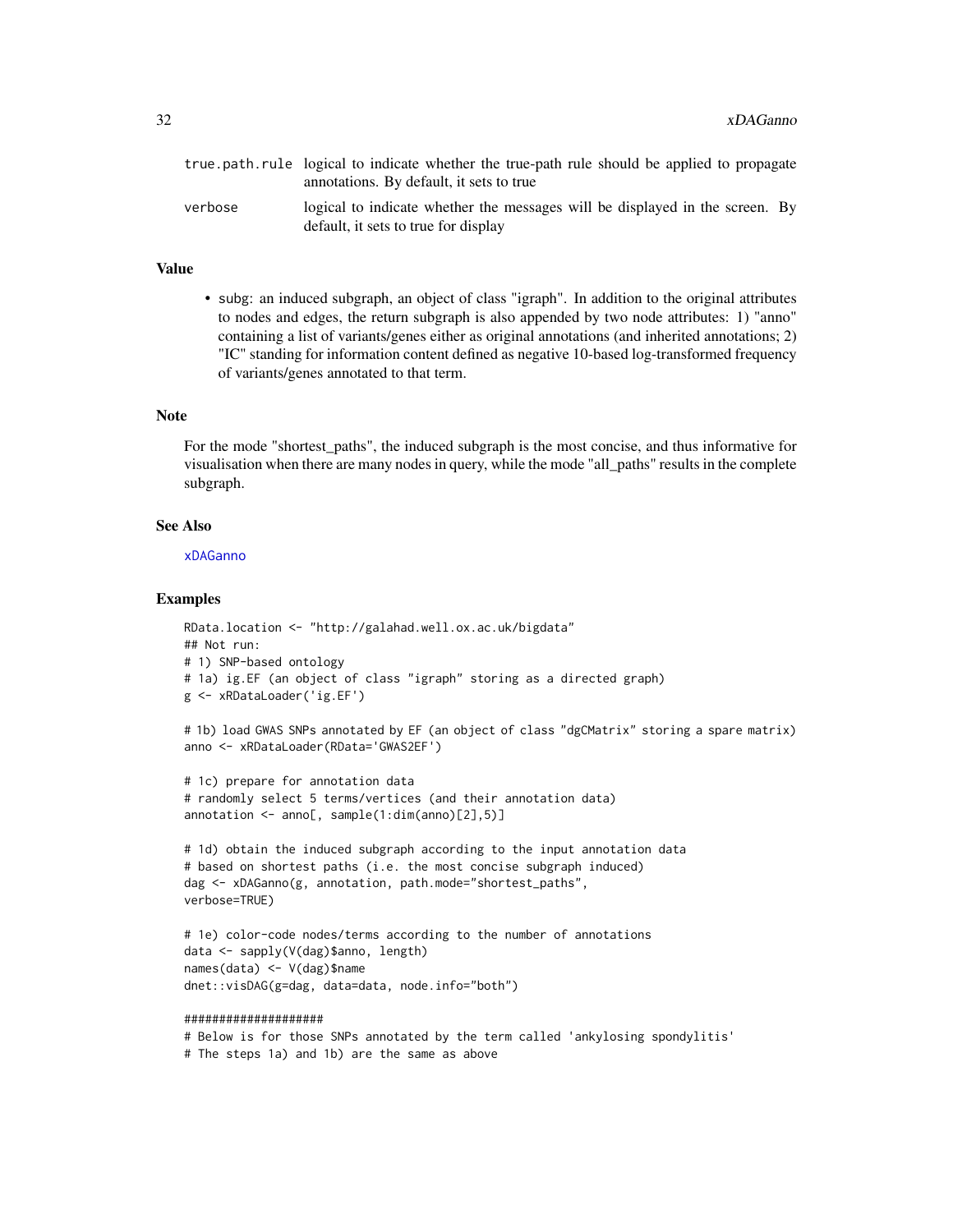#### <span id="page-32-0"></span>xDefineEQTL 33

```
# 1c') prepare for annotation data
# select a term 'ankylosing spondylitis'
terms <- V(g)$term_id[grep('ankylosing spondylitis',V(g)$term_name,
perl=TRUE)]
ind <- which(colnames(anno) %in% terms)
annotation <- lapply(ind, function(x){names(which(anno[,x]!=0))})
names(annotation) <- colnames(anno)[ind]
# 1d') obtain the induced subgraph according to the input annotation data
# based on all possible paths (i.e. the complete subgraph induced)
dag <- xDAGanno(g, annotation, path.mode="all_paths", verbose=TRUE)
# 1e') color-code nodes/terms according to the number of annotations
data <- sapply(V(dag)$anno, length)
names(data) <- V(dag)$name
dnet::visDAG(g=dag, data=data, node.info="both")
###########################################################
# 2) Gene-based ontology
# 2a) ig.MP (an object of class "igraph" storing as a directed graph)
g <- xRDataLoader('ig.MP')
# 2b) load human genes annotated by MP (an object of class "GS" containing the 'gs' component)
GS <- xRDataLoader(RData='org.Hs.egMP')
anno <- GS$gs # notes: This is a list
# 2c) prepare for annotation data
# randomly select 5 terms/vertices (and their annotation data)
annotation <- anno[sample(1:length(anno),5)]
# 2d) obtain the induced subgraph according to the input annotation data
# based on shortest paths (i.e. the most concise subgraph induced)
# but without applying true-path rule
dag <- xDAGanno(g, annotation, path.mode="shortest_paths",
true.path.rule=TRUE, verbose=TRUE)
# 2e) color-code nodes/terms according to the number of annotations
data <- sapply(V(dag)$anno, length)
names(data) <- V(dag)$name
dnet::visDAG(g=dag, data=data, node.info="both")
## End(Not run)
```
xDefineEQTL *Function to extract eQTL-gene pairs given a list of SNPs or a customised eQTL mapping data*

#### **Description**

xDefineEQTL is supposed to extract eQTL-gene pairs given a list of SNPs or a customised eQTL mapping data.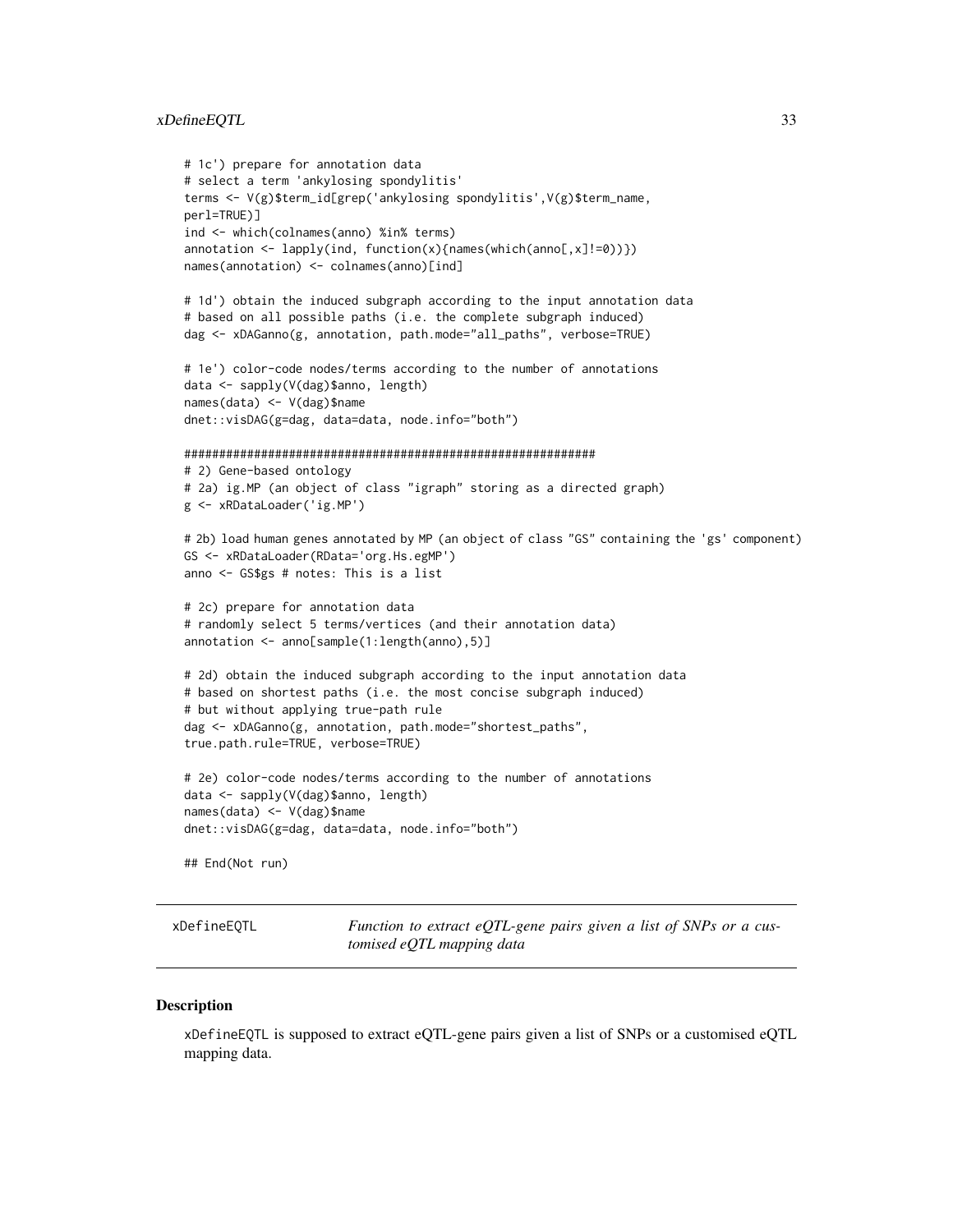#### Usage

```
xDefineEQTL(
data = NULL,include.eQTL = c(NA, "JKscience_CD14", "JKscience_LPS2",
"JKscience_LPS24",
"JKscience_IFN", "JKscience_TS2A", "JKscience_TS2A_CD14",
"JKscience_TS2A_LPS2",
"JKscience_TS2A_LPS24", "JKscience_TS2A_IFN", "JKscience_TS2B",
"JKscience_TS2B_CD14", "JKscience_TS2B_LPS2", "JKscience_TS2B_LPS24",
"JKscience_TS2B_IFN", "JKscience_TS3A", "JKng_bcell", "JKng_bcell_cis",
"JKng_bcell_trans", "JKng_mono", "JKng_mono_cis", "JKng_mono_trans",
"JKpg_CD4",
"JKpg_CD4_cis", "JKpg_CD4_trans", "JKpg_CD8", "JKpg_CD8_cis",
"JKpg_CD8_trans",
"JKnc_neutro", "JKnc_neutro_cis", "JKnc_neutro_trans",
"WESTRAng_blood",
"WESTRAng_blood_cis", "WESTRAng_blood_trans", "JK_nk", "JK_nk_cis",
"JK_nk_trans",
"GTEx_V4_Adipose_Subcutaneous", "GTEx_V4_Artery_Aorta",
"GTEx_V4_Artery_Tibial",
"GTEx_V4_Esophagus_Mucosa", "GTEx_V4_Esophagus_Muscularis",
"GTEx_V4_Heart_Left_Ventricle", "GTEx_V4_Lung",
"GTEx_V4_Muscle_Skeletal",
"GTEx_V4_Nerve_Tibial", "GTEx_V4_Skin_Sun_Exposed_Lower_leg",
"GTEx_V4_Stomach",
"GTEx_V4_Thyroid", "GTEx_V4_Whole_Blood",
"GTEx_V6p_Adipose_Subcutaneous",
"GTEx_V6p_Adipose_Visceral_Omentum", "GTEx_V6p_Adrenal_Gland",
"GTEx_V6p_Artery_Aorta", "GTEx_V6p_Artery_Coronary",
"GTEx_V6p_Artery_Tibial",
"GTEx_V6p_Brain_Anterior_cingulate_cortex_BA24",
"GTEx_V6p_Brain_Caudate_basal_ganglia",
"GTEx_V6p_Brain_Cerebellar_Hemisphere",
"GTEx_V6p_Brain_Cerebellum", "GTEx_V6p_Brain_Cortex",
"GTEx_V6p_Brain_Frontal_Cortex_BA9", "GTEx_V6p_Brain_Hippocampus",
"GTEx_V6p_Brain_Hypothalamus",
"GTEx_V6p_Brain_Nucleus_accumbens_basal_ganglia",
"GTEx_V6p_Brain_Putamen_basal_ganglia",
"GTEx_V6p_Breast_Mammary_Tissue",
"GTEx_V6p_Cells_EBVtransformed_lymphocytes",
"GTEx_V6p_Cells_Transformed_fibroblasts", "GTEx_V6p_Colon_Sigmoid",
"GTEx_V6p_Colon_Transverse",
"GTEx_V6p_Esophagus_Gastroesophageal_Junction",
"GTEx_V6p_Esophagus_Mucosa", "GTEx_V6p_Esophagus_Muscularis",
"GTEx_V6p_Heart_Atrial_Appendage", "GTEx_V6p_Heart_Left_Ventricle",
"GTEx_V6p_Liver",
"GTEx_V6p_Lung", "GTEx_V6p_Muscle_Skeletal", "GTEx_V6p_Nerve_Tibial",
"GTEx_V6p_Ovary", "GTEx_V6p_Pancreas", "GTEx_V6p_Pituitary",
```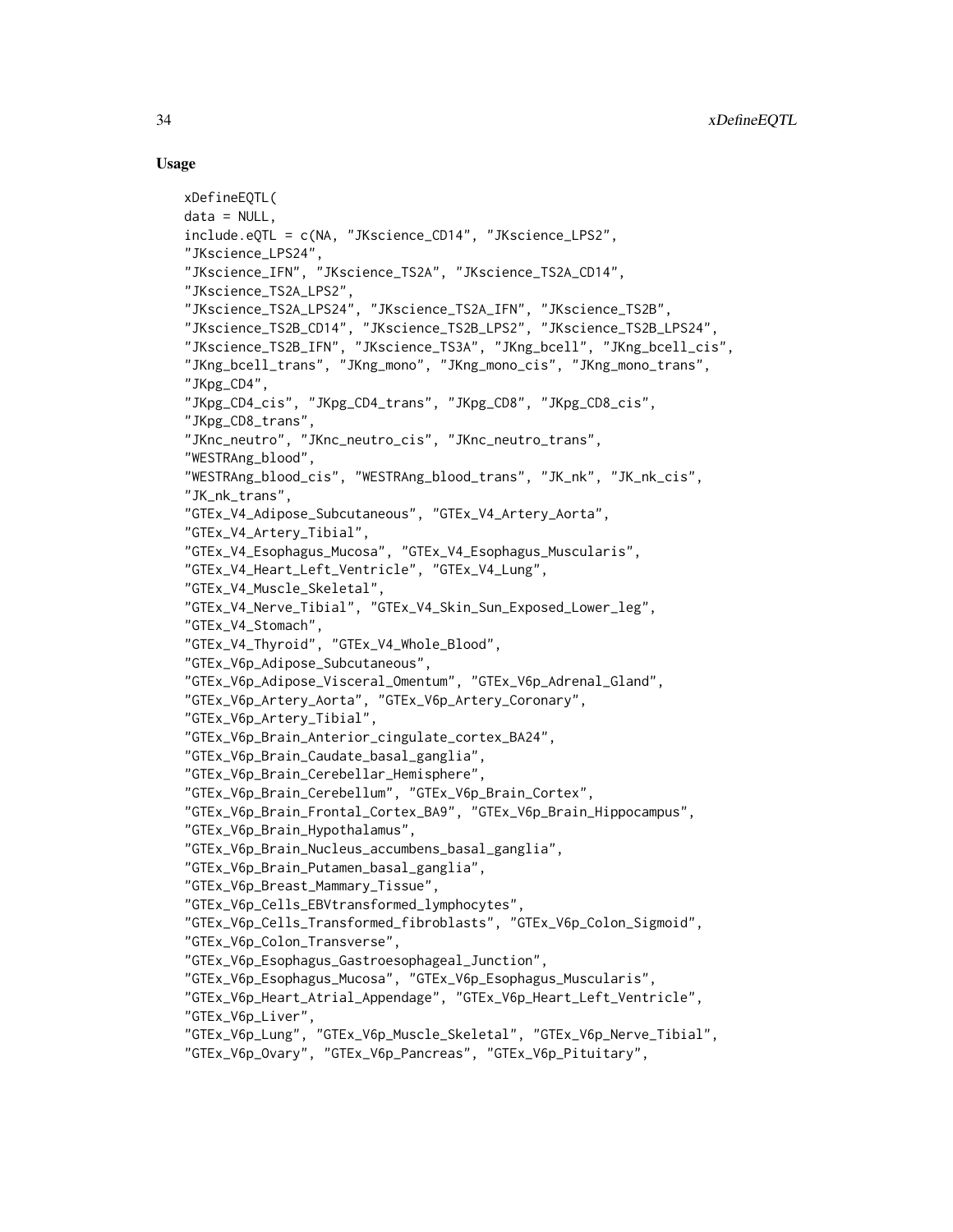```
"GTEx_V6p_Prostate", "GTEx_V6p_Skin_Not_Sun_Exposed_Suprapubic",
"GTEx_V6p_Skin_Sun_Exposed_Lower_leg",
"GTEx_V6p_Small_Intestine_Terminal_Ileum",
"GTEx_V6p_Spleen", "GTEx_V6p_Stomach", "GTEx_V6p_Testis",
"GTEx_V6p_Thyroid",
"GTEx_V6p_Uterus", "GTEx_V6p_Vagina", "GTEx_V6p_Whole_Blood",
"eQTLGen",
"eQTLGen_cis", "eQTLGen_trans", "scRNAseq_eQTL_Bcell",
"scRNAseq_eQTL_CD4",
"scRNAseq_eQTL_CD8", "scRNAseq_eQTL_cMono", "scRNAseq_eQTL_DC",
"scRNAseq_eQTL_Mono",
"scRNAseq_eQTL_ncMono", "scRNAseq_eQTL_NK", "scRNAseq_eQTL_PBMC",
"jpRNAseq_eQTL_Bcell", "jpRNAseq_eQTL_CD4", "jpRNAseq_eQTL_CD8",
"jpRNAseq_eQTL_Mono", "jpRNAseq_eQTL_NK", "jpRNAseq_eQTL_PBMC",
"Pi_eQTL_Bcell",
"Pi_eQTL_Blood", "Pi_eQTL_CD14", "Pi_eQTL_CD4", "Pi_eQTL_CD8",
"Pi_eQTL_IFN",
"Pi_eQTL_LPS2", "Pi_eQTL_LPS24", "Pi_eQTL_Monocyte",
"Pi_eQTL_Neutrophil",
"Pi_eQTL_NK", "Pi_eQTL_shared_CD14", "Pi_eQTL_shared_IFN",
"Pi_eQTL_shared_LPS2",
"Pi_eQTL_shared_LPS24", "Osteoblast_eQTL"),
eQTL.customised = NULL,
verbose = TRUE,
RData.location = "http://galahad.well.ox.ac.uk/bigdata",
guid = NULL)
```

| data            | NULL or an input vector containing SNPs. If NULL, all SNPs will be consid-<br>ered. If a input vector containing SNPs, SNPs should be provided as dbSNP<br>ID (ie starting with rs). Alternatively, they can be in the format of 'chrN:xxx',<br>where N is either 1-22 or X, xxx is number; for example, 'chr16:28525386'                                                                                                                                                                                                                                                                                           |
|-----------------|---------------------------------------------------------------------------------------------------------------------------------------------------------------------------------------------------------------------------------------------------------------------------------------------------------------------------------------------------------------------------------------------------------------------------------------------------------------------------------------------------------------------------------------------------------------------------------------------------------------------|
| include.eOTL    | genes modulated by eQTL (also Lead SNPs or in LD with Lead SNPs) are also<br>included. By default, it is 'NA' to disable this option. Otherwise, those genes<br>modulated by eQTL will be included. Pre-built eQTL datasets are detailed in<br>the section 'Note'                                                                                                                                                                                                                                                                                                                                                   |
| eQTL.customised |                                                                                                                                                                                                                                                                                                                                                                                                                                                                                                                                                                                                                     |
|                 | a user-input matrix or data frame with 4 columns: 1st column for SNPs/eQTLs,<br>2nd column for Genes, 3rd for eQTL mapping significance level (p-values or<br>FDR), and 4th for contexts (required even though only one context is input). Al-<br>ternatively, it can be a file containing these 4 columns. It is designed to allow the<br>user analysing their eQTL data. This customisation (if provided) will populate<br>built-in eQTL data; mysql -e "use pi; SELECT rs_id_dbSNP147_GRCh37p13,gene_name,pval_nominal,<br>FROM GTEx_V7_pair WHERE rs_id_dbSNP147_GRCh37p13!=''.;" >/var/www/bigdata/eQTL.custom |
| verbose         | logical to indicate whether the messages will be displayed in the screen. By<br>default, it sets to true for display                                                                                                                                                                                                                                                                                                                                                                                                                                                                                                |
|                 |                                                                                                                                                                                                                                                                                                                                                                                                                                                                                                                                                                                                                     |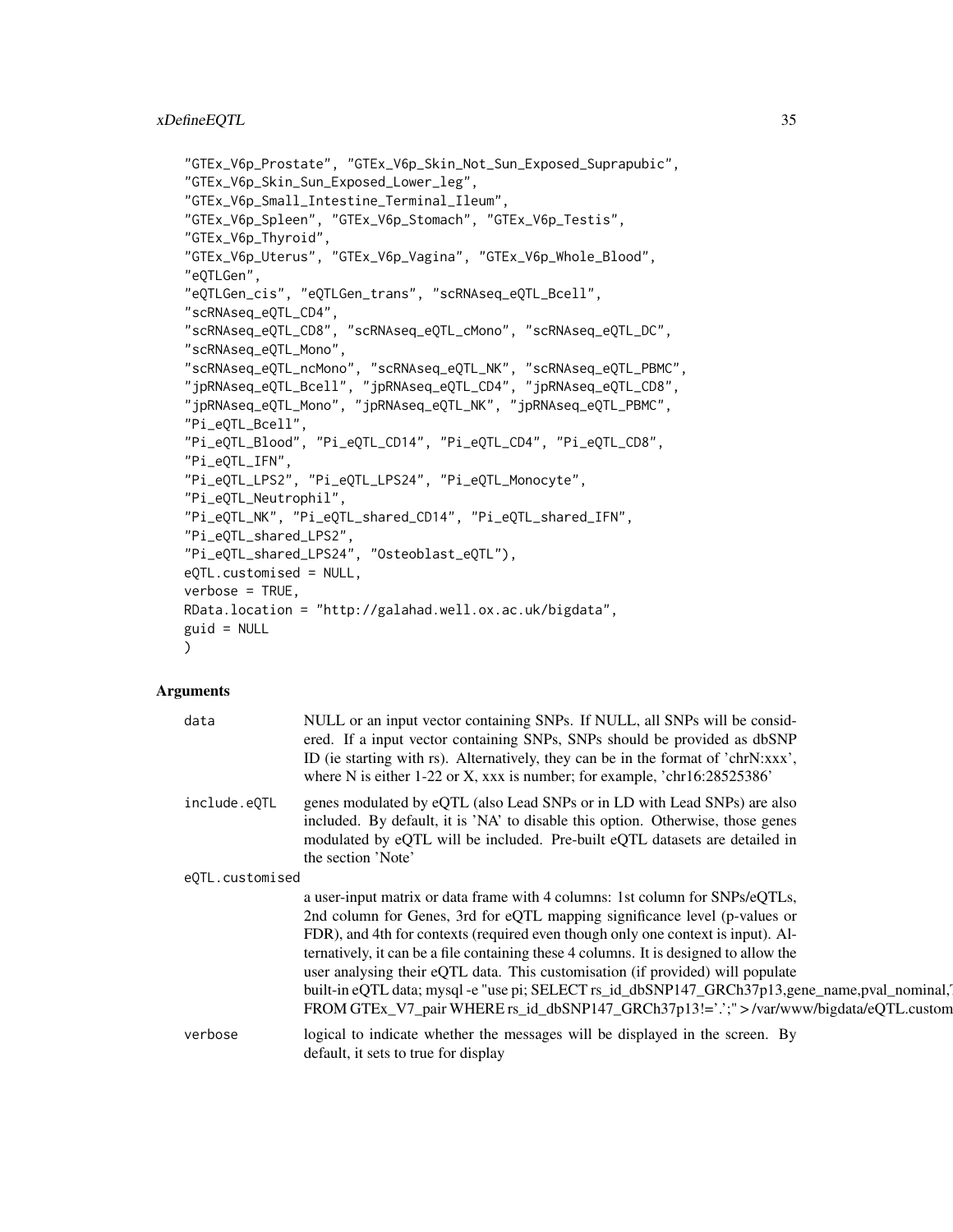|      | RData.location the characters to tell the location of built-in RData files. See xRDataLoader for<br>details |
|------|-------------------------------------------------------------------------------------------------------------|
| guid | a valid (5-character) Global Unique IDentifier for an OSF project. See xRDataLoader<br>for details          |

#### Value

a data frame with following columns:

- SNP: eQTLs
- Gene: eQTL-containing genes
- Sig: the eQTL mapping significant level
- Context: the context in which eQTL data was generated

#### Note

Pre-built eQTL datasets are described below according to the data sources.

1. Context-specific eQTLs in monocytes: resting and activating states. Sourced from Science 2014, 343(6175):1246949

- JKscience\_TS2A: cis-eQTLs in either state (based on 228 individuals with expression data available for all experimental conditions).
- JKscience\_TS2A\_CD14: cis-eQTLs only in the resting/CD14+ state (based on 228 individuals).
- JKscience\_TS2A\_LPS2: cis-eQTLs only in the activating state induced by 2-hour LPS (based on 228 individuals).
- JKscience\_TS2A\_LPS24: cis-eQTLs only in the activating state induced by 24-hour LPS (based on 228 individuals).
- JKscience\_TS2A\_IFN: cis-eQTLs only in the activating state induced by 24-hour interferongamma (based on 228 individuals).
- JKscience\_TS2B: cis-eQTLs in either state (based on 432 individuals).
- JKscience\_TS2B\_CD14: cis-eQTLs only in the resting/CD14+ state (based on 432 individuals).
- JKscience\_TS2B\_LPS2: cis-eQTLs only in the activating state induced by 2-hour LPS (based on 432 individuals).
- JKscience\_TS2B\_LPS24: cis-eQTLs only in the activating state induced by 24-hour LPS (based on 432 individuals).
- JKscience\_TS2B\_IFN: cis-eQTLs only in the activating state induced by 24-hour interferongamma (based on 432 individuals).
- JKscience\_TS3A: trans-eQTLs in either state.
- JKscience\_CD14: cis and trans-eQTLs in the resting/CD14+ state (based on 228 individuals).
- JKscience\_LPS2: cis and trans-eQTLs in the activating state induced by 2-hour LPS (based on 228 individuals).
- JKscience\_LPS24: cis and trans-eQTLs in the activating state induced by 24-hour LPS (based on 228 individuals).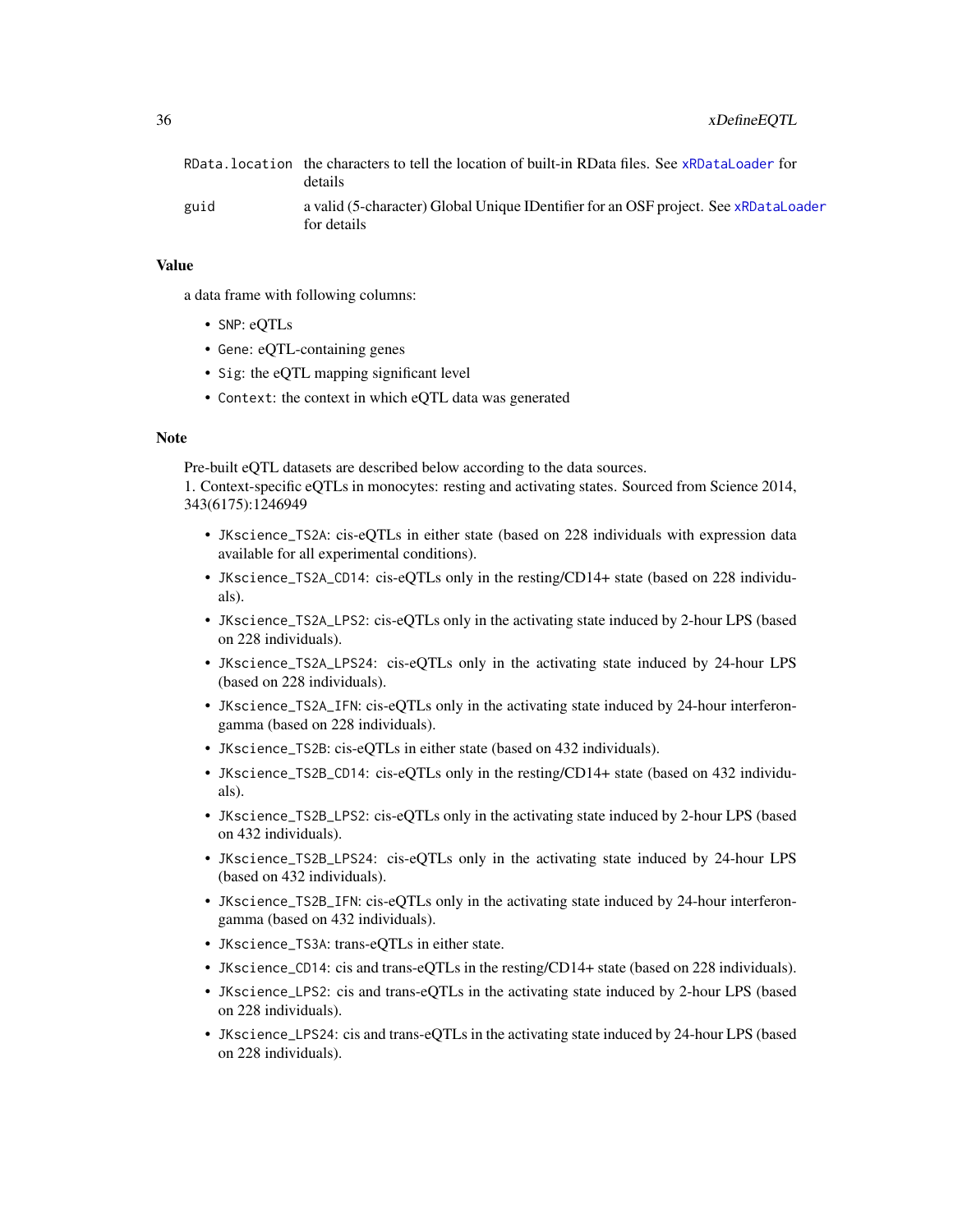## xDefineEQTL 37

- JKscience\_IFN: cis and trans-eQTLs in the activating state induced by 24-hour interferongamma (based on 228 individuals).
- 2. eQTLs in B cells. Sourced from Nature Genetics 2012, 44(5):502-510
	- JKng\_bcell: cis- and trans-eQTLs.
	- JKng\_bcell\_cis: cis-eQTLs only.
	- JKng\_bcell\_trans: trans-eQTLs only.
- 3. eQTLs in monocytes. Sourced from Nature Genetics 2012, 44(5):502-510
	- JKng\_mono: cis- and trans-eQTLs.
	- JKng\_mono\_cis: cis-eQTLs only.
	- JKng\_mono\_trans: trans-eQTLs only.
- 4. eQTLs in neutrophils. Sourced from Nature Communications 2015, 7(6):7545
	- JKnc\_neutro: cis- and trans-eQTLs.
	- JKnc\_neutro\_cis: cis-eQTLs only.
	- JKnc\_neutro\_trans: trans-eQTLs only.
- 5. eQTLs in NK cells. Unpublished (restricted access)
	- JK\_nk: cis- and trans-eQTLs.
	- JK\_nk\_cis: cis-eQTLs only.
	- JK\_nk\_trans: trans-eQTLs only.

6. Tissue-specific eQTLs from GTEx (version 4; including 13 tissues). Sourced from Science 2015, 348(6235):648-60

- GTEx\_V4\_Adipose\_Subcutaneous: cis-eQTLs in tissue 'Adipose Subcutaneous'.
- GTEx\_V4\_Artery\_Aorta: cis-eQTLs in tissue 'Artery Aorta'.
- GTEx\_V4\_Artery\_Tibial: cis-eQTLs in tissue 'Artery Tibial'.
- GTEx\_V4\_Esophagus\_Mucosa: cis-eQTLs in tissue 'Esophagus Mucosa'.
- GTEx\_V4\_Esophagus\_Muscularis: cis-eQTLs in tissue 'Esophagus Muscularis'.
- GTEx\_V4\_Heart\_Left\_Ventricle: cis-eQTLs in tissue 'Heart Left Ventricle'.
- GTEx\_V4\_Lung: cis-eQTLs in tissue 'Lung'.
- GTEx\_V4\_Muscle\_Skeletal: cis-eQTLs in tissue 'Muscle Skeletal'.
- GTEx\_V4\_Nerve\_Tibial: cis-eQTLs in tissue 'Nerve Tibial'.
- GTEx\_V4\_Skin\_Sun\_Exposed\_Lower\_leg: cis-eQTLs in tissue 'Skin Sun Exposed Lower leg'.
- GTEx\_V4\_Stomach: cis-eQTLs in tissue 'Stomach'.
- GTEx\_V4\_Thyroid: cis-eQTLs in tissue 'Thyroid'.
- GTEx\_V4\_Whole\_Blood: cis-eQTLs in tissue 'Whole Blood'.
- 7. eQTLs in CD4 T cells. Sourced from PLoS Genetics 2017, 13(3):e1006643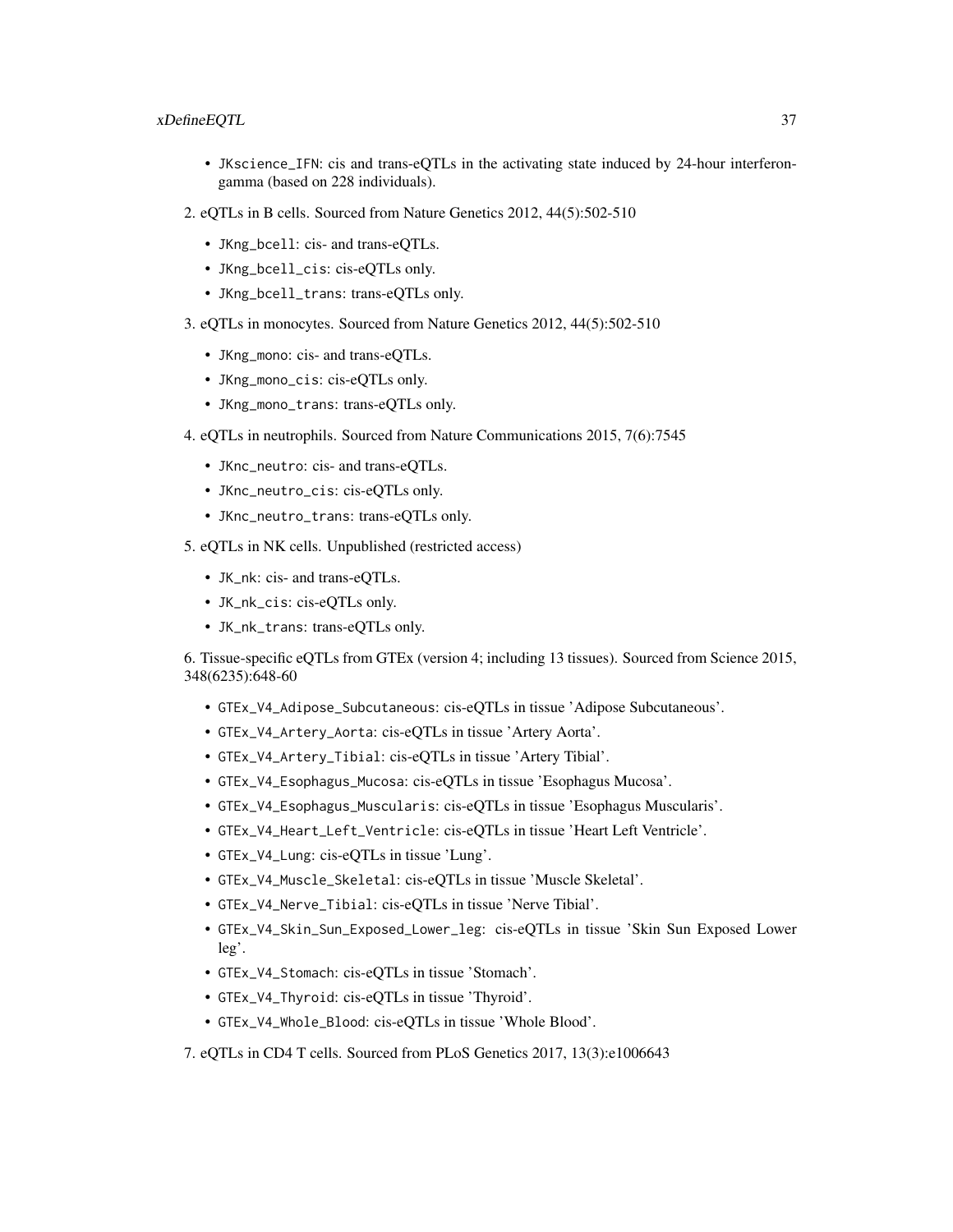## 38 xDefineEQTL

- JKpg\_CD4: cis- and trans-eQTLs.
- JKpg\_CD4\_cis: cis-eQTLs only.
- JKpg\_CD4\_trans: trans-eQTLs only.
- 8. eQTLs in CD8 T cells. Sourced from PLoS Genetics 2017, 13(3):e1006643
	- JKpg\_CD8: cis- and trans-eQTLs.
	- JKpg\_CD8\_cis: cis-eQTLs only.
	- JKpg\_CD8\_trans: trans-eQTLs only.
- 9. eQTLs in blood. Sourced from Nature Genetics 2013, 45(10):1238-1243
	- WESTRAng\_blood: cis- and trans-eQTLs.
	- WESTRAng\_blood\_cis: cis-eQTLs only.
	- WESTRAng\_blood\_trans: trans-eQTLs only.
- 10. Tissue-specific eQTLs from GTEx (version 6p; including 44 tissues). Sourced from http://www.biorxiv.org/content/early/
	- GTEx\_V6p\_Adipose\_Subcutaneous: cis-eQTLs in tissue "Adipose Subcutaneous".
	- GTEx\_V6p\_Adipose\_Visceral\_Omentum: cis-eQTLs in tissue "Adipose Visceral (Omentum)".
	- GTEx\_V6p\_Adrenal\_Gland: cis-eQTLs in tissue "Adrenal Gland".
	- GTEx\_V6p\_Artery\_Aorta: cis-eQTLs in tissue "Artery Aorta".
	- GTEx\_V6p\_Artery\_Coronary: cis-eQTLs in tissue "Artery Coronary".
	- GTEx\_V6p\_Artery\_Tibial: cis-eQTLs in tissue "Artery Tibial".
	- GTEx\_V6p\_Brain\_Anterior\_cingulate\_cortex\_BA24: cis-eQTLs in tissue "Brain Anterior cingulate cortex (BA24)".
	- GTEx\_V6p\_Brain\_Caudate\_basal\_ganglia: cis-eQTLs in tissue "Brain Caudate (basal ganglia)".
	- GTEx\_V6p\_Brain\_Cerebellar\_Hemisphere: cis-eQTLs in tissue "Brain Cerebellar Hemisphere".
	- GTEx\_V6p\_Brain\_Cerebellum: cis-eQTLs in tissue "Brain Cerebellum".
	- GTEx\_V6p\_Brain\_Cortex: cis-eQTLs in tissue "Brain Cortex".
	- GTEx\_V6p\_Brain\_Frontal\_Cortex\_BA9: cis-eQTLs in tissue "Brain Frontal Cortex (BA9)".
	- GTEx\_V6p\_Brain\_Hippocampus: cis-eQTLs in tissue "Brain Hippocampus".
	- GTEx\_V6p\_Brain\_Hypothalamus: cis-eQTLs in tissue "Brain Hypothalamus".
	- GTEx\_V6p\_Brain\_Nucleus\_accumbens\_basal\_ganglia: cis-eQTLs in tissue "Brain Nucleus accumbens (basal ganglia)".
	- GTEx\_V6p\_Brain\_Putamen\_basal\_ganglia: cis-eQTLs in tissue "Brain Putamen (basal ganglia)".
	- GTEx\_V6p\_Breast\_Mammary\_Tissue: cis-eQTLs in tissue "Breast Mammary Tissue".
	- GTEx\_V6p\_Cells\_EBVtransformed\_lymphocytes: cis-eQTLs in tissue "Cells EBV-transformed lymphocytes".
	- GTEx\_V6p\_Cells\_Transformed\_fibroblasts: cis-eQTLs in tissue "Cells Transformed fibroblasts".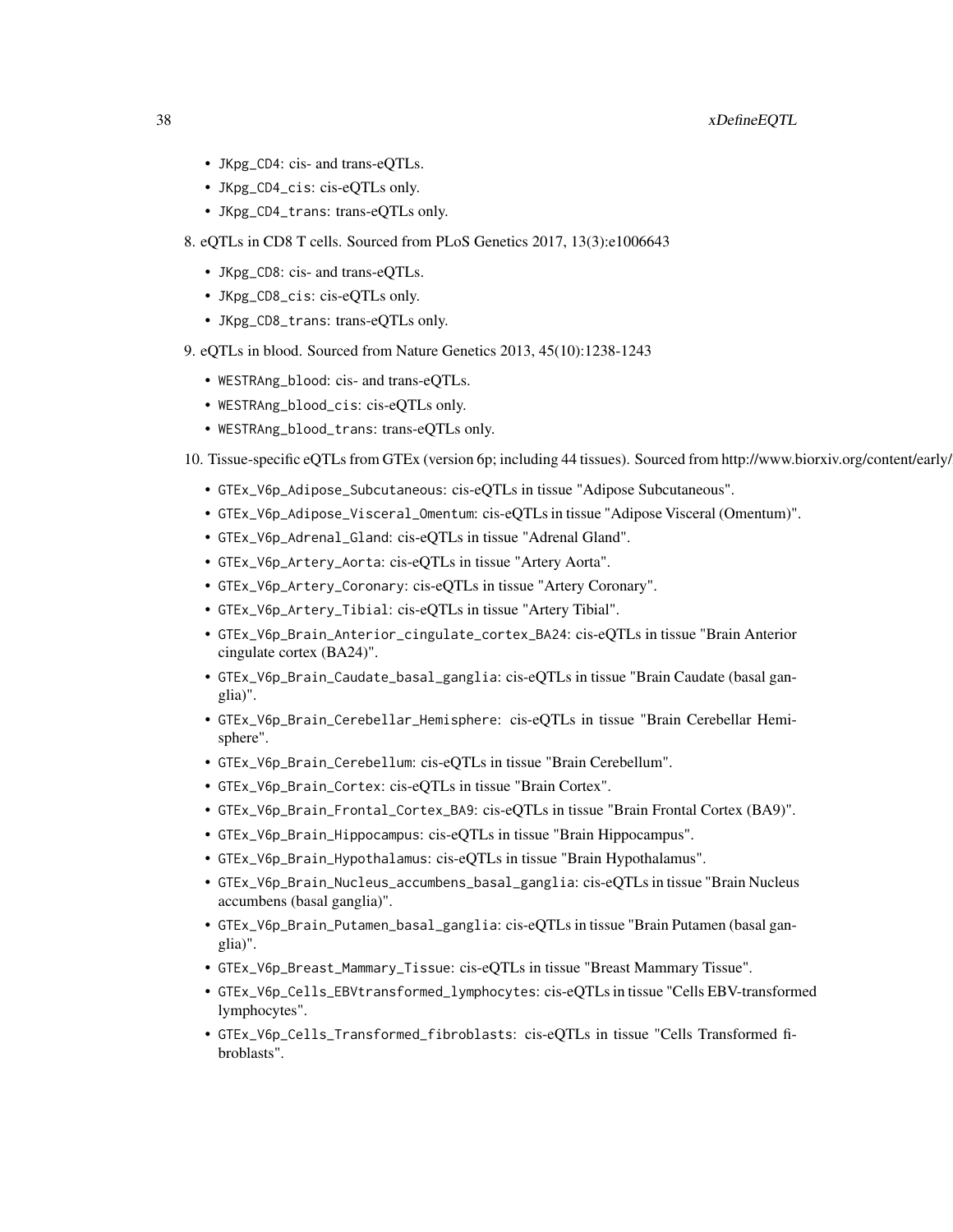## xDefineEQTL 39

- GTEx\_V6p\_Colon\_Sigmoid: cis-eQTLs in tissue "Colon Sigmoid".
- GTEx\_V6p\_Colon\_Transverse: cis-eQTLs in tissue "Colon Transverse".
- GTEx\_V6p\_Esophagus\_Gastroesophageal\_Junction: cis-eQTLs in tissue "Esophagus Gastroesophageal Junction".
- GTEx\_V6p\_Esophagus\_Mucosa: cis-eQTLs in tissue "Esophagus Mucosa".
- GTEx\_V6p\_Esophagus\_Muscularis: cis-eQTLs in tissue "Esophagus Muscularis".
- GTEx\_V6p\_Heart\_Atrial\_Appendage: cis-eQTLs in tissue "Heart Atrial Appendage".
- GTEx\_V6p\_Heart\_Left\_Ventricle: cis-eQTLs in tissue "Heart Left Ventricle".
- GTEx\_V6p\_Liver: cis-eQTLs in tissue "Liver".
- GTEx\_V6p\_Lung: cis-eQTLs in tissue "Lung".
- GTEx\_V6p\_Muscle\_Skeletal: cis-eQTLs in tissue "Muscle Skeletal".
- GTEx\_V6p\_Nerve\_Tibial: cis-eQTLs in tissue "Nerve Tibial".
- GTEx\_V6p\_Ovary: cis-eQTLs in tissue "Ovary".
- GTEx\_V6p\_Pancreas: cis-eQTLs in tissue "Pancreas".
- GTEx\_V6p\_Pituitary: cis-eQTLs in tissue "Pituitary".
- GTEx\_V6p\_Prostate: cis-eQTLs in tissue "Prostate".
- GTEx\_V6p\_Skin\_Not\_Sun\_Exposed\_Suprapubic: cis-eQTLs in tissue "Skin Not Sun Exposed (Suprapubic)".
- GTEx\_V6p\_Skin\_Sun\_Exposed\_Lower\_leg: cis-eQTLs in tissue "Skin Sun Exposed (Lower leg)".
- GTEx\_V6p\_Small\_Intestine\_Terminal\_Ileum: cis-eQTLs in tissue "Small Intestine Terminal Ileum".
- GTEx\_V6p\_Spleen: cis-eQTLs in tissue "Spleen".
- GTEx\_V6p\_Stomach: cis-eQTLs in tissue "Stomach".
- GTEx\_V6p\_Testis: cis-eQTLs in tissue "Testis".
- GTEx\_V6p\_Thyroid: cis-eQTLs in tissue "Thyroid".
- GTEx\_V6p\_Uterus: cis-eQTLs in tissue "Uterus".
- GTEx\_V6p\_Vagina: cis-eQTLs in tissue "Vagina".
- GTEx\_V6p\_Whole\_Blood: cis-eQTLs in tissue "Whole Blood".
- 11. eQTLs in eQTLGen. Sourced from bioRxiv, 2018, doi:10.1101/447367
	- eQTLGen: cis- and trans-eQTLs.
	- eQTLGen\_cis: cis-eQTLs only.
	- eQTLGen\_trans: trans-eQTLs only.

12. Single-cell-RNA-identified celltype-specific cis-eQTLs (including 9 cell types). Sourced from Nature Genetics 2018, 50(4):493-497

- scRNAseq\_eQTL\_Bcell: cis-eQTLs in B cells.
- scRNAseq\_eQTL\_CD4: cis-eQTLs in CD4+ T cells.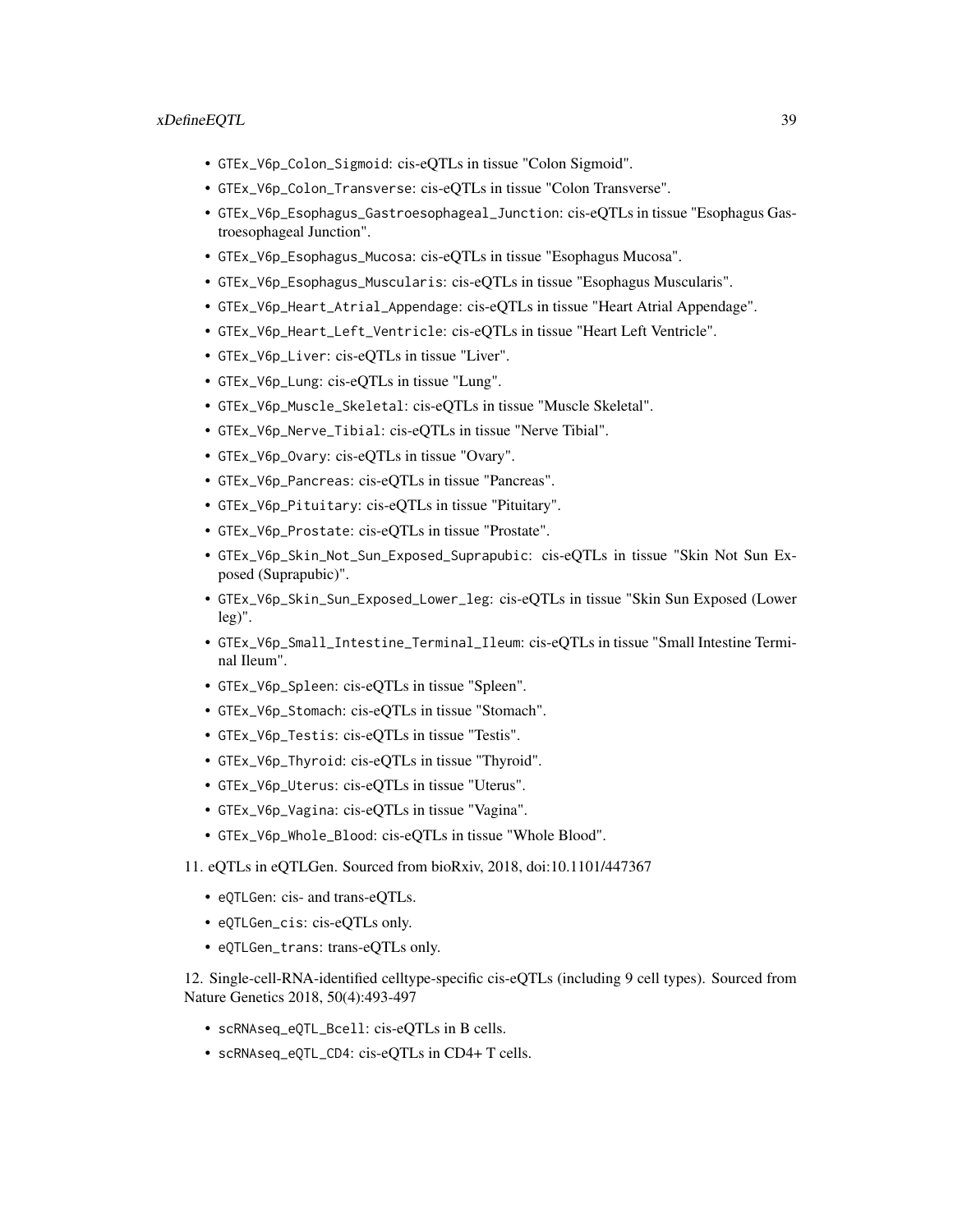- scRNAseq\_eQTL\_CD8: cis-eQTLs in CD8+ T cells.
- scRNAseq\_eQTL\_DC: cis-eQTLs in dendritic cells.
- scRNAseq\_eQTL\_cMono: cis-eQTLs in classical monocytes.
- scRNAseq\_eQTL\_ncMono: cis-eQTLs in nonclassical monocytes.
- scRNAseq\_eQTL\_Mono: cis-eQTLs in monocytes.
- scRNAseq\_eQTL\_NK: cis-eQTLs in NK cells.
- scRNAseq\_eQTL\_PBMC: cis-eQTLs in PBMC.

13. Japanese celltype-specific cis-eQTLs (including 6 cell types). Sourced from Nature Genetics 2017, 49(7):1120-1125

- jpRNAseq\_eQTL\_Bcell: cis-eQTLs in B cells.
- jpRNAseq\_eQTL\_CD4: cis-eQTLs in CD4+ T cells.
- jpRNAseq\_eQTL\_CD8: cis-eQTLs in CD8+ T cells.
- jpRNAseq\_eQTL\_Mono: cis-eQTLs in monocytes.
- jpRNAseq\_eQTL\_NK: cis-eQTLs in NK cells.
- jpRNAseq\_eQTL\_PBMC: cis-eQTLs in PBMC.
- 14. Pi eQTL
	- Pi\_eQTL\_CD14: cis and trans-eQTLs in the resting/CD14+ state.
	- Pi\_eQTL\_LPS2: cis and trans-eQTLs in the activating state induced by 2-hour LPS.
	- Pi\_eQTL\_LPS24: cis and trans-eQTLs in the activating state induced by 24-hour LPS.
	- Pi\_eQTL\_IFN: cis and trans-eQTLs in the activating state induced by 24-hour interferongamma.
	- Pi\_eQTL\_Bcell: cis and trans-eQTLs in B cells.
	- Pi\_eQTL\_Blood: cis and trans-eQTLs in the blood.
	- Pi\_eQTL\_CD4: cis and trans-eQTLs in the CD4 cells.
	- Pi\_eQTL\_CD8: cis and trans-eQTLs in the CD8 cells.
	- Pi\_eQTL\_Monocyte: cis and trans-eQTLs in the monocytes.
	- Pi\_eQTL\_Neutrophil: cis and trans-eQTLs in the neutrophils.
	- Pi\_eQTL\_NK: cis and trans-eQTLs in the NK cells.
	- Pi\_eQTL\_shared\_CD14: cis and trans-eQTLs in the resting/CD14+ state (based on 228 individuals).
	- Pi\_eQTL\_shared\_LPS2: cis and trans-eQTLs in the activating state induced by 2-hour LPS (based on 228 individuals).
	- Pi\_eQTL\_shared\_LPS24: cis and trans-eQTLs in the activating state induced by 24-hour LPS (based on 228 individuals).
	- Pi\_eQTL\_shared\_IFN: cis and trans-eQTLs in the activating state induced by 24-hour interferongamma (based on 228 individuals).
- 15. Osteoblast cis-eQTLs. Sourced from Genome Research 2009, 19(11):1942-52
	- Osteoblast\_eQTL: cis-eQTLs in Osteoblast.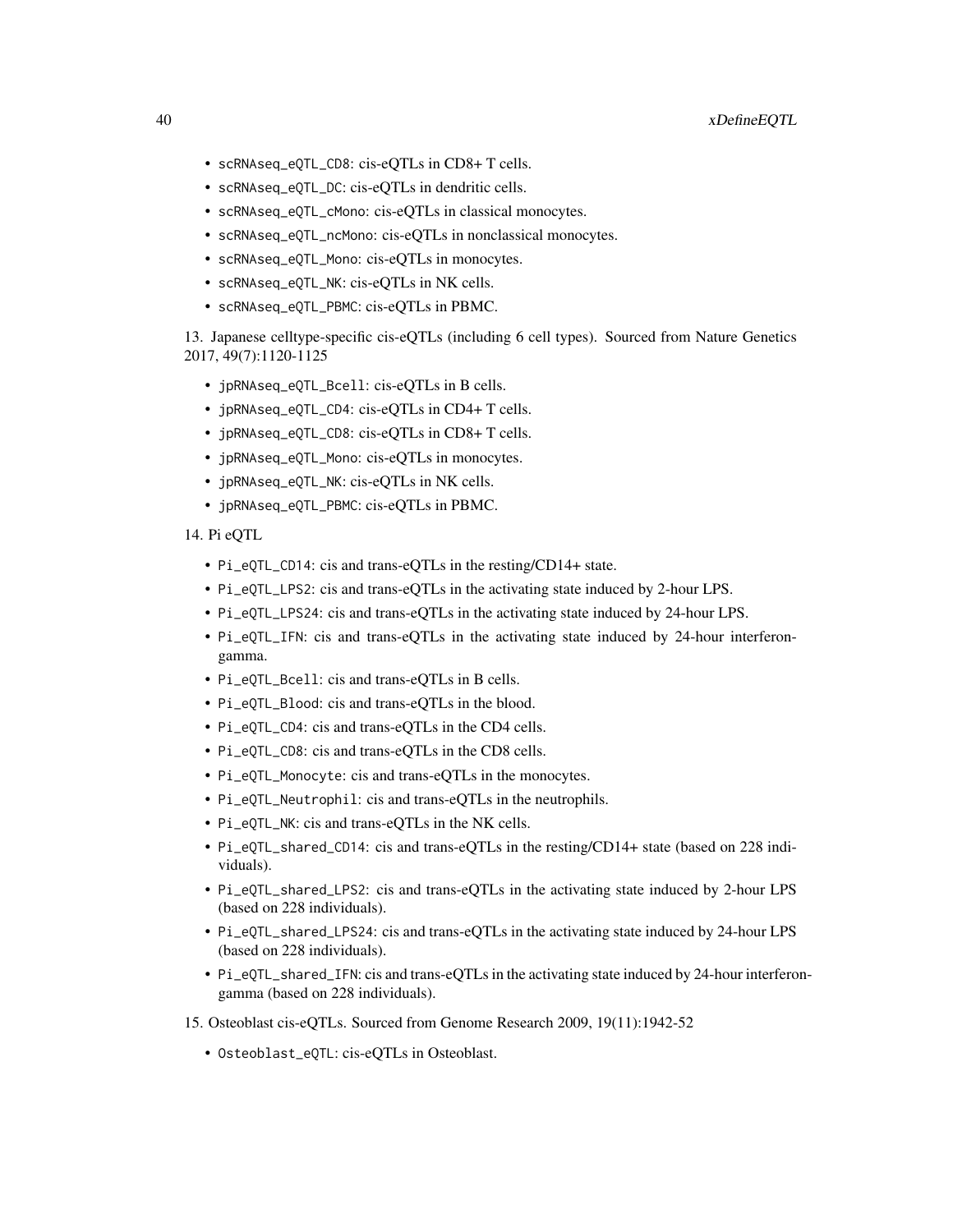### xDefineHIC 41

### See Also

[xSNPlocations](#page-193-0), [xGR](#page-68-0), [xRDataLoader](#page-182-0)

### Examples

```
RData.location <- "http://galahad.well.ox.ac.uk/bigdata"
## Not run:
# a) provide the SNPs with the significance info
data(ImmunoBase)
gr <- ImmunoBase$AS$variants
data <- gr$Variant
# b) define eQTL genes
df_SGS <- xDefineEQTL(data, include.eQTL="JKscience_TS2A",
RData.location=RData.location)
## End(Not run)
```

| xDefineHIC | Function to extract promoter capture HiC-gene pairs given a list of |  |  |  |  |  |
|------------|---------------------------------------------------------------------|--|--|--|--|--|
|            | <i>SNPs</i>                                                         |  |  |  |  |  |

## Description

xDefineHIC is supposed to extract HiC-gene pairs given a list of SNPs.

### Usage

```
xDefineHIC(
data = NULL,entity = c("SNP", "chr:start-end", "data.frame", "bed", "GRanges"),
include.HiC = c(NA, "Monocytes", "Macrophages_M0", "Macrophages_M1",
"Macrophages_M2", "Neutrophils", "Megakaryocytes",
"Endothelial_precursors",
"Erythroblasts", "Fetal_thymus", "Naive_CD4_T_cells",
"Total_CD4_T_cells",
"Activated_total_CD4_T_cells", "Nonactivated_total_CD4_T_cells",
"Naive_CD8_T_cells",
"Total_CD8_T_cells", "Naive_B_cells", "Total_B_cells", "PE.Monocytes",
"PE.Macrophages_M0", "PE.Macrophages_M1", "PE.Macrophages_M2",
"PE.Neutrophils",
"PE.Megakaryocytes", "PE.Erythroblasts", "PE.Naive_CD4_T_cells",
"PE.Naive_CD8_T_cells", "Combined", "Combined_PE"),
GR.SNP = c("dbSNP_GWAS", "dbSNP_Common", "dbSNP_Single"),
verbose = TRUE,
RData.location = "http://galahad.well.ox.ac.uk/bigdata",
guid = NULL\mathcal{L}
```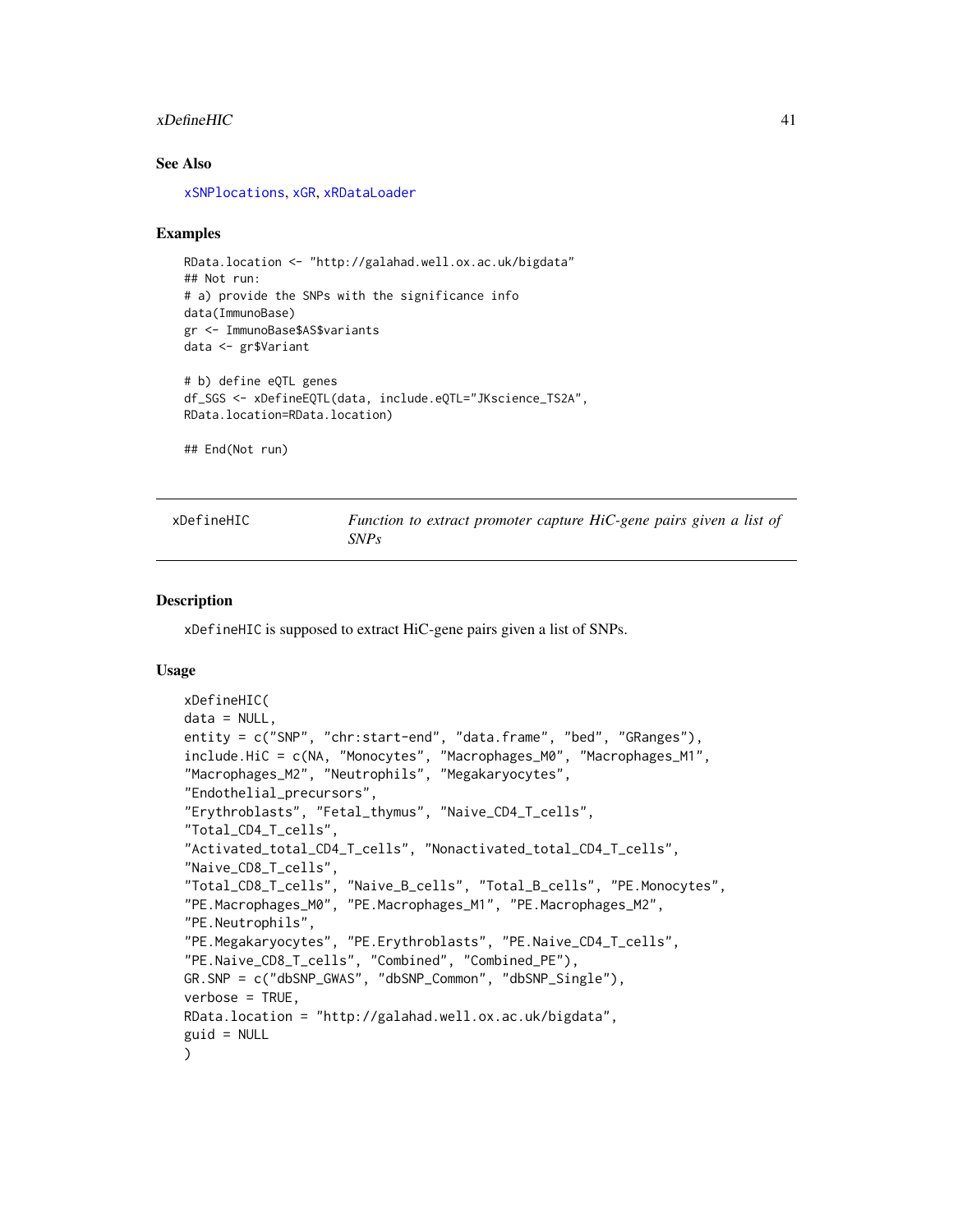## Arguments

| data        | NULL or an input vector containing SNPs. If NULL, all SNPs will be consid-<br>ered. If a input vector containing SNPs, SNPs should be provided as dbSNP ID<br>(ie starting with rs) or in the format of 'chrN:xxx', where N is either 1-22 or X,<br>xxx is number; for example, 'chr16:28525386'. Alternatively, it can be other<br>formats/entities (see the next parameter 'entity')                                                                                                                                                                                                                                                                                                                       |
|-------------|--------------------------------------------------------------------------------------------------------------------------------------------------------------------------------------------------------------------------------------------------------------------------------------------------------------------------------------------------------------------------------------------------------------------------------------------------------------------------------------------------------------------------------------------------------------------------------------------------------------------------------------------------------------------------------------------------------------|
| entity      | the data entity. By default, it is "SNP". For general use, it can also be one of<br>"chr:start-end", "data.frame", "bed" or "GRanges"                                                                                                                                                                                                                                                                                                                                                                                                                                                                                                                                                                        |
| include.HiC | genes linked to input SNPs are also included. By default, it is 'NA' to disable<br>this option. Otherwise, those genes linked to SNPs will be included according<br>to Promoter Capture HiC (PCHiC) datasets. Pre-built HiC datasets are detailed<br>in the section 'Note'                                                                                                                                                                                                                                                                                                                                                                                                                                   |
| GR.SNP      | the genomic regions of SNPs. By default, it is 'dbSNP_GWAS', that is, SNPs<br>from dbSNP (version 146) restricted to GWAS SNPs and their LD SNPs (hg19).<br>It can be 'dbSNP_Common', that is, Common SNPs from dbSNP (version 146)<br>plus GWAS SNPs and their LD SNPs (hg19). Alternatively, the user can specify<br>the customised input. To do so, first save your RData file (containing an GR<br>object) into your local computer, and make sure the GR object content names<br>refer to dbSNP IDs. Then, tell "GR.SNP" with your RData file name (with or<br>without extension), plus specify your file RData path in "RData.location". Note:<br>you can also load your customised GR object directly |
| verbose     | logical to indicate whether the messages will be displayed in the screen. By<br>default, it sets to true for display                                                                                                                                                                                                                                                                                                                                                                                                                                                                                                                                                                                         |
|             | RData. location the characters to tell the location of built-in RData files. See xRDataLoader for<br>details                                                                                                                                                                                                                                                                                                                                                                                                                                                                                                                                                                                                 |
| guid        | a valid (5-character) Global Unique IDentifier for an OSF project. See xRDataLoader<br>for details                                                                                                                                                                                                                                                                                                                                                                                                                                                                                                                                                                                                           |

## Value

If input data is NULL, a data frame with following columns:

- from: baited genomic regions (baits)
- to: preyed (other end) genomic regions of interactions (preys)
- score: CHiCAGO scores quantifying the strength of physical interactions between harbors and partners

If input data is not NULL, a list with two components: "df" and "ig". "df" is a data frame with following columns:

- from: 'from/bait' genomic regions
- to: 'to/prey' genomic regions
- score: CHiCAGO scores quantifying the strength of physical interactions between baits and preys
- from\_genes: genes associated with 'from/bait' genomic regions
- to\_genes: genes associated with 'to/prey' genomic regions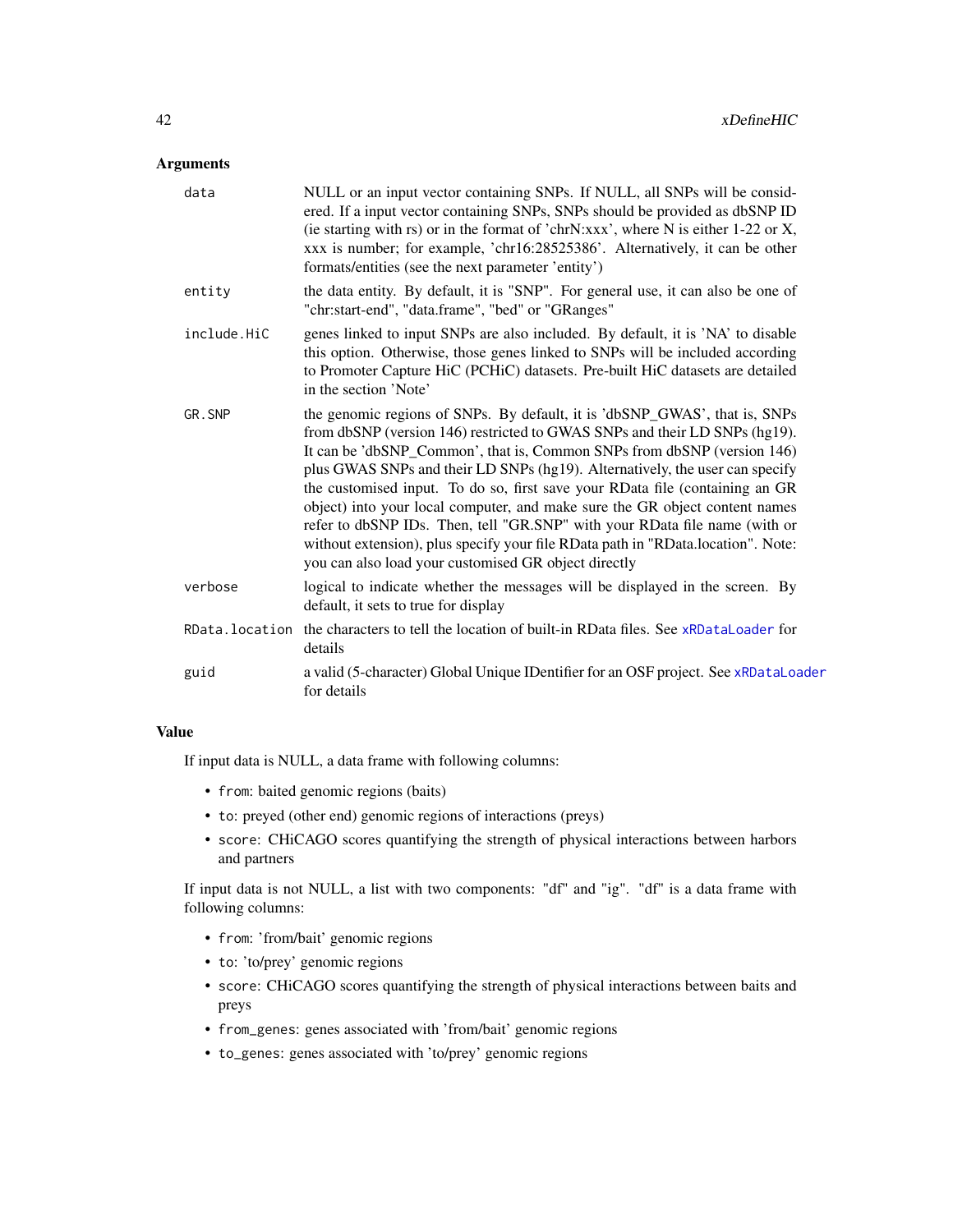### xDefineHIC 43

- SNP: input SNPs (in query)
- SNP\_end: specify which end SNPs in query fall into (either 'bait/from' or 'prey/to')
- SNP\_harbor: genomic regions harbors the SNPs in query
- Context: the context in which PCHiC data was generated

"ig" is an object of both classes "igraph" and "PCHiC", a direct graph with nodes for genomic regions and edges for CHiCAGO scores between them. Also added node attribute is 1) 'target' storing genes assocated and 2) 'SNP' for input SNPs (if the node harboring input SNPs). If several cell types are queried, "ig" is actually a list of "igraph"/"PCHiC" objects.

### **Note**

Pre-built HiC datasets are described below according to the data sources.

1. Promoter Capture HiC datasets in 17 primary blood cell types. Sourced from Cell 2016, 167(5):1369-1384.e19

- Monocytes: physical interactions (CHiCAGO score >=5) of promoters (baits) with the other end (preys) in Monocytes.
- Macrophages\_M0: promoter interactomes in Macrophages M0.
- Macrophages\_M1: promoter interactomes in Macrophages M1.
- Macrophages\_M2: promoter interactomes in Macrophages M2.
- Neutrophils: promoter interactomes in Neutrophils.
- Megakaryocytes: promoter interactomes in Megakaryocytes.
- Endothelial\_precursors: promoter interactomes in Endothelial precursors.
- Erythroblasts: promoter interactomes in Erythroblasts.
- Fetal\_thymus: promoter interactomes in Fetal thymus.
- Naive\_CD4\_T\_cells: promoter interactomes in Naive CD4+ T cells.
- Total\_CD4\_T\_cells: promoter interactomes in Total CD4+ T cells.
- Activated\_total\_CD4\_T\_cells: promoter interactomes in Activated total CD4+ T cells.
- Nonactivated\_total\_CD4\_T\_cells: promoter interactomes in Nonactivated total CD4+ T cells.
- Naive\_CD8\_T\_cells: promoter interactomes in Naive CD8+ T cells.
- Total\_CD8\_T\_cells: promoter interactomes in Total CD8+ T cells.
- Naive\_B\_cells: promoter interactomes in Naive B cells.
- Total\_B\_cells: promoter interactomes in Total B cells.
- Combined: promoter interactomes combined above; with score for the number of significant cell types plus scaled average.

2. Promoter Capture HiC datasets (involving active promoters and enhancers) in 9 primary blood cell types. Sourced from Cell 2016, 167(5):1369-1384.e19

- PE.Monocytes: physical interactions (CHiCAGO score >=5) of promoters (baits) with the other end (enhancers as preys) in Monocytes.
- PE.Macrophages\_M0: promoter-enhancer interactomes in Macrophages M0.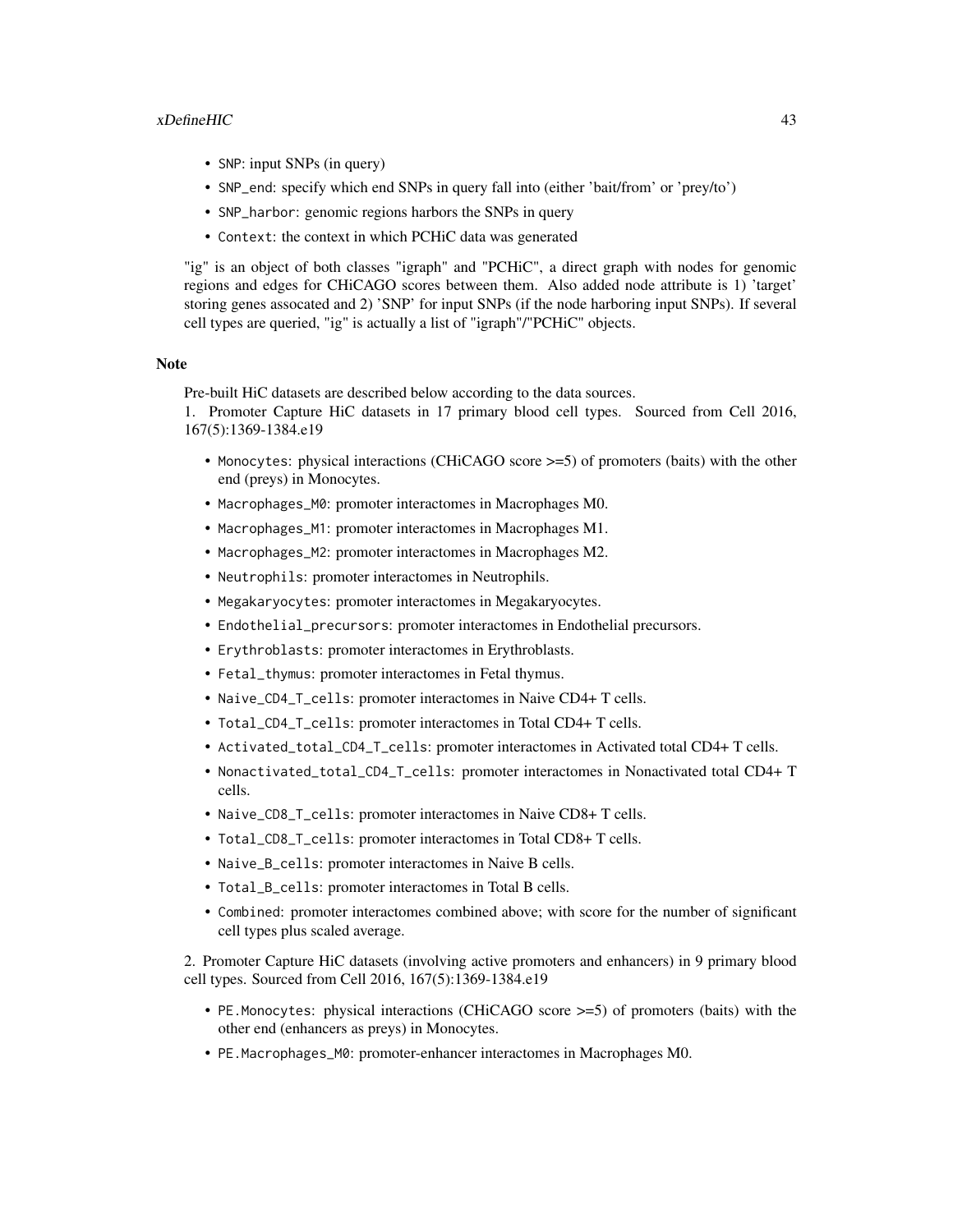- PE.Macrophages\_M1: promoter-enhancer interactomes in Macrophages M1.
- PE.Macrophages\_M2: promoter-enhancer interactomes in Macrophages M2.
- PE.Neutrophils: promoter-enhancer interactomes in Neutrophils.
- PE.Megakaryocytes: promoter-enhancer interactomes in Megakaryocytes.
- PE.Erythroblasts: promoter-enhancer interactomes in Erythroblasts.
- PE.Naive\_CD4\_T\_cells: promoter-enhancer interactomes in Naive CD4+ T cells.
- PE.Naive\_CD8\_T\_cells: promoter-enhancer interactomes in Naive CD8+ T cells.
- Combined\_PE: promoter interactomes combined above; with score for the number of significant cell types plus scaled average.

## See Also

[xRDataLoader](#page-182-0), [xAggregate](#page-16-0)

### Examples

```
RData.location <- "http://galahad.well.ox.ac.uk/bigdata"
## Not run:
# a) provide the SNPs with the significance info
data(ImmunoBase)
data <- names(ImmunoBase$AS$variants)
# b) extract HiC-gene pairs given a list of AS SNPs
PCHiC <- xDefineHIC(data, include.HiC="Monocytes", GR.SNP="dbSNP_GWAS",
RData.location=RData.location)
head(PCHiC$df)
# c) visualise the interaction (a directed graph: bait->prey)
g <- PCHiC$ig
## a node with SNPs colored in 'skyblue' and the one without SNPs in 'pink'
## the width in an edge is proportional to the interaction strength
xPCHiCplot(g, vertex.label.cex=0.5)
xPCHiCplot(g, glayout=layout_in_circle, vertex.label.cex=0.5)
```
## End(Not run)

xDefineNet *Function to define a gene network*

## **Description**

xDefineNet is supposed to define a gene network sourced from the STRING database or the Pathway Commons database. It returns an object of class "igraph".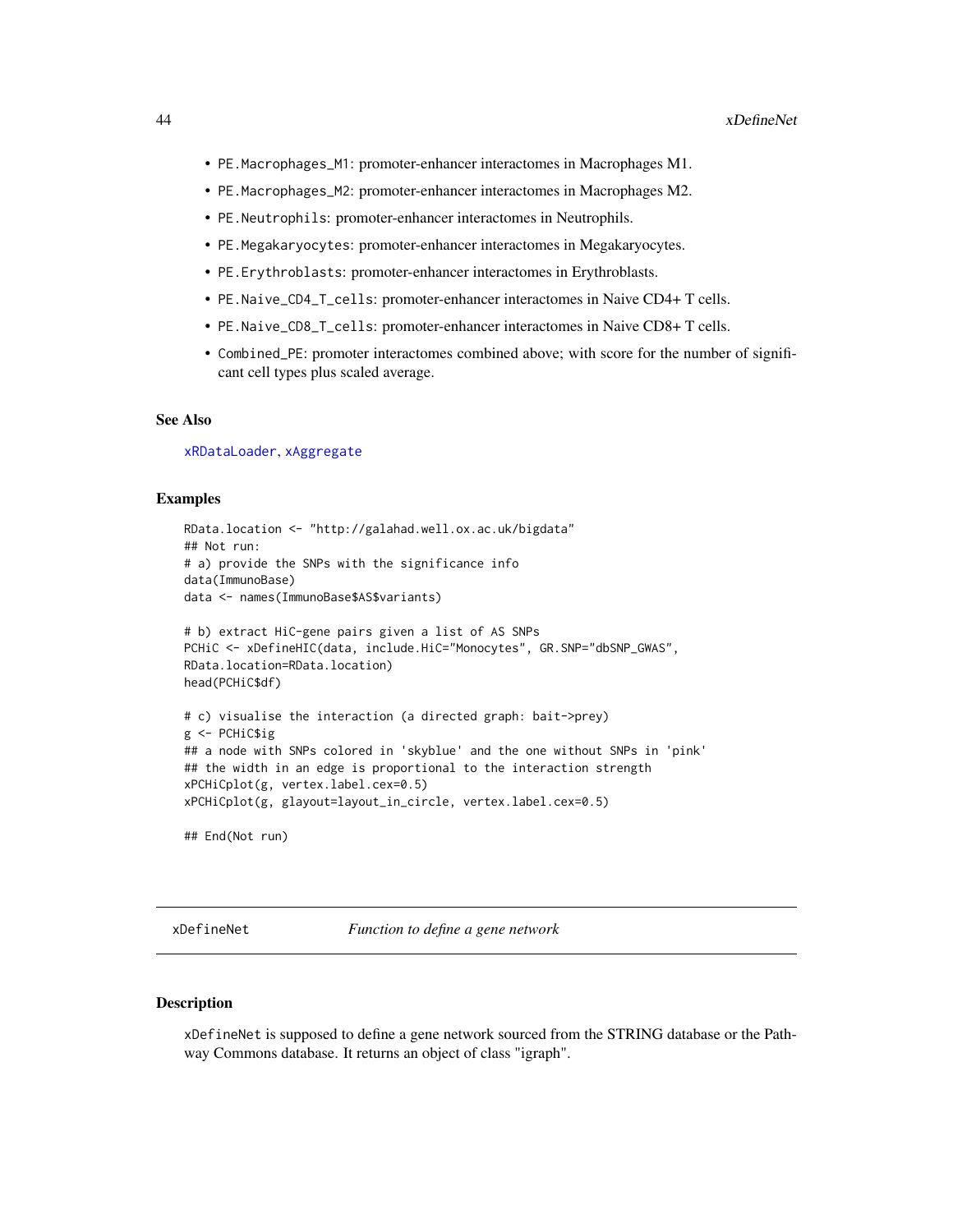#### xDefineNet 45

#### Usage

```
xDefineNet(
network = c("STRING_highest", "STRING_high", "STRING_medium",
"STRING_low",
"PCommonsUN_high", "PCommonsUN_medium", "PCommonsDN_high",
"PCommonsDN_medium",
"PCommonsDN_Reactome", "PCommonsDN_KEGG", "PCommonsDN_HumanCyc",
"PCommonsDN_PID",
"PCommonsDN_PANTHER", "PCommonsDN_ReconX", "PCommonsDN_TRANSFAC",
"PCommonsDN_PhosphoSite", "PCommonsDN_CTD", "KEGG", "KEGG_metabolism",
"KEGG_genetic", "KEGG_environmental", "KEGG_cellular",
"KEGG_organismal",
"KEGG_disease", "REACTOME", "TRRUST"),
STRING.only = c(NA, "neighborhood_score", "fusion_score",
"cooccurence_score",
"coexpression_score", "experimental_score", "database_score",
"textmining_score")[1],
weighted = FALSE,verbose = TRUE,
RData.location = "http://galahad.well.ox.ac.uk/bigdata",
guid = NULL
)
```
## Arguments

network the built-in network. Currently two sources of network information are supported: the STRING database (version 10) and the Pathway Commons database (version 7). STRING is a meta-integration of undirect interactions from the functional aspect, while Pathways Commons mainly contains both undirect and direct interactions from the physical/pathway aspect. Both have scores to control the confidence of interactions. Therefore, the user can choose the different quality of the interactions. In STRING, "STRING\_highest" indicates interactions with highest confidence (confidence scores  $>=$ 900), "STRING high" for interactions with high confidence (confidence scores>=700), "STRING\_medium" for interactions with medium confidence (confidence scores>=400), and "STRING\_low" for interactions with low confidence (confidence scores>=150). For undirect/physical interactions from Pathways Commons, "PCommonsUN\_high" indicates undirect interactions with high confidence (supported with the PubMed references plus at least 2 different sources), "PCommonsUN\_medium" for undirect interactions with medium confidence (supported with the PubMed references). For direct (pathway-merged) interactions from Pathways Commons, "PCommonsDN\_high" indicates direct interactions with high confidence (supported with the PubMed references plus at least 2 different sources), and "PCommonsUN\_medium" for direct interactions with medium confidence (supported with the PubMed references). In addition to pooled version of pathways from all data sources, the user can also choose the pathway-merged network from individual sources, that is, "PCommonsDN\_Reactome" for those from Reactome, "PCommonsDN\_KEGG" for those from KEGG, "PCommonsDN\_HumanCyc"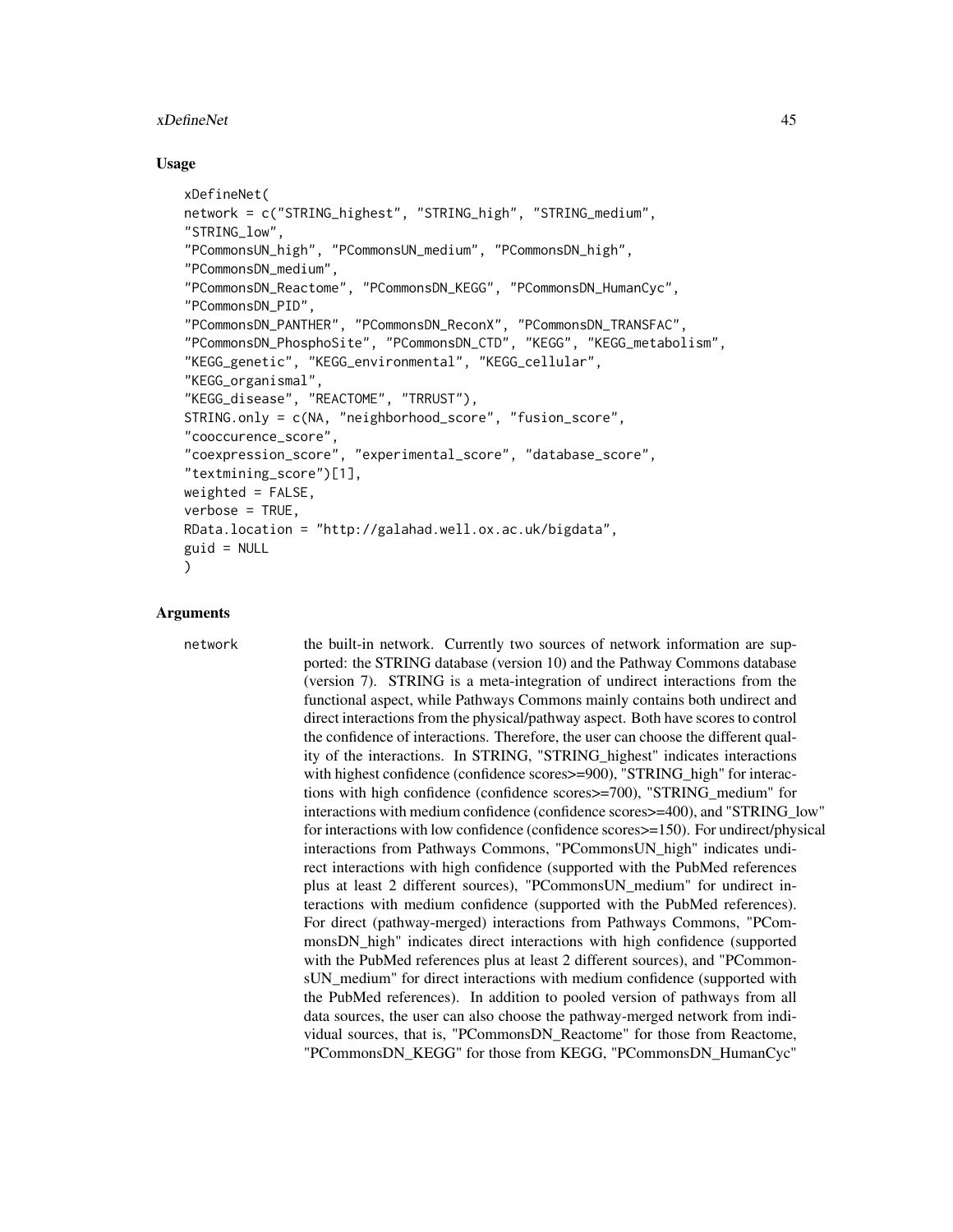|             | for those from HumanCyc, "PCommonsDN_PID" for those froom PID, "PCom-                                                                                      |
|-------------|------------------------------------------------------------------------------------------------------------------------------------------------------------|
|             | monsDN_PANTHER" for those from PANTHER, "PCommonsDN_ReconX"                                                                                                |
|             | for those from ReconX, "PCommonsDN_TRANSFAC" for those from TRANS-                                                                                         |
|             | FAC, "PCommonsDN_PhosphoSite" for those from PhosphoSite, and "PCom-                                                                                       |
|             | monsDN_CTD" for those from CTD. For direct (pathway-merged) interactions                                                                                   |
|             | sourced from KEGG, it can be 'KEGG' for all, 'KEGG_metabolism' for path-<br>ways grouped into 'Metabolism', 'KEGG_genetic' for 'Genetic Information        |
|             | Processing' pathways, 'KEGG_environmental' for 'Environmental Information                                                                                  |
|             | Processing' pathways, 'KEGG_cellular' for 'Cellular Processes' pathways, 'KEGG_organismal'                                                                 |
|             | for 'Organismal Systems' pathways, and 'KEGG_disease' for 'Human Dis-                                                                                      |
|             | eases' pathways. 'REACTOME' for protein-protein interactions derived from                                                                                  |
|             | Reactome pathways. 'TRRUST' for TRRUST curated TF-target relations                                                                                         |
| STRING.only | the further restriction of STRING by interaction type. If NA, no such restriction.                                                                         |
|             | Otherwide, it can be one or more of "neighborhood_score", "fusion_score", "cooccurence_score", "coexpres                                                   |
|             | Useful options are c("experimental_score","database_score"): only experimen-<br>tal data (extracted from BIND, DIP, GRID, HPRD, IntAct, MINT, and PID) and |
|             | curated data (extracted from Biocarta, BioCyc, GO, KEGG, and Reactome) are                                                                                 |
|             | used                                                                                                                                                       |
| weighted    | logical to indicate whether edge weights should be considered. By default, it                                                                              |
|             | sets to false. If true, it only works for the network from the STRING database                                                                             |
| verbose     | logical to indicate whether the messages will be displayed in the screen. By                                                                               |
|             | default, it sets to true for display                                                                                                                       |
|             | RData. location the characters to tell the location of built-in RData files. See xRDataLoader for                                                          |
|             | details                                                                                                                                                    |
| guid        | a valid (5-character) Global Unique IDentifier for an OSF project. See xRDataLoader                                                                        |
|             | for details                                                                                                                                                |
|             |                                                                                                                                                            |

# Value

an object of class "igraph"

#### Note

The input graph will treat as an unweighted graph if there is no 'weight' edge attribute associated with

# See Also

## [xRDataLoader](#page-182-0)

## Examples

```
RData.location <- "http://galahad.well.ox.ac.uk/bigdata"
## Not run:
# STRING (high quality)
g <- xDefineNet(network="STRING_high", RData.location=RData.location)
# STRING (high quality), with edges weighted
g <- xDefineNet(network="STRING_high", weighted=T,
```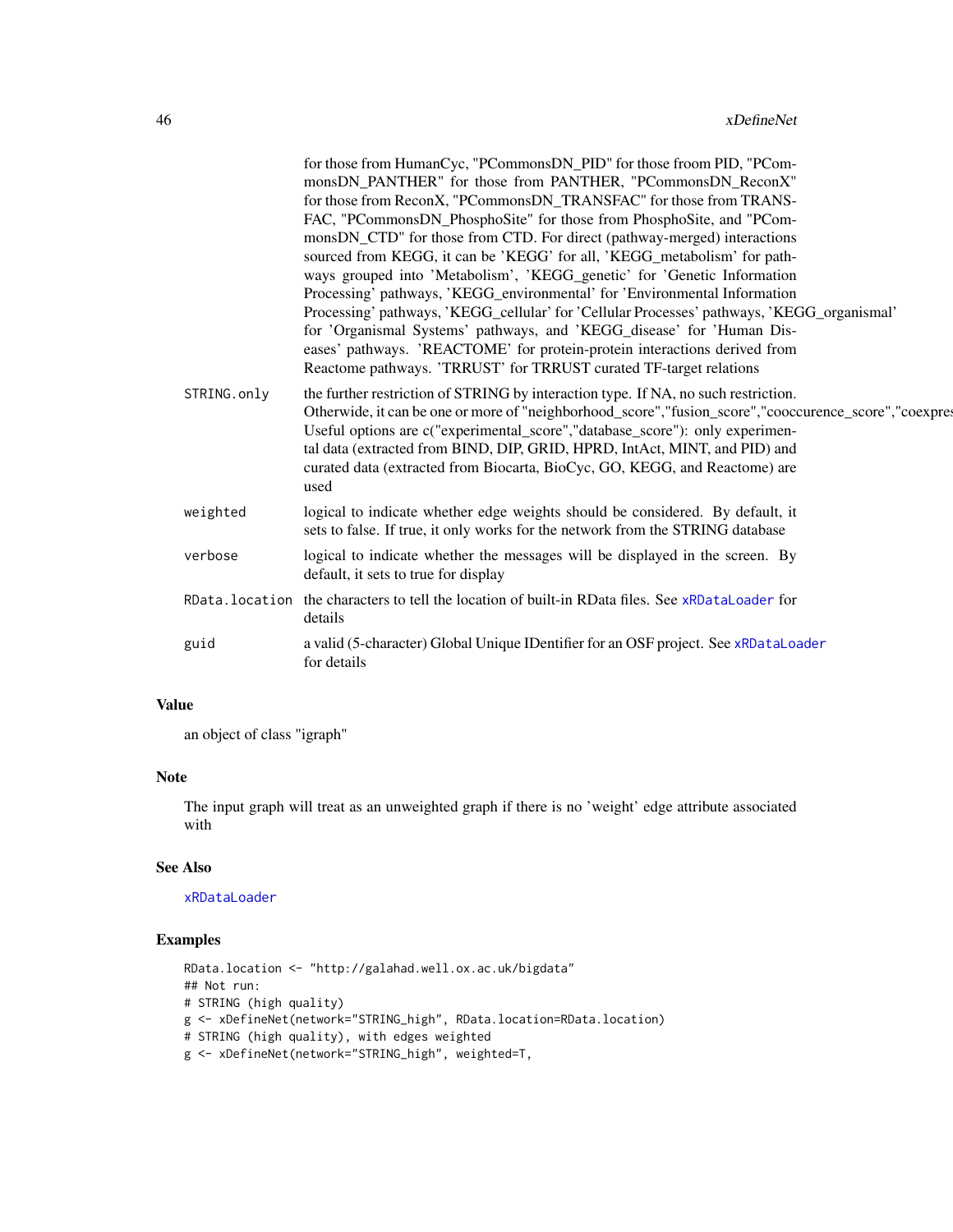## xDefineOntology 47

```
RData.location=RData.location)
# STRING (high quality), only edges sourced from experimental or curated data
g <- xDefineNet(network="STRING_high",
STRING.only=c("experimental_score","database_score"),
RData.location=RData.location)
# Pathway Commons
g <- xDefineNet(network="PCommonsDN_medium",
RData.location=RData.location)
# KEGG (all)
g <- xDefineNet(network="KEGG", RData.location=RData.location)
# KEGG ('Organismal Systems')
g <- xDefineNet(network="KEGG_organismal",
RData.location=RData.location)
## End(Not run)
```
<span id="page-46-0"></span>xDefineOntology *Function to define ontology and its annotations*

### **Description**

xDefineOntology is supposed to define ontology and its annotations. It returns an object of class "aOnto".

### Usage

```
xDefineOntology(
ontology = c(NA, "GOBP", "GOMF", "GOCC", "PSG", "PS", "PS2", "SF",
"Pfam", "DO",
"HPPA", "HPMI", "HPCM", "HPMA", "MP", "EF", "MsigdbH", "MsigdbC1",
"MsigdbC2CGP",
"MsigdbC2CPall", "MsigdbC2CP", "MsigdbC2KEGG", "MsigdbC2REACTOME",
"MsigdbC2BIOCARTA", "MsigdbC3TFT", "MsigdbC3MIR", "MsigdbC4CGN",
"MsigdbC4CM",
"MsigdbC5BP", "MsigdbC5MF", "MsigdbC5CC", "MsigdbC6", "MsigdbC7",
"DGIdb", "GTExV4",
"GTExV6p", "GTExV7", "CreedsDisease", "CreedsDiseaseUP",
"CreedsDiseaseDN",
"CreedsDrug", "CreedsDrugUP", "CreedsDrugDN", "CreedsGene",
"CreedsGeneUP",
"CreedsGeneDN", "KEGG", "KEGGmetabolism", "KEGGgenetic",
"KEGGenvironmental",
"KEGGcellular", "KEGGorganismal", "KEGGdisease", "REACTOME",
"REACTOME_ImmuneSystem",
"REACTOME_SignalTransduction", "CGL", "SIFTS2GOBP", "SIFTS2GOMF",
"SIFTS2GOCC",
```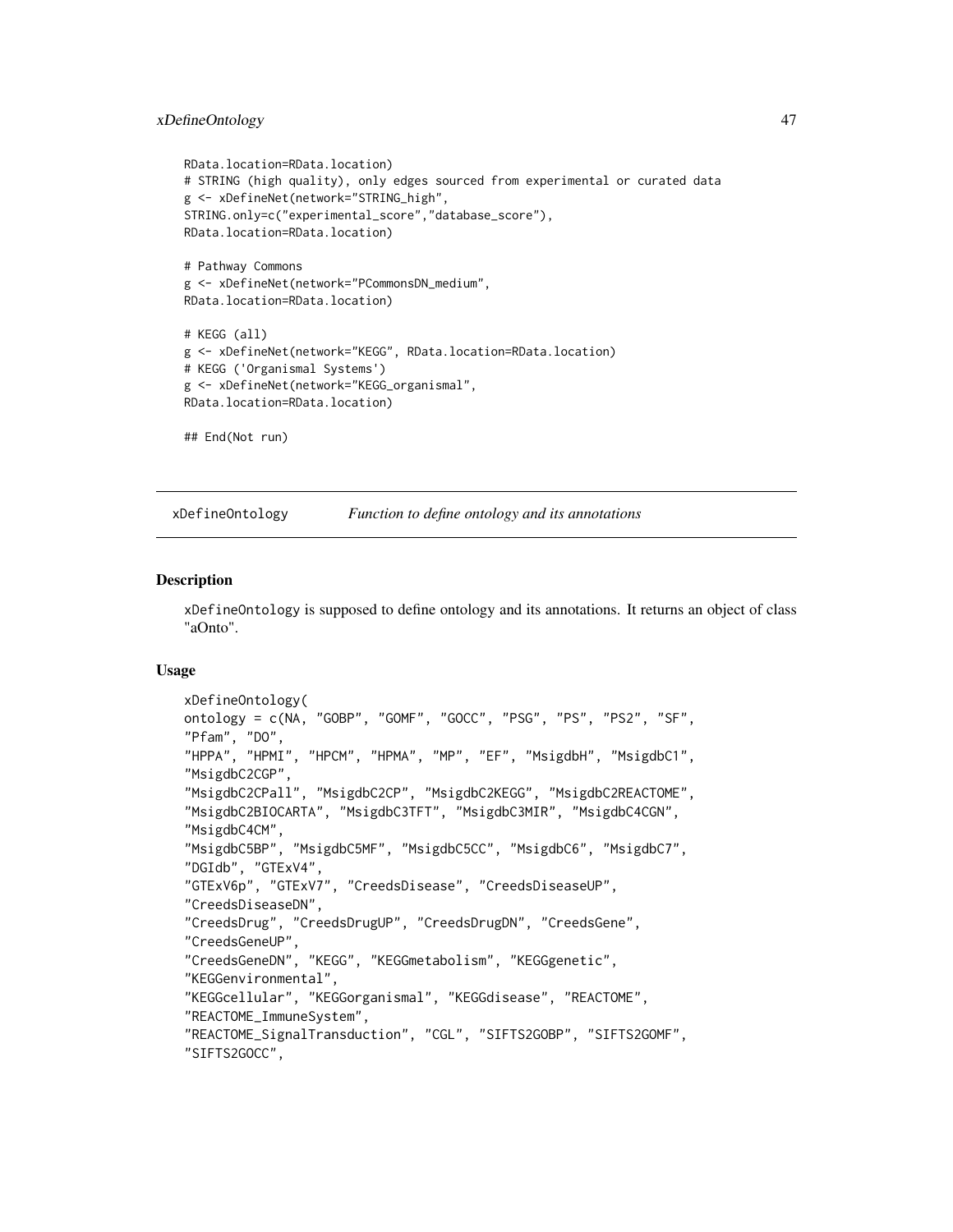```
"EnrichrARCHS4Cells", "EnrichrARCHS4Tissues", "EnrichrHumanGeneAtlas",
"EnrichrTissueHumanProteomeMap", "EnrichrTissueProteomicsDB",
"EnrichrAchillesFitnessD", "EnrichrAchillesFitnessI", "EnrichrDSigDB",
"EnrichrOMIM",
"EnrichrOMIMexpanded", "EnrichrdbGaP", "EnrichrJensenDiseases",
"EnrichrJensenTissues", "EnrichrBioCarta", "EnrichrKEGG",
"EnrichrNCIpathway",
"EnrichrPanther", "EnrichrReactome", "EnrichrWikiPathways",
"EnrichrhuMAP",
"EnrichrChEA", "EnrichrConsensusTFs", "EnrichrEncodeTF",
"EnrichrTFlof",
"EnrichrTFpert"),
ontology.customised = NULL,
anno.identity = c("GeneID", "Symbol"),
verbose = TRUE,
RData.location = "http://galahad.well.ox.ac.uk/bigdata",
guid = NULL)
```
## Arguments

ontology the ontology supported currently. It can be "GOBP" for Gene Ontology Biological Process, "GOMF" for Gene Ontology Molecular Function, "GOCC" for Gene Ontology Cellular Component, "PSG" for phylostratigraphy (phylostratific age), "PS" for sTOL-based phylostratific age information, "PS2" for the collapsed PS version (inferred ancestors being collapsed into one with the known taxonomy information), "SF" for SCOP domain superfamilies, "Pfam" for Pfam domain families, "DO" for Disease Ontology, "HPPA" for Human Phenotype Phenotypic Abnormality, "HPMI" for Human Phenotype Mode of Inheritance, "HPCM" for Human Phenotype Clinical Modifier, "HPMA" for Human Phenotype Mortality Aging, "MP" for Mammalian Phenotype, "EF" for Experimental Factor Ontology (used to annotate GWAS Catalog genes), Drug-Gene Interaction database ("DGIdb") for druggable categories, tissue-specific eQTLcontaining genes from GTEx ("GTExV4", "GTExV6p" and "GTExV7"), crowd extracted expression of differential signatures from CREEDS ("CreedsDisease", "CreedsDiseaseUP", "CreedsDiseaseDN", "CreedsDrug", "CreedsDrugUP", "Creeds-DrugDN", "CreedsGene", "CreedsGeneUP" and "CreedsGeneDN"), KEGG pathways (including 'KEGG' for all, 'KEGGmetabolism' for 'Metabolism' pathways, 'KEGGgenetic' for 'Genetic Information Processing' pathways, 'KEGGenvironmental' for 'Environmental Information Processing' pathways, 'KEGGcellular' for 'Cellular Processes' pathways, 'KEGGorganismal' for 'Organismal Systems' pathways, and 'KEGGdisease' for 'Human Diseases' pathways), 'RE-ACTOME' for REACTOME pathways or 'REACTOME\_x' for its sub-ontologies (where x can be 'CellCellCommunication', 'CellCycle', 'CellularResponses-ToExternalStimuli', 'ChromatinOrganization', 'CircadianClock', 'DevelopmentalBiology', 'DigestionAndAbsorption', 'Disease', 'DNARepair', 'DNAReplication', 'ExtracellularMatrixOrganization', 'GeneExpression(Transcription)', 'Hemostasis', 'ImmuneSystem', 'Metabolism', 'MetabolismOfProteins', 'MetabolismOfRNA', 'Mitophagy', 'MuscleContraction', 'NeuronalSystem', 'OrganelleBiogenesisAnd-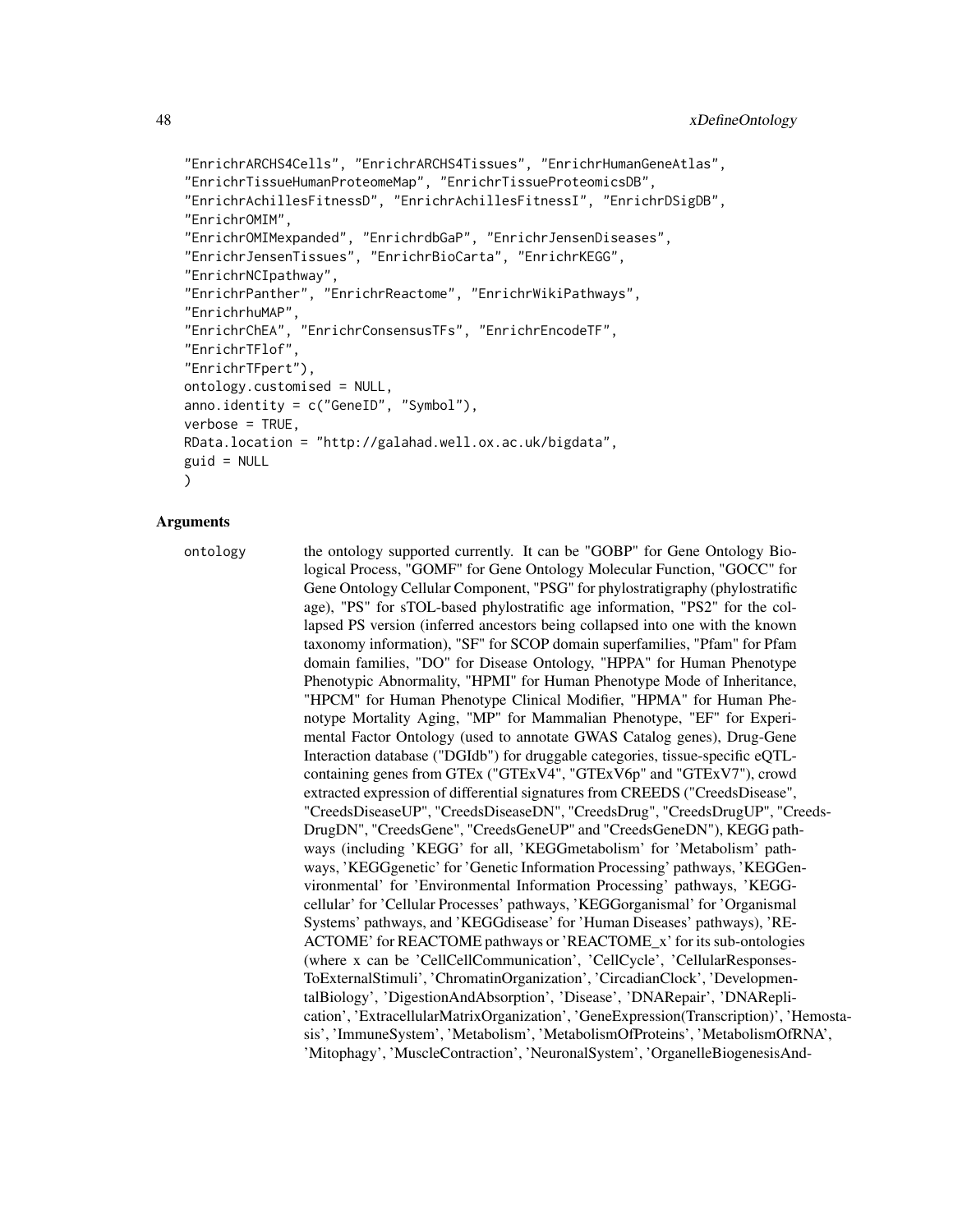|                     | Maintenance', 'ProgrammedCellDeath', 'Reproduction', 'SignalTransduction',                            |  |  |  |  |
|---------------------|-------------------------------------------------------------------------------------------------------|--|--|--|--|
|                     | 'TransportOfSmallMolecules', 'VesicleMediatedTransport'), and the molecular                           |  |  |  |  |
|                     | signatures database (Msigdb, including "MsigdbH", "MsigdbC1", "MsigdbC2CGP",                          |  |  |  |  |
|                     | "MsigdbC2CPall", "MsigdbC2CP", "MsigdbC2KEGG", "MsigdbC2REACTOME",                                    |  |  |  |  |
|                     | "MsigdbC2BIOCARTA", "MsigdbC3TFT", "MsigdbC3MIR", "MsigdbC4CGN",                                      |  |  |  |  |
|                     | "MsigdbC4CM", "MsigdbC5BP", "MsigdbC5MF", "MsigdbC5CC", "MsigdbC6",                                   |  |  |  |  |
|                     | "MsigdbC7"), and the SIFTS database ("SIFTS2GOBP" for Gene Ontology                                   |  |  |  |  |
|                     | Biological Process, "SIFTS2GOMF" for Gene Ontology Molecular Function,                                |  |  |  |  |
|                     | "SIFTS2GOCC" for Gene Ontology Cellular Component), and 'EnrichrX' for                                |  |  |  |  |
|                     | Enrichr libraries (where X can be "AchillesFitnessD", "AchillesFitnessI", "ARCHS4Cells", "ARCHS4Tissu |  |  |  |  |
| ontology.customised |                                                                                                       |  |  |  |  |
|                     | an object 'GS'. Higher priority over 'ontology' above. Required, otherwise it                         |  |  |  |  |
|                     | will return NULL                                                                                      |  |  |  |  |
|                     | anno. identity identity for gene annotations. It can be "GeneID" for Gene ID and "Symbol" for         |  |  |  |  |
|                     | gene symbol. Does not support the customised ontology                                                 |  |  |  |  |
|                     |                                                                                                       |  |  |  |  |
| verbose             | logical to indicate whether the messages will be displayed in the screen. By                          |  |  |  |  |
|                     | default, it sets to false for no display                                                              |  |  |  |  |
|                     | RData. location the characters to tell the location of built-in RData files. See xRDataLoader for     |  |  |  |  |
|                     | details                                                                                               |  |  |  |  |
| guid                | a valid (5-character) Global Unique IDentifier for an OSF project. See xRDataLoader                   |  |  |  |  |
|                     | for details                                                                                           |  |  |  |  |
|                     |                                                                                                       |  |  |  |  |

### Value

an object of class "aOnto", a list with two components: an igraph object 'g' (with graph attributes 'ontology' and 'type' [either 'dag' or 'iso']) and a list 'anno'

### Note

none

# See Also

[xRDataLoader](#page-182-0), [xGeneID2Symbol](#page-62-0)

## Examples

RData.location <- "http://galahad.well.ox.ac.uk/bigdata"

```
## Not run:
aOnto <- xDefineOntology("HPPA", RData.location=RData.location)
# only support internally (please contact us if you would like to use)
aOnto <- xDefineOntology("REACTOME_ImmuneSystem",
RData.location=RData.location)
aOnto <- xDefineOntology("KEGGenvironmental",
RData.location=RData.location)
aOnto <- xDefineOntology("CGL", RData.location=RData.location)
```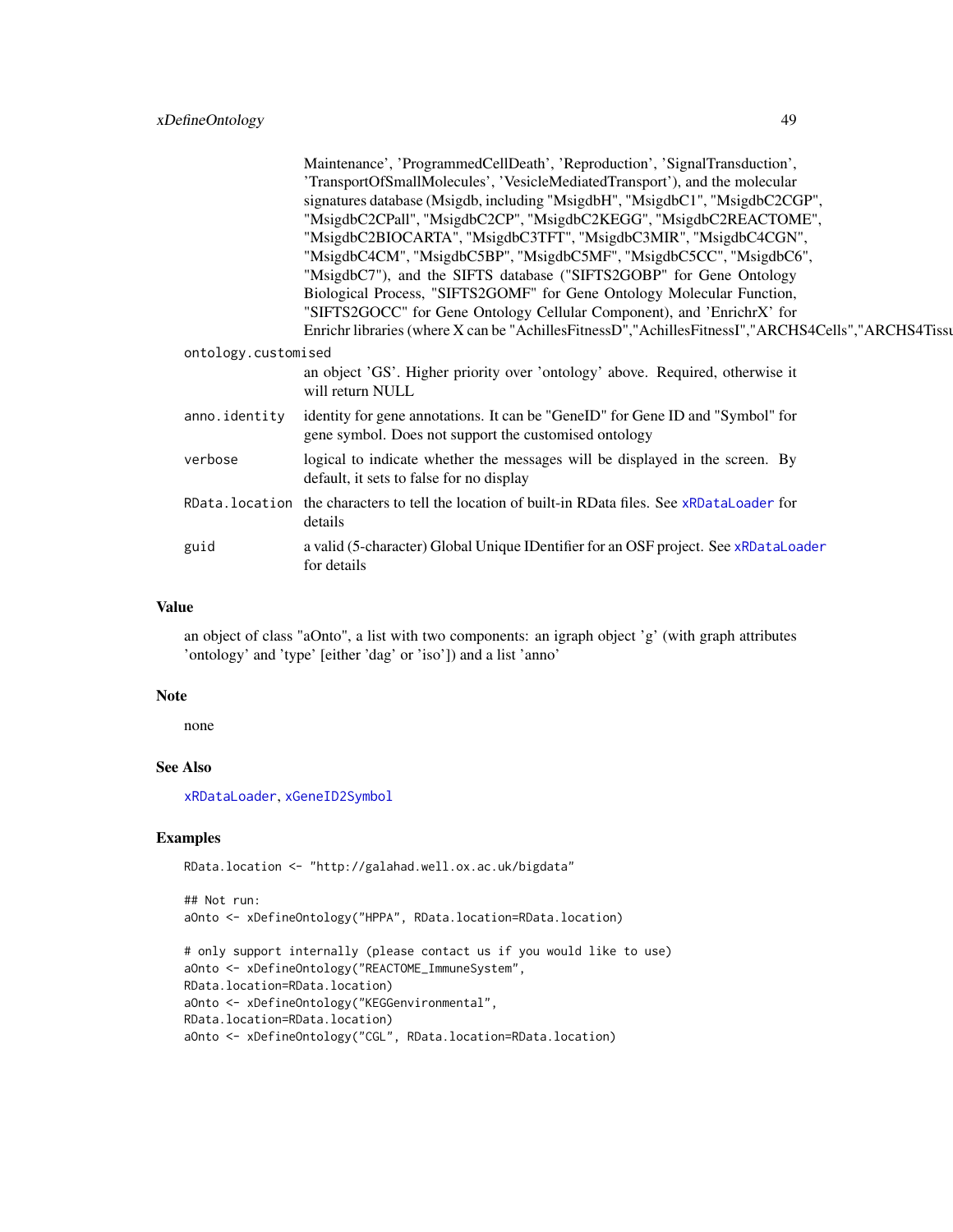50 xEnricher

```
# advanced use: customisation
GS <- xRDataLoader('org.Mm.egKEGG', RData.location=RData.location)
res <- xDefineOntology(ontology.customised=GS)
## End(Not run)
```
<span id="page-49-0"></span>xEnricher *Function to conduct enrichment analysis given the input data and the ontology and its annotation*

### Description

xEnricher is supposed to conduct enrichment analysis given the input data and the ontology direct acyclic graph (DAG) and its annotation. It returns an object of class "eTerm". Enrichment analysis is based on either Fisher's exact test or Hypergeometric test. The test can respect the hierarchy of the ontology.

#### Usage

```
xEnricher(
data,
annotation,
g,
background = NULL,
size.random = c(10, 2000),min. overlap = 5,which.distance = NULL,
test = c("fisher", "hypergeo", "binomial"),
background.annotatable.only = NULL,
p.tail = c("one-tail", "two-tails"),
p.adjust.method = c("BH", "BY", "bonferroni", "holm", "hochberg",
"hommel"),
ontology.algorithm = c("none", "pc", "elim", "lea"),
elim.pvalue = 0.01,
lea.depth = 2,path.mode = c("all_paths", "shortest_paths", "all_shortest_paths"),
true.path.rule = TRUE,
verbose = TRUE
)
```
#### Arguments

data an input vector containing a list of genes or SNPs of interest annotation the vertices/nodes for which annotation data are provided. It can be a sparse Matrix of class "dgCMatrix" (with variants/genes as rows and terms as columns), or a list of nodes/terms each containing annotation data, or an object of class 'GS' (basically a list for each node/term with annotation data)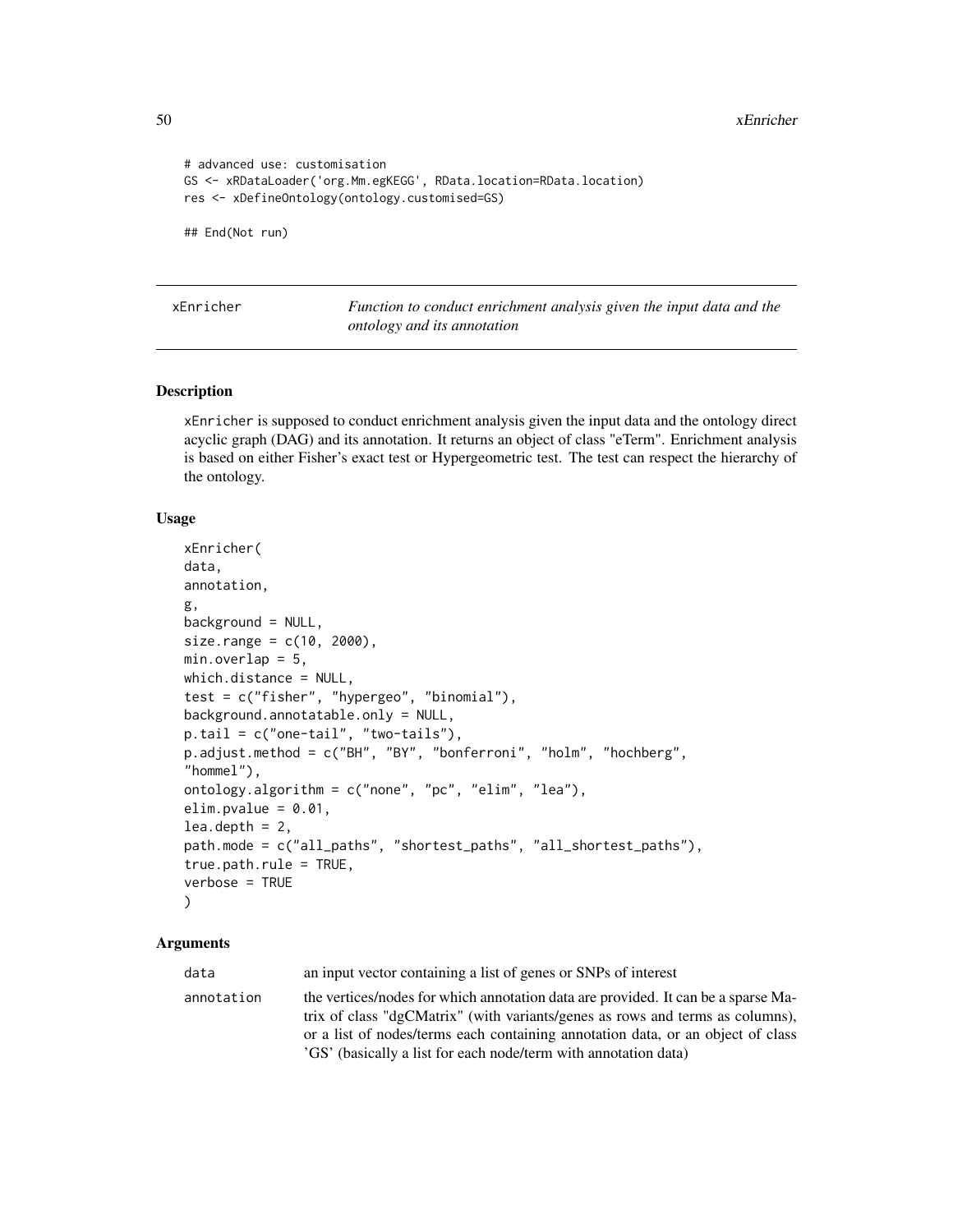| g                           | an object of class "igraph" to represent DAG. It must have node/vertice at-<br>tributes: "name" (i.e. "Term ID"), "term_id" (i.e. "Term ID"), "term_name"<br>(i.e "Term Name") and "term_distance" (i.e. Term Distance: the distance to the<br>root; always 0 for the root itself)                                                                                                                                                                                                                                                                                                                                                                                                                                                                                                                                                                                                                                                                                                                                                 |
|-----------------------------|------------------------------------------------------------------------------------------------------------------------------------------------------------------------------------------------------------------------------------------------------------------------------------------------------------------------------------------------------------------------------------------------------------------------------------------------------------------------------------------------------------------------------------------------------------------------------------------------------------------------------------------------------------------------------------------------------------------------------------------------------------------------------------------------------------------------------------------------------------------------------------------------------------------------------------------------------------------------------------------------------------------------------------|
| background                  | a background vector. It contains a list of genes or SNPs as the test background.<br>If NULL, by default all annotatable are used as background                                                                                                                                                                                                                                                                                                                                                                                                                                                                                                                                                                                                                                                                                                                                                                                                                                                                                     |
| size.range                  | the minimum and maximum size of members of each term in consideration. By<br>default, it sets to a minimum of 10 but no more than 2000                                                                                                                                                                                                                                                                                                                                                                                                                                                                                                                                                                                                                                                                                                                                                                                                                                                                                             |
| min.overlap                 | the minimum number of overlaps. Only those terms with members that overlap<br>with input data at least min.overlap (3 by default) will be processed                                                                                                                                                                                                                                                                                                                                                                                                                                                                                                                                                                                                                                                                                                                                                                                                                                                                                |
| which.distance              | which terms with the distance away from the ontology root (if any) is used to<br>restrict terms in consideration. By default, it sets to 'NULL' to consider all<br>distances                                                                                                                                                                                                                                                                                                                                                                                                                                                                                                                                                                                                                                                                                                                                                                                                                                                       |
| test                        | the test statistic used. It can be "fisher" for using fisher's exact test, "hypergeo"<br>for using hypergeometric test, or "binomial" for using binomial test. Fisher's<br>exact test is to test the independence between gene group (genes belonging to a<br>group or not) and gene annotation (genes annotated by a term or not), and thus<br>compare sampling to the left part of background (after sampling without re-<br>placement). Hypergeometric test is to sample at random (without replacement)<br>from the background containing annotated and non-annotated genes, and thus<br>compare sampling to background. Unlike hypergeometric test, binomial test is<br>to sample at random (with replacement) from the background with the constant<br>probability. In terms of the ease of finding the significance, they are in order: hy-<br>pergeometric test > fisher's exact test > binomial test. In other words, in terms<br>of the calculated p-value, hypergeometric test < fisher's exact test < binomial<br>test |
| background.annotatable.only |                                                                                                                                                                                                                                                                                                                                                                                                                                                                                                                                                                                                                                                                                                                                                                                                                                                                                                                                                                                                                                    |
|                             | logical to indicate whether the background is further restricted to the annotat-<br>able. By default, it is NULL: if ontology.algorithm is not 'none', it is always<br>TRUE; otherwise, it depends on the background (if not provided, it will be<br>TRUE; otherwise FALSE). Surely, it can be explicitly stated                                                                                                                                                                                                                                                                                                                                                                                                                                                                                                                                                                                                                                                                                                                   |
| p.tail                      | the tail used to calculate p-values. It can be either "two-tails" for the significance<br>based on two-tails (ie both over- and under-overrepresentation) or "one-tail" (by<br>default) for the significance based on one tail (ie only over-representation)                                                                                                                                                                                                                                                                                                                                                                                                                                                                                                                                                                                                                                                                                                                                                                       |
| p.adjust.method             |                                                                                                                                                                                                                                                                                                                                                                                                                                                                                                                                                                                                                                                                                                                                                                                                                                                                                                                                                                                                                                    |
|                             | the method used to adjust p-values. It can be one of "BH", "BY", "bonferroni",<br>"holm", "hochberg" and "hommel". The first two methods "BH" (widely used)<br>and "BY" control the false discovery rate (FDR: the expected proportion of false<br>discoveries amongst the rejected hypotheses); the last four methods "bonfer-<br>roni", "holm", "hochberg" and "hommel" are designed to give strong control of<br>the family-wise error rate (FWER). Notes: FDR is a less stringent condition<br>than FWER                                                                                                                                                                                                                                                                                                                                                                                                                                                                                                                       |
| ontology.algorithm          |                                                                                                                                                                                                                                                                                                                                                                                                                                                                                                                                                                                                                                                                                                                                                                                                                                                                                                                                                                                                                                    |
|                             | the algorithm used to account for the hierarchy of the ontology. It can be one of<br>"none", "pc", "elim" and "lea". For details, please see 'Note' below                                                                                                                                                                                                                                                                                                                                                                                                                                                                                                                                                                                                                                                                                                                                                                                                                                                                          |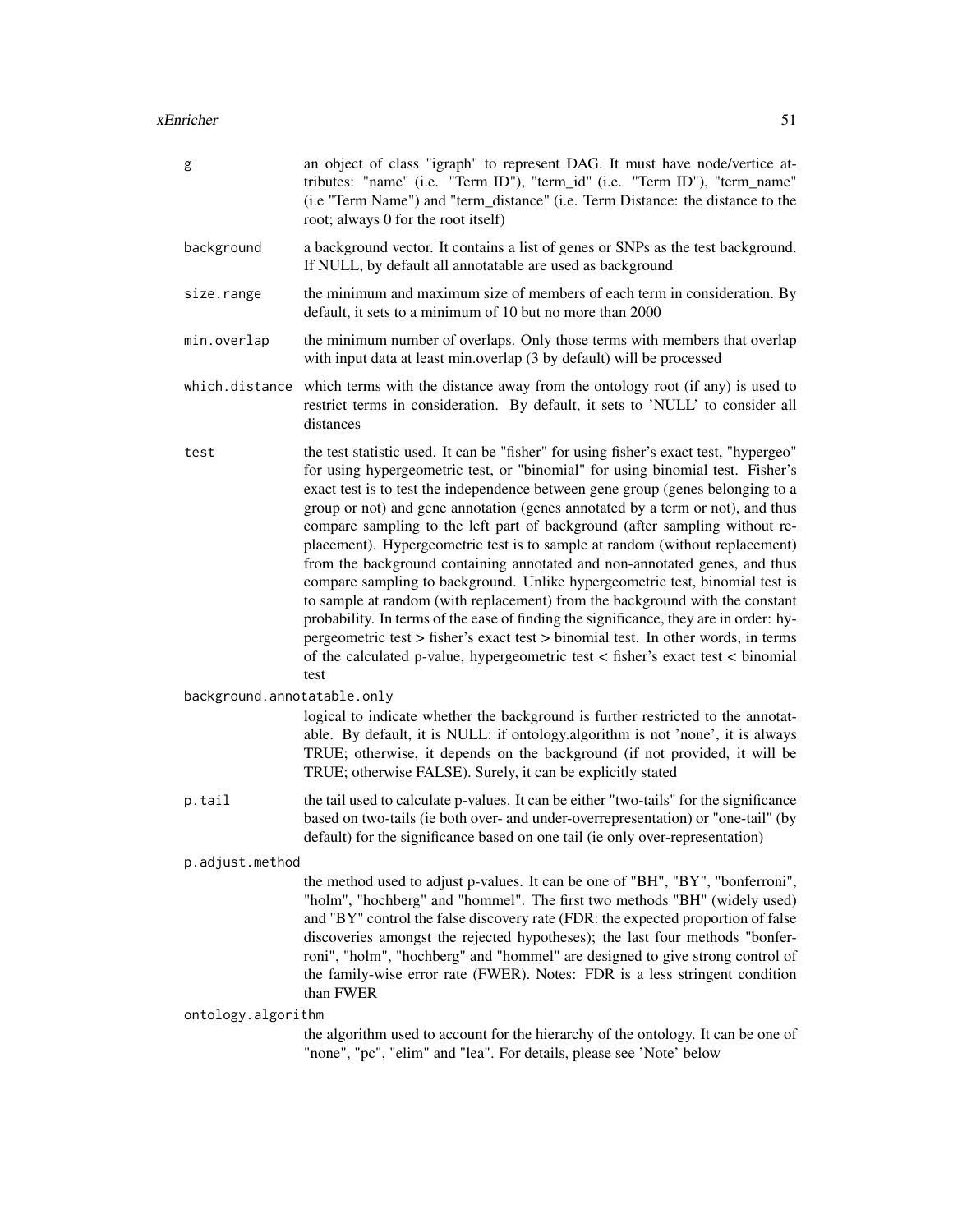| elim.pvalue | the parameter only used when "ontology.algorithm" is "elim". It is used to con-<br>trol how to declare a signficantly enriched term (and subsequently all genes in<br>this term are eliminated from all its ancestors)                                                                                                                           |
|-------------|--------------------------------------------------------------------------------------------------------------------------------------------------------------------------------------------------------------------------------------------------------------------------------------------------------------------------------------------------|
| lea.depth   | the parameter only used when "ontology.algorithm" is "lea". It is used to con-<br>trol how many maximum depth is used to consider the children of a term (and<br>subsequently all genes in these children term are eliminated from the use for the<br>recalculation of the signifance at this term)                                              |
| path.mode   | the mode of paths induced by vertices/nodes with input annotation data. It can be<br>"all_paths" for all possible paths to the root, "shortest_paths" for only one path<br>to the root (for each node in query), "all_shortest_paths" for all shortest paths to<br>the root (i.e. for each node, find all shortest paths with the equal lengths) |
|             | true path rule logical to indicate whether the true-path rule should be applied to propagate<br>annotations. By default, it sets to true                                                                                                                                                                                                         |
| verbose     | logical to indicate whether the messages will be displayed in the screen. By<br>default, it sets to true for display                                                                                                                                                                                                                             |

#### Value

an object of class "eTerm", a list with following components:

- term\_info: a matrix of nTerm X 4 containing snp/gene set information, where nTerm is the number of terms, and the 4 columns are "id" (i.e. "Term ID"), "name" (i.e. "Term Name"), "namespace" and "distance"
- annotation: a list of terms containing annotations, each term storing its annotations. Always, terms are identified by "id"
- g: an igraph object to represent DAG
- data: a vector containing input data in consideration. It is not always the same as the input data as only those mappable are retained
- background: a vector containing the background data. It is not always the same as the input data as only those mappable are retained
- overlap: a list of overlapped snp/gene sets, each storing snps/genes overlapped between a snp/gene set and the given input data (i.e. the snps/genes of interest). Always, gene sets are identified by "id"
- fc: a vector containing fold changes
- zscore: a vector containing z-scores
- pvalue: a vector containing p-values
- adjp: a vector containing adjusted p-values. It is the p value but after being adjusted for multiple comparisons
- or: a vector containing odds ratio
- CIl: a vector containing lower bound confidence interval for the odds ratio
- CIu: a vector containing upper bound confidence interval for the odds ratio
- cross: a matrix of nTerm X nTerm, with an on-diagnal cell for the overlapped-members observed in an individaul term, and off-diagnal cell for the overlapped-members shared between two terms
- call: the call that produced this result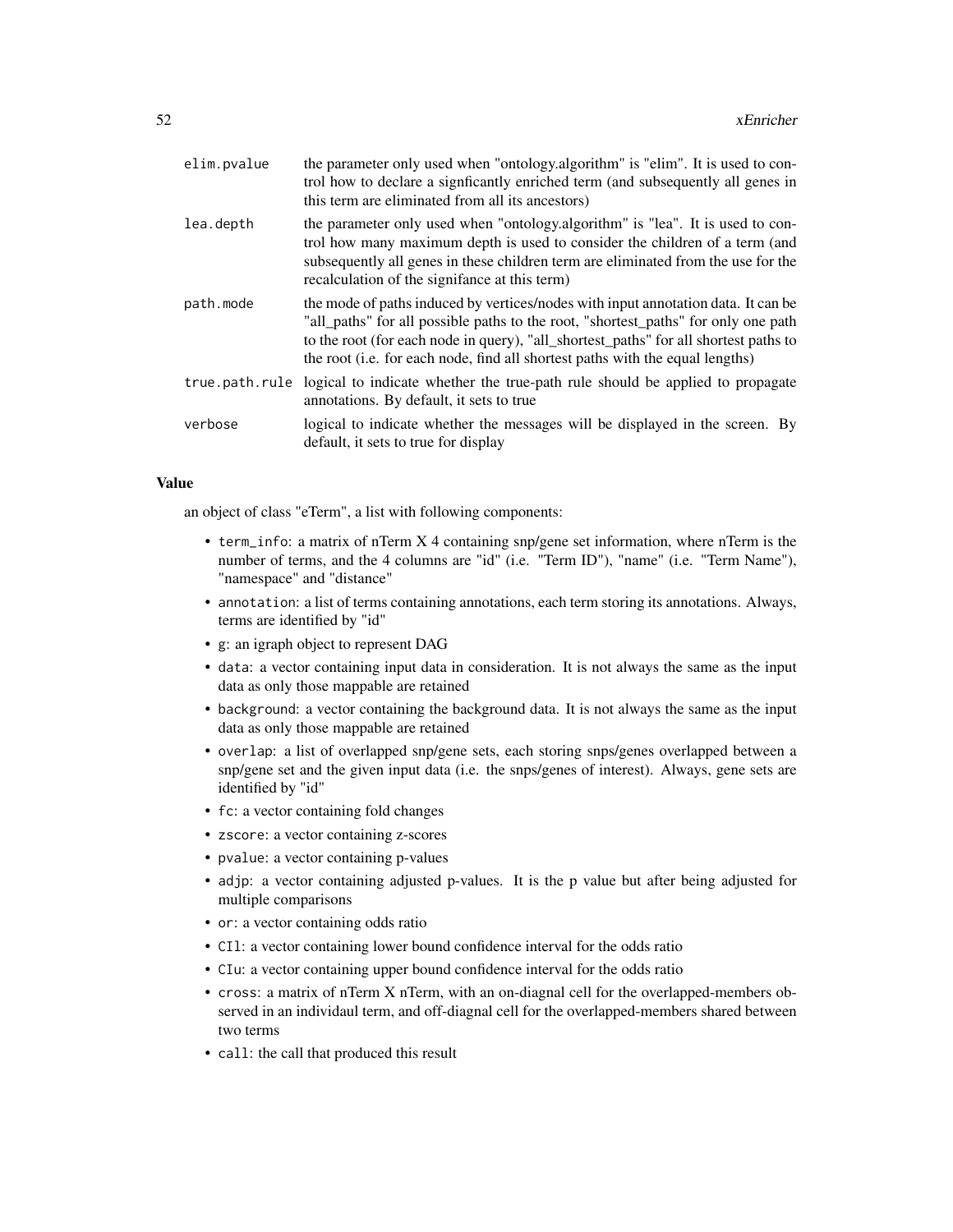#### xEnricher 53

### **Note**

The interpretation of the algorithms used to account for the hierarchy of the ontology is:

- "none": does not consider the ontology hierarchy at all.
- "lea": estimates the significance of a term in terms of the significance of its children at the maximum depth (e.g. 2). Precisely, once snps/genes are already annotated to any children terms with a more signficance than itself, then all these snps/genes are eliminated from the use for the recalculation of the signifance at that term. The final p-values takes the maximum of the original p-value and the recalculated p-value.
- "elim": estimates the significance of a term in terms of the significance of its all children. Precisely, once snps/genes are already annotated to a signficantly enriched term under the cutoff of e.g. pvalue<1e-2, all these snps/genes are eliminated from the ancestors of that term).
- "pc": requires the significance of a term not only using the whole snps/genes as background but also using snps/genes annotated to all its direct parents/ancestors as background. The final p-value takes the maximum of both p-values in these two calculations.
- "Notes": the order of the number of significant terms is: "none" > "lea" > "elim" > "pc".

### See Also

#### [xDAGanno](#page-30-0)

### Examples

```
RData.location <- "http://galahad.well.ox.ac.uk/bigdata"
## Not run:
# 1) SNP-based enrichment analysis using GWAS Catalog traits (mapped to EF)
# 1a) ig.EF (an object of class "igraph" storing as a directed graph)
g <- xRDataLoader('ig.EF')
# 1b) load GWAS SNPs annotated by EF (an object of class "dgCMatrix" storing a spare matrix)
anno <- xRDataLoader(RData='GWAS2EF')
# 1c) optionally, provide the test background (if not provided, all annotatable SNPs)
background <- rownames(anno)
# 1d) provide the input SNPs of interest (eg 'EFO:0002690' for 'systemic lupus erythematosus')
ind <- which(colnames(anno)=='EFO:0002690')
data <- rownames(anno)[anno[,ind]==1]
data
# 1e) perform enrichment analysis
eTerm <- xEnricher(data=data, annotation=anno, background=background,
g=g, path.mode=c("all_paths"))
# 1f) view enrichment results for the top significant terms
xEnrichViewer(eTerm)
# 1f') save enrichment results to the file called 'EF_enrichments.txt'
```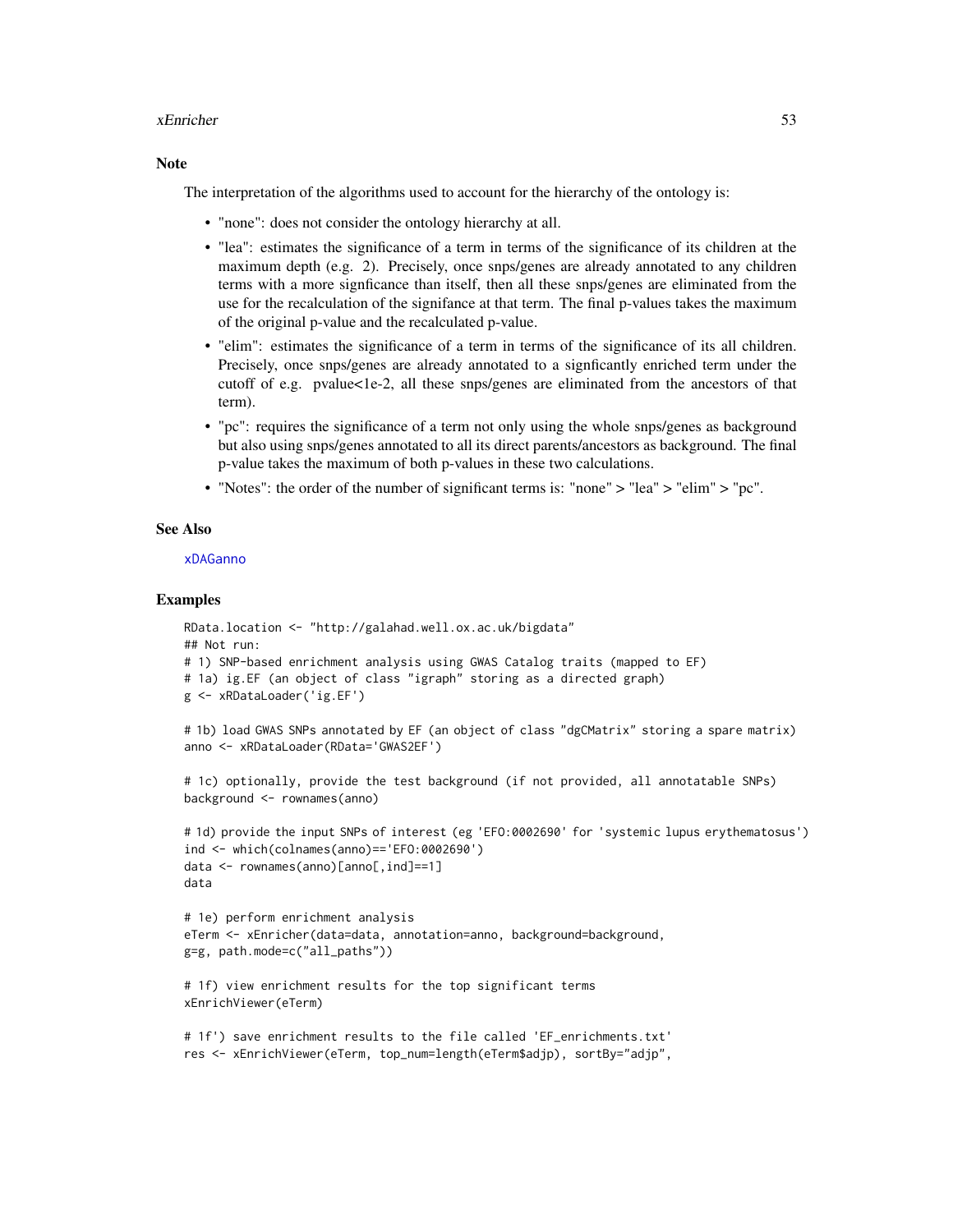```
details=TRUE)
output <- data.frame(term=rownames(res), res)
utils::write.table(output, file="EF_enrichments.txt", sep="\t",
row.names=FALSE)
# 1g) barplot of significant enrichment results
bp <- xEnrichBarplot(eTerm, top_num="auto", displayBy="adjp")
print(bp)
# 1h) visualise the top 10 significant terms in the ontology hierarchy
# color-code terms according to the adjust p-values (taking the form of 10-based negative logarithm)
xEnrichDAGplot(eTerm, top_num=10, displayBy="adjp",
node.info=c("full_term_name"))
# color-code terms according to the z-scores
xEnrichDAGplot(eTerm, top_num=10, displayBy="zscore",
node.info=c("full_term_name"))
## End(Not run)
```
<span id="page-53-0"></span>xEnricherGenes *Function to conduct enrichment analysis given a list of genes and the ontology in query*

## **Description**

xEnricherGenes is supposed to conduct enrichment analysis given the input data and the ontology in query. It returns an object of class "eTerm". Enrichment analysis is based on either Fisher's exact test or Hypergeometric test. The test can respect the hierarchy of the ontology. Now it supports enrichment analysis using a wide variety of ontologies such as Gene Ontology and Phenotype Ontologies.

#### Usage

```
xEnricherGenes(
data,
background = NULL,
check.symbol.identity = FALSE,
ontology = NA,
ontology.customised = NULL,
size.random = c(10, 2000),min. overlap = 5,which.distance = NULL,
test = c("fisher", "hypergeo", "binomial"),
background.annotatable.only = NULL,
p.tail = c("one-tail", "two-tails"),
p.adjust.method = c("BH", "BY", "bonferroni", "holm", "hochberg",
"hommel"),
ontology.algorithm = c("none", "pc", "elim", "lea"),
```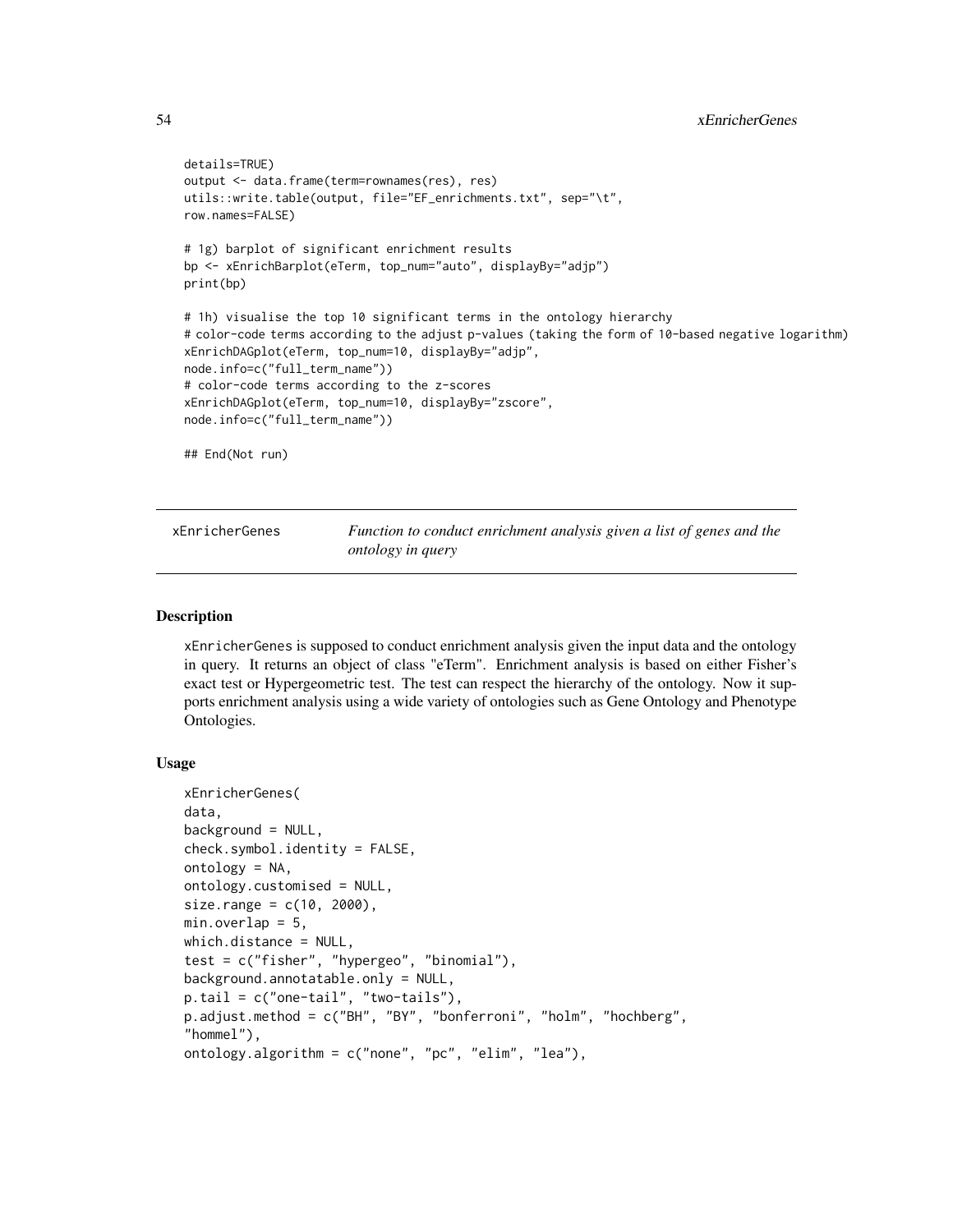## xEnricherGenes 55

```
elim.pvalue = 0.01,
lea.depth = 2,path.mode = c("all_paths", "shortest_paths", "all_shortest_paths"),
true.path.rule = FALSE,
verbose = TRUE,
silent = FALSE,
RData.location = "http://galahad.well.ox.ac.uk/bigdata",
guid = NULL
)
```
# Arguments

| data                        | an input vector containing gene symbols                                                                                                                                                                                                                                                                                                                                                                                                                                                                                                                                                                                                                                                                                                                                                                                                                                                                                                                                                                                            |  |  |  |
|-----------------------------|------------------------------------------------------------------------------------------------------------------------------------------------------------------------------------------------------------------------------------------------------------------------------------------------------------------------------------------------------------------------------------------------------------------------------------------------------------------------------------------------------------------------------------------------------------------------------------------------------------------------------------------------------------------------------------------------------------------------------------------------------------------------------------------------------------------------------------------------------------------------------------------------------------------------------------------------------------------------------------------------------------------------------------|--|--|--|
| background                  | a background vector containing gene symbols as the test background. If NULL,<br>by default all annotatable are used as background                                                                                                                                                                                                                                                                                                                                                                                                                                                                                                                                                                                                                                                                                                                                                                                                                                                                                                  |  |  |  |
| check.symbol.identity       |                                                                                                                                                                                                                                                                                                                                                                                                                                                                                                                                                                                                                                                                                                                                                                                                                                                                                                                                                                                                                                    |  |  |  |
|                             | logical to indicate whether to match the input data/background via Synonyms<br>for those unmatchable by official gene symbols. By default, it sets to false                                                                                                                                                                                                                                                                                                                                                                                                                                                                                                                                                                                                                                                                                                                                                                                                                                                                        |  |  |  |
| ontology                    | the ontology supported currently. By default, it is 'NA' to disable this option.<br>Pre-built ontology and annotation data are detailed in xDefineOntology.                                                                                                                                                                                                                                                                                                                                                                                                                                                                                                                                                                                                                                                                                                                                                                                                                                                                        |  |  |  |
| ontology.customised         |                                                                                                                                                                                                                                                                                                                                                                                                                                                                                                                                                                                                                                                                                                                                                                                                                                                                                                                                                                                                                                    |  |  |  |
|                             | an object 'GS'. Higher priority over 'ontology' above. Required, otherwise it<br>will return NULL                                                                                                                                                                                                                                                                                                                                                                                                                                                                                                                                                                                                                                                                                                                                                                                                                                                                                                                                  |  |  |  |
| size.range                  | the minimum and maximum size of members of each term in consideration. By<br>default, it sets to a minimum of 10 but no more than 2000                                                                                                                                                                                                                                                                                                                                                                                                                                                                                                                                                                                                                                                                                                                                                                                                                                                                                             |  |  |  |
| min.overlap                 | the minimum number of overlaps. Only those terms with members that overlap<br>with input data at least min.overlap (3 by default) will be processed                                                                                                                                                                                                                                                                                                                                                                                                                                                                                                                                                                                                                                                                                                                                                                                                                                                                                |  |  |  |
| which.distance              | which terms with the distance away from the ontology root (if any) is used to<br>restrict terms in consideration. By default, it sets to 'NULL' to consider all<br>distances                                                                                                                                                                                                                                                                                                                                                                                                                                                                                                                                                                                                                                                                                                                                                                                                                                                       |  |  |  |
| test                        | the test statistic used. It can be "fisher" for using fisher's exact test, "hypergeo"<br>for using hypergeometric test, or "binomial" for using binomial test. Fisher's<br>exact test is to test the independence between gene group (genes belonging to a<br>group or not) and gene annotation (genes annotated by a term or not), and thus<br>compare sampling to the left part of background (after sampling without re-<br>placement). Hypergeometric test is to sample at random (without replacement)<br>from the background containing annotated and non-annotated genes, and thus<br>compare sampling to background. Unlike hypergeometric test, binomial test is<br>to sample at random (with replacement) from the background with the constant<br>probability. In terms of the ease of finding the significance, they are in order: hy-<br>pergeometric test > fisher's exact test > binomial test. In other words, in terms<br>of the calculated p-value, hypergeometric test < fisher's exact test < binomial<br>test |  |  |  |
| background.annotatable.only |                                                                                                                                                                                                                                                                                                                                                                                                                                                                                                                                                                                                                                                                                                                                                                                                                                                                                                                                                                                                                                    |  |  |  |

logical to indicate whether the background is further restricted to the annotatable. By default, it is NULL: if ontology.algorithm is not 'none', it is always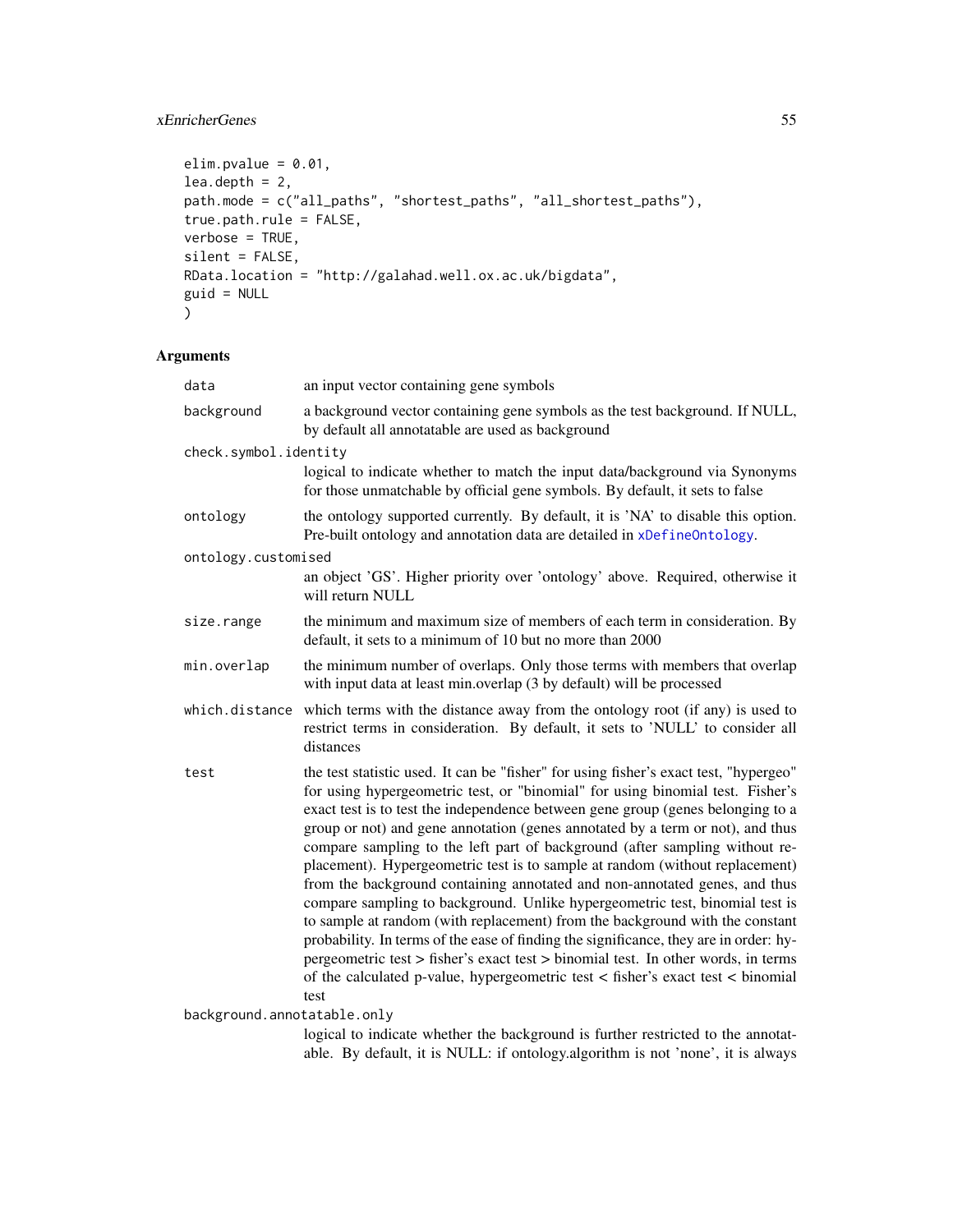|                    | TRUE; otherwise, it depends on the background (if not provided, it will be<br>TRUE; otherwise FALSE). Surely, it can be explicitly stated                                                                                                                                                                                                                                                                                                                                                                    |
|--------------------|--------------------------------------------------------------------------------------------------------------------------------------------------------------------------------------------------------------------------------------------------------------------------------------------------------------------------------------------------------------------------------------------------------------------------------------------------------------------------------------------------------------|
| p.tail             | the tail used to calculate p-values. It can be either "two-tails" for the significance<br>based on two-tails (ie both over- and under-overrepresentation) or "one-tail" (by<br>default) for the significance based on one tail (ie only over-representation)                                                                                                                                                                                                                                                 |
| p.adjust.method    |                                                                                                                                                                                                                                                                                                                                                                                                                                                                                                              |
|                    | the method used to adjust p-values. It can be one of "BH", "BY", "bonferroni",<br>"holm", "hochberg" and "hommel". The first two methods "BH" (widely used)<br>and "BY" control the false discovery rate (FDR: the expected proportion of false<br>discoveries amongst the rejected hypotheses); the last four methods "bonfer-<br>roni", "holm", "hochberg" and "hommel" are designed to give strong control of<br>the family-wise error rate (FWER). Notes: FDR is a less stringent condition<br>than FWER |
| ontology.algorithm |                                                                                                                                                                                                                                                                                                                                                                                                                                                                                                              |
|                    | the algorithm used to account for the hierarchy of the ontology. It can be one of<br>"none", "pc", "elim" and "lea". For details, please see 'Note' below                                                                                                                                                                                                                                                                                                                                                    |
| elim.pvalue        | the parameter only used when "ontology.algorithm" is "elim". It is used to con-<br>trol how to declare a signficantly enriched term (and subsequently all genes in<br>this term are eliminated from all its ancestors)                                                                                                                                                                                                                                                                                       |
| lea.depth          | the parameter only used when "ontology.algorithm" is "lea". It is used to con-<br>trol how many maximum depth is used to consider the children of a term (and<br>subsequently all genes in these children term are eliminated from the use for the<br>recalculation of the signifance at this term)                                                                                                                                                                                                          |
| path.mode          | the mode of paths induced by vertices/nodes with input annotation data. It can be<br>"all_paths" for all possible paths to the root, "shortest_paths" for only one path<br>to the root (for each node in query), "all_shortest_paths" for all shortest paths to<br>the root (i.e. for each node, find all shortest paths with the equal lengths)                                                                                                                                                             |
|                    | true path rule logical to indicate whether the true-path rule should be applied to propagate<br>annotations. By default, it sets to false                                                                                                                                                                                                                                                                                                                                                                    |
| verbose            | logical to indicate whether the messages will be displayed in the screen. By<br>default, it sets to false for no display                                                                                                                                                                                                                                                                                                                                                                                     |
| silent             | logical to indicate whether the messages will be silent completely. By default, it<br>sets to false. If true, verbose will be forced to be false                                                                                                                                                                                                                                                                                                                                                             |
| RData.location     | the characters to tell the location of built-in RData files. See xRDataLoader for<br>details                                                                                                                                                                                                                                                                                                                                                                                                                 |
| guid               | a valid (5-character) Global Unique IDentifier for an OSF project. See xRDataLoader<br>for details                                                                                                                                                                                                                                                                                                                                                                                                           |

### Value

an object of class "eTerm", a list with following components:

• term\_info: a matrix of nTerm X 4 containing snp/gene set information, where nTerm is the number of terms, and the 4 columns are "id" (i.e. "Term ID"), "name" (i.e. "Term Name"), "namespace" and "distance"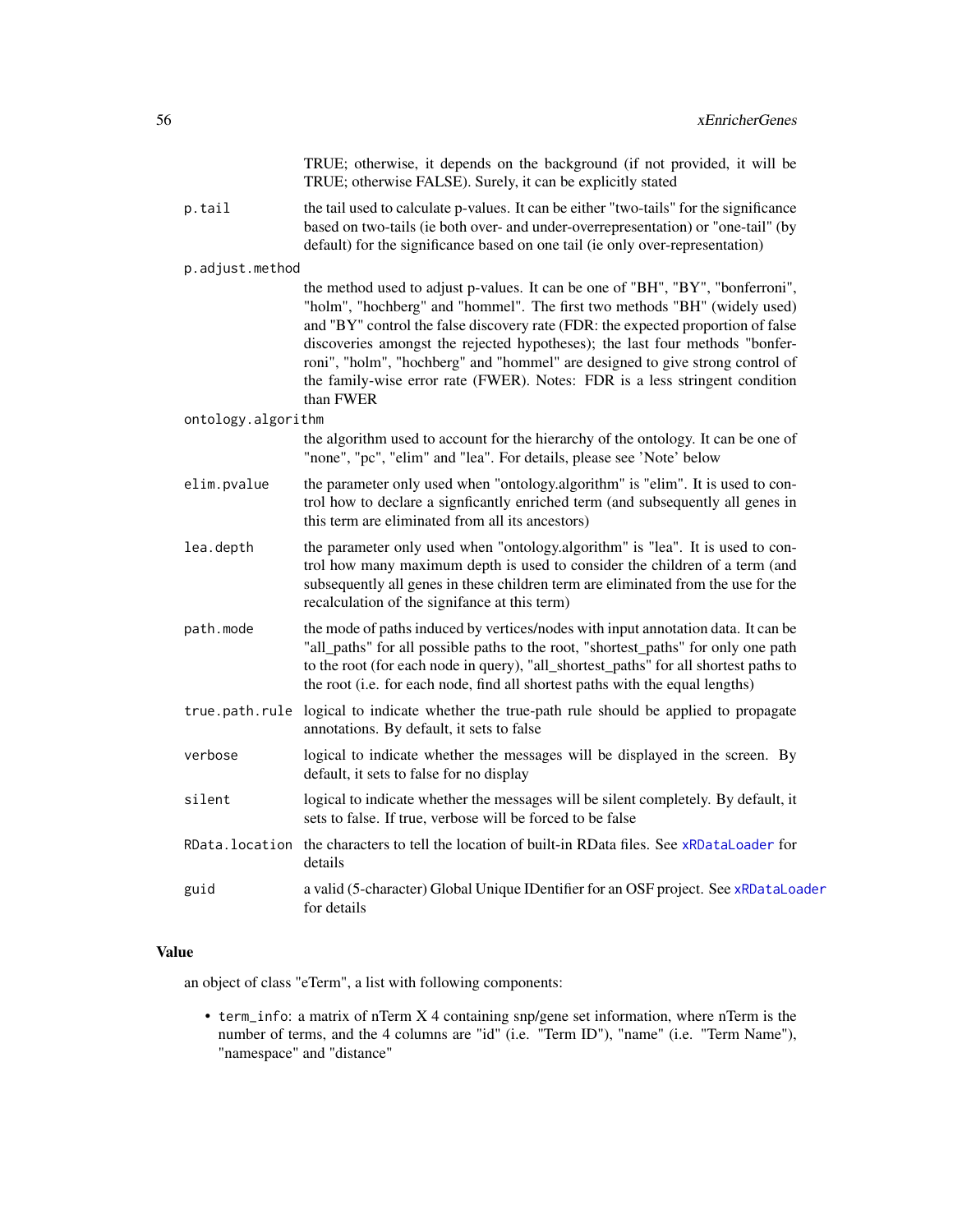## xEnricherGenes 57

- annotation: a list of terms containing annotations, each term storing its annotations. Always, terms are identified by "id"
- g: an igraph object to represent DAG
- data: a vector containing input data in consideration. It is not always the same as the input data as only those mappable are retained
- background: a vector containing the background data. It is not always the same as the input data as only those mappable are retained
- overlap: a list of overlapped snp/gene sets, each storing snps overlapped between a snp/gene set and the given input data (i.e. the snps of interest). Always, gene sets are identified by "id"
- fc: a vector containing fold changes
- zscore: a vector containing z-scores
- pvalue: a vector containing p-values
- adjp: a vector containing adjusted p-values. It is the p value but after being adjusted for multiple comparisons
- or: a vector containing odds ratio
- CIl: a vector containing lower bound confidence interval for the odds ratio
- CIu: a vector containing upper bound confidence interval for the odds ratio
- cross: a matrix of nTerm X nTerm, with an on-diagnal cell for the overlapped-members observed in an individaul term, and off-diagnal cell for the overlapped-members shared betwene two terms
- call: the call that produced this result

### **Note**

The interpretation of the algorithms used to account for the hierarchy of the ontology is:

- "none": does not consider the ontology hierarchy at all.
- "lea": computers the significance of a term in terms of the significance of its children at the maximum depth (e.g. 2). Precisely, once snps are already annotated to any children terms with a more signficance than itself, then all these snps are eliminated from the use for the recalculation of the signifance at that term. The final p-values takes the maximum of the original p-value and the recalculated p-value.
- "elim": computers the significance of a term in terms of the significance of its all children. Precisely, once snps are already annotated to a signficantly enriched term under the cutoff of e.g. pvalue<1e-2, all these snps are eliminated from the ancestors of that term).
- "pc": requires the significance of a term not only using the whole snps as background but also using snps annotated to all its direct parents/ancestors as background. The final p-value takes the maximum of both p-values in these two calculations.
- "Notes": the order of the number of significant terms is: "none" > "lea" > "elim" > "pc".

### See Also

[xDefineOntology](#page-46-0), [xSymbol2GeneID](#page-203-0), [xEnricher](#page-49-0), [xSymbol2GeneID](#page-203-0), [xRDataLoader](#page-182-0)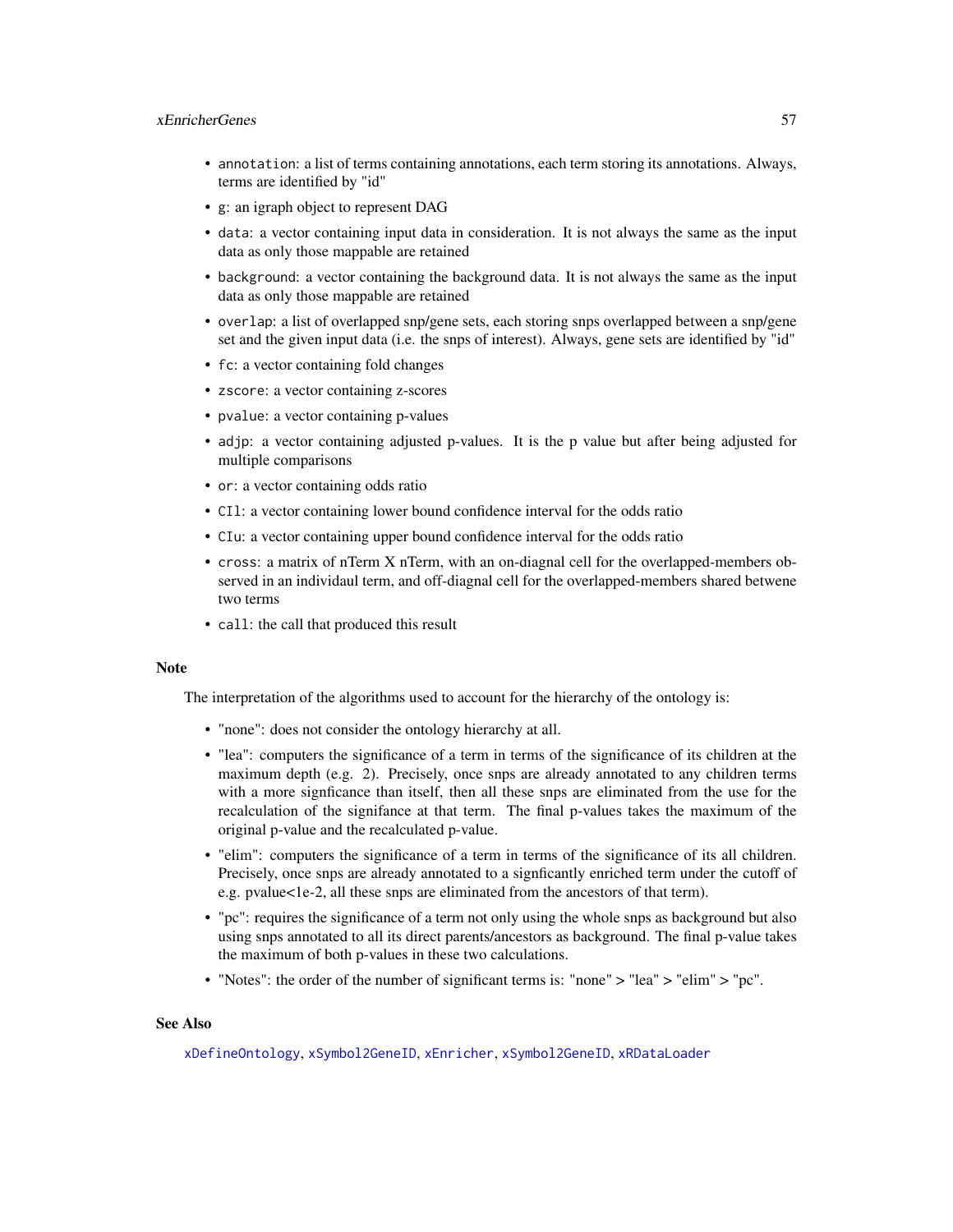## Examples

```
RData.location <- "http://galahad.well.ox.ac.uk/bigdata"
## Not run:
# Gene-based enrichment analysis using REACTOME pathways
# a) provide the input Genes of interest (eg 500 randomly chosen human genes)
## load human genes
org.Hs.eg <- xRDataLoader(RData='org.Hs.eg',
RData.location=RData.location)
set.seed(825)
data <- as.character(sample(org.Hs.eg$gene_info$Symbol, 500))
data
# optionally, provide the test background (if not provided, all human genes)
#background <- as.character(org.Hs.eg$gene_info$Symbol)
# b) perform enrichment analysis
eTerm <- xEnricherGenes(data=data, ontology="MsigdbC2REACTOME",
RData.location=RData.location)
# c) view enrichment results for the top significant terms
xEnrichViewer(eTerm)
# d) save enrichment results to the file called 'REACTOME_enrichments.txt'
res <- xEnrichViewer(eTerm, top_num=length(eTerm$adjp), sortBy="adjp",
details=TRUE)
output <- data.frame(term=rownames(res), res)
utils::write.table(output, file="REACTOME_enrichments.txt", sep="\t",
row.names=FALSE)
# e) barplot of significant enrichment results
gp <- xEnrichBarplot(eTerm, top_num="auto", displayBy="adjp")
print(gp)
# f) visualise the top 10 significant terms in the ontology hierarchy
# color-code terms according to the adjust p-values (taking the form of 10-based negative logarithm)
xEnrichDAGplot(eTerm, top_num=10, displayBy="adjp",
node.info=c("full_term_name"), graph.node.attrs=list(fontsize=25))
# color-code terms according to the z-scores
xEnrichDAGplot(eTerm, top_num=10, displayBy="zscore",
node.info=c("full_term_name"), graph.node.attrs=list(fontsize=25))
# g) visualise the significant terms in the ontology hierarchy
# restricted to Immune System ('R-HSA-168256') or Signal Transduction ('R-HSA-162582')
g <- xRDataLoader(RData.customised='ig.REACTOME',
RData.location=RData.location)
neighs.out <- igraph::neighborhood(g, order=vcount(g),
nodes=c("R-HSA-162582","R-HSA-168256"), mode="out")
nodeInduced <- V(g)[unique(unlist(neighs.out))]$name
ig <- igraph::induced.subgraph(g, vids=nodeInduced)
xEnrichDAGplot(eTerm, top_num="auto", ig=ig, displayBy="adjp",
node.info=c("full_term_name"), graph.node.attrs=list(fontsize=25))
```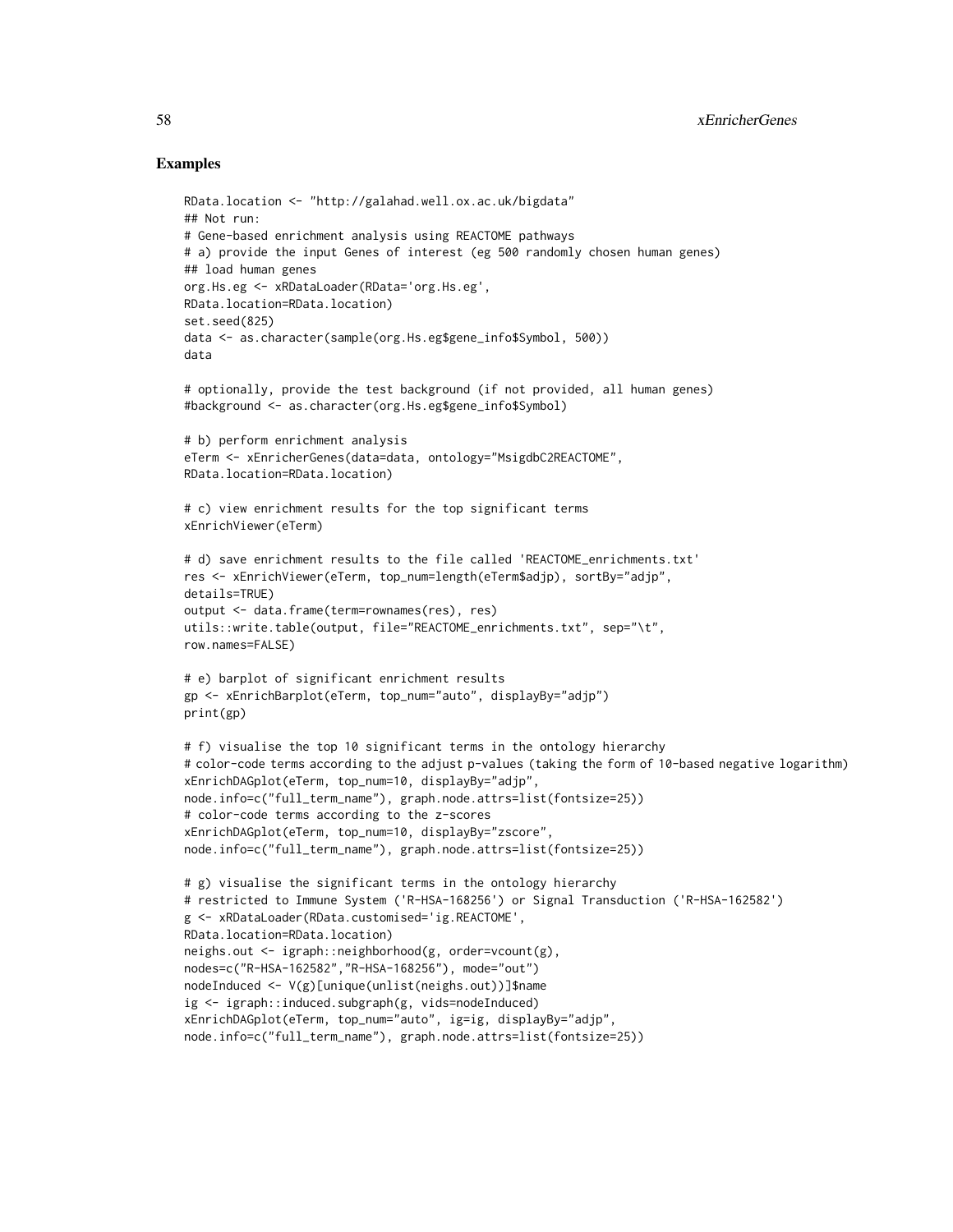## xEnrichForest 59

## End(Not run)

## Description

xEnrichForest is supposed to visualise enrichment results using a forest plot. A point is colored by the significance level, and a horizontal line for the 95 the wider the CI, the less reliable). It returns an object of class "ggplot".

## Usage

```
xEnrichForest(
eTerm,
top\_num = 10,
FDR.cutoff = 0.05,
CI.one = TRUE,
colormap = "ggplot2.top",
ncolors = 64,zlim = NULL,
barwidth = 0.5,
barheight = NULL,
wrap.width = NULL,
font.family = "sans",
drop = FALSE,
sortBy = c("or", "adjp", "fdr", "none")
)
```
## Arguments

| eTerm      | an object of class "eTerm" or "ls_eTerm". Alterntively, it can be a data frame<br>having all these columns (named as 'group','ontology','name','adjp','or','CII','CIu')                                                                                                                                                                                                                                    |
|------------|------------------------------------------------------------------------------------------------------------------------------------------------------------------------------------------------------------------------------------------------------------------------------------------------------------------------------------------------------------------------------------------------------------|
| top_num    | the number of the top terms (sorted according to OR). For the eTerm object, if it<br>is 'auto' (for eTerm), only the significant terms (see below FDR.cutoff) will be<br>displayed                                                                                                                                                                                                                         |
| FDR.cutoff | FDR cutoff used to declare the significant terms. By default, it is set to 0.05.<br>Only works when top_num is 'auto' above                                                                                                                                                                                                                                                                                |
| $CI.$ one  | logical to indicate whether to allow the inclusion of one in CI. By default, it is<br>TURE (allowed)                                                                                                                                                                                                                                                                                                       |
| colormap   | short name for the colormap. It can be one of "jet" (jet colormap), "bwr" (blue-<br>white-red colormap), "gbr" (green-black-red colormap), "wyr" (white-yellow-<br>red colormap), "br" (black-red colormap), "yr" (yellow-red colormap), "wb"<br>(white-black colormap), and "rainbow" (rainbow colormap, that is, red-yellow-<br>green-cyan-blue-magenta). Alternatively, any hyphen-separated HTML color |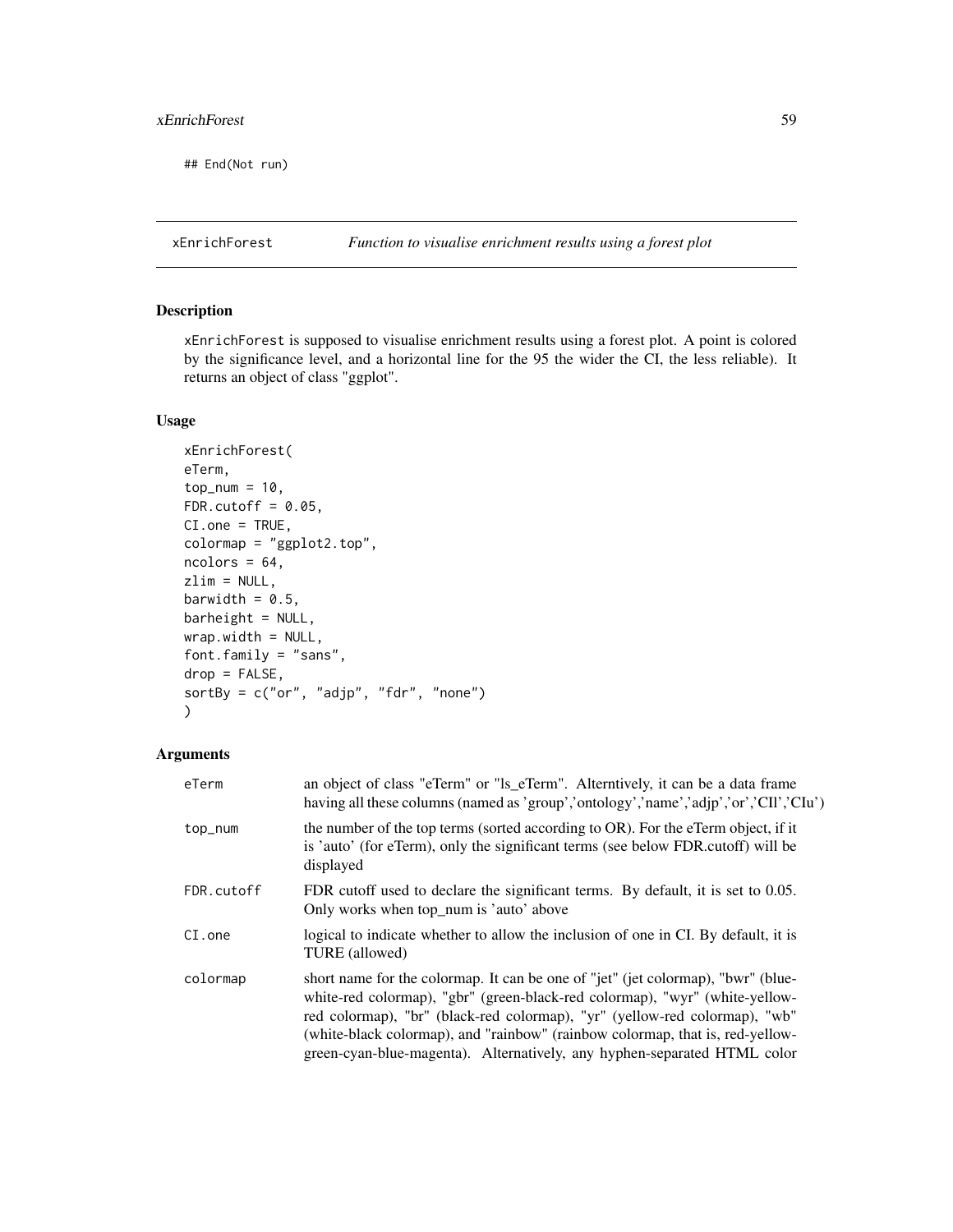|             | names, e.g. "blue-black-yellow", "royalblue-white-sandybrown", "darkgreen-<br>white-darkviolet". A list of standard color names can be found in http://<br>html-color-codes.info/color-names                                                                                                                                                                                                                                                    |
|-------------|-------------------------------------------------------------------------------------------------------------------------------------------------------------------------------------------------------------------------------------------------------------------------------------------------------------------------------------------------------------------------------------------------------------------------------------------------|
| ncolors     | the number of colors specified over the colormap                                                                                                                                                                                                                                                                                                                                                                                                |
| zlim        | the minimum and maximum z values for which colors should be plotted, de-<br>faulting to the range of the $-log10(FDR)$                                                                                                                                                                                                                                                                                                                          |
| barwidth    | the width of the colorbar. Default value is 'legend.key.width' or 'legend.key.size'<br>in 'theme' or theme                                                                                                                                                                                                                                                                                                                                      |
| barheight   | the height of the colorbar. Default value is 'legend.key.height' or 'legend.key.size'<br>in 'theme' or theme                                                                                                                                                                                                                                                                                                                                    |
| wrap.width  | a positive integer specifying wrap width of name                                                                                                                                                                                                                                                                                                                                                                                                |
| font.family | the font family for texts                                                                                                                                                                                                                                                                                                                                                                                                                       |
| drop        | logical to indicate whether all factor levels not used in the data will automatically<br>be dropped. If FALSE (by default), all factor levels will be shown, regardless of<br>whether or not they appear in the data                                                                                                                                                                                                                            |
| sortBy      | which statistics will be used for sorting and viewing gene sets (terms). It can<br>be "adjp" or "fdr" for adjusted p value (FDR), "pvalue" for p value, "zscore" for<br>enrichment z-score, "fc" for enrichment fold change, "nAnno" for the number<br>of sets (terms), "nOverlap" for the number in overlaps, "or" for the odds ratio,<br>and "none" for ordering according to ID of terms. It only works when the input<br>is an eTerm object |
|             |                                                                                                                                                                                                                                                                                                                                                                                                                                                 |

## Value

an object of class "ggplot"

#### Note

none

# See Also

[xEnricherGenes](#page-53-0), [xEnrichViewer](#page-60-0)

## Examples

```
RData.location <- "http://galahad.well.ox.ac.uk/bigdata"
## Not run:
# provide the input Genes of interest (eg 100 randomly chosen human genes)
## load human genes
org.Hs.eg <- xRDataLoader(RData='org.Hs.eg',
RData.location=RData.location)
set.seed(825)
data <- as.character(sample(org.Hs.eg$gene_info$Symbol, 100))
data
```
# optionally, provide the test background (if not provided, all human genes)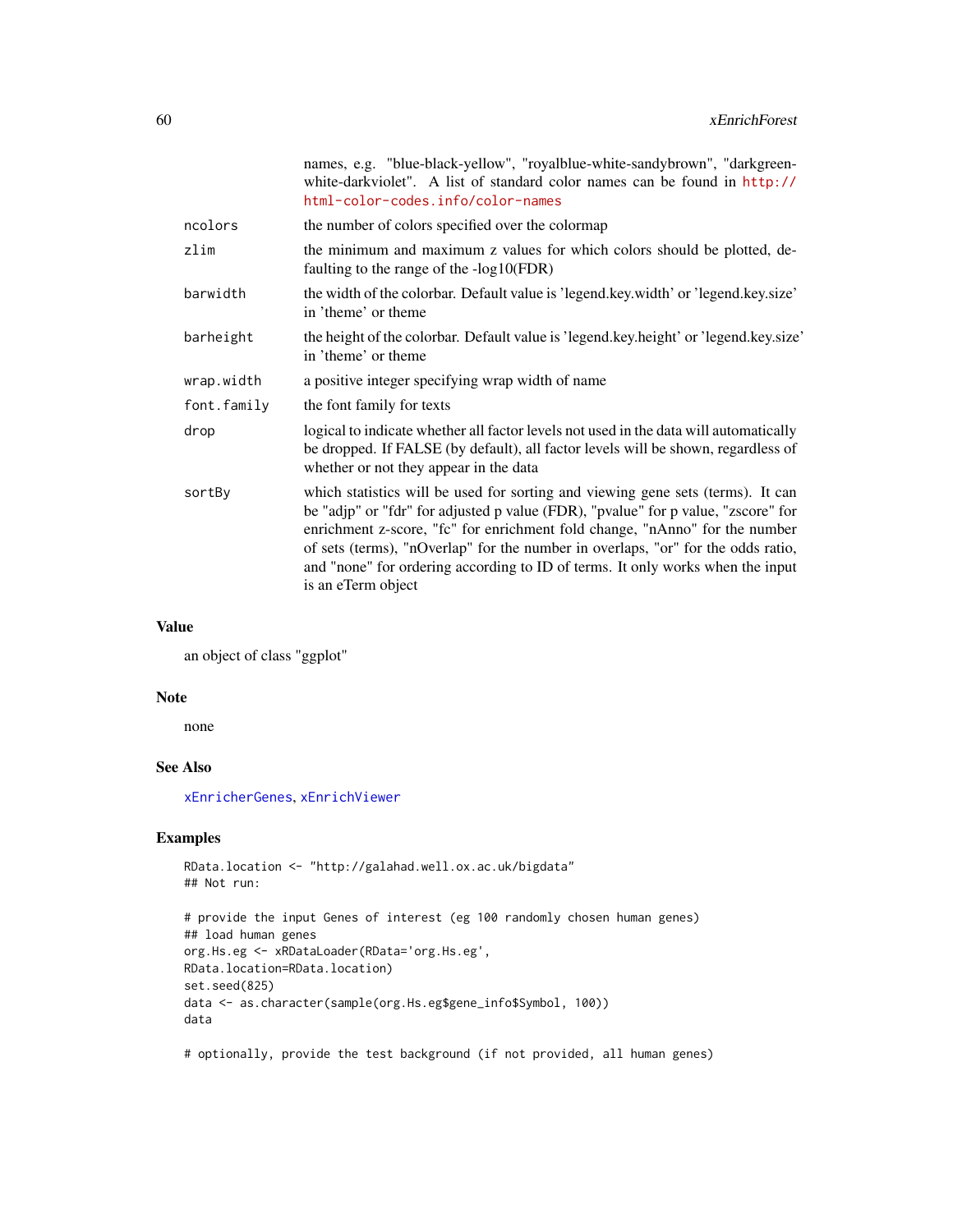## xEnrichViewer 61

#background <- as.character(org.Hs.eg\$gene\_info\$Symbol)

```
# 1) Gene-based enrichment analysis using REACTOME pathways
# perform enrichment analysis
eTerm <- xEnricherGenes(data, ontology="REACTOME",
RData.location=RData.location)
## forest plot of enrichment results
gp <- xEnrichForest(eTerm, top_num="auto", FDR.cutoff=0.05)
# 2) Gene-based enrichment analysis using ontologies (REACTOME and GOMF)
# perform enrichment analysis
ls_eTerm <- xEnricherGenesAdv(data, ontologies=c("REACTOME","GOMF"),
RData.location=RData.location)
## forest plot of enrichment results
gp <- xEnrichForest(ls_eTerm, FDR.cutoff=0.1)
## End(Not run)
```
<span id="page-60-0"></span>xEnrichViewer *Function to view enrichment results*

## Description

xEnrichViewer is supposed to view results of enrichment analysis.

## Usage

```
xEnrichViewer(
eTerm,
top_num = 10,
sortBy = c("adjp", "fdr", "pvalue", "zscore", "fc", "nAnno",
"nOverlap", "or",
"none"),
decreasing = NULL,
details = FALSE
)
```
#### Arguments

| eTerm      | an object of class "eTerm"                                                                                                                                                                                                                                                                                                                                                                  |
|------------|---------------------------------------------------------------------------------------------------------------------------------------------------------------------------------------------------------------------------------------------------------------------------------------------------------------------------------------------------------------------------------------------|
| top_num    | the number of the top terms (sorted according to 'sortBy' below) will be viewed                                                                                                                                                                                                                                                                                                             |
| sortBy     | which statistics will be used for sorting and viewing gene sets (terms). It can<br>be "adjp" or "fdr" for adjusted p value (FDR), "pvalue" for p value, "zscore" for<br>enrichment z-score, "fc" for enrichment fold change, "nAnno" for the number<br>of sets (terms), "nOverlap" for the number in overlaps, "or" for the odds ratio,<br>and "none" for ordering according to ID of terms |
| decreasing | logical to indicate whether to sort in a decreasing order. If it is null, it would be<br>true for "zscore", "nAnno" or "nOverlap"; otherwise it would be false                                                                                                                                                                                                                              |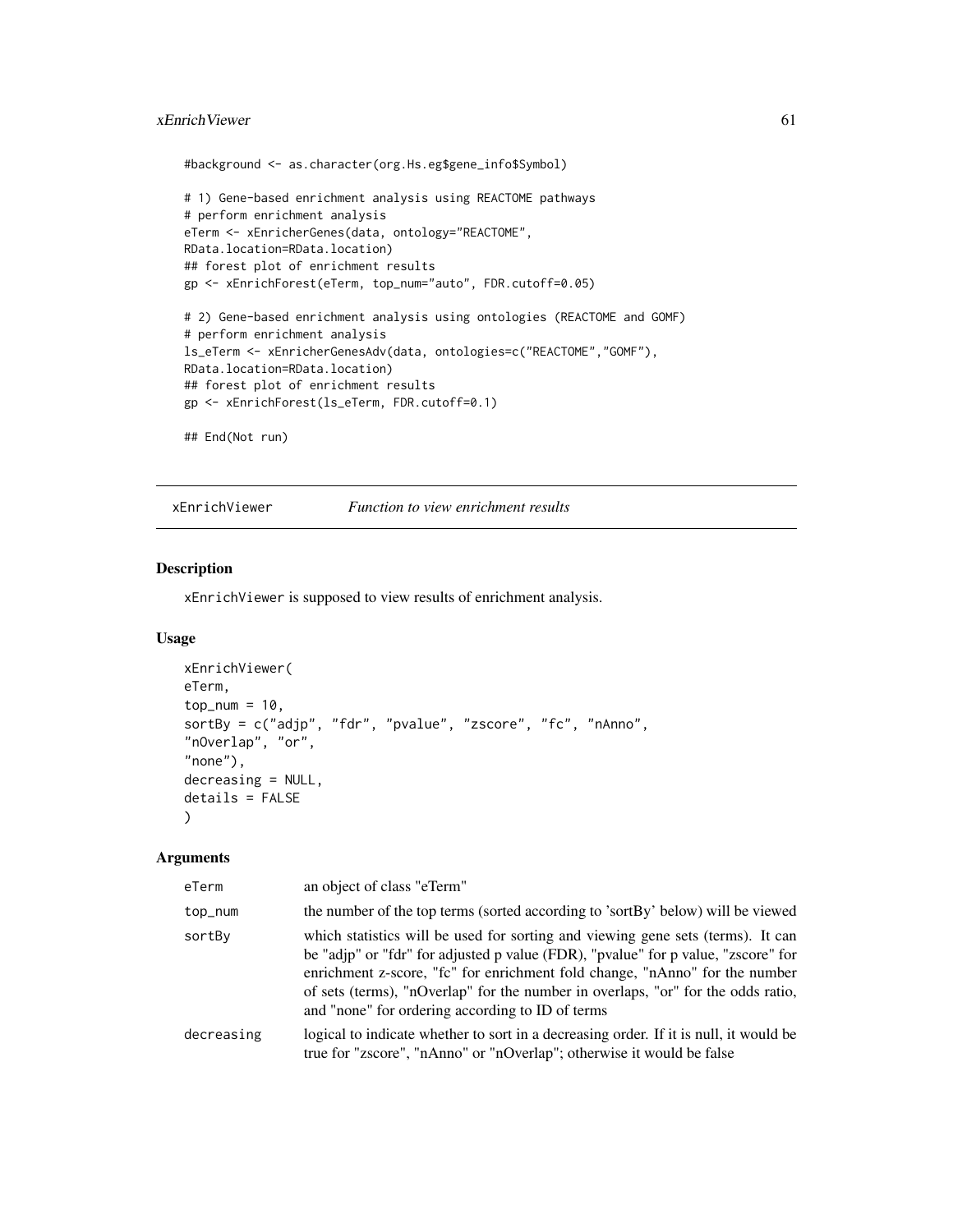### 62 xEnrichViewer

details logical to indicate whether the detailed information of gene sets (terms) is also viewed. By default, it sets to false for no inclusion

#### Value

a data frame with following components:

- id: term ID; as rownames
- name: term name
- nAnno: number in members annotated by a term
- nOverlap: number in overlaps
- fc: enrichment fold changes
- zscore: enrichment z-score
- pvalue: nominal p value
- adjp: adjusted p value (FDR)
- or: a vector containing odds ratio
- CIl: a vector containing lower bound confidence interval for the odds ratio
- CIu: a vector containing upper bound confidence interval for the odds ratio
- distance: term distance or other information; optional, it is only appended when "details" is true
- members\_Overlap: members (represented as Gene Symbols) in overlaps; optional, it is only appended when "details" is true
- members\_Anno: members (represented as Gene Symbols) in annotations; optional, it is only appended when "details" is true

#### Note

none

### See Also

[xEnrichViewer](#page-60-0)

### Examples

```
RData.location <- "http://galahad.well.ox.ac.uk/bigdata"
## Not run:
xEnrichViewer(eTerm)
```
## End(Not run)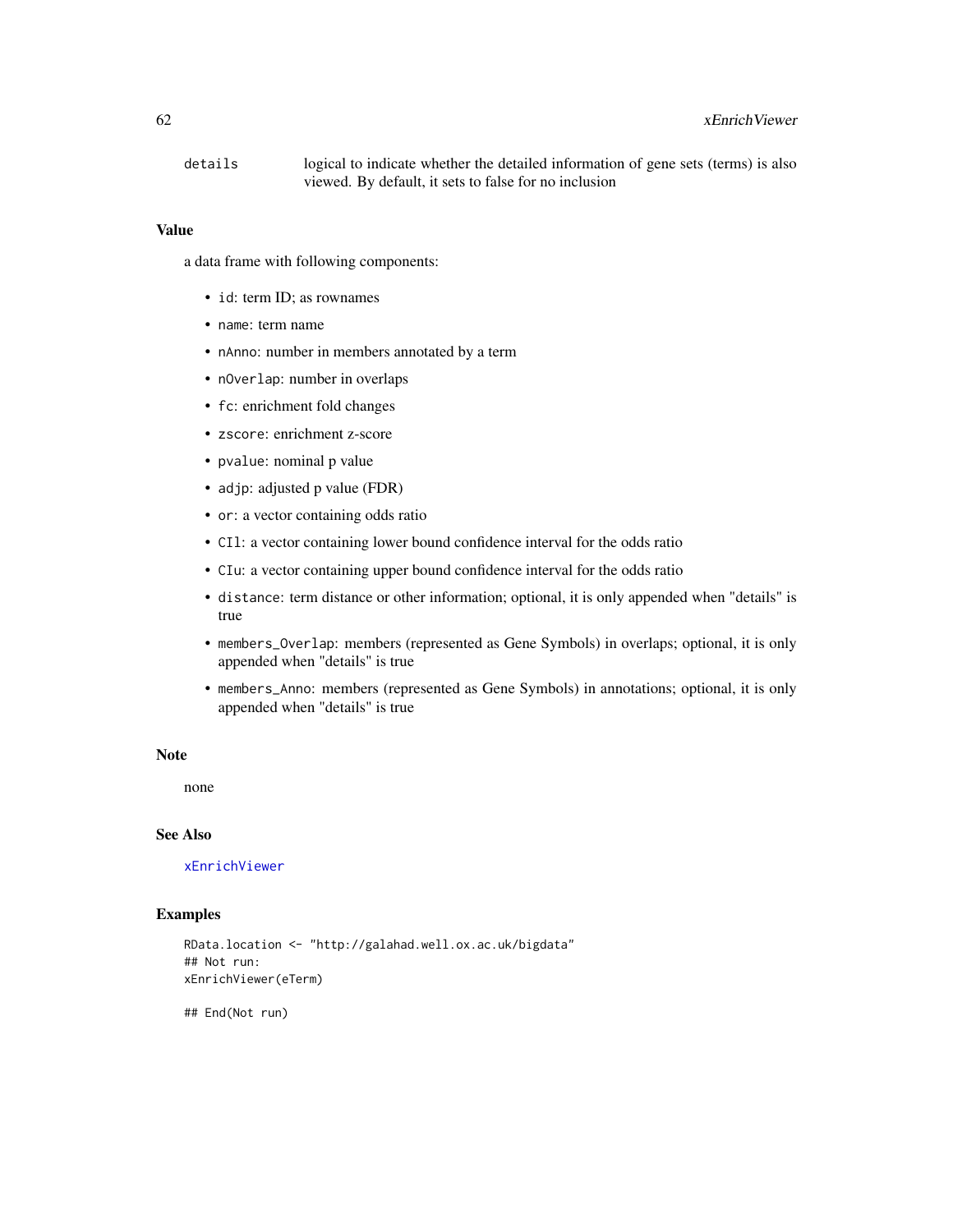<span id="page-62-0"></span>

## Description

xGeneID2Symbol is supposed to convert gene symbols to entrez geneid.

## Usage

```
xGeneID2Symbol(
data,
org = c("human", "mouse"),
details = FALSE,
verbose = TRUE,
RData.location = "http://galahad.well.ox.ac.uk/bigdata",
guid = NULL\mathcal{L}
```
## Arguments

| data    | an input vector containing gene symbols                                                                                  |
|---------|--------------------------------------------------------------------------------------------------------------------------|
| org     | a character specifying an organism. Currently supported organisms are 'human'<br>and 'mouse'. It can be an object 'EG'   |
| details | logical to indicate whether to result in a data frame (in great details). By default,<br>it sets to false                |
| verbose | logical to indicate whether the messages will be displayed in the screen. By<br>default, it sets to false for no display |
|         | RData, location the characters to tell the location of built-in RData files. See xRDataLoader for<br>details             |
| guid    | a valid (5-character) Global Unique IDentifier for an OSF project. See xRDataLoader<br>for details                       |

### Value

a vector containing symbol with 'NA' for the unmatched if (details set to false); otherwise, a data frame is returned

### Note

none.

## See Also

[xRDataLoader](#page-182-0)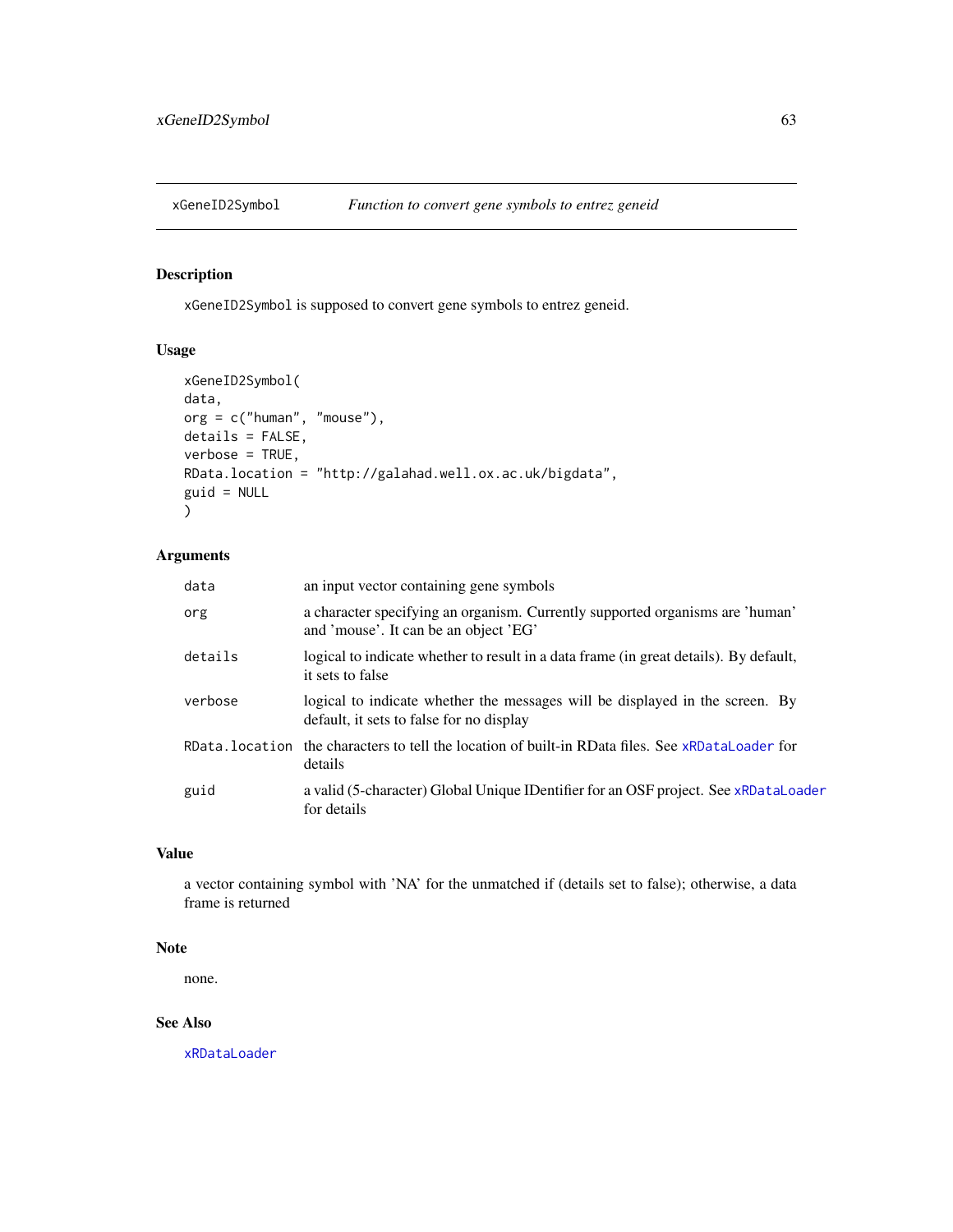### Examples

```
RData.location <- "http://galahad.well.ox.ac.uk/bigdata"
## Not run:
# a) provide the input Genes of interest (eg 100 randomly chosen human genes)
## load human genes
org.Hs.eg <- xRDataLoader(RData='org.Hs.eg')
GeneID <- sample(org.Hs.eg$gene_info$GeneID, 100)
GeneID
# b) convert into GeneID
Symbol <- xGeneID2Symbol(GeneID)
# c) convert into a data frame
df <- xGeneID2Symbol(GeneID, details=TRUE)
# advanced use
df <- xGeneID2Symbol(GeneID, org=org.Hs.eg, details=TRUE)
## End(Not run)
```
<span id="page-63-0"></span>xGGnetwork *Function to visualise an igraph object using ggnetwork*

### Description

xGGnetwork is supposed to visualise an igraph object using ggnetwork.

### Usage

```
xGGnetwork(
g,
nodeu = NULL,label.wrap.width = NULL,
label.wrap.lineheight = 0.8,
node.label.size = NULL,
node.label.fontface = "plain",
node.label.color = "darkblue",
nodeu = 0.9,
node.label.padding = 1,
nodeu = 1abel.arrow = 0.01,
node.label.force = 1,
node.shape = 19,
node.shape.title = NULL,
node.xcoord = NULL,
node.ycoord = NULL,
node.color = NULL,
node.color.title = NULL,
```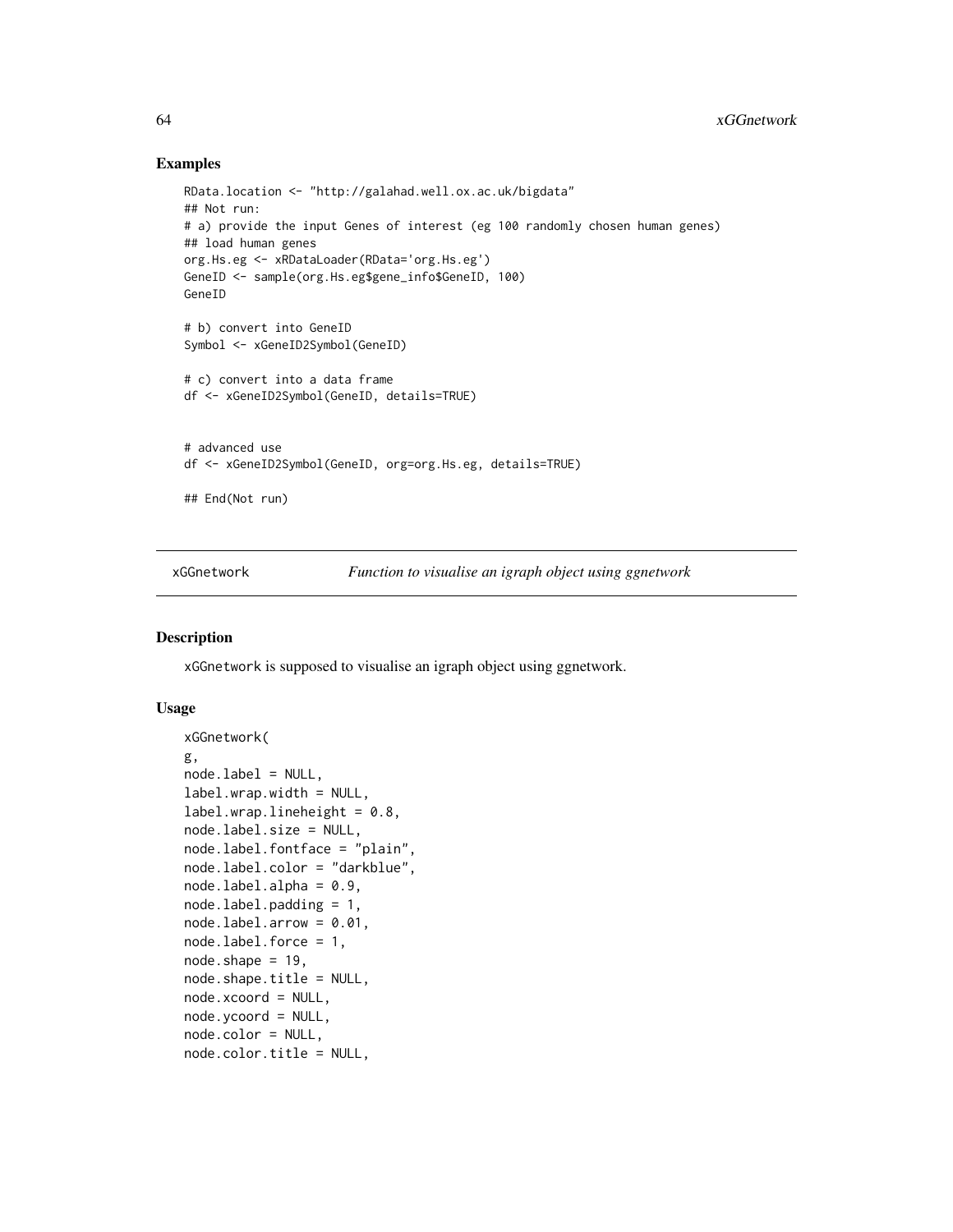# xGGnetwork 65

```
colormap = "grey-orange-darkred",
ncolors = 64,zlim = NULL,
na.color = "grey80",
node.color.alpha = 1,
node.size = NULL,
node.size.title = NULL,
node.size.name = c(1, 4),slim = NULL,
title = ",
edge.size = 0.5,
edge.color = "black",
edge.color.alpha = 0.5,
edge.curve = 0.1,
edge.arrow = 2,
edge.arrow.gap = 0.02,
ncolumns = NULL
\mathcal{L}
```
## Arguments

| g                     | an object of class "igraph". For an advanced use, it can be a list of igraph objects;<br>in this case, multiple panels will be shown (particularly useful when visualising<br>the same network but color-coded differently) |  |
|-----------------------|-----------------------------------------------------------------------------------------------------------------------------------------------------------------------------------------------------------------------------|--|
| node.label            | either a vector labelling nodes or a character specifying which node attribute<br>used for the labelling. If NULL (by default), no node labelling                                                                           |  |
| label.wrap.width      |                                                                                                                                                                                                                             |  |
|                       | a positive integer specifying wrap width of node labelling                                                                                                                                                                  |  |
| label.wrap.lineheight |                                                                                                                                                                                                                             |  |
|                       | line height spacing for text in ggplot. By default it is 0.8                                                                                                                                                                |  |
| node.label.size       |                                                                                                                                                                                                                             |  |
|                       | a character specifying which node attribute used for node label size                                                                                                                                                        |  |
| node.label.fontface   |                                                                                                                                                                                                                             |  |
|                       | a character specifying which node attribute used for node label fontface ('plain',<br>'bold', 'italic', 'bold.italic')                                                                                                      |  |
| node.label.color      |                                                                                                                                                                                                                             |  |
|                       | a character specifying which node attribute used for the node label color                                                                                                                                                   |  |
| node.label.alpha      |                                                                                                                                                                                                                             |  |
|                       | the 0-1 value specifying transparency of node labelling                                                                                                                                                                     |  |
| node.label.padding    |                                                                                                                                                                                                                             |  |
|                       | the padding around the labeled node                                                                                                                                                                                         |  |
| node.label.arrow      |                                                                                                                                                                                                                             |  |
|                       | the arrow pointing to the labeled node                                                                                                                                                                                      |  |
| node.label.force      |                                                                                                                                                                                                                             |  |
|                       | the repelling force between overlapping labels                                                                                                                                                                              |  |
| node.shape            | an integer specifying node shape or a character specifying which node attribute<br>used for the node shape (no matter whether it is numeric or character)                                                                   |  |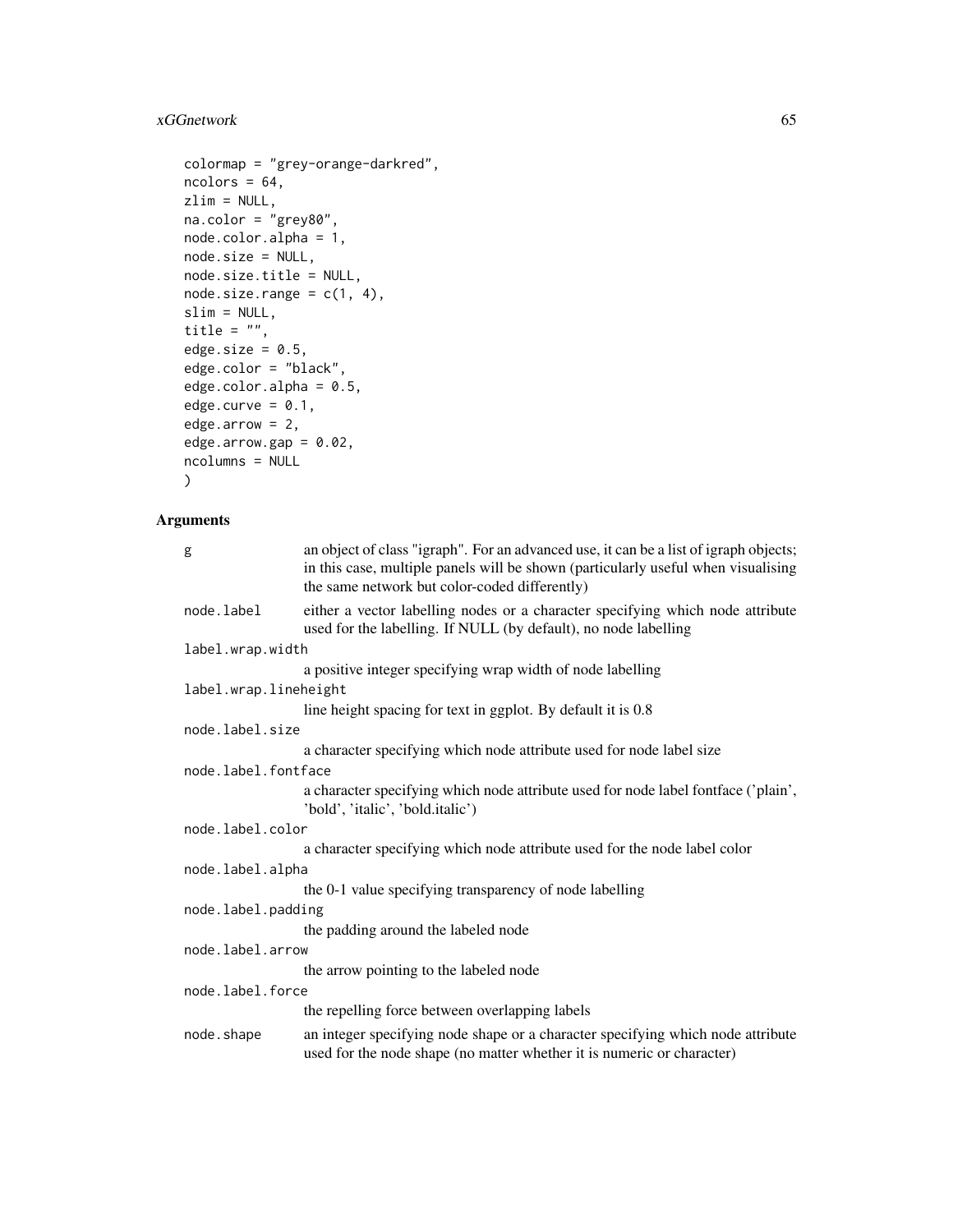| node.shape.title |                                                                                                                                                                                                                                                                                                                                                                                                                                                                                                                                                                                                                                                                                                        |
|------------------|--------------------------------------------------------------------------------------------------------------------------------------------------------------------------------------------------------------------------------------------------------------------------------------------------------------------------------------------------------------------------------------------------------------------------------------------------------------------------------------------------------------------------------------------------------------------------------------------------------------------------------------------------------------------------------------------------------|
|                  | a character specifying the title for node shaping                                                                                                                                                                                                                                                                                                                                                                                                                                                                                                                                                                                                                                                      |
| node.xcoord      | a vector specifying x coordinates. If NULL, it will be created using igraph::layout_as_tree                                                                                                                                                                                                                                                                                                                                                                                                                                                                                                                                                                                                            |
| node.ycoord      | a vector specifying y coordinates. If NULL, it will be created using igraph::layout_as_tree                                                                                                                                                                                                                                                                                                                                                                                                                                                                                                                                                                                                            |
| node.color       | a character specifying which node attribute used for node coloring                                                                                                                                                                                                                                                                                                                                                                                                                                                                                                                                                                                                                                     |
| node.color.title |                                                                                                                                                                                                                                                                                                                                                                                                                                                                                                                                                                                                                                                                                                        |
|                  | a character specifying the title for node coloring                                                                                                                                                                                                                                                                                                                                                                                                                                                                                                                                                                                                                                                     |
| colormap         | short name for the colormap. It can be one of "jet" (jet colormap), "bwr" (blue-<br>white-red colormap), "gbr" (green-black-red colormap), "wyr" (white-yellow-<br>red colormap), "br" (black-red colormap), "yr" (yellow-red colormap), "wb"<br>(white-black colormap), "rainbow" (rainbow colormap, that is, red-yellow-green-<br>cyan-blue-magenta), and "ggplot2" (emulating ggplot2 default color palette).<br>Alternatively, any hyphen-separated HTML color names, e.g. "lightyellow-<br>orange" (by default), "blue-black-yellow", "royalblue-white-sandybrown", "darkgreen-<br>white-darkviolet". A list of standard color names can be found in http://<br>html-color-codes.info/color-names |
| ncolors          | the number of colors specified over the colormap                                                                                                                                                                                                                                                                                                                                                                                                                                                                                                                                                                                                                                                       |
| zlim             | the minimum and maximum values for which colors should be plotted                                                                                                                                                                                                                                                                                                                                                                                                                                                                                                                                                                                                                                      |
| na.color         | the color for NAs. By default, it is 'grey80'                                                                                                                                                                                                                                                                                                                                                                                                                                                                                                                                                                                                                                                          |
| node.color.alpha |                                                                                                                                                                                                                                                                                                                                                                                                                                                                                                                                                                                                                                                                                                        |
|                  | the 0-1 value specifying transparency of node colors                                                                                                                                                                                                                                                                                                                                                                                                                                                                                                                                                                                                                                                   |
| node.size        | either a vector specifying node size or a character specifying which node at-<br>tribute used for the node size                                                                                                                                                                                                                                                                                                                                                                                                                                                                                                                                                                                        |
| node.size.title  |                                                                                                                                                                                                                                                                                                                                                                                                                                                                                                                                                                                                                                                                                                        |
| node.size.range  | a character specifying the title for node sizing                                                                                                                                                                                                                                                                                                                                                                                                                                                                                                                                                                                                                                                       |
|                  | the range of actual node size. Can be two values (range) or a value (fixed size)                                                                                                                                                                                                                                                                                                                                                                                                                                                                                                                                                                                                                       |
| slim             | the minimum and maximum values for which sizes should be plotted                                                                                                                                                                                                                                                                                                                                                                                                                                                                                                                                                                                                                                       |
| title            | a character specifying the title for the plot                                                                                                                                                                                                                                                                                                                                                                                                                                                                                                                                                                                                                                                          |
| edge.size        | a numeric value specifying the edge size. By default, it is 0.5. It can be a<br>character specifying which edge attribute defining the edge size (though without<br>the legend)                                                                                                                                                                                                                                                                                                                                                                                                                                                                                                                        |
| edge.color       | a character specifying the edge color. By default, it is "black". It can be a<br>character specifying which edge attribute defining the edge color (though                                                                                                                                                                                                                                                                                                                                                                                                                                                                                                                                             |
| edge.color.alpha |                                                                                                                                                                                                                                                                                                                                                                                                                                                                                                                                                                                                                                                                                                        |
|                  | the 0-1 value specifying transparency of edge color. By default, it is 0.5. It can<br>be a character specifying which edge attribute defining the transparency of edge<br>color (though without the legend)                                                                                                                                                                                                                                                                                                                                                                                                                                                                                            |
| edge.curve       | a numeric value specifying the edge curve. 0 for the straight line                                                                                                                                                                                                                                                                                                                                                                                                                                                                                                                                                                                                                                     |
| edge.arrow       | a numeric value specifying the edge arrow. By default, it is 2                                                                                                                                                                                                                                                                                                                                                                                                                                                                                                                                                                                                                                         |
| edge.arrow.gap   | a gap between the arrow and the node                                                                                                                                                                                                                                                                                                                                                                                                                                                                                                                                                                                                                                                                   |
| ncolumns         | an integer specifying the number of columns for facet_wrap. By defaul, it is<br>NULL (decided on according to the number of groups that will be visualised)                                                                                                                                                                                                                                                                                                                                                                                                                                                                                                                                            |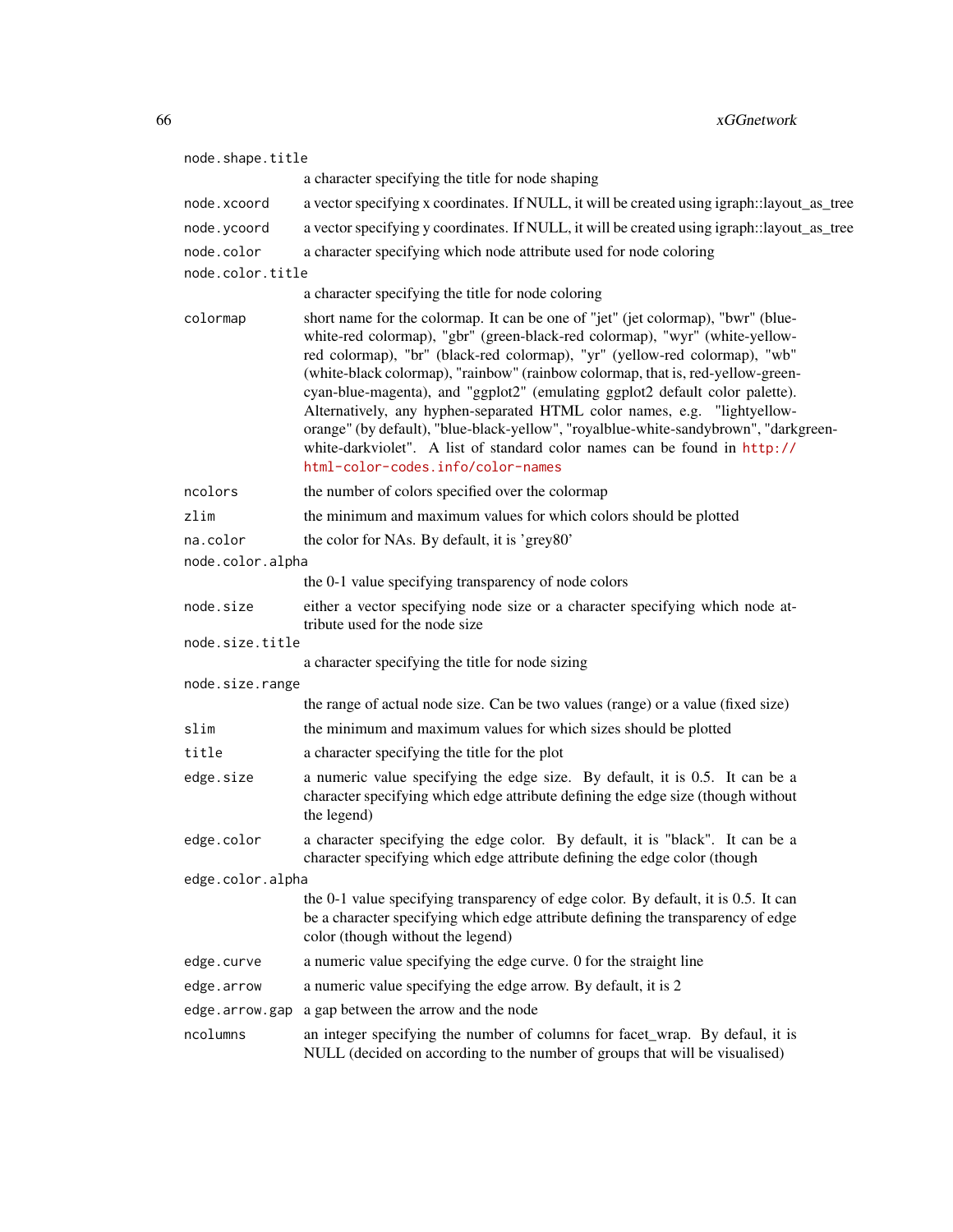#### xGGnetwork 67

## Value

a ggplot object, appended with 'data\_nodes' and 'data\_edges'

### Note

none

## See Also

[xGGnetwork](#page-63-0)

## Examples

```
RData.location <- "http://galahad.well.ox.ac.uk/bigdata"
## Not run:
###########################
# load REACTOME
# restricted to Immune System ('R-HSA-168256') or Signal Transduction ('R-HSA-162582')
g <- xRDataLoader(RData.customised='ig.REACTOME',
RData.location=RData.location)
neighs.out <- igraph::neighborhood(g, order=vcount(g),
nodes="R-HSA-168256", mode="out")
nodeInduced <- V(g)[unique(unlist(neighs.out))]$name
ig <- igraph::induced.subgraph(g, vids=nodeInduced)
# visualise the graph with vertices being color-coded
V(ig)$degree <- igraph::degree(ig)
gp <- xGGnetwork(g=ig, node.label='term_id', label.wrap.width=30,
node.label.size=2, node.label.color='black', node.label.alpha=0.8,
node.label.padding=0, node.label.arrow=0, node.label.force=1,
node.shape=19, node.xcoord='xcoord', node.ycoord='ycoord',
node.color='degree', node.color.title='Degree',
colormap='grey-orange-darkred', ncolors=64, zlim=c(0,10),
node.size.range=3,
edge.color="black",edge.color.alpha=0.3,edge.curve=0.05,edge.arrow.gap=0.02,
title='')
# advanced use: visualise the list of graphs
ls_{sig} < -list(ig, ig)gp <- xGGnetwork(g=ls_ig, node.label='term_id', label.wrap.width=30,
node.label.size=2, node.label.color='black', node.label.alpha=0.8,
node.label.padding=0, node.label.arrow=0, node.label.force=1,
node.shape=19, node.xcoord='xcoord', node.ycoord='ycoord',
node.color='degree', node.color.title='Degree',
colormap='grey-orange-darkred', ncolors=64, zlim=c(0,10),
node.size.range=3,
edge.color="black",edge.color.alpha=0.3,edge.curve=0.05,edge.arrow.gap=0.02,
title='')
```
#### ###########################

#### # load PhasedTargets

```
# restricted to disease ('EFO:0000408') or immune system disease ('EFO:0000540')
g <- xRDataLoader(RData.customised='ig.PhasedTargets',
```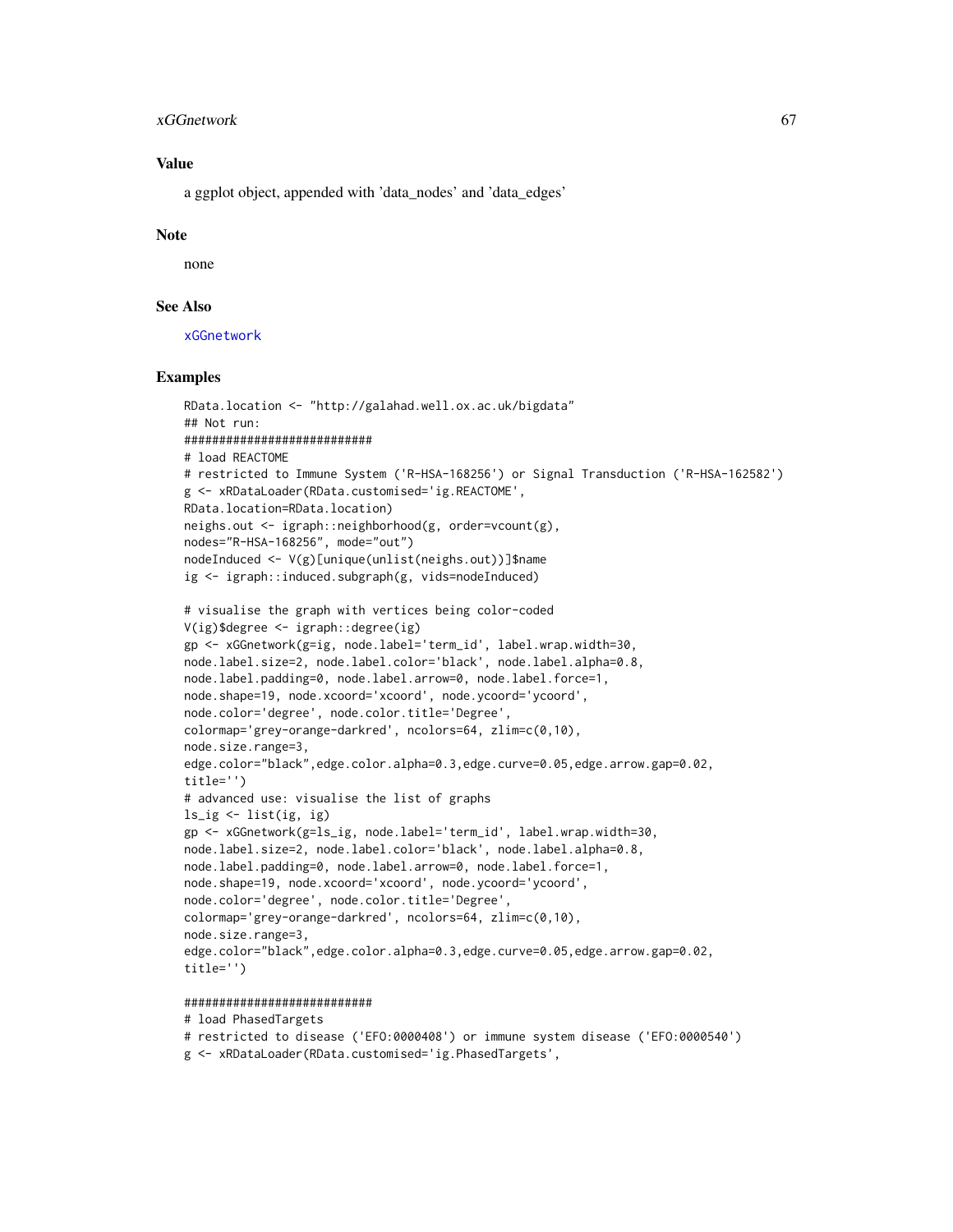```
RData.location=RData.location)
neighs.out <- igraph::neighborhood(g, order=vcount(g),
nodes="EFO:0000408", mode="out")
nodeInduced <- V(g)[unique(unlist(neighs.out))]$name
ig <- igraph::induced.subgraph(g, vids=nodeInduced)
# append with the number of approved and phased targets
dag <- ig
V(dag)$num_approved <- sapply(V(ig)$max_phase,function(x)
sum(x$max_phase>=4))
V(dag)$num_phased <- sapply(V(ig)$max_phase,function(x)
sum(x$max_phase>=0))
# keep nodes with num_approved >=20
dag_ig <- igraph::induced.subgraph(dag,
vids=which(V(dag)$num_approved>=20))
# (optional) further restricted to the direct children of the root
root <- dnet::dDAGroot(dag_ig)
neighs.out <- igraph::neighborhood(dag_ig, order=1, nodes=root,
mode="out")
nodeInduced <- V(dag_ig)[unique(unlist(neighs.out))]$name
dag_ig <- igraph::induced.subgraph(dag_ig, vids=nodeInduced)
# nodes colored by num_approved
V(dag_ig)$node_color <- log2(V(dag_ig)$num_approved)
glayout <- igraph::layout_with_kk(dag_ig)
V(dag_ig)$xcoord <- glayout[,1]
V(dag_ig)$ycoord <- glayout[,2]
gp <- xGGnetwork(g=dag_ig, node.label='term_name', label.wrap.width=30,
node.label.size=2, node.label.color='black', node.label.alpha=0.9,
node.label.padding=0, node.label.arrow=0, node.label.force=0.5,
node.shape=19, node.xcoord='xcoord', node.ycoord='ycoord',
node.color='node_color', node.color.title='Approved\n(log2-scale)',
colormap='ggplot2.top', ncolors=64, node.size.range=3,
edge.color="orange",edge.color.alpha=0.5,edge.curve=0.05,edge.arrow.gap=0.02,
title='')
```
#### ###########################

```
# visualise gene network
glayout <- igraph::layout_with_kk(g)
V(g)$xcoord <- glayout[,1]
V(g)$ycoord <- glayout[,2]
V(g)$degree <- igraph::degree(g)
gp <- xGGnetwork(g=g, node.label='name', node.label.size=2,
node.label.color='black', node.label.alpha=0.8, node.label.padding=0,
node.label.arrow=0, node.label.force=0.01, node.shape=19,
node.xcoord='xcoord', node.ycoord='ycoord', node.color='priority',
node.color.title='5-star\nrating', colormap='yellow-red', ncolors=64,
zlim = c(0,5), node.size='degree', node.size.title='Degree', slim=c(0,5),
edge.color="orange",edge.color.alpha=0.5,edge.curve=0,edge.arrow.gap=0.025,
title='')
gp_rating <- xGGnetwork(g=g, node.label='name', node.label.size=2,
node.label.color='black', node.label.alpha=0.8, node.label.padding=0.1,
node.label.arrow=0, node.label.force=0.01, node.shape=19,
node.xcoord='xcoord', node.ycoord='ycoord', node.color='priority',
```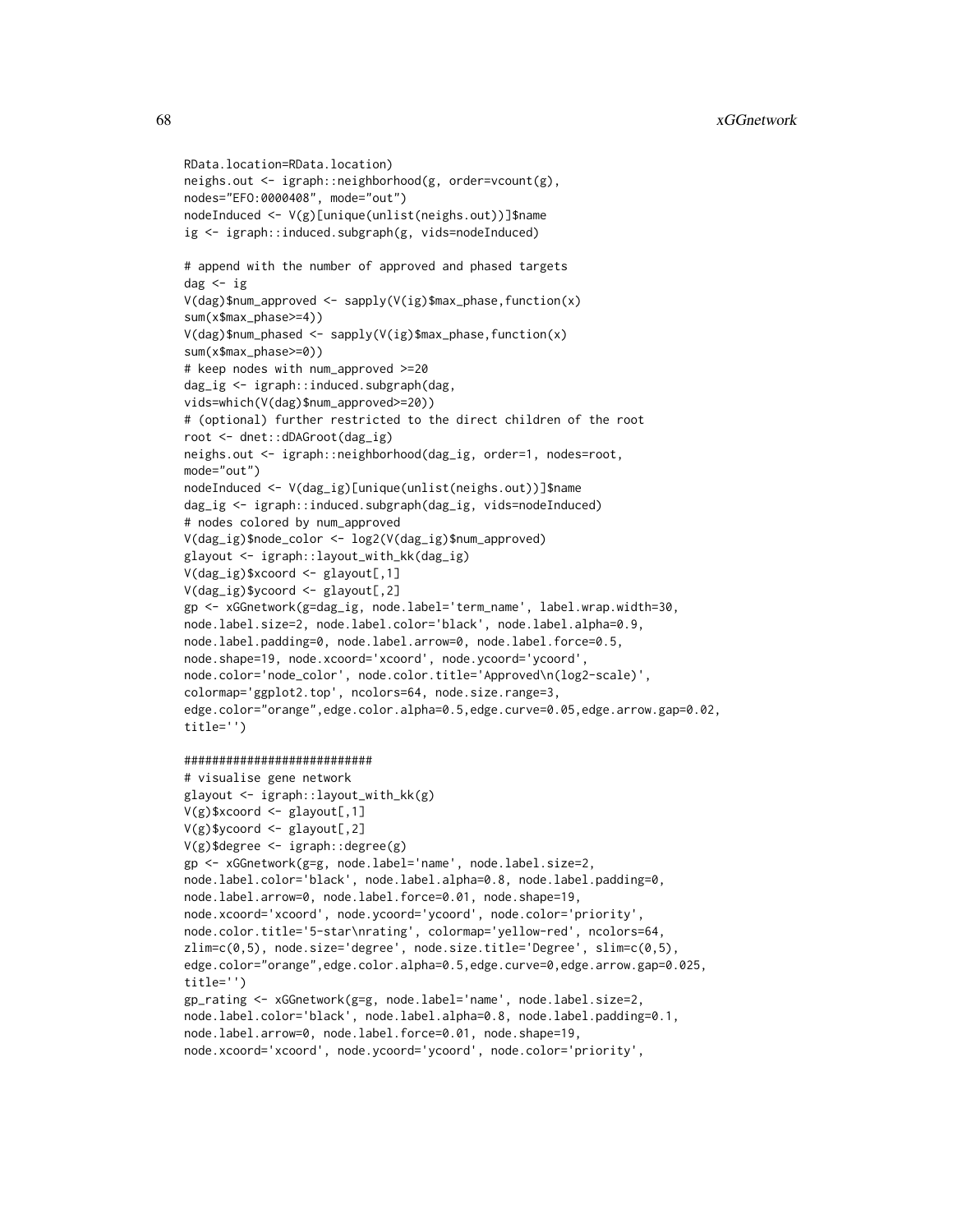### $xGR$  69

```
node.color.title='5-star\nrating', colormap='white-yellow-red',
ncolors=64, zlim=c(0,5), node.size.range=5,
edge.color="orange",edge.color.alpha=0.3,edge.curve=0,edge.arrow.gap=0.02,
title='')
###########################
# use edge weight to color/size edges (without legends)
# edge color
#E(g)$color <- xColormap(colormap='RdYlBu', data=E(g)$weight)
#E(g)$size <- (E(g)$weight - min(E(g)$weight)) / (max(E(g)$weight) - min(E(g)$weight))
e.color <- subset(gp$data, !is.na(na.y))$e.color
gp + ggnetwork::geom_edges(color=e.color, show.legend=FALSE)
# edge size/thickness
e.size <- subset(gp$data, !is.na(na.y))$e.size
gp + ggnetwork::geom_edges(size=e.size, show.legend=FALSE)
## End(Not run)
```
xGR *Function to create a GRanges object given a list of genomic regions*

### Description

xGR is supposed to create a GRanges object given a list of genomic regions.

### Usage

```
xGR(
data,
format = c("chr:start-end", "data.frame", "bed", "GRanges"),
build.conversion = c(NA, "hg38.to.hg19", "hg18.to.hg19"),
add.name = TRUE,remove.mcol = FALSE,
include.strand = FALSE,
verbose = TRUE,
RData.location = "http://galahad.well.ox.ac.uk/bigdata",
guid = NULL)
```
#### Arguments

```
data input genomic regions (GR). If formatted as "chr:start-end" (see the next pa-
                  rameter 'format' below), GR should be provided as a vector in the format of
                  'chrN:start-end', where N is either 1-22 or X, start (or end) is genomic positional
                  number; for example, 'chr1:13-20'. If formatted as a 'data.frame', the first three
                  columns correspond to the chromosome (1st column), the starting chromosome
                  position (2nd column), and the ending chromosome position (3rd column). If the
                  format is indicated as 'bed' (browser extensible data), the same as 'data.frame'
```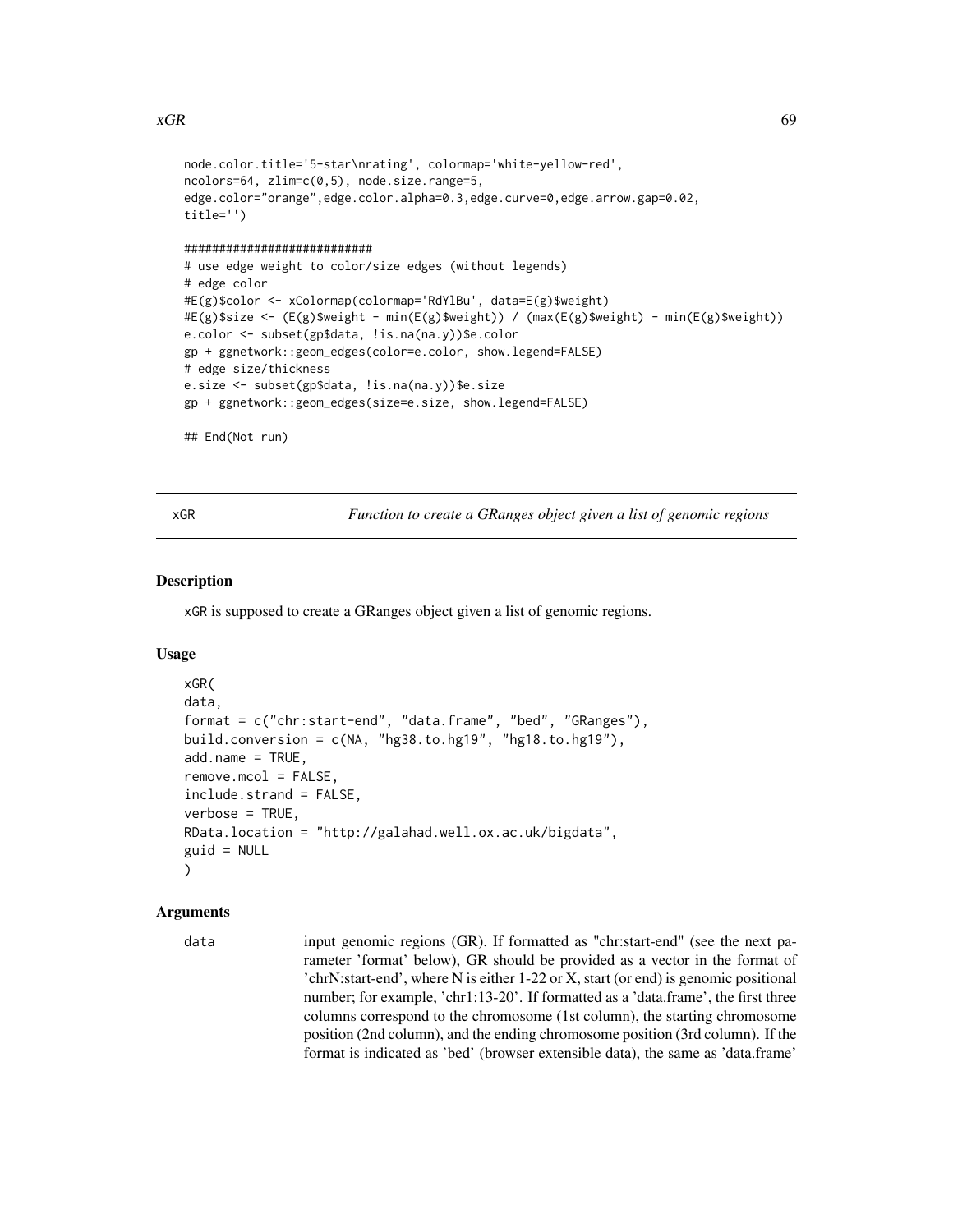|                  | format but the position is 0-based offset from chromomose position. If the ge-<br>nomic regions provided are not ranged but only the single position, the ending<br>chromosome position (3rd column) is allowed not to be provided. The data<br>could also be an object of 'GRanges' (in this case, formatted as 'GRanges') |  |
|------------------|-----------------------------------------------------------------------------------------------------------------------------------------------------------------------------------------------------------------------------------------------------------------------------------------------------------------------------|--|
| format           | the format of the input data. It can be one of "chr:start-end", "data.frame", "bed"<br>or "GRanges"                                                                                                                                                                                                                         |  |
| build.conversion |                                                                                                                                                                                                                                                                                                                             |  |
|                  | the conversion from one genome build to another. The conversions supported<br>are "hg38.to.hg19" and "hg18.to.hg19". By default it is NA (no need to do so)                                                                                                                                                                 |  |
| add.name         | logical to add names. By default, it sets to true                                                                                                                                                                                                                                                                           |  |
| remove.mcol      | logical to remove meta-columns. By default, it sets to false                                                                                                                                                                                                                                                                |  |
| include.strand   | logical to include strand. By default, it sets to false. It only works when the<br>format is "data.frame" or "bed" and the input data has 4 columns                                                                                                                                                                         |  |
| verbose          | logical to indicate whether the messages will be displayed in the screen. By<br>default, it sets to true for display                                                                                                                                                                                                        |  |
| RData.location   | the characters to tell the location of built-in RData files. See xRDataLoader for<br>details                                                                                                                                                                                                                                |  |
| guid             | a valid (5-character) Global Unique IDentifier for an OSF project. See xRDataLoader<br>for details                                                                                                                                                                                                                          |  |
|                  |                                                                                                                                                                                                                                                                                                                             |  |

## Value

a GenomicRanges object

### See Also

[xLiftOver](#page-92-0)

#### Examples

```
RData.location <- "http://galahad.well.ox.ac.uk/bigdata"
## Not run:
# a) provide the genomic regions
## load ImmunoBase
ImmunoBase <- xRDataLoader(RData.customised='ImmunoBase',
RData.location=RData.location)
## get lead SNPs reported in AS GWAS and their significance info (p-values)
gr <- ImmunoBase$AS$variant
df <- as.data.frame(gr, row.names=NULL)
chr <- df$seqnames
start <- df$start
end <- df$end
data <- paste(chr,':',start,'-',end, sep='')
# b) create a GRanges object
```

```
GR <- xGR(data=data, format="chr:start-end",
RData.location=RData.location)
```
## End(Not run)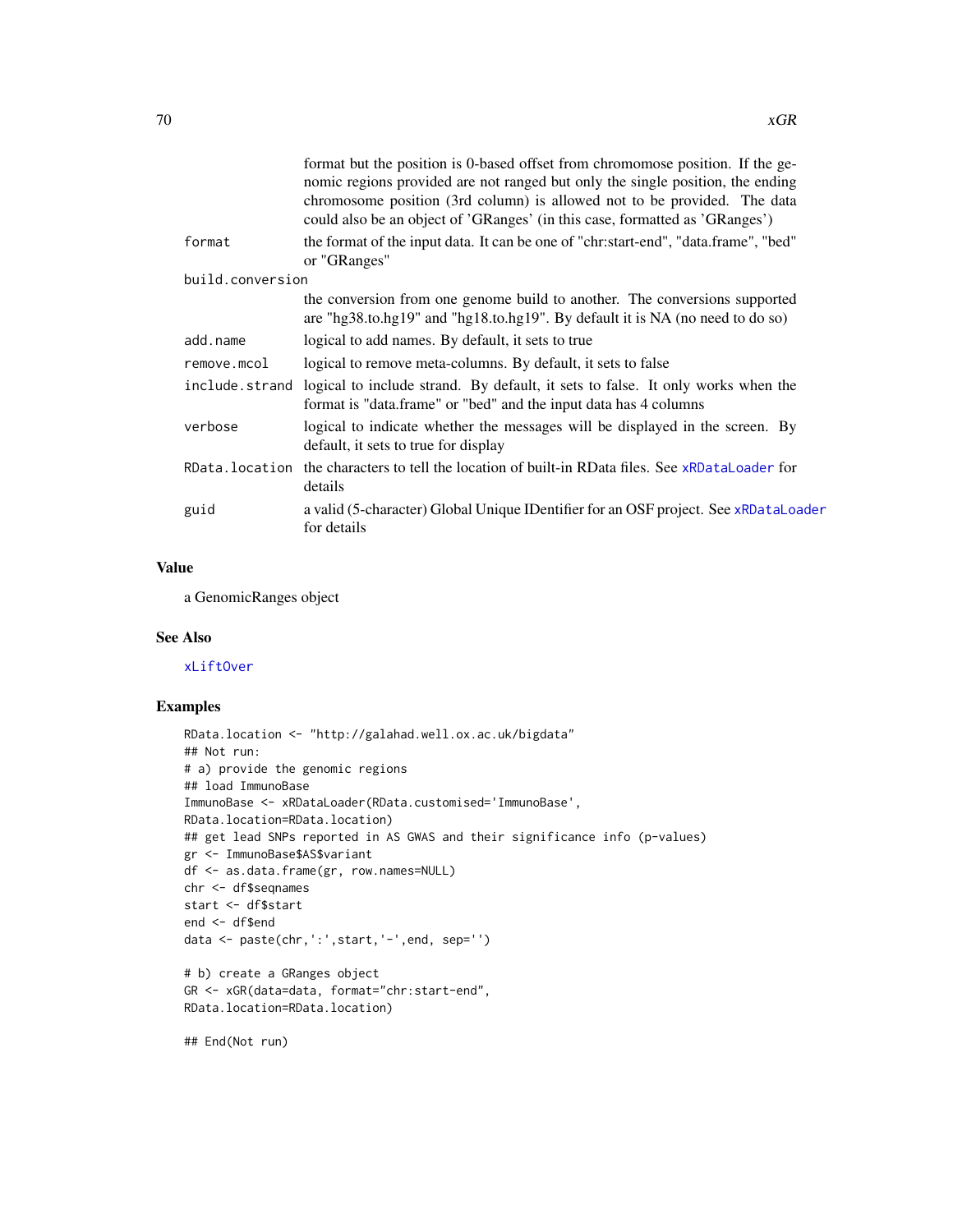### Description

xGR2nGenes is supposed to define nearby genes given a list of genomic regions (GR) within certain distance window. The distance weight is calcualted as a decaying function of the gene-to-GR distance.

### Usage

```
xGR2nGenes(
data,
format = c("chr:start-end", "data.frame", "bed", "GRanges"),
build.conversion = c(NA, "hg38.to.hg19", "hg18.to.hg19"),
distance.max = 50000,decay.kernel = c("rapid", "slow", "linear", "constant"),
decay. exponent = 2,
GR.Gene = c("UCSC_knownGene", "UCSC_knownCanonical"),
scoring = FALSE,
scoring.scheme = c("max", "sum", "sequential"),
scoring.rescale = FALSE,
verbose = TRUE,
RData.location = "http://galahad.well.ox.ac.uk/bigdata",
guid = NULL\mathcal{L}
```
### Arguments

| data             | input genomic regions (GR). If formatted as "chr:start-end" (see the next pa-                                                                                                                                                                                                                                               |
|------------------|-----------------------------------------------------------------------------------------------------------------------------------------------------------------------------------------------------------------------------------------------------------------------------------------------------------------------------|
|                  | rameter 'format' below), GR should be provided as a vector in the format of                                                                                                                                                                                                                                                 |
|                  | 'chrN:start-end', where N is either 1-22 or X, start (or end) is genomic positional                                                                                                                                                                                                                                         |
|                  | number; for example, 'chr1:13-20'. If formatted as a 'data.frame', the first three                                                                                                                                                                                                                                          |
|                  | columns correspond to the chromosome (1st column), the starting chromosome                                                                                                                                                                                                                                                  |
|                  | position (2nd column), and the ending chromosome position (3rd column). If the                                                                                                                                                                                                                                              |
|                  | format is indicated as 'bed' (browser extensible data), the same as 'data.frame'                                                                                                                                                                                                                                            |
|                  | format but the position is 0-based offset from chromomose position. If the ge-<br>nomic regions provided are not ranged but only the single position, the ending<br>chromosome position (3rd column) is allowed not to be provided. The data<br>could also be an object of 'GRanges' (in this case, formatted as 'GRanges') |
| format           | the format of the input data. It can be one of "data.frame", "chr:start-end", "bed"<br>or "GRanges"                                                                                                                                                                                                                         |
| build.conversion |                                                                                                                                                                                                                                                                                                                             |
|                  | the conversion from one genome build to another. The conversions supported                                                                                                                                                                                                                                                  |

the conversion from one genome build to another. The conversions supported are "hg38.to.hg19" and "hg18.to.hg19". By default it is NA (no need to do so)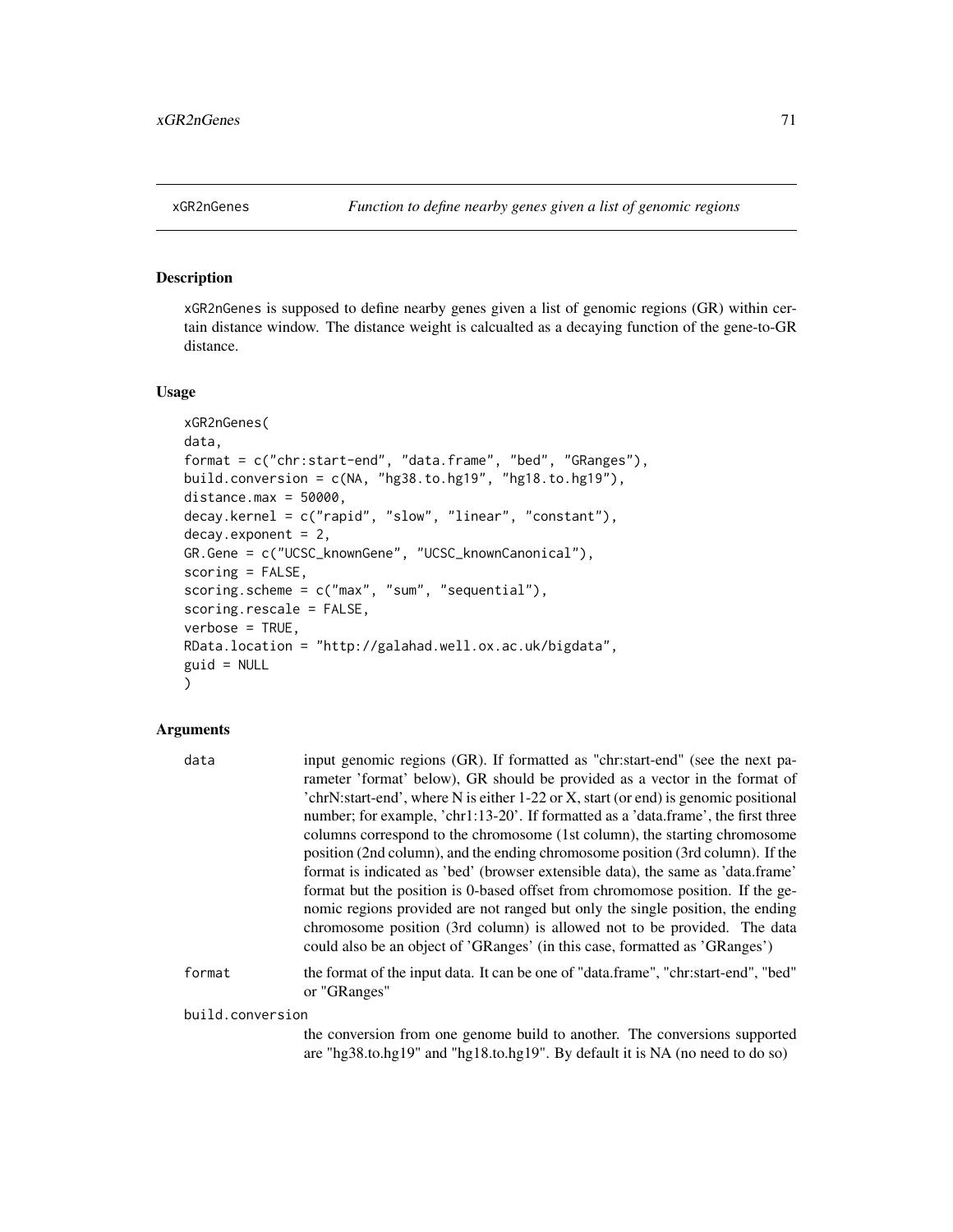distance.max the maximum distance between genes and GR. Only those genes no far way from this distance will be considered as seed genes. This parameter will influence the distance-component weights calculated for nearby GR per gene decay.kernel a character specifying a decay kernel function. It can be one of 'slow' for slow decay, 'linear' for linear decay, and 'rapid' for rapid decay. If no distance weight is used, please select 'constant' decay.exponent a numeric specifying a decay exponent. By default, it sets to 2 GR. Gene the genomic regions of genes. By default, it is 'UCSC knownGene', that is, UCSC known genes (together with genomic locations) based on human genome assembly hg19. It can be 'UCSC\_knownCanonical', that is, UCSC known canonical genes (together with genomic locations) based on human genome assembly hg19. Alternatively, the user can specify the customised input. To do so, first save your RData file (containing an GR object) into your local computer, and make sure the GR object content names refer to Gene Symbols. Then, tell "GR.Gene" with your RData file name (with or without extension), plus specify your file RData path in "RData.location". Note: you can also load your customised GR object directly scoring logical to indicate whether gene-level scoring will be further calculated. By default, it sets to false scoring.scheme the method used to calculate seed gene scores under a set of GR. It can be one of "sum" for adding up, "max" for the maximum, and "sequential" for the sequential weighting. The sequential weighting is done via:  $\sum_{i=1} \frac{R_i}{i}$ , where  $R_i$  is the  $i^{th}$  rank (in a descreasing order) scoring.rescale logical to indicate whether gene scores will be further rescaled into the [0,1] range. By default, it sets to false verbose logical to indicate whether the messages will be displayed in the screen. By default, it sets to true for display RData.location the characters to tell the location of built-in RData files. See [xRDataLoader](#page-182-0) for details guid a valid (5-character) Global Unique IDentifier for an OSF project. See [xRDataLoader](#page-182-0) for details

#### Value

If scoring sets to false, a data frame with following columns:

- Gene: nearby genes
- GR: genomic regions
- Dist: the genomic distance between the gene and the GR
- Weight: the distance weight based on the genomic distance

If scoring sets to true, a data frame with following columns:

- Gene: nearby genes
- Score: gene score taking into account the distance weight based on the genomic distance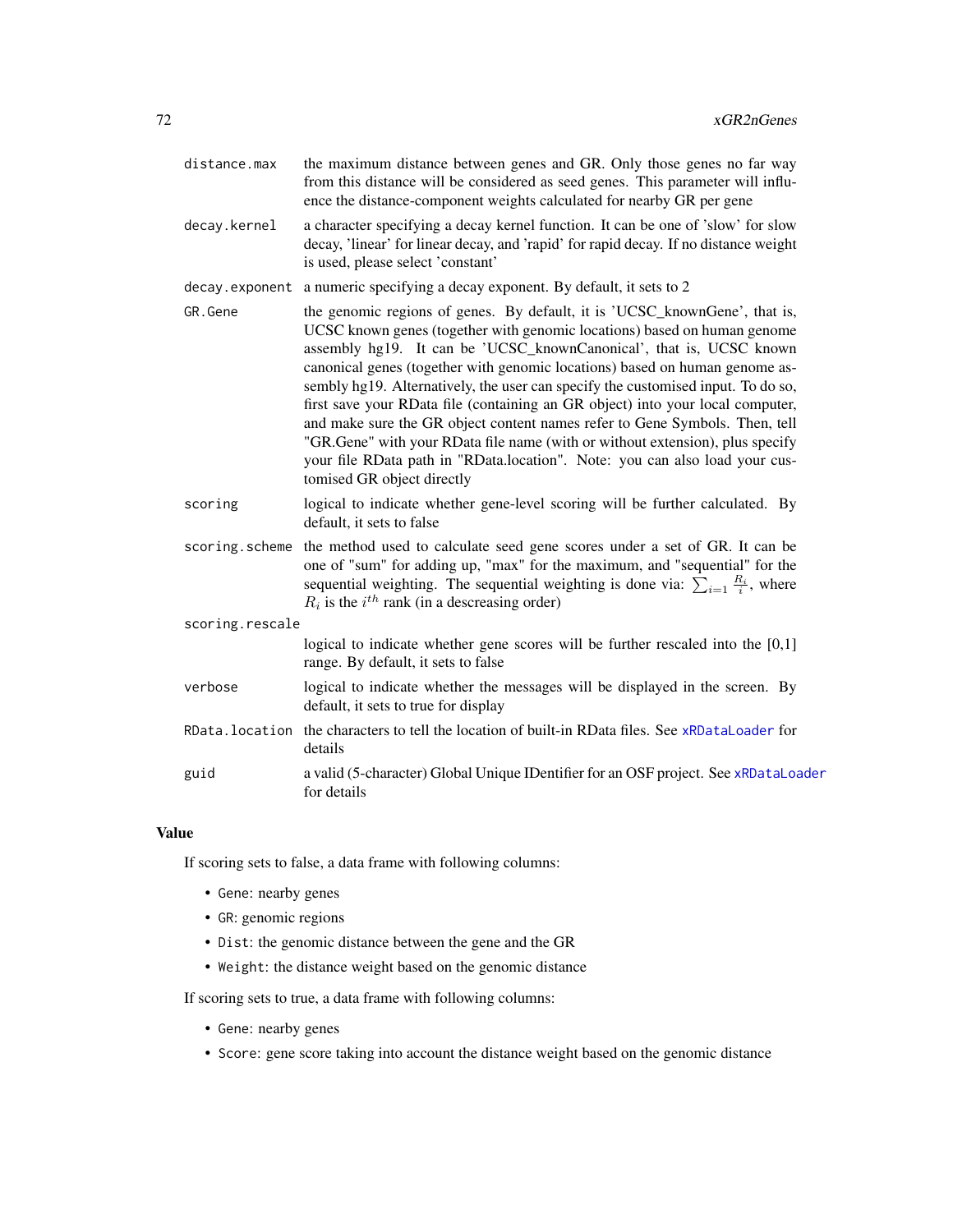#### xGR2xGenes 73

## Note

For details on the decay kernels, please refer to [xVisKernels](#page-209-0)

### See Also

[xGR](#page-68-0), [xRDataLoader](#page-182-0), [xSparseMatrix](#page-197-0)

## Examples

```
RData.location <- "http://galahad.well.ox.ac.uk/bigdata"
## Not run:
```

```
# a) provide the genomic regions
## load ImmunoBase
ImmunoBase <- xRDataLoader(RData.customised='ImmunoBase',
RData.location=RData.location)
## get lead SNPs reported in AS GWAS and their significance info (p-values)
gr <- ImmunoBase$AS$variant
df <- as.data.frame(gr, row.names=NULL)
chr <- df$seqnames
start <- df$start
end <- df$end
data <- paste(chr,':',start,'-',end, sep='')
```

```
# b) define nearby genes taking into acount distance weight
# without gene scoring
df_nGenes <- xGR2nGenes(data=data, format="chr:start-end",
distance.max=10000, decay.kernel="slow", decay.exponent=2,
RData.location=RData.location)
# with their scores
df_nGenes <- xGR2nGenes(data=data, format="chr:start-end",
distance.max=10000, decay.kernel="slow", decay.exponent=2,
scoring=TRUE, scoring.scheme="max", RData.location=RData.location)
```

```
# c) define nearby genes without taking into acount distance weight
# without gene scoring
df_nGenes <- xGR2nGenes(data=data, format="chr:start-end",
distance.max=10000, decay.kernel="constant",
RData.location=RData.location)
# with their scores
df_nGenes <- xGR2nGenes(data=data, format="chr:start-end",
distance.max=10000, decay.kernel="constant", scoring=TRUE,
scoring.scheme="max", RData.location=RData.location)
```
## End(Not run)

<span id="page-72-0"></span>xGR2xGenes *Function to define genes from an input list of genomic regions given the crosslink info*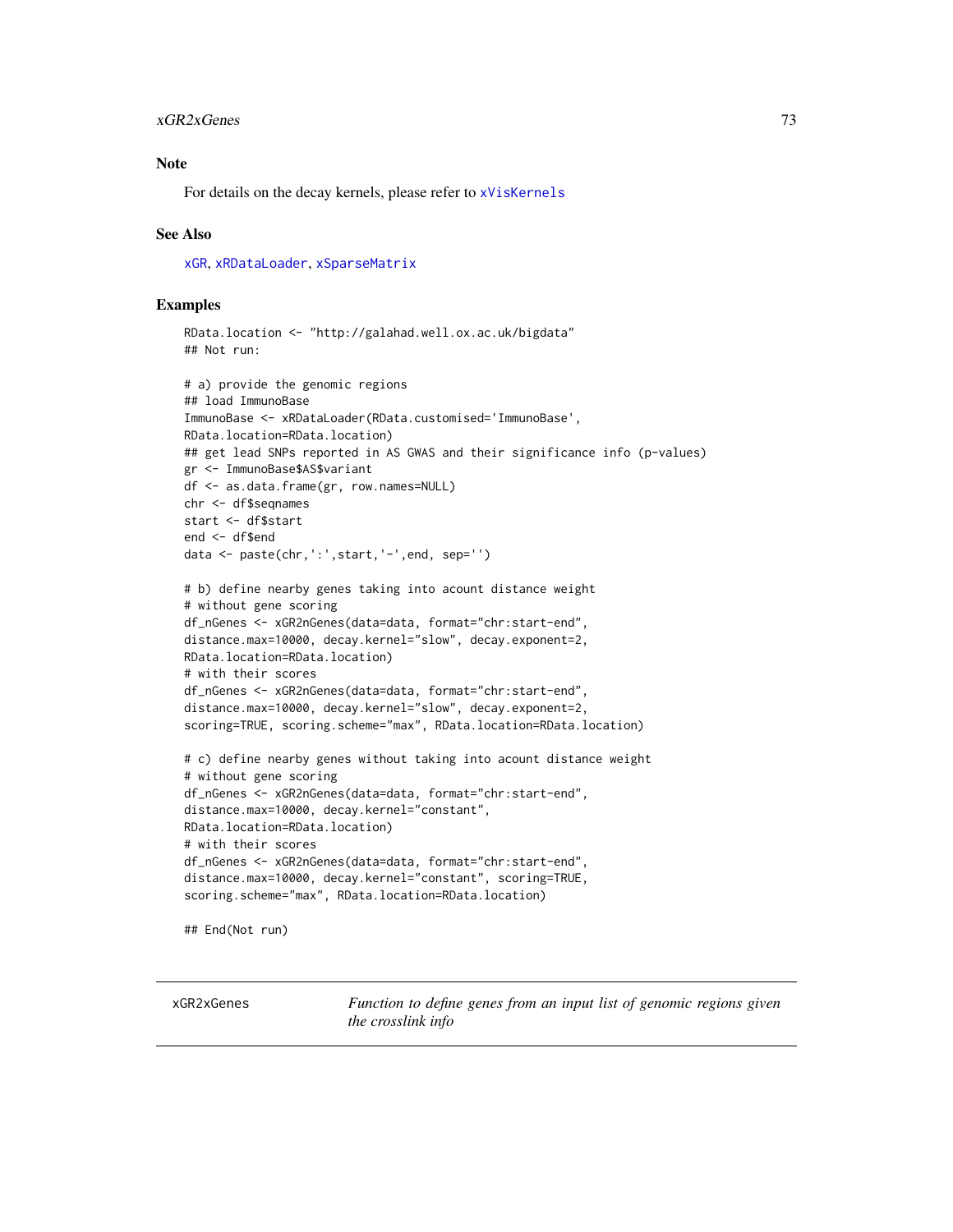## Description

xGR2xGenes is supposed to define genes crosslinking to an input list of genomic regions (GR). Also required is the crosslink info with a score quantifying the link of a GR to a gene. Currently supported built-in crosslink info is enhancer genes, eQTL genes, conformation genes and nearby genes (purely), though the user can customise it via 'crosslink.customised'; if so, it has priority over the built-in data.

# Usage

```
xGR2xGenes(
data,
format = c("chr:start-end", "data.frame", "bed", "GRanges"),
build.conversion = c(NA, "hg38.to.hg19", "hg18.to.hg19"),
crosslink = c("genehancer", "PCHiC_PMID27863249_combined",
"GTEx_V6p_combined",
"nearby"),
crosslink.customised = NULL,
cdf.function = c("original", "empirical"),
scoring = FALSE,
scoring.scheme = c("max", "sum", "harmonic"),
scoring.rescale = FALSE,
nearby.distance.max = 50000,
nearby.decay.kernel = c("rapid", "slow", "linear", "constant"),
nearby.decay.exponent = 2,
verbose = TRUE,
silent = FALSE,
RData.location = "http://galahad.well.ox.ac.uk/bigdata",
guid = NULL\mathcal{L}
```
## Arguments

| data             | input genomic regions (GR). If formatted as "chr:start-end" (see the next pa-                                                                                                                                                                                                                                               |
|------------------|-----------------------------------------------------------------------------------------------------------------------------------------------------------------------------------------------------------------------------------------------------------------------------------------------------------------------------|
|                  | rameter 'format' below), GR should be provided as a vector in the format of                                                                                                                                                                                                                                                 |
|                  | 'chrN:start-end', where N is either 1-22 or X, start (or end) is genomic positional                                                                                                                                                                                                                                         |
|                  | number; for example, 'chr1:13-20'. If formatted as a 'data.frame', the first three                                                                                                                                                                                                                                          |
|                  | columns correspond to the chromosome (1st column), the starting chromosome                                                                                                                                                                                                                                                  |
|                  | position (2nd column), and the ending chromosome position (3rd column). If the                                                                                                                                                                                                                                              |
|                  | format is indicated as 'bed' (browser extensible data), the same as 'data.frame'                                                                                                                                                                                                                                            |
|                  | format but the position is 0-based offset from chromomose position. If the ge-<br>nomic regions provided are not ranged but only the single position, the ending<br>chromosome position (3rd column) is allowed not to be provided. The data<br>could also be an object of 'GRanges' (in this case, formatted as 'GRanges') |
| format           | the format of the input data. It can be one of "data.frame", "chr:start-end", "bed"<br>or "GRanges"                                                                                                                                                                                                                         |
| build.conversion |                                                                                                                                                                                                                                                                                                                             |
|                  | the conversion from one genome build to another. The conversions supported                                                                                                                                                                                                                                                  |

are "hg38.to.hg19" and "hg18.to.hg19". By default it is NA (no need to do so)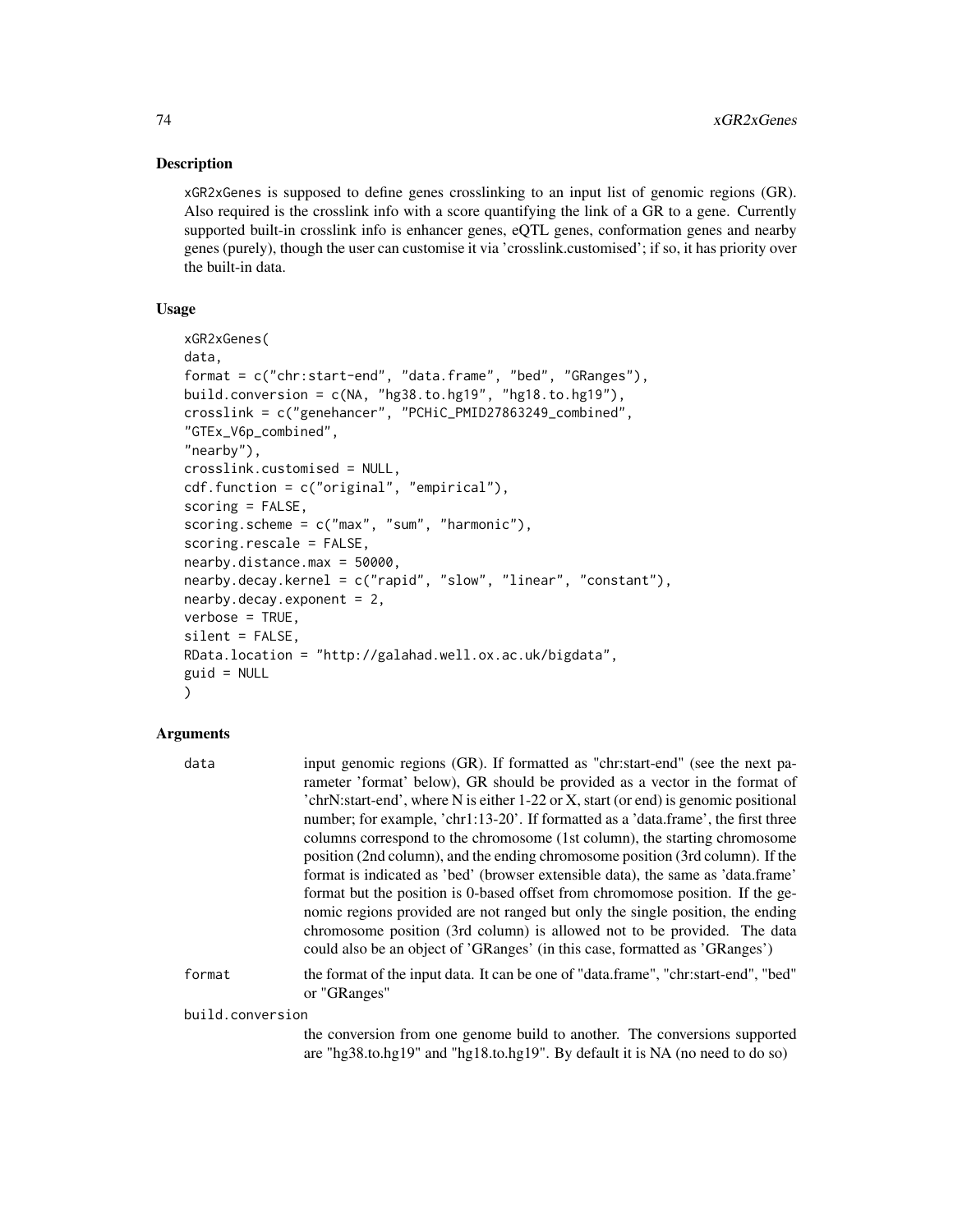crosslink the built-in crosslink info with a score quantifying the link of a GR to a gene. It can be one of 'genehancer' (enhancer genes; PMID:28605766), 'nearby' (nearby genes; if so, please also specify the relevant parameters 'nearby.distance.max', 'nearby.decay.kernel' and 'nearby.decay.exponent' below), 'PCHiC\_PMID27863249\_combined' (conformation genes; PMID:27863249), 'PCHiC\_PMID31501517\_combined' (conformation genes; PMID:31501517), 'GTEx\_V6p\_combined' (eQTL genes; PMID:29022597), 'eQTL\_scRNAseq\_combined' (eQTL genes; PMID:29610479), 'eQTL\_jpRNAseq\_combined' (eQTL genes; PMID:28553958), 'eQTL\_ImmuneCells\_combined' (eQTL genes; PMID:24604202,22446964,26151758,28248954,24013639), 'eQTL\_DICE\_combined' (eQTL genes; PMID:30449622)

crosslink.customised

the crosslink info with a score quantifying the link of a GR to a gene. A userinput matrix or data frame with 4 columns: 1st column for genomic regions (formatted as "chr:start-end", genome build 19), 2nd column for Genes, 3rd for crosslink score (crosslinking a genomic region to a gene, such as -log10 significance level), and 4th for contexts (optional; if not provided, it will be added as 'C'). Alternatively, it can be a file containing these 4 columns. Required, otherwise it will return NULL

- cdf.function a character specifying how to transform the input crosslink score. It can be one of 'original' (no such transformation), and 'empirical' for looking at empirical Cumulative Distribution Function (cdf; as such it is converted into pvalue-like values  $[0,1]$
- scoring logical to indicate whether gene-level scoring will be further calculated. By default, it sets to false
- scoring.scheme the method used to calculate seed gene scores under a set of GR. It can be one of "sum" for adding up, "max" for the maximum, and "sequential" for the sequential weighting. The sequential weighting is done via:  $\sum_{i=1} \frac{R_i}{i}$ , where  $R_i$  is the  $i^{th}$  rank (in a descreasing order)

```
scoring.rescale
```
logical to indicate whether gene scores will be further rescaled into the [0,1] range. By default, it sets to false

### nearby.distance.max

the maximum distance between genes and GR. Only those genes no far way from this distance will be considered as seed genes. This parameter will influence the distance-component weights calculated for nearby GR per gene

nearby.decay.kernel

a character specifying a decay kernel function. It can be one of 'slow' for slow decay, 'linear' for linear decay, and 'rapid' for rapid decay. If no distance weight is used, please select 'constant'

nearby.decay.exponent

a numeric specifying a decay exponent. By default, it sets to 2

- verbose logical to indicate whether the messages will be displayed in the screen. By default, it sets to true for display
- silent logical to indicate whether the messages will be silent completely. By default, it sets to false. If true, verbose will be forced to be false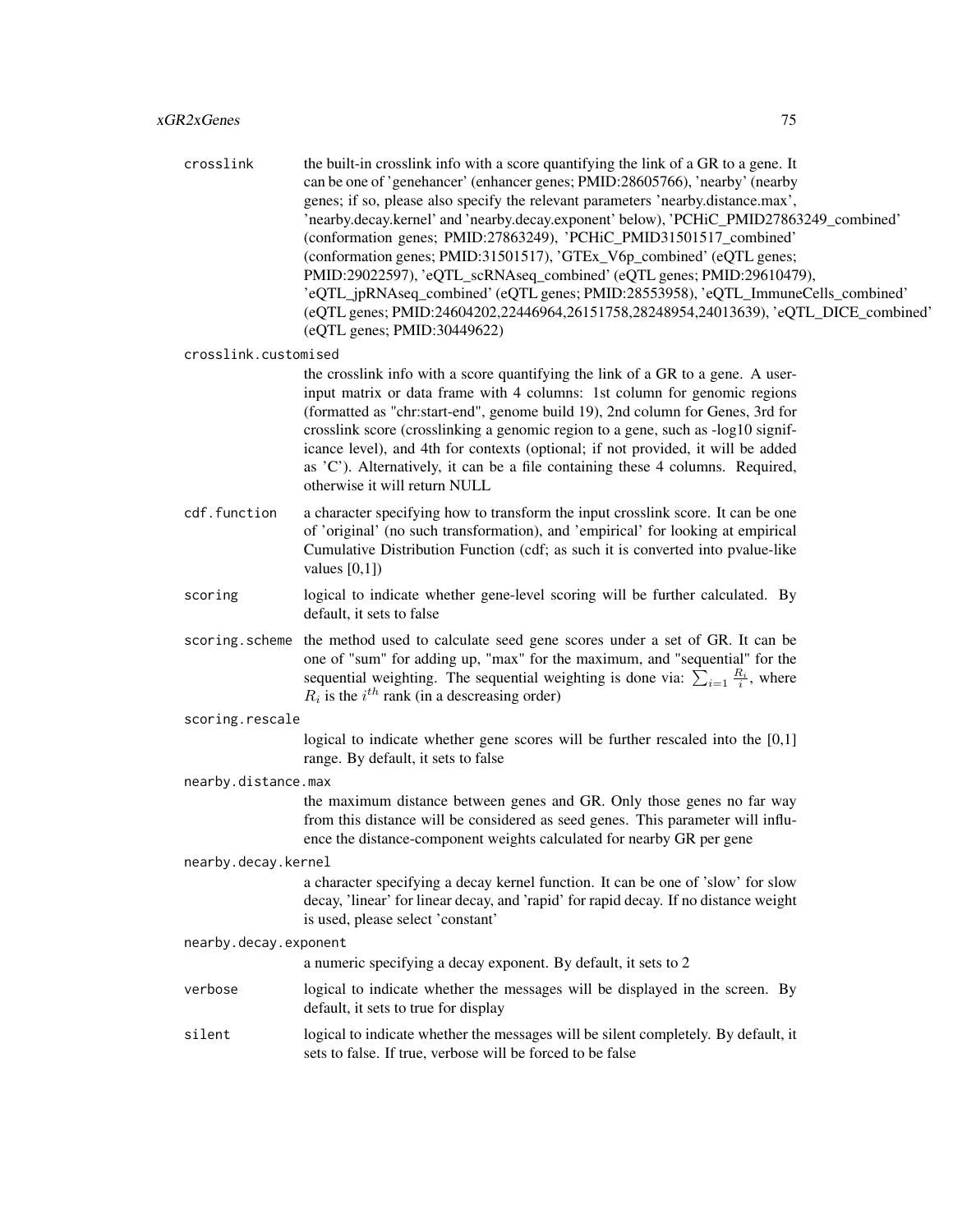|      | RData.location the characters to tell the location of built-in RData files. See xRDataLoader for<br>details |
|------|-------------------------------------------------------------------------------------------------------------|
| guid | a valid (5-character) Global Unique IDentifier for an OSF project. See xRDataLoader<br>for details          |

## Value

If scoring sets to false, a data frame with following columns:

- GR: genomic regions
- Gene: crosslinked genes
- Score: the original score between the gene and the GR (if cdf.function is 'original'); otherwise cdf (based on the whole crosslink inputs)
- Context: the context

If scoring sets to true, a data frame with following columns:

- Gene: crosslinked genes
- Score: gene score summarised over its list of crosslinked GR
- Pval: p-value-like significance level transformed from gene scores
- Context: the context

#### See Also

[xGR](#page-68-0), [xRDataLoader](#page-182-0), [xSymbol2GeneID](#page-203-0), [xGR2nGenes](#page-70-0)

## Examples

```
RData.location <- "http://galahad.well.ox.ac.uk/bigdata"
## Not run:
```

```
# 1) provide the genomic regions
## load ImmunoBase
ImmunoBase <- xRDataLoader(RData.customised='ImmunoBase',
RData.location=RData.location)
## get lead SNPs reported in AS GWAS and their significance info (p-values)
gr <- ImmunoBase$AS$variant
names(gr) <- NULL
dGR <- xGR(gr, format="GRanges")
```

```
# 2) using built-in crosslink info
## enhancer genes
df_xGenes <- xGR2xGenes(dGR, format="GRanges", crosslink="genehancer",
RData.location=RData.location)
## conformation genes
df_xGenes <- xGR2xGenes(dGR, format="GRanges",
crosslink="PCHiC_combined", RData.location=RData.location)
## eQTL genes
df_xGenes <- xGR2xGenes(dGR, format="GRanges",
crosslink="GTEx_V6p_combined", RData.location=RData.location)
```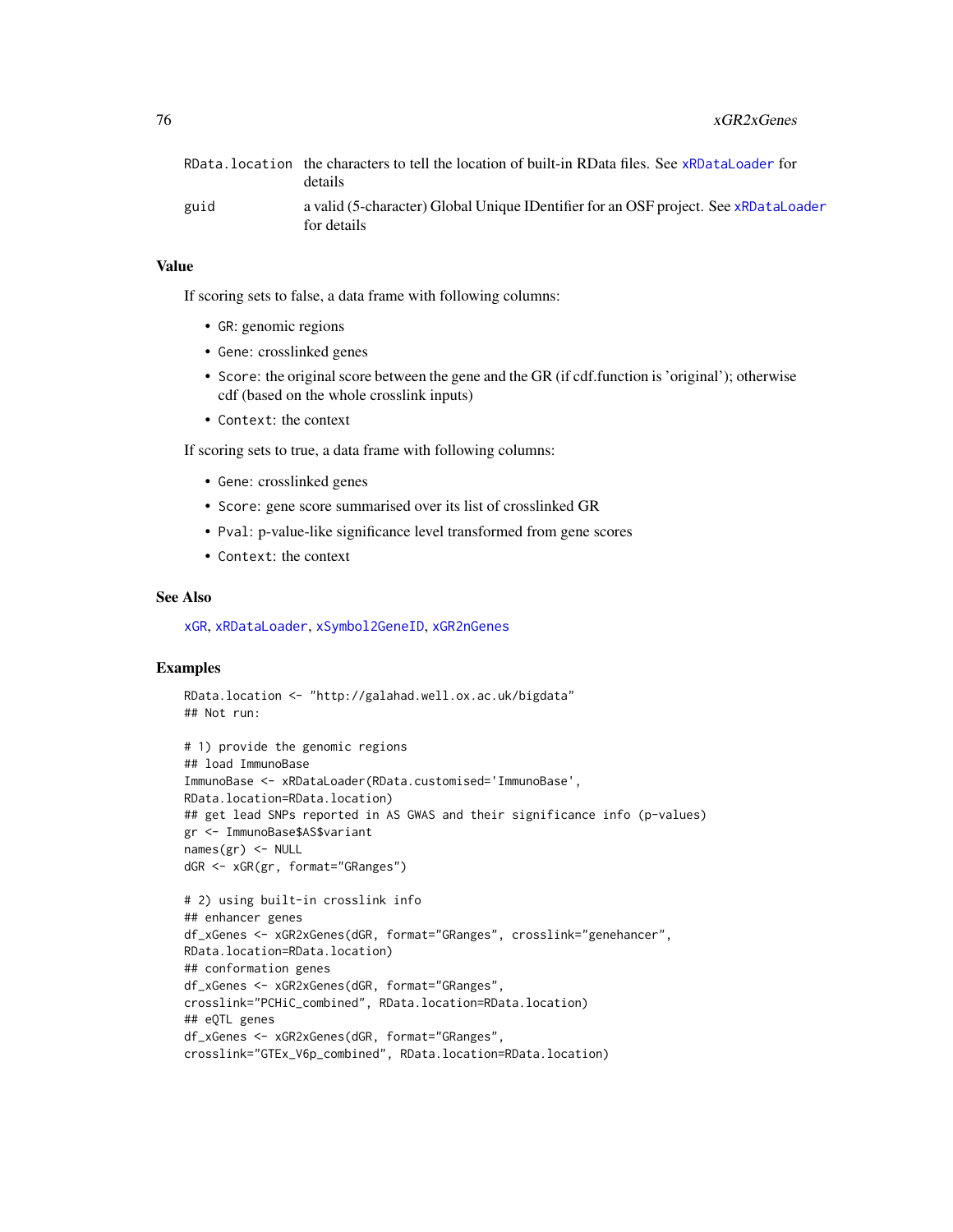```
## nearby genes (50kb, decaying rapidly)
df_xGenes <- xGR2xGenes(dGR, format="GRanges", crosslink="nearby",
nearby.distance.max=50000, nearby.decay.kernel="rapid",
RData.location=RData.location)
# 3) advanced use
# 3a) provide crosslink.customised
## illustration purpose only (see the content of 'crosslink.customised')
df <- xGR2nGenes(dGR, format="GRanges", RData.location=RData.location)
crosslink.customised <- data.frame(GR=df$GR, Gene=df$Gene,
Score=df$Weight, Context=rep('C',nrow(df)), stringsAsFactors=FALSE)
#crosslink.customised <- data.frame(GR=df$GR, Gene=df$Gene, Score=df$Weight, stringsAsFactors=FALSE)
# 3b) define crosslinking genes
# without gene scoring
df_xGenes <- xGR2xGenes(dGR, format="GRanges",
crosslink.customised=crosslink.customised,
RData.location=RData.location)
# with gene scoring
df_xGenes <- xGR2xGenes(dGR, format="GRanges",
crosslink.customised=crosslink.customised, scoring=TRUE,
scoring.scheme="max", RData.location=RData.location)
## End(Not run)
```

| xGR2xGeneScores | Function to identify likely modulated seed genes from an input list of   |
|-----------------|--------------------------------------------------------------------------|
|                 | genomic regions together with the significance level given the crosslink |
|                 | info                                                                     |

## **Description**

xGR2xGeneScores is supposed to identify likely modulated seed genes from a list of genomic regions (GR) together with the significance level (measured as p-values or fdr). To do so, it defines seed genes and their scores given the crosslink info with a score quantifying the link of a GR to a gene. It returns an object of class "mSeed".

### Usage

```
xGR2xGeneScores(
data,
significance.threshold = NULL,
score.cap = NULL,
build.conversion = c(NA, "hg38.to.hg19", "hg18.to.hg19"),
crosslink = c("genehancer", "PCHiC_combined", "GTEx_V6p_combined",
"nearby"),
crosslink.customised = NULL,
cdf.function = c("original", "empirical"),
scoring.scheme = c("max", "sum", "sequential"),
nearby.distance.max = 50000,
```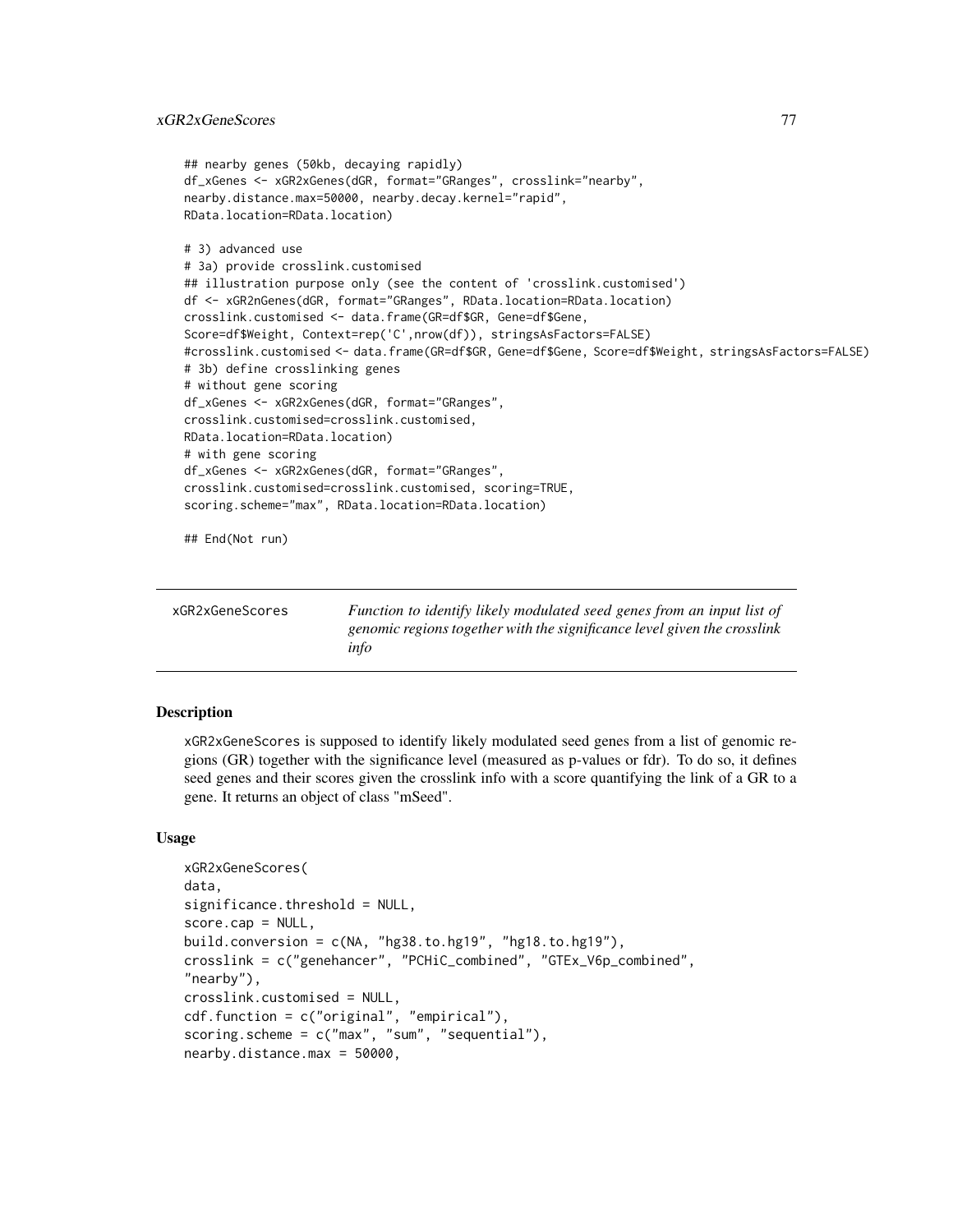```
nearby.decay.kernel = c("rapid", "slow", "linear", "constant"),
nearby.decay.exponent = 2,
verbose = TRUE,
RData.location = "http://galahad.well.ox.ac.uk/bigdata",
guid = NULL
\mathcal{L}
```

| data                   | a named input vector containing the sinificance level for genomic regions (GR).<br>For this named vector, the element names are GR, in the format of 'chrN:start-<br>end', where N is either 1-22 or X, start (or end) is genomic positional number;<br>for example, 'chr1:13-20'. The element values for the significance level (mea-<br>sured as p-value or fdr). Alternatively, it can be a matrix or data frame with two<br>columns: 1st column for GR, 2nd column for the significance level.                                        |
|------------------------|-------------------------------------------------------------------------------------------------------------------------------------------------------------------------------------------------------------------------------------------------------------------------------------------------------------------------------------------------------------------------------------------------------------------------------------------------------------------------------------------------------------------------------------------|
| significance.threshold |                                                                                                                                                                                                                                                                                                                                                                                                                                                                                                                                           |
|                        | the given significance threshold. By default, it is set to NULL, meaning there is<br>no constraint on the significance level when transforming the significance level<br>of GR into scores. If given, those GR below this are considered significant and<br>thus scored positively. Instead, those above this are considered insignificant and<br>thus receive no score                                                                                                                                                                   |
| score.cap              | the maximum score being capped. By default, it is set to NULL, meaning that<br>no capping is applied                                                                                                                                                                                                                                                                                                                                                                                                                                      |
| build.conversion       |                                                                                                                                                                                                                                                                                                                                                                                                                                                                                                                                           |
|                        | the conversion from one genome build to another. The conversions supported<br>are "hg38.to.hg19" and "hg18.to.hg19". By default it is NA (no need to do so)                                                                                                                                                                                                                                                                                                                                                                               |
| crosslink              | the built-in crosslink info with a score quantifying the link of a GR to a gene.                                                                                                                                                                                                                                                                                                                                                                                                                                                          |
| crosslink.customised   | See xGR2xGenes for details                                                                                                                                                                                                                                                                                                                                                                                                                                                                                                                |
|                        | the crosslink info with a score quantifying the link of a GR to a gene. A user-<br>input matrix or data frame with 4 columns: 1st column for genomic regions<br>(formatted as "chr:start-end", genome build 19), 2nd column for Genes, 3rd for<br>crosslink score (crosslinking a genomic region to a gene, such as -log10 signif-<br>icance level), and 4th for contexts (optional; if nor provided, it will be added<br>as 'C'). Alternatively, it can be a file containing these 4 columns. Required,<br>otherwise it will return NULL |
| cdf.function           | a character specifying how to transform the input crosslink score. It can be one<br>of 'original' (no such transformation), and 'empirical' for looking at empirical<br>Cumulative Distribution Function (cdf; as such it is converted into pvalue-like<br>values $[0,1]$ )                                                                                                                                                                                                                                                               |
| scoring.scheme         | the method used to calculate seed gene scores under a set of GR (also over Con-<br>texts if many). It can be one of "sum" for adding up, "max" for the maximum,<br>and "sequential" for the sequential weighting. The sequential weighting is done<br>via: $\sum_{i=1} \frac{R_i}{i}$ , where $R_i$ is the $i^{th}$ rank (in a descreasing order)                                                                                                                                                                                         |
| nearby.distance.max    |                                                                                                                                                                                                                                                                                                                                                                                                                                                                                                                                           |
|                        | the maximum distance between genes and GR. Only those genes no far way<br>from this distance will be considered as seed genes. This parameter will influ-<br>ence the distance-component weights calculated for nearby GR per gene                                                                                                                                                                                                                                                                                                        |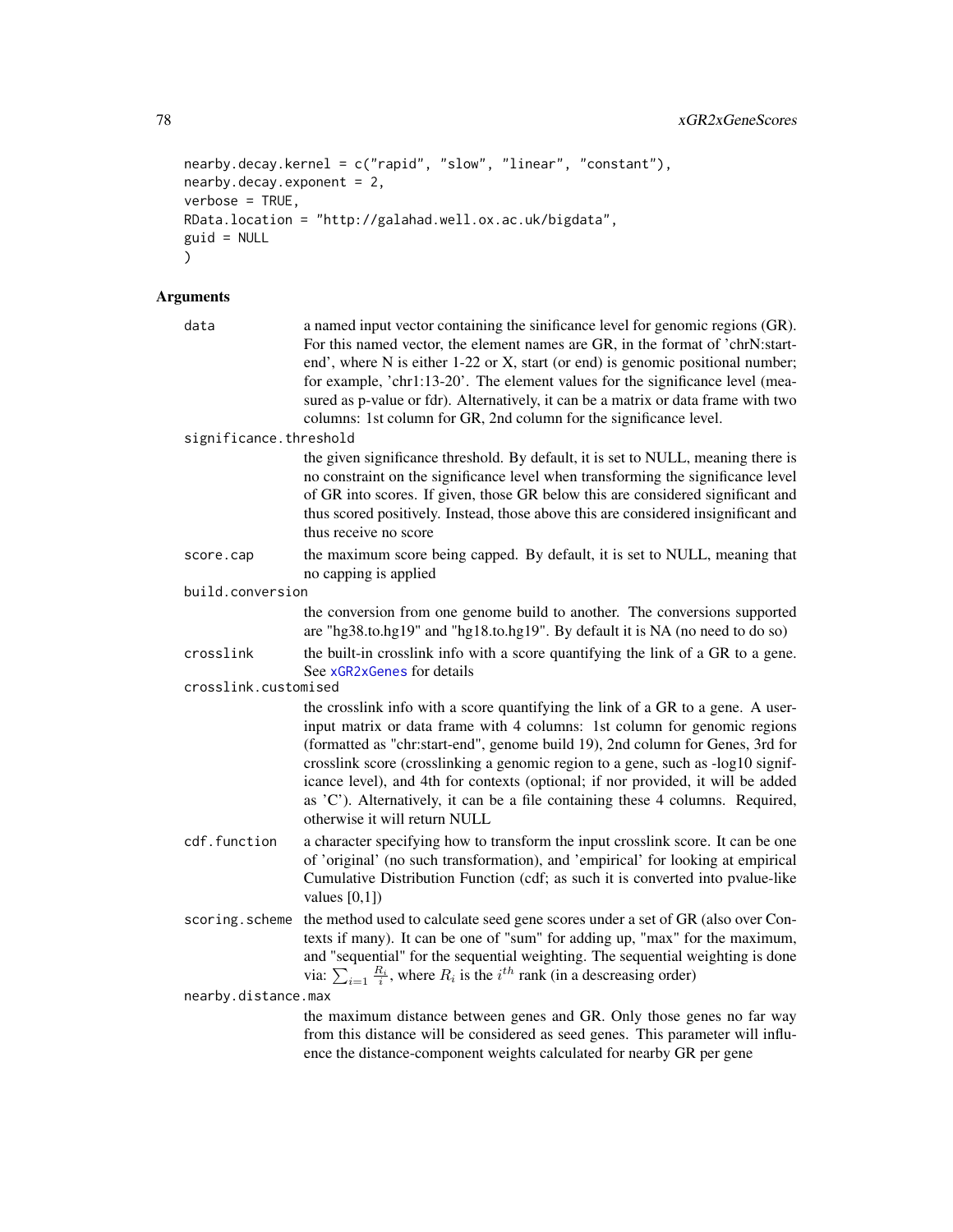| nearby.decay.kernel   |                                                                                                                                                                                                               |
|-----------------------|---------------------------------------------------------------------------------------------------------------------------------------------------------------------------------------------------------------|
|                       | a character specifying a decay kernel function. It can be one of 'slow' for slow<br>decay, 'linear' for linear decay, and 'rapid' for rapid decay. If no distance weight<br>is used, please select 'constant' |
| nearby.decay.exponent |                                                                                                                                                                                                               |
|                       | a numeric specifying a decay exponent. By default, it sets to 2                                                                                                                                               |
| verbose               | logical to indicate whether the messages will be displayed in the screen. By<br>default, it sets to true for display                                                                                          |
|                       | RData, location the characters to tell the location of built-in RData files. See xRDataLoader for<br>details                                                                                                  |
| guid                  | a valid (5-character) Global Unique IDentifier for an OSF project. See xRDataLoader<br>for details                                                                                                            |

## Value

an object of class "mSeed", a list with following components:

- GR: a matrix of nGR X 3 containing GR information, where nGR is the number of GR, and the 3 columns are "GR" (genomic regions), "Score" (the scores for GR calculated based on p-values taking into account the given threshold of the significant level), "Pval" (the input p-values for GR)
- Gene: a matrix of nGene X 3 containing Gene information, where nGene is the number of seed genes, and the 3 columns are "Gene" (gene symbol), "Score" (the scores for seed genes), "Pval" (p-value-like significance level transformed from gene scores)
- Link: a matrix of nLink X 5 containing GR-Gene link information, where nLink is the number of links, and the 5 columns are "GR" (genomic regions), "Gene" (gene symbol), "Score" (the scores for the link multiplied by the GR score), "Score\_GR" (the scores for GR), "Score\_link" (the original scores for the link if cdf.function is 'original'; otherwise cdf based on the whole crosslink inputs)

### Note

This function uses [xGRscores](#page-79-0) and [xGR2xGenes](#page-72-0) to define and score seed genes from input genomic regions.

### See Also

[xGRscores](#page-79-0), [xGR2xGenes](#page-72-0), [xGRsort](#page-80-0)

## Examples

```
RData.location <- "http://galahad.well.ox.ac.uk/bigdata"
## Not run:
# a) provide the seed SNPs with the significance info
## load ImmunoBase
ImmunoBase <- xRDataLoader(RData.customised='ImmunoBase',
RData.location=RData.location)
## get lead SNPs reported in AS GWAS and their significance info (p-values)
```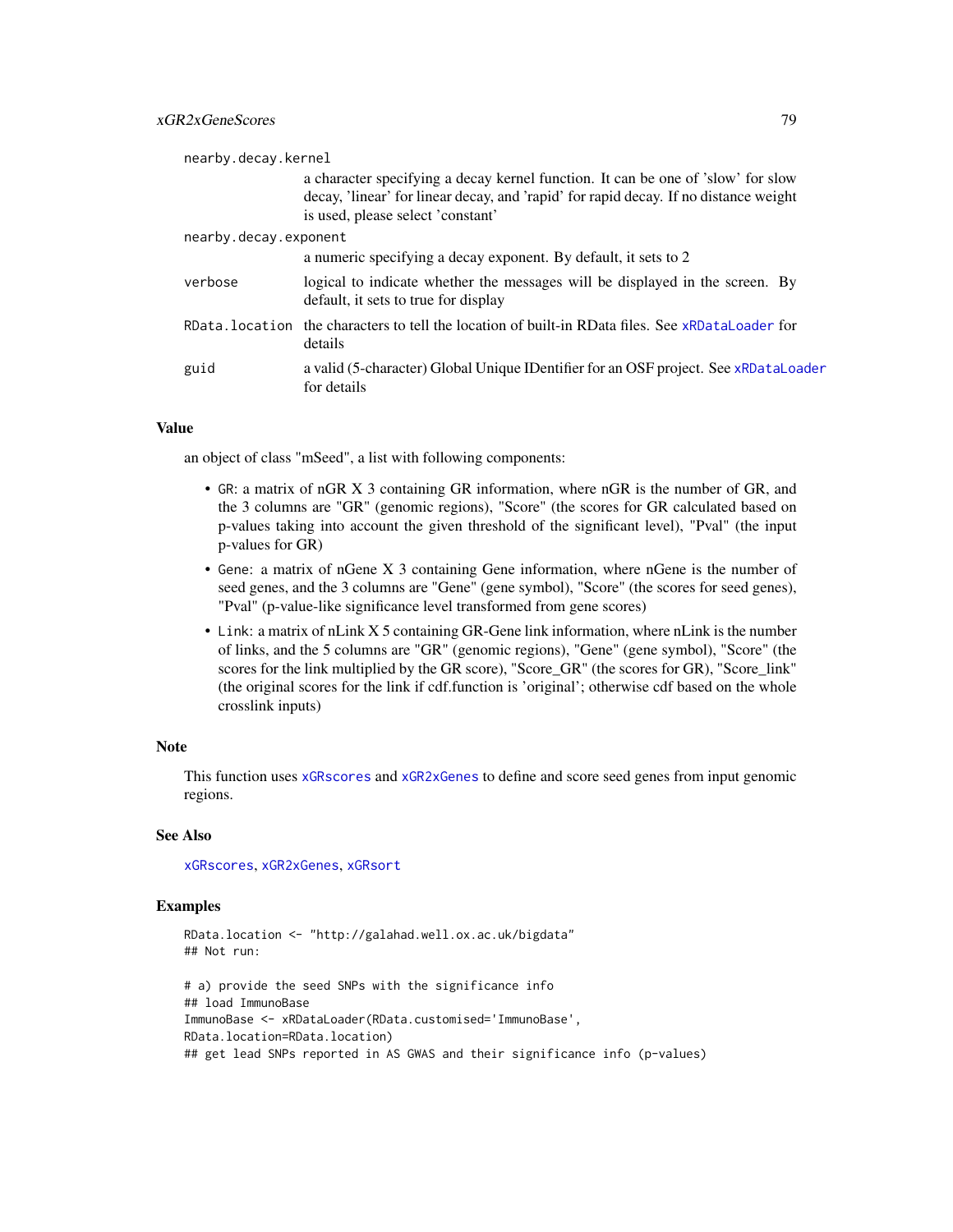#### 80 xGRscores and the set of the set of the set of the set of the set of the set of the set of the set of the set of the set of the set of the set of the set of the set of the set of the set of the set of the set of the set

```
gr <- ImmunoBase$AS$variant
df <- as.data.frame(gr, row.names=NULL)
GR <- paste0(df$seqnames,':',df$start,'-',df$end)
data <- cbind(GR=GR, Sig=df$Pvalue)
# b) define and score seed geens
mSeed <- xGR2xGeneScores(data=data, crosslink="genehancer",
RData.location=RData.location)
## End(Not run)
```
<span id="page-79-0"></span>

| xGRscores |       |  |  |  | Function to score genomic regions based on the given significance |
|-----------|-------|--|--|--|-------------------------------------------------------------------|
|           | level |  |  |  |                                                                   |

# Description

xGRscores is supposed to score a list of genomic regions together with the significance level.

## Usage

```
xGRscores(data, significance.threshold = 0.05, score.cap = 10, verbose
= TRUE)
```

| data                   | a named input vector containing the sinificance level for genomic regions (GR).    |  |  |  |  |
|------------------------|------------------------------------------------------------------------------------|--|--|--|--|
|                        | For this named vector, the element names are GR, in the format of 'chrN:start-     |  |  |  |  |
|                        | end', where N is either 1-22 or X, start (or end) is genomic positional number;    |  |  |  |  |
|                        | for example, 'chr1:13-20'. The element values for the significance level (mea-     |  |  |  |  |
|                        | sured as p-value or fdr). Alternatively, it can be a matrix or data frame with two |  |  |  |  |
|                        | columns: 1st column for GR, 2nd column for the significance level.                 |  |  |  |  |
| significance.threshold |                                                                                    |  |  |  |  |
|                        | the given significance threshold. By default, it is set to NULL, meaning there is  |  |  |  |  |
|                        | no constraint on the significance level when transforming the significance level   |  |  |  |  |
|                        | of GR into scores. If given, those GR below this are considered significant and    |  |  |  |  |
|                        | thus scored positively. Instead, those above this are considered insigificant and  |  |  |  |  |
|                        | thus receive no score                                                              |  |  |  |  |
| score.cap              | the maximum score being capped. By default, it is set to 10. If NULL, no           |  |  |  |  |
|                        | capping is applied                                                                 |  |  |  |  |
| verbose                | logical to indicate whether the messages will be displayed in the screen. By       |  |  |  |  |
|                        | default, it sets to true for display                                               |  |  |  |  |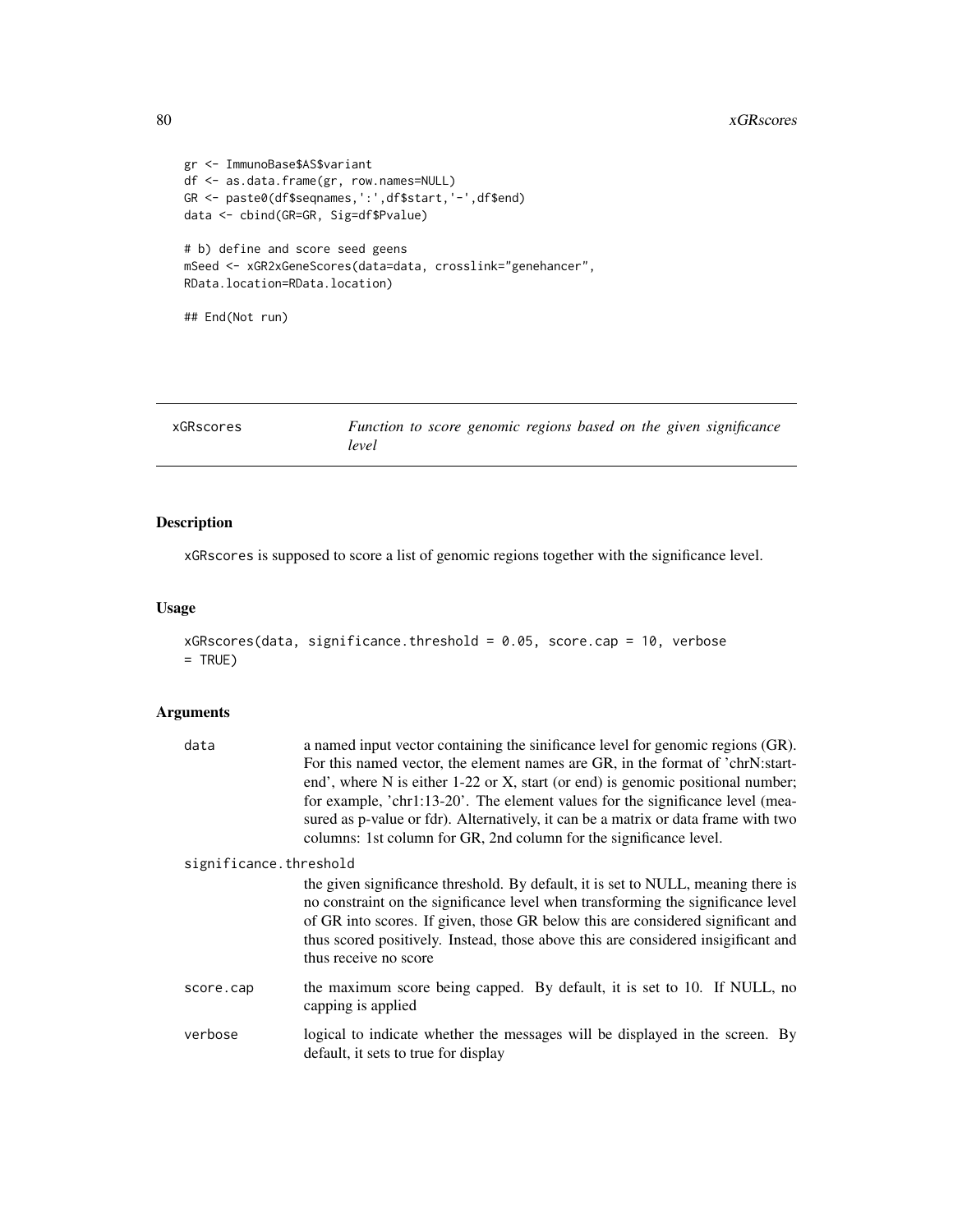#### xGRsort 81

## Value

a data frame with following columns:

- GR: genomic regions
- Score: the scores for GR calculated based on p-values taking into account the given threshold of the significant level
- Pval: the input p-values for GR

## Note

None

## See Also

[xGRscores](#page-79-0)

## Examples

```
RData.location <- "http://galahad.well.ox.ac.uk/bigdata"
## Not run:
```

```
# a) provide the seed SNPs with the significance info
## load ImmunoBase
ImmunoBase <- xRDataLoader(RData.customised='ImmunoBase',
RData.location=RData.location)
## get lead SNPs reported in AS GWAS and their significance info (p-values)
gr <- ImmunoBase$AS$variant
df <- as.data.frame(gr, row.names=NULL)
chr <- df$seqnames
start <- df$start
end <- df$end
sig <- df$Pvalue
GR <- paste(chr, ':', start, '-', end, sep='')
data <- cbind(GR=GR, Sig=sig)
# b) calculate GR scores (considering significant cutoff 5e-5)
df_GR <- xGRscores(data=data, significance.threshold=5e-5)
## End(Not run)
```
<span id="page-80-0"></span>xGRsort *Function to sort by chromosomes/seqnames, start and end coordinates of the intervals.*

### Description

xGRsort is supposed to sort by chromosomes/seqnames, start and end coordinates of the intervals.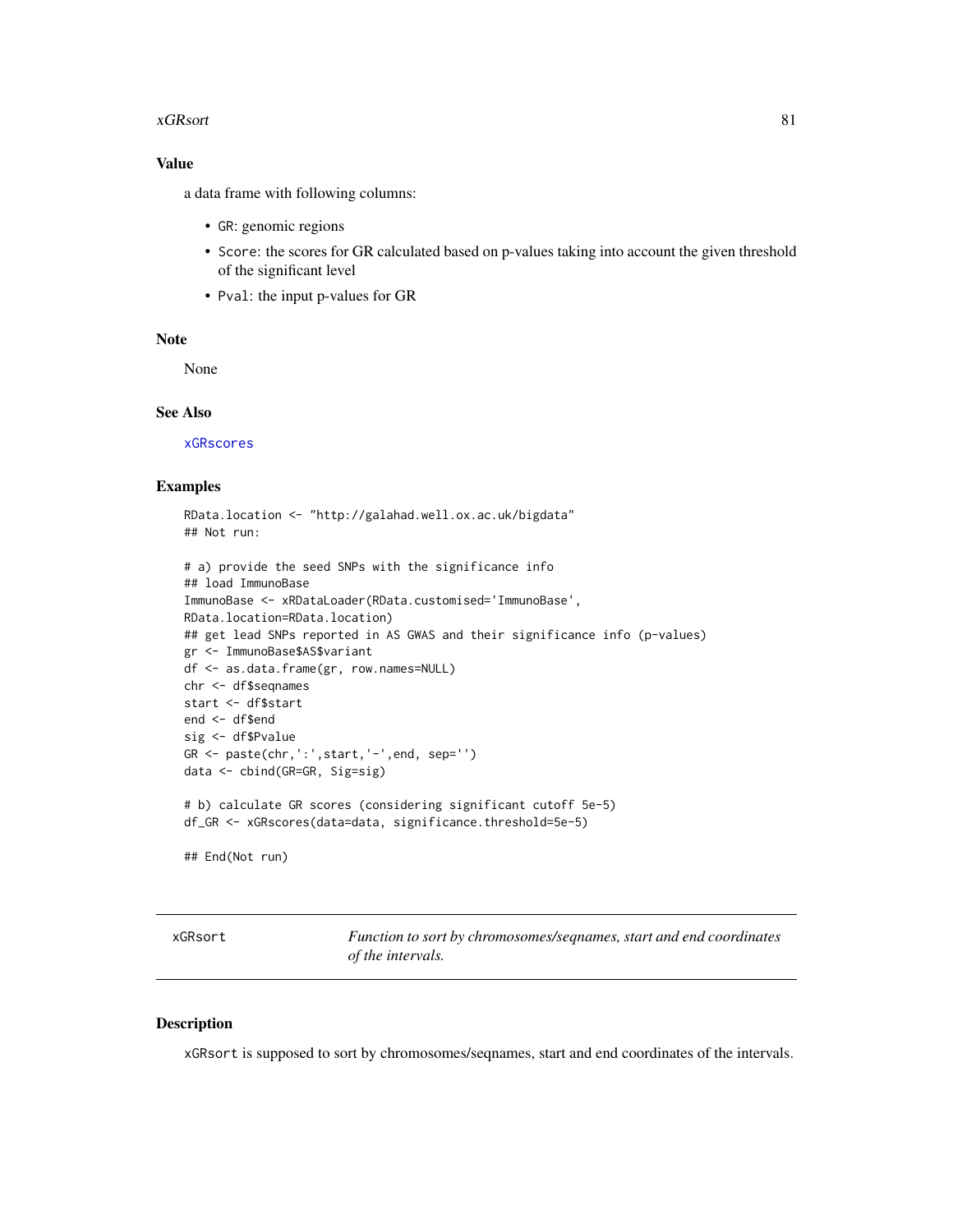## Usage

xGRsort(data)

# Arguments

| data | input genomic regions (GR). GR should be provided as a vector in the format of      |
|------|-------------------------------------------------------------------------------------|
|      | 'chrN:start-end', where N is either 1-22 or X, start (or end) is genomic positional |
|      | number; for example, 'chr1:13-20'                                                   |

## Value

index

## See Also

[xGR](#page-68-0)

### Examples

```
RData.location <- "http://galahad.well.ox.ac.uk/bigdata"
## Not run:
# a) provide the genomic regions
## load ImmunoBase
ImmunoBase <- xRDataLoader(RData.customised='ImmunoBase',
RData.location=RData.location)
## get lead SNPs reported in AS GWAS and their significance info (p-values)
gr <- ImmunoBase$AS$variant
cse <- xGRcse(gr)
# b) sort index
ind <- xGRsort(cse)
data <- cse[ind]
## End(Not run)
```
<span id="page-81-0"></span>xGSEAbarplot *Function to visualise GSEA results using a barplot*

## Description

xGSEAbarplot is supposed to visualise GSEA results using a barplot. It returns an object of class "ggplot".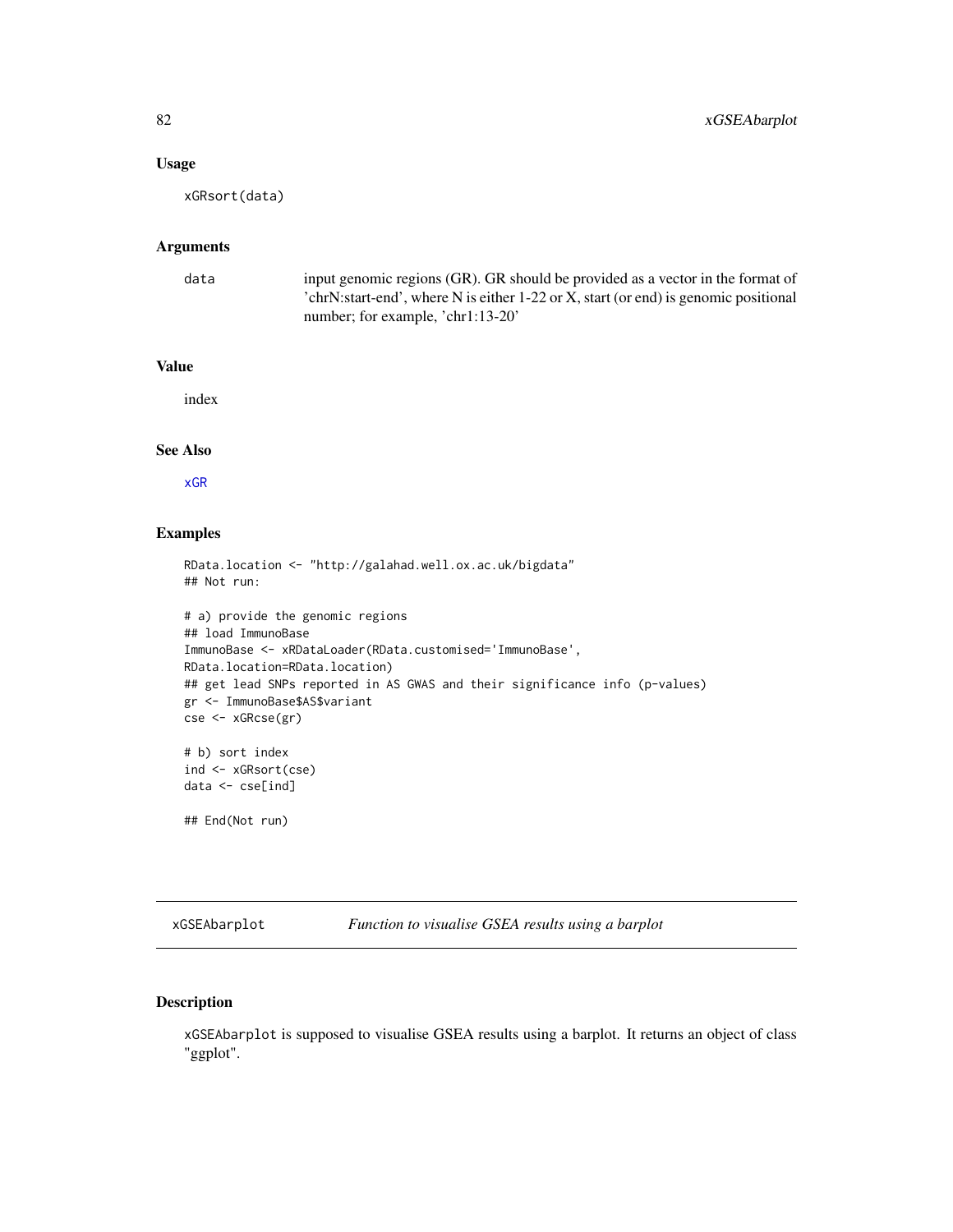# xGSEAbarplot 83

# Usage

```
xGSEAbarplot(
eGSEA,
top\_num = 10,
displayBy = c("nes", "adjp", "fdr", "pvalue"),
FDR.cutoff = 0.05,
bar.label = TRUE,
bar.label.size = 3,
bar.color = "lightyellow-orange",
bar.width = 0.8,
wrap.width = NULL,
font.family = "sans",
signature = TRUE
)
```
# Arguments

| eGSEA          | an object of class "eGSEA"                                                                                                                                                            |  |  |  |
|----------------|---------------------------------------------------------------------------------------------------------------------------------------------------------------------------------------|--|--|--|
| top_num        | the number of the top terms (sorted according to FDR or adjusted p-values). If<br>it is 'auto', only the significant terms (see below FDR.cutoff) will be displayed                   |  |  |  |
| displayBy      | which statistics will be used for displaying. It can be "nes" for normalised<br>enrichment score (by default), "adjp" or "fdr" for adjusted p value (or FDR),<br>"pvalue" for p value |  |  |  |
| FDR.cutoff     | FDR cutoff used to declare the significant terms. By default, it is set to 0.05.<br>This option only works when setting top_num (see above) is 'auto'                                 |  |  |  |
| bar.label      | logical to indicate whether to label each bar with FDR. By default, it sets to true<br>for bar labelling                                                                              |  |  |  |
| bar.label.size | an integer specifying the bar labelling text size. By default, it sets to 3                                                                                                           |  |  |  |
| bar.color      | either NULL or fill color names ('lightyellow-orange' by default)                                                                                                                     |  |  |  |
| bar.width      | bar width. By default, 80 data                                                                                                                                                        |  |  |  |
| wrap.width     | a positive integer specifying wrap width of name                                                                                                                                      |  |  |  |
| font.family    | the font family for texts                                                                                                                                                             |  |  |  |
| signature      | logical to indicate whether the signature is assigned to the plot caption. By<br>default, it sets TRUE showing which function is used to draw this graph                              |  |  |  |

# Value

an object of class "ggplot"

# Note

none

# See Also

[xGSEAbarplot](#page-81-0)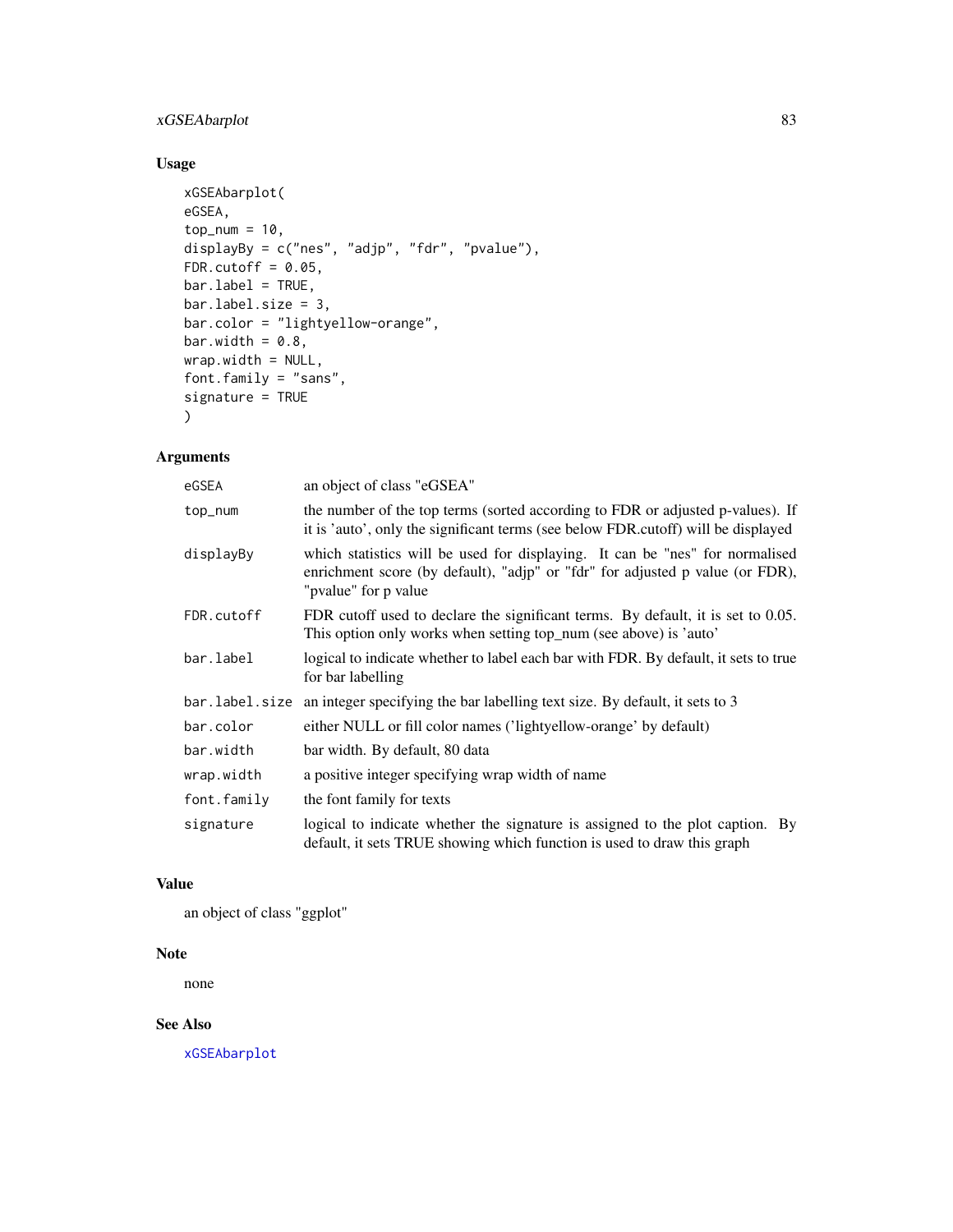## Examples

```
RData.location <- "http://galahad.well.ox.ac.uk/bigdata"
## Not run:
bp <- xGSEAbarplot(eGSEA, top_num="auto", displayBy="nes")
#pdf(file="GSEA_barplot.pdf", height=6, width=12, compress=TRUE)
print(bp)
#dev.off()
## End(Not run)
```
<span id="page-83-0"></span>xGSEAconciser *Function to make GSEA results conciser by removing redundant terms*

## Description

xGSEAconciser is supposed to make GSEA results conciser by removing redundant terms. A redundant term (called 'B') is claimed if its overlapped part (A&B) with a more significant term (called 'A') meets both criteria: 1)  $|A&B| > 0.9*|B|$ ; and 2)  $|A&B| > 0.5*|A|$ .

### Usage

```
xGSEAconciser(eGSEA, cutoff = c(0.9, 0.5), verbose = TRUE)
```
#### Arguments

| eGSEA   | an object of class "eGSEA"                                                                                                                                                                                                                                                                                                                        |
|---------|---------------------------------------------------------------------------------------------------------------------------------------------------------------------------------------------------------------------------------------------------------------------------------------------------------------------------------------------------|
| cutoff  | a cutoff vector used to remove redundant terms. By default, it has the first ele-<br>ment 0.9 and the second element 0.5. It means, for a term (less significant; called<br>'B'), if there is a more significant term (called 'A'), their overlapped members<br>cover at least 90 this term B will be defined as redundant and thus being removed |
| verbose | logical to indicate whether the messages will be displayed in the screen. By<br>default, it sets to false for no display                                                                                                                                                                                                                          |

## Value

an object of class "eGSEA", after redundant terms being removed.

### Note

none

## See Also

[xGSEAconciser](#page-83-0)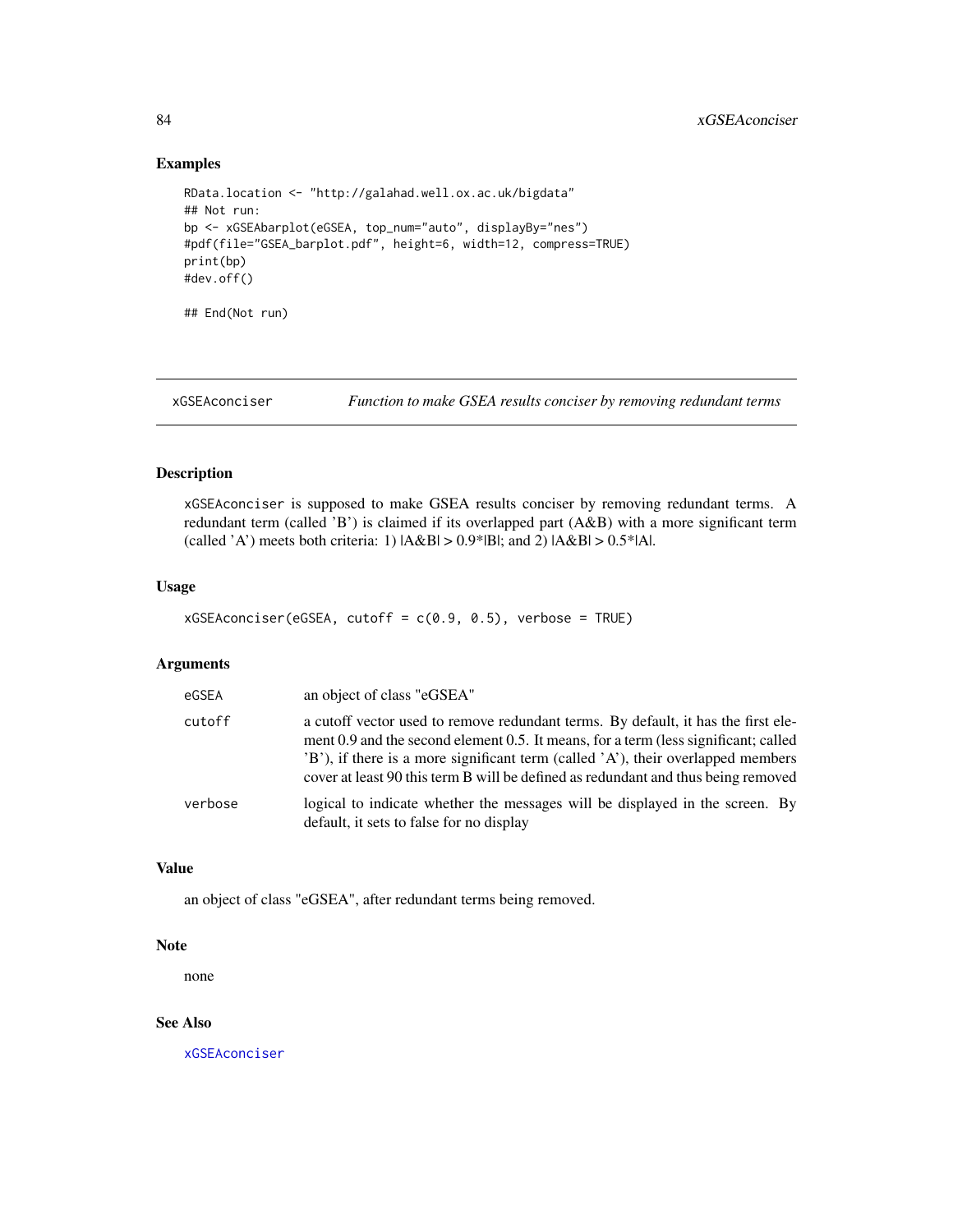# xGSEAdotplot 85

## Examples

```
RData.location <- "http://galahad.well.ox.ac.uk/bigdata"
## Not run:
eGSEA_concise <- xGSEAconciser(eGSEA)
```
## End(Not run)

<span id="page-84-0"></span>xGSEAdotplot *Function to visualise GSEA results using dot plot*

## Description

xGSEAdotplot is supposed to visualise GSEA results using dot plot. It returns an object of class "ggplot" or a list of "ggplot" objects.

## Usage

```
xGSEAdotplot(
eGSEA,
top = 1,
colormap = "lightblue-darkblue",
zlim = NULL,
ncolors = 64,
xlab = NULL,
title = c("name", "setID", "none"),subtitle = c("leading", "enrichment", "both", "none"),
clab = "Pi rating",
x.\text{scale} = c("normal", "sqrt", "log"),
peak = TRUE,peak.color = "red",
leading = FALSE,
leading.size = 2,
leading.color = "black",
leading.alpha = 0.6,
leading.padding = 0.2,
leading.arrow = 0.01,
leading.force = 0.01,
leading.query = NULL,
leading.query.only = FALSE,
leading.edge.only = FALSE,
compact = FALSE,
font.family = "sans",
signature = TRUE,
...
\mathcal{L}
```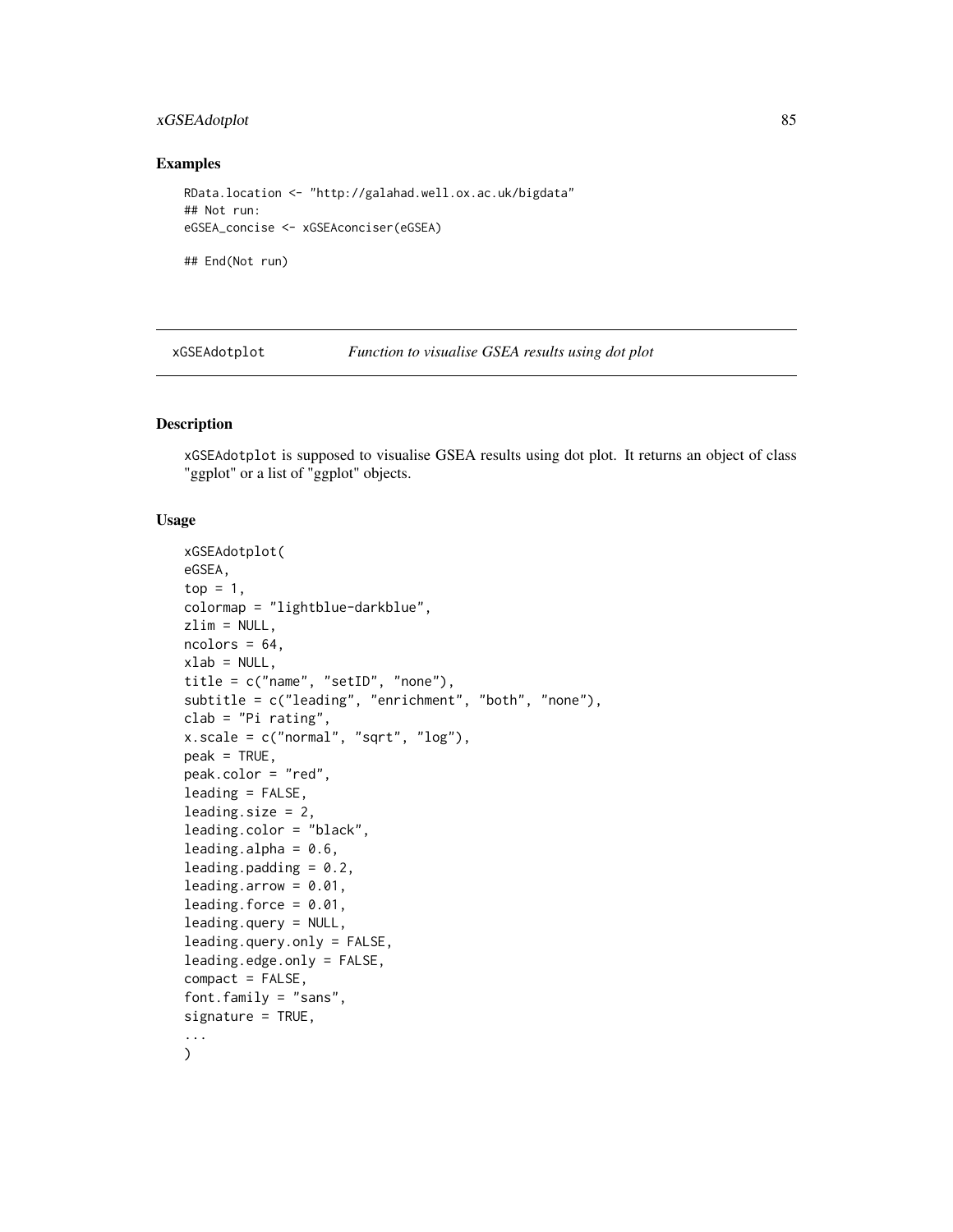| eGSEA              | an object of class "eGSEA"                                                                                                                                                                                                                                                                                                                                                                                                                                                                                                                                                                                 |  |  |  |
|--------------------|------------------------------------------------------------------------------------------------------------------------------------------------------------------------------------------------------------------------------------------------------------------------------------------------------------------------------------------------------------------------------------------------------------------------------------------------------------------------------------------------------------------------------------------------------------------------------------------------------------|--|--|--|
| top                | the number of the top enrichments to be visualised. Alternatively, the gene set<br>names can be queried                                                                                                                                                                                                                                                                                                                                                                                                                                                                                                    |  |  |  |
| colormap           | short name for the colormap. It can be one of "jet" (jet colormap), "bwr" (blue-<br>white-red colormap), "gbr" (green-black-red colormap), "wyr" (white-yellow-<br>red colormap), "br" (black-red colormap), "yr" (yellow-red colormap), "wb"<br>(white-black colormap), and "rainbow" (rainbow colormap, that is, red-yellow-<br>green-cyan-blue-magenta). Alternatively, any hyphen-separated HTML color<br>names, e.g. "blue-black-yellow", "royalblue-white-sandybrown", "darkgreen-<br>white-darkviolet". A list of standard color names can be found in http://<br>html-color-codes.info/color-names |  |  |  |
| zlim               | the minimum and maximum z values for which colors should be plotted                                                                                                                                                                                                                                                                                                                                                                                                                                                                                                                                        |  |  |  |
| ncolors            | the number of colors specified over the colormap                                                                                                                                                                                                                                                                                                                                                                                                                                                                                                                                                           |  |  |  |
| xlab               | the label for x-axis. If NULL, it is 'Target ranks'                                                                                                                                                                                                                                                                                                                                                                                                                                                                                                                                                        |  |  |  |
| title              | the title. If NULL, it is term name followed by the number of its annotations                                                                                                                                                                                                                                                                                                                                                                                                                                                                                                                              |  |  |  |
| subtitle           | the subtitle. It can be used to show 'leading' info, 'enrichment' info or 'both'                                                                                                                                                                                                                                                                                                                                                                                                                                                                                                                           |  |  |  |
| clab               | the label for colorbar. By default, it is '5-star ratings'                                                                                                                                                                                                                                                                                                                                                                                                                                                                                                                                                 |  |  |  |
| x.scale            | how to transform the x scale. It can be "normal" for no transformation, "sqrt"<br>for square root transformation, and "log" for log-based transformation                                                                                                                                                                                                                                                                                                                                                                                                                                                   |  |  |  |
| peak               | logical to indicate whether the peak location is shown                                                                                                                                                                                                                                                                                                                                                                                                                                                                                                                                                     |  |  |  |
| peak.color         | the peak color                                                                                                                                                                                                                                                                                                                                                                                                                                                                                                                                                                                             |  |  |  |
| leading            | logical to indicate whether the leading targets are texted. Alterntively, leading<br>can be numeric to restict the top targets displayed                                                                                                                                                                                                                                                                                                                                                                                                                                                                   |  |  |  |
| leading.size       | the size of leading targets' texts. It only works when the parameter 'leading' is<br>enabled                                                                                                                                                                                                                                                                                                                                                                                                                                                                                                               |  |  |  |
| leading.color      | the label color of leading targets' texts                                                                                                                                                                                                                                                                                                                                                                                                                                                                                                                                                                  |  |  |  |
| leading.alpha      | the 0-1 value specifying transparency of leading targets' texts                                                                                                                                                                                                                                                                                                                                                                                                                                                                                                                                            |  |  |  |
| leading.padding    |                                                                                                                                                                                                                                                                                                                                                                                                                                                                                                                                                                                                            |  |  |  |
|                    | the padding around the leading targets' texts                                                                                                                                                                                                                                                                                                                                                                                                                                                                                                                                                              |  |  |  |
| leading.arrow      | the arrow pointing to the leading targets                                                                                                                                                                                                                                                                                                                                                                                                                                                                                                                                                                  |  |  |  |
| leading.force      | the repelling force between leading targets' texts                                                                                                                                                                                                                                                                                                                                                                                                                                                                                                                                                         |  |  |  |
| leading.query      | which genes in query will be labelled. By default, it sets to NULL meaning all<br>genes will be displayed. If labels in query can not be found, then all will be<br>displayed                                                                                                                                                                                                                                                                                                                                                                                                                              |  |  |  |
| leading.query.only |                                                                                                                                                                                                                                                                                                                                                                                                                                                                                                                                                                                                            |  |  |  |
|                    | logical to indicate whether only genes in query will be displayed. By default, it<br>sets to FALSE. It only works when labels in query are enabled/found                                                                                                                                                                                                                                                                                                                                                                                                                                                   |  |  |  |
| leading.edge.only  | logical to indicate whether only the leading edge will be shown. By default, it<br>sets to FALSE                                                                                                                                                                                                                                                                                                                                                                                                                                                                                                           |  |  |  |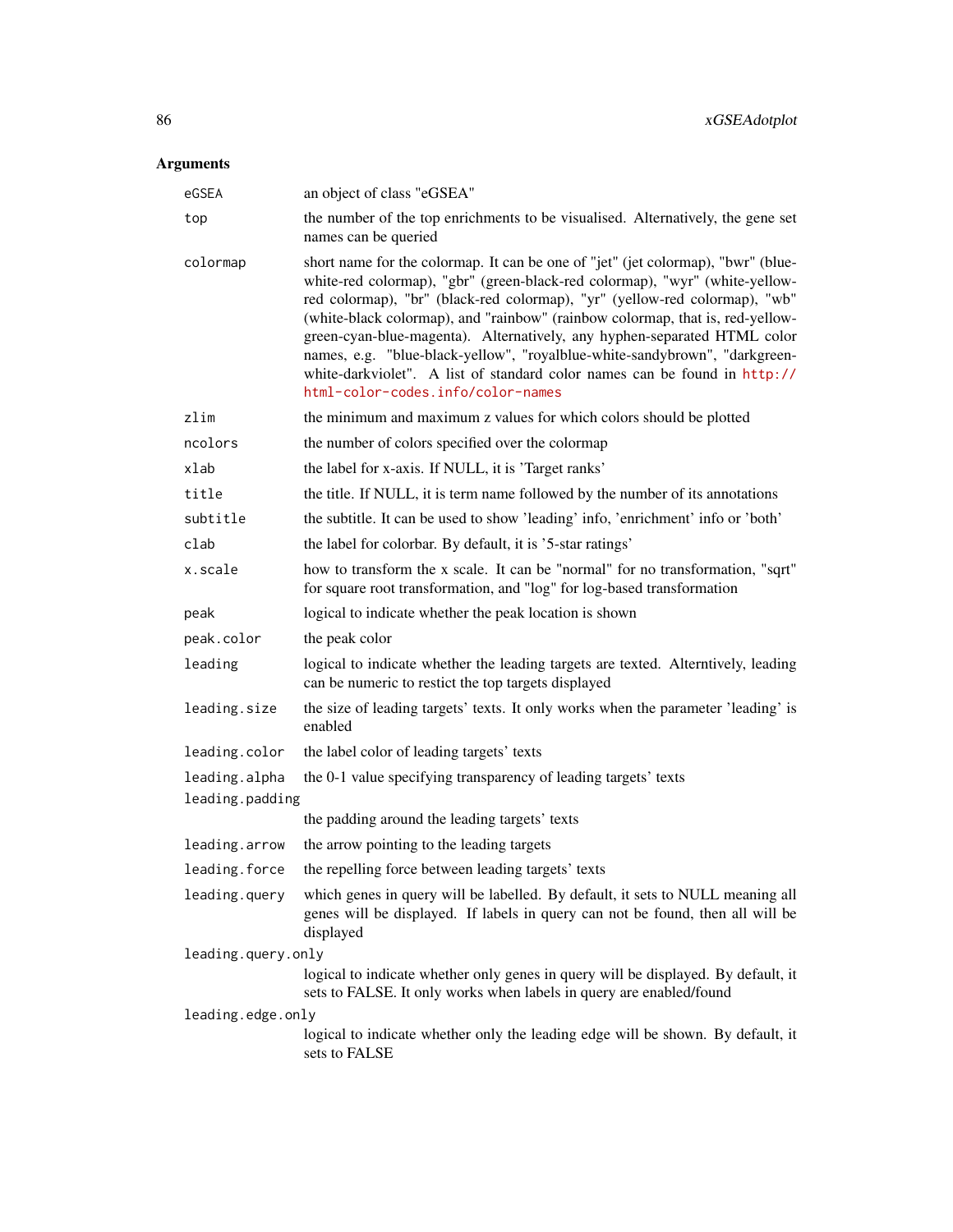# xGSsimulator 87

| compact     | logical to indicate whether the compact/void theme is used. If TRUE, axes and<br>legend info will be hidden                                                  |
|-------------|--------------------------------------------------------------------------------------------------------------------------------------------------------------|
| font.family | the font family for texts                                                                                                                                    |
| signature   | logical to indicate whether the signature is assigned to the plot caption. By<br>default, it sets TRUE showing which function is used to draw this graph     |
| $\cdots$    | additional paramters associated with ggrepel::geom_text_repel. If queried, it<br>has high priority (eg, color='darkred', size=2, alpha=0.6, fontface='bold') |

## Value

an object of class "ggplot" or a list of "ggplot" objects.

#### Note

none

# See Also

[xGSEAdotplot](#page-84-0)

## Examples

```
RData.location <- "http://galahad.well.ox.ac.uk/bigdata"
## Not run:
gp <- xGSEAdotplot(eGSEA, top=1)
#gp <- xGSEAdotplot(eGSEA, top=1, peak=FALSE, compact=TRUE, signature=FALSE)
gp
ls_gp <- xGSEAdotplot(eGSEA, top=1:4, signature=FALSE)
library(gridExtra)
grid.arrange(grobs=ls_gp, ncol=2)
## End(Not run)
```
xGSsimulator *Function to simulate gold standard negatives (GSN) given gold standard positives (GSP) and a gene network*

# Description

xGSsimulator is supposed to simulate gold standard negatives (GSN) given gold standard positives (GSP) and an input gene network. GSN targets are those after excluding GSP targets and their 1 order (by default) neighbors in the gene network.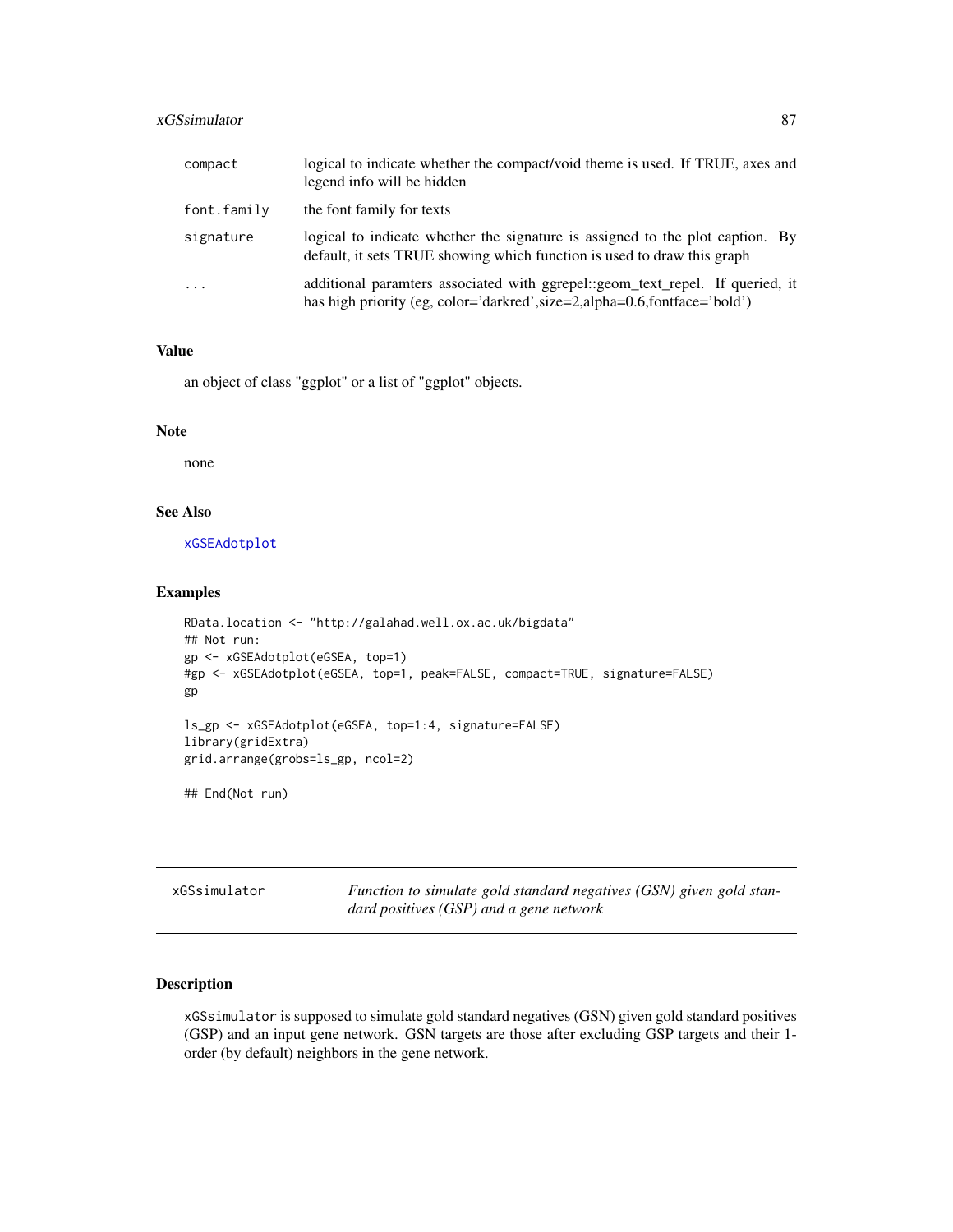# Usage

```
xGSsimulator(
GSP,
population = NULL,
network = c("STRING_medium", "STRING_low", "STRING_high",
"STRING_highest",
"PCommonsUN_high", "PCommonsUN_medium")[c(1, 6)],
network.customised = NULL,
neighbor.order = 1,
verbose = TRUE,
RData.location = "http://galahad.well.ox.ac.uk/bigdata",
guid = NULL
)
```

| GSP                | a vector containing Gold Standard Positives (GSP)                                                                                                                                                                                                                                                                                                                                                                                                                                                                                                                                                                                                                                                                                                                                                                                                                                                                                                                                                                                                                                                                                                                                                                                                                                                         |
|--------------------|-----------------------------------------------------------------------------------------------------------------------------------------------------------------------------------------------------------------------------------------------------------------------------------------------------------------------------------------------------------------------------------------------------------------------------------------------------------------------------------------------------------------------------------------------------------------------------------------------------------------------------------------------------------------------------------------------------------------------------------------------------------------------------------------------------------------------------------------------------------------------------------------------------------------------------------------------------------------------------------------------------------------------------------------------------------------------------------------------------------------------------------------------------------------------------------------------------------------------------------------------------------------------------------------------------------|
| population         | a vector containing population space in which gold standard negatives (GSN)<br>will be considered. By default, it is NULL, meaning genes in the network will<br>be used instead                                                                                                                                                                                                                                                                                                                                                                                                                                                                                                                                                                                                                                                                                                                                                                                                                                                                                                                                                                                                                                                                                                                           |
| network            | the built-in network. Currently two sources of network information are sup-<br>ported: the STRING database (version 10) and the Pathways Commons database<br>(version 7). STRING is a meta-integration of undirect interactions from the<br>functional aspect, while Pathways Commons mainly contains both undirect and<br>direct interactions from the physical/pathway aspect. Both have scores to control<br>the confidence of interactions. Therefore, the user can choose the different qual-<br>ity of the interactions. In STRING, "STRING_highest" indicates interactions<br>with highest confidence (confidence scores>=900), "STRING_high" for interac-<br>tions with high confidence (confidence scores>=700), "STRING_medium" for<br>interactions with medium confidence (confidence scores>=400), and "STRING_low"<br>for interactions with low confidence (confidence scores>=150). For undirect/physical<br>interactions from Pathways Commons, "PCommonsUN_high" indicates undi-<br>rect interactions with high confidence (supported with the PubMed references<br>plus at least 2 different sources), "PCommonsUN_medium" for undirect inter-<br>actions with medium confidence (supported with the PubMed references). By<br>default, "STRING_medium" and "PCommonsUN_medium" are used |
| network.customised |                                                                                                                                                                                                                                                                                                                                                                                                                                                                                                                                                                                                                                                                                                                                                                                                                                                                                                                                                                                                                                                                                                                                                                                                                                                                                                           |
|                    | an object of class "igraph". By default, it is NULL. It is designed to allow the<br>user analysing their customised network data that are not listed in the above<br>argument 'network'. This customisation (if provided) has the high priority over<br>built-in network                                                                                                                                                                                                                                                                                                                                                                                                                                                                                                                                                                                                                                                                                                                                                                                                                                                                                                                                                                                                                                  |
| neighbor.order     | an integer giving the order of the neighborhood. By default, it is 1-order neigh-<br>borhood                                                                                                                                                                                                                                                                                                                                                                                                                                                                                                                                                                                                                                                                                                                                                                                                                                                                                                                                                                                                                                                                                                                                                                                                              |
| verbose            | logical to indicate whether the messages will be displayed in the screen. By<br>default, it sets to true for display                                                                                                                                                                                                                                                                                                                                                                                                                                                                                                                                                                                                                                                                                                                                                                                                                                                                                                                                                                                                                                                                                                                                                                                      |
| RData.location     | the characters to tell the location of built-in RData files. See xRDataLoader for<br>details                                                                                                                                                                                                                                                                                                                                                                                                                                                                                                                                                                                                                                                                                                                                                                                                                                                                                                                                                                                                                                                                                                                                                                                                              |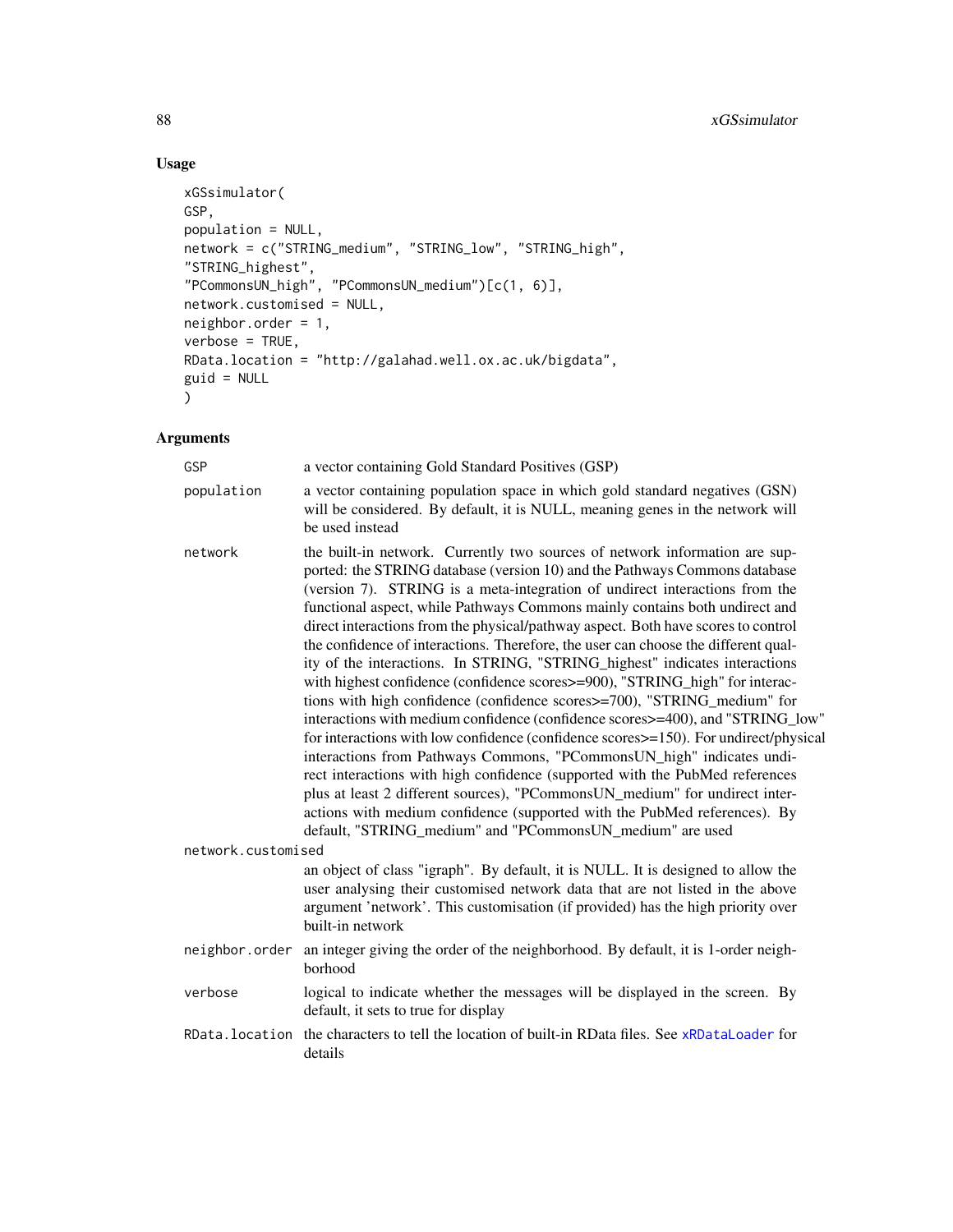# xHeatmap 89

| guid | a valid (5-character) Global Unique IDentifier for an OSF project. See xRDataLoader |
|------|-------------------------------------------------------------------------------------|
|      | for details                                                                         |

# Value

a list with following components:

- GSN: a vector containing simulated GSN
- GSP: a vector containing GSP after considering the population space
- g: an "igraph" object

# Note

If multiple graphs are provided, they will be unionised for use.

## See Also

[xDefineNet](#page-43-0)

### Examples

```
RData.location <- "http://galahad.well.ox.ac.uk/bigdata"
## Not run:
sGS <- xGSsimulator(GSP, population=NULL,
network=c("STRING_medium","PCommonsUN_medium"),
RData.location=RData.location)
```
## End(Not run)

<span id="page-88-0"></span>xHeatmap *Function to draw heatmap using ggplot2*

# Description

xHeatmap is supposed to draw heatmap using ggplot2.

### Usage

```
xHeatmap(
data,
reorder = c("none", "row", "col", "both"),
colormap = "spectral",
ncolors = 64,
zlim = NULL,
barwidth = 0.3,
barheight = NULL,
nbin = 64,
legend.title = ",
```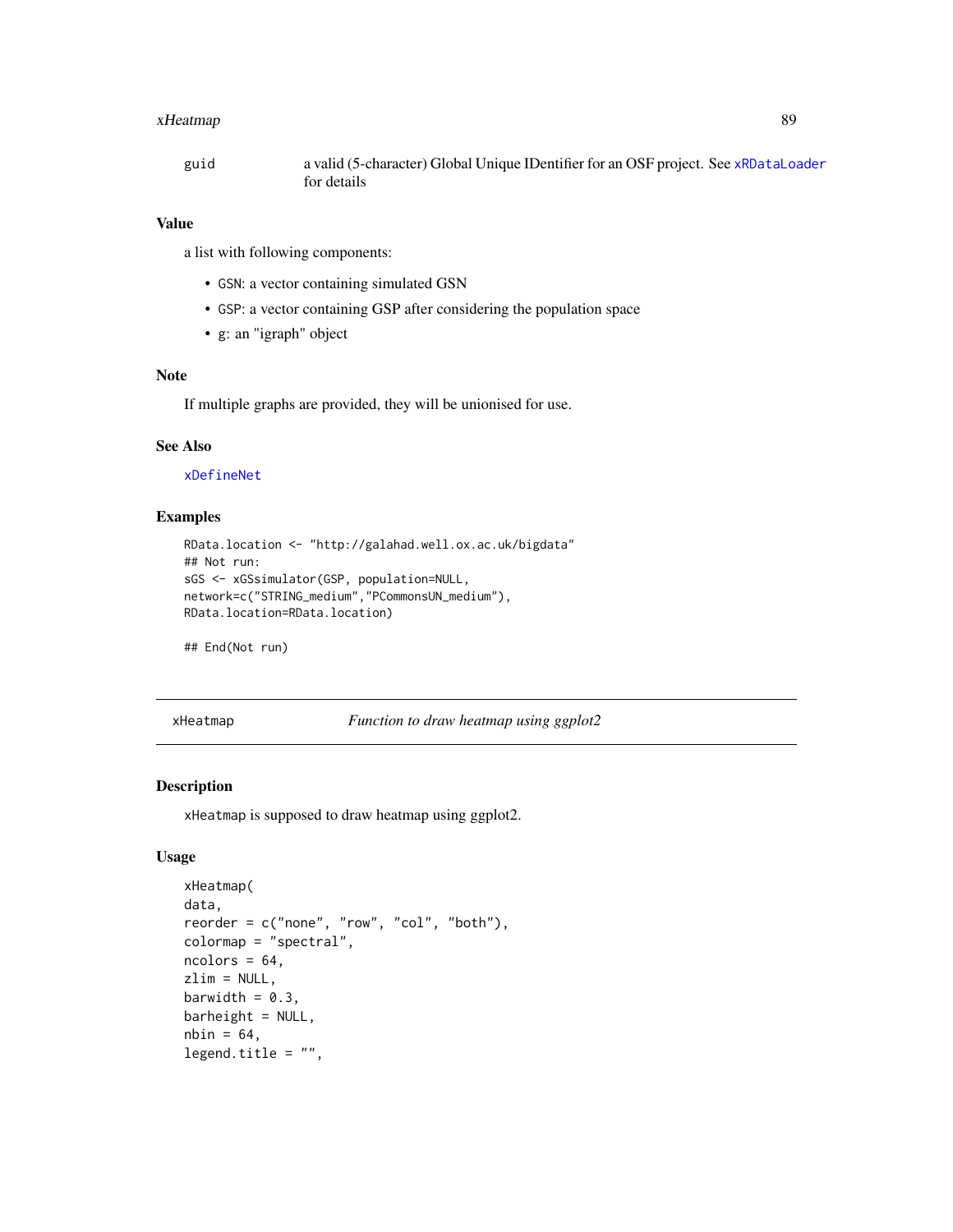# 90 xHeatmap

```
x.rotate = 45,
x.text.size = 6,
x.text.hjust = 0,y.text.size = 6,
legend.text.size = 4,
legend.title.size = 6,
shape = 19,
size = 2,
plot.margin = unit(c(5.5, 5.5, 5.5, 5.5), "pt"),font.family = "sans",
na.color = "transparent",
data.label = NULL,
label.size = 1,
label.color = "black",
...
)
```

| data         | a data frame/matrix for coloring. The coloring can be continuous (numeric ma-<br>trix) or discrete (factor matrix)                                                                                                                                                                                                                                                                                                                                                                                                                                                                                         |  |
|--------------|------------------------------------------------------------------------------------------------------------------------------------------------------------------------------------------------------------------------------------------------------------------------------------------------------------------------------------------------------------------------------------------------------------------------------------------------------------------------------------------------------------------------------------------------------------------------------------------------------------|--|
| reorder      | how to reorder rows and columns. It can be "none" for no reordering, "row" for<br>reordering rows according to number of sharings (by default), "col" for reorder-<br>ing columns, and "both" for reordering rows and columns                                                                                                                                                                                                                                                                                                                                                                              |  |
| colormap     | short name for the colormap. It can be one of "jet" (jet colormap), "bwr" (blue-<br>white-red colormap), "gbr" (green-black-red colormap), "wyr" (white-yellow-<br>red colormap), "br" (black-red colormap), "yr" (yellow-red colormap), "wb"<br>(white-black colormap), and "rainbow" (rainbow colormap, that is, red-yellow-<br>green-cyan-blue-magenta). Alternatively, any hyphen-separated HTML color<br>names, e.g. "blue-black-yellow", "royalblue-white-sandybrown", "darkgreen-<br>white-darkviolet". A list of standard color names can be found in http://<br>html-color-codes.info/color-names |  |
| ncolors      | the number of colors specified over the colormap                                                                                                                                                                                                                                                                                                                                                                                                                                                                                                                                                           |  |
| zlim         | the minimum and maximum z values for which colors should be plotted, de-<br>faulting to the range of the finite values of displayed matrix                                                                                                                                                                                                                                                                                                                                                                                                                                                                 |  |
| barwidth     | the width of the colorbar. Default value is 'legend.key.width' or 'legend.key.size'<br>in 'theme' or theme                                                                                                                                                                                                                                                                                                                                                                                                                                                                                                 |  |
| barheight    | the height of the colorbar. Default value is 'legend.key.height' or 'legend.key.size'<br>in 'theme' or theme                                                                                                                                                                                                                                                                                                                                                                                                                                                                                               |  |
| nbin         | the number of bins for drawing colorbar                                                                                                                                                                                                                                                                                                                                                                                                                                                                                                                                                                    |  |
| legend.title | the title of the colorbar. By default, it is "                                                                                                                                                                                                                                                                                                                                                                                                                                                                                                                                                             |  |
| x.rotate     | the angle to rotate the x tick labelings. By default, it is 60                                                                                                                                                                                                                                                                                                                                                                                                                                                                                                                                             |  |
| x.text.size  | the text size of the x tick labelings. By default, it is 6                                                                                                                                                                                                                                                                                                                                                                                                                                                                                                                                                 |  |
| x.text.hjust | the hjust of the x tick labelings. By default, it is 0.5                                                                                                                                                                                                                                                                                                                                                                                                                                                                                                                                                   |  |
| y.text.size  | the text size of the y tick labelings. By default, it is 6                                                                                                                                                                                                                                                                                                                                                                                                                                                                                                                                                 |  |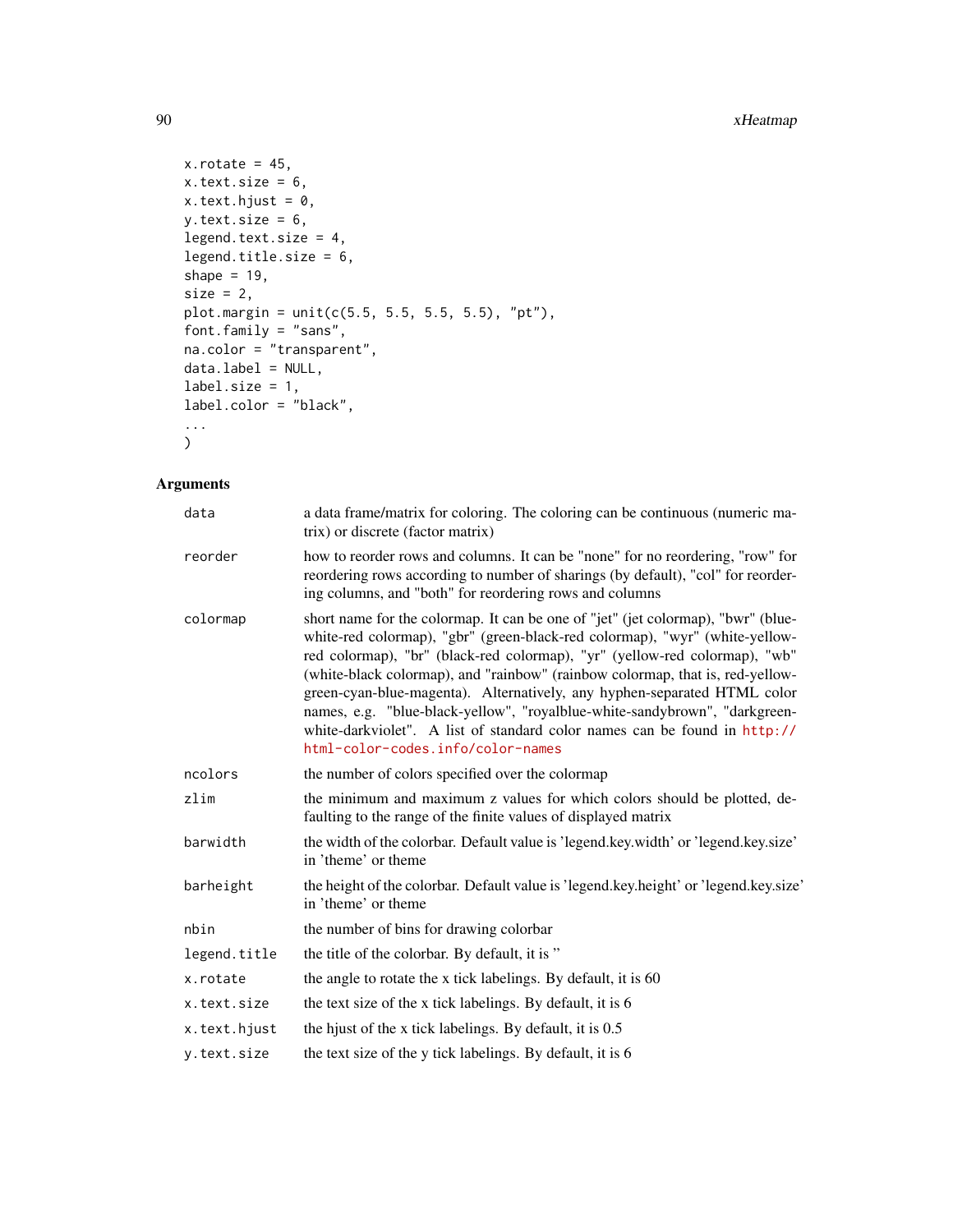#### xHeatmap 91

| legend.text.size  |                                                                                               |
|-------------------|-----------------------------------------------------------------------------------------------|
|                   | the text size of the legend tick labelings. By default, it is 5                               |
| legend.title.size |                                                                                               |
|                   | the text size of the legend titles. By default, it is 6                                       |
| shape             | the number specifying the shape. By default, it is 19                                         |
| size              | the number specifying the shape size. By default, it is 2                                     |
| plot.margin       | the margin $(t, r, b, l)$ around plot. By default, it is unit( $c(5.5, 5.5, 5.5, 5.5)$ ,"pt") |
| font.family       | the font family for texts                                                                     |
| na.color          | the color for NAs. By default, it is 'transparent'                                            |
| data.label        | a data frame/matrix used for the labelling                                                    |
| label.size        | the label size                                                                                |
| label.color       | the label color                                                                               |
| $\ddots$ .        | additional graphic parameters for supraHex::visTreeBootstrap                                  |

### Value

a ggplot2 object

## Note

none

### See Also

[xHeatmap](#page-88-0)

## Examples

```
RData.location <- "http://galahad.well.ox.ac.uk/bigdata"
## Not run:
data(mtcars)
gp <- xHeatmap(mtcars, reorder="none", colormap='jet.top', x.rotate=45,
shape=19, size=3, x.text.size=8,y.text.size=8, legend.title='mtcars')
gp + theme(legend.position="bottom",legend.direction="horizontal") +
guides(color=guide_colorbar(title="mtcars",title.position="top",barwidth=5,barheight=0.3))
gp + theme(legend.position="bottom",legend.direction="horizontal") +
guides(color=guide_legend(title="mtcars",title.position="top",barwidth=5,barheight=0.3))
gp + geom_text(aes(x, y,
label=val),size=1.8,color='black',fontface='bold',na.rm=TRUE,angle=45)
```
## End(Not run)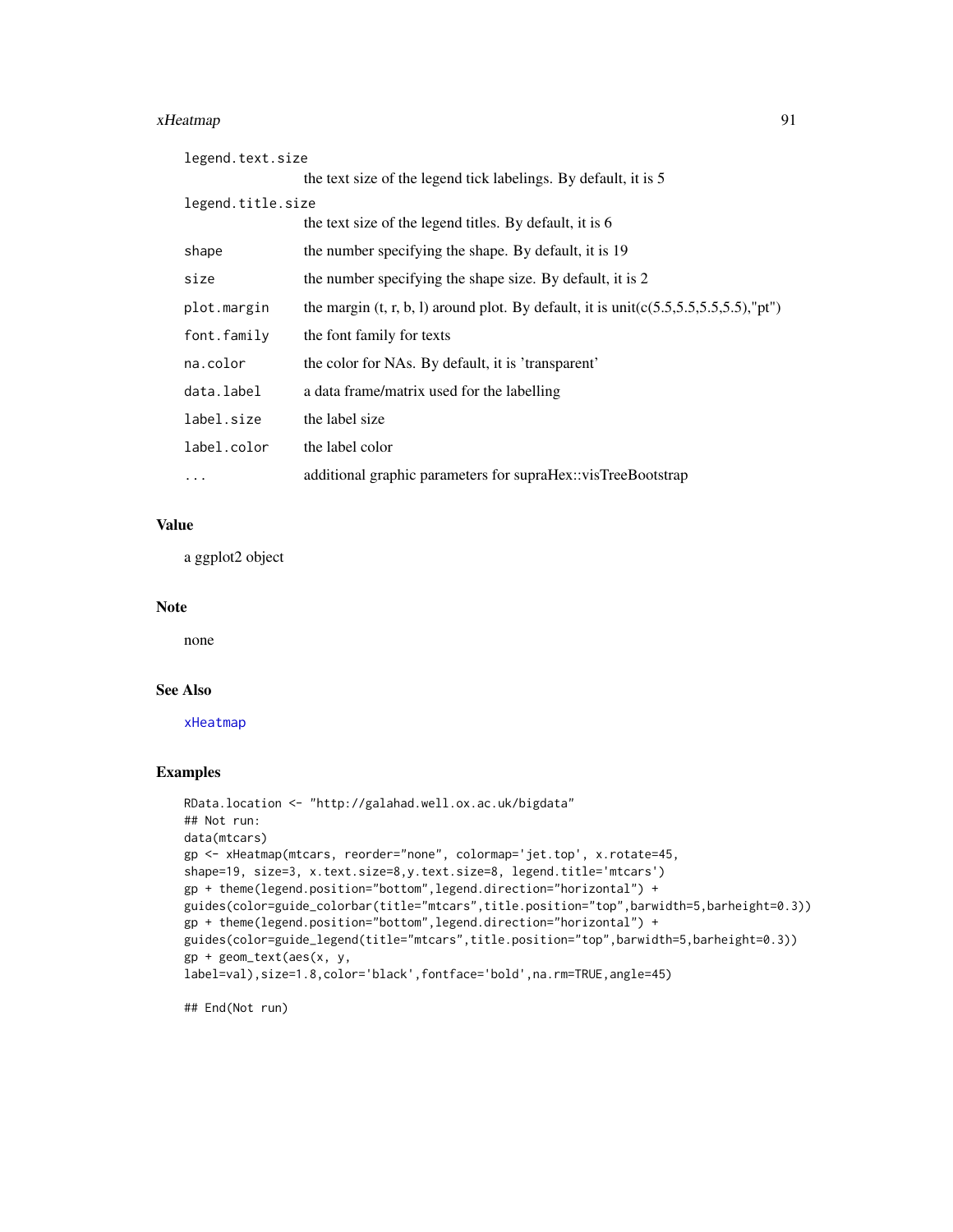### Description

xLayout is supposed to define graph node coordinates according to igraph- or sna-style layout.

## Usage

```
xLayout(
g,
layout = c("layout_nicely", "layout_randomly", "layout_in_circle",
"layout_on_sphere", "layout_with_fr", "layout_with_kk",
"layout_as_tree",
"layout_with_lgl", "layout_with_graphopt", "layout_with_sugiyama",
"layout_with_dh",
"layout_with_drl", "layout_with_gem", "layout_with_mds",
"layout_as_bipartite",
"gplot.layout.adj", "gplot.layout.circle", "gplot.layout.circrand",
"gplot.layout.eigen", "gplot.layout.fruchtermanreingold",
"gplot.layout.geodist",
"gplot.layout.hall", "gplot.layout.kamadakawai", "gplot.layout.mds",
"gplot.layout.princoord", "gplot.layout.random", "gplot.layout.rmds",
"gplot.layout.segeo", "gplot.layout.seham", "gplot.layout.spring",
"gplot.layout.springrepulse", "gplot.layout.target",
"graphlayouts.layout_with_stress", "graphlayouts.layout_as_backbone",
"gephi.forceatlas2"),
seed = 825,
flip = F)
```
#### Arguments

|        | an object of class "igraph" (or "graphNEL") for a graph                                                                                                                                                                                                                                                                                                                                                                                                                              |
|--------|--------------------------------------------------------------------------------------------------------------------------------------------------------------------------------------------------------------------------------------------------------------------------------------------------------------------------------------------------------------------------------------------------------------------------------------------------------------------------------------|
| layout | a character specifying graph layout function. This character can be used to indi-<br>cate igraph-style layout ("layout_nicely","layout_randomly","layout_in_circle","layout_on_sphere","layout<br>or sna-style layout ("gplot.layout.adj","gplot.layout.circle","gplot.layout.circrand","gplot.layout.eigen","g<br>or graphlayouts-style layout ("graphlayouts.layout_with_stress","graphlayouts.layout_as_backbone"),<br>or ForeceAtlas2 layout used in Dephi ("gephi.forceatlas2") |
| seed   | an integer specifying the seed                                                                                                                                                                                                                                                                                                                                                                                                                                                       |
| flip   | logical to indicate whether x- and y-coordiates flip. By default, it sets to false                                                                                                                                                                                                                                                                                                                                                                                                   |

## Value

It returns an igraph object, appended by node attributes including "xcoord" for x-coordinates, "ycoord" for y-coordiates.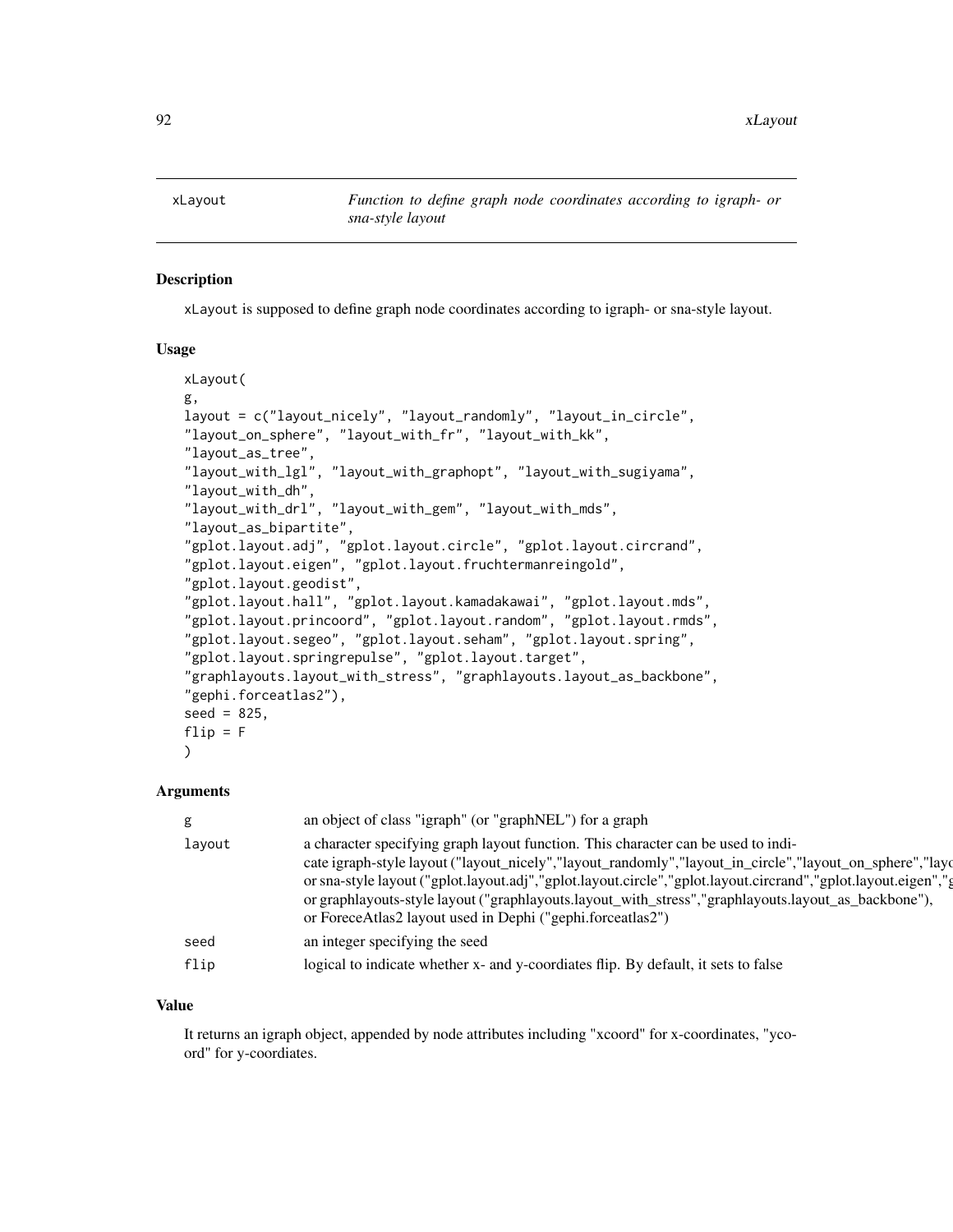#### xLiftOver 93

### See Also

[xGGnetwork](#page-63-0)

#### Examples

```
## Not run:
# Load the library
library(XGR)
RData.location <- "http://galahad.well.ox.ac.uk/bigdata/"
# load REACTOME
# restricted to Immune System ('R-HSA-168256') or Signal Transduction ('R-HSA-162582')
g <- xRDataLoader('ig.REACTOME', RData.location=RData.location)
neighs.out <- igraph::neighborhood(g, order=vcount(g),
nodes="R-HSA-168256", mode="out")
nodeInduced <- V(g)[unique(unlist(neighs.out))]$name
ig <- igraph::induced.subgraph(g, vids=nodeInduced)
# compare Fruchterman and Reingold force-directed placement algorithm
## based on igraph layout
ig1 <- xLayout(ig, layout="layout_with_fr")
gp1 <- xGGnetwork(ig1, node.xcoord="xcoord", node.ycoord="ycoord")
## based on sna layout
ig2 <- xLayout(ig, layout="gplot.layout.fruchtermanreingold")
gp2 <- xGGnetwork(ig2, node.xcoord="xcoord", node.ycoord="ycoord")
# compare Kamada-Kawai force-directed placement algorithm
## based on igraph layout
ig1 <- xLayout(ig, layout="layout_with_kk")
gp1 <- xGGnetwork(ig1, node.xcoord="xcoord", node.ycoord="ycoord")
## based on sna layout
ig2 <- xLayout(ig, layout="gplot.layout.kamadakawai")
gp2 <- xGGnetwork(ig2, node.xcoord="xcoord", node.ycoord="ycoord")
## do together
layouts <-
c("layout_with_fr","gplot.layout.fruchtermanreingold","layout_with_kk","gplot.layout.kamadakawai",
"gephi.forceatlas2")
ls_ig <- lapply(layouts, function(x) xLayout(ig, layout=x))
names(ls_ig) <- layouts
gp <- xGGnetwork(ls_ig, node.xcoord='xcoord', node.ycoord='ycoord',
ncolumns=5)
## End(Not run)
```
xLiftOver *Function to lift genomic intervals from one genome build to another.*

#### **Description**

xLiftOver is supposed to lift genomic intervals from one genome build to another. Supported are the conversions between genome builds 'hg38' (GRCh38), 'hg19' (GRCh37) and 'h18'.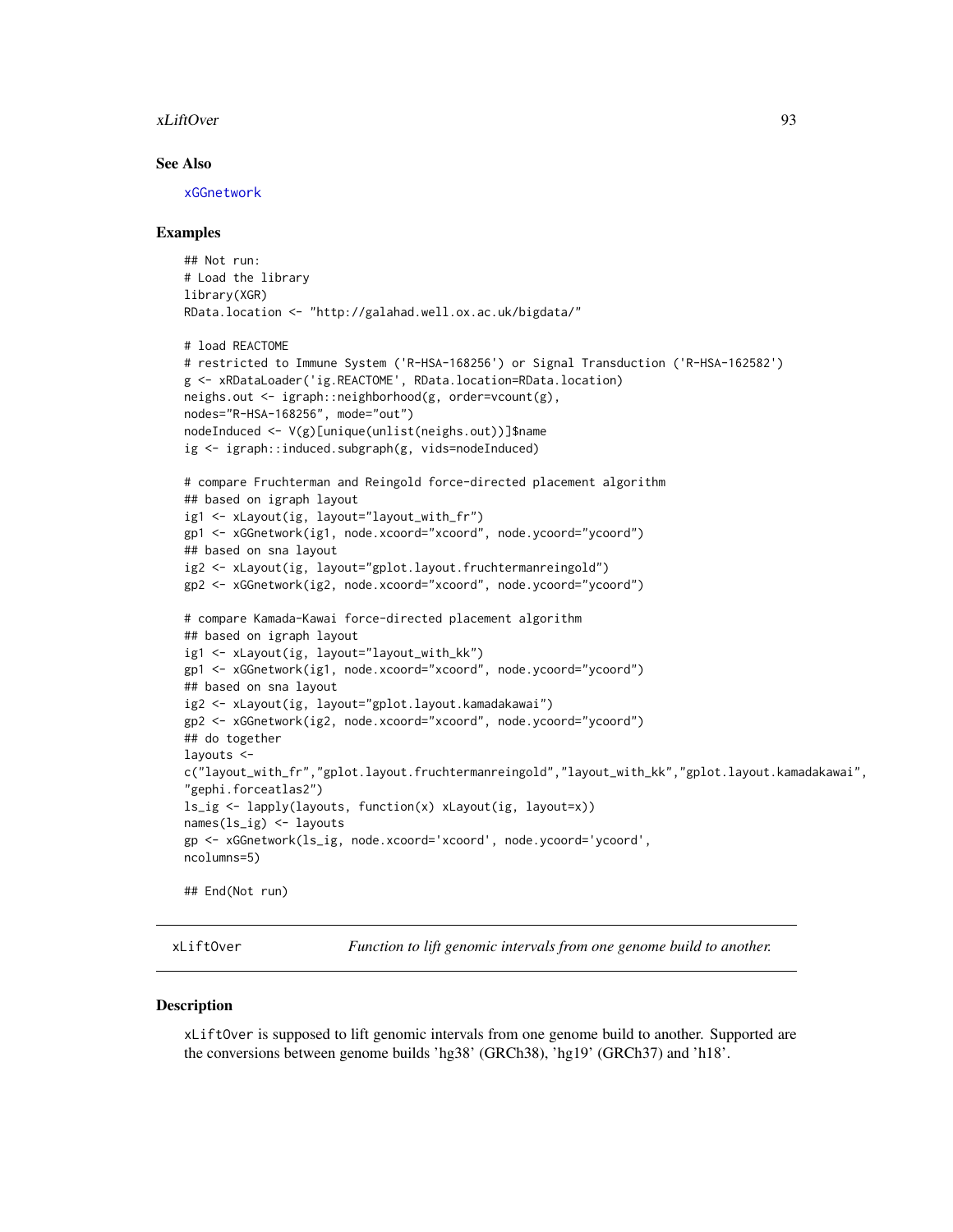# Usage

```
xLiftOver(
data.file,
format.file = c("data.frame", "bed", "chr:start-end", "GRanges"),
build.conversion = c(NA, "hg38.to.hg19", "hg19.to.hg38",
"hg19.to.hg18",
"hg18.to.hg38", "hg18.to.hg19"),
merged = TRUE,
verbose = TRUE,
RData.location = "http://galahad.well.ox.ac.uk/bigdata",
guid = NULL
)
```
# Arguments

| data.file        | an input data file, containing a list of genomic regions to test. If the input file<br>is formatted as a 'data.frame' (specified by the parameter 'format.file' below),<br>the first three columns correspond to the chromosome (1st column), the starting<br>chromosome position (2nd column), and the ending chromosome position (3rd<br>column). If the format is indicated as 'bed' (browser extensible data), the same<br>as 'data.frame' format but the position is 0-based offset from chromomose posi-<br>tion. If the genomic regions provided are not ranged but only the single position,<br>the ending chromosome position (3rd column) is allowed not to be provided. If<br>the format is indicated as "chr:start-end", instead of using the first 3 columns,<br>only the first column will be used and processed. If the file also contains other<br>columns, these additional columns will be ignored. Alternatively, the input file<br>can be the content itself assuming that input file has been read. Note: the file<br>should use the tab delimiter as the field separator between columns |
|------------------|----------------------------------------------------------------------------------------------------------------------------------------------------------------------------------------------------------------------------------------------------------------------------------------------------------------------------------------------------------------------------------------------------------------------------------------------------------------------------------------------------------------------------------------------------------------------------------------------------------------------------------------------------------------------------------------------------------------------------------------------------------------------------------------------------------------------------------------------------------------------------------------------------------------------------------------------------------------------------------------------------------------------------------------------------------------------------------------------------------------|
| format.file      | the format for input files. It can be one of "data.frame", "chr:start-end", "bed"                                                                                                                                                                                                                                                                                                                                                                                                                                                                                                                                                                                                                                                                                                                                                                                                                                                                                                                                                                                                                              |
| build.conversion |                                                                                                                                                                                                                                                                                                                                                                                                                                                                                                                                                                                                                                                                                                                                                                                                                                                                                                                                                                                                                                                                                                                |
|                  | the conversion from one genome build to another. The conversions supported are<br>"hg38.to.hg19", "hg19.to.hg38", "hg19.to.hg18", "hg18.to.hg38" and "hg18.to.hg19".<br>By default it is NA, forcing the user to specify the corrent one.                                                                                                                                                                                                                                                                                                                                                                                                                                                                                                                                                                                                                                                                                                                                                                                                                                                                      |
| merged           | logical to indicate whether multiple ranges should be merged into the one per a<br>range in query. By default, it sets to true                                                                                                                                                                                                                                                                                                                                                                                                                                                                                                                                                                                                                                                                                                                                                                                                                                                                                                                                                                                 |
| verbose          | logical to indicate whether the messages will be displayed in the screen. By<br>default, it sets to false for no display                                                                                                                                                                                                                                                                                                                                                                                                                                                                                                                                                                                                                                                                                                                                                                                                                                                                                                                                                                                       |
|                  | RData. location the characters to tell the location of built-in RData files. See xRDataLoader for<br>details                                                                                                                                                                                                                                                                                                                                                                                                                                                                                                                                                                                                                                                                                                                                                                                                                                                                                                                                                                                                   |
| guid             | a valid (5-character) Global Unique IDentifier for an OSF project. See xRDataLoader<br>for details                                                                                                                                                                                                                                                                                                                                                                                                                                                                                                                                                                                                                                                                                                                                                                                                                                                                                                                                                                                                             |

## Value

an GR oject storing converted genomic intervals.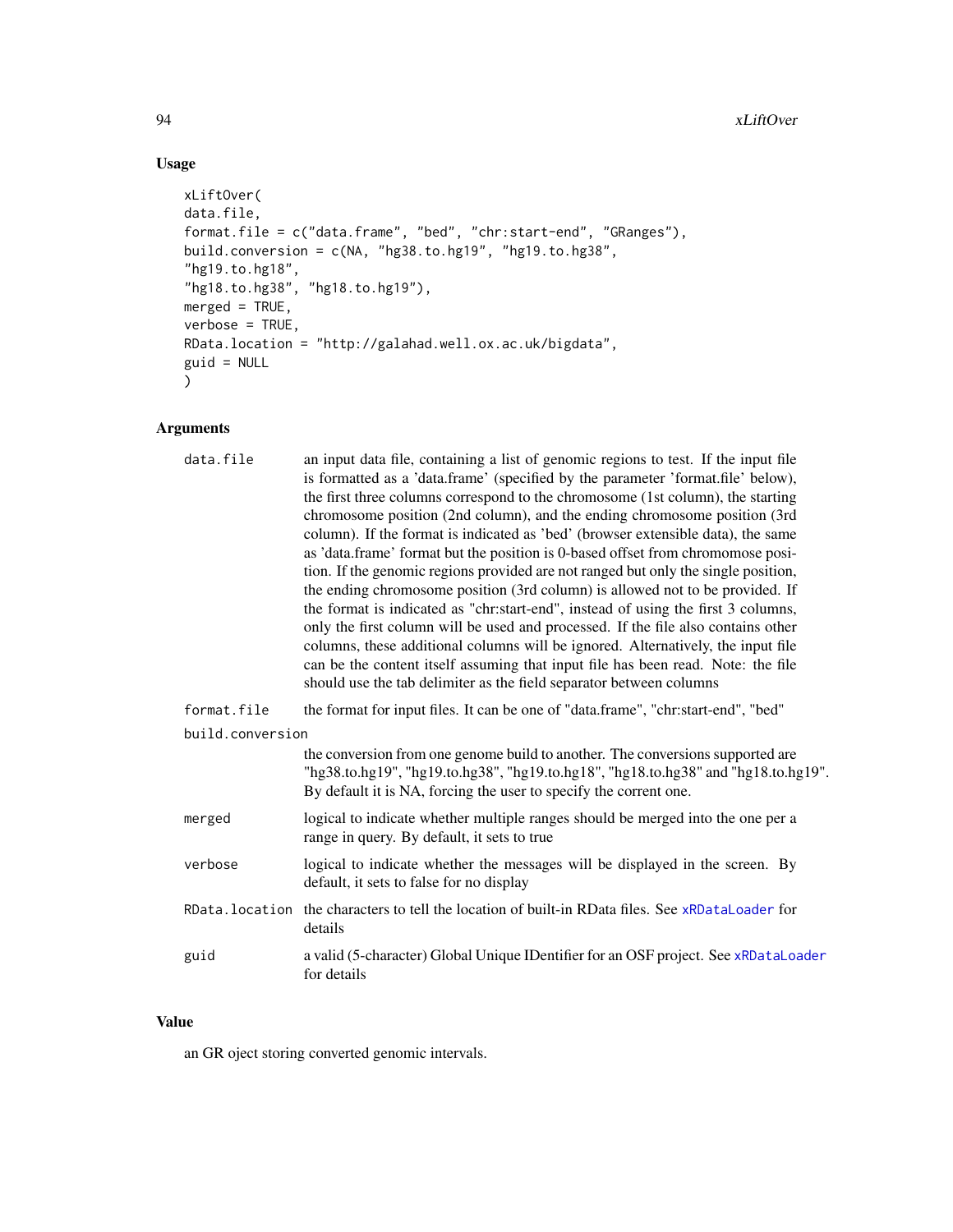#### xMEabf 95

# See Also

[xRDataLoader](#page-182-0)

# Examples

```
RData.location <- "http://galahad.well.ox.ac.uk/bigdata"
## Not run:
```

```
# Provide UCSC known genes (hg19)
UCSC_genes <- xRDataLoader('UCSC_knownGene',
RData.location=RData.location)
UCSC_genes
# Lift over to hg38
gr <- xLiftOver(UCSC_genes, format.file="GRanges",
```

```
build.conversion="hg19.to.hg38", RData.location=RData.location)
gr
```

```
## End(Not run)
```
<span id="page-94-0"></span>

| xMEabf | Function to conduct colocalisation analysis through Wakefield's Ap- |
|--------|---------------------------------------------------------------------|
|        | proximate Bayes Factor approach integrating GWAS and eQTL sum-      |
|        | mary data                                                           |

# Description

xMEabf is supposed to conduct colocalisation analysis integrating GWAS and eQTL summary data through Wakefield's Approximate Bayes Factor (ABF).

#### Usage

```
xMEabf(
eqtl.summary,
gwas.summary,
prior.get1 = 1e-04,
prior.gwas = 1e-04,
prior.both = 1e-05)
```
## Arguments

eqtl.summary an input eQTL summary data for a region (eg the eQTLs for a gene), a list with mandatory components 'beta' (a vector for eQTL effect size), 'varbeta' (a vector for beta variance), 'N' (an integer specifying number of samples), 'MAF' (minor allele frequency, eg effect allele frequency), 'snp' (a vector for dbSNP identity)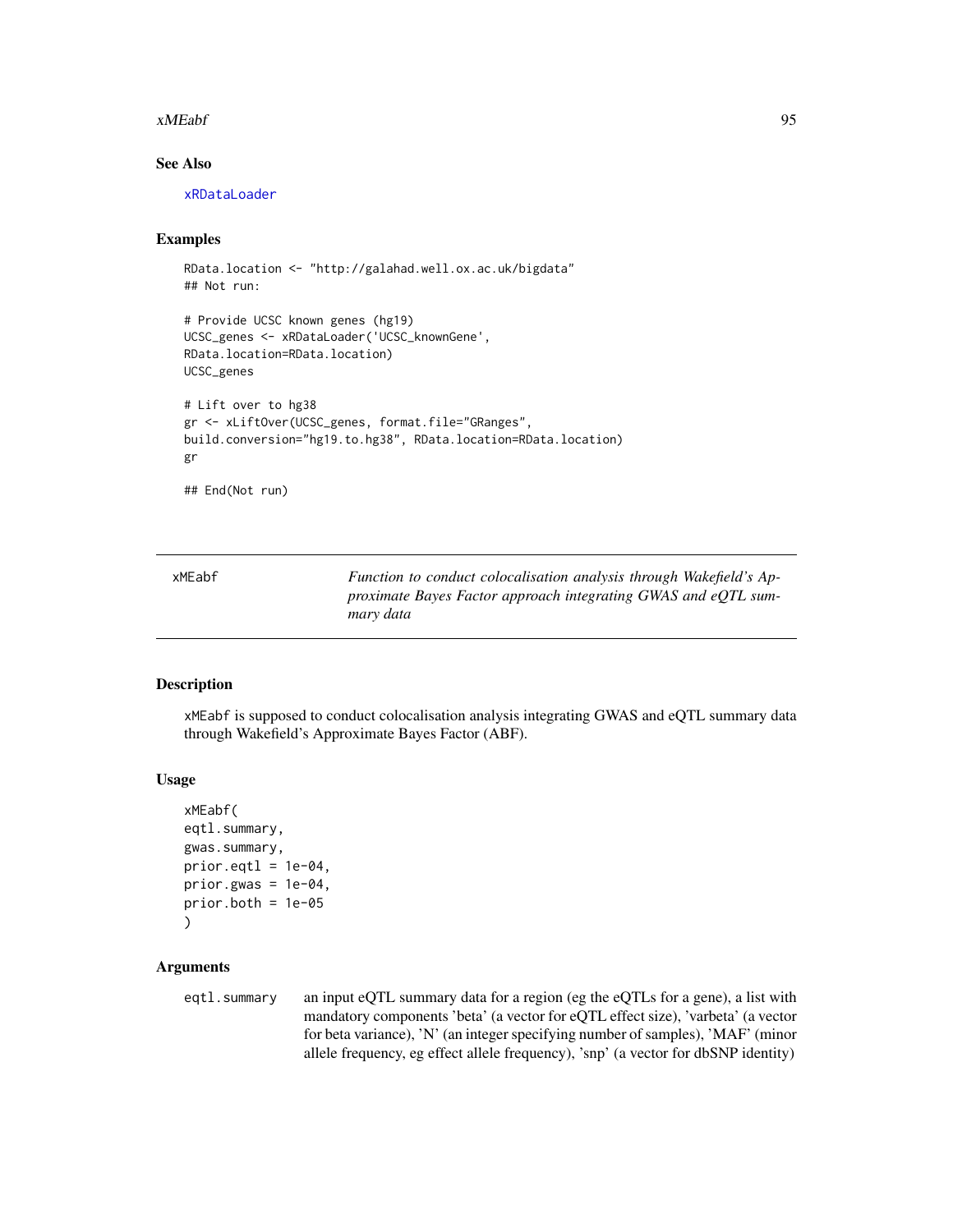| gwas.summary | an input GWAS summary data, a list with mandatory components 'beta' (a vec-<br>tor for GWAS SNP effect size), 'varbeta' (a vector for beta variance), 'snp' (a<br>vector for dbSNP identity) |
|--------------|----------------------------------------------------------------------------------------------------------------------------------------------------------------------------------------------|
| prior.eqtl   | the prior probability an eQTL associated with the eQTL trait. The default value<br>is $1e-4$                                                                                                 |
| prior.gwas   | the prior probability an SNP associated with the GWAS trait. The default value<br>is $1e-4$                                                                                                  |
| prior.both   | the prior probability an eQTL/SNP associated with both eQTL/GWAS traits.<br>The default value is 1e-5                                                                                        |

### Value

a list with two compenents (1) the component 'summary', a vector of 'nsnps' (number of SNPs analysed), 'PP.H0.abf' (posterior probabilities of H0 - no causal variant), 'PP.H1.abf' (posterior probabilities of H1 - causal variant for eQTL trait only), 'PP.H2.abf' (posterior probabilities of H2 causal variant for GWAS trait only), 'PP.H3.abf' (posterior probabilities of H3 - two distinct causal variants), and 'PP.H4.abf' (posterior probabilities of H4 - one shared causal variant), and (2) the component 'results', a data frame with a column 'snp' (SNPs analysed), columns for eQTL statistics calcualted ('eqtl.V', 'eqtl.z', 'eqtl.r' and 'eqtl.lABF'), columns for GWAS statistics calculated ('gwas.V', 'gwas.z', 'gwas.r' and 'gwas.lABF'), a column 'both.sum.lABF' (the sum of 'eqtl.lABF' and 'gwas.lABF') and a column 'SNP.PP.H4' (the posterior probability of the SNP being causal for both traits).

#### See Also

[xMEabf](#page-94-0)

### Examples

```
RData.location <- "http://galahad.well.ox.ac.uk/bigdata"
## Not run:
res <- xMEabf(eqtl.summary, gwas.summary)
utils::write.table(res$results, file="df_abf.txt", row.names=FALSE,
col.names=TRUE, quote=FALSE, sep="\t")
```
## End(Not run)

xMLcaret *Function to integrate predictor matrix in a supervised manner via machine learning algorithms using caret.*

#### Description

xMLcaret is supposed to integrate predictor matrix in a supervised manner via machine learning algorithms using caret. The caret package streamlines model building and performance evaluation. It requires three inputs: 1) Gold Standard Positive (GSP) targets; 2) Gold Standard Negative (GSN) targets; 3) a predictor matrix containing genes in rows and predictors in columns, with their predictive scores inside it. It returns an object of class 'sTarget'.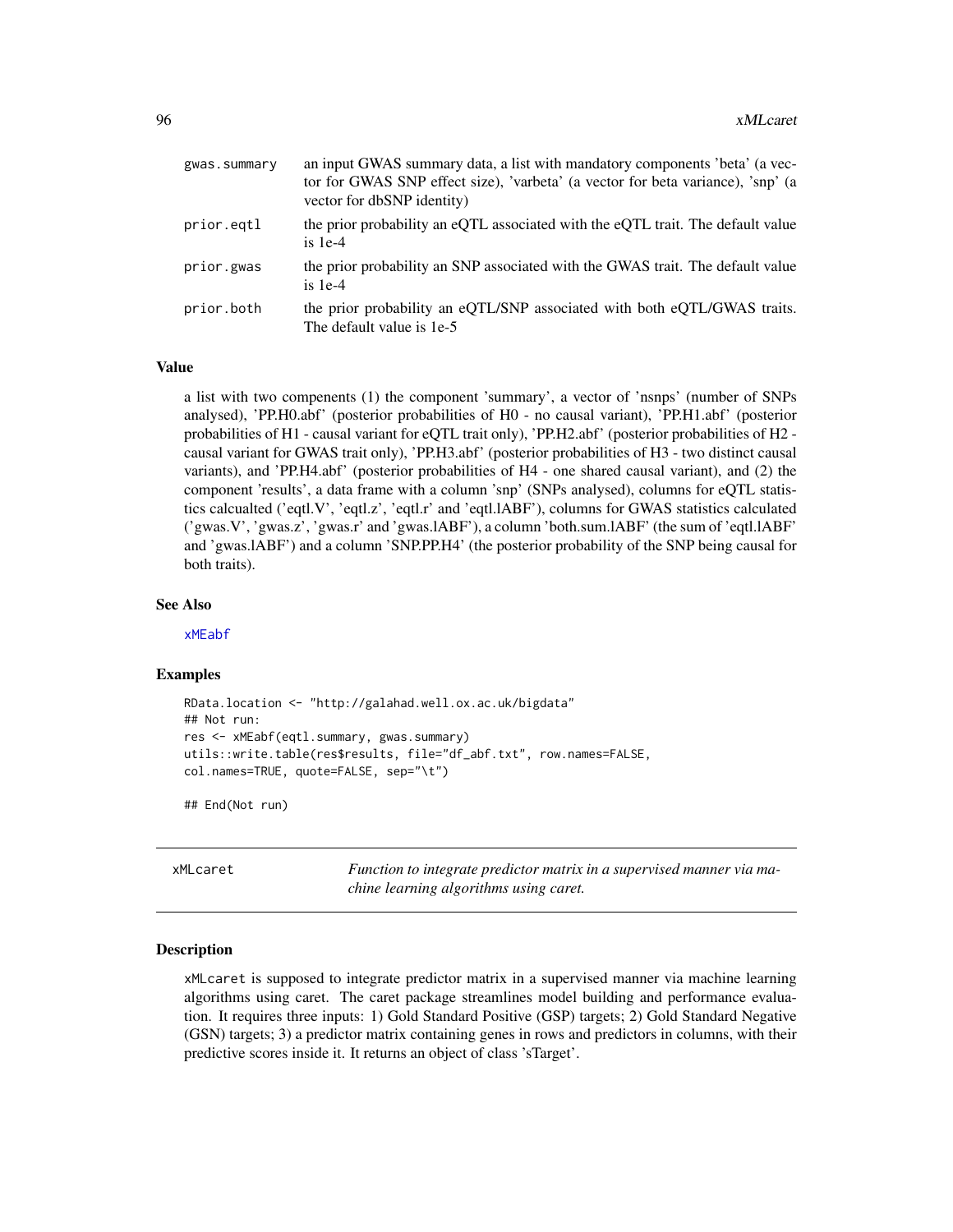### xMLcaret 97

# Usage

```
xMLcaret(
list_pNode = NULL,
df_predictor = NULL,
GSP,
GSN,
method = c("gbm", "svmRadial", "rda", "knn", "pls", "nnet", "rf",
"myrf", "cforest",
"glmnet", "glm", "bayesglm", "LogitBoost", "xgbLinear", "xgbTree"),
nfold = 3,nrepeat = 10,
seed = 825,aggregateBy = c("none", "logistic", "Ztransform", "fishers",
"orderStatistic"),
verbose = TRUE,
RData.location = "http://galahad.well.ox.ac.uk/bigdata",
guid = NULL\mathcal{L}
```

| list_pNode   | a list of "pNode" objects or a "pNode" object                                                                                                                                                                                                                                                                                                                                                                                                                                                                                                                                                                                                                                                                                                                                                                      |
|--------------|--------------------------------------------------------------------------------------------------------------------------------------------------------------------------------------------------------------------------------------------------------------------------------------------------------------------------------------------------------------------------------------------------------------------------------------------------------------------------------------------------------------------------------------------------------------------------------------------------------------------------------------------------------------------------------------------------------------------------------------------------------------------------------------------------------------------|
| df_predictor | a data frame containing genes (in rows) and predictors (in columns), with their<br>predictive scores inside it. This data frame must has gene symbols as row names                                                                                                                                                                                                                                                                                                                                                                                                                                                                                                                                                                                                                                                 |
| GSP          | a vector containing Gold Standard Positive (GSP)                                                                                                                                                                                                                                                                                                                                                                                                                                                                                                                                                                                                                                                                                                                                                                   |
| GSN          | a vector containing Gold Standard Negative (GSN)                                                                                                                                                                                                                                                                                                                                                                                                                                                                                                                                                                                                                                                                                                                                                                   |
| method       | machine learning method. It can be one of "gbm" for Gradient Boosting Ma-<br>chine (GBM), "svmRadial" for Support Vector Machines with Radial Basis<br>Function Kernel (SVM), "rda" for Regularized Discriminant Analysis (RDA),<br>"knn" for k-nearest neighbor (KNN), "pls" for Partial Least Squares (PLS),<br>"nnet" for Neural Network (NNET), "rf" for Random Forest (RF), "myrf" for<br>customised Random Forest (RF), "cforest" for Conditional Inference Random<br>Forest, "glmnet" for glmnet, "glm" for Generalized Linear Model (GLM), "bayesglm"<br>for Bayesian Generalized Linear Model (BGLM), "LogitBoost" for Boosted Lo-<br>gistic Regression (BLR), "xgbLinear" for eXtreme Gradient Boosting as lin-<br>ear booster (XGBL), "xgbTree" for eXtreme Gradient Boosting as tree booster<br>(XGBT) |
| nfold        | an integer specifying the number of folds for cross validataion. Per fold creates<br>balanced splits of the data preserving the overall distribution for each class (GSP<br>and GSN), therefore generating balanced cross-vallidation train sets and testing<br>sets. By default, it is 3 meaning 3-fold cross validation                                                                                                                                                                                                                                                                                                                                                                                                                                                                                          |
| nrepeat      | an integer specifying the number of repeats for cross validataion. By default, it<br>is 10 indicating the cross-validation repeated 10 times                                                                                                                                                                                                                                                                                                                                                                                                                                                                                                                                                                                                                                                                       |
| seed         | an integer specifying the seed                                                                                                                                                                                                                                                                                                                                                                                                                                                                                                                                                                                                                                                                                                                                                                                     |
| aggregateBy  | the aggregate method used to aggregate results from repeated cross validataion.<br>It can be either "none" for no aggregration (meaning the best model based on all                                                                                                                                                                                                                                                                                                                                                                                                                                                                                                                                                                                                                                                |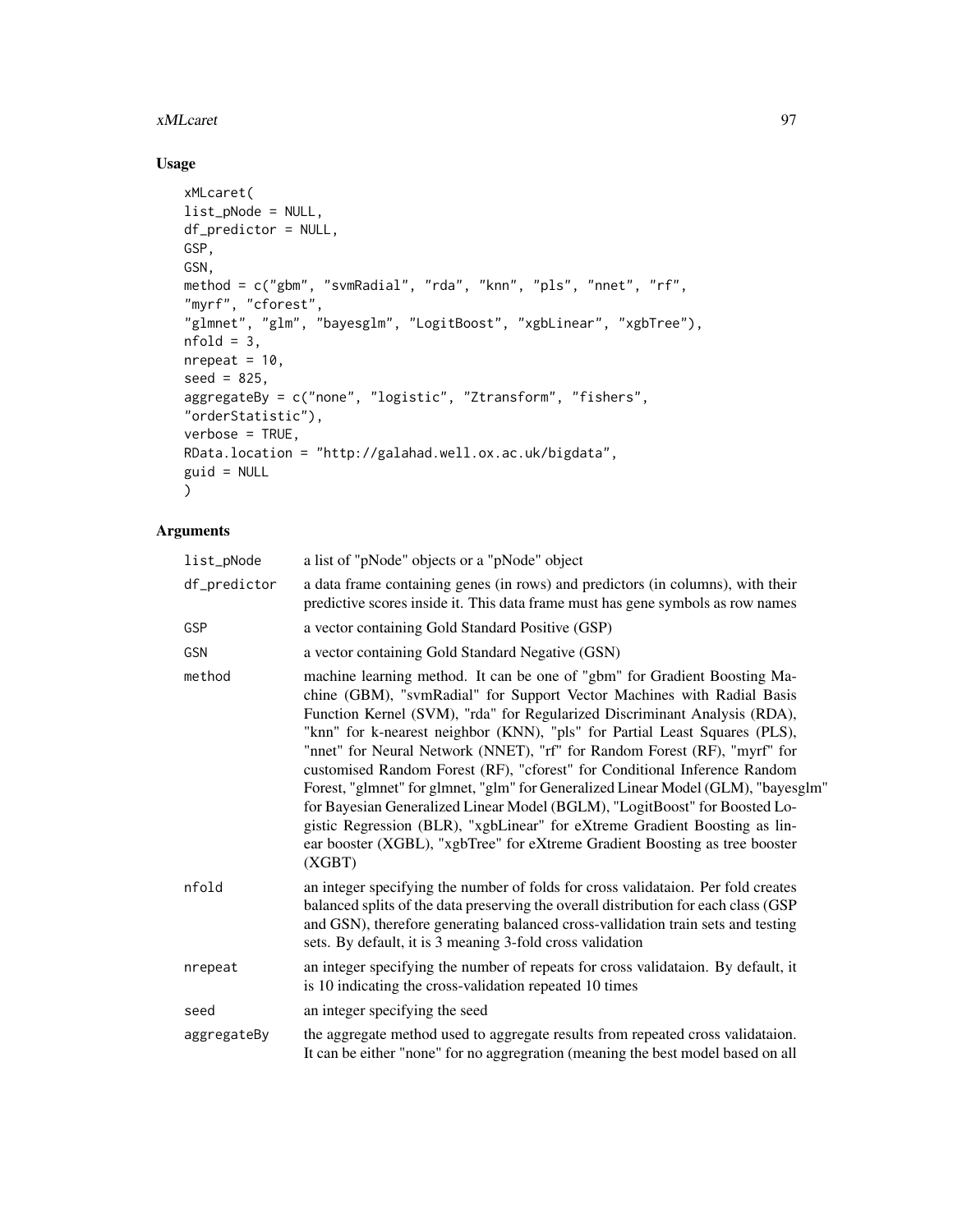|                | data used for cross validation is used), or "order Statistic" for the method based<br>on the order statistics of p-values, or "fishers" for Fisher's method, "Ztransform"<br>for Z-transform method, "logistic" for the logistic method. Without loss of gen-<br>erality, the Z-transform method does well in problems where evidence against<br>the combined null is spread widely (equal footings) or when the total evidence<br>is weak; Fisher's method does best in problems where the evidence is concen-<br>trated in a relatively small fraction of the individual tests or when the evidence<br>is at least moderately strong; the logistic method provides a compromise be-<br>tween these two. Notably, the aggregate methods 'Ztransform' and 'logistic' are<br>preferred here |
|----------------|--------------------------------------------------------------------------------------------------------------------------------------------------------------------------------------------------------------------------------------------------------------------------------------------------------------------------------------------------------------------------------------------------------------------------------------------------------------------------------------------------------------------------------------------------------------------------------------------------------------------------------------------------------------------------------------------------------------------------------------------------------------------------------------------|
| verbose        | logical to indicate whether the messages will be displayed in the screen. By<br>default, it sets to TRUE for display                                                                                                                                                                                                                                                                                                                                                                                                                                                                                                                                                                                                                                                                       |
| RData.location | the characters to tell the location of built-in RData files. See xRDataLoader for<br>details                                                                                                                                                                                                                                                                                                                                                                                                                                                                                                                                                                                                                                                                                               |
| guid           | a valid (5-character) Global Unique IDentifier for an OSF project. See xRDataLoader<br>for details                                                                                                                                                                                                                                                                                                                                                                                                                                                                                                                                                                                                                                                                                         |
|                |                                                                                                                                                                                                                                                                                                                                                                                                                                                                                                                                                                                                                                                                                                                                                                                            |

## Value

an object of class "sTarget", a list with following components:

- model: an object of class "train" as a best model
- ls\_model: a list of best models from repeated cross-validation
- priority: a data frame of n X 5 containing gene priority information, where n is the number of genes in the input data frame, and the 5 columns are "GS" (either 'GSP', or 'GSN', or 'Putative'), "name" (gene names), "rank" (priority rank), "rating" (5-star priority score/rating), and "description" (gene description)
- predictor: a data frame, which is the same as the input data frame but inserting two additional columns ('GS' in the first column, 'name' in the second column)
- performance: a data frame of 1+nPredictor X 2 containing the supervised/predictor performance info, where nPredictor is the number of predictors, two columns are "ROC" (AUC values) and "Fmax" (F-max values)
- performance\_cv: a data frame of nfold\*nrepeat X 2 containing the repeated cross-validation performance, where two columns are "ROC" (AUC values) and "Fmax" (F-max values)
- importance: a data frame of nPredictor X 1 containing the predictor importance info
- gp: a ggplot object for the ROC curve
- gp\_cv: a ggplot object for the ROC curves from repeated cross-validation
- evidence: an object of the class "eTarget", a list with following components "evidence" and "metag"
- list\_pNode: a list of "pNode" objects

#### Note

It will depend on whether a package "caret" and its suggested packages have been installed. It can be installed via: BiocManager::install(c("caret","e1071","gbm","kernlab","klaR","pls","nnet","randomForest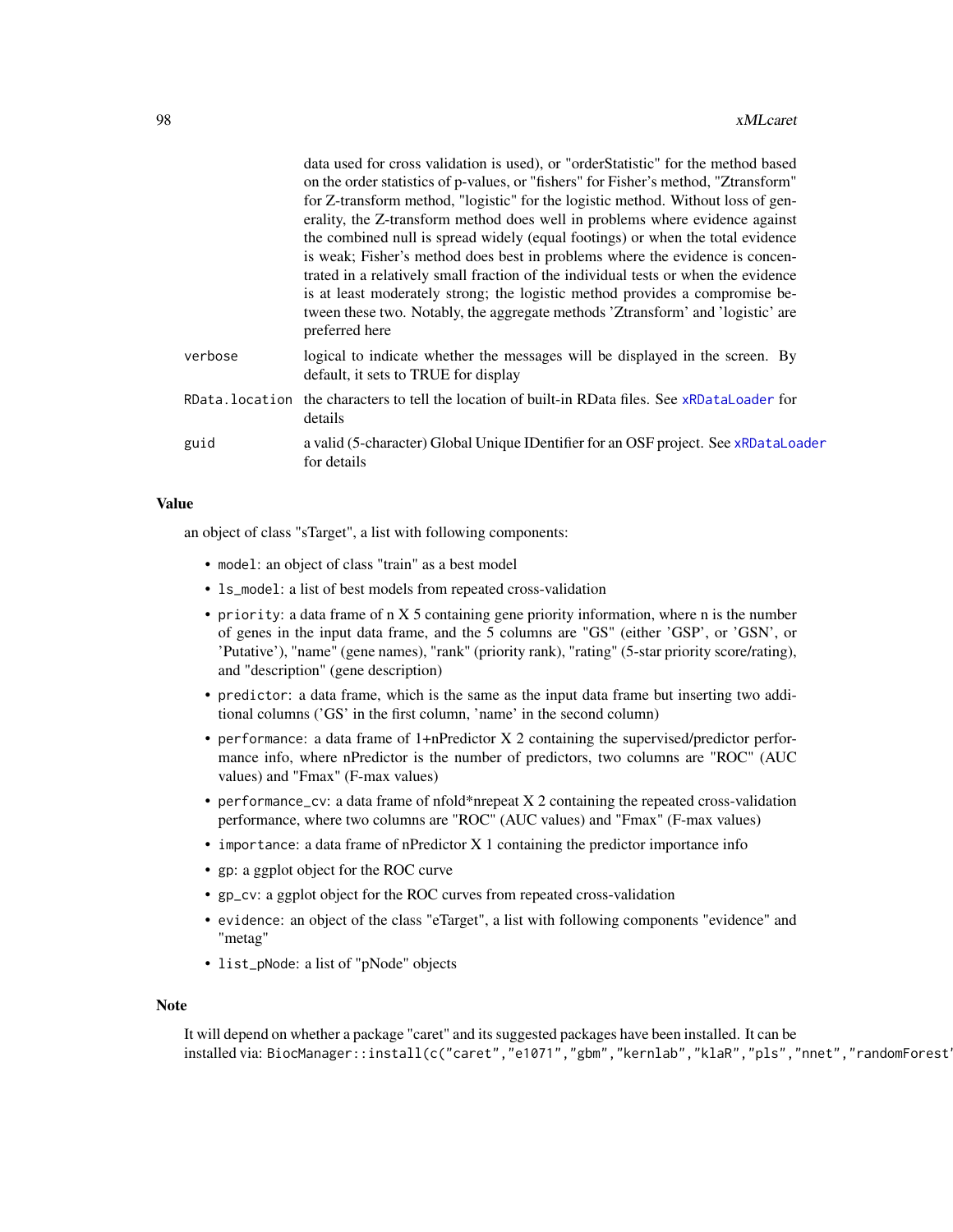# xMLcompare 99

# See Also

[xPierMatrix](#page-143-0), [xPredictROCR](#page-180-0), [xPredictCompare](#page-179-0), [xSparseMatrix](#page-197-0), [xSymbol2GeneID](#page-203-0)

## Examples

```
RData.location <- "http://galahad.well.ox.ac.uk/bigdata"
## Not run:
sTarget <- xMLcaret(df_prediction, GSP, GSN, method="myrf")
```
## End(Not run)

<span id="page-98-0"></span>

| xMLcompare | Function to visualise cross-validation performance against tuning pa- |
|------------|-----------------------------------------------------------------------|
|            | rameters                                                              |

# Description

xMLcompare is supposed to visualise cross-validation performance against tuning parameters.

# Usage

```
xMLcompare(
list_ML,
metric = c("ROC", "Sens", "Spec"),
xlab = NA,
xlimits = c(0.5, 1),
font.family = "sans"
\lambda
```
## Arguments

| list_ML     | a list of class "train" or "train.formula" objects (resulting from caret::train)                         |  |
|-------------|----------------------------------------------------------------------------------------------------------|--|
| metric      | the performance metric to plot. It can be one of 'ROC', 'Sens' (Sensitivity) and<br>'Spec' (Specificity) |  |
| xlab        | a title for the x axis                                                                                   |  |
| xlimits     | the limit for the x axis                                                                                 |  |
| font.family | the font family for texts                                                                                |  |

# Value

an object of class "ggplot"

## Note

none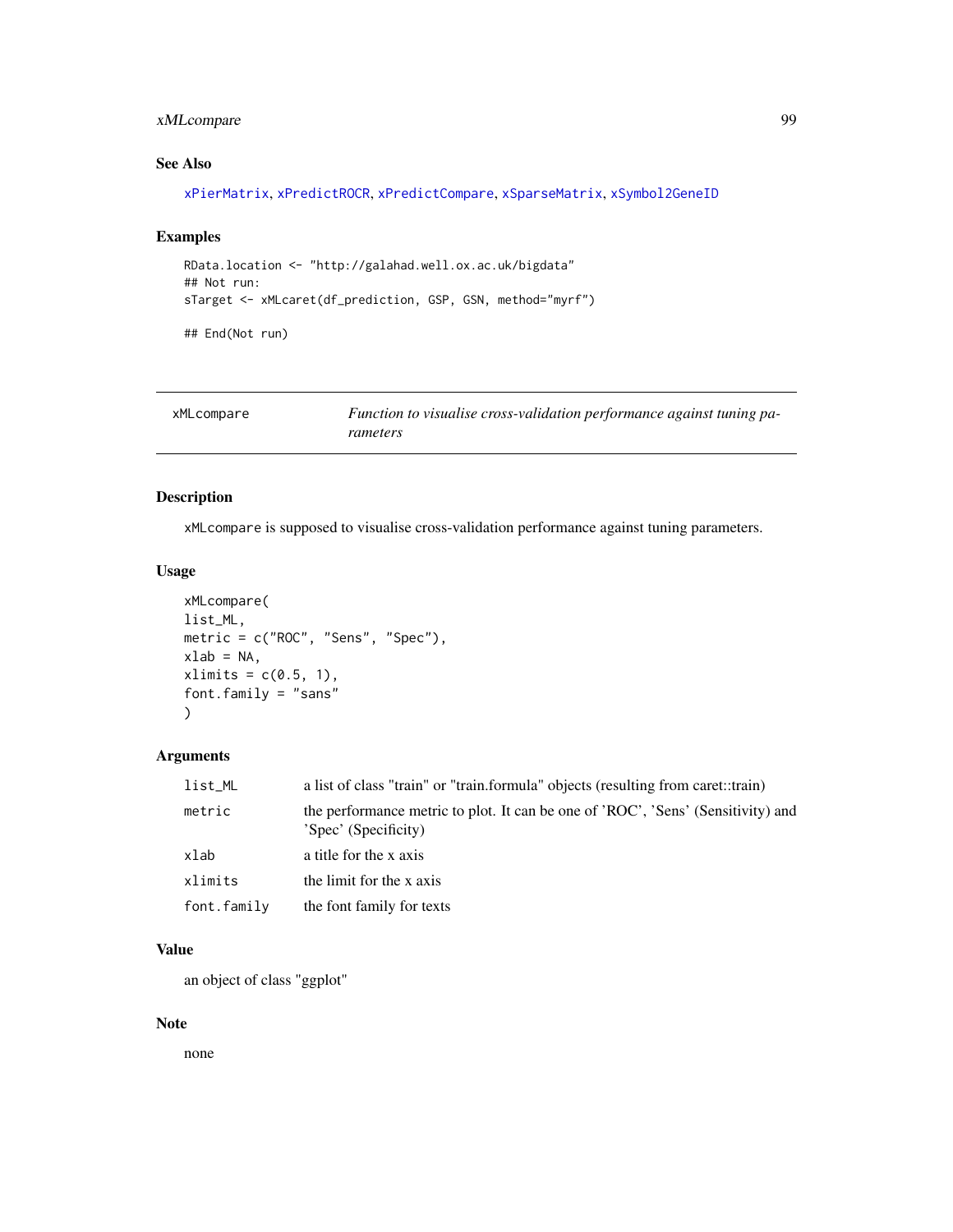## See Also

[xMLcompare](#page-98-0)

# Examples

```
RData.location <- "http://galahad.well.ox.ac.uk/bigdata"
## Not run:
gp <- xMLcompare(ls_ML, xlimits=c(0.5,1))
```
## End(Not run)

xMLdensity *Function to visualise machine learning results using density plot*

# Description

xMLdensity is supposed to visualise machine learning results using density plot. It returns an object of class "ggplot".

#### Usage

```
xMLdensity(
xTarget,
displayBy = c("All", "GS", "GSN", "GSP", "NEW"),
x.scale = c("sqrt", "normal"),
font.family = "sans",
signature = TRUE
\mathcal{L}
```
# Arguments

| xTarget     | an object of class "xTarget" or "dTarget" (with the component 'pPerf')                                                                                                                                                                              |
|-------------|-----------------------------------------------------------------------------------------------------------------------------------------------------------------------------------------------------------------------------------------------------|
| displayBy   | which targets will be used for displaying. It can be one of "GS" for gold standard<br>targets, "GSN" for gold standard negatives, "GSP" for gold standard positives,<br>"NEW" for putative/new targets (non-GS), "All" for all targets (by default) |
| x.scale     | how to transform the x scale. It can be "normal" for no transformation, and<br>"sqrt" for square root transformation (by default)                                                                                                                   |
| font.family | the font family for texts                                                                                                                                                                                                                           |
| signature   | logical to indicate whether the signature is assigned to the plot caption. By<br>default, it sets TRUE showing which function is used to draw this graph                                                                                            |

#### Value

an object of class "ggplot"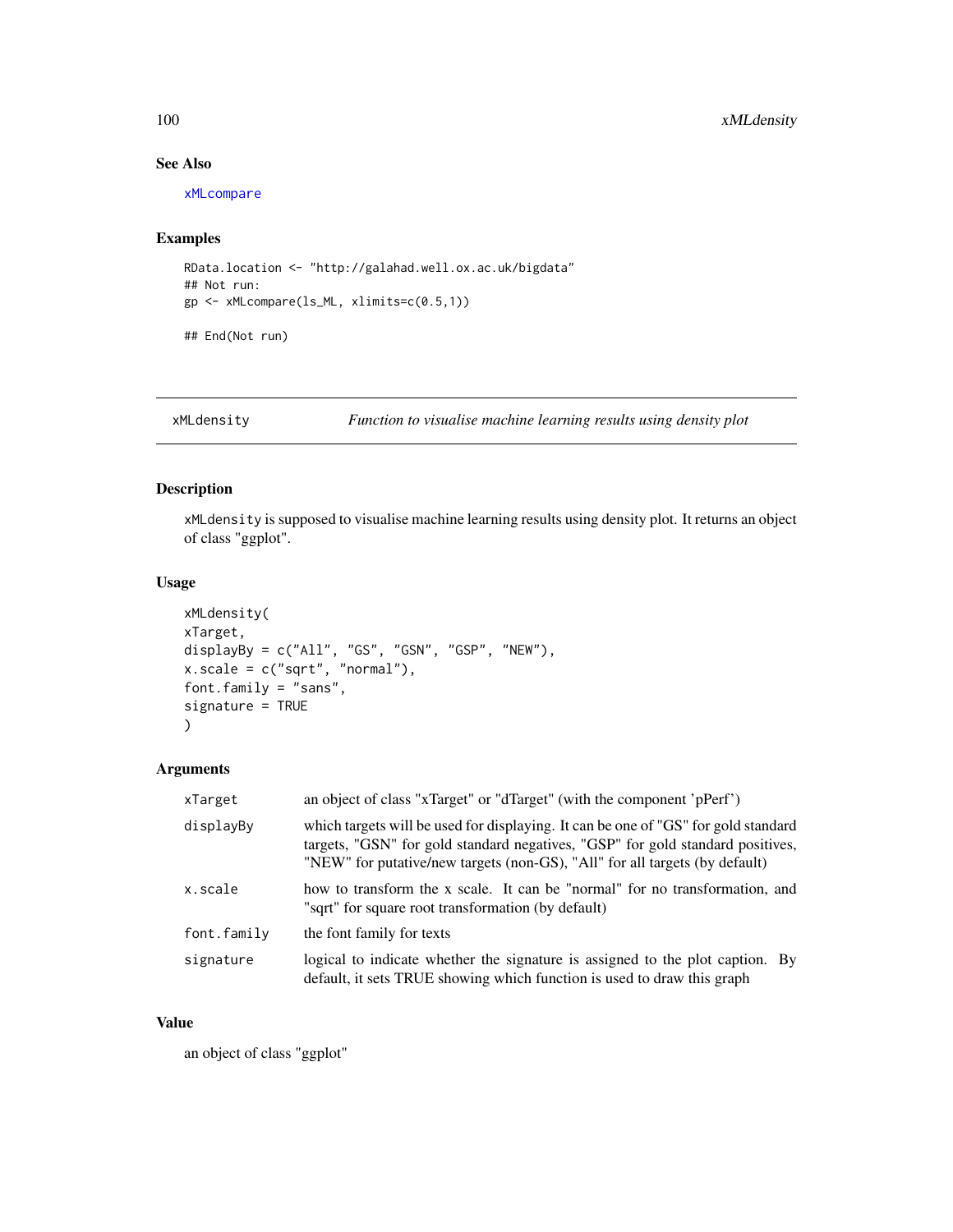# xMLdotplot 101

# Note

none

## See Also

[xColormap](#page-21-0)

## Examples

```
RData.location <- "http://galahad.well.ox.ac.uk/bigdata"
## Not run:
gp <- xMLdensity(xTarget, displayBy="All")
gp
```
## End(Not run)

<span id="page-100-0"></span>xMLdotplot *Function to visualise machine learning results using dot plot*

## Description

xMLdotplot is supposed to visualise machine learning results using dot plot. It returns an object of class "ggplot".

## Usage

```
xMLdotplot(
sTarget,
displayBy = c("importance2fold", "roc2fold", "fmax2fold",
"importance_accurancy",
"importance_gini", "ROC", "Fmax"),
ML.included = TRUE,
font.family = "sans",
signature = TRUE
\mathcal{L}
```

| sTarget     | an object of class "sTarget"                                                                                                                                                                                                                                                                                                                                                                                                                                                     |
|-------------|----------------------------------------------------------------------------------------------------------------------------------------------------------------------------------------------------------------------------------------------------------------------------------------------------------------------------------------------------------------------------------------------------------------------------------------------------------------------------------|
| displayBy   | which statistics will be used for displaying. It can be either statistics across<br>folds ("importance2fold" for predictor importance, "roc2fold" for AUC in ROC,<br>"fmax2fold" for F-max in Precision-Recall curve) or overall statistics ("impor-<br>tance_accurancy" for predictor importance measured by accuracy decrease, "im-<br>portance_gini" for predictor importance measured by Gini decrease, "ROC" for<br>AUC in ROC, "Fmax" for F-max in Precision-Recall curve) |
| ML.included | logical to indicate whether to use ML results                                                                                                                                                                                                                                                                                                                                                                                                                                    |
| font.family | the font family for texts                                                                                                                                                                                                                                                                                                                                                                                                                                                        |
|             |                                                                                                                                                                                                                                                                                                                                                                                                                                                                                  |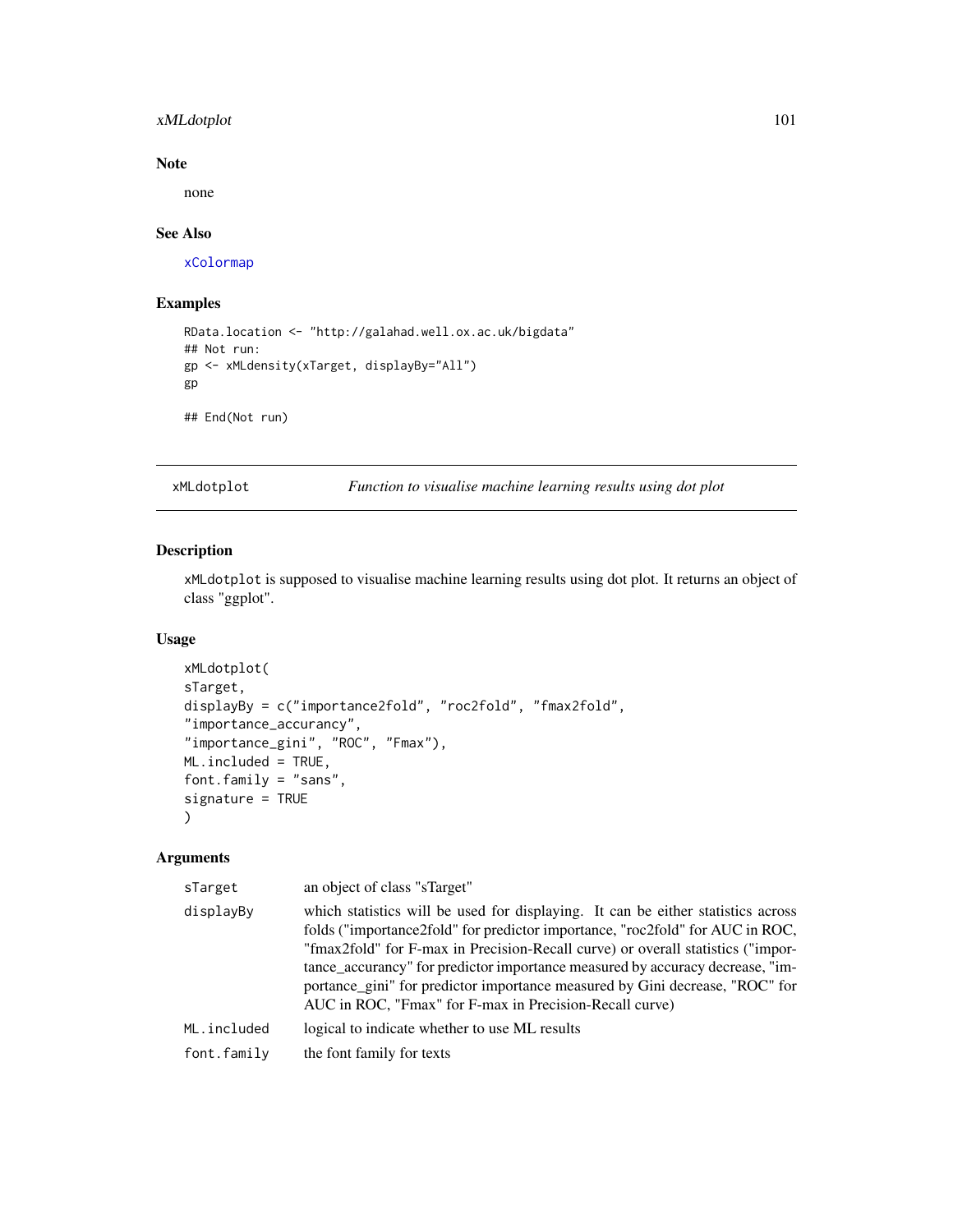```
signature logical to indicate whether the signature is assigned to the plot caption. By
                  default, it sets TRUE showing which function is used to draw this graph
```
### Value

an object of class "ggplot"

#### Note

none

## See Also

[xMLdotplot](#page-100-0)

# Examples

```
RData.location <- "http://galahad.well.ox.ac.uk/bigdata"
## Not run:
gp <- xMLdotplot(sTarget, displayBy="importance_accurancy")
gp
```
## End(Not run)

xMLfeatureplot *Function to visualise/assess features used for machine learning*

### Description

xMLfeatureplot is supposed to visualise/assess features used for machine learning. Visualisation can be made using either boxplot or dot plot for AUC and F-max. It returns an object of class "ggplot" for AUC and F-max, and an object of class "trellis" for boxplot.

### Usage

```
xMLfeatureplot(
df_predictor,
GSP,
GSN,
displayBy = c("boxplot", "ROC", "Fmax"),
font.family = "sans",
...
\mathcal{L}
```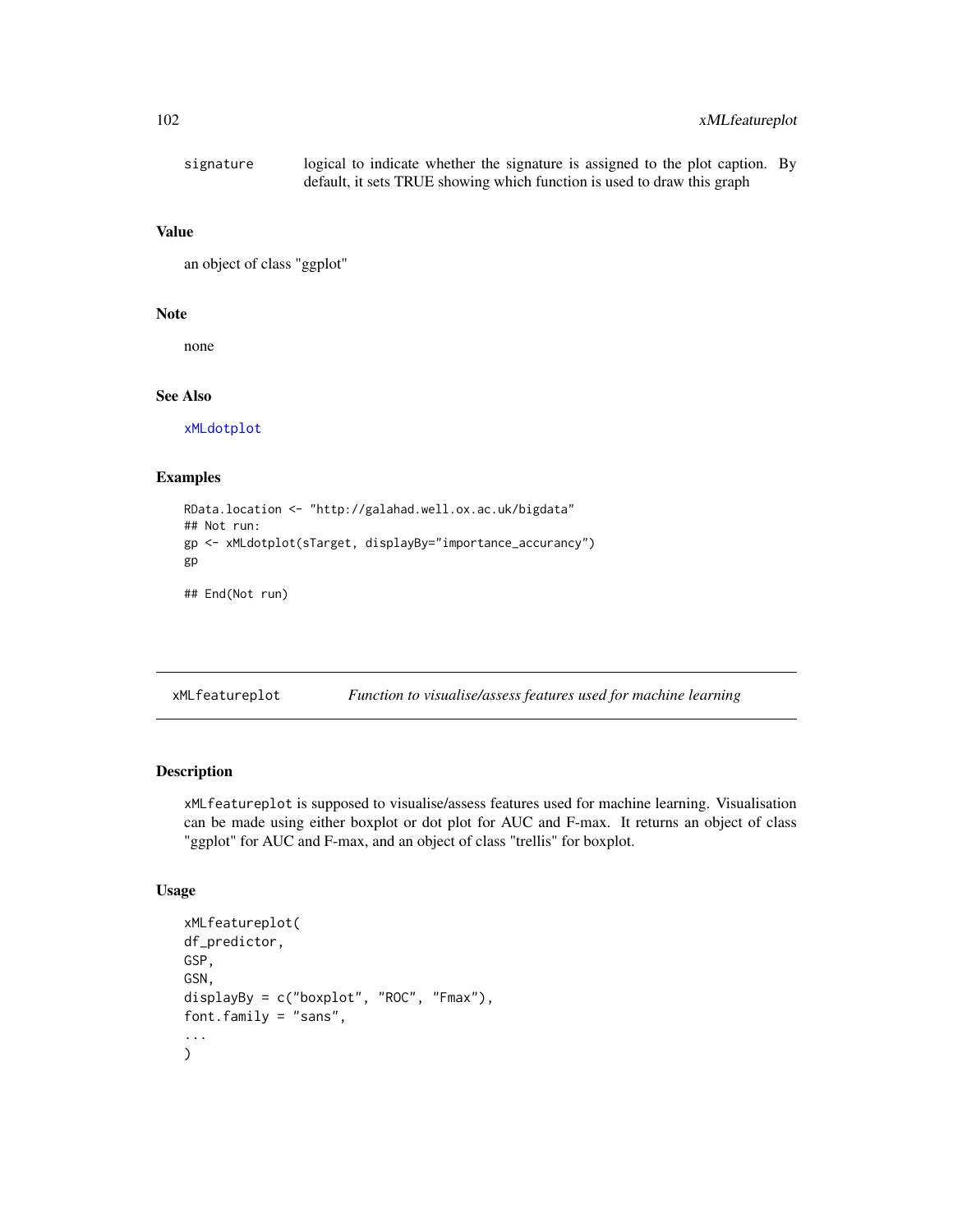# xMLglmnet 103

## Arguments

| df_predictor            | a data frame containing genes (in rows) and predictors (in columns), with their<br>predictive scores inside it. This data frame must has gene symbols as row names           |
|-------------------------|------------------------------------------------------------------------------------------------------------------------------------------------------------------------------|
| GSP                     | a vector containing Gold Standard Positive (GSP)                                                                                                                             |
| GSN                     | a vector containing Gold Standard Negative (GSN)                                                                                                                             |
| displayBy               | which statistics will be used for displaying. It can be either "boxplot" for fea-<br>tures themselves, "ROC" for AUC in ROC, "Fmax" for F-max in Precision-<br>Recall curve) |
| font.family             | the font family for texts                                                                                                                                                    |
| $\cdot$ $\cdot$ $\cdot$ | additional parameters. Please refer to 'lattice::bwplot' for the complete list.                                                                                              |
|                         |                                                                                                                                                                              |

# Value

an object of class "ggplot" for AUC and F-max, and an object of class "trellis" for boxplot

#### Note

none

## See Also

[xPredictROCR](#page-180-0), [xPredictCompare](#page-179-0)

## Examples

```
RData.location <- "http://galahad.well.ox.ac.uk/bigdata"
## Not run:
gp <- xMLfeatureplot(df_predictor, GSP, GSN, displayBy="ROC")
## End(Not run)
```
xMLglmnet *Function to integrate predictor matrix in a supervised manner via machine learning algorithm glmnet.*

# Description

xMLglmnet is supposed to integrate predictor matrix in a supervised manner via machine learning algorithm glmnet. It requires three inputs: 1) Gold Standard Positive (GSP) targets; 2) Gold Standard Negative (GSN) targets; 3) a predictor matrix containing genes in rows and predictors in columns, with their predictive scores inside it. It returns an object of class 'pTarget'.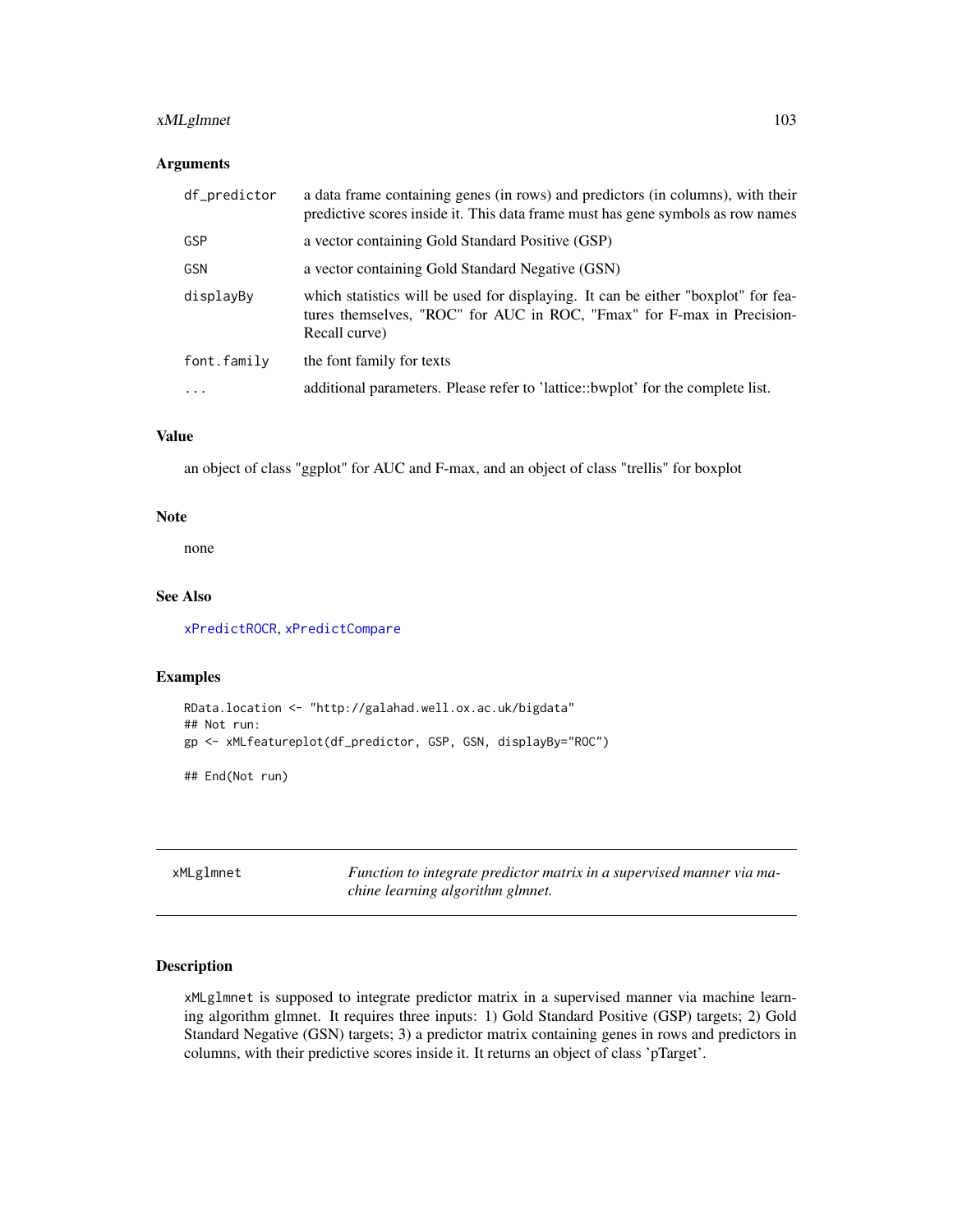# Usage

```
xMLglmnet(
df_predictor,
GSP,
GSN,
family = c("binomial", "gaussian"),
type.measure = c("auc", "mse"),
nfold = 3,
alphas = seq(0, 1, 0.1),
standardize = TRUE,
lower.limits = -Inf,
verbose = TRUE,
RData.location = "http://galahad.well.ox.ac.uk/bigdata",
guid = NULL,...
\sum_{i=1}^{n}
```

| df_predictor | a data frame containing genes (in rows) and predictors (in columns), with their<br>predictive scores inside it. This data frame must has gene symbols as row names                                    |
|--------------|-------------------------------------------------------------------------------------------------------------------------------------------------------------------------------------------------------|
| <b>GSP</b>   | a vector containing Gold Standard Positive (GSP)                                                                                                                                                      |
| <b>GSN</b>   | a vector containing Gold Standard Negative (GSN)                                                                                                                                                      |
| family       | response family type. It can be one of "binomial" for two-class logistic model<br>or "gaussian" for gaussian model                                                                                    |
| type.measure | loss to use for cross-validation. It can be one of "auc" for two-class logistic<br>model, "mse" for the deviation from the fitted mean to the response using gaus-<br>sian model                      |
| nfold        | an integer specifying the number of folds for cross validataion                                                                                                                                       |
| alphas       | a vector specifying a range of alphas. Alpha is an elasticnet mixing parameter,<br>with $0 \leq$ =alpha $\leq$ =1. By default, seq(0,1,by-0.1)                                                        |
| standardize  | logical specifying whether to standardise the predictor. If yes (by default), the<br>predictor standardised prior to fitting the model. The coefficients are always<br>returned on the original scale |
| lower.limits | vector of lower limits for each coefficient (by default, '-Inf'; all should be non-<br>positive). A single value provided will apply to every coefficient                                             |
| verbose      | logical to indicate whether the messages will be displayed in the screen. By<br>default, it sets to TRUE for display                                                                                  |
|              | RData. location the characters to tell the location of built-in RData files. See xRDataLoader for<br>details                                                                                          |
| guid         | a valid (5-character) Global Unique IDentifier for an OSF project. See xRDataLoader<br>for details                                                                                                    |
| $\cdots$     | additional parameters. Please refer to 'glmnet::cv.glmnet' for the complete list.                                                                                                                     |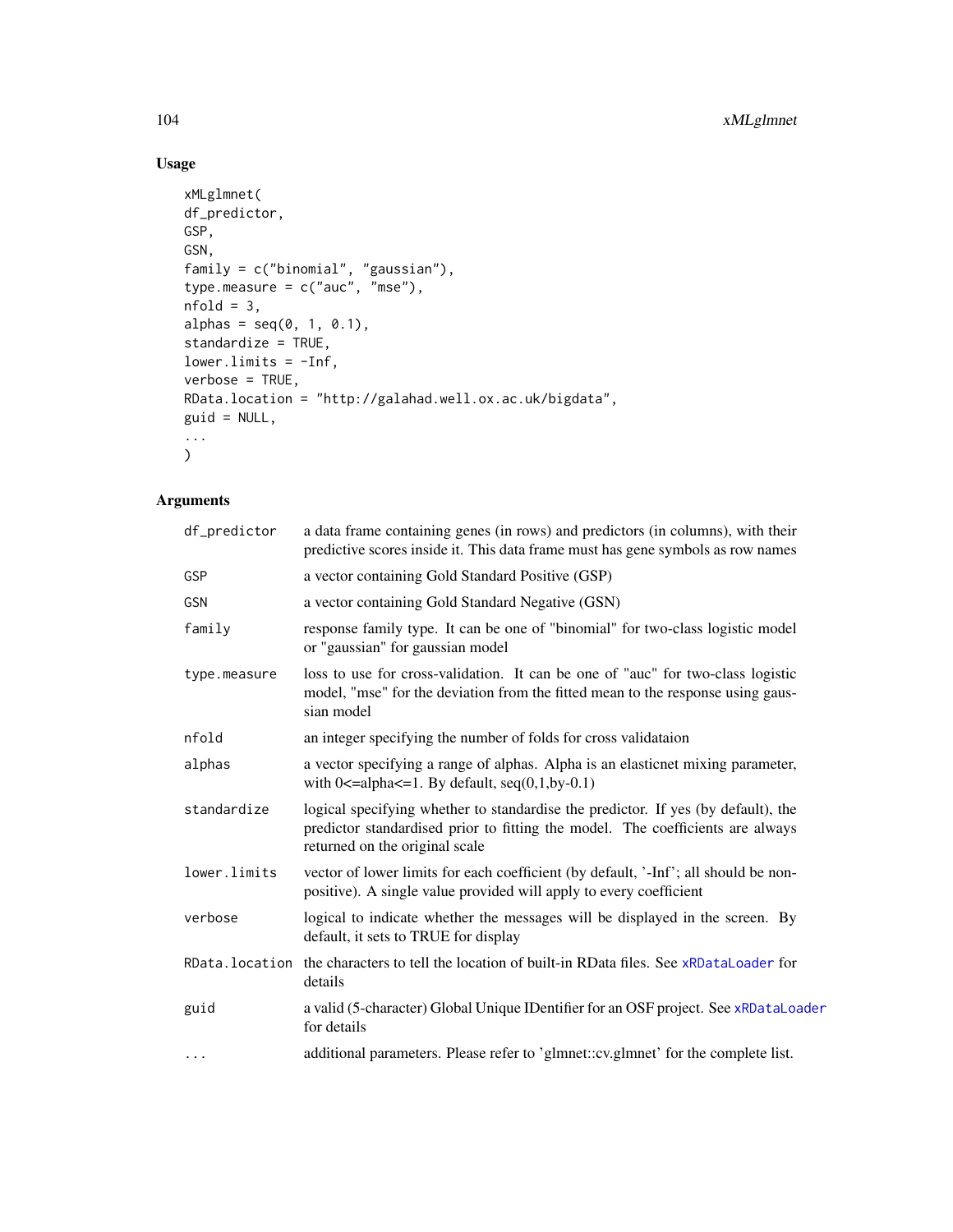## xMLglmnet 105

## Value

an object of class "pTarget", a list with following components:

- model: an object of class "cv.glmnet" as a best model
- priority: a data frame of nGene X 5 containing gene priority information, where nGene is the number of genes in the input data frame, and the 5 columns are "GS" (either 'GSP', or 'GSN', or 'NEW'), "name" (gene names), "rank" (ranks of the priority scores), "priority" (priority score; rescaled into the 5-star ratings), and "description" (gene description)
- predictor: a data frame, which is the same as the input data frame but inserting an additional column 'GS' in the first column
- cvm2alpha: a data frame of nAlpha X 2 containing mean cross-validated error, where nAlpha is the number of alpha and the two columns are "min" (lambda.min) and "1se" (lambda.1se)
- nonzero2alpha: a data frame of nAlpha X 2 containing the number of non-zero coefficients, where nAlpha is the number of alpha and the two columns are "min" (lambda.min) and "1se" (lambda.1se)
- importance: a data frame of nPredictor X 1 containing the predictor importance/coefficient info
- performance: a data frame of 1+nPredictor X 2 containing the supervised/predictor performance info predictor importance info, where nPredictor is the number of predictors, two columns are "ROC" (AUC values) and "Fmax" (F-max values)
- gp: a ggplot object for the ROC curve
- call: the call that produced this result

## Note

none

### See Also

[xPredictROCR](#page-180-0), [xPredictCompare](#page-179-0), [xSymbol2GeneID](#page-203-0)

### Examples

```
RData.location <- "http://galahad.well.ox.ac.uk/bigdata"
## Not run:
pTarget <- xMLglmnet(df_prediction, GSP, GSN)
## End(Not run)
```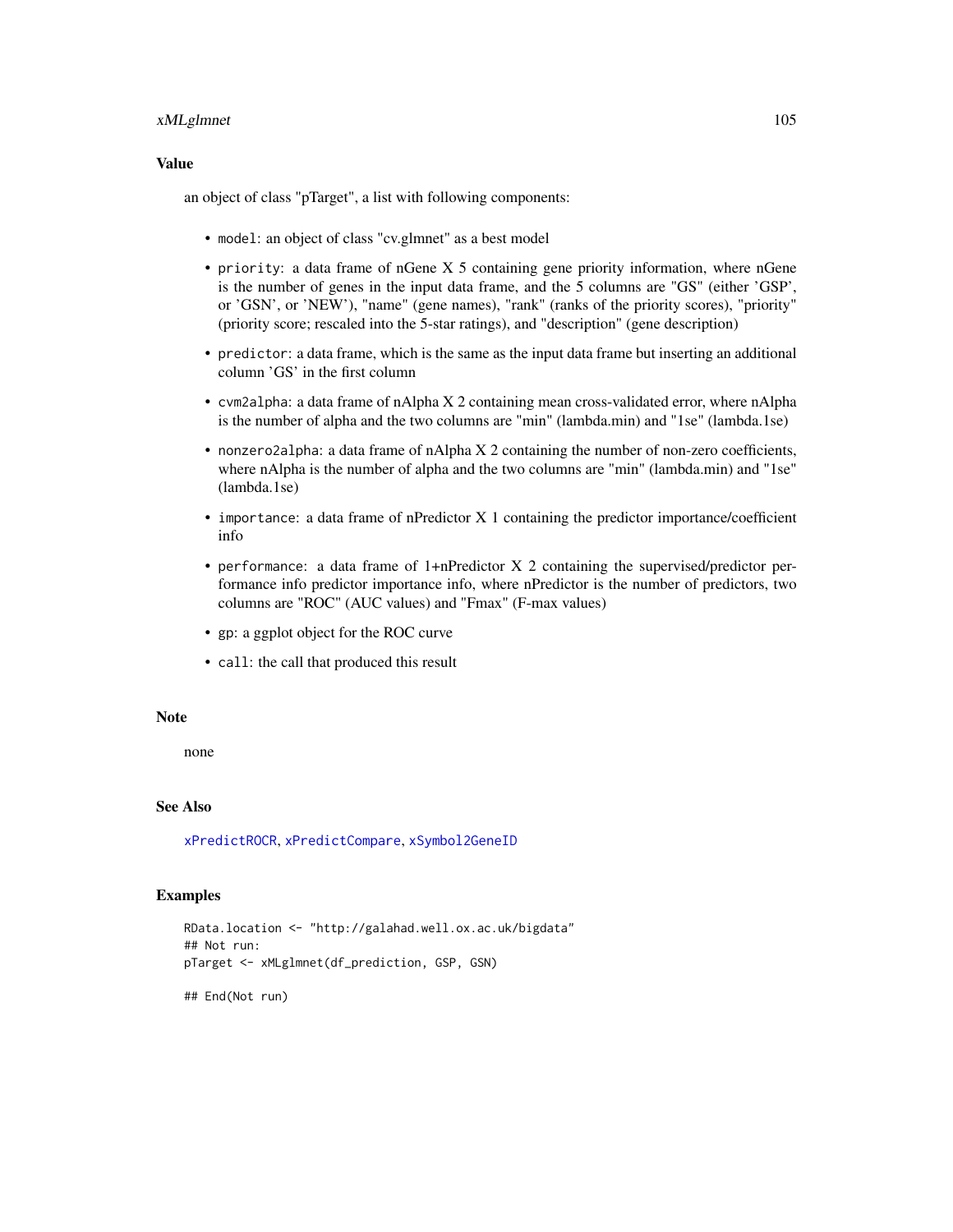# Description

xMLparameters is supposed to visualise cross-validation performance against tuning parameters.

# Usage

```
xMLparameters(
data,
nD = c("auto", "1D", "2D", "3D"),
contour = TRUE,
main = "Repeated cross-validation",
xlab = NA,
ylab = NA,
zlab = NA,
clab = "AUC (repeated CV)",
nlevels = 50,
colormap = c("lightblue-lightyellow-darkorange-darkred", "bwr", "jet",
"gbr", "wyr",
"br", "yr", "rainbow", "wb"),
highlight = TRUE,
x.label.cex = 0.8,
xulabel.srt = 30,
theta.3D = 40,
phi.3D = 25\mathcal{L}
```

| data    | an object of the class "train" or "train.formula" (resulting from caret::train) used<br>for 1D or 2D visualisation. Alternatively, it can be a data frame used for 2D or<br>3D visualisation |
|---------|----------------------------------------------------------------------------------------------------------------------------------------------------------------------------------------------|
| nD      | an integer specifying the dimension of the visualisation. It can be one of '1D',<br>'2D' and '3D' and 'auto' (if input data is a "train" object)                                             |
| contour | logical to indicate whether coutour plot should be also included                                                                                                                             |
| main    | a title for the plot                                                                                                                                                                         |
| xlab    | a title for the x axis                                                                                                                                                                       |
| ylab    | a title for the y axis                                                                                                                                                                       |
| zlab    | a title for the z axis                                                                                                                                                                       |
| clab    | a title for the colorbar                                                                                                                                                                     |
| nlevels | the number of levels to partition the input matrix values. The same level has the<br>same color mapped to                                                                                    |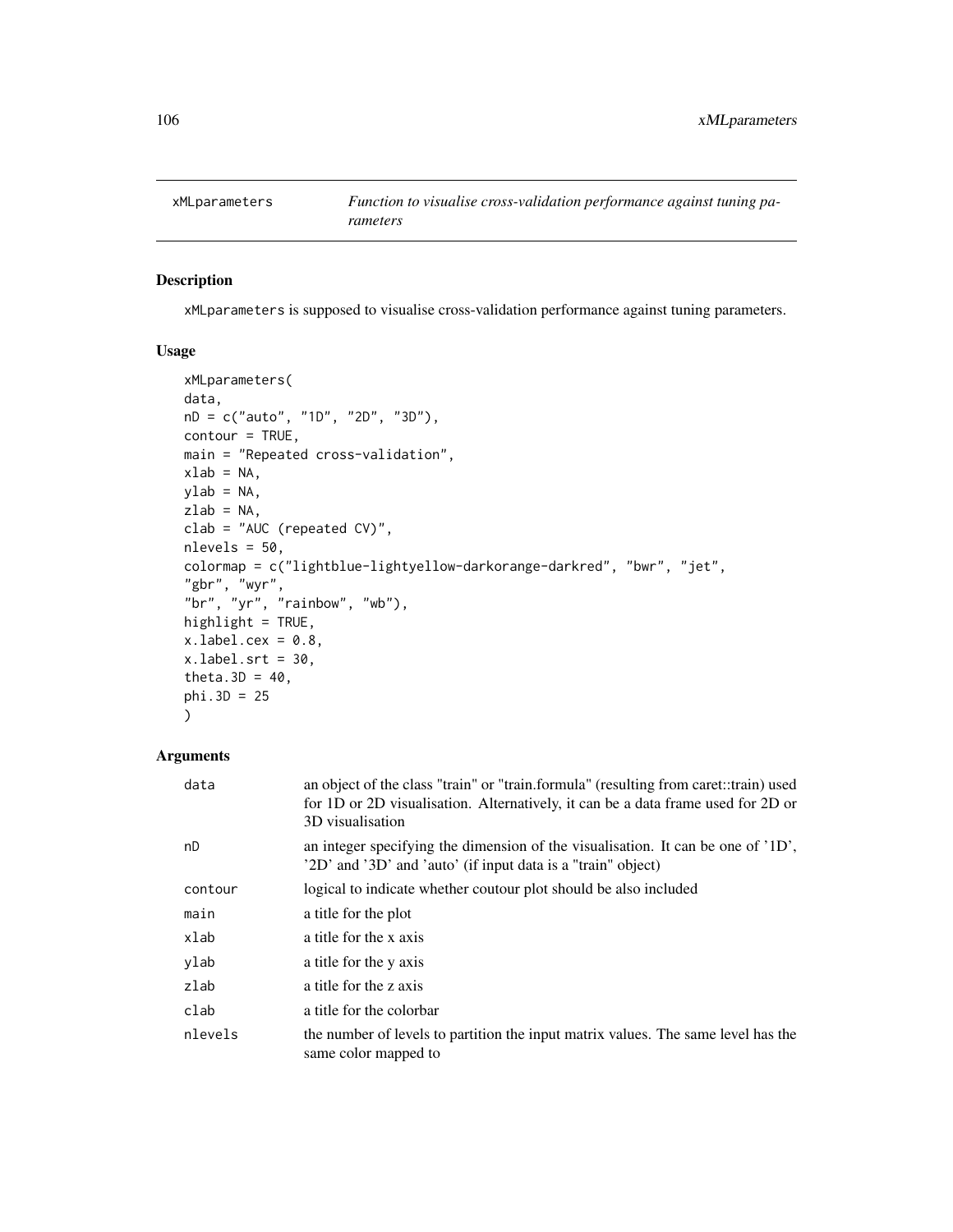| colormap    | short name for the colormap. It can be one of "jet" (jet colormap), "bwr" (blue-<br>white-red colormap), "gbr" (green-black-red colormap), "wyr" (white-yellow-<br>red colormap), "br" (black-red colormap), "yr" (yellow-red colormap), "wb"<br>(white-black colormap), and "rainbow" (rainbow colormap, that is, red-yellow-<br>green-cyan-blue-magenta). Alternatively, any hyphen-separated HTML color<br>names, e.g. "blue-black-yellow", "royalblue-white-sandybrown", "darkgreen-<br>white-darkviolet". A list of standard color names can be found in http://<br>html-color-codes.info/color-names |
|-------------|------------------------------------------------------------------------------------------------------------------------------------------------------------------------------------------------------------------------------------------------------------------------------------------------------------------------------------------------------------------------------------------------------------------------------------------------------------------------------------------------------------------------------------------------------------------------------------------------------------|
| highlight   | logical whether to highlight the point with the maximum value                                                                                                                                                                                                                                                                                                                                                                                                                                                                                                                                              |
| x.label.cex | the x-axis label size                                                                                                                                                                                                                                                                                                                                                                                                                                                                                                                                                                                      |
| x.label.srt | the x-axis label angle (in degree from horizontal)                                                                                                                                                                                                                                                                                                                                                                                                                                                                                                                                                         |
| theta.3D    | the azimuthal direction. By default, it is 40                                                                                                                                                                                                                                                                                                                                                                                                                                                                                                                                                              |
| phi.3D      | the colatitude direction. By default, it is 20                                                                                                                                                                                                                                                                                                                                                                                                                                                                                                                                                             |

### Value

invisible

## Note

none

## See Also

[xSparseMatrix](#page-197-0)

# Examples

```
RData.location <- "http://galahad.well.ox.ac.uk/bigdata"
## Not run:
xMLparameters(df_fit, nD="2D")
xMLparameters(df_fit, nD="3D", theta.3D=40, phi.3D=60)
```
## End(Not run)

xMLrandomforest *Function to integrate predictor matrix in a supervised manner via machine learning algorithm random forest.*

# Description

xMLrandomforest is supposed to integrate predictor matrix in a supervised manner via machine learning algorithm random forest. It requires three inputs: 1) Gold Standard Positive (GSP) targets; 2) Gold Standard Negative (GSN) targets; 3) a predictor matrix containing genes in rows and predictors in columns, with their predictive scores inside it. It returns an object of class 'sTarget'.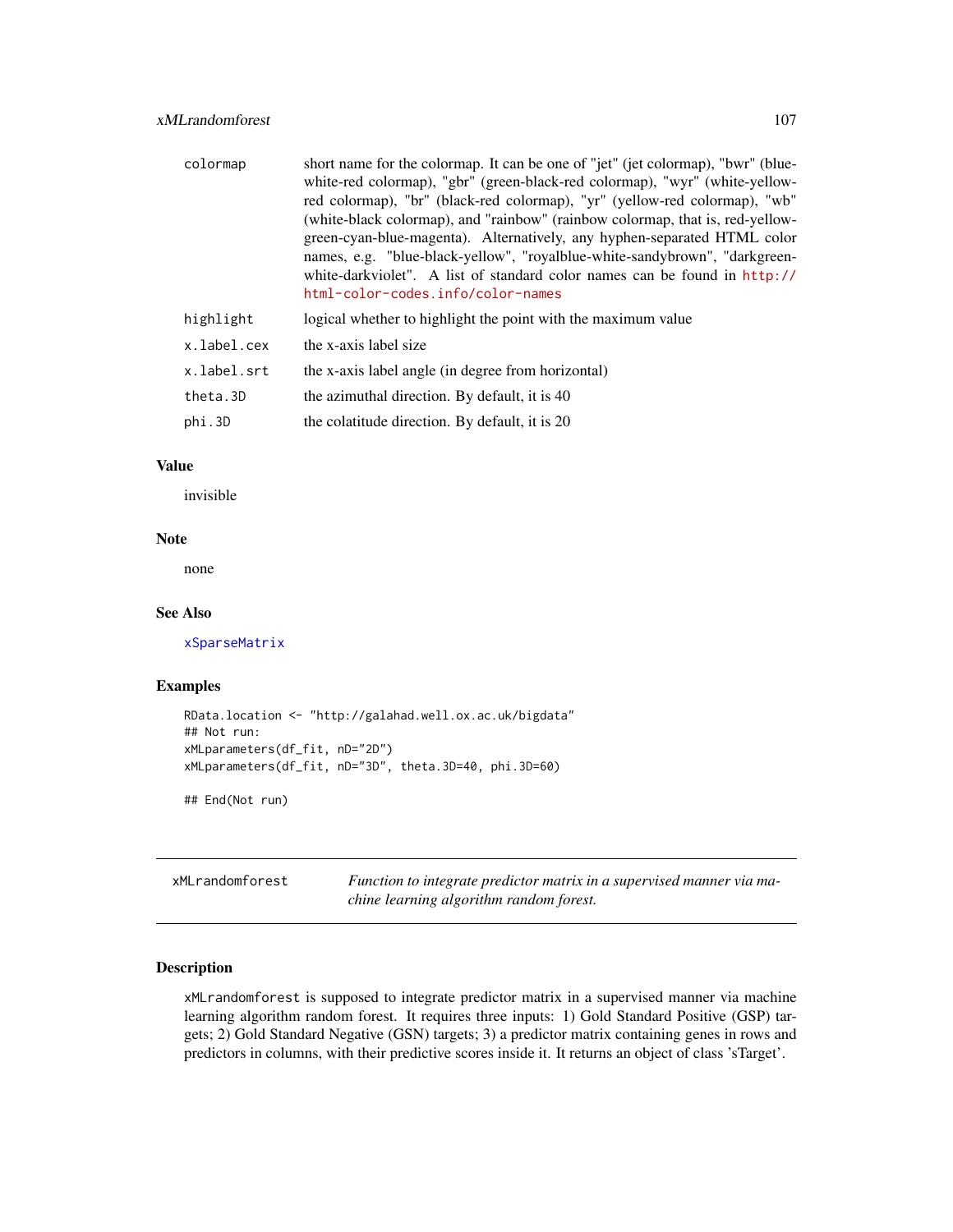# Usage

```
xMLrandomforest(
list_pNode = NULL,
df_predictor = NULL,
GSP,
GSN,
nfold = 3,
nrepeat = 10,
seed = 825,mtry = NULL,ntree = 1000,
fold.aggregateBy = c("logistic", "Ztransform", "fishers",
"orderStatistic"),
verbose = TRUE,
RData.location = "http://galahad.well.ox.ac.uk/bigdata",
guid = NULL,
...
\mathcal{L}
```

| list_pNode       | a list of "pNode" objects or a "pNode" object                                                                                                                                                                                                                                                                                                                                                                                                                                                                                                                                                                                                                                  |
|------------------|--------------------------------------------------------------------------------------------------------------------------------------------------------------------------------------------------------------------------------------------------------------------------------------------------------------------------------------------------------------------------------------------------------------------------------------------------------------------------------------------------------------------------------------------------------------------------------------------------------------------------------------------------------------------------------|
| df_predictor     | a data frame containing genes (in rows) and predictors (in columns), with their<br>predictive scores inside it. This data frame must has gene symbols as row names                                                                                                                                                                                                                                                                                                                                                                                                                                                                                                             |
| GSP              | a vector containing Gold Standard Positive (GSP)                                                                                                                                                                                                                                                                                                                                                                                                                                                                                                                                                                                                                               |
| GSN              | a vector containing Gold Standard Negative (GSN)                                                                                                                                                                                                                                                                                                                                                                                                                                                                                                                                                                                                                               |
| nfold            | an integer specifying the number of folds for cross validataion. Per fold creates<br>balanced splits of the data preserving the overall distribution for each class (GSP<br>and GSN), therefore generating balanced cross-vallidation train sets and testing<br>sets. By default, it is 3 meaning 3-fold cross validation                                                                                                                                                                                                                                                                                                                                                      |
| nrepeat          | an integer specifying the number of repeats for cross validataion. By default, it<br>is 10 indicating the cross-validation repeated 10 times                                                                                                                                                                                                                                                                                                                                                                                                                                                                                                                                   |
| seed             | an integer specifying the seed                                                                                                                                                                                                                                                                                                                                                                                                                                                                                                                                                                                                                                                 |
| mtry             | an integer specifying the number of predictors randomly sampled as candidates<br>at each split. If NULL, it will be tuned by 'randomForest::tuneRF', with starting<br>value as sqrt $(p)$ where p is the number of predictors. The minimum value is 3                                                                                                                                                                                                                                                                                                                                                                                                                          |
| ntree            | an integer specifying the number of trees to grow. By default, it sets to 2000                                                                                                                                                                                                                                                                                                                                                                                                                                                                                                                                                                                                 |
| fold.aggregateBy |                                                                                                                                                                                                                                                                                                                                                                                                                                                                                                                                                                                                                                                                                |
|                  | the aggregate method used to aggregate results from k-fold cross validataion. It<br>can be either "orderStatistic" for the method based on the order statistics of p-<br>values, or "fishers" for Fisher's method, "Ztransform" for Z-transform method,<br>"logistic" for the logistic method. Without loss of generality, the Z-transform<br>method does well in problems where evidence against the combined null is<br>spread widely (equal footings) or when the total evidence is weak; Fisher's<br>method does best in problems where the evidence is concentrated in a relatively<br>small fraction of the individual tests or when the evidence is at least moderately |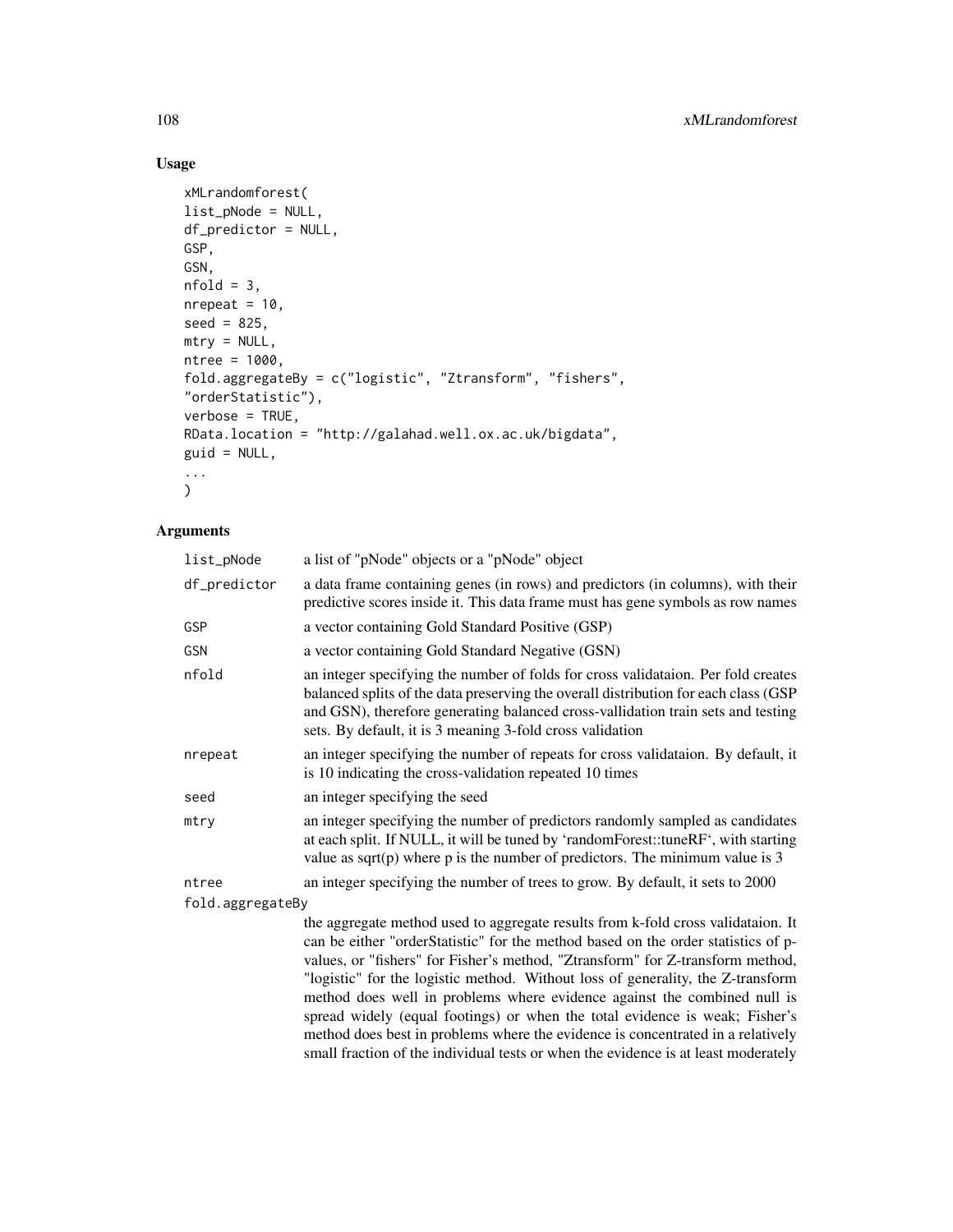|         | strong; the logistic method provides a compromise between these two. Notably,<br>the aggregate methods 'Ztransform' and 'logistic' are preferred here |
|---------|-------------------------------------------------------------------------------------------------------------------------------------------------------|
| verbose | logical to indicate whether the messages will be displayed in the screen. By<br>default, it sets to TRUE for display                                  |
|         | RData, location the characters to tell the location of built-in RData files. See xRDataLoader for<br>details                                          |
| guid    | a valid (5-character) Global Unique IDentifier for an OSF project. See xRDataLoader<br>for details                                                    |
| $\cdot$ | additional parameters. Please refer to 'randomForest::randomForest' for the<br>complete list.                                                         |

an object of class "sTarget", a list with following components:

- model: a list of models, results from per-fold train set
- priority: a data frame of nGene X 5 containing gene priority information, where nGene is the number of genes in the input data frame, and the 5 columns are "GS" (either 'GSP', or 'GSN', or 'NEW'), "name" (gene names), "rank" (priority rank), "rating" (the 5-star priority score/rating), and "description" (gene description)
- predictor: a data frame, which is the same as the input data frame but inserting an additional column 'GS' in the first column
- pred2fold: a list of data frame, results from per-fold test set
- prob2fold: a data frame of nGene X 2+nfold containing the probability of being GSP, where nGene is the number of genes in the input data frame, nfold is the number of folds for cross validataion, and the first two columns are "GS" (either 'GSP', or 'GSN', or 'NEW'), "name" (gene names), and the rest columns storing the per-fold probability of being GSP
- importance2fold: a data frame of nPredictor X 4+nfold containing the predictor importance info per fold, where nPredictor is the number of predictors, nfold is the number of folds for cross validataion, and the first 4 columns are "median" (the median of the importance across folds), "mad" (the median of absolute deviation of the importance across folds), "min" (the minimum of the importance across folds), "max" (the maximum of the importance across folds), and the rest columns storing the per-fold importance
- roc2fold: a data frame of 1+nPredictor X 4+nfold containing the supervised/predictor ROC info (AUC values), where nPredictor is the number of predictors, nfold is the number of folds for cross validataion, and the first 4 columns are "median" (the median of the AUC values across folds), "mad" (the median of absolute deviation of the AUC values across folds), "min" (the minimum of the AUC values across folds), "max" (the maximum of the AUC values across folds), and the rest columns storing the per-fold AUC values
- fmax2fold: a data frame of 1+nPredictor X 4+nfold containing the supervised/predictor PR info (F-max values), where nPredictor is the number of predictors, nfold is the number of folds for cross validataion, and the first 4 columns are "median" (the median of the F-max values across folds), "mad" (the median of absolute deviation of the F-max values across folds), "min" (the minimum of the F-max values across folds), "max" (the maximum of the F-max values across folds), and the rest columns storing the per-fold F-max values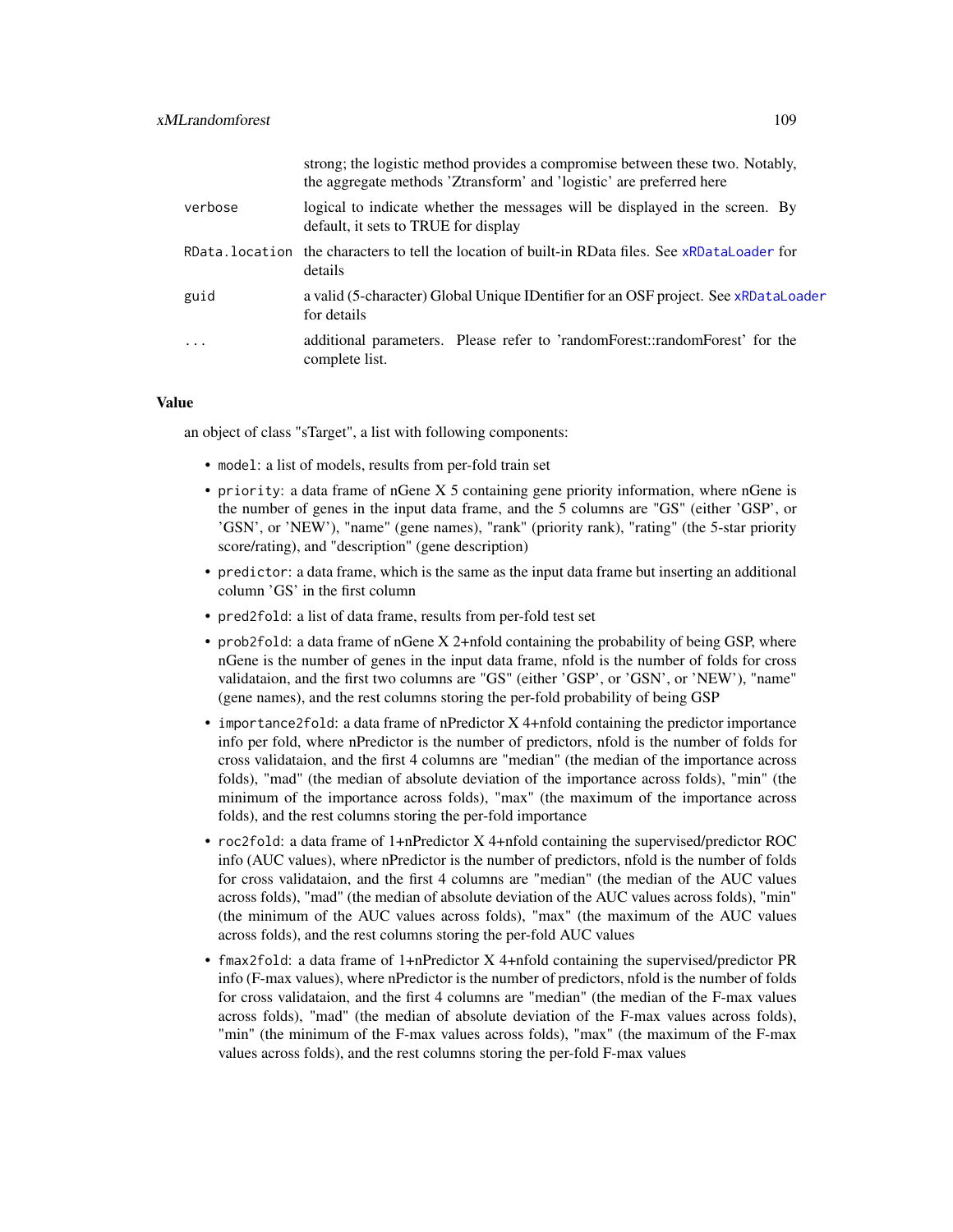- importance: a data frame of nPredictor X 2 containing the predictor importance info, where nPredictor is the number of predictors, two columns for two types ("MeanDecreaseAccuracy" and "MeanDecreaseGini") of predictor importance measures. "MeanDecreaseAccuracy" sees how worse the model performs without each predictor (a high decrease in accuracy would be expected for very informative predictors), while "MeanDecreaseGini" measures how pure the nodes are at the end of the tree (a high score means the predictor was important if each predictor is taken out)
- performance: a data frame of 1+nPredictor X 2 containing the supervised/predictor performance info predictor performance info, where nPredictor is the number of predictors, two columns are "ROC" (AUC values) and "Fmax" (F-max values)
- evidence: an object of the class "eTarget", a list with following components "evidence" and "metag"
- list\_pNode: a list of "pNode" objects

## Note

none

#### See Also

[xPierMatrix](#page-143-0), [xSparseMatrix](#page-197-0), [xPredictROCR](#page-180-0), [xPredictCompare](#page-179-0), [xSymbol2GeneID](#page-203-0)

#### Examples

```
RData.location <- "http://galahad.well.ox.ac.uk/bigdata"
## Not run:
sTarget <- xMLrandomforest(df_prediction, GSP, GSN)
```
## End(Not run)

<span id="page-109-0"></span>xMLrename *Function to rename predictors used in machine learning*

#### **Description**

xMLrename is supposed to rename predictors used in machine learning. It returns an object of class "sTarget".

#### Usage

xMLrename(sTarget, old\_names, new\_names)

| sTarget   | an object of class "sTarget"                                |
|-----------|-------------------------------------------------------------|
| old names | a vector for the original names of predictors to be renamed |
| new names | a vector for the new names                                  |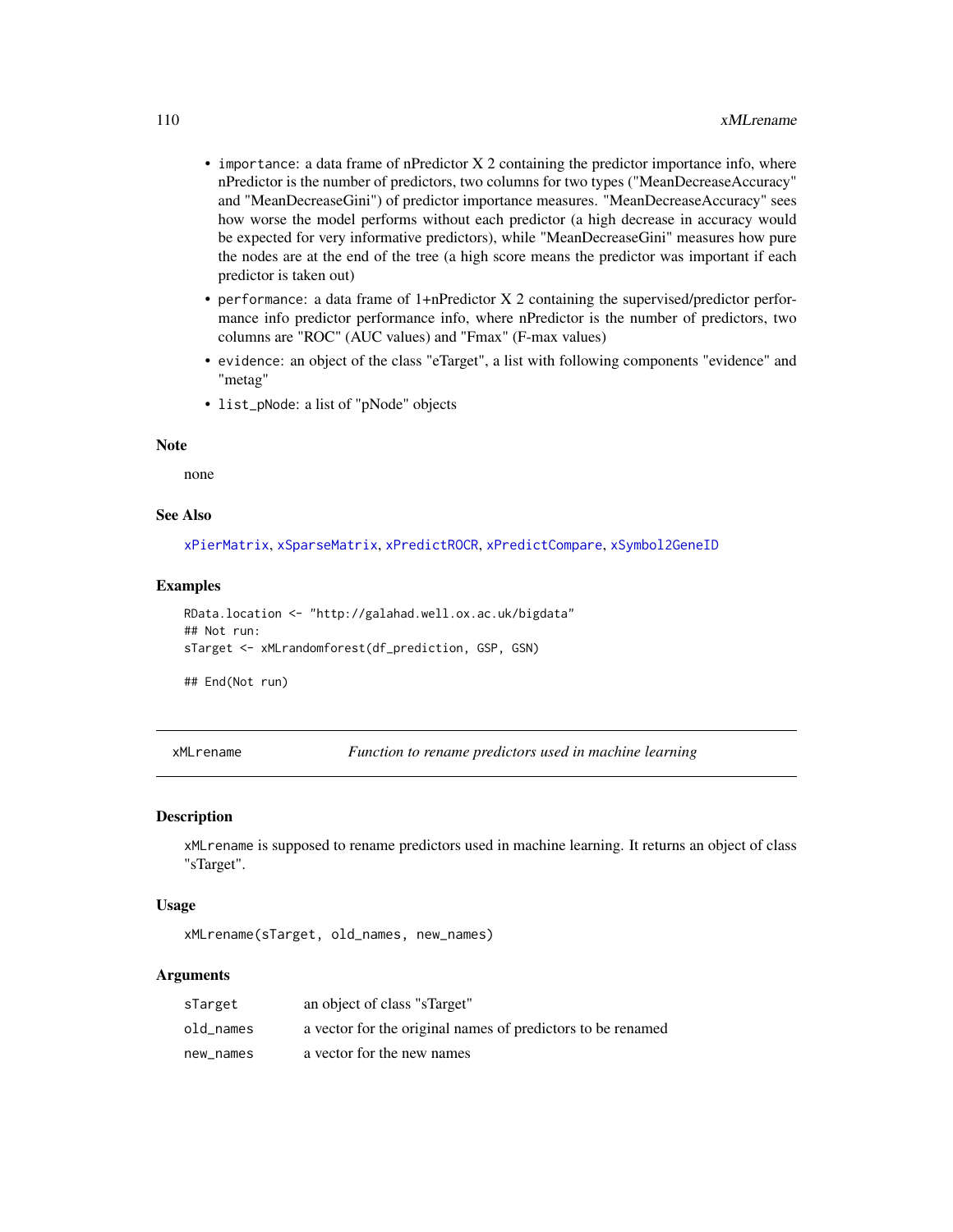#### xMLrename 111

#### Value

an object of class "sTarget"

#### Note

none

## See Also

[xMLrename](#page-109-0)

## Examples

```
RData.location <- "http://galahad.well.ox.ac.uk/bigdata"
## Not run:
old_names <- colnames(sTarget$predictor)[-c(1,2)]
old_names_1 <- c('nGene_20000_constant', 'eGene_CD14', 'eGene_LPS2',
'eGene_LPS24', 'eGene_IFN', 'eGene_Bcell', 'eGene_CD4', 'eGene_CD8',
'eGene_Neutrophil', 'eGene_NK', 'eGene_Blood', 'cGene_Monocytes',
'cGene_Macrophages_M0', 'cGene_Macrophages_M1', 'cGene_Macrophages_M2',
'cGene_Neutrophils', 'cGene_Naive_CD4_T_cells',
'cGene_Total_CD4_T_cells', 'cGene_Naive_CD8_T_cells',
'cGene_Total_CD8_T_cells', 'cGene_Naive_B_cells',
'cGene_Total_B_cells', 'dGene', 'pGene', 'fGene')
old_names_2 <- c('nGene_20000_constant', 'eGene_Pi_eQTL_CD14',
'eGene_Pi_eQTL_LPS2', 'eGene_Pi_eQTL_LPS24', 'eGene_Pi_eQTL_IFN',
'eGene_Pi_eQTL_Bcell', 'eGene_Pi_eQTL_CD4', 'eGene_Pi_eQTL_CD8',
'eGene_Pi_eQTL_Neutrophil', 'eGene_Pi_eQTL_NK', 'eGene_Pi_eQTL_Blood',
'cGene_Monocytes', 'cGene_Macrophages_M0', 'cGene_Macrophages_M1',
'cGene_Macrophages_M2', 'cGene_Neutrophils', 'cGene_Naive_CD4_T_cells',
'cGene_Total_CD4_T_cells', 'cGene_Naive_CD8_T_cells',
'cGene_Total_CD8_T_cells', 'cGene_Naive_B_cells',
'cGene_Total_B_cells', 'dGene', 'pGene', 'fGene')
new_names <- c('nearbyGenes_nGene: nearby genes', 'eQTL_eGene: resting
state (CD14+)', 'eQTL_eGene: activating state (CD14+ by LPS2h)',
'eQTL_eGene: activating state (CD14+ by LPS24h)', 'eQTL_eGene:
activating state (CD14+ by IFN24h)', 'eQTL_eGene: B cells',
'eQTL_eGene: CD4+ T cells', 'eQTL_eGene: CD8+ T cells', 'eQTL_eGene:
neutrophils', 'eQTL_eGene: NK cells','eQTL_eGene: peripheral blood',
'HiC_cGene: monocytes', 'HiC_cGene: macrophages (M0)', 'HiC_cGene:
macrophages (M1)', 'HiC_cGene: macrophages (M2)', 'HiC_cGene:
neutrophils', 'HiC_cGene: CD4+ T cells (naive)', 'HiC_cGene: CD4+ T
cells (total)', 'HiC_cGene: CD8+ T cells (naive)', 'HiC_cGene: CD8+ T
cells (total)', 'HiC_cGene: B cells (naive)', 'HiC_cGene: B cells
(total)', 'Annotation_dGene: disease genes', 'Annotation_pGene:
phenotype genes', 'Annotation_fGene: function genes')
sTarget_renamed <- xMLrename(sTarget, old_names_1, new_names)
sTarget_renamed <- xMLrename(sTarget_renamed, old_names_2, new_names)
```
## End(Not run)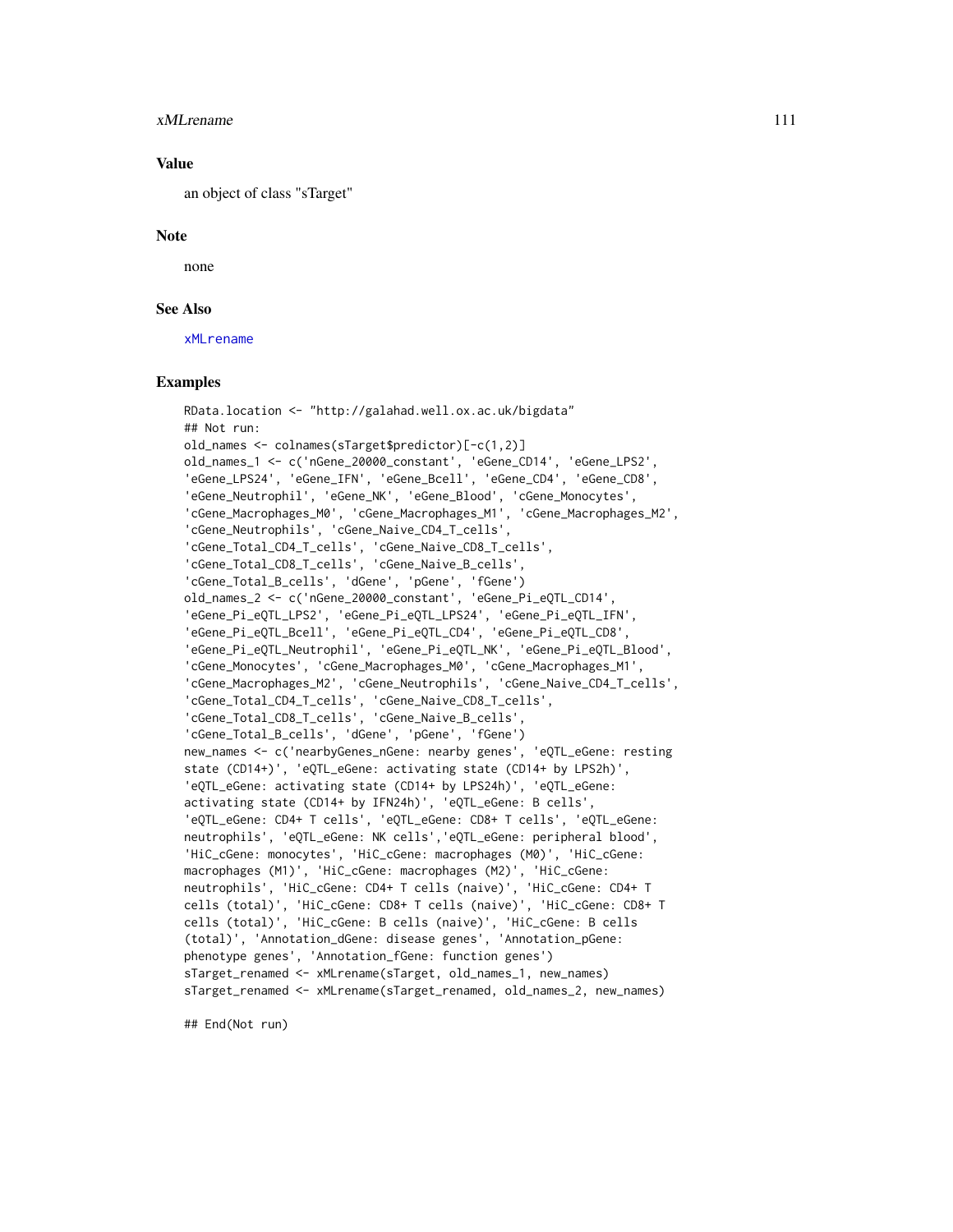# Description

xMLzoom is supposed to visualise machine learning results using zoom plot. It returns an object of class "ggplot".

# Usage

```
xMLzoom(
xTarget,
top = 20,
top.label.type = c("box", "text"),
top.label.size = 3,
top.label.query = NULL,
point.shape = 3,
font.family = "sans",
signature = TRUE
)
```
# Arguments

| xTarget         | an object of class "sTarget" or "dTarget" (with the component 'pPerf')                                                                                                                 |
|-----------------|----------------------------------------------------------------------------------------------------------------------------------------------------------------------------------------|
| top             | the number of the top targets to be labelled/highlighted                                                                                                                               |
|                 | top. label. type how to label the top targets. It can be "box" drawing a box around the labels,<br>and "text" for the text only                                                        |
|                 | top. label. size the highlight label size                                                                                                                                              |
| top.label.query |                                                                                                                                                                                        |
|                 | which top genes in query will be labelled. By default, it sets to NULL meaning<br>all top genes will be displayed. If labels in query can not be found, then none<br>will be displayed |
| point.shape     | an integer specifying point shapes. By default, it is 3 for cross. For details,<br>please refere to http://sape.inf.usi.ch/quick-reference/ggplot2/shape                               |
| font.family     | the font family for texts                                                                                                                                                              |
| signature       | logical to indicate whether the signature is assigned to the plot caption. By<br>default, it sets TRUE                                                                                 |

## Value

an object of class "ggplot"

## Note

none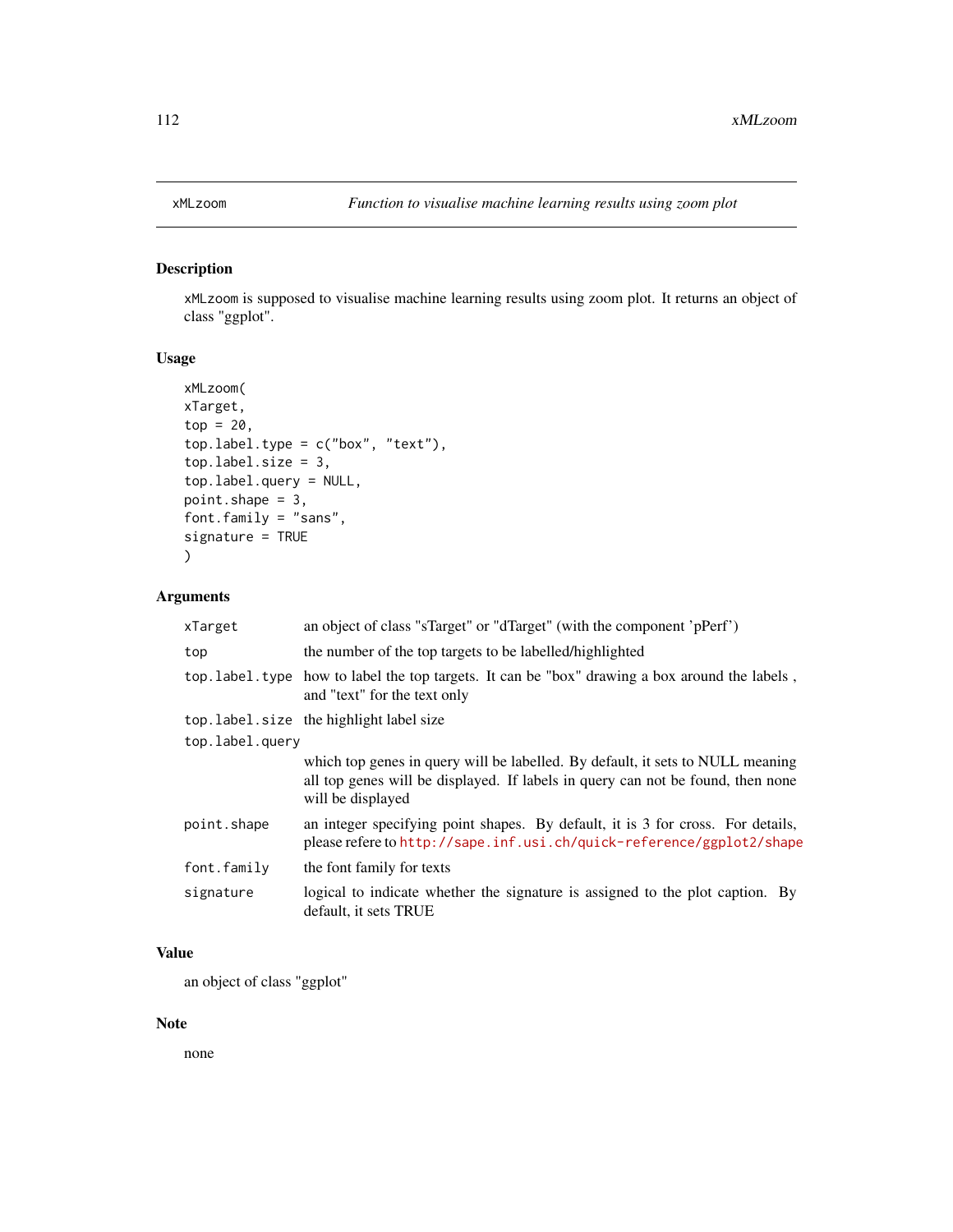#### xPieplot 113

# See Also

[xColormap](#page-21-0)

# Examples

```
RData.location <- "http://galahad.well.ox.ac.uk/bigdata"
## Not run:
gp <- xMLzoom(sTarget)
gp
```
## End(Not run)

## xPieplot *Function to visualise data frame using pie plots*

# Description

xPieplot is supposed to visualise data frame using pie plots. It returns an object of class "ggplot".

# Usage

```
xPieplot(
df,
columns,
colormap = "ggplot2",
pie.radius = NULL,
pie.color = "transparent",
pie.color.alpha = 1,
pie.thick = 0.1,
legend.title = ",
gp = NULL\mathcal{L}
```

| df       | a data frame                                                                                                                                                                                                                                                                                                                                                                                                                                                                                                                                                                                                                                                                                           |
|----------|--------------------------------------------------------------------------------------------------------------------------------------------------------------------------------------------------------------------------------------------------------------------------------------------------------------------------------------------------------------------------------------------------------------------------------------------------------------------------------------------------------------------------------------------------------------------------------------------------------------------------------------------------------------------------------------------------------|
| columns  | a vector containing column names of the input data frame. These columns are<br>used to draw pie charts                                                                                                                                                                                                                                                                                                                                                                                                                                                                                                                                                                                                 |
| colormap | short name for the colormap. It can be one of "jet" (jet colormap), "bwr" (blue-<br>white-red colormap), "gbr" (green-black-red colormap), "wyr" (white-yellow-<br>red colormap), "br" (black-red colormap), "yr" (yellow-red colormap), "wb"<br>(white-black colormap), "rainbow" (rainbow colormap, that is, red-yellow-green-<br>cyan-blue-magenta), and "ggplot2" (emulating ggplot2 default color palette).<br>Alternatively, any hyphen-separated HTML color names, e.g. "lightyellow-<br>orange" (by default), "blue-black-yellow", "royalblue-white-sandybrown", "darkgreen-<br>white-darkviolet". A list of standard color names can be found in http://<br>html-color-codes.info/color-names |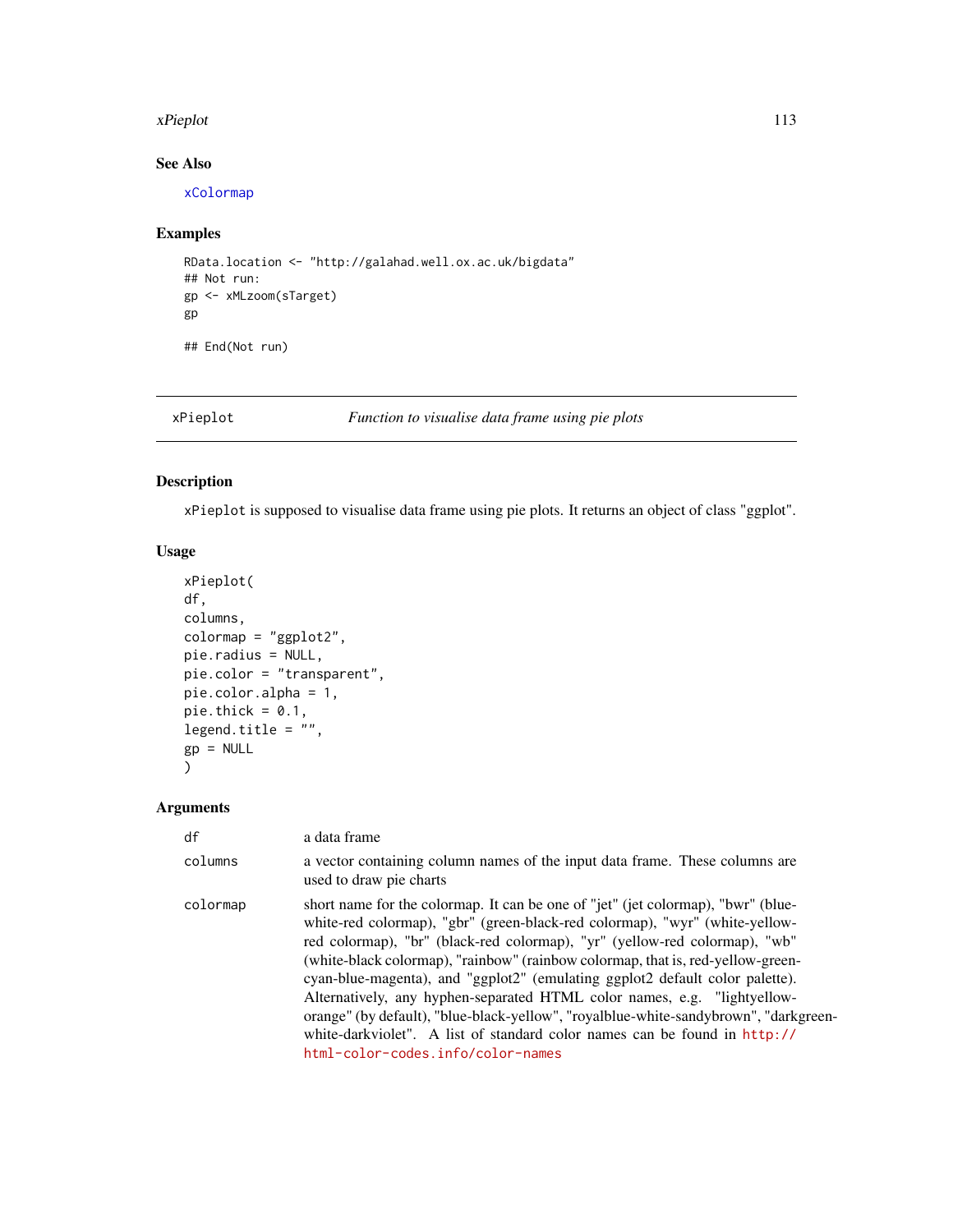| pie.radius      | the radius of a pie. If NULL, it equals roughly 1/75          |
|-----------------|---------------------------------------------------------------|
| pie.color       | the border color of a pie                                     |
| pie.color.alpha |                                                               |
|                 | the 0-1 value specifying transparency of pie border colors    |
| pie.thick       | the pie border thickness                                      |
| legend.title    | the legend title                                              |
| gp              | an existing ggplot object or NULL. It is used for overlapping |

a ggplot object.

#### See Also

[xColormap](#page-21-0)

# Examples

```
RData.location <- "http://galahad.well.ox.ac.uk/bigdata"
## Not run:
gp <- xPieplot(df,
columns=c('dGene','pGene','fGene','nGene','eGene','cGene'),
legend.title='Seeds')
```
## End(Not run)

<span id="page-113-0"></span>xPier *Function to do prioritisation through random walk techniques*

#### Description

xPier is supposed to prioritise nodes given an input graph and a list of seed nodes. It implements Random Walk with Restart (RWR) and calculates the affinity score of all nodes in the graph to the seeds. The priority score is the affinity score. Parallel computing is also supported for Linux-like or Windows operating systems. It returns an object of class "pNode".

## Usage

```
xPier(
seeds,
g,
seeds.inclusive = TRUE,
normalise = c("laplacian", "row", "column", "none"),
restart = 0.7,
normalise.affinity.matrix = c("none", "quantile"),parallel = TRUE,multicores = NULL,
verbose = TRUE
)
```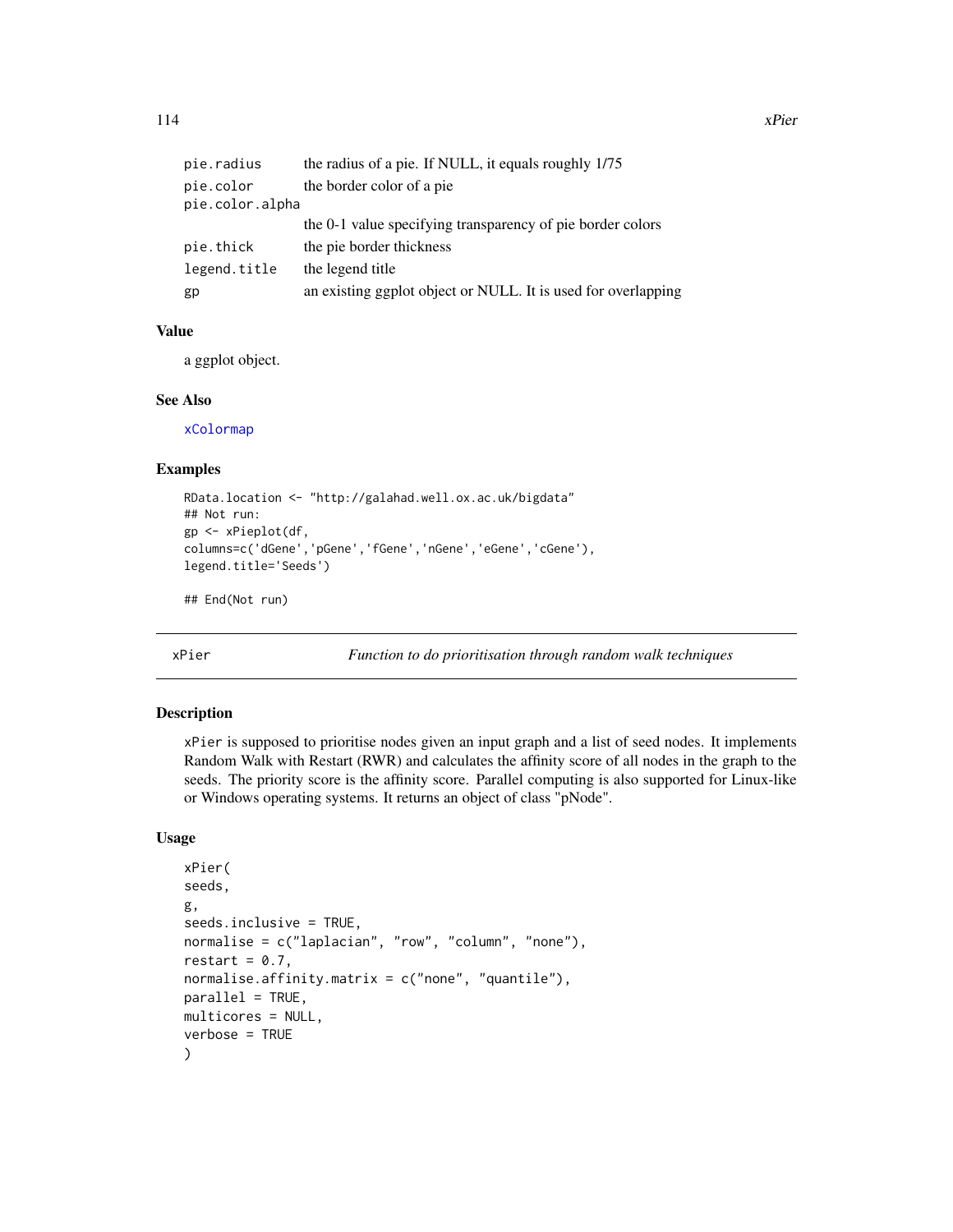#### xPier 115

# Arguments

| seeds                     | a named input vector containing a list of seed nodes. For this named vector, the<br>element names are seed/node names (e.g. gene symbols), the element (non-zero)<br>values used to weight the relative importance of seeds. Alternatively, it can be<br>a matrix or data frame with two columns: 1st column for seed/node names, 2nd<br>column for the weight values                                                                                                                                        |
|---------------------------|--------------------------------------------------------------------------------------------------------------------------------------------------------------------------------------------------------------------------------------------------------------------------------------------------------------------------------------------------------------------------------------------------------------------------------------------------------------------------------------------------------------|
| g                         | an object of class "igraph" to represent network. It can be a weighted graph with<br>the node attribute 'weight'                                                                                                                                                                                                                                                                                                                                                                                             |
| seeds.inclusive           |                                                                                                                                                                                                                                                                                                                                                                                                                                                                                                              |
|                           | logical to indicate whether non-network seed genes are included for prioritisa-<br>tion. If TRUE (by default), these genes will be added to the network                                                                                                                                                                                                                                                                                                                                                      |
| normalise                 | the way to normalise the adjacency matrix of the input graph. It can be 'lapla-<br>cian' for laplacian normalisation, 'row' for row-wise normalisation, 'column'<br>for column-wise normalisation, or 'none'                                                                                                                                                                                                                                                                                                 |
| restart                   | the restart probability used for Random Walk with Restart (RWR). The restart<br>probability takes the value from $0$ to 1, controlling the range from the starting<br>nodes/seeds that the walker will explore. The higher the value, the more likely<br>the walker is to visit the nodes centered on the starting nodes. At the extreme<br>when the restart probability is zero, the walker moves freely to the neighbors at<br>each step without restarting from seeds, i.e., following a random walk (RW) |
| normalise.affinity.matrix |                                                                                                                                                                                                                                                                                                                                                                                                                                                                                                              |
|                           | the way to normalise the output affinity matrix. It can be 'none' for no normali-<br>sation, 'quantile' for quantile normalisation to ensure that columns (if multiple)<br>of the output affinity matrix have the same quantiles                                                                                                                                                                                                                                                                             |
| parallel                  | logical to indicate whether parallel computation with multicores is used. By<br>default, it sets to true, but not necessarily does so. Partly because parallel back-<br>ends available will be system-specific (now only Linux or Mac OS). Also, it<br>will depend on whether these two packages "foreach" and "doMC" have been<br>installed                                                                                                                                                                 |
| multicores                | an integer to specify how many cores will be registered as the multicore parallel<br>backend to the 'foreach' package. If NULL, it will use a half of cores available in<br>a user's computer. This option only works when parallel computation is enabled                                                                                                                                                                                                                                                   |
| verbose                   | logical to indicate whether the messages will be displayed in the screen. By<br>default, it sets to true for display                                                                                                                                                                                                                                                                                                                                                                                         |

# Value

an object of class "pNode", a list with following components:

- priority: a matrix of nNode X 5 containing node priority information, where nNode is the number of nodes in the input graph, and the 5 columns are "name" (node names), "node" (1 for network genes, 0 for non-network seed genes), "seed" (1 for seeds, 0 for non-seeds), "weight" (weight values), "priority" (the priority scores that are rescaled to the range [0,1]), "rank" (ranks of the priority scores)
- g: an input "igraph" object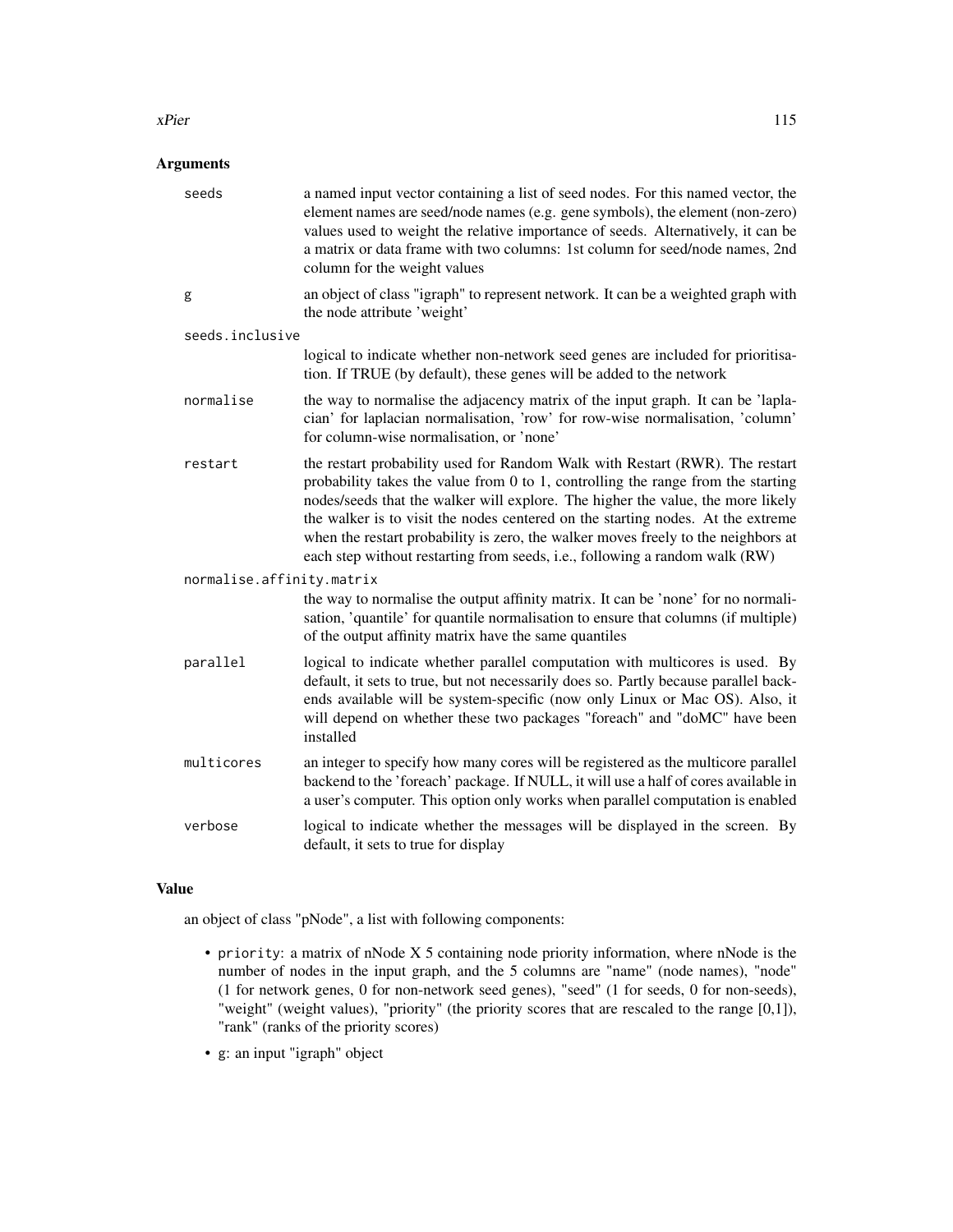#### Note

The input graph will treat as an unweighted graph if there is no 'weight' edge attribute associated with

#### See Also

[xRWR](#page-184-0)

## Examples

```
# a) provide the input nodes/genes with the significance info
sig <- rbeta(500, shape1=0.5, shape2=1)
## Not run:
## load human genes
org.Hs.eg <- xRDataLoader(RData='org.Hs.eg',
RData.location=RData.location)
data <- data.frame(symbols=org.Hs.eg$gene_info$Symbol[1:500], sig)
# b) provide the network
g <- xRDataLoader(RData.customised='org.Hs.PCommons_UN',
RData.location=RData.location)
# c) perform priority analysis
pNode <- xPier(seeds=data, g=g, restart=0.75)
## End(Not run)
```
xPierABF *Function to prioritise genes based on seed eGenes identified through ABF integrating GWAS and eQTL summary data*

#### Description

xPierABF is supposed to prioritise genes based on seed eGenes identified through ABF integrating GWAS and eQTL summary data. To prioritise genes, it first conducts colocalisation analysis through Wakefield's Approximate Bayes Factor (ABF) integrating GWAS and eQTL summary data to identify and score seed genes (that is, eGenes weighted by posterior probability of the SNP being causal for both GWAS and eQTL traits). It implements Random Walk with Restart (RWR) and calculates the affinity score of all nodes in the graph to the seeds. The priority score is the affinity score. Parallel computing is also supported for Linux-like or Windows operating systems. It returns an object of class "pNode".

#### Usage

```
xPierABF(
data,
eqtl = c("CD14", "LPS2", "LPS24", "IFN", "Bcell", "NK", "Neutrophil",
"CD4", "CD8",
```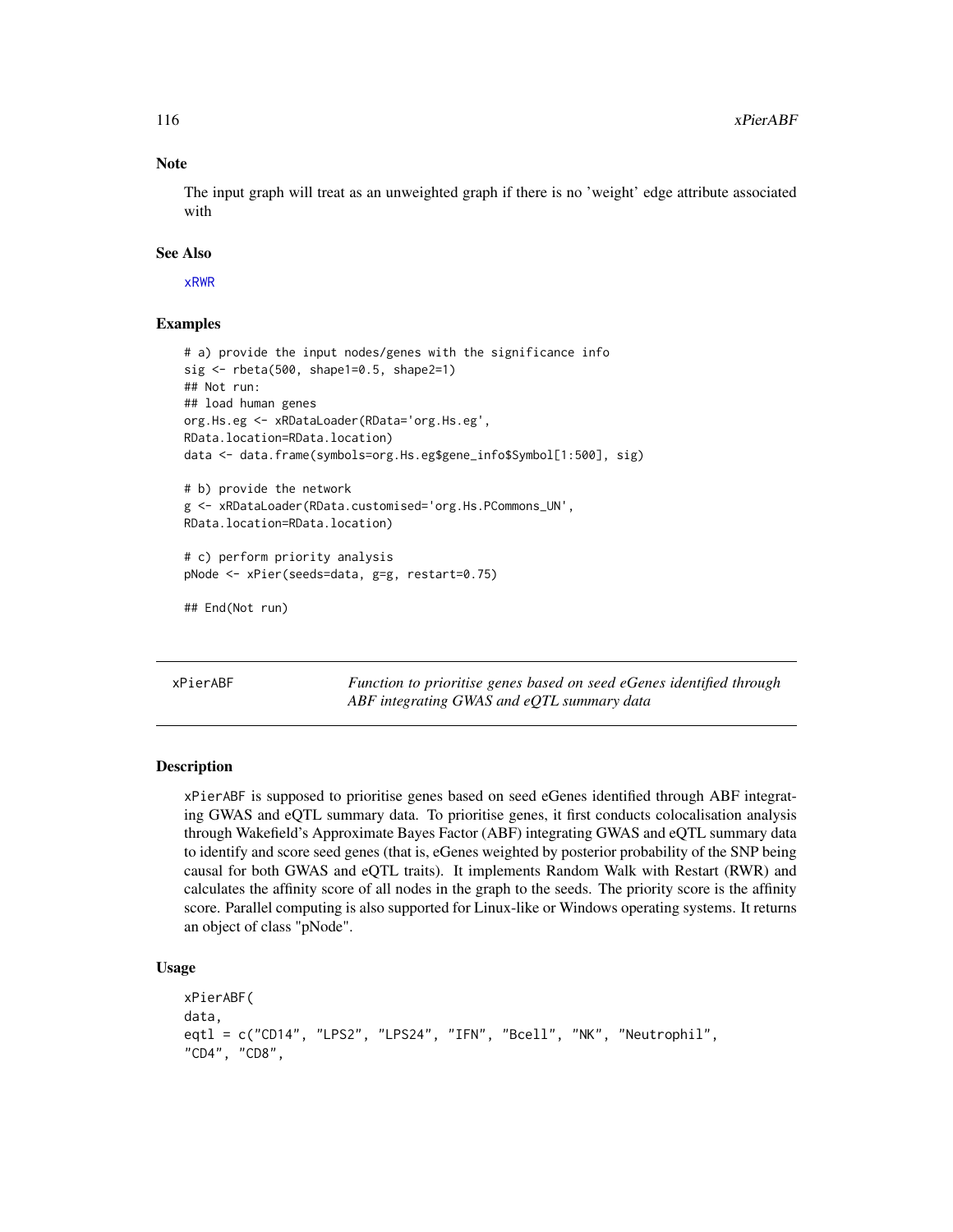```
"Blood", "Monocyte", "shared_CD14", "shared_LPS2", "shared_LPS24",
"shared_IFN"),
prior.get1 = 1e-04,
prior.gwas = 1e-04,
prior.both = 1e-05,
cutoff.H4 = 0.8,
cutoff.pgwas = 1e-05,network = c("STRING_highest", "STRING_high", "STRING_medium",
"STRING_low",
"PCommonsUN_high", "PCommonsUN_medium", "PCommonsDN_high",
"PCommonsDN_medium",
"PCommonsDN_Reactome", "PCommonsDN_KEGG", "PCommonsDN_HumanCyc",
"PCommonsDN_PID",
"PCommonsDN_PANTHER", "PCommonsDN_ReconX", "PCommonsDN_TRANSFAC",
"PCommonsDN_PhosphoSite", "PCommonsDN_CTD", "KEGG", "KEGG_metabolism",
"KEGG_genetic", "KEGG_environmental", "KEGG_cellular",
"KEGG_organismal",
"KEGG_disease"),
STRING.only = c(NA, "neighborhood_score", "fusion_score",
"cooccurence_score",
"coexpression_score", "experimental_score", "database_score",
"textmining_score")[1],
weighted = FALSE,network.customised = NULL,
seeds.inclusive = TRUE,
normalise = c("laplacian", "row", "column", "none"),
restart = 0.7,
normalise.affinity.matrix = c("none", "quantile"),
parallel = TRUE,
multicores = NULL,
verbose = TRUE,
RData.location = "http://galahad.well.ox.ac.uk/bigdata",
guid = NULL\lambda
```

| data       | a data frame storing GWAS summary data with following required columns<br>'snp', 'effect' (the effect allele assessed), 'other' (other allele), 'b' (effect size<br>for the allele assessed; log(odds ratio) for a case-control study), 'se' (standard<br>error), ' $p'$ (p-value) |
|------------|------------------------------------------------------------------------------------------------------------------------------------------------------------------------------------------------------------------------------------------------------------------------------------|
| eqtl       | context-specific eQTL summary data. It can be one of "Bcell", "Blood", "CD14", "CD4", "CD8", "IFN", "LP.                                                                                                                                                                           |
| prior.eqtl | the prior probability an eQTL associated with the eQTL trait. The default value<br>is $1e-4$                                                                                                                                                                                       |
| prior.gwas | the prior probability an SNP associated with the GWAS trait. The default value<br>$is 1e-4$                                                                                                                                                                                        |
| prior.both | the prior probability an eQTL/SNP associated with both eQTL/GWAS traits.<br>The default value is 1e-5                                                                                                                                                                              |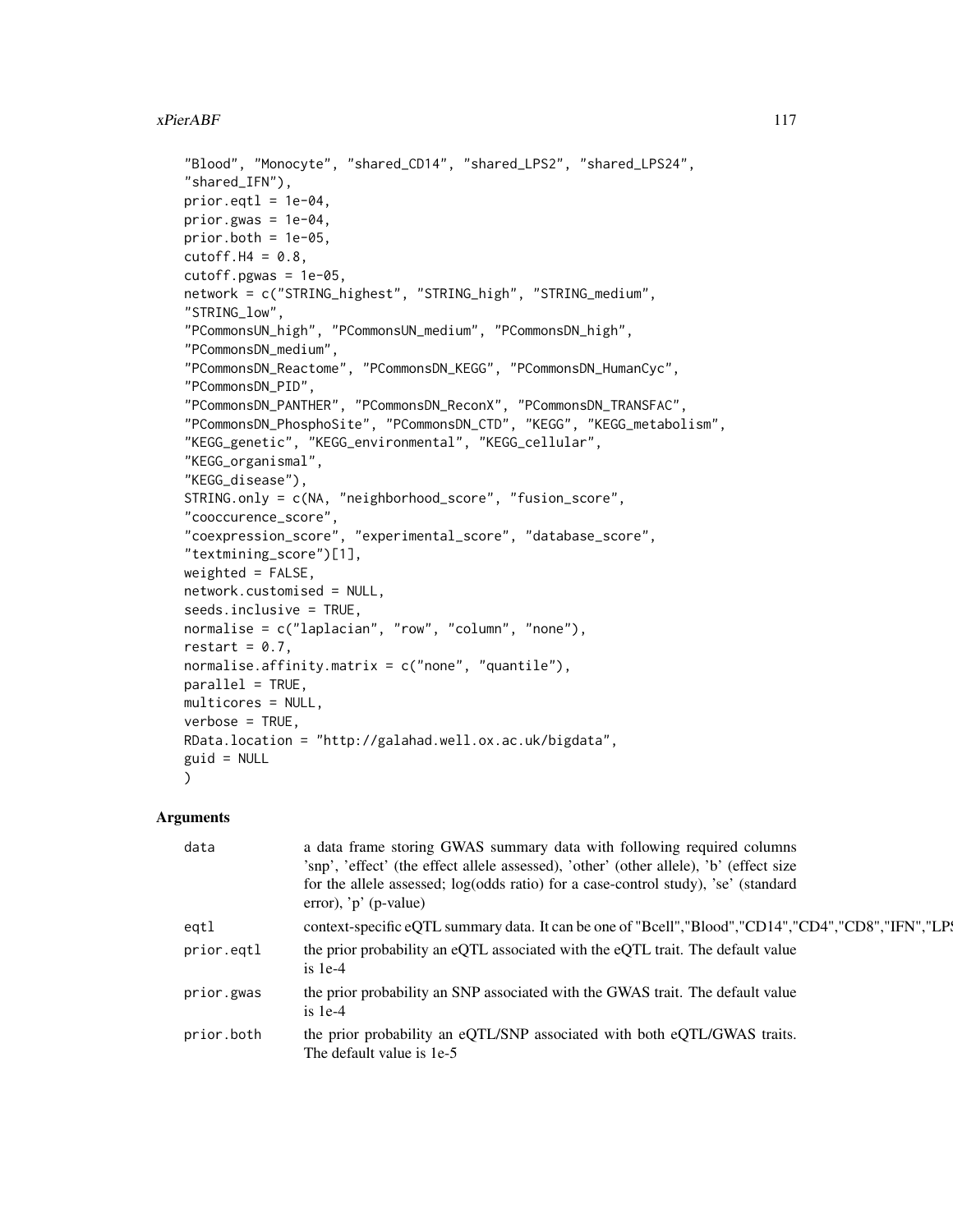cutoff.H4 the H4 cutoff used to define eGenes. This cutoff is based on the posterior probabilities of H4 - one shared causal variant. The default value is 0.8 cutoff.pgwas the GWAS p-value cutoff that must be met to consider SNPs. The default value is 1e-5 network the built-in network. Currently two sources of network information are supported: the STRING database (version 10) and the Pathways Commons database (version 7). STRING is a meta-integration of undirect interactions from the functional aspect, while Pathways Commons mainly contains both undirect and direct interactions from the physical/pathway aspect. Both have scores to control the confidence of interactions. Therefore, the user can choose the different quality of the interactions. In STRING, "STRING\_highest" indicates interactions with highest confidence (confidence scores>=900), "STRING\_high" for interactions with high confidence (confidence scores>=700), "STRING\_medium" for interactions with medium confidence (confidence scores>=400), and "STRING\_low" for interactions with low confidence (confidence scores>=150). For undirect/physical interactions from Pathways Commons, "PCommonsUN\_high" indicates undirect interactions with high confidence (supported with the PubMed references plus at least 2 different sources), "PCommonsUN\_medium" for undirect interactions with medium confidence (supported with the PubMed references). For direct (pathway-merged) interactions from Pathways Commons, "PCommonsDN\_high" indicates direct interactions with high confidence (supported with the PubMed references plus at least 2 different sources), and "PCommonsUN\_medium" for direct interactions with medium confidence (supported with the PubMed references). In addtion to pooled version of pathways from all data sources, the user can also choose the pathway-merged network from individual sources, that is, "PCommonsDN\_Reactome" for those from Reactome, "PCommonsDN\_KEGG" for those from KEGG, "PCommonsDN\_HumanCyc" for those from HumanCyc, "PCommonsDN\_PID" for those froom PID, "PCommonsDN\_PANTHER" for those from PANTHER, "PCommonsDN\_ReconX" for those from ReconX, "PCommonsDN\_TRANSFAC" for those from TRANS-FAC, "PCommonsDN\_PhosphoSite" for those from PhosphoSite, and "PCommonsDN\_CTD" for those from CTD. For direct (pathway-merged) interactions sourced from KEGG, it can be 'KEGG' for all, 'KEGG\_metabolism' for pathways grouped into 'Metabolism', 'KEGG\_genetic' for 'Genetic Information Processing' pathways, 'KEGG\_environmental' for 'Environmental Information Processing' pathways, 'KEGG\_cellular' for 'Cellular Processes' pathways, 'KEGG\_organismal' for 'Organismal Systems' pathways, and 'KEGG\_disease' for 'Human Diseases' pathways STRING.only the further restriction of STRING by interaction type. If NA, no such restriction. Otherwide, it can be one or more of "neighborhood\_score","fusion\_score","cooccurence\_score","coexpre Useful options are c("experimental\_score","database\_score"): only experimental data (extracted from BIND, DIP, GRID, HPRD, IntAct, MINT, and PID) and curated data (extracted from Biocarta, BioCyc, GO, KEGG, and Reactome) are used weighted logical to indicate whether edge weights should be considered. By default, it

sets to false. If true, it only works for the network from the STRING database network.customised

an object of class "igraph". By default, it is NULL. It is designed to allow the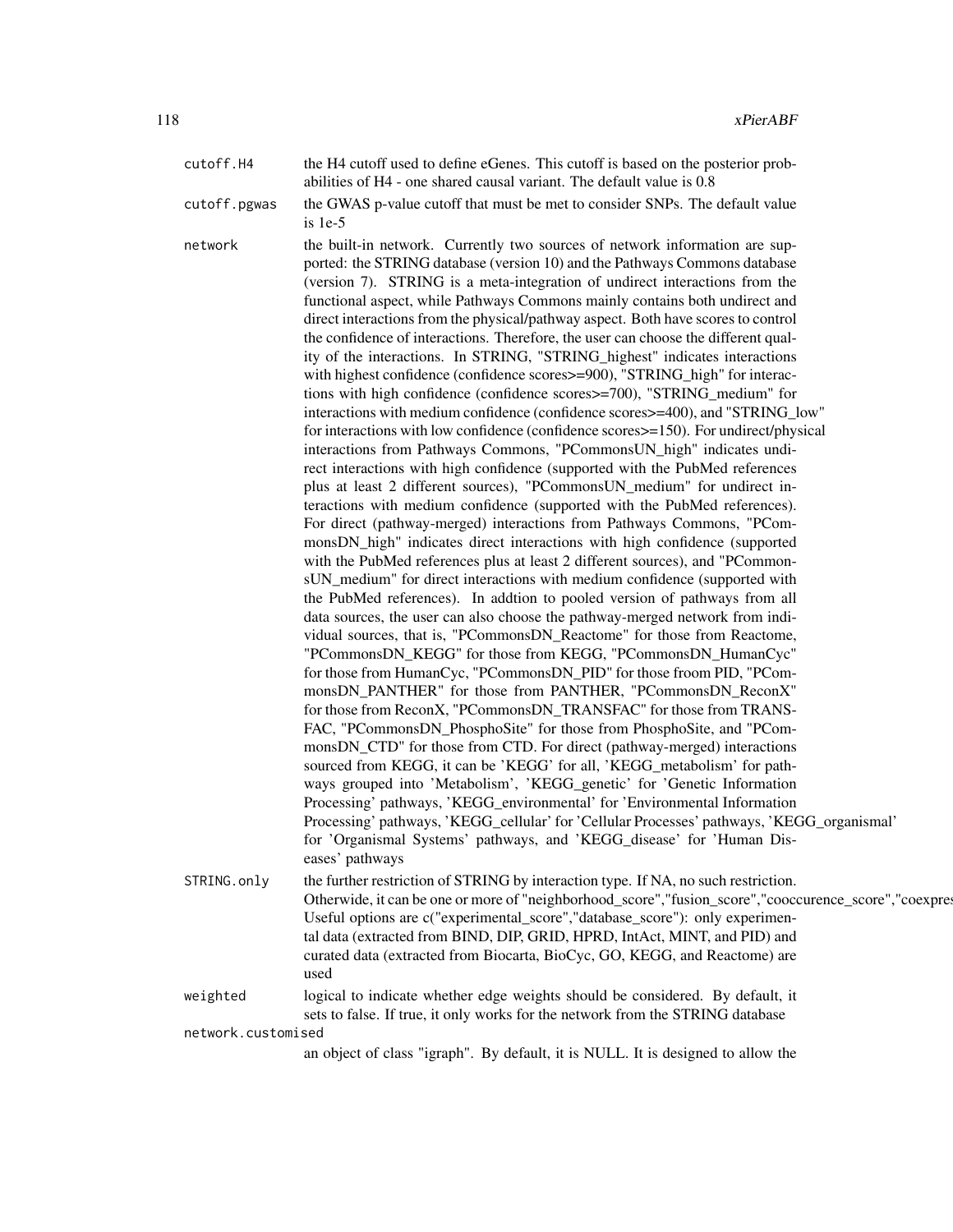|                           | user analysing their customised network data that are not listed in the above<br>argument 'network'. This customisation (if provided) has the high priority over<br>built-in network. If the user provides the "igraph" object with the "weight" edge<br>attribute, RWR will assume to walk on the weighted network                                                                                                                                                                                             |
|---------------------------|-----------------------------------------------------------------------------------------------------------------------------------------------------------------------------------------------------------------------------------------------------------------------------------------------------------------------------------------------------------------------------------------------------------------------------------------------------------------------------------------------------------------|
| seeds.inclusive           |                                                                                                                                                                                                                                                                                                                                                                                                                                                                                                                 |
|                           | logical to indicate whether non-network seed genes are included for prioritisa-<br>tion. If TRUE (by default), these genes will be added to the netowrk                                                                                                                                                                                                                                                                                                                                                         |
| normalise                 | the way to normalise the adjacency matrix of the input graph. It can be 'lapla-<br>cian' for laplacian normalisation, 'row' for row-wise normalisation, 'column'<br>for column-wise normalisation, or 'none'                                                                                                                                                                                                                                                                                                    |
| restart                   | the restart probability used for Random Walk with Restart (RWR). The restart<br>probability takes the value from $0$ to $1$ , controlling the range from the starting<br>nodes/seeds that the walker will explore. The higher the value, the more likely<br>the walker is to visit the nodes centered on the starting nodes. At the extreme<br>when the restart probability is zero, the walker moves freely to the neighbors at<br>each step without restarting from seeds, i.e., following a random walk (RW) |
| normalise.affinity.matrix |                                                                                                                                                                                                                                                                                                                                                                                                                                                                                                                 |
|                           | the way to normalise the output affinity matrix. It can be 'none' for no normali-<br>sation, 'quantile' for quantile normalisation to ensure that columns (if multiple)<br>of the output affinity matrix have the same quantiles                                                                                                                                                                                                                                                                                |
| parallel                  | logical to indicate whether parallel computation with multicores is used. By<br>default, it sets to true, but not necessarily does so. Partly because parallel back-<br>ends available will be system-specific (now only Linux or Mac OS). Also, it<br>will depend on whether these two packages "foreach" and "doMC" have been<br>installed                                                                                                                                                                    |
| multicores                | an integer to specify how many cores will be registered as the multicore parallel<br>backend to the 'foreach' package. If NULL, it will use a half of cores available in<br>a user's computer. This option only works when parallel computation is enabled                                                                                                                                                                                                                                                      |
| verbose                   | logical to indicate whether the messages will be displayed in the screen. By<br>default, it sets to true for display                                                                                                                                                                                                                                                                                                                                                                                            |
|                           | RData. location the characters to tell the location of built-in RData files. See xRDataLoader for<br>details                                                                                                                                                                                                                                                                                                                                                                                                    |
| guid                      | a valid (5-character) Global Unique IDentifier for an OSF project. See xRDataLoader<br>for details                                                                                                                                                                                                                                                                                                                                                                                                              |
|                           |                                                                                                                                                                                                                                                                                                                                                                                                                                                                                                                 |

an object of class "pNode", a list with following components:

- priority: a matrix of nNode X 6 containing node priority information, where nNode is the number of nodes in the input graph, and the 5 columns are "name" (node names), "node" (1 for network genes, 0 for non-network seed genes), "seed" (1 for seeds, 0 for non-seeds), "weight" (weight values), "priority" (the priority scores that are rescaled to the range [0,1]), "rank" (ranks of the priority scores), "description" (node description)
- g: an input "igraph" object
- evidence: a data frame storing evidence
- call: the call that produced this result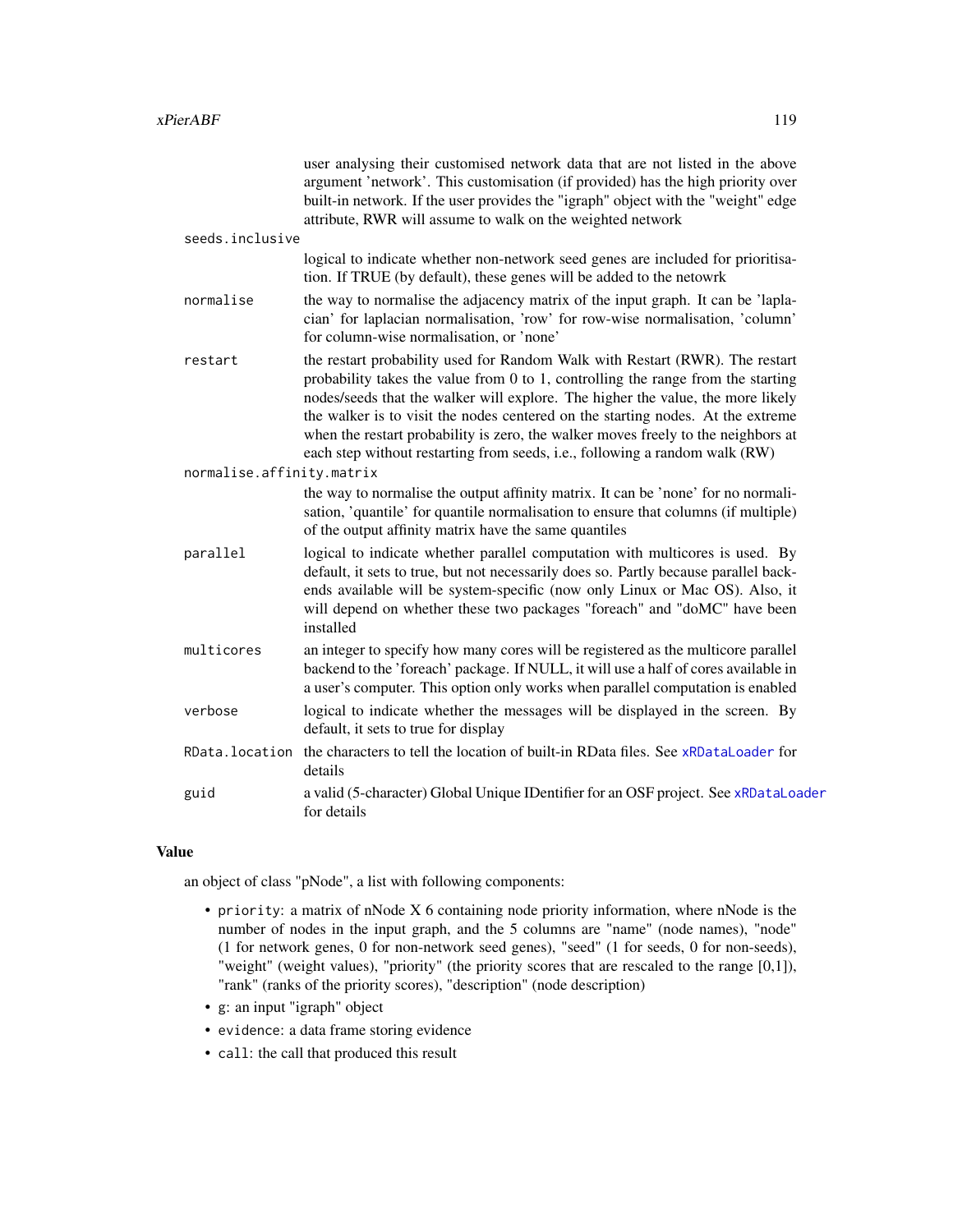# Note

The input graph will treat as an unweighted graph if there is no 'weight' edge attribute associated with

# See Also

[xRDataLoader](#page-182-0), [xMEabf](#page-94-0), [xPierGenes](#page-129-0)

## Examples

```
RData.location <- "http://galahad.well.ox.ac.uk/bigdata"
## Not run:
data <- utils::read.delim(file="summary_gwas.RA.txt", header=TRUE,
row.names=NULL, stringsAsFactors=FALSE)
pNode_abf <- xPierABF(data, eqtl="Blood", network="STRING_high",
restart=0.7, RData.location=RData.location)
write.table(pNode_abf$priority, file="Genes_priority.ABF.txt",
sep="\t", row.names=FALSE)
```
## End(Not run)

xPierABFheatmap *Function to visualise ABF evidence using heatmap*

# Description

xPierABFheatmap is supposed to visualise ABF evidence using heatmap. It returns an object of class "ggplot".

#### Usage

```
xPierABFheatmap(
data,
xTarget,
type = c("Gene", "Gene_SNP"),
colormap = "steelblue-lightyellow-orange",
zlim = c(-0.5, 0.5))
```

| data    | an input vector containing gene symbols                                                                                                                                                        |
|---------|------------------------------------------------------------------------------------------------------------------------------------------------------------------------------------------------|
| xTarget | a "dTarget" or "sTarget" object with the componet 'list_pNode' related to 'eGene'<br>predictors. Alternatively, it can be a data frame with columns ('context','mode','probeID','Symbol','gene |
| type    | the type of the heatmap. It can be "Gene" (gene-centric heatmap) or "Gene_SNP"<br>(heatmap for the gene-snp pair)                                                                              |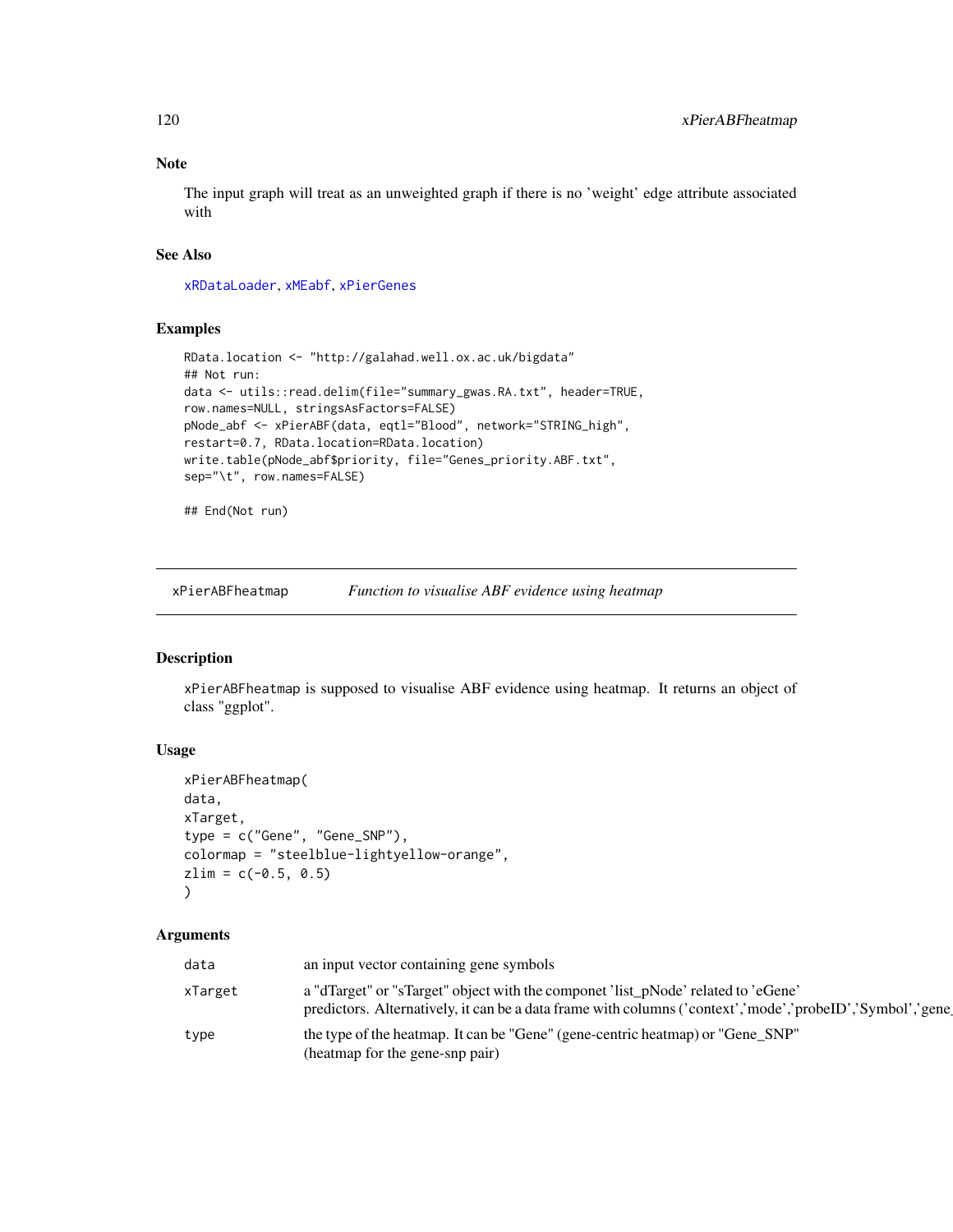#### xPierAnno 121

| colormap | short name for the colormap. It can be one of "jet" (jet colormap), "bwr" (blue-<br>white-red colormap), "gbr" (green-black-red colormap), "wyr" (white-yellow-<br>red colormap), "br" (black-red colormap), "yr" (yellow-red colormap), "wb"<br>(white-black colormap), and "rainbow" (rainbow colormap, that is, red-yellow-<br>green-cyan-blue-magenta). Alternatively, any hyphen-separated HTML color<br>names, e.g. "blue-black-yellow", "royalblue-white-sandybrown", "darkgreen- |
|----------|------------------------------------------------------------------------------------------------------------------------------------------------------------------------------------------------------------------------------------------------------------------------------------------------------------------------------------------------------------------------------------------------------------------------------------------------------------------------------------------|
| zlim     | white-darkviolet". A list of standard color names can be found in http://<br>html-color-codes.info/color-names<br>the minimum and maximum z values for which colors should be plotted                                                                                                                                                                                                                                                                                                    |

# Value

an object of class "ggplot" appended with 'mat' (the matrix colored by 'b\_ABF') and 'df' (a data frame with columns 'priority','code','context','mode','ProbeID','Symbol','gene\_cse','snps','snp\_cse','A1','A2','b\_GWAS',

## Note

none

# See Also

[xSparseMatrix](#page-197-0), [xHeatmap](#page-88-0), [xSparseMatrix](#page-197-0)

# Examples

```
RData.location <- "http://galahad.well.ox.ac.uk/bigdata"
## Not run:
gp <- xPierABFheatmap(data, dTarget)
## End(Not run)
```
xPierAnno *Function to prioritise seed genes only from a list of pNode objects using annotation data*

#### Description

xPierAnno is supposed to prioritise seed genes only from a list of pNode objects using annotation data. To prioritise genes, it first extracts seed genes from a list of pNode objects and then scores seed genes using annotation data (or something similar). It implements Random Walk with Restart (RWR) and calculates the affinity score of all nodes in the graph to the seeds. The priority score is the affinity score. Parallel computing is also supported for Linux-like or Windows operating systems. It returns an object of class "pNode".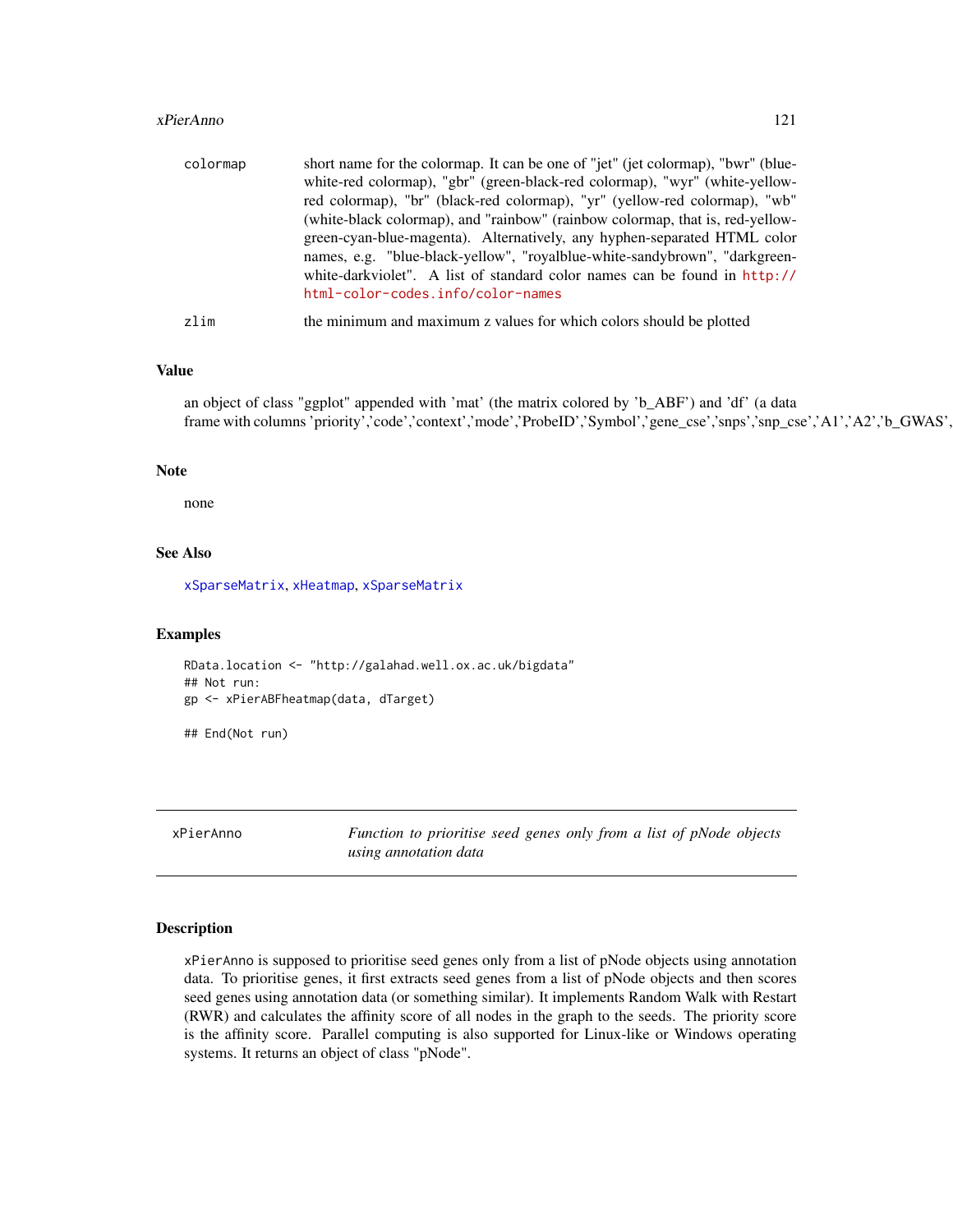# Usage

```
xPierAnno(
data,
list_pNode,
network = c("STRING_highest", "STRING_high", "STRING_medium",
"STRING_low",
"PCommonsUN_high", "PCommonsUN_medium", "PCommonsDN_high",
"PCommonsDN_medium",
"PCommonsDN_Reactome", "PCommonsDN_KEGG", "PCommonsDN_HumanCyc",
"PCommonsDN_PID",
"PCommonsDN_PANTHER", "PCommonsDN_ReconX", "PCommonsDN_TRANSFAC",
"PCommonsDN_PhosphoSite", "PCommonsDN_CTD", "KEGG", "KEGG_metabolism",
"KEGG_genetic", "KEGG_environmental", "KEGG_cellular",
"KEGG_organismal",
"KEGG_disease"),
STRING.only = c(NA, "neighborhood_score", "fusion_score",
"cooccurence_score",
"coexpression_score", "experimental_score", "database_score",
"textmining_score")[1],
weighted = FALSE,network.customised = NULL,
seeds.inclusive = TRUE,
normalise = c("laplacian", "row", "column", "none"),
restart = 0.7,
normalise.affinity.matrix = c("none", "quantile"),
parallel = TRUE,
multicores = NULL,
verbose = TRUE,
RData.location = "http://galahad.well.ox.ac.uk/bigdata",
guid = NULL)
```

| data       | a data frame with two columns: 1st column for seed/node names, 2nd column<br>for the weight values. It intends to store annotation data or something similar                                                                                                                                                                                                                                                                                                                                                                                                                                                                                                                                                                                                                                                                            |
|------------|-----------------------------------------------------------------------------------------------------------------------------------------------------------------------------------------------------------------------------------------------------------------------------------------------------------------------------------------------------------------------------------------------------------------------------------------------------------------------------------------------------------------------------------------------------------------------------------------------------------------------------------------------------------------------------------------------------------------------------------------------------------------------------------------------------------------------------------------|
| list_pNode | a list of "pNode" objects or a "pNode" object. Alternatively, it is NULL, mean-<br>ing no restriction                                                                                                                                                                                                                                                                                                                                                                                                                                                                                                                                                                                                                                                                                                                                   |
| network    | the built-in network. Currently two sources of network information are sup-<br>ported: the STRING database (version 10) and the Pathways Commons database<br>(version 7). STRING is a meta-integration of undirect interactions from the<br>functional aspect, while Pathways Commons mainly contains both undirect and<br>direct interactions from the physical/pathway aspect. Both have scores to control<br>the confidence of interactions. Therefore, the user can choose the different qual-<br>ity of the interactions. In STRING, "STRING highest" indicates interactions<br>with highest confidence (confidence scores >= 900), "STRING_high" for interac-<br>tions with high confidence (confidence scores > = 700), "STRING_medium" for<br>interactions with medium confidence (confidence scores > = 400), and "STRING low" |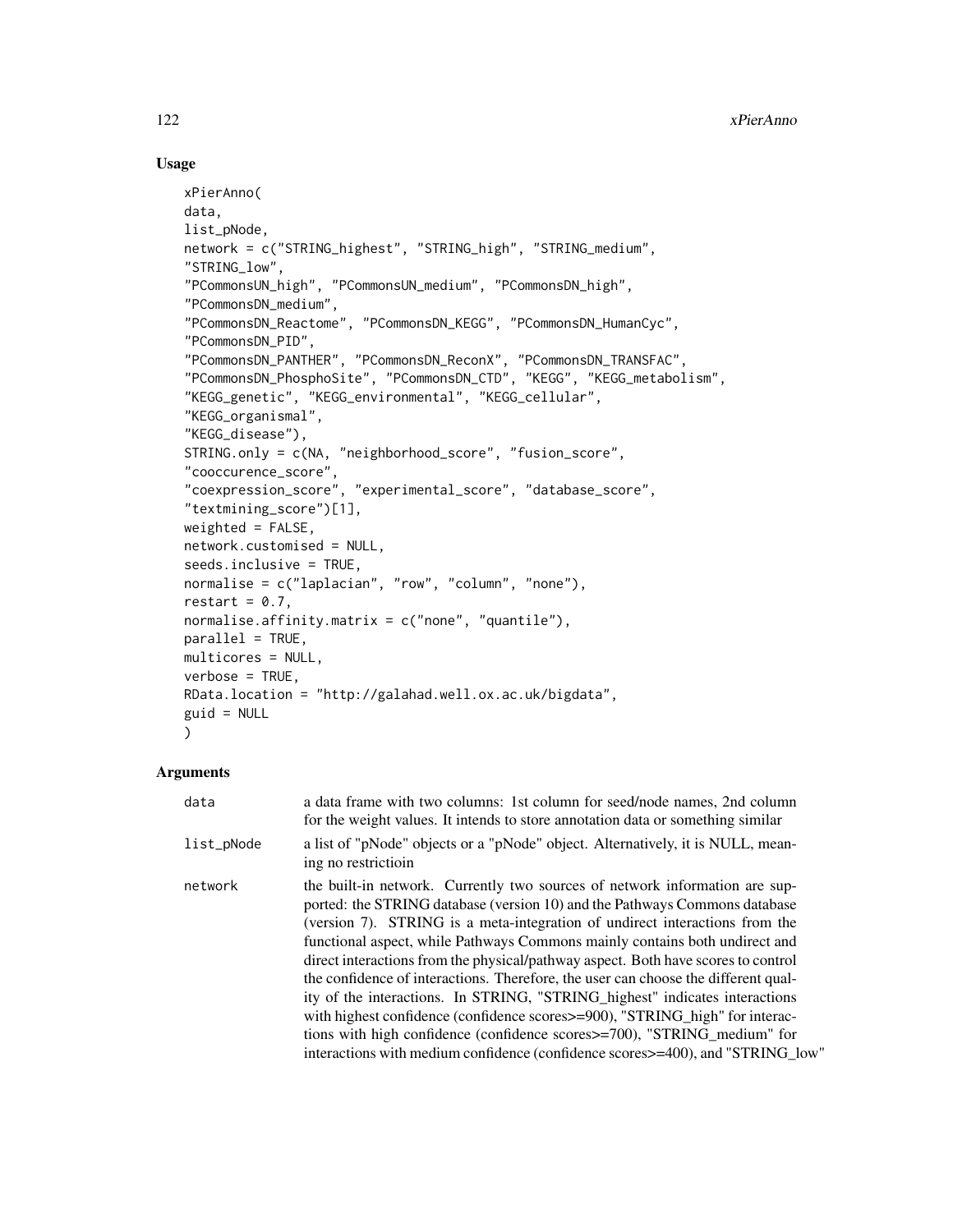|                    | for interactions with low confidence (confidence scores>=150). For undirect/physical<br>interactions from Pathways Commons, "PCommonsUN_high" indicates undi-<br>rect interactions with high confidence (supported with the PubMed references<br>plus at least 2 different sources), "PCommonsUN_medium" for undirect in-<br>teractions with medium confidence (supported with the PubMed references).<br>For direct (pathway-merged) interactions from Pathways Commons, "PCom-<br>monsDN_high" indicates direct interactions with high confidence (supported<br>with the PubMed references plus at least 2 different sources), and "PCommon-<br>sUN_medium" for direct interactions with medium confidence (supported with<br>the PubMed references). In addtion to pooled version of pathways from all<br>data sources, the user can also choose the pathway-merged network from indi-<br>vidual sources, that is, "PCommonsDN_Reactome" for those from Reactome,<br>"PCommonsDN_KEGG" for those from KEGG, "PCommonsDN_HumanCyc"<br>for those from HumanCyc, "PCommonsDN_PID" for those froom PID, "PCom-<br>monsDN_PANTHER" for those from PANTHER, "PCommonsDN_ReconX"<br>for those from ReconX, "PCommonsDN_TRANSFAC" for those from TRANS-<br>FAC, "PCommonsDN_PhosphoSite" for those from PhosphoSite, and "PCom-<br>monsDN_CTD" for those from CTD. For direct (pathway-merged) interactions |  |
|--------------------|--------------------------------------------------------------------------------------------------------------------------------------------------------------------------------------------------------------------------------------------------------------------------------------------------------------------------------------------------------------------------------------------------------------------------------------------------------------------------------------------------------------------------------------------------------------------------------------------------------------------------------------------------------------------------------------------------------------------------------------------------------------------------------------------------------------------------------------------------------------------------------------------------------------------------------------------------------------------------------------------------------------------------------------------------------------------------------------------------------------------------------------------------------------------------------------------------------------------------------------------------------------------------------------------------------------------------------------------------------------------------------------------------------|--|
|                    | sourced from KEGG, it can be 'KEGG' for all, 'KEGG_metabolism' for path-                                                                                                                                                                                                                                                                                                                                                                                                                                                                                                                                                                                                                                                                                                                                                                                                                                                                                                                                                                                                                                                                                                                                                                                                                                                                                                                               |  |
|                    | ways grouped into 'Metabolism', 'KEGG_genetic' for 'Genetic Information<br>Processing' pathways, 'KEGG_environmental' for 'Environmental Information<br>Processing' pathways, 'KEGG_cellular' for 'Cellular Processes' pathways, 'KEGG_organismal'<br>for 'Organismal Systems' pathways, and 'KEGG_disease' for 'Human Dis-<br>eases' pathways                                                                                                                                                                                                                                                                                                                                                                                                                                                                                                                                                                                                                                                                                                                                                                                                                                                                                                                                                                                                                                                         |  |
| STRING.only        | the further restriction of STRING by interaction type. If NA, no such restriction.<br>Otherwide, it can be one or more of "neighborhood_score", "fusion_score", "cooccurence_score", "coexpres<br>Useful options are c("experimental_score","database_score"): only experimen-<br>tal data (extracted from BIND, DIP, GRID, HPRD, IntAct, MINT, and PID) and<br>curated data (extracted from Biocarta, BioCyc, GO, KEGG, and Reactome) are<br>used                                                                                                                                                                                                                                                                                                                                                                                                                                                                                                                                                                                                                                                                                                                                                                                                                                                                                                                                                     |  |
| weighted           | logical to indicate whether edge weights should be considered. By default, it<br>sets to false. If true, it only works for the network from the STRING database                                                                                                                                                                                                                                                                                                                                                                                                                                                                                                                                                                                                                                                                                                                                                                                                                                                                                                                                                                                                                                                                                                                                                                                                                                        |  |
| network.customised |                                                                                                                                                                                                                                                                                                                                                                                                                                                                                                                                                                                                                                                                                                                                                                                                                                                                                                                                                                                                                                                                                                                                                                                                                                                                                                                                                                                                        |  |
|                    | an object of class "igraph". By default, it is NULL. It is designed to allow the<br>user analysing their customised network data that are not listed in the above<br>argument 'network'. This customisation (if provided) has the high priority over<br>built-in network. If the user provides the "igraph" object with the "weight" edge<br>attribute, RWR will assume to walk on the weighted network                                                                                                                                                                                                                                                                                                                                                                                                                                                                                                                                                                                                                                                                                                                                                                                                                                                                                                                                                                                                |  |
| seeds.inclusive    |                                                                                                                                                                                                                                                                                                                                                                                                                                                                                                                                                                                                                                                                                                                                                                                                                                                                                                                                                                                                                                                                                                                                                                                                                                                                                                                                                                                                        |  |
|                    | logical to indicate whether non-network seed genes are included for prioritisa-<br>tion. If TRUE (by default), these genes will be added to the netowrk                                                                                                                                                                                                                                                                                                                                                                                                                                                                                                                                                                                                                                                                                                                                                                                                                                                                                                                                                                                                                                                                                                                                                                                                                                                |  |
| normalise          | the way to normalise the adjacency matrix of the input graph. It can be 'lapla-<br>cian' for laplacian normalisation, 'row' for row-wise normalisation, 'column'<br>for column-wise normalisation, or 'none'                                                                                                                                                                                                                                                                                                                                                                                                                                                                                                                                                                                                                                                                                                                                                                                                                                                                                                                                                                                                                                                                                                                                                                                           |  |
| restart            | the restart probability used for Random Walk with Restart (RWR). The restart<br>probability takes the value from $0$ to $1$ , controlling the range from the starting<br>nodes/seeds that the walker will explore. The higher the value, the more likely                                                                                                                                                                                                                                                                                                                                                                                                                                                                                                                                                                                                                                                                                                                                                                                                                                                                                                                                                                                                                                                                                                                                               |  |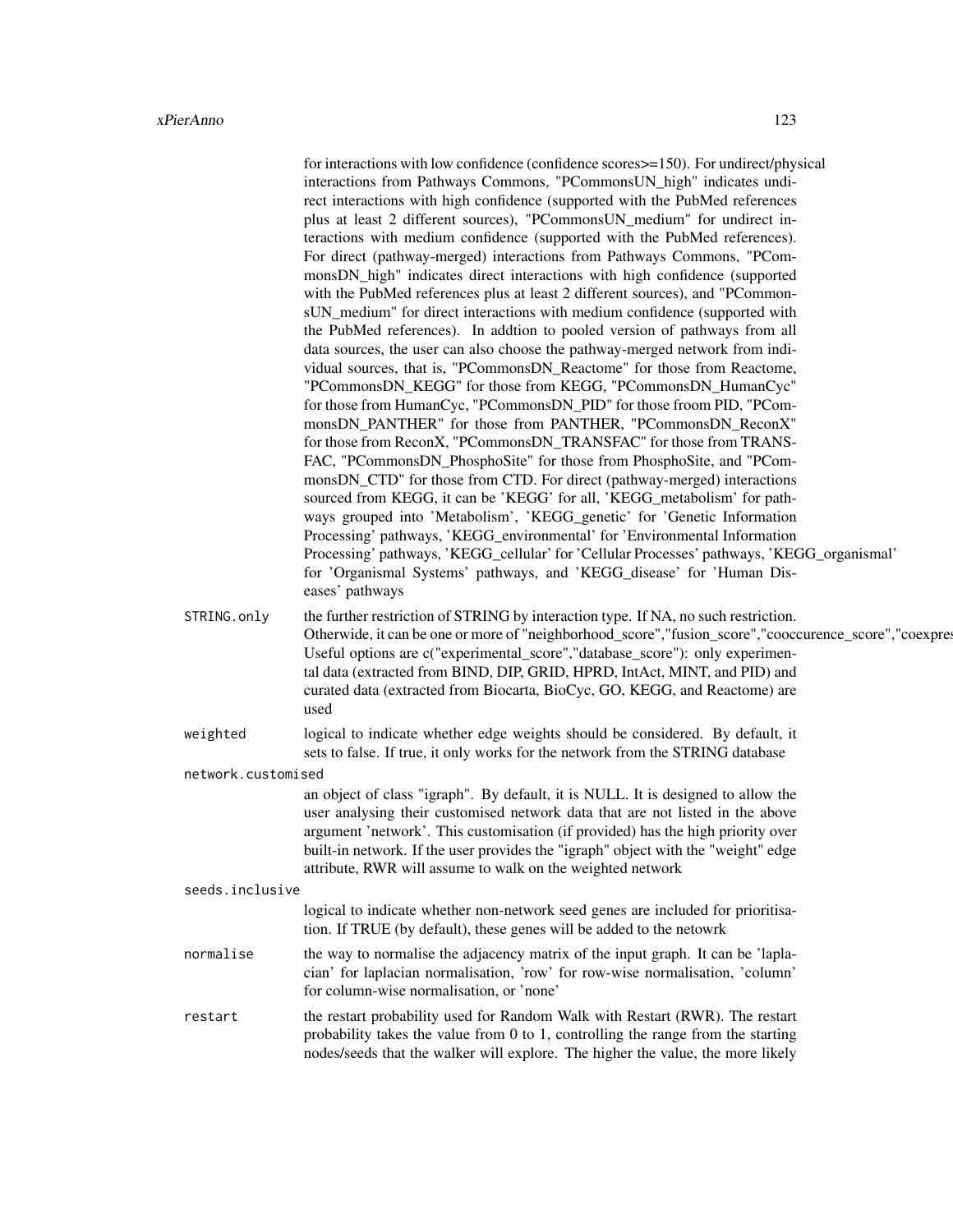|                           | the walker is to visit the nodes centered on the starting nodes. At the extreme<br>when the restart probability is zero, the walker moves freely to the neighbors at<br>each step without restarting from seeds, i.e., following a random walk (RW)                                                                                          |
|---------------------------|----------------------------------------------------------------------------------------------------------------------------------------------------------------------------------------------------------------------------------------------------------------------------------------------------------------------------------------------|
| normalise.affinity.matrix |                                                                                                                                                                                                                                                                                                                                              |
|                           | the way to normalise the output affinity matrix. It can be 'none' for no normali-<br>sation, 'quantile' for quantile normalisation to ensure that columns (if multiple)<br>of the output affinity matrix have the same quantiles                                                                                                             |
| parallel                  | logical to indicate whether parallel computation with multicores is used. By<br>default, it sets to true, but not necessarily does so. Partly because parallel back-<br>ends available will be system-specific (now only Linux or Mac OS). Also, it<br>will depend on whether these two packages "foreach" and "doMC" have been<br>installed |
| multicores                | an integer to specify how many cores will be registered as the multicore parallel<br>backend to the 'foreach' package. If NULL, it will use a half of cores available in<br>a user's computer. This option only works when parallel computation is enabled                                                                                   |
| verbose                   | logical to indicate whether the messages will be displayed in the screen. By<br>default, it sets to true for display                                                                                                                                                                                                                         |
| RData.location            | the characters to tell the location of built-in RData files. See xRDataLoader for<br>details                                                                                                                                                                                                                                                 |
| guid                      | a valid (5-character) Global Unique IDentifier for an OSF project. See xRDataLoader<br>for details                                                                                                                                                                                                                                           |
|                           |                                                                                                                                                                                                                                                                                                                                              |

an object of class "pNode", a list with following components:

- priority: a matrix of nNode X 6 containing node priority information, where nNode is the number of nodes in the input graph, and the 5 columns are "name" (node names), "node" (1 for network genes, 0 for non-network seed genes), "seed" (1 for seeds, 0 for non-seeds), "weight" (weight values), "priority" (the priority scores that are rescaled to the range [0,1]), "rank" (ranks of the priority scores), "description" (node description)
- g: an input "igraph" object
- call: the call that produced this result

# Note

The input graph will treat as an unweighted graph if there is no 'weight' edge attribute associated with

#### See Also

[xPierMatrix](#page-143-0), [xPierGenes](#page-129-0)

## Examples

```
RData.location <- "http://galahad.well.ox.ac.uk/bigdata"
## Not run:
# a) provide the seed nodes/genes with the weight info
```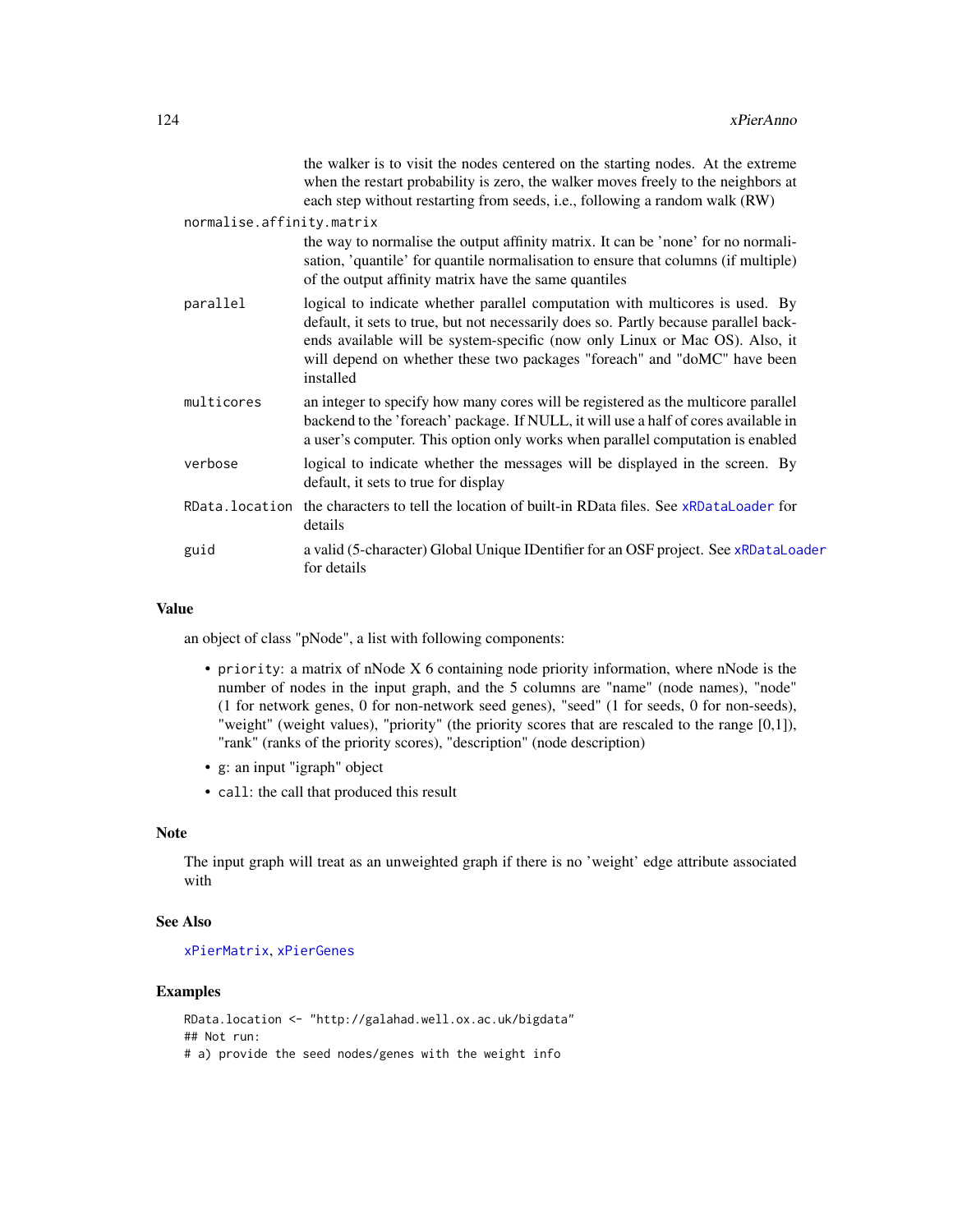#### xPierCor 125

```
## load ImmunoBase
ImmunoBase <- xRDataLoader(RData.customised='ImmunoBase',
RData.location=RData.location)
## get genes within 500kb away from AS GWAS lead SNPs
seeds.genes <- ImmunoBase$AS$genes_variants
## seeds weighted according to distance away from lead SNPs
data <- 1- seeds.genes/500000
# b) perform priority analysis
pNode <- xPierGenes(data=data, network="PCommonsDN_medium", restart=0.7,
RData.location=RData.location)
# c) get annotation data
data.file <- file.path(RData.location, "iAnno.txt")
iA <- read.delim(data.file, header=TRUE, stringsAsFactors=FALSE)[,
1:14]
data_anno <- subset(iA, OMIM>0, select=c("Symbol","OMIM"))
# d) perform priority analysis using annotation data
pNode_anno <- xPierAnno(data_anno, list_pNode=pNode,
network="PCommonsDN_medium", restart=0.7,
RData.location=RData.location)
# c) save to the file called 'Genes_priority.Anno.txt'
write.table(pNode_anno$priority, file="Genes_priority.Anno.txt",
sep="\t", row.names=FALSE)
## End(Not run)
```
xPierCor *Function to calculate correlation between prioritised genes and userdefined external data*

#### Description

xPierCor is supposed to calculate correlation between prioritised genes and user-defined external data.

## Usage

```
xPierCor(
pNode,
list_vec,
method = c("pearson", "spearman").pvalue.type = c("nominal", "empirical"),
seed = 825,
nperm = 2000,
p.adjust.method = c("BH", "BY", "bonferroni", "holm", "hochberg",
"hommel"),
```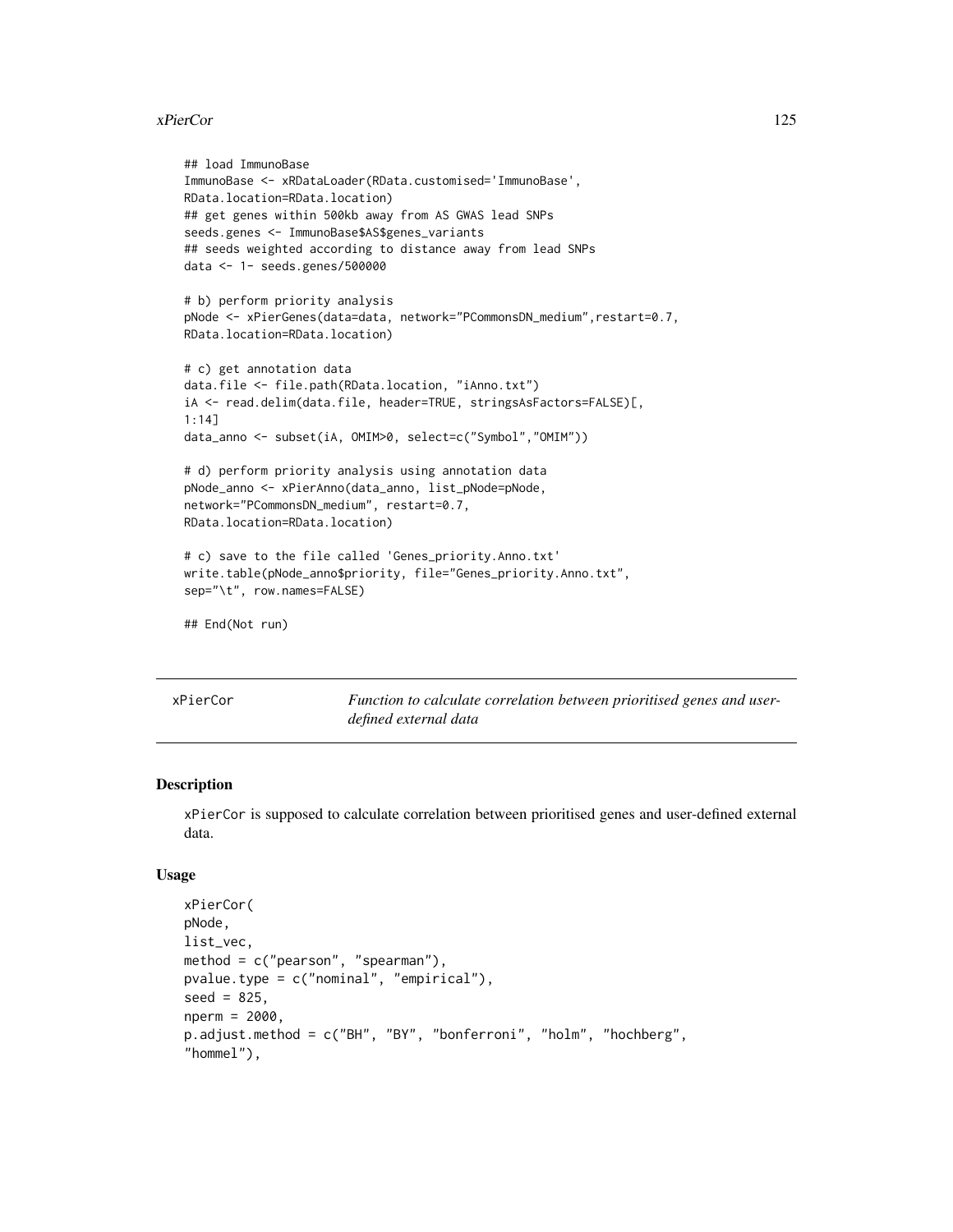```
plot = FALSE
)
```
#### Arguments

| pNode           | an object of class "pNode" (or "sTarget" or "dTarget"). Alternatively, it can be a<br>data frame with two columns ('name' and 'priority')                 |
|-----------------|-----------------------------------------------------------------------------------------------------------------------------------------------------------|
| list_vec        | a named vector containing numeric values for genes (gene symbols). Alterna-<br>tively it can be a list of named vectors                                   |
| method          | the method used to calcualte correlation. It can be 'pearson' for Pearson's cor-<br>relation or 'spearman' for Spearman rank correlation                  |
| pvalue.type     | the type of the p-value calcualted. It can be 'nominal' for nominal p-value or<br>'empirical' for empirical p-value                                       |
| seed            | an integer specifying the seed                                                                                                                            |
| nperm           | the number of random permutations                                                                                                                         |
| p.adjust.method |                                                                                                                                                           |
|                 | the method used to adjust p-values. It can be one of "BH", "BY", "bonferroni",<br>"holm" "hochberg" and "hommel" The first two methods "BH" (widely used) |

"holm", "nochberg" and "hommel". The first two methods "BH" (widely used) and "BY" control the false discovery rate (FDR: the expected proportion of false discoveries amongst the rejected hypotheses); the last four methods "bonferroni", "holm", "hochberg" and "hommel" are designed to give strong control of the family-wise error rate (FWER). Notes: FDR is a less stringent condition than FWER

plot logical to indicate whether scatter plot is drawn

## Value

a list with two componets:

- df\_summary: a data frame of n x 4, where n is the number of named vectors, and the 4 columns are "name", "cor" (i.e. "correlation"), "pval" (i.e. p-value), "fdr"
- ls\_gp: NULL if the plot is not drawn; otherwise, a list of 'ggplot' objects

#### Note

none

#### See Also

## [xCorrelation](#page-28-0)

# Examples

```
RData.location <- "http://galahad.well.ox.ac.uk/bigdata"
## Not run:
# a) provide the seed nodes/genes with the weight info
## load ImmunoBase
ImmunoBase <- xRDataLoader(RData.customised='ImmunoBase',
```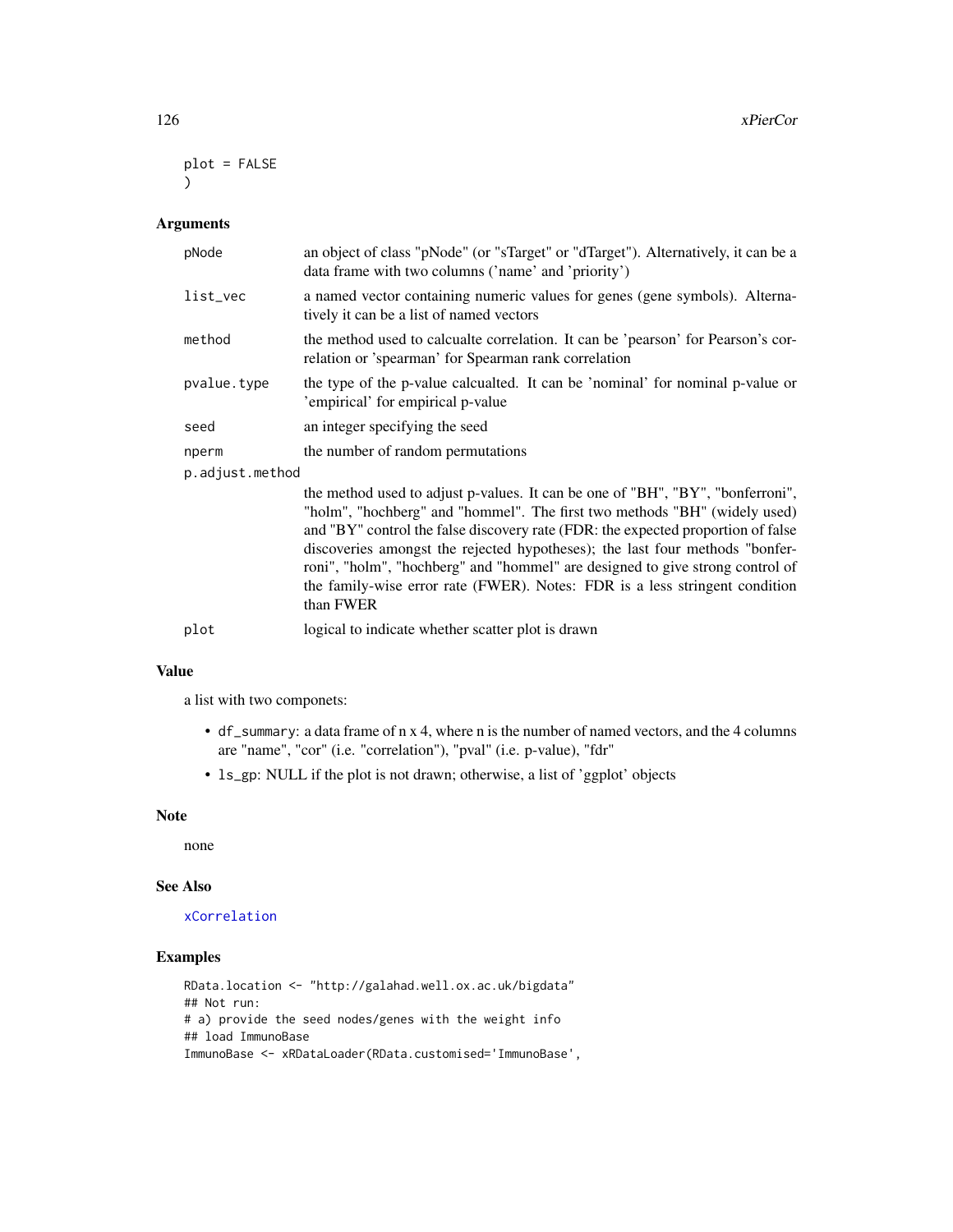#### xPierCross 227

```
RData.location=RData.location)
## get genes within 500kb away from AS GWAS lead SNPs
seeds.genes <- ImmunoBase$AS$genes_variants
## seeds weighted according to distance away from lead SNPs
data <- 1- seeds.genes/500000
# b) perform priority analysis
pNode <- xPierGenes(data=data, network="PCommonsDN_medium", restart=0.7,
RData.location=RData.location)
# c) do correlation
data <- pNode$priority$priority[1:100]
name(data) <- pNode$priority$name[1:100]
ls_res <- xPierCor(pNode, data, method="pearson",
pvalue.type="empirical", nperm=2000, plot=TRUE)
## End(Not run)
```
xPierCross *Function to extract priority matrix from a list of dTarget/sTarget objects*

## Description

xPierCross is supposed to extract priority matrix from a list of dTarget objects. Also supported is the aggregation of priority matrix (similar to the meta-analysis) generating the priority results; we view this functionality as the cross mode of the prioritisation.

#### Usage

```
xPierCross(
list_xTarget,
displayBy = c("rating", "rank", "pvalue", "fdr"),
combineBy = c("intersect", "union"),
aggregateBy = c("none", "fishers", "logistic", "Ztransform",
"orderStatistic"),
verbose = TRUE,
RData.location = "http://galahad.well.ox.ac.uk/bigdata",
guid = NULL\lambda
```

| list_xTarget | a list of "dTarget"/"sTarget" objects or a "dTarget"/"sTarget" object                                                                                                              |
|--------------|------------------------------------------------------------------------------------------------------------------------------------------------------------------------------------|
| displavBv    | which priority will be extracted. It can be "rating" for priority score/rating (by<br>default), "rank" for priority rank, "pvalue" for priority p-value, "fdr" for priority<br>fdr |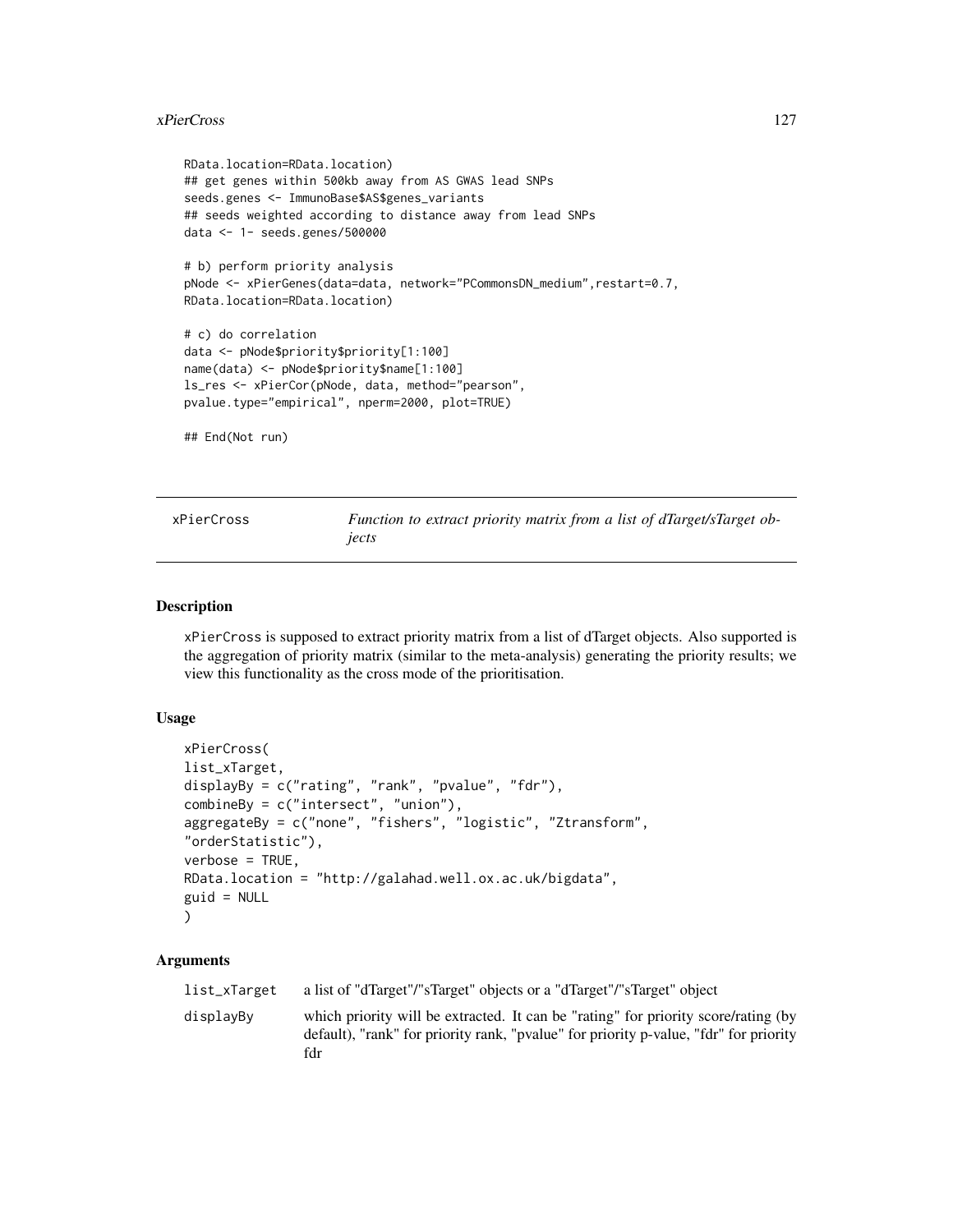| combineBy   | how to resolve nodes/targets from a list of "dTarget"/"sTarget" objects. It can be<br>"intersect" for intersecting nodes (by default), "union" for unionising nodes                                                                                                                                                                                                                                                                                                                                                                                                                                                                                                                                                                                                                                                 |
|-------------|---------------------------------------------------------------------------------------------------------------------------------------------------------------------------------------------------------------------------------------------------------------------------------------------------------------------------------------------------------------------------------------------------------------------------------------------------------------------------------------------------------------------------------------------------------------------------------------------------------------------------------------------------------------------------------------------------------------------------------------------------------------------------------------------------------------------|
| aggregateBy | the aggregate method used. It can be either "none" for no aggregation, or "or-<br>derStatistic" for the method based on the order statistics of p-values, "fishers"<br>for Fisher's method, "Ztransform" for Z-transform method, "logistic" for the lo-<br>gistic method. Without loss of generality, the Z-transform method does well<br>in problems where evidence against the combined null is spread widely (equal<br>footings) or when the total evidence is weak; Fisher's method does best in prob-<br>lems where the evidence is concentrated in a relatively small fraction of the<br>individual tests or when the evidence is at least moderately strong; the logis-<br>tic method provides a compromise between these two. Notably, the aggregate<br>methods 'fishers' and 'logistic' are preferred here |
| verbose     | logical to indicate whether the messages will be displayed in the screen. By<br>default, it sets to true for display                                                                                                                                                                                                                                                                                                                                                                                                                                                                                                                                                                                                                                                                                                |
|             | RData. location the characters to tell the location of built-in RData files. See xRDataLoader for<br>details                                                                                                                                                                                                                                                                                                                                                                                                                                                                                                                                                                                                                                                                                                        |
| guid        | a valid (5-character) Global Unique IDentifier for an OSF project. See xRDataLoader<br>for details                                                                                                                                                                                                                                                                                                                                                                                                                                                                                                                                                                                                                                                                                                                  |
|             |                                                                                                                                                                                                                                                                                                                                                                                                                                                                                                                                                                                                                                                                                                                                                                                                                     |

If aggregateBy is 'none' (by default), a data frame containing priority matrix, with each column/disease for either priority score/rating, or priorty rank or priority p-value. If aggregateBy is not 'none', an object of the class "cTarget", a list with following components:

- priority: a data frame of nGene X 6 containing gene priority (aggregated) information, where nGene is the number of genes, and the 6 columns are "name" (gene names), "rank" (ranks of the priority scores), "pvalue" (the aggregated p-value, converted from empirical cumulative distribution of the probability of being GSP), "fdr" (fdr adjusted from the aggregated p-value), "priority" (-log10(pvalue) but rescaled into the 5-star ratings), "description" (gene description)
- disease: a data frame containing disease matrix, with each column/disease for either priority score, or priorty rank or priority p-value

# Note

none

#### See Also

[xSymbol2GeneID](#page-203-0)

#### Examples

```
RData.location <- "http://galahad.well.ox.ac.uk/bigdata"
## Not run:
df_score <- xPierCross(ls_xTarget)
```
## End(Not run)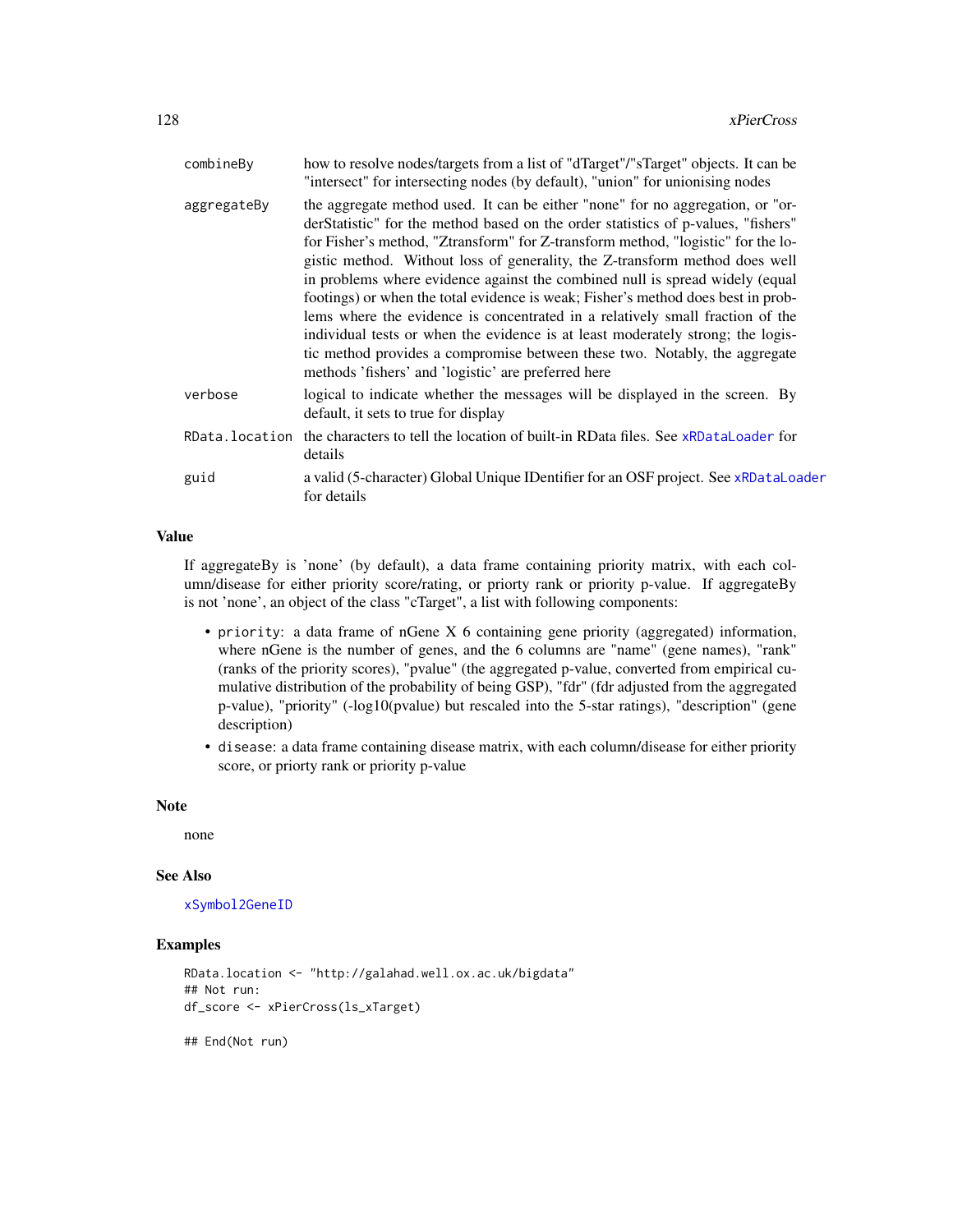<span id="page-128-0"></span>

## Description

xPierEvidence is supposed to extract evidence from a list of pNode objects, in terms of seed genes under genetic influence.

## Usage

```
xPierEvidence(list_pNode, target.query = NULL, verbose = TRUE)
```
## Arguments

| list_pNode   | a list of "pNode" objects or a "pNode" object                                                                        |  |
|--------------|----------------------------------------------------------------------------------------------------------------------|--|
| target.query | which gene is in query. If NULL, all genes will be queried                                                           |  |
| verbose      | logical to indicate whether the messages will be displayed in the screen. By<br>default, it sets to true for display |  |

## Value

a data frame of nPair X 5 containing Gene-SNP pair info per context, where the 6 columns are "Gene" (seed genes), "SNP" (dbSNP), "Score" (an SNP's genetic influential score on a seed gene), "Context" (predictors), "Flag" (indicative of Lead SNPs or LD SNPs), and "Pval" (the SNP p-value)

## Note

none

## See Also

[xPierEvidence](#page-128-0)

# Examples

```
RData.location <- "http://galahad.well.ox.ac.uk/bigdata"
## Not run:
df_Gene2SNP <- xPierEvidence(ls_pNode)
```
## End(Not run)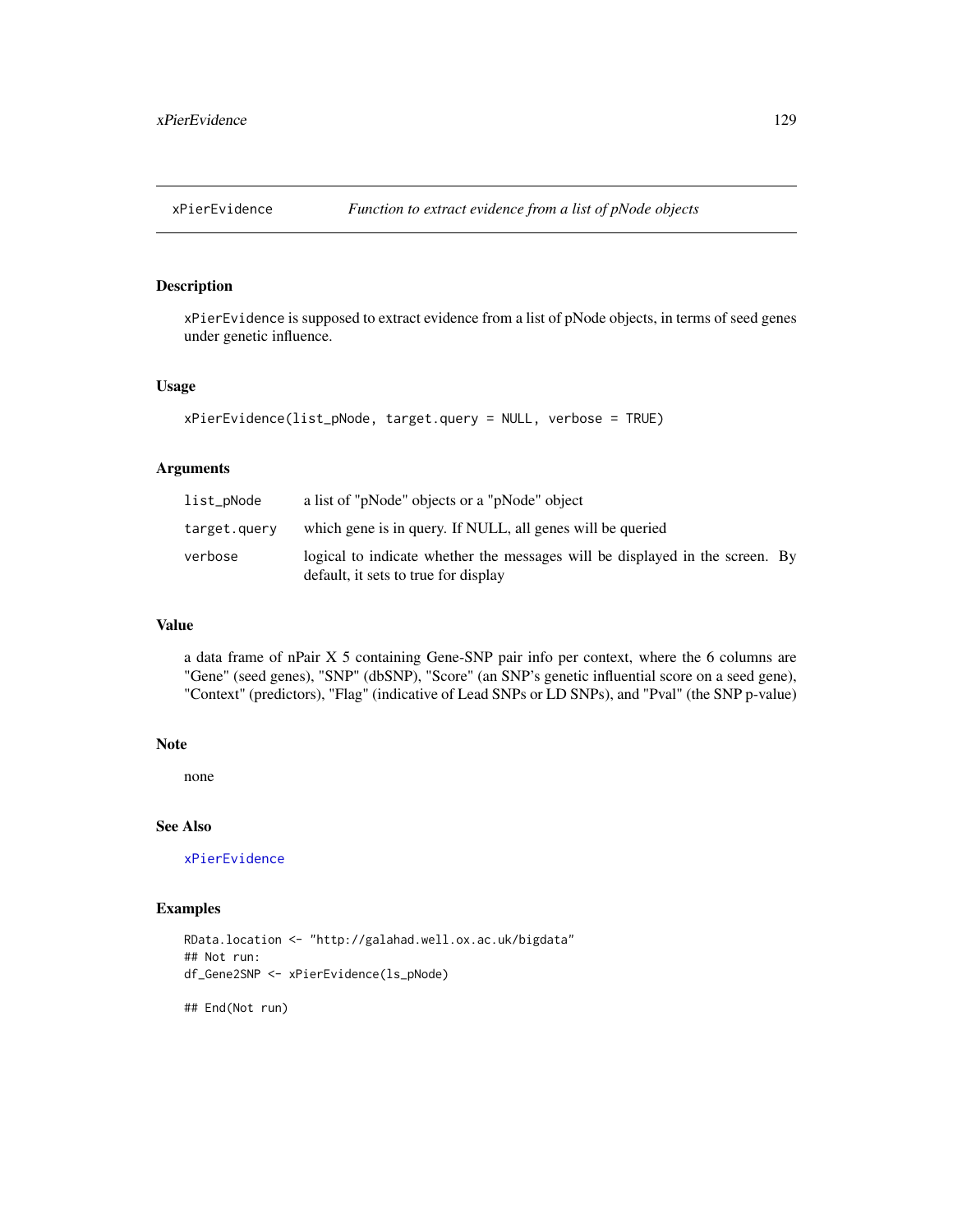130 xPierGenes

<span id="page-129-0"></span>xPierGenes *Function to prioritise genes from an input network and the weight info imposed on its nodes*

## **Description**

xPierGenes is supposed to prioritise genes given an input graph and a list of seed nodes. It implements Random Walk with Restart (RWR) and calculates the affinity score of all nodes in the graph to the seeds. The priority score is the affinity score. Parallel computing is also supported for Linux-like or Windows operating systems. It returns an object of class "pNode".

#### Usage

```
xPierGenes(
data,
network = c("STRING_highest", "STRING_high", "STRING_medium",
"STRING_low",
"PCommonsUN_high", "PCommonsUN_medium", "PCommonsDN_high",
"PCommonsDN_medium",
"PCommonsDN_Reactome", "PCommonsDN_KEGG", "PCommonsDN_HumanCyc",
"PCommonsDN_PID",
"PCommonsDN_PANTHER", "PCommonsDN_ReconX", "PCommonsDN_TRANSFAC",
"PCommonsDN_PhosphoSite", "PCommonsDN_CTD", "KEGG", "KEGG_metabolism",
"KEGG_genetic", "KEGG_environmental", "KEGG_cellular",
"KEGG_organismal",
"KEGG_disease", "REACTOME"),
STRING.only = c(NA, "neighborhood_score", "fusion_score",
"cooccurence_score",
"coexpression_score", "experimental_score", "database_score",
"textmining_score")[1],
weighted = FALSE,network.customised = NULL,
seeds.inclusive = TRUE,
normalise = c("laplacian", "row", "column", "none"),
restart = 0.7,
normalise.affinity.matrix = c("none", "quantile"),
parallel = TRUE,
multicores = NULL,
verbose = TRUE,
RData.location = "http://galahad.well.ox.ac.uk/bigdata",
guid = NULL)
```
#### Arguments

data a named input vector containing a list of seed nodes (ie gene symbols). For this named vector, the element names are seed/node names (e.g. gene symbols),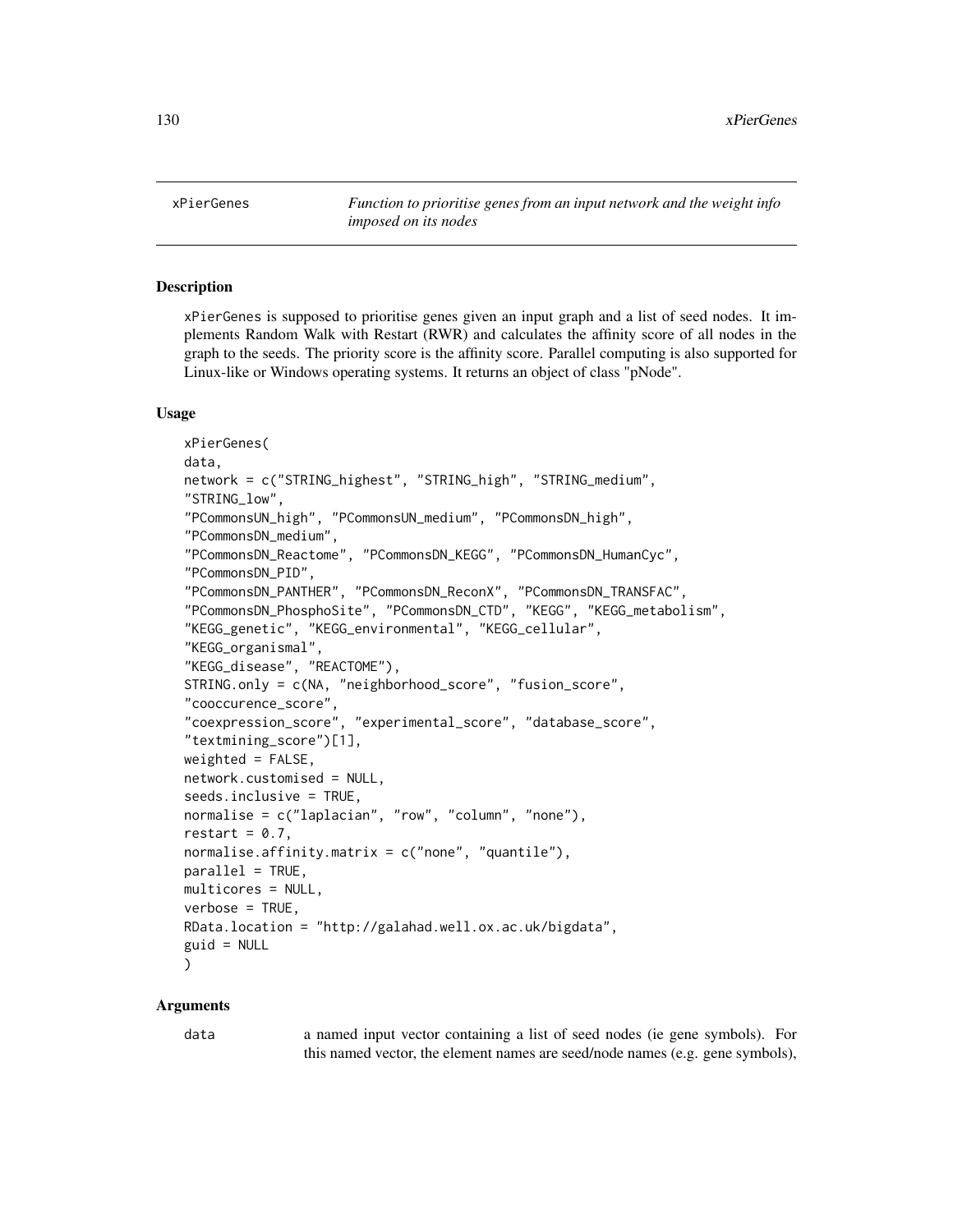the element (non-zero) values used to weight the relative importance of seeds. Alternatively, it can be a matrix or data frame with two columns: 1st column for seed/node names, 2nd column for the weight values

network the built-in network. Currently two sources of network information are supported: the STRING database (version 10) and the Pathway Commons database (version 7). STRING is a meta-integration of undirect interactions from the functional aspect, while Pathways Commons mainly contains both undirect and direct interactions from the physical/pathway aspect. Both have scores to control the confidence of interactions. Therefore, the user can choose the different quality of the interactions. In STRING, "STRING\_highest" indicates interactions with highest confidence (confidence scores >=900), "STRING\_high" for interactions with high confidence (confidence scores>=700), "STRING\_medium" for interactions with medium confidence (confidence scores>=400), and "STRING\_low" for interactions with low confidence (confidence scores>=150). For undirect/physical interactions from Pathways Commons, "PCommonsUN\_high" indicates undirect interactions with high confidence (supported with the PubMed references plus at least 2 different sources), "PCommonsUN\_medium" for undirect interactions with medium confidence (supported with the PubMed references). For direct (pathway-merged) interactions from Pathways Commons, "PCommonsDN high" indicates direct interactions with high confidence (supported with the PubMed references plus at least 2 different sources), and "PCommonsUN medium" for direct interactions with medium confidence (supported with the PubMed references). In addition to pooled version of pathways from all data sources, the user can also choose the pathway-merged network from individual sources, that is, "PCommonsDN\_Reactome" for those from Reactome, "PCommonsDN\_KEGG" for those from KEGG, "PCommonsDN\_HumanCyc" for those from HumanCyc, "PCommonsDN\_PID" for those froom PID, "PCommonsDN\_PANTHER" for those from PANTHER, "PCommonsDN\_ReconX" for those from ReconX, "PCommonsDN\_TRANSFAC" for those from TRANS-FAC, "PCommonsDN\_PhosphoSite" for those from PhosphoSite, and "PCommonsDN\_CTD" for those from CTD. For direct (pathway-merged) interactions sourced from KEGG, it can be 'KEGG' for all, 'KEGG\_metabolism' for pathways grouped into 'Metabolism', 'KEGG\_genetic' for 'Genetic Information Processing' pathways, 'KEGG\_environmental' for 'Environmental Information Processing' pathways, 'KEGG\_cellular' for 'Cellular Processes' pathways, 'KEGG\_organismal' for 'Organismal Systems' pathways, and 'KEGG\_disease' for 'Human Diseases' pathways. 'REACTOME' for protein-protein interactions derived from Reactome pathways

STRING.only the further restriction of STRING by interaction type. If NA, no such restriction. Otherwide, it can be one or more of "neighborhood\_score","fusion\_score","cooccurence\_score","coexpre Useful options are c("experimental\_score","database\_score"): only experimental data (extracted from BIND, DIP, GRID, HPRD, IntAct, MINT, and PID) and curated data (extracted from Biocarta, BioCyc, GO, KEGG, and Reactome) are used

weighted logical to indicate whether edge weights should be considered. By default, it sets to false. If true, it only works for the network from the STRING database

network.customised

an object of class "igraph". By default, it is NULL. It is designed to allow the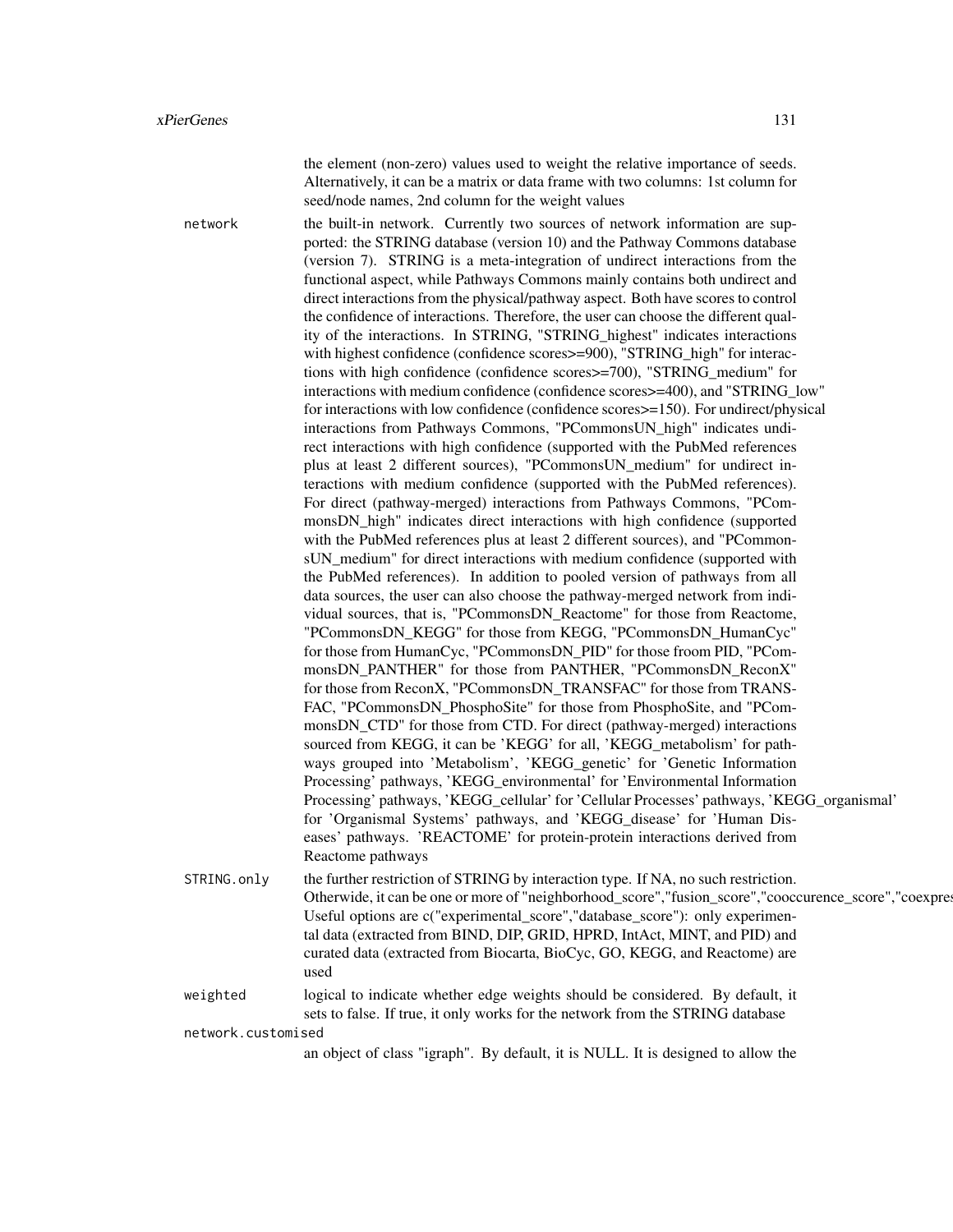|                           | user analysing their customised network data that are not listed in the above<br>argument 'network'. This customisation (if provided) has the high priority over<br>built-in network. If the user provides the "igraph" object with the "weight" edge<br>attribute, RWR will assume to walk on the weighted network                                                                                                                                                                                             |
|---------------------------|-----------------------------------------------------------------------------------------------------------------------------------------------------------------------------------------------------------------------------------------------------------------------------------------------------------------------------------------------------------------------------------------------------------------------------------------------------------------------------------------------------------------|
| seeds.inclusive           |                                                                                                                                                                                                                                                                                                                                                                                                                                                                                                                 |
|                           | logical to indicate whether non-network seed genes are included for prioritisa-<br>tion. If TRUE (by default), these genes will be added to the netowrk                                                                                                                                                                                                                                                                                                                                                         |
| normalise                 | the way to normalise the adjacency matrix of the input graph. It can be 'lapla-<br>cian' for laplacian normalisation, 'row' for row-wise normalisation, 'column'<br>for column-wise normalisation, or 'none'                                                                                                                                                                                                                                                                                                    |
| restart                   | the restart probability used for Random Walk with Restart (RWR). The restart<br>probability takes the value from $0$ to $1$ , controlling the range from the starting<br>nodes/seeds that the walker will explore. The higher the value, the more likely<br>the walker is to visit the nodes centered on the starting nodes. At the extreme<br>when the restart probability is zero, the walker moves freely to the neighbors at<br>each step without restarting from seeds, i.e., following a random walk (RW) |
| normalise.affinity.matrix |                                                                                                                                                                                                                                                                                                                                                                                                                                                                                                                 |
|                           | the way to normalise the output affinity matrix. It can be 'none' for no normali-<br>sation, 'quantile' for quantile normalisation to ensure that columns (if multiple)<br>of the output affinity matrix have the same quantiles                                                                                                                                                                                                                                                                                |
| parallel                  | logical to indicate whether parallel computation with multicores is used. By<br>default, it sets to true, but not necessarily does so. Partly because parallel back-<br>ends available will be system-specific (now only Linux or Mac OS). Also, it<br>will depend on whether these two packages "foreach" and "doMC" have been<br>installed                                                                                                                                                                    |
| multicores                | an integer to specify how many cores will be registered as the multicore parallel<br>backend to the 'foreach' package. If NULL, it will use a half of cores available in<br>a user's computer. This option only works when parallel computation is enabled                                                                                                                                                                                                                                                      |
| verbose                   | logical to indicate whether the messages will be displayed in the screen. By<br>default, it sets to true for display                                                                                                                                                                                                                                                                                                                                                                                            |
|                           | RData. location the characters to tell the location of built-in RData files. See xRDataLoader for<br>details                                                                                                                                                                                                                                                                                                                                                                                                    |
| guid                      | a valid (5-character) Global Unique IDentifier for an OSF project. See xRDataLoader<br>for details                                                                                                                                                                                                                                                                                                                                                                                                              |
|                           |                                                                                                                                                                                                                                                                                                                                                                                                                                                                                                                 |

an object of class "pNode", a list with following components:

- priority: a matrix of nNode X 6 containing node priority information, where nNode is the number of nodes in the input graph, and the 5 columns are "name" (node names), "node" (1 for network genes, 0 for non-network seed genes), "seed" (1 for seeds, 0 for non-seeds), "weight" (weight values), "priority" (the priority scores that are rescaled to the range [0,1]), "rank" (ranks of the priority scores), "description" (node description)
- g: an input "igraph" object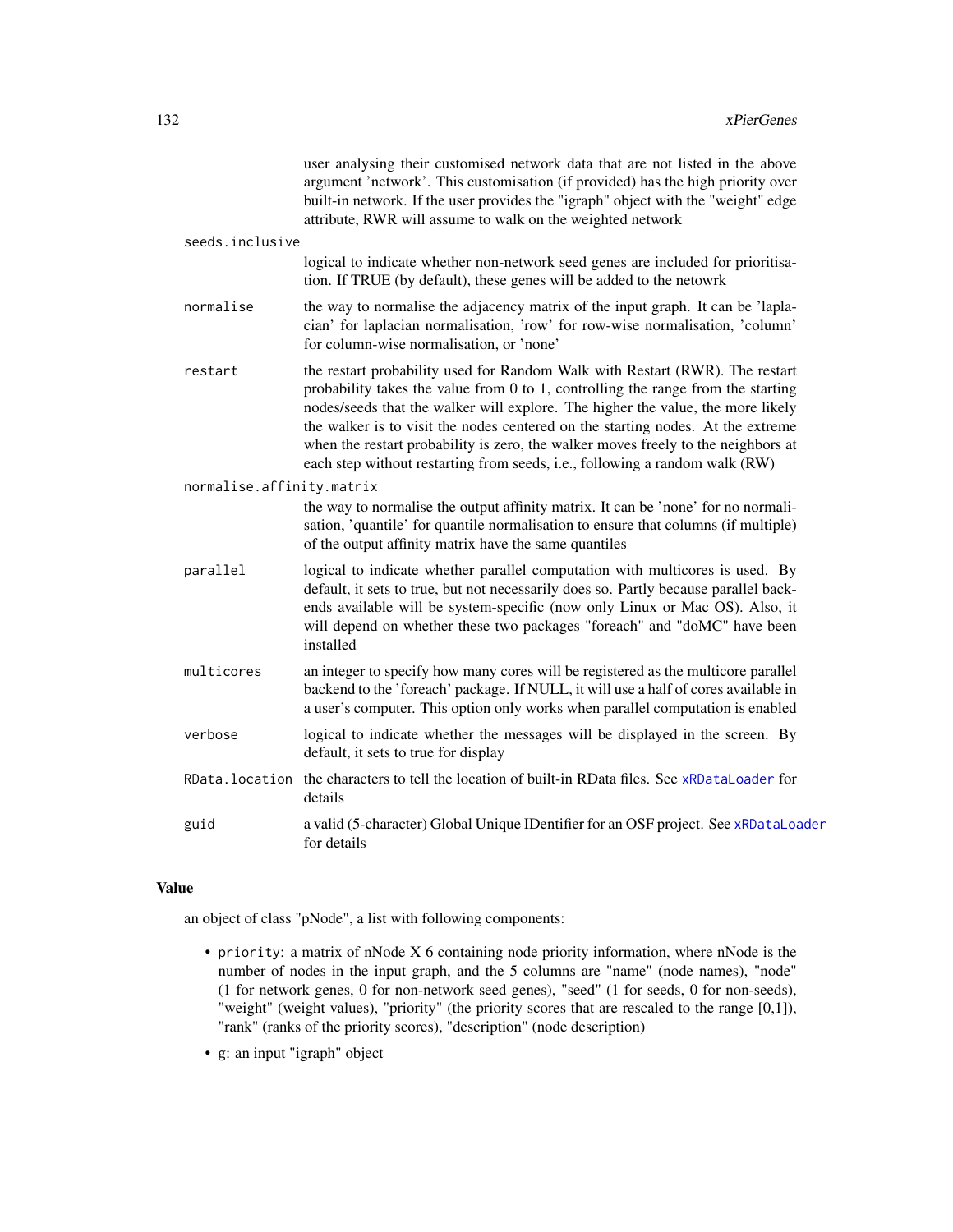#### xPierGRs 133

# Note

The input graph will treat as an unweighted graph if there is no 'weight' edge attribute associated with

## See Also

[xDefineNet](#page-43-0), [xPier](#page-113-0)

## Examples

```
RData.location <- "http://galahad.well.ox.ac.uk/bigdata"
## Not run:
# a) provide the seed nodes/genes with the weight info
## load ImmunoBase
ImmunoBase <- xRDataLoader(RData.customised='ImmunoBase',
RData.location=RData.location)
## get genes within 500kb away from AS GWAS lead SNPs
seeds.genes <- ImmunoBase$AS$genes_variants
## seeds weighted according to distance away from lead SNPs
data <- 1- seeds.genes/500000
# b) perform priority analysis
pNode <- xPierGenes(data=data, network="PCommonsDN_medium",restart=0.7,
RData.location=RData.location)
# c) save to the file called 'Genes_priority.txt'
write.table(pNode$priority, file="Genes_priority.txt", sep="\t",
row.names=FALSE)
## End(Not run)
```
xPierGRs *Function to prioritise genes given a list of genomic regions*

## Description

xPierGRs is supposed to prioritise genes given a list of genomic regions with or without the significance level. To prioritise genes, it first defines and scores genes crosslinking to an input list of genomic regions (GR). With seed genes and their scores, it then uses Random Walk with Restart (RWR) to calculate the affinity score of all nodes in the input graph to the seed genes. The priority score is the affinity score. Parallel computing is also supported for Linux-like or Windows operating systems. It returns an object of class "pNode".

#### Usage

```
xPierGRs(
data,
significance.threshold = NULL,
```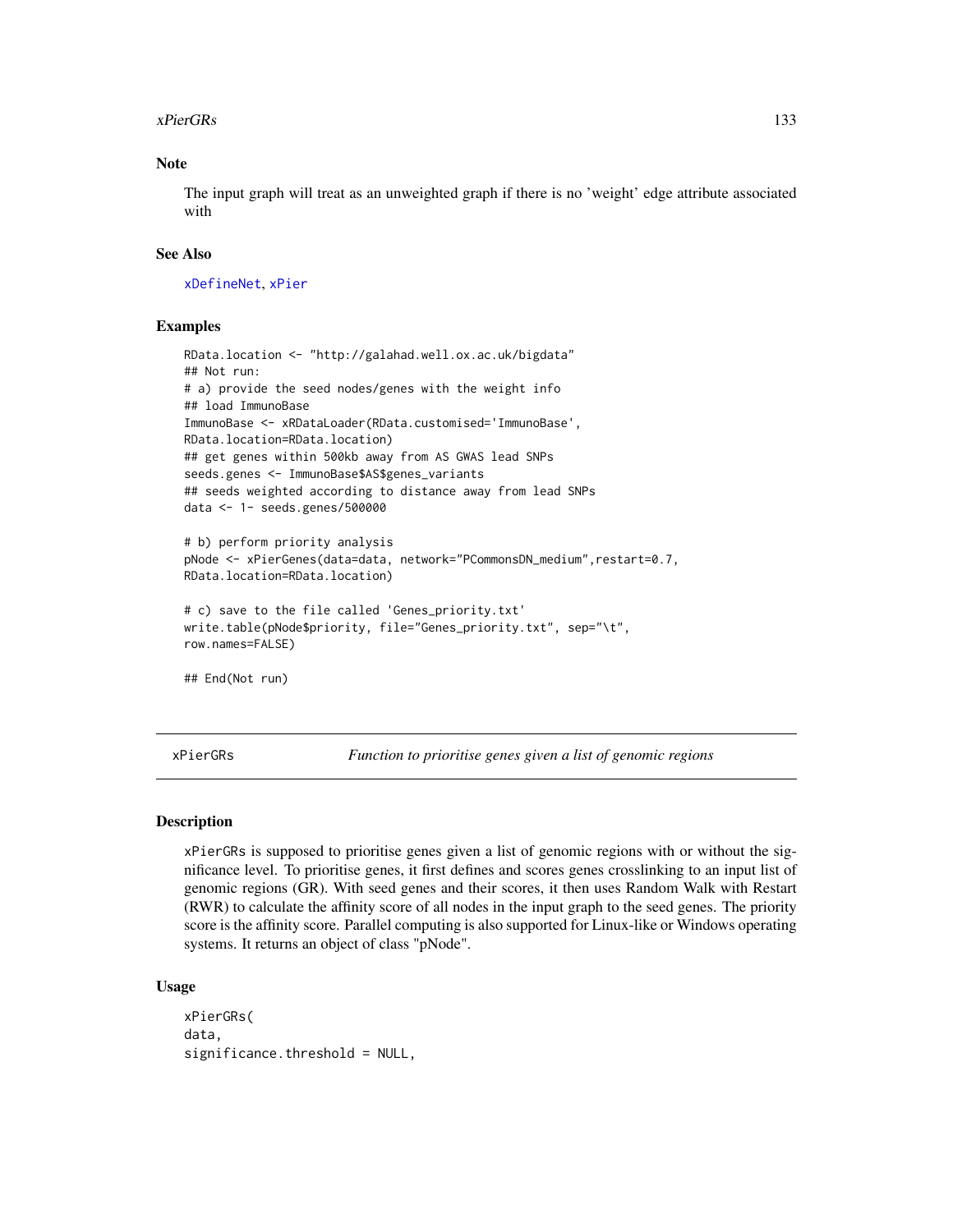```
score.cap = NULL,
build.conversion = c(NA, "hg38.to.hg19", "hg18.to.hg19"),
crosslink = c("genehancer", "PCHiC_combined", "GTEx_V6p_combined",
"nearby"),
crosslink.customised = NULL,
cdf.function = c("original", "empirical"),
scoring.scheme = c("max", "sum", "sequential"),
nearby.distance.max = 50000,
nearby.decay.kernel = c("rapid", "slow", "linear", "constant"),
nearby.decay.exponent = 2,
network = c("STRING_highest", "STRING_high", "STRING_medium",
"STRING_low",
"PCommonsUN_high", "PCommonsUN_medium", "PCommonsDN_high",
"PCommonsDN_medium",
"PCommonsDN_Reactome", "PCommonsDN_KEGG", "PCommonsDN_HumanCyc",
"PCommonsDN_PID",
"PCommonsDN_PANTHER", "PCommonsDN_ReconX", "PCommonsDN_TRANSFAC",
"PCommonsDN_PhosphoSite", "PCommonsDN_CTD", "KEGG", "KEGG_metabolism",
"KEGG_genetic", "KEGG_environmental", "KEGG_cellular",
"KEGG_organismal",
"KEGG_disease", "REACTOME"),
STRING.only = c(NA, "neighborhood_score", "fusion_score",
"cooccurence_score",
"coexpression_score", "experimental_score", "database_score",
"textmining_score")[1],
weighted = FALSE,network.customised = NULL,
seeds.inclusive = TRUE,
normalise = c("laplacian", "row", "column", "none"),
restart = 0.7,
normalise.affinity.matrix = c("none", "quantile"),
parallel = TRUE,
multicores = NULL,
verbose = TRUE,
RData.location = "http://galahad.well.ox.ac.uk/bigdata",
guid = NULL)
```
## Arguments

data a named input vector containing the significance level for genomic regions (GR). For this named vector, the element names are GR, in the format of 'chrN:startend', where N is either 1-22 or X, start (or end) is genomic positional number; for example, 'chr1:13-20', the element values for the significance level (measured as p-value or fdr). Alternatively, it can be a matrix or data frame with two columns: 1st column for GR, 2nd column for the significance level. Also supported is the input with GR only (without the significance level)

significance.threshold

the given significance threshold. By default, it is set to NULL, meaning there is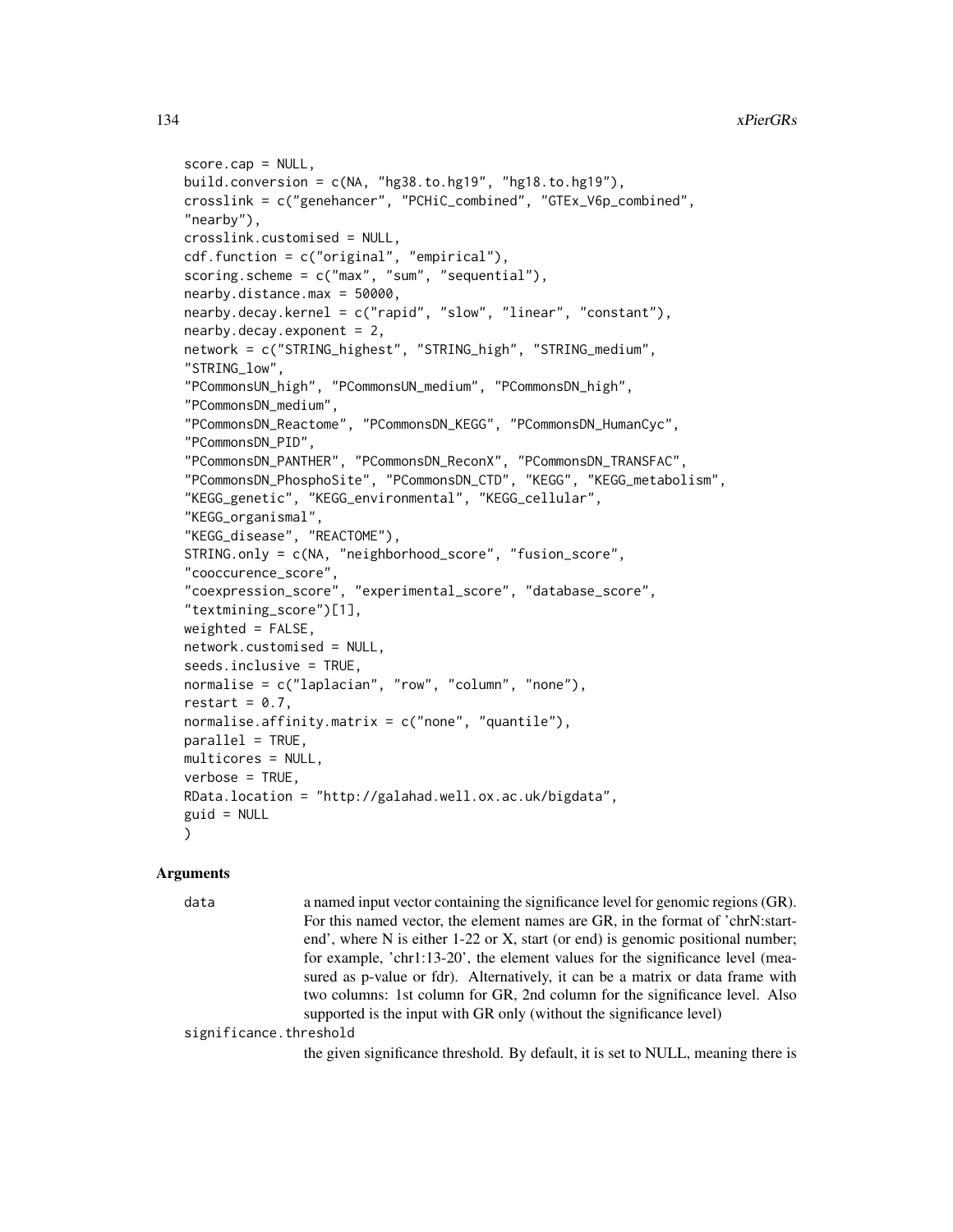|                       | no constraint on the significance level when transforming the significance level<br>of GR into scores. If given, those GR below this are considered significant and<br>thus scored positively. Instead, those above this are considered insignificant and<br>thus receive no score                                                                                                                                                                                                                                                                                                                                                                                                                                                           |
|-----------------------|----------------------------------------------------------------------------------------------------------------------------------------------------------------------------------------------------------------------------------------------------------------------------------------------------------------------------------------------------------------------------------------------------------------------------------------------------------------------------------------------------------------------------------------------------------------------------------------------------------------------------------------------------------------------------------------------------------------------------------------------|
| score.cap             | the maximum score being capped. By default, it is set to NULL, meaning that<br>no capping is applied                                                                                                                                                                                                                                                                                                                                                                                                                                                                                                                                                                                                                                         |
| build.conversion      |                                                                                                                                                                                                                                                                                                                                                                                                                                                                                                                                                                                                                                                                                                                                              |
|                       | the conversion from one genome build to another. The conversions supported<br>are "hg38.to.hg19" and "hg18.to.hg19". By default it is NA (no need to do so)                                                                                                                                                                                                                                                                                                                                                                                                                                                                                                                                                                                  |
| crosslink             | the built-in crosslink info with a score quantifying the link of a GR to a gene.<br>See xGR2xGenes for details                                                                                                                                                                                                                                                                                                                                                                                                                                                                                                                                                                                                                               |
| crosslink.customised  |                                                                                                                                                                                                                                                                                                                                                                                                                                                                                                                                                                                                                                                                                                                                              |
|                       | the crosslink info with a score quantifying the link of a GR to a gene. A user-<br>input matrix or data frame with 4 columns: 1st column for genomic regions<br>(formatted as "chr:start-end", genome build 19), 2nd column for Genes, 3rd for<br>crosslink score (crosslinking a genomic region to a gene, such as -log10 signif-<br>icance level), and 4th for contexts (optional; if nor provided, it will be added<br>as 'C'). Alternatively, it can be a file containing these 4 columns. Required,<br>otherwise it will return NULL                                                                                                                                                                                                    |
| cdf.function          | a character specifying how to transform the input crosslink score. It can be one<br>of 'original' (no such transformation), and 'empirical' for looking at empirical<br>Cumulative Distribution Function (cdf; as such it is converted into pvalue-like<br>values $[0,1]$ )                                                                                                                                                                                                                                                                                                                                                                                                                                                                  |
|                       | scoring. scheme the method used to calculate seed gene scores under a set of GR (also over Con-<br>texts if many). It can be one of "sum" for adding up, "max" for the maximum,<br>and "sequential" for the sequential weighting. The sequential weighting is done<br>via: $\sum_{i=1}^R \frac{R_i}{i}$ , where $R_i$ is the $i^{th}$ rank (in a descreasing order)                                                                                                                                                                                                                                                                                                                                                                          |
| nearby.distance.max   |                                                                                                                                                                                                                                                                                                                                                                                                                                                                                                                                                                                                                                                                                                                                              |
|                       | the maximum distance between genes and GR. Only those genes no far way<br>from this distance will be considered as seed genes. This parameter will influ-<br>ence the distance-component weights calculated for nearby GR per gene                                                                                                                                                                                                                                                                                                                                                                                                                                                                                                           |
| nearby.decay.kernel   |                                                                                                                                                                                                                                                                                                                                                                                                                                                                                                                                                                                                                                                                                                                                              |
|                       | a character specifying a decay kernel function. It can be one of 'slow' for slow<br>decay, 'linear' for linear decay, and 'rapid' for rapid decay. If no distance weight<br>is used, please select 'constant'                                                                                                                                                                                                                                                                                                                                                                                                                                                                                                                                |
| nearby.decay.exponent |                                                                                                                                                                                                                                                                                                                                                                                                                                                                                                                                                                                                                                                                                                                                              |
|                       | a numeric specifying a decay exponent. By default, it sets to 2                                                                                                                                                                                                                                                                                                                                                                                                                                                                                                                                                                                                                                                                              |
| network               | the built-in network. Currently two sources of network information are sup-<br>ported: the STRING database (version 10) and the Pathway Commons database<br>(version 7). STRING is a meta-integration of undirect interactions from the<br>functional aspect, while Pathways Commons mainly contains both undirect and<br>direct interactions from the physical/pathway aspect. Both have scores to control<br>the confidence of interactions. Therefore, the user can choose the different qual-<br>ity of the interactions. In STRING, "STRING_highest" indicates interactions<br>with highest confidence (confidence scores>=900), "STRING_high" for interac-<br>tions with high confidence (confidence scores>=700), "STRING_medium" for |
|                       |                                                                                                                                                                                                                                                                                                                                                                                                                                                                                                                                                                                                                                                                                                                                              |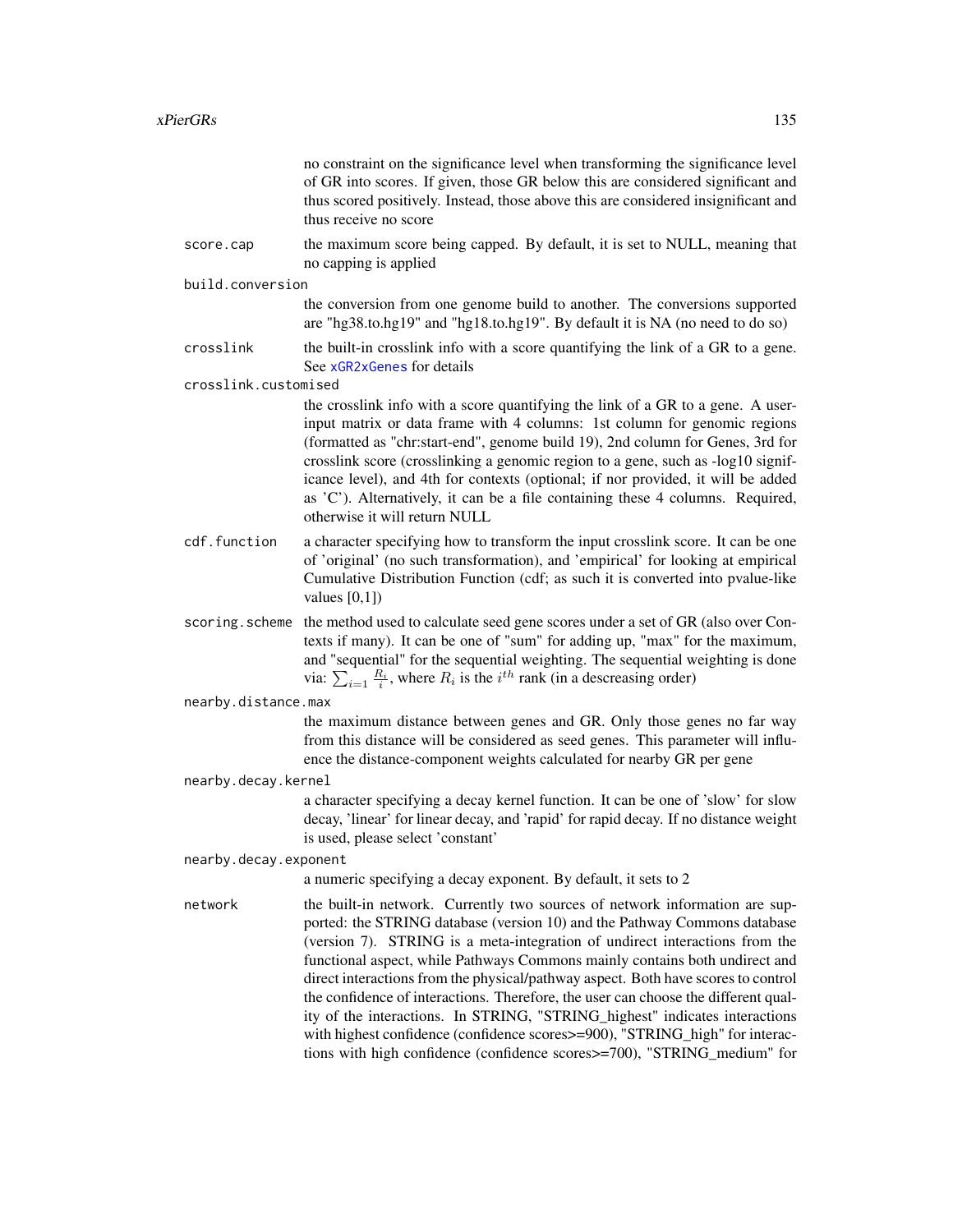|                    | interactions with medium confidence (confidence scores > = 400), and "STRING_low"<br>for interactions with low confidence (confidence scores>=150). For undirect/physical<br>interactions from Pathways Commons, "PCommonsUN_high" indicates undi-<br>rect interactions with high confidence (supported with the PubMed references<br>plus at least 2 different sources), "PCommonsUN_medium" for undirect in-<br>teractions with medium confidence (supported with the PubMed references).<br>For direct (pathway-merged) interactions from Pathways Commons, "PCom-<br>monsDN_high" indicates direct interactions with high confidence (supported |
|--------------------|-----------------------------------------------------------------------------------------------------------------------------------------------------------------------------------------------------------------------------------------------------------------------------------------------------------------------------------------------------------------------------------------------------------------------------------------------------------------------------------------------------------------------------------------------------------------------------------------------------------------------------------------------------|
|                    | with the PubMed references plus at least 2 different sources), and "PCommon-<br>sUN_medium" for direct interactions with medium confidence (supported with<br>the PubMed references). In addition to pooled version of pathways from all<br>data sources, the user can also choose the pathway-merged network from indi-<br>vidual sources, that is, "PCommonsDN_Reactome" for those from Reactome,                                                                                                                                                                                                                                                 |
|                    | "PCommonsDN_KEGG" for those from KEGG, "PCommonsDN_HumanCyc"<br>for those from HumanCyc, "PCommonsDN_PID" for those froom PID, "PCom-<br>monsDN_PANTHER" for those from PANTHER, "PCommonsDN_ReconX"<br>for those from ReconX, "PCommonsDN_TRANSFAC" for those from TRANS-<br>FAC, "PCommonsDN_PhosphoSite" for those from PhosphoSite, and "PCom-<br>monsDN_CTD" for those from CTD. For direct (pathway-merged) interactions                                                                                                                                                                                                                      |
|                    | sourced from KEGG, it can be 'KEGG' for all, 'KEGG_metabolism' for path-<br>ways grouped into 'Metabolism', 'KEGG_genetic' for 'Genetic Information<br>Processing' pathways, 'KEGG_environmental' for 'Environmental Information<br>Processing' pathways, 'KEGG_cellular' for 'Cellular Processes' pathways, 'KEGG_organismal'<br>for 'Organismal Systems' pathways, and 'KEGG_disease' for 'Human Dis-                                                                                                                                                                                                                                             |
| STRING.only        | eases' pathways. 'REACTOME' for protein-protein interactions derived from<br>Reactome pathways<br>the further restriction of STRING by interaction type. If NA, no such restriction.                                                                                                                                                                                                                                                                                                                                                                                                                                                                |
|                    | Otherwide, it can be one or more of "neighborhood_score", "fusion_score", "cooccurence_score", "coexpres<br>Useful options are c("experimental_score","database_score"): only experimen-<br>tal data (extracted from BIND, DIP, GRID, HPRD, IntAct, MINT, and PID) and<br>curated data (extracted from Biocarta, BioCyc, GO, KEGG, and Reactome) are<br>used                                                                                                                                                                                                                                                                                        |
| weighted           | logical to indicate whether edge weights should be considered. By default, it<br>sets to false. If true, it only works for the network from the STRING database                                                                                                                                                                                                                                                                                                                                                                                                                                                                                     |
| network.customised |                                                                                                                                                                                                                                                                                                                                                                                                                                                                                                                                                                                                                                                     |
|                    | an object of class "igraph". By default, it is NULL. It is designed to allow the<br>user analysing their customised network data that are not listed in the above<br>argument 'network'. This customisation (if provided) has the high priority over<br>built-in network. If the user provides the "igraph" object with the "weight" edge<br>attribute, RWR will assume to walk on the weighted network                                                                                                                                                                                                                                             |
| seeds.inclusive    |                                                                                                                                                                                                                                                                                                                                                                                                                                                                                                                                                                                                                                                     |
|                    | logical to indicate whether non-network seed genes are included for prioritisa-<br>tion. If TRUE (by default), these genes will be added to the netowrk                                                                                                                                                                                                                                                                                                                                                                                                                                                                                             |
| normalise          | the way to normalise the adjacency matrix of the input graph. It can be 'lapla-<br>cian' for laplacian normalisation, 'row' for row-wise normalisation, 'column'<br>for column-wise normalisation, or 'none'                                                                                                                                                                                                                                                                                                                                                                                                                                        |
| restart            | the restart probability used for Random Walk with Restart (RWR). The restart<br>probability takes the value from $0$ to $1$ , controlling the range from the starting                                                                                                                                                                                                                                                                                                                                                                                                                                                                               |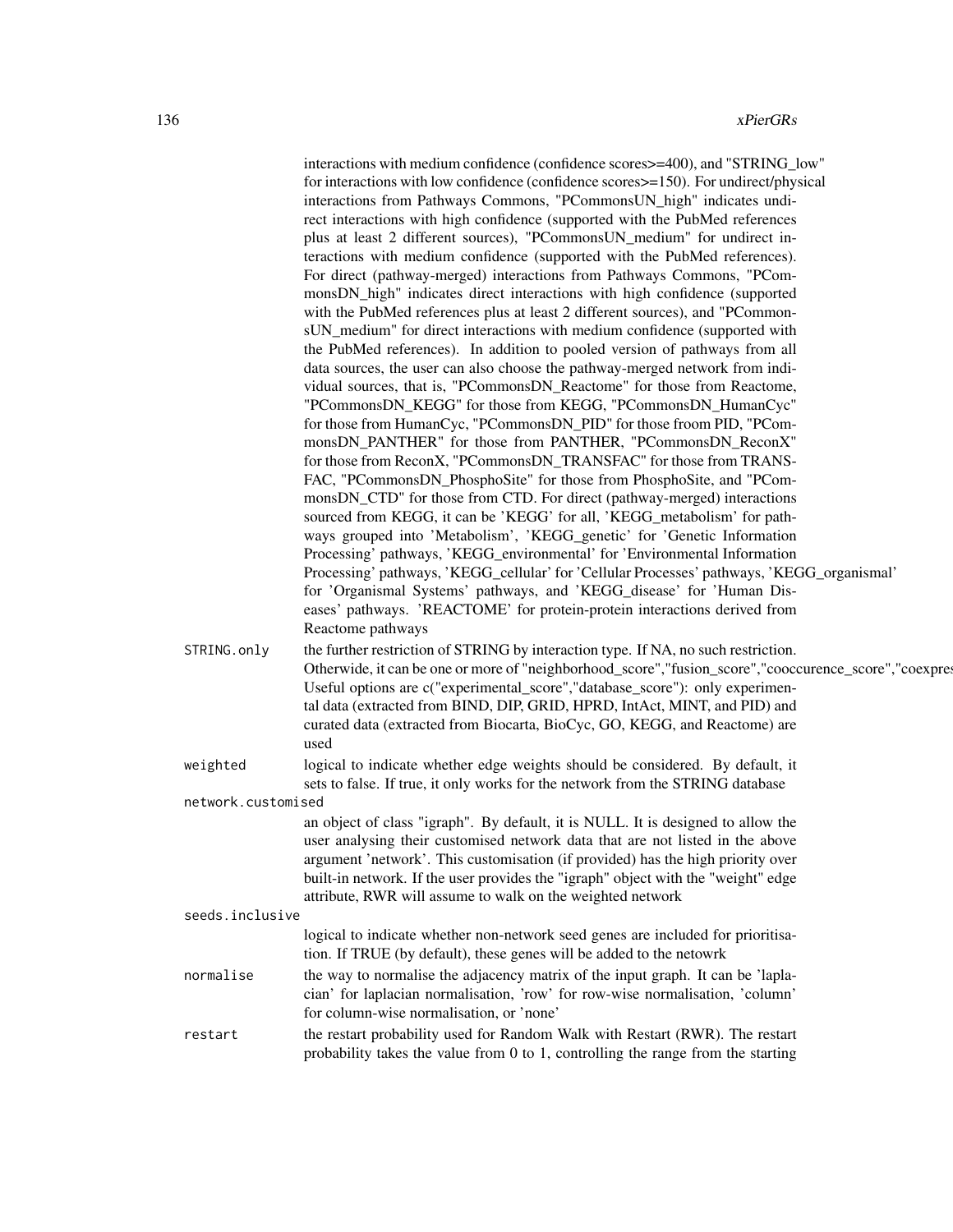|                           |                | nodes/seeds that the walker will explore. The higher the value, the more likely<br>the walker is to visit the nodes centered on the starting nodes. At the extreme<br>when the restart probability is zero, the walker moves freely to the neighbors at<br>each step without restarting from seeds, i.e., following a random walk (RW)       |
|---------------------------|----------------|----------------------------------------------------------------------------------------------------------------------------------------------------------------------------------------------------------------------------------------------------------------------------------------------------------------------------------------------|
| normalise.affinity.matrix |                |                                                                                                                                                                                                                                                                                                                                              |
|                           |                | the way to normalise the output affinity matrix. It can be 'none' for no normali-<br>sation, 'quantile' for quantile normalisation to ensure that columns (if multiple)<br>of the output affinity matrix have the same quantiles                                                                                                             |
|                           | parallel       | logical to indicate whether parallel computation with multicores is used. By<br>default, it sets to true, but not necessarily does so. Partly because parallel back-<br>ends available will be system-specific (now only Linux or Mac OS). Also, it<br>will depend on whether these two packages "foreach" and "doMC" have been<br>installed |
|                           | multicores     | an integer to specify how many cores will be registered as the multicore parallel<br>backend to the 'foreach' package. If NULL, it will use a half of cores available in<br>a user's computer. This option only works when parallel computation is enabled                                                                                   |
|                           | verbose        | logical to indicate whether the messages will be displayed in the screen. By<br>default, it sets to true for display                                                                                                                                                                                                                         |
|                           | RData.location | the characters to tell the location of built-in RData files. See xRDataLoader for<br>details                                                                                                                                                                                                                                                 |
|                           | guid           | a valid (5-character) Global Unique IDentifier for an OSF project. See xRDataLoader<br>for details                                                                                                                                                                                                                                           |

an object of class "pNode", a list with following components:

- priority: a matrix of nNode X 6 containing node priority information, where nNode is the number of nodes in the input graph, and the 6 columns are "name" (node names), "node" (1 for network genes, 0 for non-network seed genes), "seed" (1 for seeds, 0 for non-seeds), "weight" (weight values), "priority" (the priority scores that are rescaled to the range [0,1]), "rank" (ranks of the priority scores), "description" (node description)
- g: an input "igraph" object
- mSeed: a list with following components 'GR', 'Gene' and 'Link'

## See Also

[xGR2xGeneScores](#page-76-0), [xPierGenes](#page-129-0)

# Examples

RData.location <- "http://galahad.well.ox.ac.uk/bigdata"

## Not run: # a) provide the seed SNPs with the significance info data(ImmunoBase) ## only AS GWAS SNPs and their significance info (p-values) df <- as.data.frame(ImmunoBase\$AS\$variant, row.names=NULL)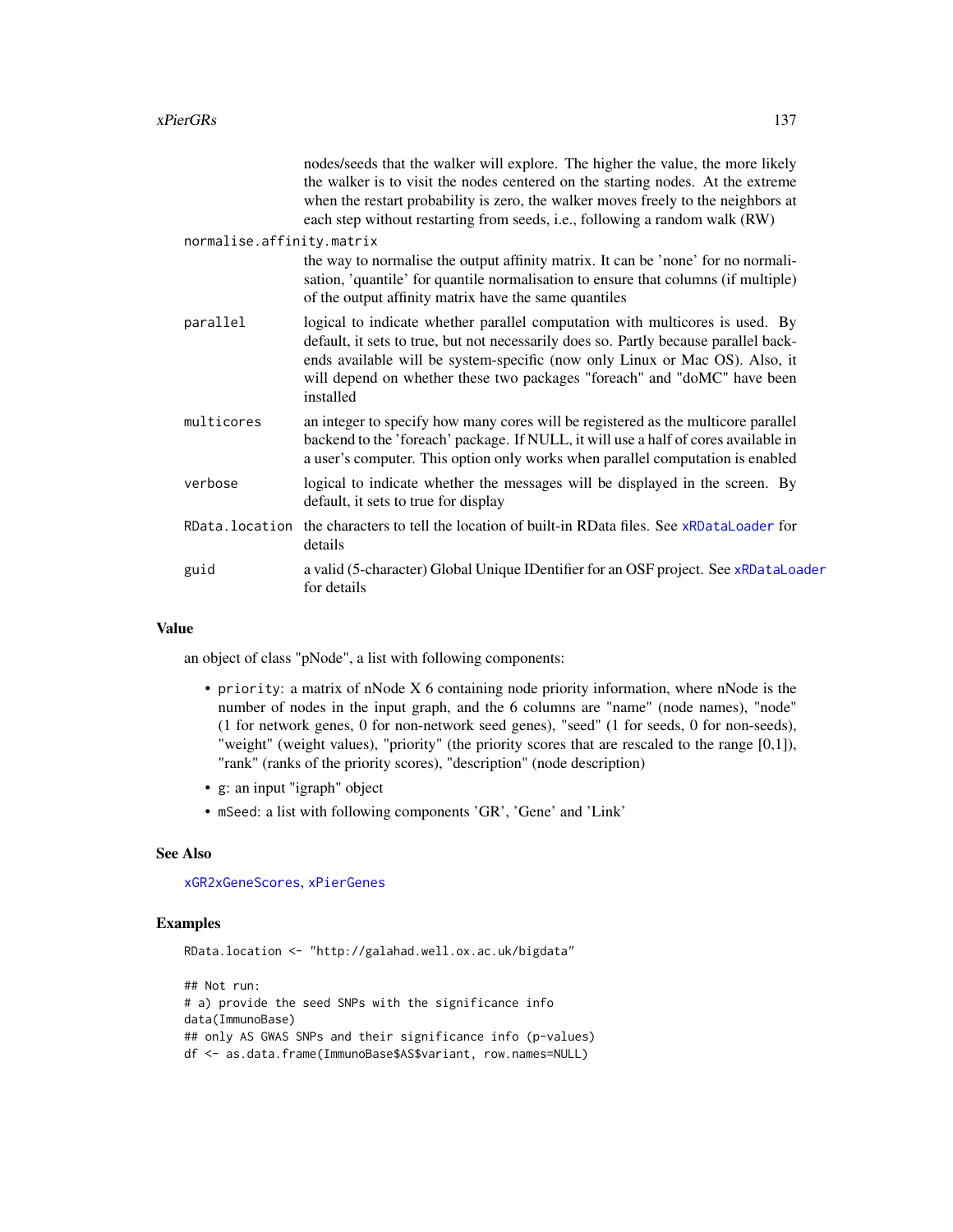```
GR <- paste0(df$seqnames,':',df$start,'-',df$end)
data <- cbind(GR=GR, Sig=df$Pvalue)
# b) perform priority analysis
pNode <- xPierGRs(data=data, crosslink="PCHiC_combined",
network="STRING_highest", restart=0.7, RData.location=RData.location)
# c) save to the file called 'GRs_priority.txt'
write.table(pNode$priority, file="GRs_priority.txt", sep="\t",
row.names=FALSE)
# d) manhattan plot
mp <- xPierManhattan(pNode, top=20, top.label.size=1.5, y.scale="sqrt",
RData.location=RData.location)
#pdf(file="Gene_manhattan.pdf", height=6, width=12, compress=TRUE)
print(mp)
#dev.off()
## End(Not run)
```
xPierGSEA *Function to prioritise pathways based on GSEA analysis of prioritised genes*

# Description

xPierGSEA is supposed to prioritise pathways given prioritised genes and the ontology in query. It is done via gene set enrichment analysis (GSEA). It returns an object of class "eGSEA".

## Usage

```
xPierGSEA(
pNode,
priority.top = NULL,
ontology = c("GOBP", "GOMF", "GOCC", "PS", "PS2", "SF", "Pfam", "DO",
"HPPA", "HPMI",
"HPCM", "HPMA", "MP", "EF", "MsigdbH", "MsigdbC1", "MsigdbC2CGP",
"MsigdbC2CPall",
"MsigdbC2CP", "MsigdbC2KEGG", "MsigdbC2REACTOME", "MsigdbC2BIOCARTA",
"MsigdbC3TFT",
"MsigdbC3MIR", "MsigdbC4CGN", "MsigdbC4CM", "MsigdbC5BP", "MsigdbC5MF",
"MsigdbC5CC",
"MsigdbC6", "MsigdbC7", "DGIdb", "GTExV4", "GTExV6p", "GTExV7",
"CreedsDisease",
"CreedsDiseaseUP", "CreedsDiseaseDN", "CreedsDrug", "CreedsDrugUP",
"CreedsDrugDN",
"CreedsGene", "CreedsGeneUP", "CreedsGeneDN", "KEGG", "KEGGmetabolism",
"KEGGgenetic", "KEGGenvironmental", "KEGGcellular", "KEGGorganismal",
```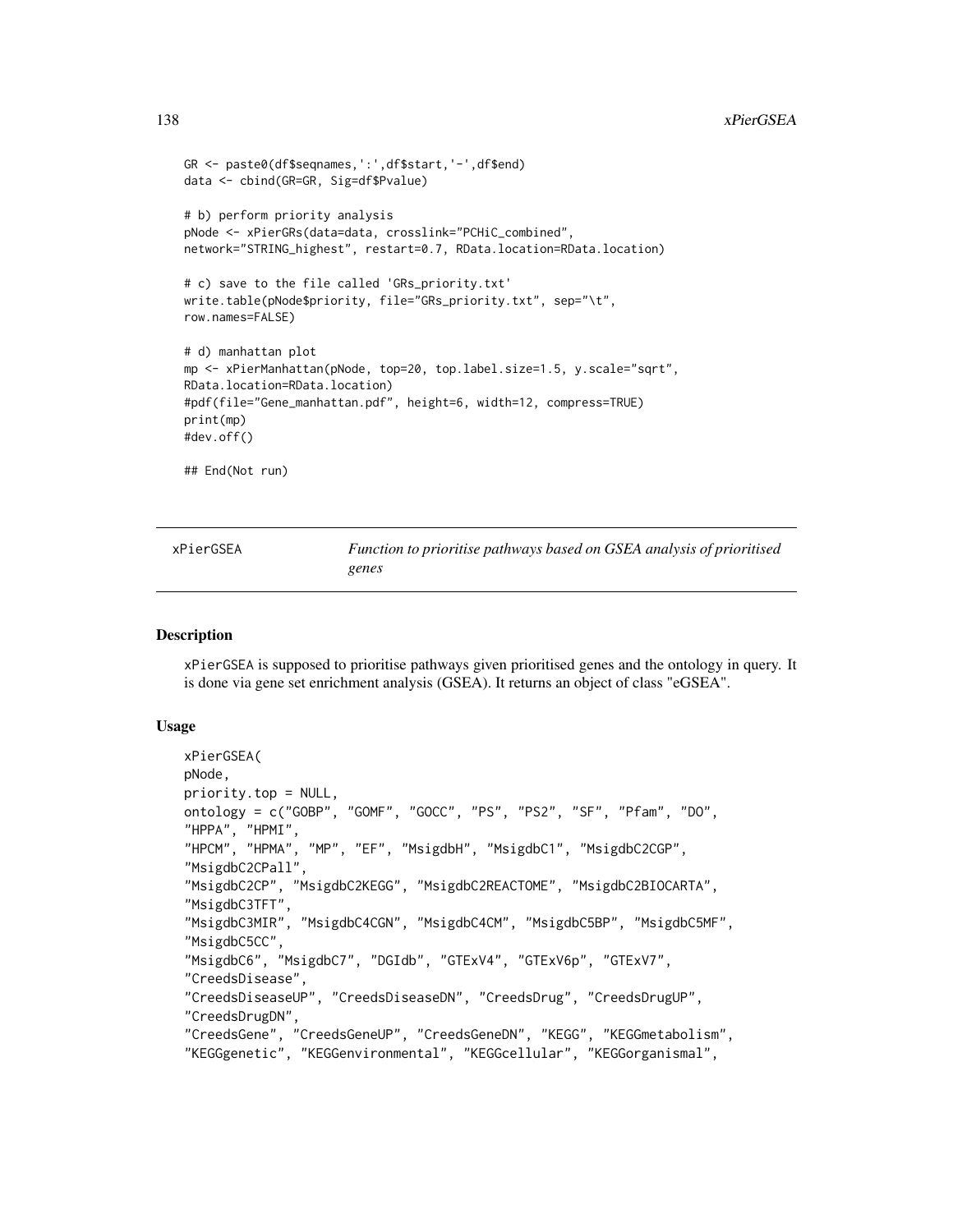# xPierGSEA 139

```
"KEGGdisease"),
customised.genesets = NULL,
size.random = c(10, 500),p.adjust.method = c("BH", "BY", "bonferroni", "holm", "hochberg",
"hommel"),
path.mode = c("all_paths", "shortest_paths", "all_shortest_paths"),
weight = 1,
seed = 825,nperm = 2000,
fast = TRUE,verbose = TRUE,
silent = FALSE,
RData.location = "http://galahad.well.ox.ac.uk/bigdata",
guid = NULL\mathcal{L}
```

| pNode        | an object of class "pNode" (or "sTarget" or "dTarget"). Alternatively, it can be a<br>data frame with two columns ('priority' and 'rank')                                                                                                                                                                                                                                                                                                                                                                                                                                                                                                                                                                                                                                                                                                                                                                                                                                                                                                                                                                                                                                                                                                                                                                                                                                                                                                                                                                                                                                                                                                                                                                                                                                                                                                                                                                                            |
|--------------|--------------------------------------------------------------------------------------------------------------------------------------------------------------------------------------------------------------------------------------------------------------------------------------------------------------------------------------------------------------------------------------------------------------------------------------------------------------------------------------------------------------------------------------------------------------------------------------------------------------------------------------------------------------------------------------------------------------------------------------------------------------------------------------------------------------------------------------------------------------------------------------------------------------------------------------------------------------------------------------------------------------------------------------------------------------------------------------------------------------------------------------------------------------------------------------------------------------------------------------------------------------------------------------------------------------------------------------------------------------------------------------------------------------------------------------------------------------------------------------------------------------------------------------------------------------------------------------------------------------------------------------------------------------------------------------------------------------------------------------------------------------------------------------------------------------------------------------------------------------------------------------------------------------------------------------|
| priority.top | the number of the top targets used for GSEA. By default, it is NULL meaning<br>all targets are used                                                                                                                                                                                                                                                                                                                                                                                                                                                                                                                                                                                                                                                                                                                                                                                                                                                                                                                                                                                                                                                                                                                                                                                                                                                                                                                                                                                                                                                                                                                                                                                                                                                                                                                                                                                                                                  |
| ontology     | the ontology supported currently. It can be "GOBP" for Gene Ontology Bio-<br>logical Process, "GOMF" for Gene Ontology Molecular Function, "GOCC" for<br>Gene Ontology Cellular Component, "PS" for phylostratific age information,<br>"PS2" for the collapsed PS version (inferred ancestors being collapsed into one<br>with the known taxonomy information), "SF" for SCOP domain superfamilies,<br>"Pfam" for Pfam domain families, "DO" for Disease Ontology, "HPPA" for Hu-<br>man Phenotype Phenotypic Abnormality, "HPMI" for Human Phenotype Mode<br>of Inheritance, "HPCM" for Human Phenotype Clinical Modifier, "HPMA" for<br>Human Phenotype Mortality Aging, "MP" for Mammalian Phenotype, "EF" for<br>Experimental Factor Ontology (used to annotate GWAS Catalog genes), Drug-<br>Gene Interaction database ("DGIdb") for drugable categories, tissue-specific<br>eQTL-containing genes from GTEx ("GTExV4", "GTExV6p" and "GTExV7"),<br>crowd extracted expression of differential signatures from CREEDS ("Creeds-<br>Disease", "CreedsDiseaseUP", "CreedsDiseaseDN", "CreedsDrug", "CreedsDrugUP",<br>"CreedsDrugDN", "CreedsGene", "CreedsGeneUP" and "CreedsGeneDN"), KEGG<br>pathways (including 'KEGG' for all, 'KEGGmetabolism' for 'Metabolism' path-<br>ways, 'KEGGgenetic' for 'Genetic Information Processing' pathways, 'KEGGen-<br>vironmental' for 'Environmental Information Processing' pathways, 'KEGGcel-<br>lular' for 'Cellular Processes' pathways, 'KEGGorganismal' for 'Organismal<br>Systems' pathways, and 'KEGGdisease' for 'Human Diseases' pathways), and<br>the molecular signatures database (Msigdb, including "MsigdbH", "MsigdbC1",<br>"MsigdbC2CGP", "MsigdbC2CPall", "MsigdbC2CP", "MsigdbC2KEGG", "MsigdbC2REACTOME",<br>"MsigdbC2BIOCARTA", "MsigdbC3TFT", "MsigdbC3MIR", "MsigdbC4CGN",<br>"MsigdbC4CM", "MsigdbC5BP", "MsigdbC5MF", "MsigdbC5CC", "MsigdbC6",<br>"MsigdbC7") |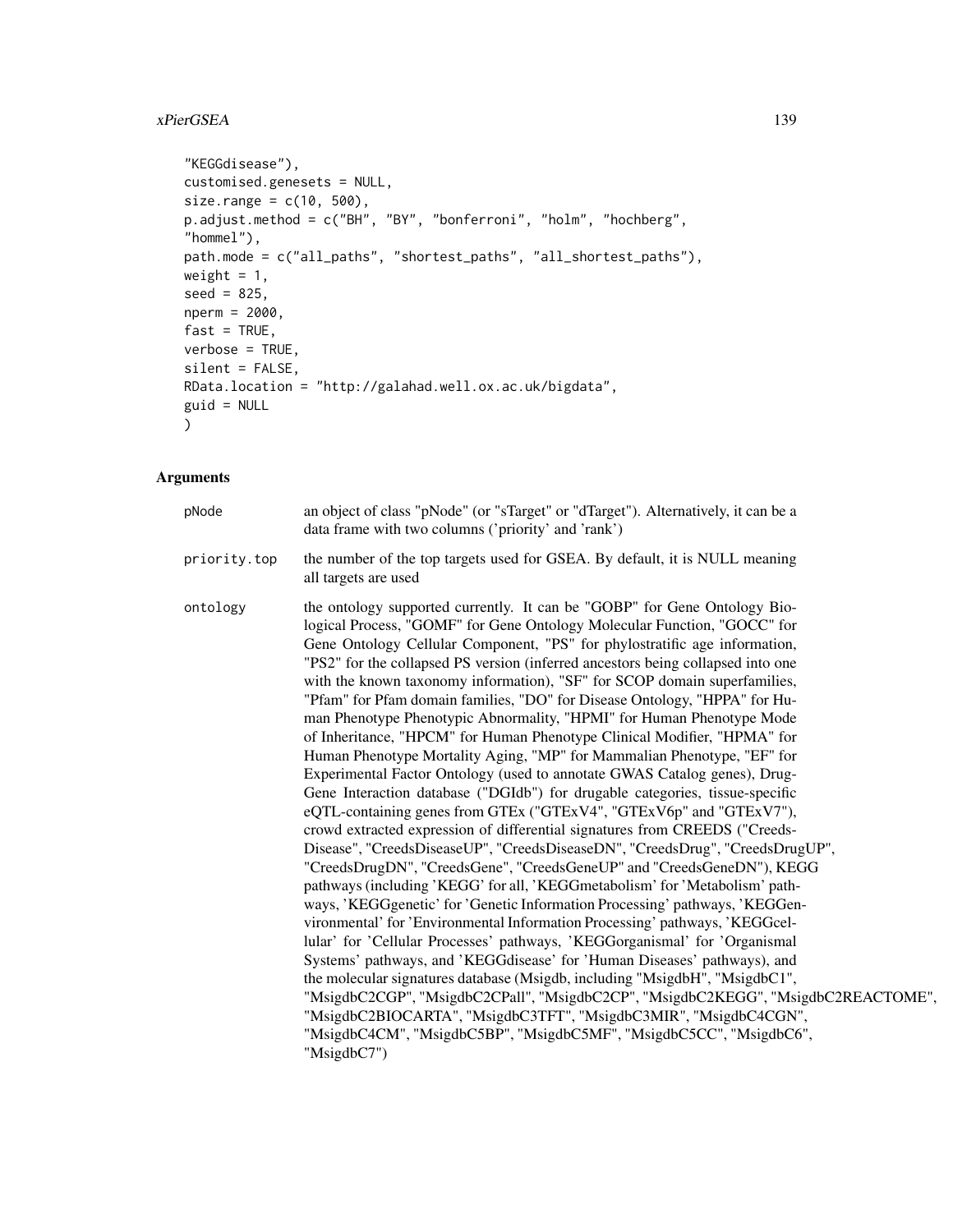| customised.genesets |                                                                                                                                                                                                                                                                                                                                                                                                                                                                                                              |
|---------------------|--------------------------------------------------------------------------------------------------------------------------------------------------------------------------------------------------------------------------------------------------------------------------------------------------------------------------------------------------------------------------------------------------------------------------------------------------------------------------------------------------------------|
|                     | a list each containing gene symbols. By default, it is NULL. If the list provided,<br>it will overtake the previous parameter "ontology"                                                                                                                                                                                                                                                                                                                                                                     |
| size.range          | the minimum and maximum size of members of each term in consideration. By<br>default, it sets to a minimum of 10 but no more than 500                                                                                                                                                                                                                                                                                                                                                                        |
| p.adjust.method     |                                                                                                                                                                                                                                                                                                                                                                                                                                                                                                              |
|                     | the method used to adjust p-values. It can be one of "BH", "BY", "bonferroni",<br>"holm", "hochberg" and "hommel". The first two methods "BH" (widely used)<br>and "BY" control the false discovery rate (FDR: the expected proportion of false<br>discoveries amongst the rejected hypotheses); the last four methods "bonfer-<br>roni", "holm", "hochberg" and "hommel" are designed to give strong control of<br>the family-wise error rate (FWER). Notes: FDR is a less stringent condition<br>than FWER |
| path.mode           | the mode of paths induced by vertices/nodes with input annotation data. It can be<br>"all_paths" for all possible paths to the root, "shortest_paths" for only one path<br>to the root (for each node in query), "all_shortest_paths" for all shortest paths to<br>the root (i.e. for each node, find all shortest paths with the equal lengths)                                                                                                                                                             |
| weight              | an integer specifying score weight. It can be "0" for unweighted (an equivalent<br>to Kolmogorov-Smirnov, only considering the rank), "1" for weighted by input<br>gene score (by default), and "2" for over-weighted, and so on                                                                                                                                                                                                                                                                             |
| seed                | an integer specifying the seed                                                                                                                                                                                                                                                                                                                                                                                                                                                                               |
| nperm               | the number of random permutations. For each permutation, gene-score associa-<br>tions will be permutated so that permutation of gene-term associations is realised                                                                                                                                                                                                                                                                                                                                           |
| fast                | logical to indicate whether to fast calculate GSEA resulting. By default, it sets to<br>true, but not necessarily does so. It will depend on whether the package "fgsea"<br>has been installed                                                                                                                                                                                                                                                                                                               |
| verbose             | logical to indicate whether the messages will be displayed in the screen. By<br>default, it sets to true                                                                                                                                                                                                                                                                                                                                                                                                     |
| silent              | logical to indicate whether the messages will be silent completely. By default, it<br>sets to false. If true, verbose will be forced to be false                                                                                                                                                                                                                                                                                                                                                             |
| RData.location      | the characters to tell the location of built-in RData files. See xRDataLoader for<br>details                                                                                                                                                                                                                                                                                                                                                                                                                 |
| guid                | a valid (5-character) Global Unique IDentifier for an OSF project. See xRDataLoader<br>for details                                                                                                                                                                                                                                                                                                                                                                                                           |

an object of class "eGSEA", a list with following components:

• df\_summary: a data frame of nTerm x 9 containing gene set enrichment analysis result, where nTerm is the number of terms/genesets, and the 9 columns are "setID" (i.e. "Term ID"), "name" (i.e. "Term Name"), "nAnno" (i.e. number in members annotated by a term), "nLead" (i.e. number in members as leading genes), "peak" (i.e. the rank at peak), "total" (i.e. the total number of genes analysed), "es" (i.e. enrichment score), "nes" (i.e. normalised enrichment score; enrichment score but after being normalised by gene set size), "pvalue" (i.e. nominal p value), "adjp" (i.e. adjusted p value; p value but after being adjusted for multiple comparisons), "distance" (i.e. term distance or metadata)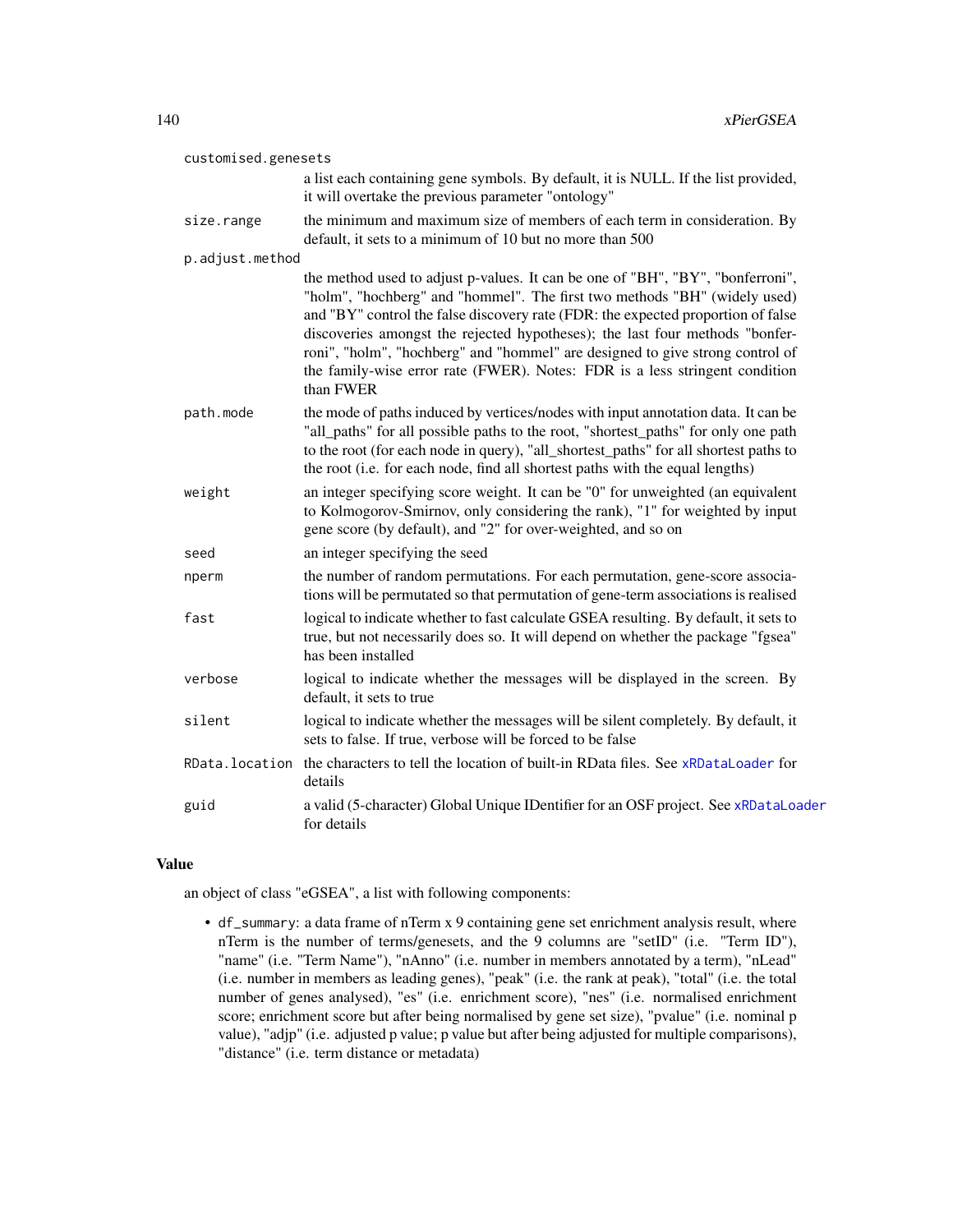#### xPierGSEA 141

- leading: a list of gene sets, each storing leading gene info (i.e. the named vector with names for gene symbols and elements for priority rank). Always, gene sets are identified by "setID"
- full: a list of gene sets, each storing full info on gene set enrichment analysis result (i.e. a data frame of nGene x 6, where nGene is the number of genes, and the 6 columns are "GeneID", "Rank" for priority rank, "Score" for priority score, "RES" for running enrichment score, "Hits" for gene set hits info with 1 for gene hit, 2 for leading gene hit, 3 for the point defining leading genes, 0 for no hit), and "Symbol" for gene symbols. Always, gene sets are identified by "setID"
- cross: a matrix of nTerm X nTerm, with an on-diagnal cell for the leading genes observed in an individaul term, and off-diagnal cell for the overlapped leading genes shared between two terms

#### **Note**

none

#### See Also

[xSymbol2GeneID](#page-203-0), [xRDataLoader](#page-182-0), [xDAGanno](#page-30-0)

#### Examples

```
RData.location <- "http://galahad.well.ox.ac.uk/bigdata"
## Not run:
# a) provide the seed nodes/genes with the weight info
## load ImmunoBase
ImmunoBase <- xRDataLoader(RData.customised='ImmunoBase',
RData.location=RData.location)
## get genes within 500kb away from AS GWAS lead SNPs
seeds.genes <- ImmunoBase$AS$genes_variants
## seeds weighted according to distance away from lead SNPs
data <- 1- seeds.genes/500000
# b) perform priority analysis
pNode <- xPierGenes(data=data, network="PCommonsDN_medium",restart=0.7,
RData.location=RData.location)
# c) do pathway-level priority using GSEA
eGSEA <- xPierGSEA(pNode=pNode, ontology="DGIdb", nperm=2000,
RData.location=RData.location)
bp <- xGSEAbarplot(eGSEA, top_num="auto", displayBy="nes")
gp <- xGSEAdotplot(eGSEA, top=1)
```
## End(Not run)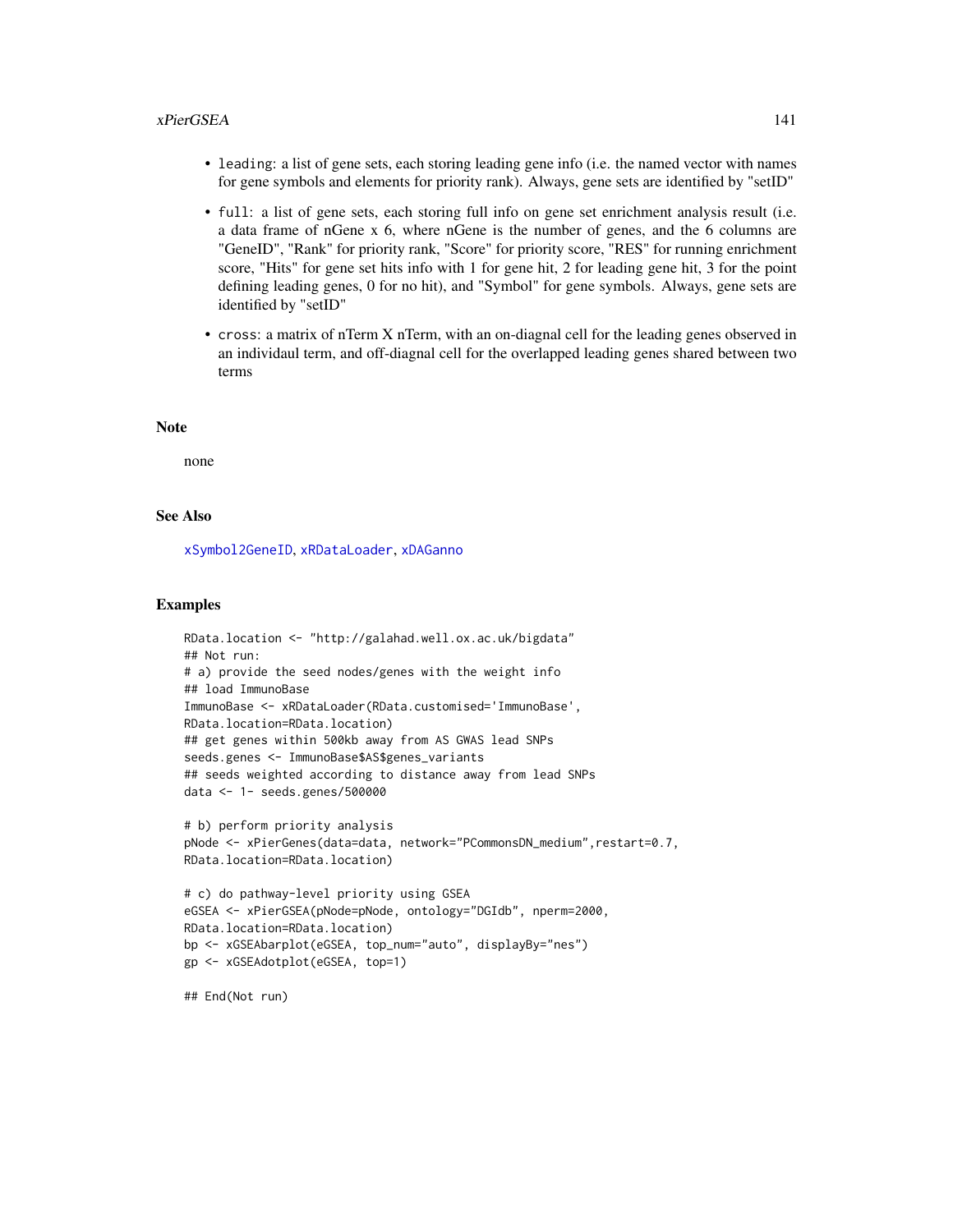## Description

xPierManhattan is supposed to visualise prioritised genes using manhattan plot. Genes with the top priority are highlighed. It returns an object of class "ggplot".

# Usage

```
xPierManhattan(
pNode,
color = c("darkred", "darkgreen"),
point.size = 0.5,
top = 50,
top.label.type = c("box", "text"),
top.label.size = 2,
top.label.col = "darkblue",
top.label.query = NULL,
label.query.only = FALSE,
chromosome.only = TRUE,
y.scale = c("normal", "sqrt", "log"),
y.lab = NULL,
GR.Gene = c("UCSC_knownGene", "UCSC_knownCanonical"),
font.family = "sans",
signature = TRUE,
verbose = TRUE,
RData.location = "http://galahad.well.ox.ac.uk/bigdata",
guid = NULL,...
)
```

| pNode         | an object of class "pNode" (or "sTarget" or "dTarget")                                                                                                                                                                                                                    |
|---------------|---------------------------------------------------------------------------------------------------------------------------------------------------------------------------------------------------------------------------------------------------------------------------|
| color         | a character vector for colors to alternate chromosome colorings. If NULL, gg-<br>plot2 default colors will be used. If a single character is provided, it can be "jet"<br>(jet colormap) or "rainbow" (rainbow colormap, that is, red-yellow-green-cyan-<br>blue-magenta) |
| point.size    | the point size                                                                                                                                                                                                                                                            |
| top           | the number of the top targets to be labelled/highlighted                                                                                                                                                                                                                  |
|               | top. label. type how to label the top targets. It can be "box" drawing a box around the labels,<br>and "text" for the text only                                                                                                                                           |
|               | top. label. size the highlight label size                                                                                                                                                                                                                                 |
| top.label.col | the highlight label color                                                                                                                                                                                                                                                 |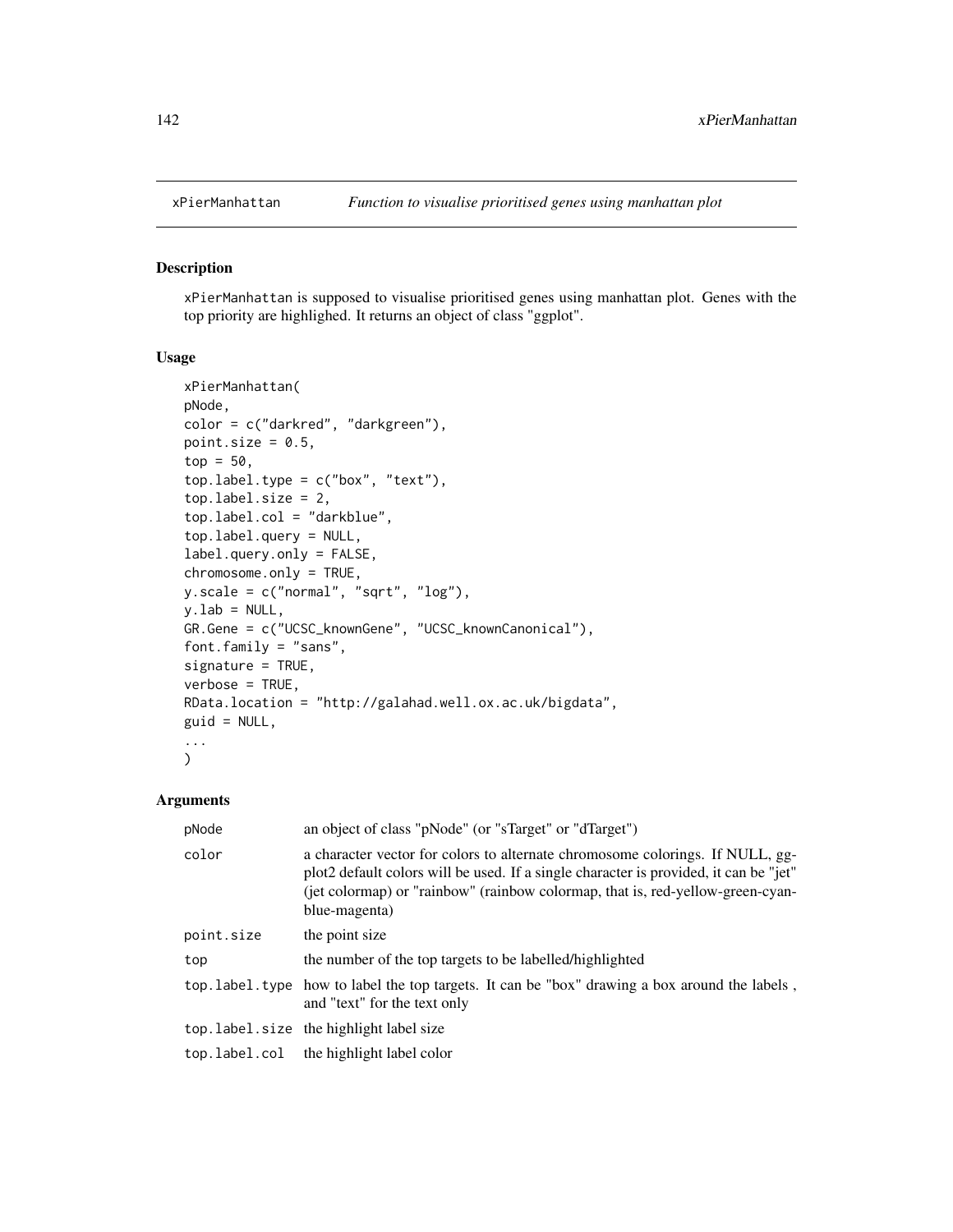| top.label.query  |                                                                                                                                                                                                                                                                                                                                                                                                                                                                                                                                                                                                                                                                                                |
|------------------|------------------------------------------------------------------------------------------------------------------------------------------------------------------------------------------------------------------------------------------------------------------------------------------------------------------------------------------------------------------------------------------------------------------------------------------------------------------------------------------------------------------------------------------------------------------------------------------------------------------------------------------------------------------------------------------------|
|                  | which top genes in query will be labelled. By default, it sets to NULL meaning<br>all top genes will be displayed. If labels in query can not be found, then all will<br>be displayed                                                                                                                                                                                                                                                                                                                                                                                                                                                                                                          |
| label.query.only |                                                                                                                                                                                                                                                                                                                                                                                                                                                                                                                                                                                                                                                                                                |
|                  | logical to indicate whether only genes in query will be displayed. By default, it<br>sets to FALSE. It only works when labels in query are enabled/found                                                                                                                                                                                                                                                                                                                                                                                                                                                                                                                                       |
| chromosome.only  |                                                                                                                                                                                                                                                                                                                                                                                                                                                                                                                                                                                                                                                                                                |
|                  | logical to indicate whether only genes from input data will be displayed. By<br>default, it sets to TRUE                                                                                                                                                                                                                                                                                                                                                                                                                                                                                                                                                                                       |
| y.scale          | how to transform the y scale. It can be "normal" for no transformation, "sqrt"<br>for square root transformation, and "log" for log-based transformation                                                                                                                                                                                                                                                                                                                                                                                                                                                                                                                                       |
| y.lab            | the y labelling. If NULL (by default), it shows the column of input data                                                                                                                                                                                                                                                                                                                                                                                                                                                                                                                                                                                                                       |
| GR.Gene          | the genomic regions of genes. By default, it is 'UCSC_knownGene', that is,<br>UCSC known genes (together with genomic locations) based on human genome<br>assembly hg19. It can be 'UCSC_knownCanonical', that is, UCSC known<br>canonical genes (together with genomic locations) based on human genome as-<br>sembly hg19. Alternatively, the user can specify the customised input. To do so,<br>first save your RData file (containing an GR object) into your local computer,<br>and make sure the GR object content names refer to Gene Symbols. Then, tell<br>"GR.Gene" with your RData file name (with or without extension), plus specify<br>your file RData path in "RData.location" |
| font.family      | the font family for texts                                                                                                                                                                                                                                                                                                                                                                                                                                                                                                                                                                                                                                                                      |
| signature        | logical to indicate whether the signature is assigned to the plot caption. By<br>default, it sets TRUE                                                                                                                                                                                                                                                                                                                                                                                                                                                                                                                                                                                         |
| verbose          | logical to indicate whether the messages will be displayed in the screen. By<br>default, it sets to false for no display                                                                                                                                                                                                                                                                                                                                                                                                                                                                                                                                                                       |
|                  | RData. location the characters to tell the location of built-in RData files. See xRDataLoader for<br>details                                                                                                                                                                                                                                                                                                                                                                                                                                                                                                                                                                                   |
| guid             | a valid (5-character) Global Unique IDentifier for an OSF project. See xRDataLoader<br>for details                                                                                                                                                                                                                                                                                                                                                                                                                                                                                                                                                                                             |
| $\cdots$         | additional paramters associated with ggrepel::geom_text_repel                                                                                                                                                                                                                                                                                                                                                                                                                                                                                                                                                                                                                                  |

an object of class "ggplot", appended by an GR object called 'gr'

# Note

none

# See Also

[xRDataLoader](#page-182-0), [xColormap](#page-21-0)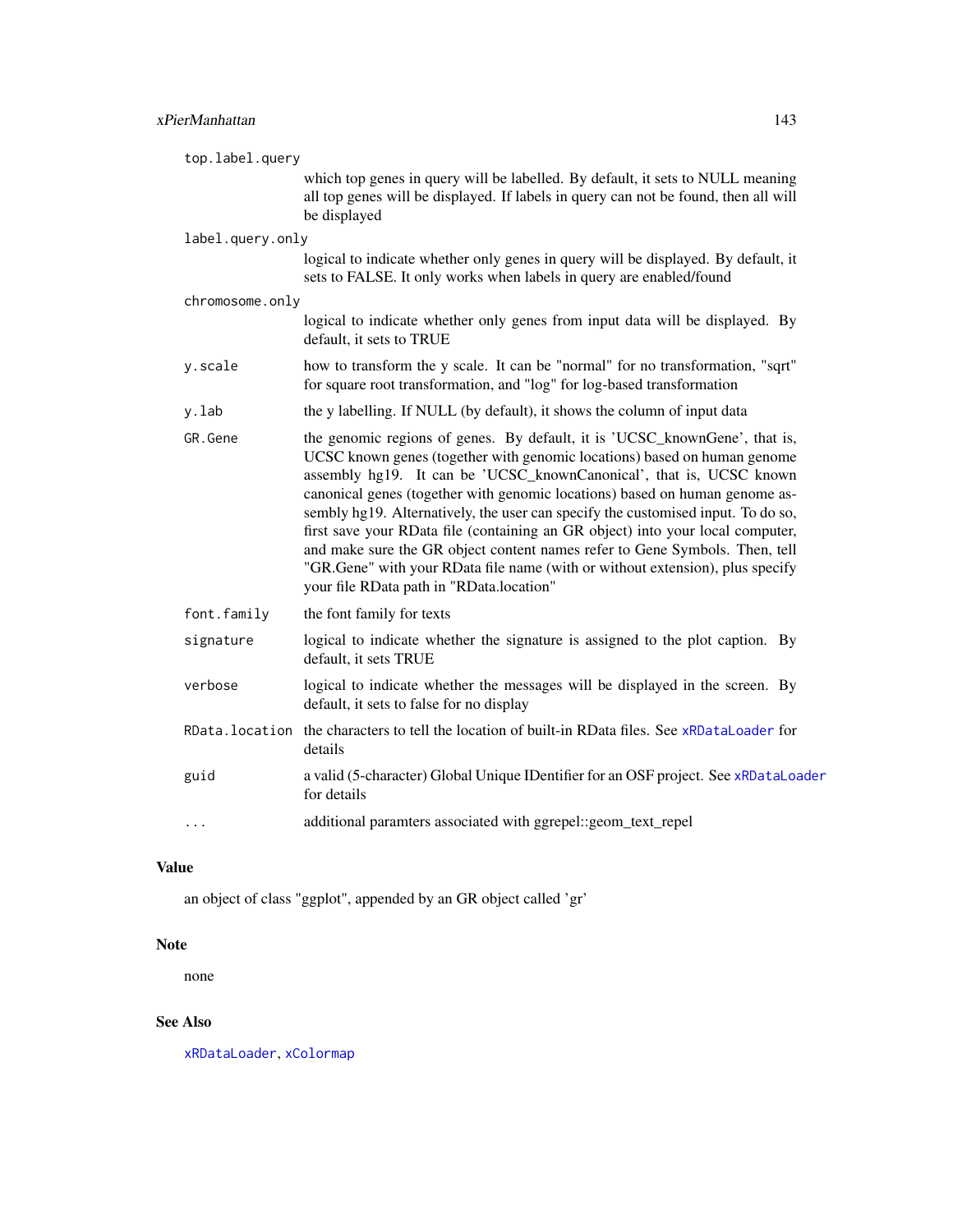## Examples

```
RData.location <- "http://galahad.well.ox.ac.uk/bigdata"
## Not run:
# a) provide the SNPs with the significance info
## get lead SNPs reported in AS GWAS and their significance info (p-values)
#data.file <- "http://galahad.well.ox.ac.uk/bigdata/AS.txt"
#AS <- read.delim(data.file, header=TRUE, stringsAsFactors=FALSE)
ImmunoBase <- xRDataLoader(RData.customised='ImmunoBase',
RData.location=RData.location)
gr <- ImmunoBase$AS$variants
AS <- as.data.frame(GenomicRanges::mcols(gr)[, c('Variant','Pvalue')])
# b) perform priority analysis
pNode <- xPierSNPs(data=AS, include.eQTL="JKng_mono",
include.HiC='Monocytes', network="PCommonsUN_medium", restart=0.7,
RData.location=RData.location)
# c) manhattan plot
## default plot
mp <- xPierManhattan(pNode, RData.location=RData.location)
#pdf(file="Gene_manhattan.pdf", height=6, width=12, compress=TRUE)
print(mp)
#dev.off()
mp$gr
## control visuals
mp <- xPierManhattan(pNode, color='ggplot2', top=50,
top.label.col="black", y.scale="sqrt", RData.location=RData.location)
mp
## control labels
# only IL genes will be labelled
ind <- grep('^IL', rownames(pNode$priority))
top.label.query <- rownames(pNode$priority)[ind]
mp <- xPierManhattan(pNode, top.label.query=top.label.query,
RData.location=RData.location)
mp
# only IL genes will be displayed
mp <- xPierManhattan(pNode, top.label.query=top.label.query,
label.query.only=TRUE, RData.location=RData.location)
mp
## End(Not run)
```
<span id="page-143-0"></span>xPierMatrix *Function to extract priority or evidence matrix from a list of pNode objects*

#### Description

xPierMatrix is supposed to extract priority or evidence matrix from a list of pNode objects. Also supported is the aggregation of priority matrix (similar to the meta-analysis) generating the priority results; we view this functionality as the discovery mode of the prioritisation.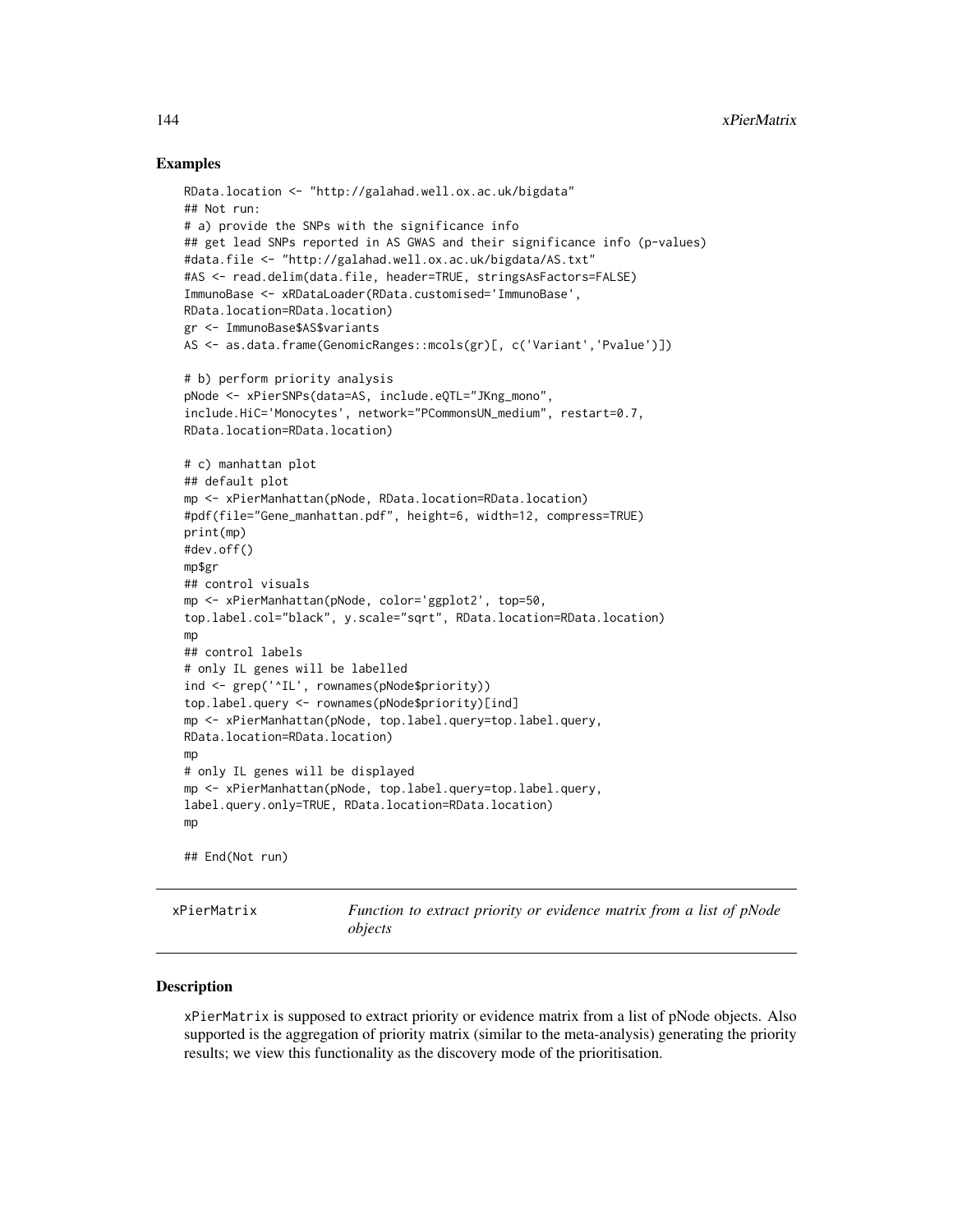## xPierMatrix 145

# Usage

```
xPierMatrix(
list_pNode,
displayBy = c("score", "rank", "weight", "pvalue", "evidence"),
combineBy = c("union", "intersect"),
aggregateBy = c("none", "fishers", "logistic", "Ztransform",
"orderStatistic",
"harmonic", "max", "sum"),
verbose = TRUE,
RData.location = "http://galahad.well.ox.ac.uk/bigdata",
guid = NULL)
```
## Arguments

| list_pNode     | a list of "pNode" objects or a "pNode" object                                                                                                                                                                                                                                                                                                                                                                                                                                                                                                                                                                                                                                                                                                                                                                                                                                                                                                                           |
|----------------|-------------------------------------------------------------------------------------------------------------------------------------------------------------------------------------------------------------------------------------------------------------------------------------------------------------------------------------------------------------------------------------------------------------------------------------------------------------------------------------------------------------------------------------------------------------------------------------------------------------------------------------------------------------------------------------------------------------------------------------------------------------------------------------------------------------------------------------------------------------------------------------------------------------------------------------------------------------------------|
| displayBy      | which priority will be extracted. It can be "score" for priority score/rating (by<br>default), "rank" for priority rank, "weight" for seed weight, "pvalue" for priority<br>p-value, "evidence" for the evidence (seed info)                                                                                                                                                                                                                                                                                                                                                                                                                                                                                                                                                                                                                                                                                                                                            |
| combineBy      | how to resolve nodes/targets from a list of "pNode" objects. It can be "intersect"<br>for intersecting nodes (by default), "union" for unionising nodes                                                                                                                                                                                                                                                                                                                                                                                                                                                                                                                                                                                                                                                                                                                                                                                                                 |
| aggregateBy    | the aggregate method used. It can be either "none" for no aggregation, or "or-<br>derStatistic" for the method based on the order statistics of p-values, "fishers"<br>for Fisher's method, "Ztransform" for Z-transform method, "logistic" for the lo-<br>gistic method. Without loss of generality, the Z-transform method does well<br>in problems where evidence against the combined null is spread widely (equal<br>footings) or when the total evidence is weak; Fisher's method does best in prob-<br>lems where the evidence is concentrated in a relatively small fraction of the<br>individual tests or when the evidence is at least moderately strong; the logis-<br>tic method provides a compromise between these two. Notably, the aggregate<br>methods 'fishers' and 'logistic' are preferred here. Also supported are meth-<br>ods summing up evidence 'sum', taking teh maximum of evidence ('max') or<br>sequentially weighting evidence 'harmonic' |
| verbose        | logical to indicate whether the messages will be displayed in the screen. By<br>default, it sets to true for display                                                                                                                                                                                                                                                                                                                                                                                                                                                                                                                                                                                                                                                                                                                                                                                                                                                    |
| RData.location | the characters to tell the location of built-in RData files. See xRDataLoader for<br>details                                                                                                                                                                                                                                                                                                                                                                                                                                                                                                                                                                                                                                                                                                                                                                                                                                                                            |
| guid           | a valid (5-character) Global Unique IDentifier for an OSF project. See xRDataLoader<br>for details                                                                                                                                                                                                                                                                                                                                                                                                                                                                                                                                                                                                                                                                                                                                                                                                                                                                      |
|                |                                                                                                                                                                                                                                                                                                                                                                                                                                                                                                                                                                                                                                                                                                                                                                                                                                                                                                                                                                         |

#### Value

If displayBy is 'evidence', an object of the class "eTarget", a list with following components:

• evidence: a data frame of nGene X 6 containing gene evidence information, where nGene is the number of genes, and the 7 columns are seed info including "Overall" for the total number of different types of seeds, followed by details on individual type of seeds (that is, "dGene", "pGene", "fGene", "nGene", "eGene", "cGene")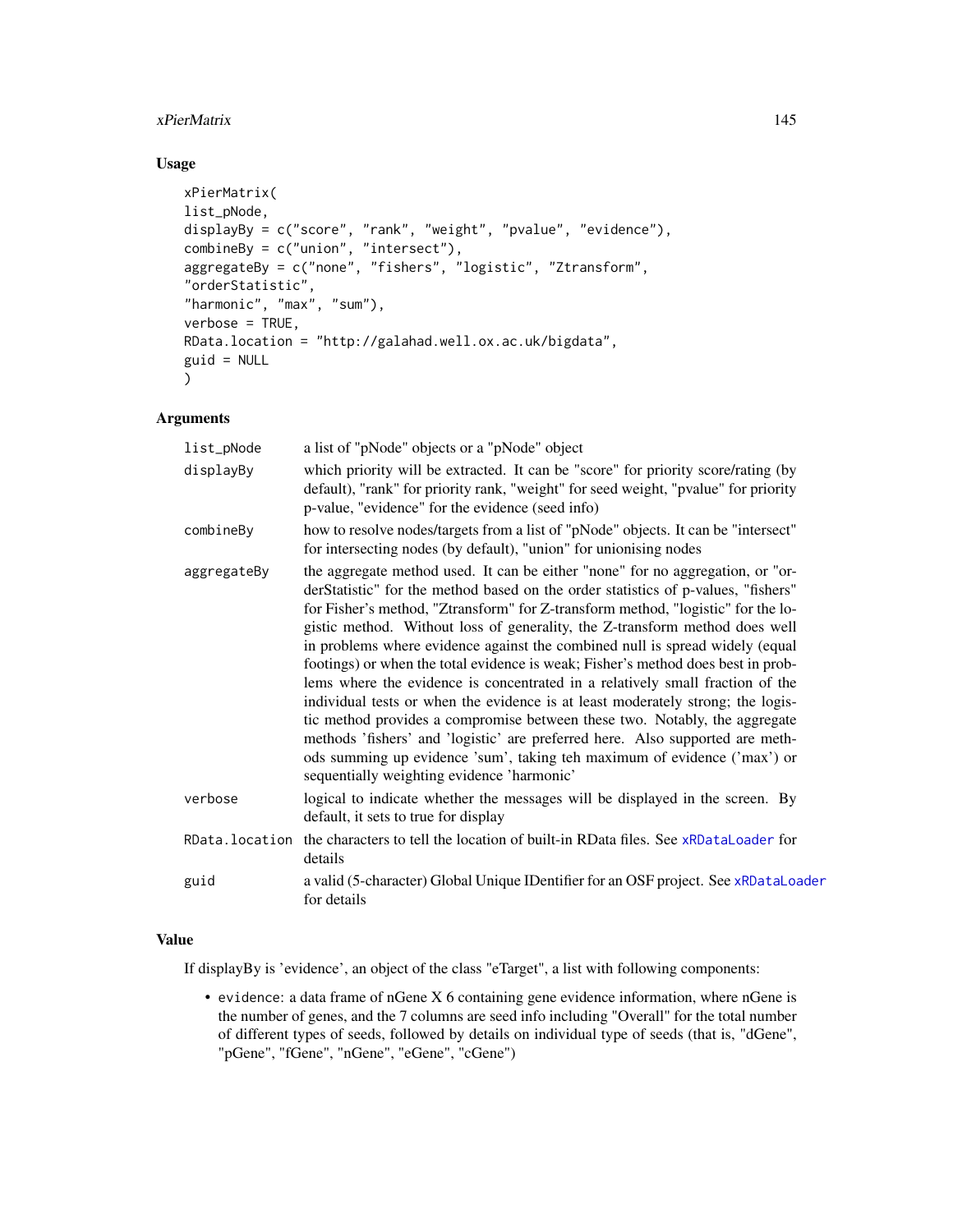• metag: an "igraph" object

Otherwise (if displayBy is not 'evidence'), if aggregateBy is 'none' (by default), a data frame containing priority matrix, with each column/predictor for either priority score, or priorty rank or priority p-value. If aggregateBy is not 'none', an object of the class "dTarget", a list with following components:

- priority: a data frame of n X 4+7 containing gene priority (aggregated) information, where n is the number of genes, and the 4 columns are "name" (gene names), "rank" (ranks of the priority scores), "rating" (the 5-star score/rating), "description" (gene description), and 7 seed info columns including "seed" (whether or not seed genes), "nGene" (nearby genes), "cGene" (conformation genes), "eGene" (eQTL gens), "dGene" (disease genes), "pGene" (phenotype genes), and "fGene" (function genes)
- predictor: a data frame containing predictor matrix, with each column/predictor for either priority score/rating, or priorty rank or priority p-value
- metag: an "igraph" object
- list\_pNode: a list of "pNode" objects

#### Note

none

## See Also

[xSparseMatrix](#page-197-0), [xSymbol2GeneID](#page-203-0)

#### Examples

```
RData.location <- "http://galahad.well.ox.ac.uk/bigdata"
## Not run:
# get predictor matrix for targets
df_score <- xPierMatrix(ls_pNode)
# get evidence for targets
eTarget <- xPierMatrix(ls_pNode, displayBy="evidence")
# get target priority in a discovery mode
dTarget <- xPierMatrix(ls_pNode, displayBy="pvalue",
aggregateBy="fishers")
```
## End(Not run)

xPierMRS *Function to calculate multi-trait rating score from a list of dTarget/sTarget objects*

#### **Description**

xPierMRS is supposed to calculate multi-trait rating score (MRS) from a list of dTarget/sTarget objects.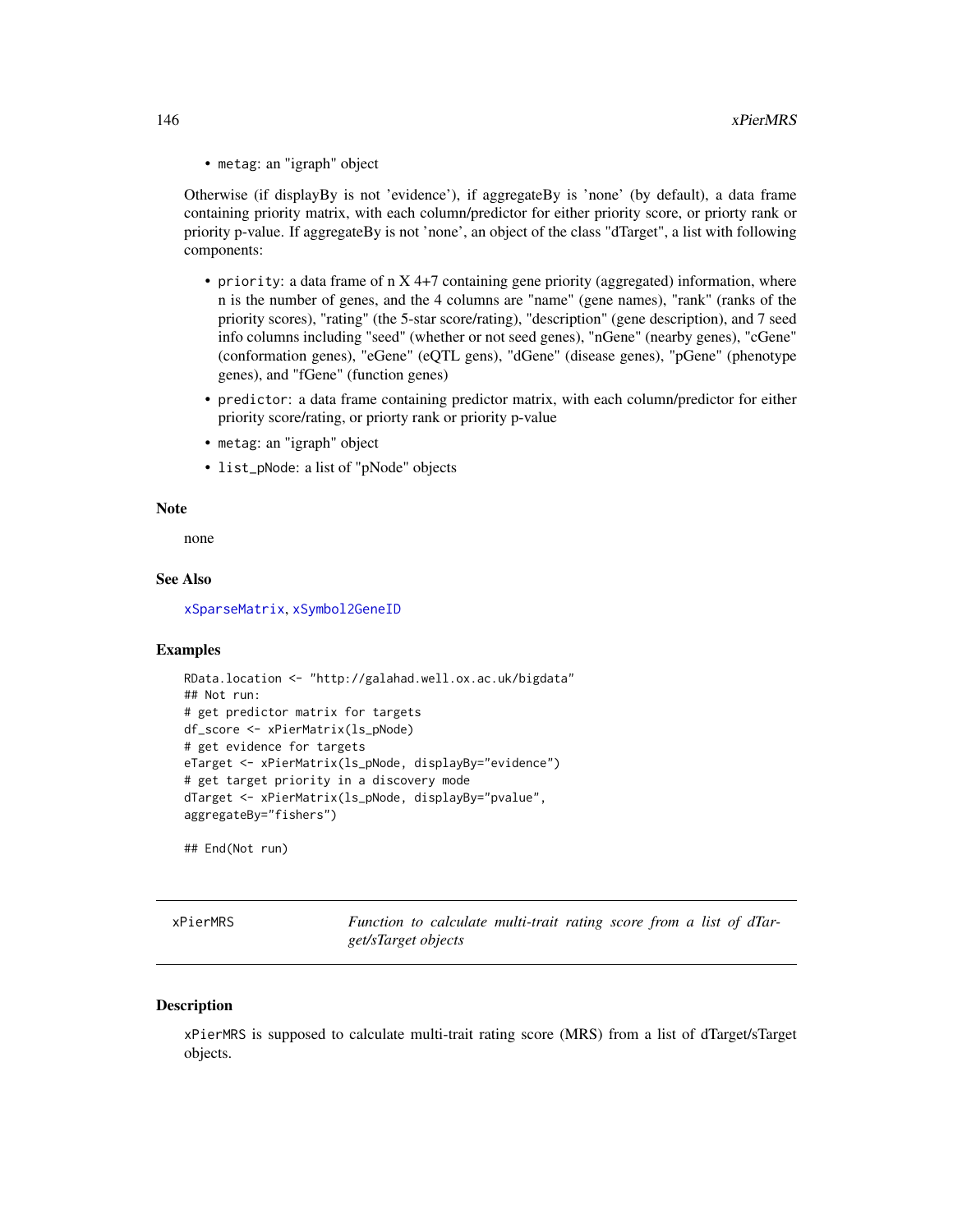## xPierPathways 147

# Usage

```
xPierMRS(list_xTarget, cutoff.rank = 150, verbose = TRUE)
```
## Arguments

| list_xTarget | a list of "dTarget"/"sTarget" objects                                                                                |  |
|--------------|----------------------------------------------------------------------------------------------------------------------|--|
| cutoff.rank  | the rank cutoff. By default it is 150                                                                                |  |
| verbose      | logical to indicate whether the messages will be displayed in the screen. By<br>default, it sets to true for display |  |

# Value

a data frame containing columns 'Target', 'MRS', 'rating' (in the form of "rating.trait\_names") and 'rank' (in the form of "rank.trait\_names").

#### Note

none

## See Also

[xPierCross](#page-126-0)

## Examples

```
RData.location <- "http://galahad.well.ox.ac.uk/bigdata"
## Not run:
df_MRS <- xPierMRS(ls_xTarget)
```
## End(Not run)

| xPierPathways | Function to prioritise pathways based on enrichment analysis of top |  |  |  |  |
|---------------|---------------------------------------------------------------------|--|--|--|--|
|               | <i>prioritised genes</i>                                            |  |  |  |  |

# Description

xPierPathways is supposed to prioritise pathways given prioritised genes and the ontology in query. It returns an object of class "eTerm". It is done via enrichment analysis.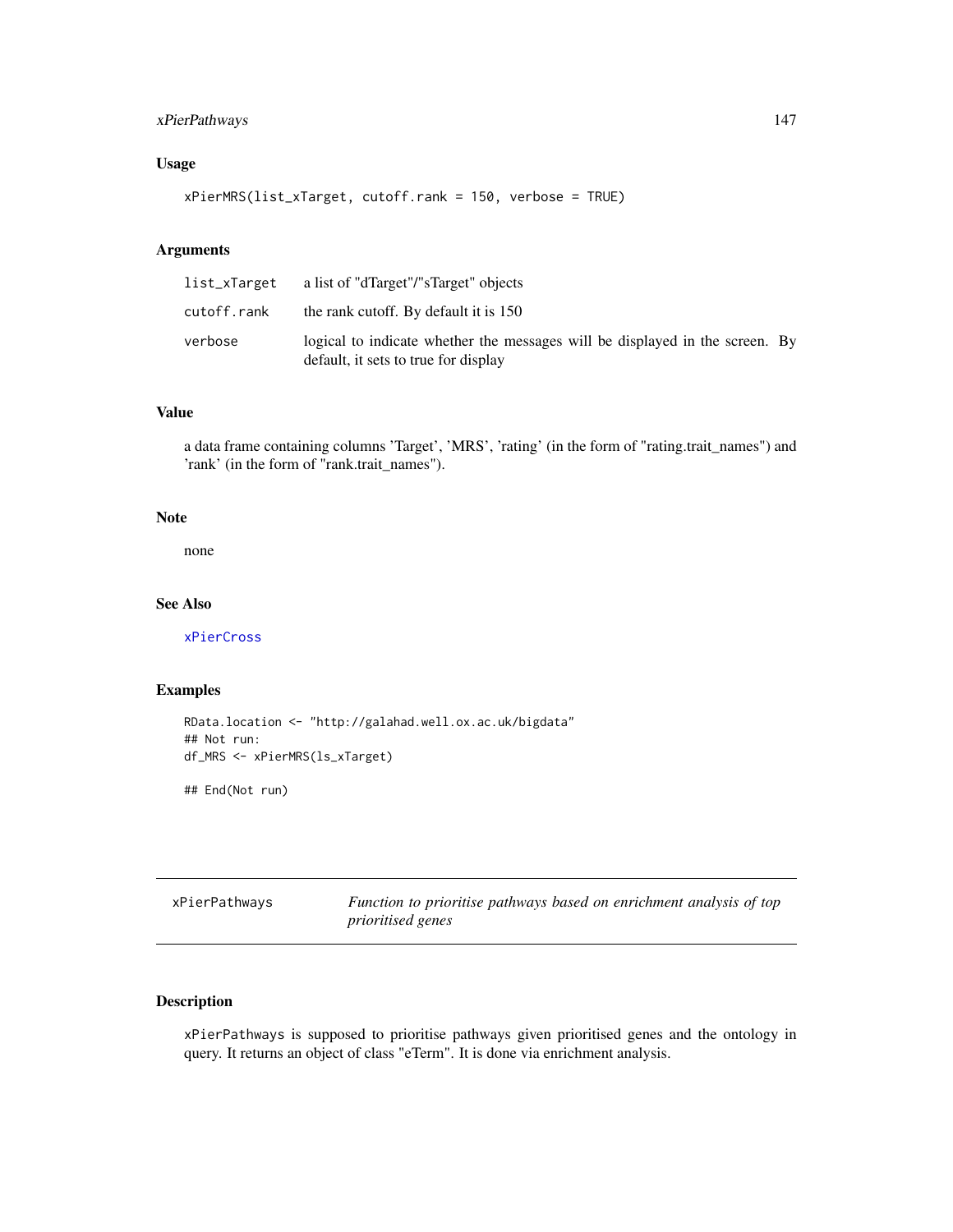## Usage

```
xPierPathways(
pNode,
priority.top = 100,
background = NULL,
ontology = NA,
size.random = c(10, 2000),min. overlap = 3,which.distance = NULL,
test = c("hypergeo", "fisher", "binomial"),
background.annotatable.only = NULL,
p.tail = c("one-tail", "two-tails"),
p.adjust.method = c("BH", "BY", "bonferroni", "holm", "hochberg",
"hommel"),
ontology.algorithm = c("none", "pc", "elim", "lea"),
elim.pvalue = 0.01,
lea.depth = 2,path.mode = c("all_paths", "shortest_paths", "all_shortest_paths"),
true.path.rule = FALSE,
verbose = TRUE,
RData.location = "http://galahad.well.ox.ac.uk/bigdata",
guid = NULL)
```
## Arguments

| pNode          | an object of class "pNode" (or "sTarget" or "dTarget")                                                                                                                                                                                                                                                                                                                                                                  |
|----------------|-------------------------------------------------------------------------------------------------------------------------------------------------------------------------------------------------------------------------------------------------------------------------------------------------------------------------------------------------------------------------------------------------------------------------|
| priority.top   | the number of the top targets used for enrichment analysis. By default, it sets to<br>100                                                                                                                                                                                                                                                                                                                               |
| background     | a background vector. It contains a list of Gene Symbols as the test background.<br>If NULL, by default all annotatable are used as background                                                                                                                                                                                                                                                                           |
| ontology       | the ontology supported currently. By default, it is 'NA' to disable this option.<br>Pre-built ontology and annotation data are detailed in xDefineOntology.                                                                                                                                                                                                                                                             |
| size.range     | the minimum and maximum size of members of each term in consideration. By<br>default, it sets to a minimum of 10 but no more than 2000                                                                                                                                                                                                                                                                                  |
| min.overlap    | the minimum number of overlaps. Only those terms with members that overlap<br>with input data at least min.overlap (3 by default) will be processed                                                                                                                                                                                                                                                                     |
| which.distance | which terms with the distance away from the ontology root (if any) is used to<br>restrict terms in consideration. By default, it sets to 'NULL' to consider all<br>distances                                                                                                                                                                                                                                            |
| test           | the statistic test used. It can be "fisher" for using fisher's exact test, "hypergeo"<br>for using hypergeometric test, or "binomial" for using binomial test. Fisher's<br>exact test is to test the independence between gene group (genes belonging to<br>a group or not) and gene annotation (genes annotated by a term or not), and<br>thus compare sampling to the left part of background (after sampling without |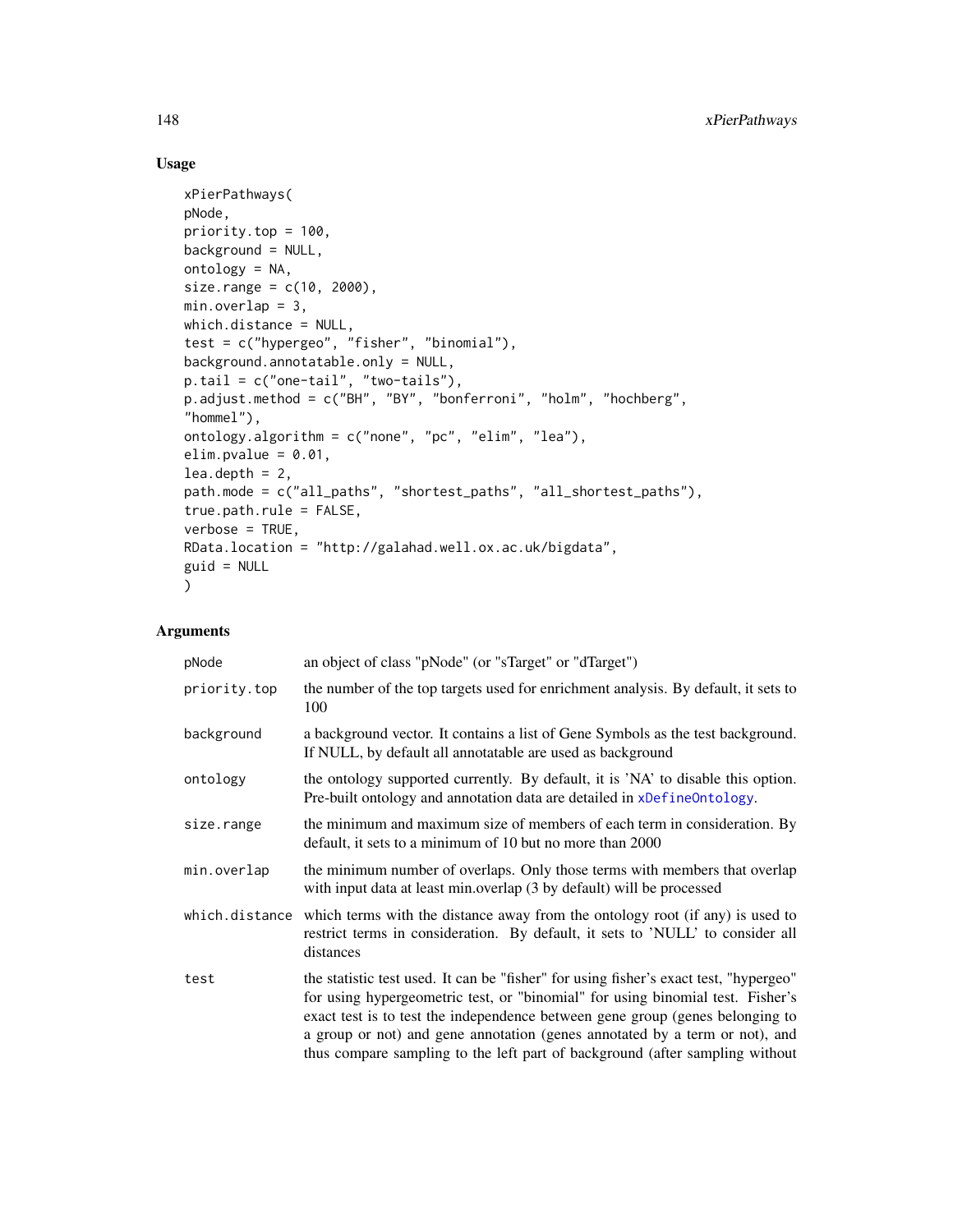replacement). Hypergeometric test is to sample at random (without replacement) from the background containing annotated and non-annotated genes, and thus compare sampling to background. Unlike hypergeometric test, binomial test is to sample at random (with replacement) from the background with the constant probability. In terms of the ease of finding the significance, they are in order: hypergeometric test > binomial test > fisher's exact test. In other words, in terms of the calculated p-value, hypergeometric test  $\lt$  binomial test  $\lt$  fisher's exact test

background.annotatable.only

logical to indicate whether the background is further restricted to the annotatable. By default, it is NULL: if ontology.algorithm is not 'none', it is always TRUE; otherwise, it depends on the background (if not provided, it will be TRUE; otherwise FALSE). Surely, it can be explicitly stated

- p.tail the tail used to calculate p-values. It can be either "two-tails" for the significance based on two-tails (ie both over- and under-overrepresentation) or "one-tail" (by default) for the significance based on one tail (ie only over-representation)
- p.adjust.method

the method used to adjust p-values. It can be one of "BH", "BY", "bonferroni", "holm", "hochberg" and "hommel". The first two methods "BH" (widely used) and "BY" control the false discovery rate (FDR: the expected proportion of false discoveries amongst the rejected hypotheses); the last four methods "bonferroni", "holm", "hochberg" and "hommel" are designed to give strong control of the family-wise error rate (FWER). Notes: FDR is a less stringent condition than FWER

#### ontology.algorithm

the algorithm used to account for the hierarchy of the ontology. It can be one of "none", "pc", "elim" and "lea". For details, please see 'Note' below

- elim.pvalue the parameter only used when "ontology.algorithm" is "elim". It is used to control how to declare a signficantly enriched term (and subsequently all genes in this term are eliminated from all its ancestors)
- lea.depth the parameter only used when "ontology.algorithm" is "lea". It is used to control how many maximum depth is used to consider the children of a term (and subsequently all genes in these children term are eliminated from the use for the recalculation of the signifance at this term)
- path.mode the mode of paths induced by vertices/nodes with input annotation data. It can be "all\_paths" for all possible paths to the root, "shortest\_paths" for only one path to the root (for each node in query), "all\_shortest\_paths" for all shortest paths to the root (i.e. for each node, find all shortest paths with the equal lengths)
- true.path.rule logical to indicate whether the true-path rule should be applied to propagate annotations. By default, it sets to false
- verbose logical to indicate whether the messages will be displayed in the screen. By default, it sets to false for no display
- RData.location the characters to tell the location of built-in RData files. See [xRDataLoader](#page-182-0) for details
- guid a valid (5-character) Global Unique IDentifier for an OSF project. See [xRDataLoader](#page-182-0) for details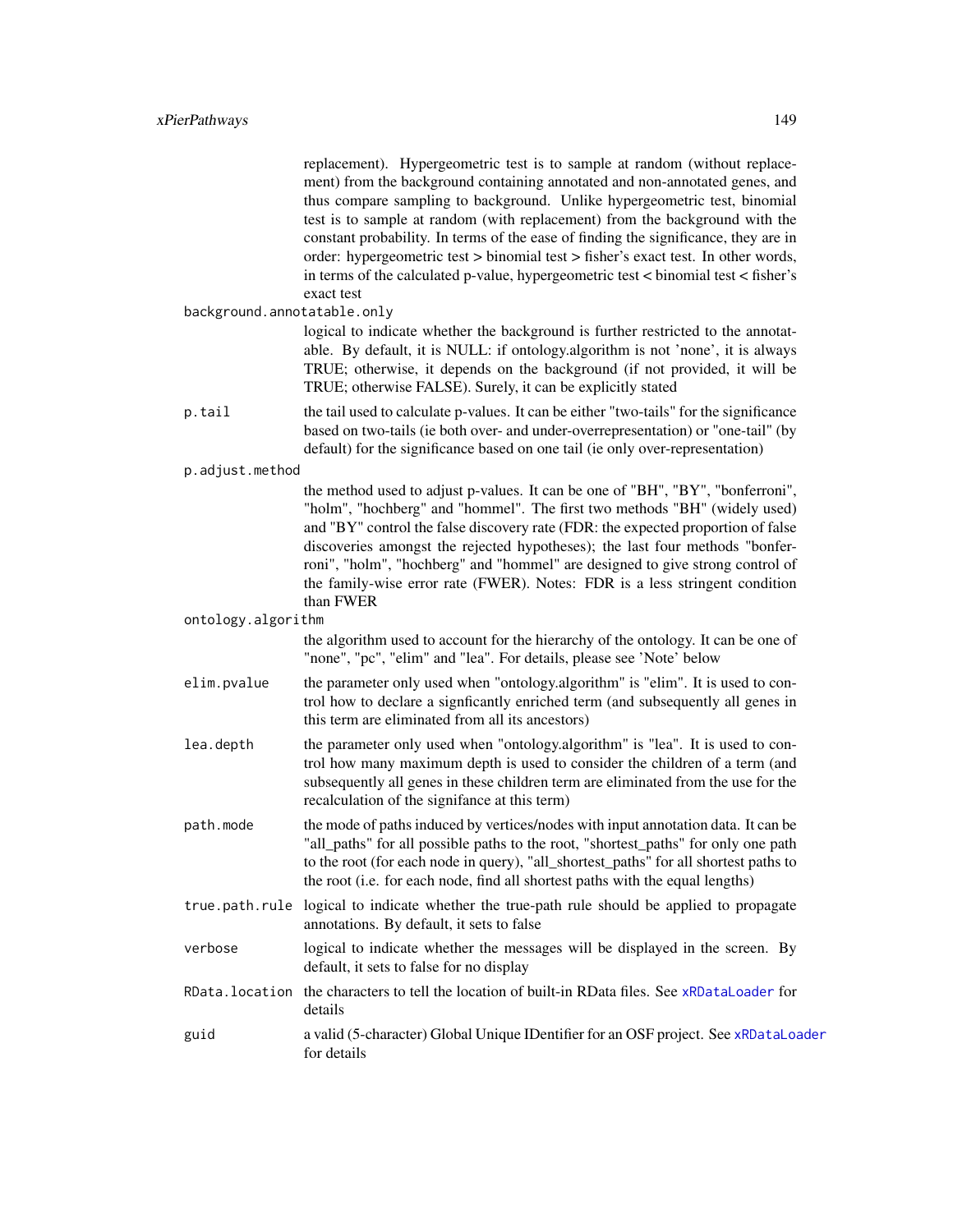an object of class "eTerm", a list with following components:

- term\_info: a matrix of nTerm X 4 containing snp/gene set information, where nTerm is the number of terms, and the 4 columns are "id" (i.e. "Term ID"), "name" (i.e. "Term Name"), "namespace" and "distance"
- annotation: a list of terms containing annotations, each term storing its annotations. Always, terms are identified by "id"
- data: a vector containing input data in consideration. It is not always the same as the input data as only those mappable are retained
- background: a vector containing the background data. It is not always the same as the input data as only those mappable are retained
- overlap: a list of overlapped snp/gene sets, each storing snps overlapped between a snp/gene set and the given input data (i.e. the snps of interest). Always, gene sets are identified by "id"
- zscore: a vector containing z-scores
- pvalue: a vector containing p-values
- adjp: a vector containing adjusted p-values. It is the p value but after being adjusted for multiple comparisons
- call: the call that produced this result

#### Note

The interpretation of the algorithms used to account for the hierarchy of the ontology is:

- "none": does not consider the ontology hierarchy at all.
- "lea": computers the significance of a term in terms of the significance of its children at the maximum depth (e.g. 2). Precisely, once snps are already annotated to any children terms with a more signficance than itself, then all these snps are eliminated from the use for the recalculation of the signifance at that term. The final p-values takes the maximum of the original p-value and the recalculated p-value.
- "elim": computers the significance of a term in terms of the significance of its all children. Precisely, once snps are already annotated to a signficantly enriched term under the cutoff of e.g. pvalue<1e-2, all these snps are eliminated from the ancestors of that term).
- "pc": requires the significance of a term not only using the whole snps as background but also using snps annotated to all its direct parents/ancestors as background. The final p-value takes the maximum of both p-values in these two calculations.
- "Notes": the order of the number of significant terms is: "none" > "lea" > "elim" > "pc".

#### See Also

## [xEnricherGenes](#page-53-0)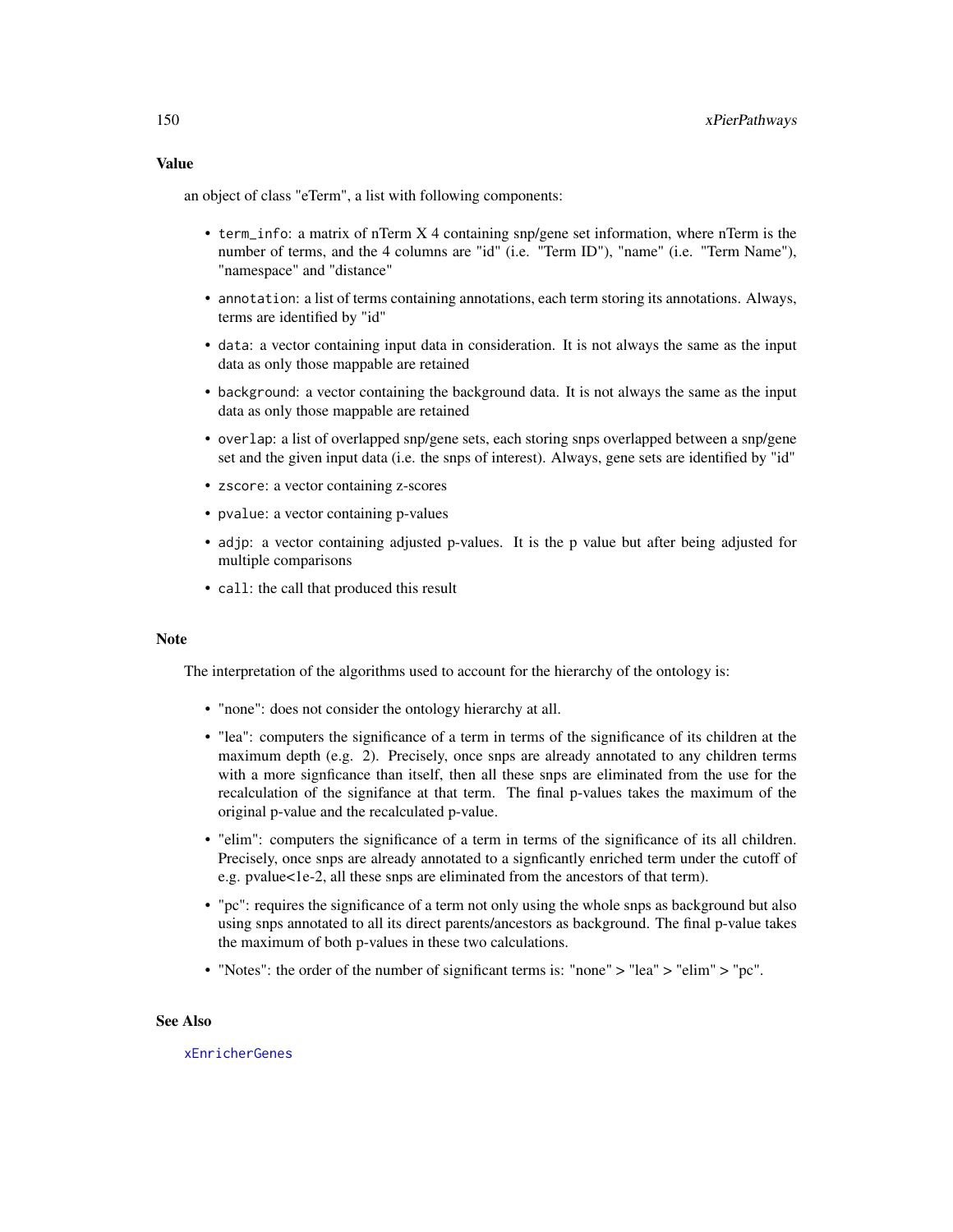## xPierROCR 151

## Examples

```
RData.location <- "http://galahad.well.ox.ac.uk/bigdata"
## Not run:
# a) provide the SNPs with the significance info
## get lead SNPs reported in AS GWAS and their significance info (p-values)
#data.file <- "http://galahad.well.ox.ac.uk/bigdata/AS.txt"
#AS <- read.delim(data.file, header=TRUE, stringsAsFactors=FALSE)
ImmunoBase <- xRDataLoader(RData.customised='ImmunoBase')
gr <- ImmunoBase$AS$variants
AS <- as.data.frame(GenomicRanges::mcols(gr)[, c('Variant','Pvalue')])
# b) perform priority analysis
pNode <- xPierSNPs(data=AS, include.eQTL="JKng_mono",
include.HiC='Monocytes', network="PCommonsUN_medium", restart=0.7,
RData.location=RData.location)
# c) derive pathway-level priority
eTerm <- xPierPathways(pNode=pNode, priority.top=100,
ontology="MsigdbC2CP", RData.location=RData.location)
# d) view enrichment results for the top significant terms
xEnrichViewer(eTerm)
# e) save enrichment results to the file called 'Pathways_priority.txt'
res <- xEnrichViewer(eTerm, top_num=length(eTerm$adjp), sortBy="adjp",
details=TRUE)
output <- data.frame(term=rownames(res), res)
utils::write.table(output, file="Pathways_priority.txt", sep="\t",
row.names=FALSE)
## End(Not run)
```
<span id="page-150-0"></span>xPierROCR *Function to assess the dTarget performance via ROC and Precision-Recall (PR) analysis*

#### Description

xPierROCR is supposed to assess the dTarget performance via Receiver Operating Characteristic (ROC) and Precision-Recall (PR) analysis. It requires three inputs: 1) Gold Standard Positive (GSP) targets; 2) Gold Standard Negative (GSN) targets; 3) dTarget containing predicted targets and predictive scores.

#### Usage

```
xPierROCR(dTarget, GSP, GSN, verbose = TRUE)
```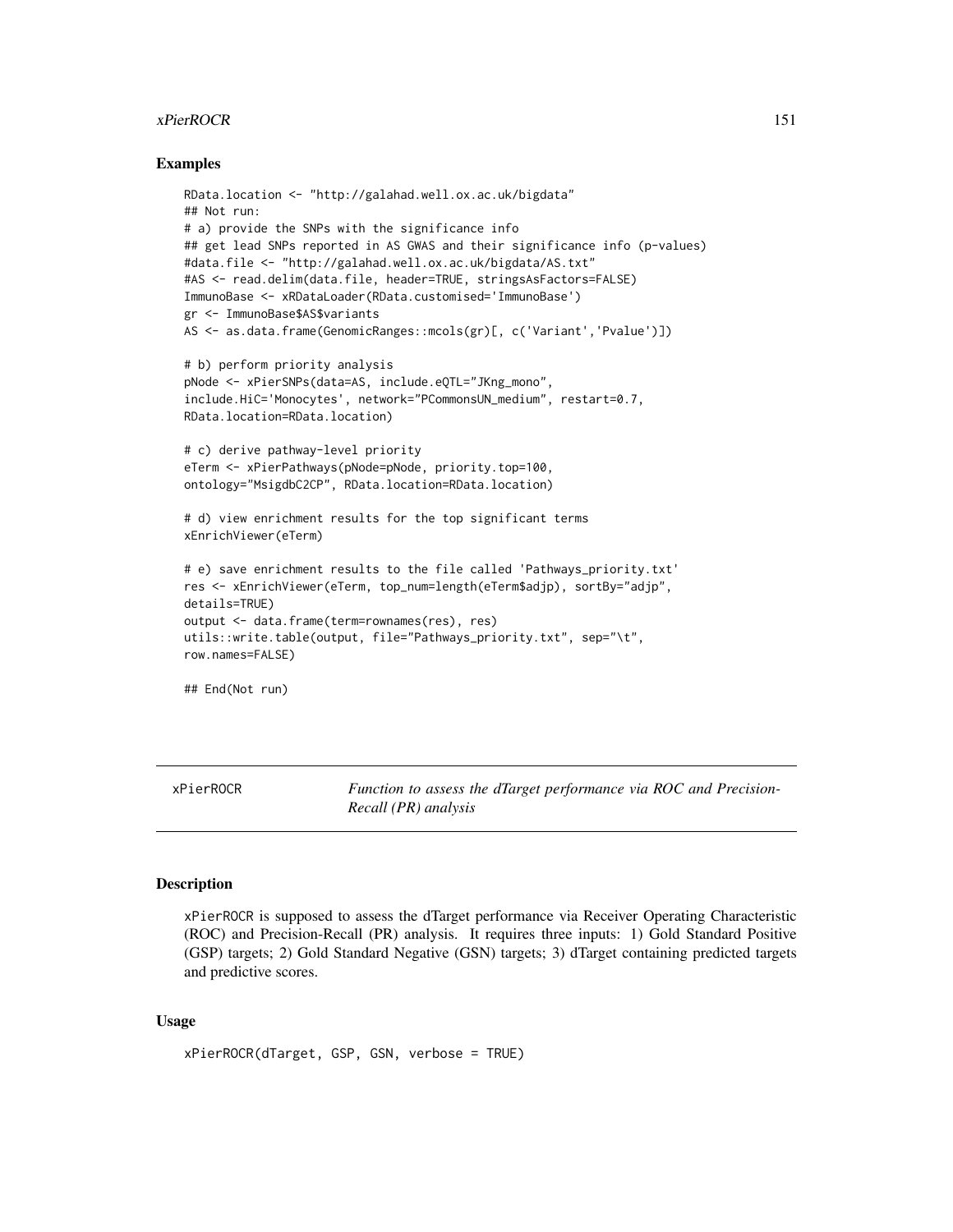### **Arguments**

| dTarget    | a data frame containing dTargets along with predictive scores. It has two columns:<br>1st column for target, 2nd column for predictive scores (the higher the better).<br>Alternatively, it can be an object of class "pNode" (or "sTarget" or "dTarget")<br>from which a data frame is extracted |
|------------|---------------------------------------------------------------------------------------------------------------------------------------------------------------------------------------------------------------------------------------------------------------------------------------------------|
| GSP        | a vector containing Gold Standard Positives (GSP)                                                                                                                                                                                                                                                 |
| <b>GSN</b> | a vector containing Gold Standard Negatives (GSN)                                                                                                                                                                                                                                                 |
| verbose    | logical to indicate whether the messages will be displayed in the screen. By<br>default, it sets to TRUE for display                                                                                                                                                                              |

#### Value

an object of the class "dTarget", a list with following components:

- priority: a data frame of nGene X 7 containing gene priority (aggregated) information, where nGene is the number of genes, and the 7 columns are "GS" (either 'GSP', or 'GSN', or 'NEW'), "name" (gene names), "rank" (ranks of the priority scores), "pvalue" (the aggregated p-value, converted from empirical cumulative distribution of the probability of being GSP), "fdr" (fdr adjusted from the aggregated p-value), "priority" (-log10(pvalue) but rescaled into the 5-star ratings), "description" (gene description) and seed info including "Overall" for the number of different types of seeds, followed by details on individual type of seeds (that is, "OMIM", "Phenotype", "Function", "nearbyGenes", "eQTL", "HiC")
- predictor: a data frame containing predictor matrix, with each column/predictor for either priority score, or priorty rank or priority p-value
- metag: an "igraph" object
- pPerf: a "pPerf" object, with components "PRS", "AUROC", "Fmax", "ROC\_perf", "PR\_perf", "Pred\_obj"

## Note

AUC: the area under ROC F-measure: the maximum of a harmonic mean between precision and recall along PR curve

#### See Also

# [xPierROCR](#page-150-0)

## Examples

```
RData.location <- "http://galahad.well.ox.ac.uk/bigdata"
## Not run:
dTarget <- xPierROCR(dTarget, GSP, GSN)
gp <- xPredictCompare(dTarget$pPerf)
```
## End(Not run)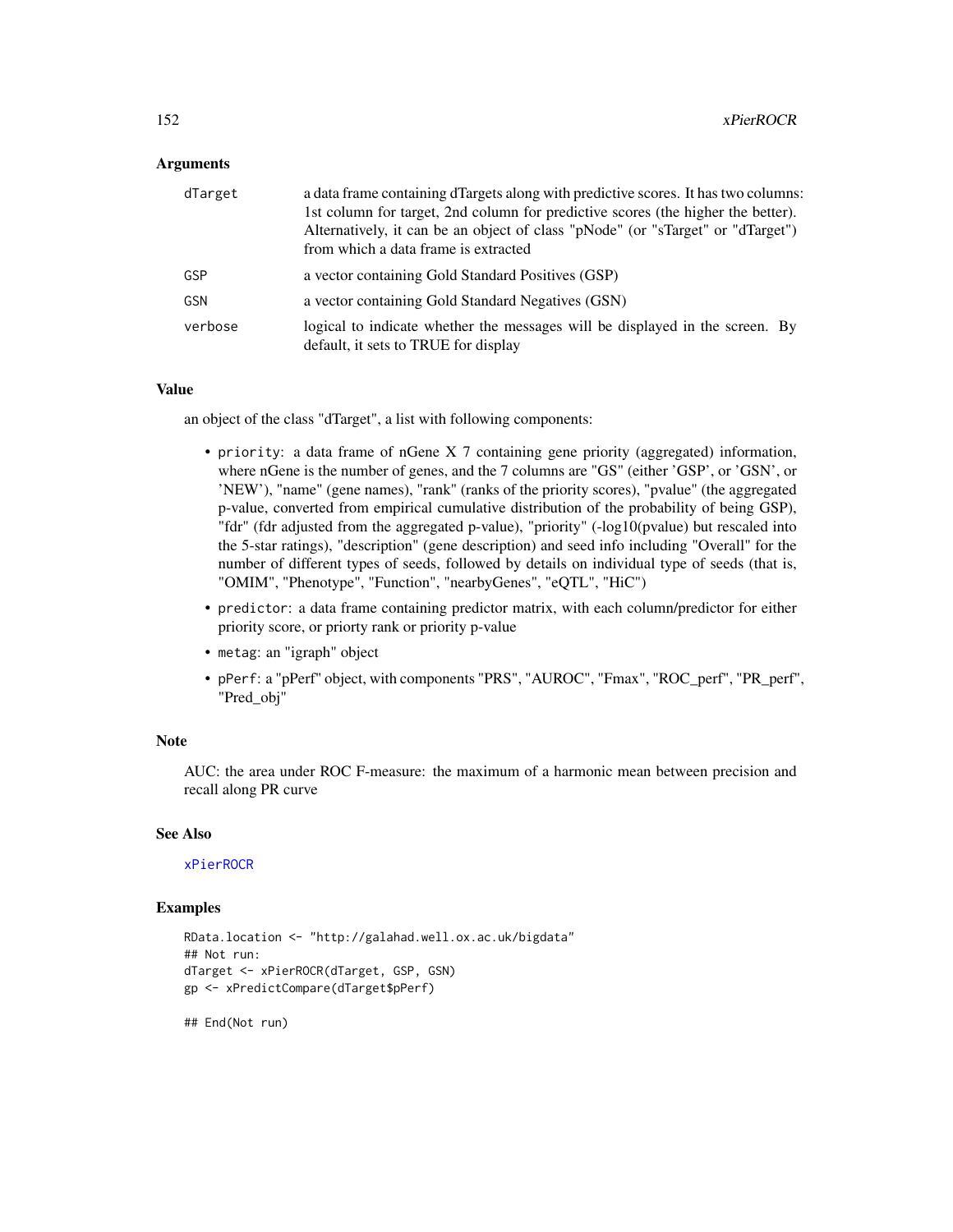<span id="page-152-0"></span>xPierSNPs *Function to prioritise genes given a list of seed SNPs together with the significance level (e.g. GWAS reported p-values)*

## **Description**

xPierSNPs is supposed to prioritise genes given a list of seed SNPs together with the significance level. To prioritise genes, it first defines and scores seed genes: nearby genes, eQTL genes and Hi-C genes. With seed genes and their scores, it then uses Random Walk with Restart (RWR) to calculate the affinity score of all nodes in the input graph to the seed genes. The priority score is the affinity score. Parallel computing is also supported for Linux-like or Windows operating systems. It returns an object of class "pNode".

## Usage

```
xPierSNPs(
data,
include.LD = NA,
LD.customised = NULL,
LD.r2 = 0.8,
significance.threshold = 5e-05,
score.cap = 10,
distance.max = 2000,decay.kernel = c("slow", "constant", "linear", "rapid"),
decay. exponent = 2,
GR.SNP = c("dbSNP_GWAS", "dbSNP_Common", "dbSNP_Single"),
GR.Gene = c("UCSC_knownGene", "UCSC_knownCanonical"),
include.TAD = c("none", "GM12878", "IMR90", "MSC", "TRO", "H1", "MES",
"NPC"),
include.eQTL = NA,
eQTL.customised = NULL,
include.HiC = NA,
cdf.function = c("empirical", "exponential"),
relative.importance = c(1/3, 1/3, 1/3),
scoring.scheme = c("max", "sum", "sequential"),
network = c("STRING_highest", "STRING_high", "STRING_medium",
"STRING_low",
"PCommonsUN_high", "PCommonsUN_medium", "PCommonsDN_high",
"PCommonsDN_medium",
"PCommonsDN_Reactome", "PCommonsDN_KEGG", "PCommonsDN_HumanCyc",
"PCommonsDN_PID",
"PCommonsDN_PANTHER", "PCommonsDN_ReconX", "PCommonsDN_TRANSFAC",
"PCommonsDN_PhosphoSite", "PCommonsDN_CTD", "KEGG", "KEGG_metabolism",
"KEGG_genetic", "KEGG_environmental", "KEGG_cellular",
"KEGG_organismal",
"KEGG_disease", "REACTOME"),
STRING.only = c(NA, "neighborhood_score", "fusion_score",
```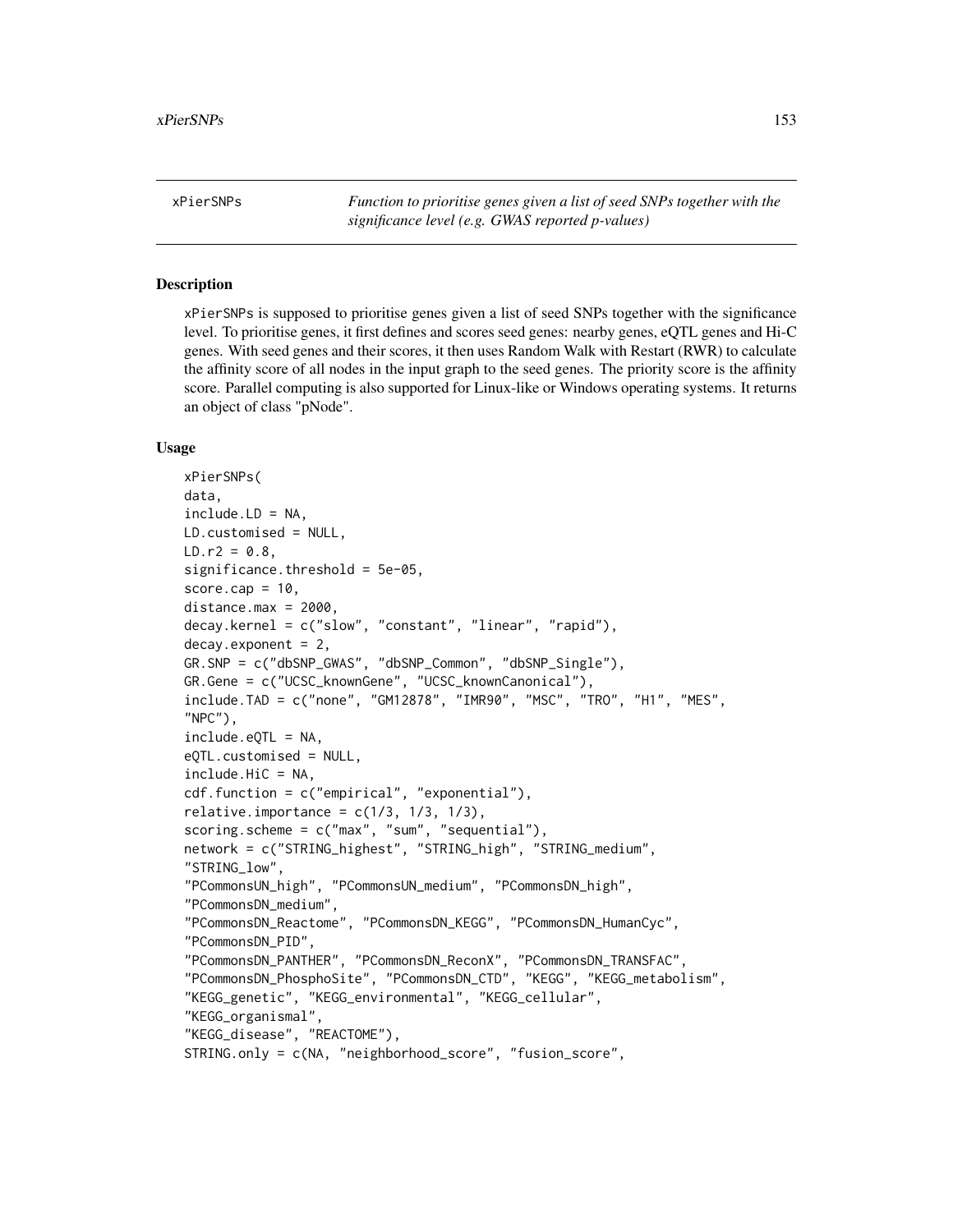```
"cooccurence_score",
"coexpression_score", "experimental_score", "database_score",
"textmining_score")[1],
weighted = FALSE,network.customised = NULL,
seeds.inclusive = TRUE,
normalise = c("laplacian", "row", "column", "none"),
restart = 0.7,
normalise.affinity.matrix = c("none", "quantile"),
parallel = TRUE,multicores = NULL,
verbose = TRUE,
RData.location = "http://galahad.well.ox.ac.uk/bigdata",
guid = NULL)
```
#### **Arguments**

| data | a named input vector containing the sinificance level for nodes (dbSNP). For                          |
|------|-------------------------------------------------------------------------------------------------------|
|      | this named vector, the element names are dbSNP ID (or in the format such as                           |
|      | $^{\circ}$ chr16:28525386 $^{\circ}$ ), the element values for the significance level (measured as p- |
|      | value or fdr). Alternatively, it can be a matrix or data frame with two columns:                      |
|      | 1st column for dbSNP, 2nd column for the significance level                                           |
|      |                                                                                                       |

- include.LD additional SNPs in LD with Lead SNPs are also included. By default, it is 'NA' to disable this option. Otherwise, LD SNPs will be included based on one or more of 26 populations and 5 super populations from 1000 Genomics Project data (phase 3). The population can be one of 5 super populations ("AFR", "AMR", "EAS", "EUR", "SAS"), or one of 26 populations ("ACB", "ASW", "BEB", "CDX", "CEU", "CHB", "CHS", "CLM", "ESN", "FIN", "GBR", "GIH", "GWD", "IBS", "ITU", "JPT", "KHV", "LWK", "MSL", "MXL", "PEL", "PJL", "PUR", "STU", "TSI", "YRI"). Explanations for population code can be found at <http://www.1000genomes.org/faq/which-populations-are-part-your-study>
- LD.customised a user-input matrix or data frame with 3 columns: 1st column for Lead SNPs, 2nd column for LD SNPs, and 3rd for LD r2 value. It is designed to allow the user analysing their pre-calculated LD info. This customisation (if provided) has the high priority over built-in LD SNPs
- LD.r2 the LD r2 value. By default, it is 0.8, meaning that SNPs in LD (r2 $>=$ 0.8) with input SNPs will be considered as LD SNPs. It can be any value from 0.8 to 1

significance.threshold

the given significance threshold. By default, it is set to NULL, meaning there is no constraint on the significance level when transforming the significance level of SNPs into scores. If given, those SNPs below this are considered significant and thus scored positively. Instead, those above this are considered insigificant and thus receive no score

score.cap the maximum score being capped. By default, it is set to 10. If NULL, no capping is applied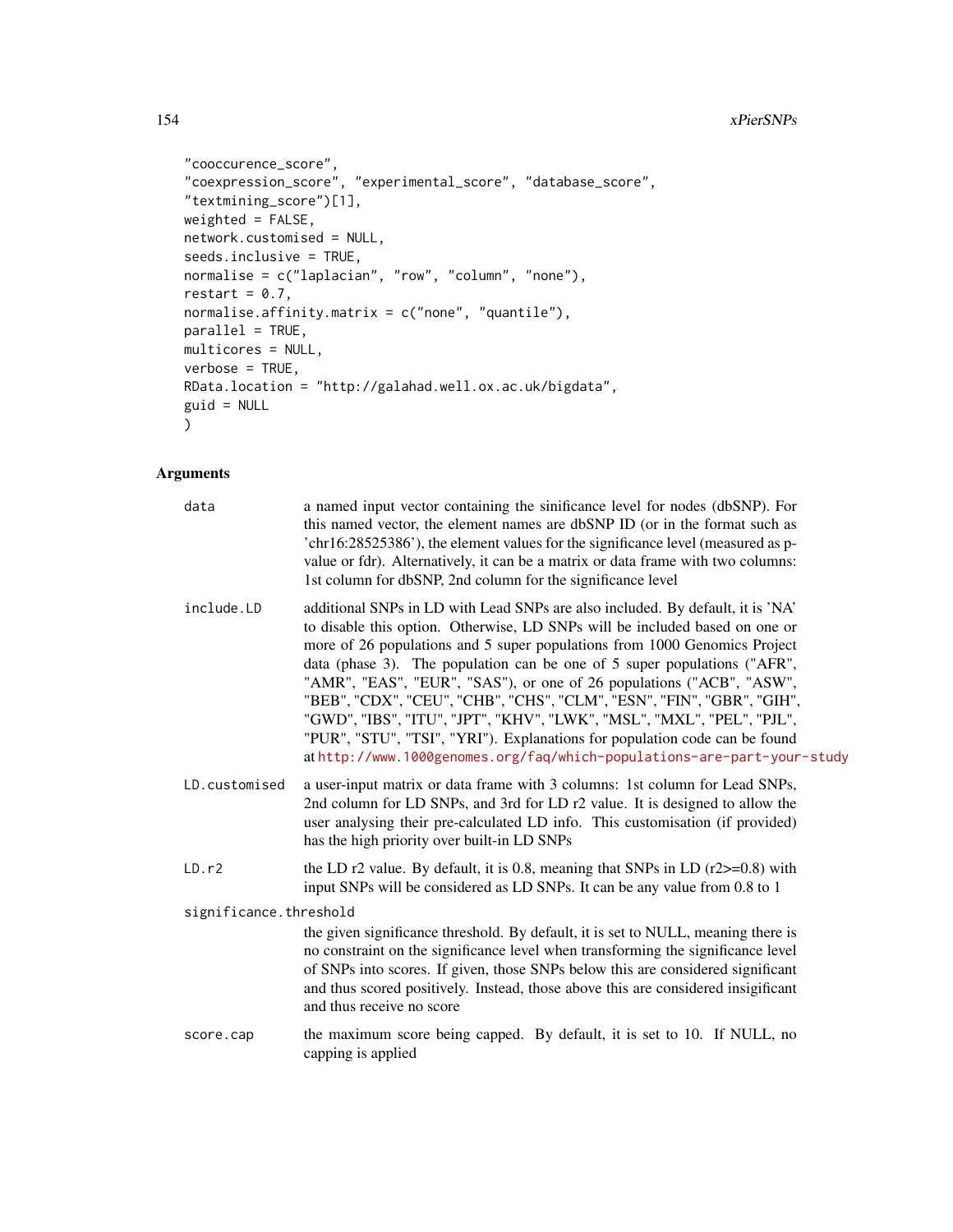- distance.max the maximum distance between genes and SNPs. Only those genes no far way from this distance will be considered as seed genes. This parameter will influence the distance-component weights calculated for nearby SNPs per gene
- decay.kernel a character specifying a decay kernel function. It can be one of 'slow' for slow decay, 'linear' for linear decay, and 'rapid' for rapid decay. If no distance weight is used, please select 'constant'

decay.exponent an integer specifying a decay exponent. By default, it sets to 2

- GR. SNP the genomic regions of SNPs. By default, it is 'dbSNP\_GWAS', that is, SNPs from dbSNP (version 146) restricted to GWAS SNPs and their LD SNPs (hg19). It can be 'dbSNP\_Common', that is, Common SNPs from dbSNP (version 146) plus GWAS SNPs and their LD SNPs (hg19). Alternatively, the user can specify the customised input. To do so, first save your RData file (containing an GR object) into your local computer, and make sure the GR object content names refer to dbSNP IDs. Then, tell "GR.SNP" with your RData file name (with or without extension), plus specify your file RData path in "RData.location". Note: you can also load your customised GR object directly
- GR. Gene the genomic regions of genes. By default, it is 'UCSC\_knownGene', that is, UCSC known genes (together with genomic locations) based on human genome assembly hg19. It can be 'UCSC\_knownCanonical', that is, UCSC known canonical genes (together with genomic locations) based on human genome assembly hg19. Alternatively, the user can specify the customised input. To do so, first save your RData file (containing an GR object) into your local computer, and make sure the GR object content names refer to Gene Symbols. Then, tell "GR.Gene" with your RData file name (with or without extension), plus specify your file RData path in "RData.location". Note: you can also load your customised GR object directly
- include.TAD TAD boundary regions are also included. By default, it is 'none' to disable this option. Otherwise, inclusion of a TAD dataset to pre-filter SNP-nGene pairs (i.e. only those within a TAD region will be kept). TAD datasets can be one of "GM12878" (lymphoblast), "IMR90" (fibroblast), "MSC" (mesenchymal stem cell) ,"TRO" (trophoblasts-like cell), "H1" (embryonic stem cell), "MES" (mesendoderm) and "NPC" (neural progenitor cell). Explanations can be found at <http://dx.doi.org/10.1016/j.celrep.2016.10.061>
- include.eQTL the eQTL supported currently. By default, it is 'NA' to disable this option. Prebuilt eQTL datasets are detailed in [xDefineEQTL](#page-32-0)

eQTL.customised

a user-input matrix or data frame with 4 columns: 1st column for SNPs/eQTLs, 2nd column for Genes, 3rd for eQTL mapping significance level (p-values or FDR), and 4th for contexts (required even though only one context is input). Alternatively, it can be a file containing these 4 columns. It is designed to allow the user analysing their eQTL data. This customisation (if provided) will populate built-in eQTL data

include.HiC genes linked to input SNPs are also included. By default, it is 'NA' to disable this option. Otherwise, those genes linked to SNPs will be included according to Promoter Capture HiC (PCHiC) datasets. Pre-built HiC datasets are detailed in [xDefineHIC](#page-40-0)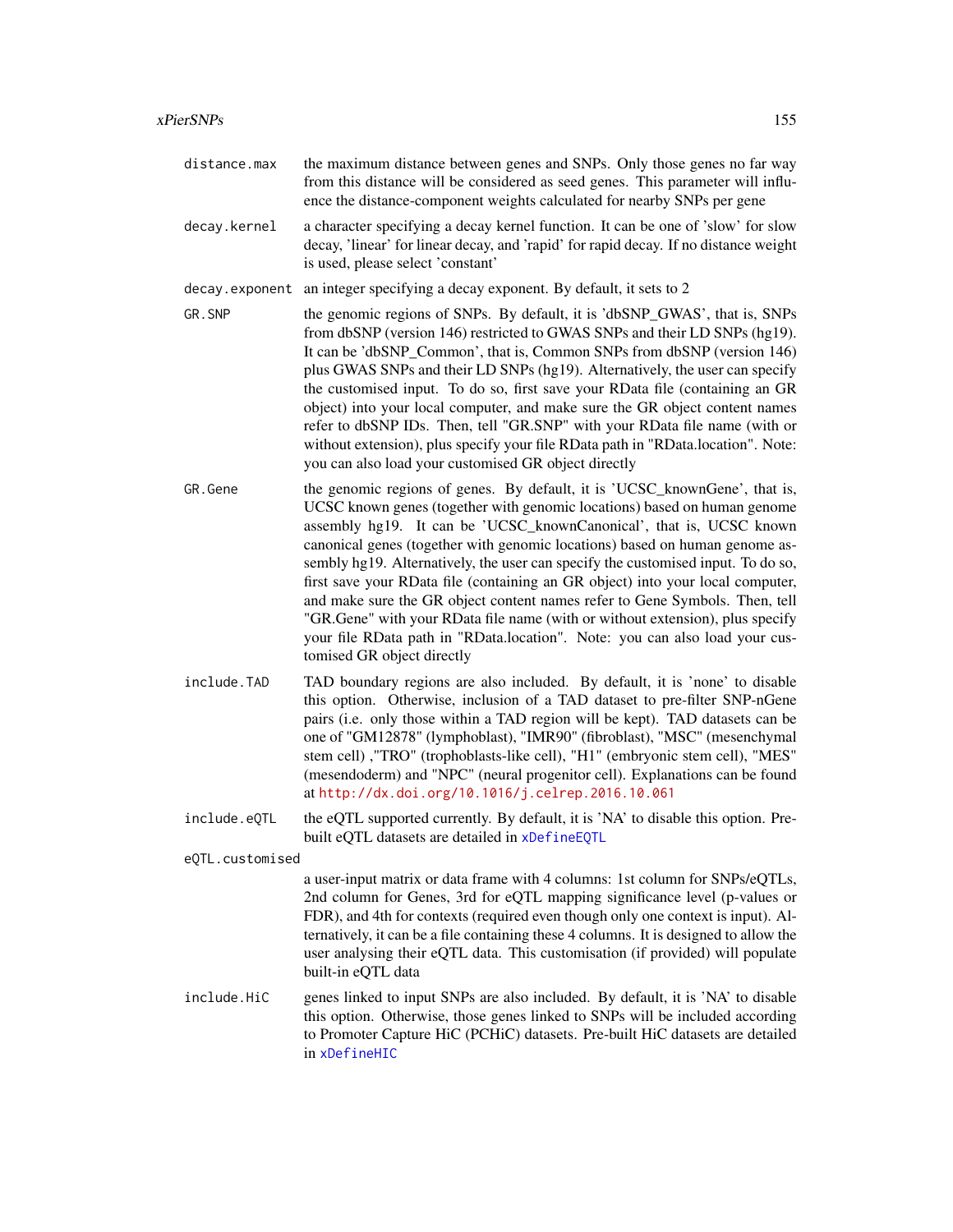|                     | cdf.function   | a character specifying a Cumulative Distribution Function (cdf). It can be one<br>of 'exponential' based on exponential cdf, 'empirical' for empirical cdf                                                                                                                                                                                                                                                                                                                                                                                                                                                                                                                                                                                                                                                                                                                                                                                                                                                                                                                                                                                                                                                                                                                                                                                                                                                                                                                                                                                                                                                                                                                                                                                                                                                                                                                                                                                                                                                                                                                                                                                                                                                                                                                                                                                                                                                                                                                                                                                                                                                                                                                                                                                             |  |
|---------------------|----------------|--------------------------------------------------------------------------------------------------------------------------------------------------------------------------------------------------------------------------------------------------------------------------------------------------------------------------------------------------------------------------------------------------------------------------------------------------------------------------------------------------------------------------------------------------------------------------------------------------------------------------------------------------------------------------------------------------------------------------------------------------------------------------------------------------------------------------------------------------------------------------------------------------------------------------------------------------------------------------------------------------------------------------------------------------------------------------------------------------------------------------------------------------------------------------------------------------------------------------------------------------------------------------------------------------------------------------------------------------------------------------------------------------------------------------------------------------------------------------------------------------------------------------------------------------------------------------------------------------------------------------------------------------------------------------------------------------------------------------------------------------------------------------------------------------------------------------------------------------------------------------------------------------------------------------------------------------------------------------------------------------------------------------------------------------------------------------------------------------------------------------------------------------------------------------------------------------------------------------------------------------------------------------------------------------------------------------------------------------------------------------------------------------------------------------------------------------------------------------------------------------------------------------------------------------------------------------------------------------------------------------------------------------------------------------------------------------------------------------------------------------------|--|
| relative.importance |                |                                                                                                                                                                                                                                                                                                                                                                                                                                                                                                                                                                                                                                                                                                                                                                                                                                                                                                                                                                                                                                                                                                                                                                                                                                                                                                                                                                                                                                                                                                                                                                                                                                                                                                                                                                                                                                                                                                                                                                                                                                                                                                                                                                                                                                                                                                                                                                                                                                                                                                                                                                                                                                                                                                                                                        |  |
|                     |                | a vector specifying the relative importance of nearby genes, eQTL genes and<br>HiC genes. By default, it sets $c(1/3, 1/3, 1/3)$                                                                                                                                                                                                                                                                                                                                                                                                                                                                                                                                                                                                                                                                                                                                                                                                                                                                                                                                                                                                                                                                                                                                                                                                                                                                                                                                                                                                                                                                                                                                                                                                                                                                                                                                                                                                                                                                                                                                                                                                                                                                                                                                                                                                                                                                                                                                                                                                                                                                                                                                                                                                                       |  |
|                     | scoring.scheme | the method used to calculate seed gene scores under a set of SNPs. It can be<br>one of "sum" for adding up, "max" for the maximum, and "sequential" for the<br>sequential weighting. The sequential weighting is done via: $\sum_{i=1} \frac{R_i}{i}$ , where<br>$R_i$ is the $i^{th}$ rank (in a descreasing order)                                                                                                                                                                                                                                                                                                                                                                                                                                                                                                                                                                                                                                                                                                                                                                                                                                                                                                                                                                                                                                                                                                                                                                                                                                                                                                                                                                                                                                                                                                                                                                                                                                                                                                                                                                                                                                                                                                                                                                                                                                                                                                                                                                                                                                                                                                                                                                                                                                   |  |
|                     | network        | the built-in network. Currently two sources of network information are sup-<br>ported: the STRING database (version 10) and the Pathway Commons database<br>(version 7). STRING is a meta-integration of undirect interactions from the<br>functional aspect, while Pathways Commons mainly contains both undirect and<br>direct interactions from the physical/pathway aspect. Both have scores to control<br>the confidence of interactions. Therefore, the user can choose the different qual-<br>ity of the interactions. In STRING, "STRING_highest" indicates interactions<br>with highest confidence (confidence scores>=900), "STRING_high" for interac-<br>tions with high confidence (confidence scores>=700), "STRING_medium" for<br>interactions with medium confidence (confidence scores>=400), and "STRING_low"<br>for interactions with low confidence (confidence scores>=150). For undirect/physical<br>interactions from Pathways Commons, "PCommonsUN_high" indicates undi-<br>rect interactions with high confidence (supported with the PubMed references<br>plus at least 2 different sources), "PCommonsUN_medium" for undirect in-<br>teractions with medium confidence (supported with the PubMed references).<br>For direct (pathway-merged) interactions from Pathways Commons, "PCom-<br>monsDN_high" indicates direct interactions with high confidence (supported<br>with the PubMed references plus at least 2 different sources), and "PCommon-<br>sUN_medium" for direct interactions with medium confidence (supported with<br>the PubMed references). In addition to pooled version of pathways from all<br>data sources, the user can also choose the pathway-merged network from indi-<br>vidual sources, that is, "PCommonsDN_Reactome" for those from Reactome,<br>"PCommonsDN_KEGG" for those from KEGG, "PCommonsDN_HumanCyc"<br>for those from HumanCyc, "PCommonsDN_PID" for those froom PID, "PCom-<br>monsDN_PANTHER" for those from PANTHER, "PCommonsDN_ReconX"<br>for those from ReconX, "PCommonsDN_TRANSFAC" for those from TRANS-<br>FAC, "PCommonsDN_PhosphoSite" for those from PhosphoSite, and "PCom-<br>monsDN_CTD" for those from CTD. For direct (pathway-merged) interactions<br>sourced from KEGG, it can be 'KEGG' for all, 'KEGG_metabolism' for path-<br>ways grouped into 'Metabolism', 'KEGG_genetic' for 'Genetic Information<br>Processing' pathways, 'KEGG_environmental' for 'Environmental Information<br>Processing' pathways, 'KEGG_cellular' for 'Cellular Processes' pathways, 'KEGG_organismal'<br>for 'Organismal Systems' pathways, and 'KEGG_disease' for 'Human Dis-<br>eases' pathways. 'REACTOME' for protein-protein interactions derived from<br>Reactome pathways |  |
|                     | STRING.only    | the further restriction of STRING by interaction type. If NA, no such restriction.<br>Otherwide, it can be one or more of "neighborhood_score", "fusion_score", "cooccurence_score", "coexpres<br>Useful options are c("experimental_score","database_score"): only experimen-<br>tal data (extracted from BIND, DIP, GRID, HPRD, IntAct, MINT, and PID) and                                                                                                                                                                                                                                                                                                                                                                                                                                                                                                                                                                                                                                                                                                                                                                                                                                                                                                                                                                                                                                                                                                                                                                                                                                                                                                                                                                                                                                                                                                                                                                                                                                                                                                                                                                                                                                                                                                                                                                                                                                                                                                                                                                                                                                                                                                                                                                                           |  |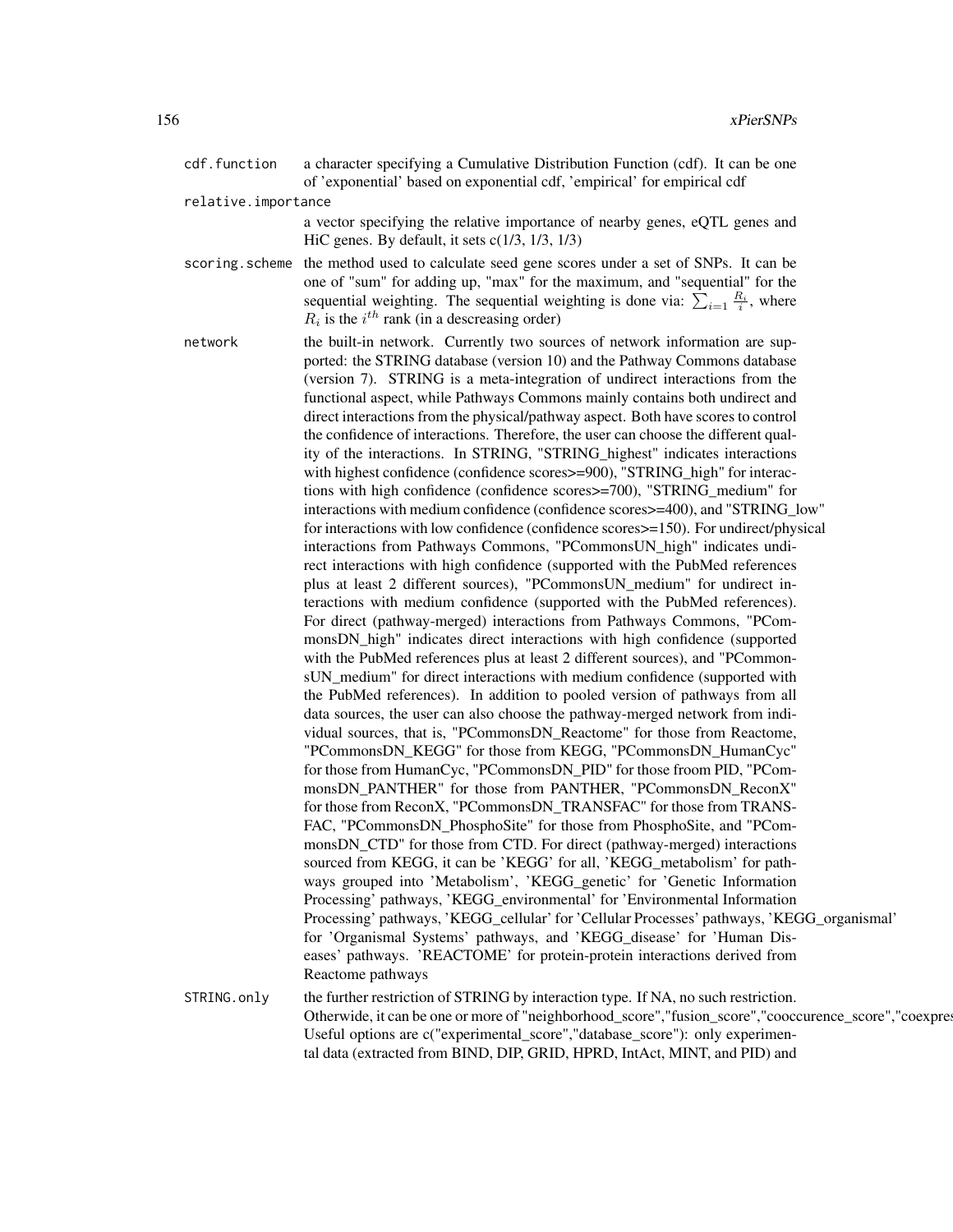# xPierSNPs 157

|                           | curated data (extracted from Biocarta, BioCyc, GO, KEGG, and Reactome) are<br>used                                                                                                                                                                                                                                                                                                                                                                                                                              |
|---------------------------|-----------------------------------------------------------------------------------------------------------------------------------------------------------------------------------------------------------------------------------------------------------------------------------------------------------------------------------------------------------------------------------------------------------------------------------------------------------------------------------------------------------------|
| weighted                  | logical to indicate whether edge weights should be considered. By default, it<br>sets to false. If true, it only works for the network from the STRING database                                                                                                                                                                                                                                                                                                                                                 |
| network.customised        |                                                                                                                                                                                                                                                                                                                                                                                                                                                                                                                 |
|                           | an object of class "igraph". By default, it is NULL. It is designed to allow the<br>user analysing their customised network data that are not listed in the above<br>argument 'network'. This customisation (if provided) has the high priority over<br>built-in network. If the user provides the "igraph" object with the "weight" edge<br>attribute, RWR will assume to walk on the weighted network                                                                                                         |
| seeds.inclusive           |                                                                                                                                                                                                                                                                                                                                                                                                                                                                                                                 |
|                           | logical to indicate whether non-network seed genes are included for prioritisa-<br>tion. If TRUE (by default), these genes will be added to the netowrk                                                                                                                                                                                                                                                                                                                                                         |
| normalise                 | the way to normalise the adjacency matrix of the input graph. It can be 'lapla-<br>cian' for laplacian normalisation, 'row' for row-wise normalisation, 'column'<br>for column-wise normalisation, or 'none'                                                                                                                                                                                                                                                                                                    |
| restart                   | the restart probability used for Random Walk with Restart (RWR). The restart<br>probability takes the value from $0$ to $1$ , controlling the range from the starting<br>nodes/seeds that the walker will explore. The higher the value, the more likely<br>the walker is to visit the nodes centered on the starting nodes. At the extreme<br>when the restart probability is zero, the walker moves freely to the neighbors at<br>each step without restarting from seeds, i.e., following a random walk (RW) |
| normalise.affinity.matrix |                                                                                                                                                                                                                                                                                                                                                                                                                                                                                                                 |
|                           | the way to normalise the output affinity matrix. It can be 'none' for no normali-<br>sation, 'quantile' for quantile normalisation to ensure that columns (if multiple)<br>of the output affinity matrix have the same quantiles                                                                                                                                                                                                                                                                                |
| parallel                  | logical to indicate whether parallel computation with multicores is used. By<br>default, it sets to true, but not necessarily does so. Partly because parallel back-<br>ends available will be system-specific (now only Linux or Mac OS). Also, it<br>will depend on whether these two packages "foreach" and "doMC" have been<br>installed                                                                                                                                                                    |
| multicores                | an integer to specify how many cores will be registered as the multicore parallel<br>backend to the 'foreach' package. If NULL, it will use a half of cores available in<br>a user's computer. This option only works when parallel computation is enabled                                                                                                                                                                                                                                                      |
| verbose                   | logical to indicate whether the messages will be displayed in the screen. By<br>default, it sets to true for display                                                                                                                                                                                                                                                                                                                                                                                            |
| RData.location            | the characters to tell the location of built-in RData files. See xRDataLoader for<br>details                                                                                                                                                                                                                                                                                                                                                                                                                    |
| guid                      | a valid (5-character) Global Unique IDentifier for an OSF project. See xRDataLoader<br>for details                                                                                                                                                                                                                                                                                                                                                                                                              |
|                           |                                                                                                                                                                                                                                                                                                                                                                                                                                                                                                                 |

# Value

an object of class "pNode", a list with following components: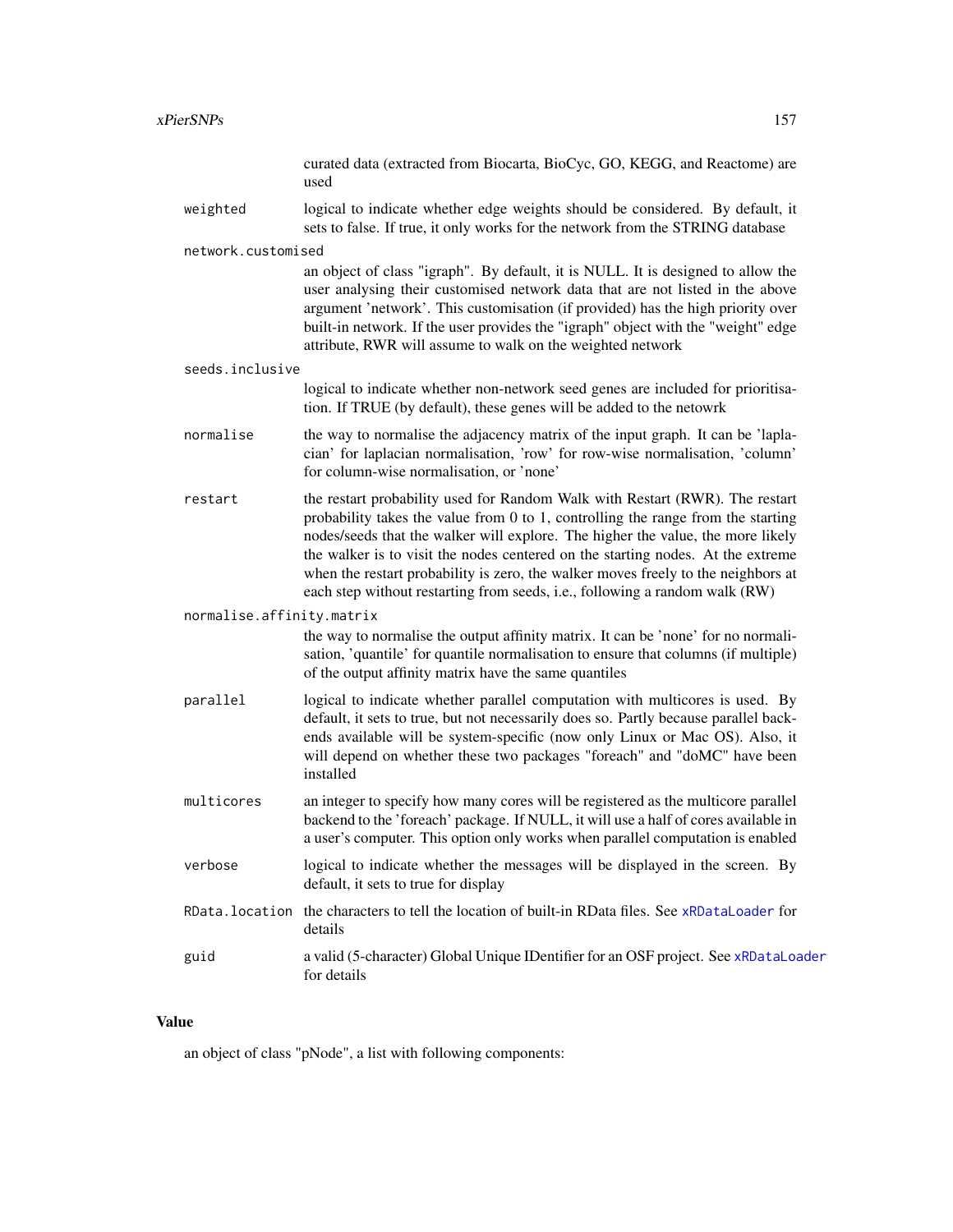- priority: a matrix of nNode X 6 containing node priority information, where nNode is the number of nodes in the input graph, and the 6 columns are "name" (node names), "node" (1 for network genes, 0 for non-network seed genes), "seed" (1 for seeds, 0 for non-seeds), "weight" (weight values), "priority" (the priority scores that are rescaled to the range [0,1]), "rank" (ranks of the priority scores), "description" (node description)
- g: an input "igraph" object
- SNP: a data frame of nSNP X 4 containing input SNPs and/or LD SNPs info, where nSNP is the number of input SNPs and/or LD SNPs, and the 4 columns are "SNP" (dbSNP), "Score" (the SNP score), "Pval" (the SNP p-value), "Flag" (indicative of Lead SNPs or LD SNPs)
- Gene2SNP: a data frame of nPair X 3 containing Gene-SNP pair info, where nPair is the number of Gene-SNP pairs, and the 3 columns are "Gene" (seed genes), "SNP" (dbSNP), "Score" (an SNP's genetic influential score on a seed gene)
- nGenes: if not NULL, it is a data frame containing nGene-SNP pair info
- eGenes: if not NULL, it is a data frame containing eGene-SNP pair info per context
- cGenes: if not NULL, it is a data frame containing cGene-SNP pair info per context

#### **Note**

The prioritisation procedure (from SNPs to target genes) consists of following steps:

- i) [xSNPscores](#page-195-0) used to calculate the SNP score.
- ii) [xSNP2nGenes](#page-191-0) used to define and score the nearby genes.
- iii) [xSNP2eGenes](#page-189-0) used to define and score the eQTL genes.
- iv) [xSNP2cGenes](#page-187-0) used to define and score the HiC genes.
- v) define seed genes as the nearby genes in ii) and the eQTL genes in iii) and the HiC genes in iv), which are then scored in an integrative manner.
- vi) [xPierGenes](#page-129-0) used to prioritise genes using an input graph and a list of seed genes and their scores from v). The priority score is the affinity score estimated by Random Walk with Restart (RWR), measured as the affinity of all nodes in the graph to the seeds.

#### See Also

[xSNPscores](#page-195-0), [xSNP2nGenes](#page-191-0), [xSNP2eGenes](#page-189-0), [xSNP2cGenes](#page-187-0), [xSparseMatrix](#page-197-0), [xSM2DF](#page-186-0), [xPierGenes](#page-129-0), [xSM2DF](#page-186-0), [xDefineEQTL](#page-32-0), [xDefineHIC](#page-40-0)

### Examples

```
RData.location <- "http://galahad.well.ox.ac.uk/bigdata"
```

```
## Not run:
# a) provide the SNPs with the significance info
data(ImmunoBase)
gr <- ImmunoBase$AS$variants
AS <- as.data.frame(GenomicRanges::mcols(gr)[, c('Variant','Pvalue')])
# b) perform priority analysis
```

```
pNode <- xPierSNPs(data=AS, include.TAD='GM12878',
```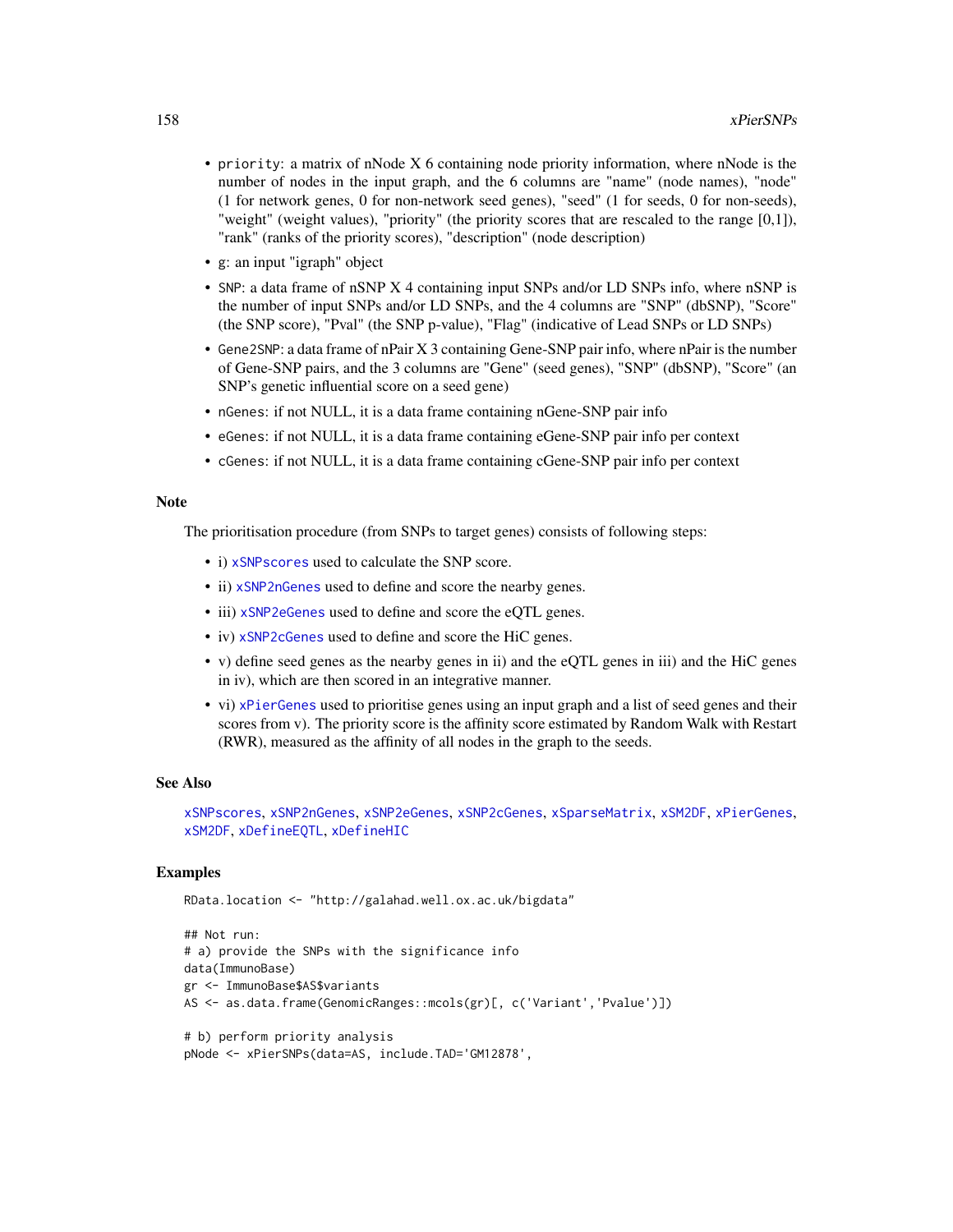## xPierSNPsAdv 159

```
include.eQTL="JKng_mono", include.HiC='Monocytes',
network="PCommonsUN_medium", restart=0.7,
RData.location=RData.location)
# c) save to the file called 'SNPs_priority.txt'
write.table(pNode$priority, file="SNPs_priority.txt", sep="\t",
row.names=FALSE)
# d) manhattan plot
mp <- xPierManhattan(pNode, top=20, top.label.size=1.5, y.scale="sqrt",
RData.location=RData.location)
#pdf(file="Gene_manhattan.pdf", height=6, width=12, compress=TRUE)
print(mp)
#dev.off()
## End(Not run)
```
xPierSNPsAdv *Function to prepare genetic predictors given a list of seed SNPs together with the significance level (e.g. GWAS reported p-values)*

## Description

xPierSNPsAdv is supposed to prepare genetic predictors given a list of seed SNPs together with the significance level (e.g. GWAS reported p-values). Internally it calls [xPierSNPs](#page-152-0) to prepare the distance predictor, the eQTL predictors (if required) and the HiC predictors (if required). It returns a list of class "pNode" objects.

#### Usage

```
xPierSNPsAdv(
data,
include.LD = NA,
LD.customised = NULL,
LD.r2 = 0.8,
significance.threshold = 5e-05,
score.cap = 10,
distance.max = 2000,decay.kernel = c("slow", "constant", "linear", "rapid"),
decay.exponent = 2,
GR.SNP = c("dbSNP_GWAS", "dbSNP_Common", "dbSNP_Single"),
GR.Gene = c("UCSC_knownGene", "UCSC_knownCanonical"),
include.TAD = c("none", "GM12878", "IMR90", "MSC", "TRO", "H1", "MES",
"NPC"),
include.eQTL = NA,
eQTL.customised = NULL,
include.HiC = NA,
cdf.function = c("empirical", "exponential"),
```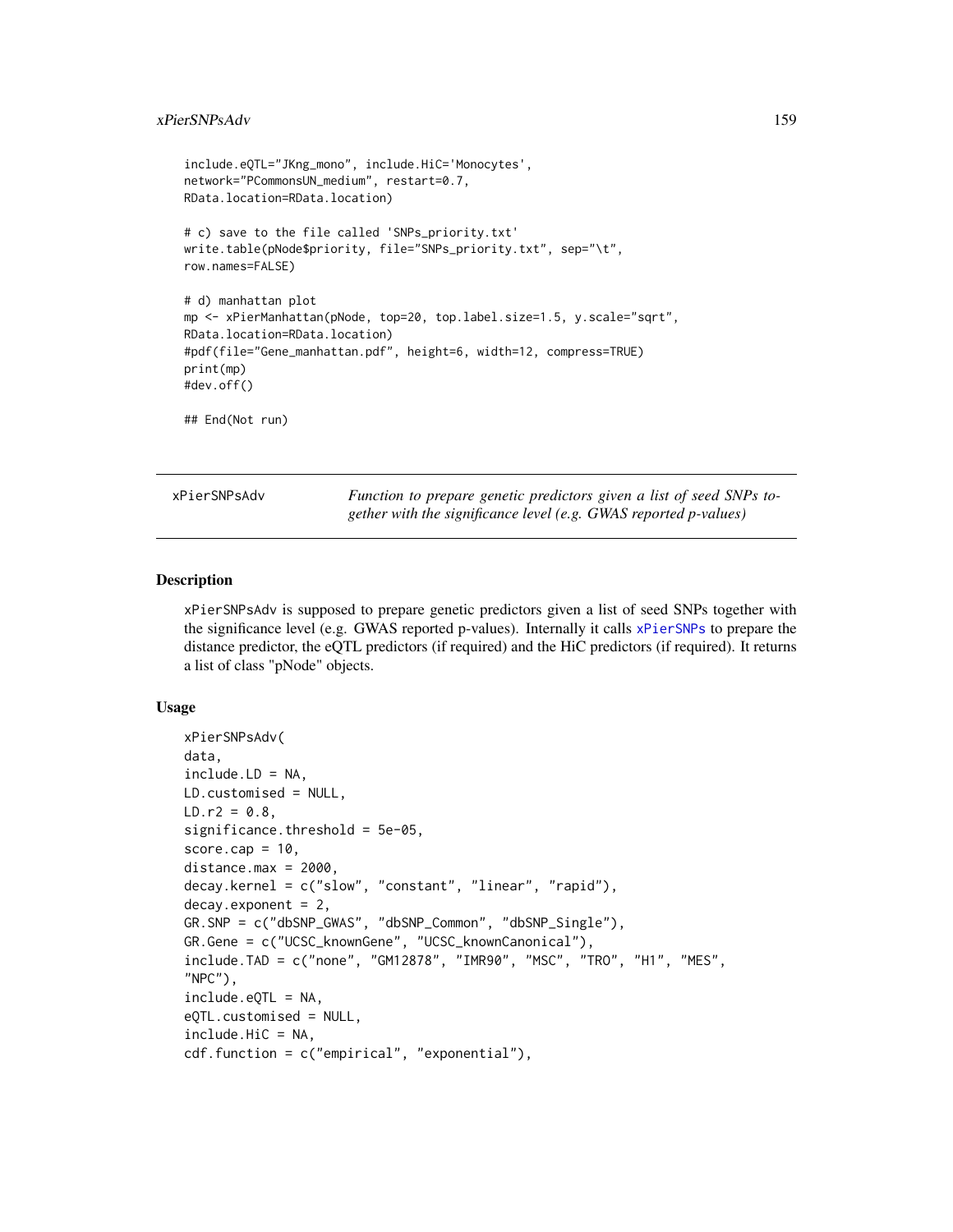```
scoring.scheme = c("max", "sum", "sequential"),
network = c("STRING_highest", "STRING_high", "STRING_medium",
"STRING_low",
"PCommonsUN_high", "PCommonsUN_medium", "PCommonsDN_high",
"PCommonsDN_medium",
"PCommonsDN_Reactome", "PCommonsDN_KEGG", "PCommonsDN_HumanCyc",
"PCommonsDN_PID",
"PCommonsDN_PANTHER", "PCommonsDN_ReconX", "PCommonsDN_TRANSFAC",
"PCommonsDN_PhosphoSite", "PCommonsDN_CTD", "KEGG", "KEGG_metabolism",
"KEGG_genetic", "KEGG_environmental", "KEGG_cellular",
"KEGG_organismal",
"KEGG_disease", "REACTOME"),
STRING.only = c(NA, "neighborhood_score", "fusion_score",
"cooccurence_score",
"coexpression_score", "experimental_score", "database_score",
"textmining_score")[1],
weighted = FALSE,network.customised = NULL,
seeds.inclusive = TRUE,
normalise = c("laplacian", "row", "column", "none"),
restart = 0.7,
normalise.affinity.matrix = c("none", "quantile"),
parallel = TRUE,
multicores = NULL,
verbose = TRUE,
verbose.details = FALSE,
RData.location = "http://galahad.well.ox.ac.uk/bigdata",
guid = NULL
\mathcal{L}
```
## Arguments

| data          | a named input vector containing the sinificance level for nodes (dbSNP). For<br>this named vector, the element names are dbSNP ID (or in the format such as<br>'chr16:28525386'), the element values for the significance level (measured as p-<br>value or fdr). Alternatively, it can be a matrix or data frame with two columns:<br>1st column for dbSNP, 2nd column for the significance level                 |
|---------------|--------------------------------------------------------------------------------------------------------------------------------------------------------------------------------------------------------------------------------------------------------------------------------------------------------------------------------------------------------------------------------------------------------------------|
| include.LD    | additional SNPs in LD with Lead SNPs are also included. By default, it is 'NA'<br>to disable this option. Otherwise, LD SNPs will be included based on one or<br>more of 5 super-populations from 1000 Genomics Project data (phase 3). They<br>are "AFR", "AMR", "EAS", "EUR", and "SAS". Explanations for population<br>code can be found at http://www.1000genomes.org/faq/which-populations-are-part-your-stud |
| LD.customised | a user-input matrix or data frame with 3 columns: 1st column for Lead SNPs,<br>2nd column for LD SNPs, and 3rd for LD r2 value. It is designed to allow the<br>user analysing their pre-calculated LD info. This customisation (if provided)<br>has the high priority over built-in LD SNPs                                                                                                                        |
| LD.r2         | the LD r2 value. By default, it is 0.8, meaning that SNPs in LD $(r2>=0.8)$ with<br>input SNPs will be considered as LD SNPs. It can be any value from 0.8 to 1                                                                                                                                                                                                                                                    |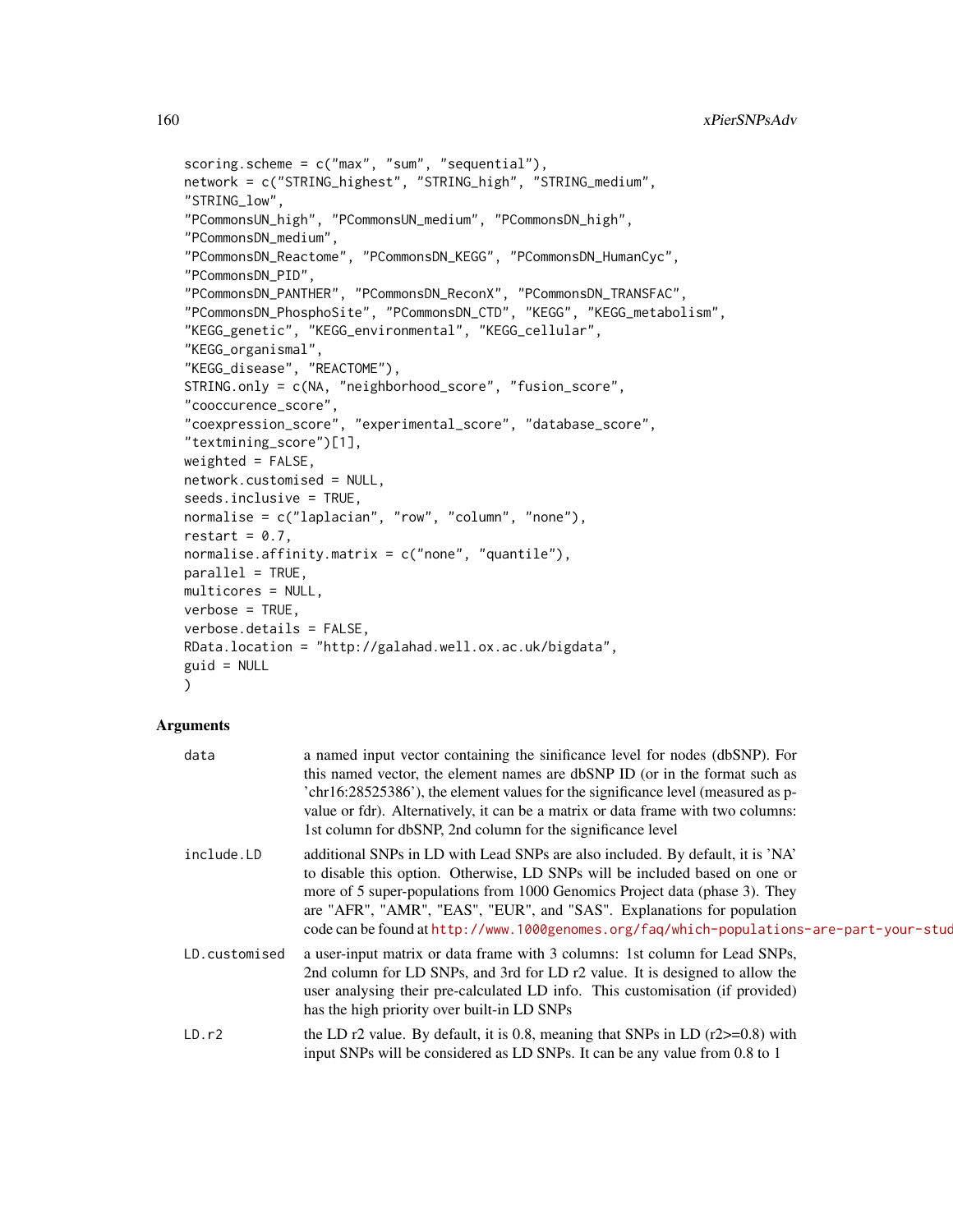significance.threshold

the given significance threshold. By default, it is set to NULL, meaning there is no constraint on the significance level when transforming the significance level of SNPs into scores. If given, those SNPs below this are considered significant and thus scored positively. Instead, those above this are considered insigificant and thus receive no score

- score.cap the maximum score being capped. By default, it is set to 10. If NULL, no capping is applied
- distance.max the maximum distance between genes and SNPs. Only those genes no far way from this distance will be considered as seed genes. This parameter will influence the distance-component weights calculated for nearby SNPs per gene
- decay.kernel a character specifying a decay kernel function. It can be one of 'slow' for slow decay, 'linear' for linear decay, and 'rapid' for rapid decay. If no distance weight is used, please select 'constant'
- decay.exponent an integer specifying a decay exponent. By default, it sets to 2
- GR. SNP the genomic regions of SNPs. By default, it is 'dbSNP\_GWAS', that is, SNPs from dbSNP (version 146) restricted to GWAS SNPs and their LD SNPs (hg19). It can be 'dbSNP\_Common', that is, Common SNPs from dbSNP (version 146) plus GWAS SNPs and their LD SNPs (hg19). Alternatively, the user can specify the customised input. To do so, first save your RData file (containing an GR object) into your local computer, and make sure the GR object content names refer to dbSNP IDs. Then, tell "GR.SNP" with your RData file name (with or without extension), plus specify your file RData path in "RData.location". Note: you can also load your customised GR object directly
- GR.Gene the genomic regions of genes. By default, it is 'UCSC\_knownGene', that is, UCSC known genes (together with genomic locations) based on human genome assembly hg19. It can be 'UCSC\_knownCanonical', that is, UCSC known canonical genes (together with genomic locations) based on human genome assembly hg19. Alternatively, the user can specify the customised input. To do so, first save your RData file (containing an GR object) into your local computer, and make sure the GR object content names refer to Gene Symbols. Then, tell "GR.Gene" with your RData file name (with or without extension), plus specify your file RData path in "RData.location". Note: you can also load your customised GR object directly
- include.TAD TAD boundary regions are also included. By default, it is 'none' to disable this option. Otherwise, inclusion of a TAD dataset to pre-filter SNP-nGene pairs (i.e. only those within a TAD region will be kept). TAD datasets can be one of "GM12878" (lymphoblast), "IMR90" (fibroblast), "MSC" (mesenchymal stem cell) ,"TRO" (trophoblasts-like cell), "H1" (embryonic stem cell), "MES" (mesendoderm) and "NPC" (neural progenitor cell). Explanations can be found at <http://dx.doi.org/10.1016/j.celrep.2016.10.061>
- include.eQTL the eQTL supported currently. By default, it is 'NA' to disable this option. Prebuilt eQTL datasets are detailed in [xDefineEQTL](#page-32-0)

eQTL.customised

a user-input matrix or data frame with 4 columns: 1st column for SNPs/eQTLs, 2nd column for Genes, 3rd for eQTL mapping significance level (p-values or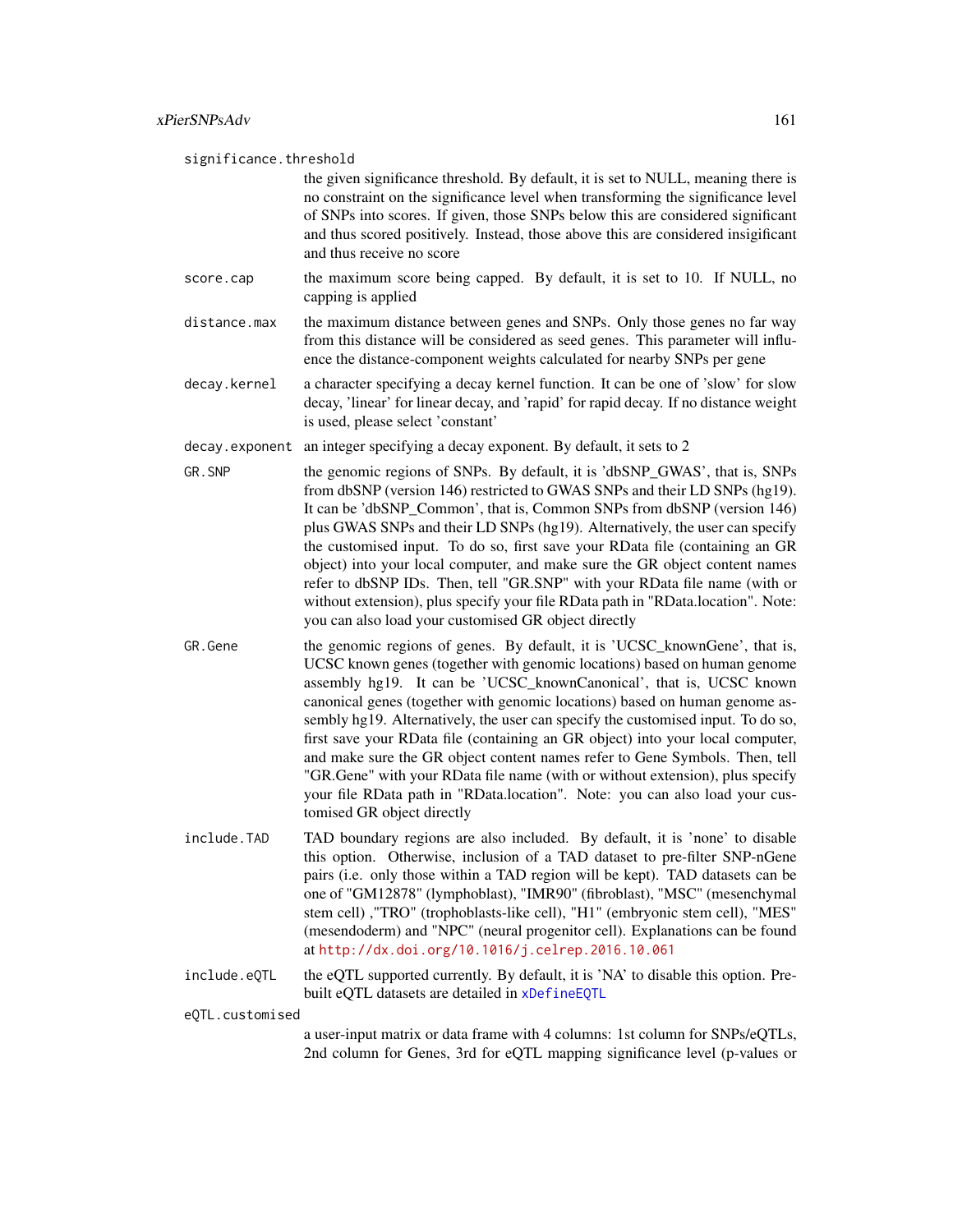FDR), and 4th for contexts (required even though only one context is input). Alternatively, it can be a file containing these 4 columns. It is designed to allow the user analysing their eQTL data. This customisation (if provided) will populate built-in eQTL data

- include.HiC genes linked to input SNPs are also included. By default, it is 'NA' to disable this option. Otherwise, those genes linked to SNPs will be included according to Promoter Capture HiC (PCHiC) datasets. Pre-built HiC datasets are detailed in [xDefineHIC](#page-40-0)
- cdf.function a character specifying a Cumulative Distribution Function (cdf). It can be one of 'exponential' based on exponential cdf, 'empirical' for empirical cdf
- scoring.scheme the method used to calculate seed gene scores under a set of SNPs. It can be one of "sum" for adding up, "max" for the maximum, and "sequential" for the sequential weighting. The sequential weighting is done via:  $\sum_{i=1} \frac{R_i}{i}$ , where  $R_i$  is the  $i^{th}$  rank (in a descreasing order)
- network the built-in network. Currently two sources of network information are supported: the STRING database (version 10) and the Pathway Commons database (version 7). STRING is a meta-integration of undirect interactions from the functional aspect, while Pathways Commons mainly contains both undirect and direct interactions from the physical/pathway aspect. Both have scores to control the confidence of interactions. Therefore, the user can choose the different quality of the interactions. In STRING, "STRING\_highest" indicates interactions with highest confidence (confidence scores>=900), "STRING\_high" for interactions with high confidence (confidence scores>=700), "STRING\_medium" for interactions with medium confidence (confidence scores>=400), and "STRING\_low" for interactions with low confidence (confidence scores>=150). For undirect/physical interactions from Pathways Commons, "PCommonsUN\_high" indicates undirect interactions with high confidence (supported with the PubMed references plus at least 2 different sources), "PCommonsUN\_medium" for undirect interactions with medium confidence (supported with the PubMed references). For direct (pathway-merged) interactions from Pathways Commons, "PCommonsDN high" indicates direct interactions with high confidence (supported with the PubMed references plus at least 2 different sources), and "PCommonsUN medium" for direct interactions with medium confidence (supported with the PubMed references). In addition to pooled version of pathways from all data sources, the user can also choose the pathway-merged network from individual sources, that is, "PCommonsDN\_Reactome" for those from Reactome, "PCommonsDN\_KEGG" for those from KEGG, "PCommonsDN\_HumanCyc" for those from HumanCyc, "PCommonsDN\_PID" for those froom PID, "PCommonsDN\_PANTHER" for those from PANTHER, "PCommonsDN\_ReconX" for those from ReconX, "PCommonsDN\_TRANSFAC" for those from TRANS-FAC, "PCommonsDN\_PhosphoSite" for those from PhosphoSite, and "PCommonsDN CTD" for those from CTD. For direct (pathway-merged) interactions sourced from KEGG, it can be 'KEGG' for all, 'KEGG\_metabolism' for pathways grouped into 'Metabolism', 'KEGG\_genetic' for 'Genetic Information Processing' pathways, 'KEGG\_environmental' for 'Environmental Information Processing' pathways, 'KEGG\_cellular' for 'Cellular Processes' pathways, 'KEGG\_organismal' for 'Organismal Systems' pathways, and 'KEGG\_disease' for 'Human Dis-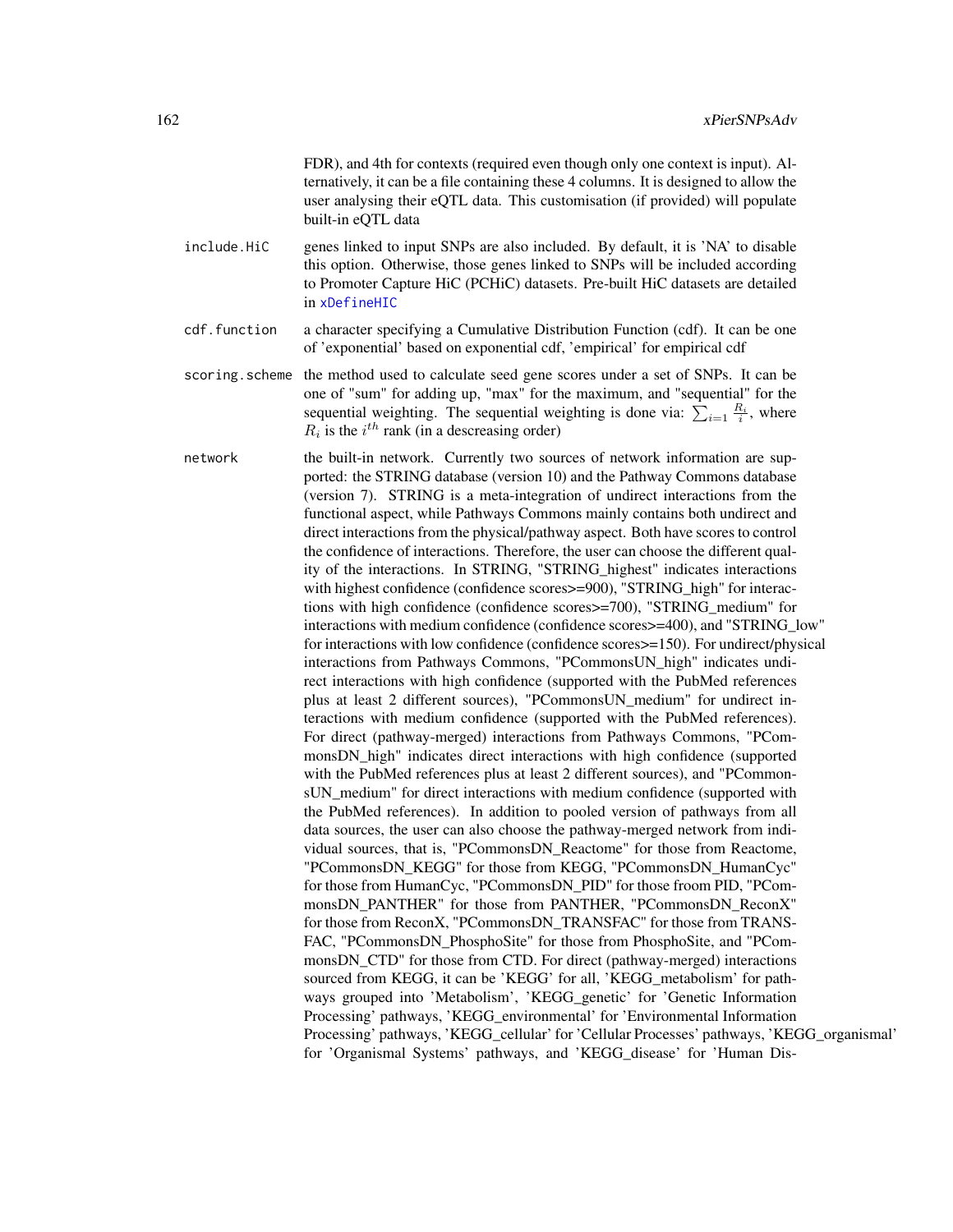eases' pathways. 'REACTOME' for protein-protein interactions derived from Reactome pathways

STRING.only the further restriction of STRING by interaction type. If NA, no such restriction. Otherwide, it can be one or more of "neighborhood\_score","fusion\_score","cooccurence\_score","coexpre Useful options are c("experimental\_score","database\_score"): only experimental data (extracted from BIND, DIP, GRID, HPRD, IntAct, MINT, and PID) and curated data (extracted from Biocarta, BioCyc, GO, KEGG, and Reactome) are used

weighted logical to indicate whether edge weights should be considered. By default, it sets to false. If true, it only works for the network from the STRING database

network.customised

an object of class "igraph". By default, it is NULL. It is designed to allow the user analysing their customised network data that are not listed in the above argument 'network'. This customisation (if provided) has the high priority over built-in network. If the user provides the "igraph" object with the "weight" edge attribute, RWR will assume to walk on the weighted network

seeds.inclusive

logical to indicate whether non-network seed genes are included for prioritisation. If TRUE (by default), these genes will be added to the netowrk

- normalise the way to normalise the adjacency matrix of the input graph. It can be 'laplacian' for laplacian normalisation, 'row' for row-wise normalisation, 'column' for column-wise normalisation, or 'none'
- restart the restart probability used for Random Walk with Restart (RWR). The restart probability takes the value from 0 to 1, controlling the range from the starting nodes/seeds that the walker will explore. The higher the value, the more likely the walker is to visit the nodes centered on the starting nodes. At the extreme when the restart probability is zero, the walker moves freely to the neighbors at each step without restarting from seeds, i.e., following a random walk (RW)
- normalise.affinity.matrix

the way to normalise the output affinity matrix. It can be 'none' for no normalisation, 'quantile' for quantile normalisation to ensure that columns (if multiple) of the output affinity matrix have the same quantiles

- parallel logical to indicate whether parallel computation with multicores is used. By default, it sets to true, but not necessarily does so. Partly because parallel backends available will be system-specific (now only Linux or Mac OS). Also, it will depend on whether these two packages "foreach" and "doMC" have been installed
- multicores an integer to specify how many cores will be registered as the multicore parallel backend to the 'foreach' package. If NULL, it will use a half of cores available in a user's computer. This option only works when parallel computation is enabled
- verbose logical to indicate whether the messages will be displayed in the screen. By default, it sets to true for display

verbose.details

logical to indicate whether the detailed messages from being-called functions will be displayed in the screen. By default, it sets to FALSE enabling messages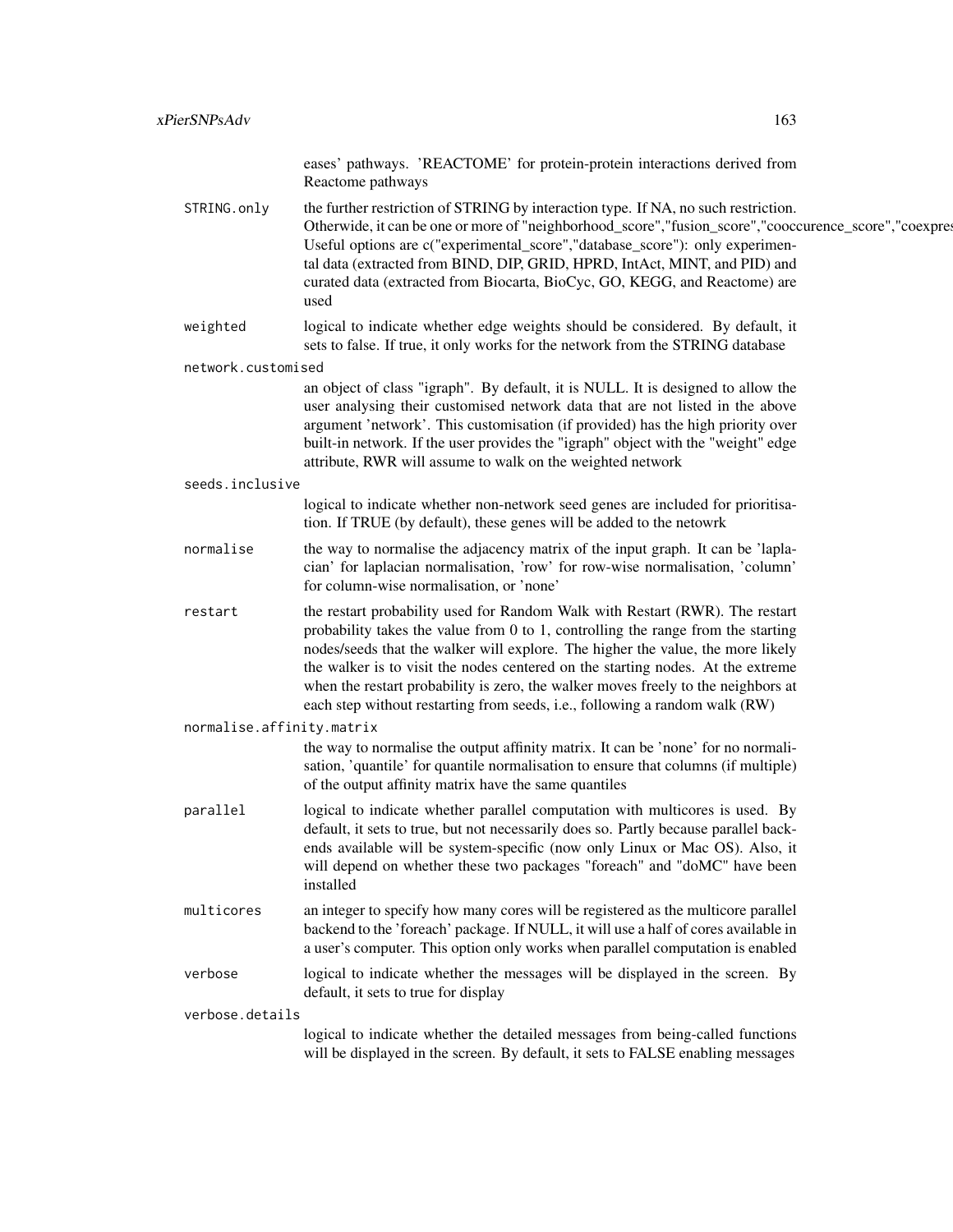164 xPierSNPsAdv

|      | RData. location the characters to tell the location of built-in RData files. See xRDataLoader for<br>details |
|------|--------------------------------------------------------------------------------------------------------------|
| guid | a valid (5-character) Global Unique IDentifier for an OSF project. See xRDataLoader<br>for details           |

## Value

A list of class "pNode" objects, each object having a list with following components:

- priority: a matrix of nNode X 6 containing node priority information, where nNode is the number of nodes in the input graph, and the 6 columns are "name" (node names), "node" (1 for network genes, 0 for non-network seed genes), "seed" (1 for seeds, 0 for non-seeds), "weight" (weight values), "priority" (the priority scores that are rescaled to the range [0,1]), "rank" (ranks of the priority scores), "description" (node description)
- g: an input "igraph" object
- SNP: a data frame of nSNP X 4 containing input SNPs and/or LD SNPs info, where nSNP is the number of input SNPs and/or LD SNPs, and the 4 columns are "SNP" (dbSNP), "Score" (the SNP score), "Pval" (the SNP p-value), "Flag" (indicative of Lead SNPs or LD SNPs)
- Gene2SNP: a data frame of nPair X 3 containing Gene-SNP pair info, where nPair is the number of Gene-SNP pairs, and the 3 columns are "Gene" (seed genes), "SNP" (dbSNP), "Score" (an SNP's genetic influential score on a seed gene)
- nGenes: if not NULL, it is a data frame containing nGene-SNP pair info
- eGenes: if not NULL, it is a data frame containing eGene-SNP pair info per context
- cGenes: if not NULL, it is a data frame containing cGene-SNP pair info per context

#### **Note**

This function calls [xPierSNPs](#page-152-0) in a loop way generating the distance predictor, the eQTL predictors (if required) and the HiC predictors (if required).

#### See Also

#### [xPierSNPs](#page-152-0)

#### Examples

```
RData.location <- "http://galahad.well.ox.ac.uk/bigdata"
## Not run:
# a) provide the SNPs with the significance info
data(ImmunoBase)
gr <- ImmunoBase$AS$variants
AS <- as.data.frame(GenomicRanges::mcols(gr)[, c('Variant','Pvalue')])
# b) perform priority analysis
ls_pNode <- xPierSNPsAdv(data=AS, include.TAD='GM12878',
include.eQTL="JKng_mono", include.HiC='Monocytes',
network="PCommonsUN_medium", restart=0.7,
RData.location=RData.location)
#ls_pNode <- xPierSNPsAdv(data=AS, include.TAD='GM12878', include.eQTL="JKng_mono", include.HiC='Monocytes', net
```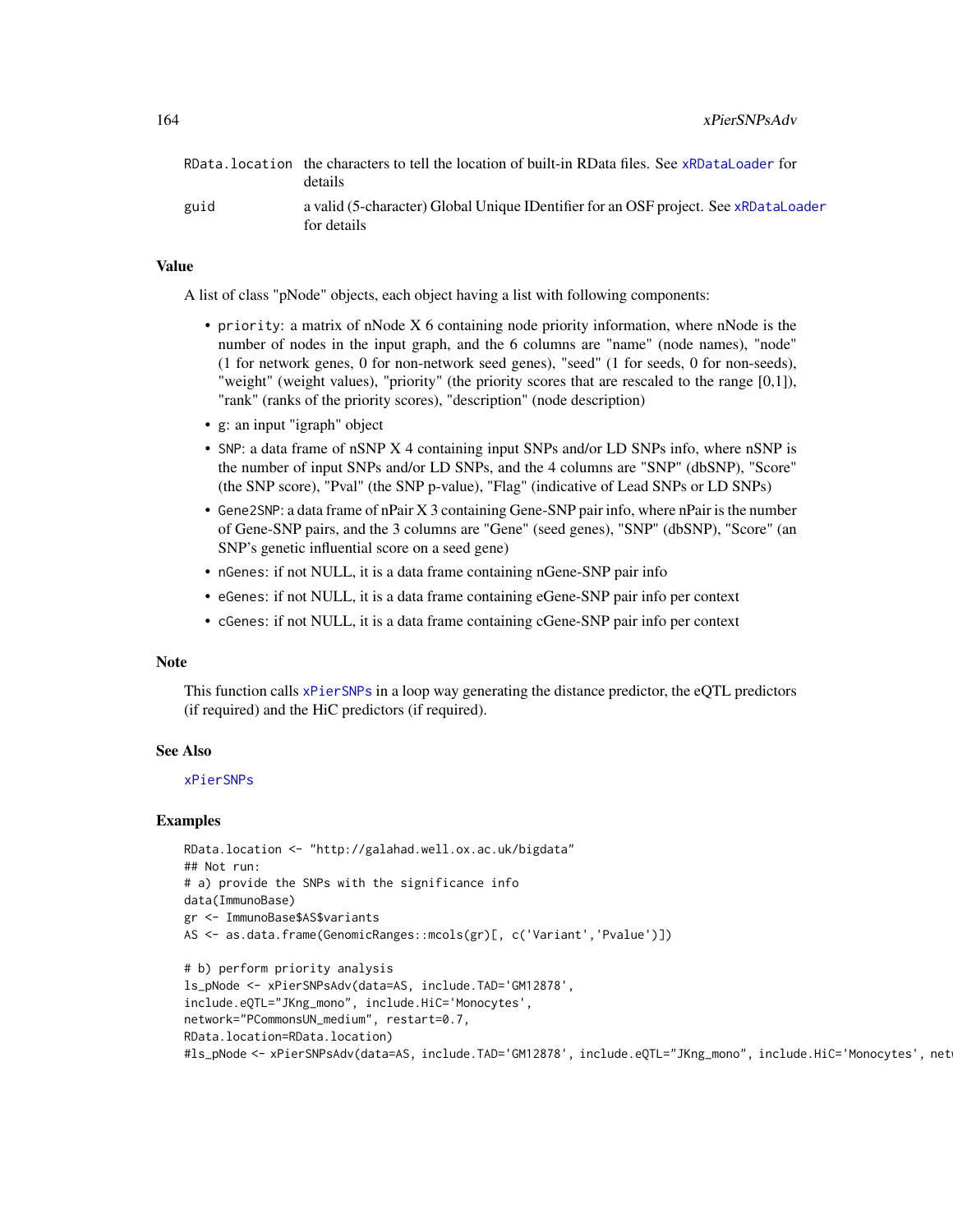## End(Not run)

xPierSNPsAdvABF *Function to prepare genetic predictors given GWAS summary data with eGenes identified through ABF*

## Description

xPierSNPsAdvABF is supposed to prepare genetic predictors given GWAS summary data with eGenes identified through ABF. Internally it calls [xPierSNPs](#page-152-0) to prepare the distance predictor and the HiC predictors (if required), and [xPierABF](#page-115-0) to prepare the eQTL predictors (if required). It returns a list of class "pNode" objects.

#### Usage

```
xPierSNPsAdvABF(
data,
include.LD = NA,
LD.customised = NULL,
LD.r2 = 0.8,
significance.threshold = 5e-05,
score.cap = 10,
distance.max = 2000,decay.kernel = c("slow", "constant", "linear", "rapid"),
decay. exponent = 2,
GR.SNP = c("dbSNP_GWAS", "dbSNP_Common", "dbSNP_Single"),
GR.Gene = c("UCSC_knownGene", "UCSC_knownCanonical"),
include.TAD = c("none", "GM12878", "IMR90", "MSC", "TRO", "H1", "MES",
"NPC"),
include.eQTL = c("CD14", "LPS2", "LPS24", "IFN", "Bcell", "NK",
"Neutrophil", "CD4",
"CD8", "Blood", "Monocyte", "shared_CD14", "shared_LPS2",
"shared_LPS24",
"shared_IFN"),
include.HiC = NA,
cdf.function = c("empirical", "exponential"),
scoring.scheme = c("max", "sum", "sequential"),
network = c("STRING_highest", "STRING_high", "STRING_medium",
"STRING_low",
"PCommonsUN_high", "PCommonsUN_medium", "PCommonsDN_high",
"PCommonsDN_medium",
"PCommonsDN_Reactome", "PCommonsDN_KEGG", "PCommonsDN_HumanCyc",
"PCommonsDN_PID",
"PCommonsDN_PANTHER", "PCommonsDN_ReconX", "PCommonsDN_TRANSFAC",
"PCommonsDN_PhosphoSite", "PCommonsDN_CTD", "KEGG", "KEGG_metabolism",
"KEGG_genetic", "KEGG_environmental", "KEGG_cellular",
```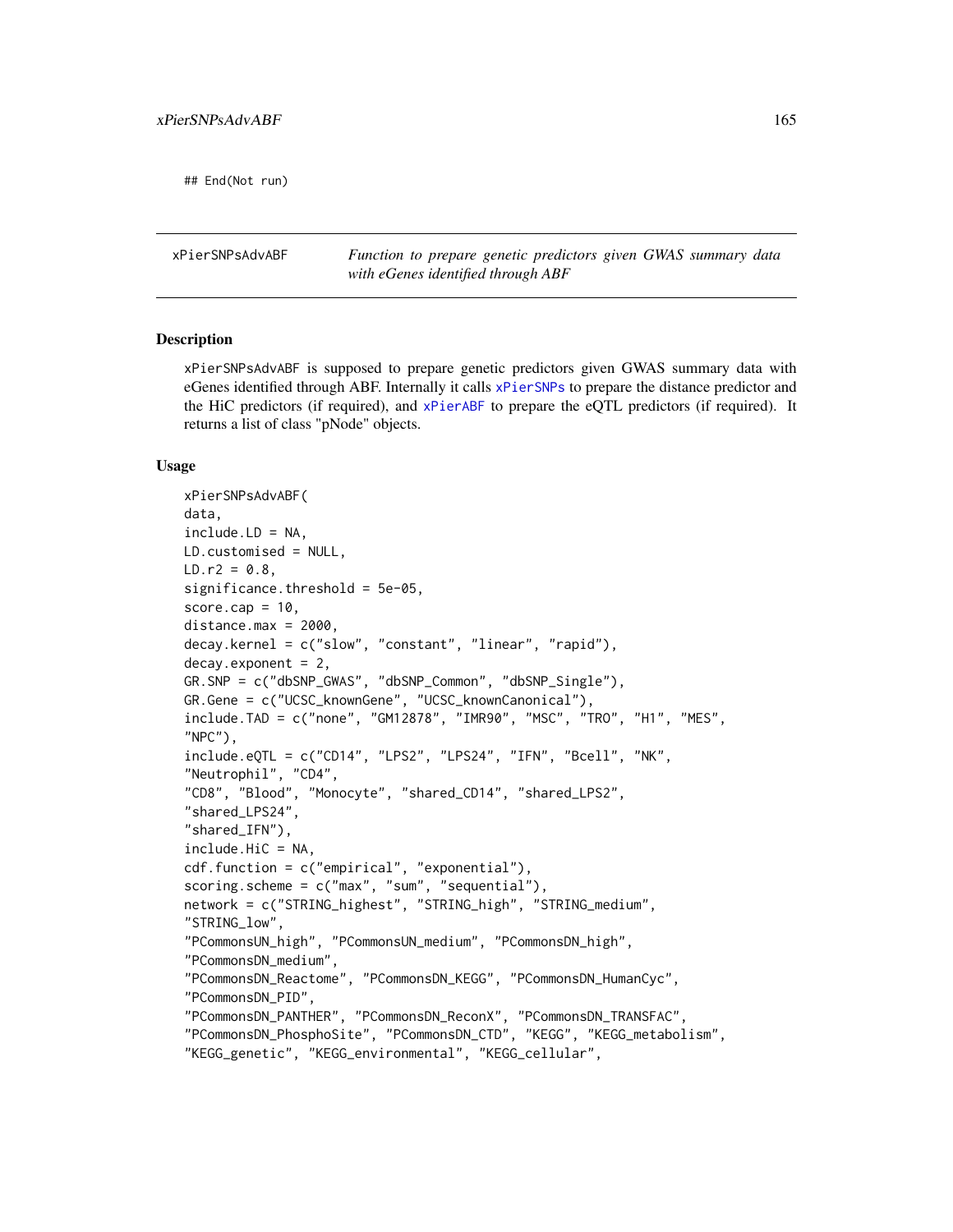```
"KEGG_organismal",
"KEGG_disease", "REACTOME"),
STRING.only = c(NA, "neighborhood_score", "fusion_score",
"cooccurence_score",
"coexpression_score", "experimental_score", "database_score",
"textmining_score")[1],
weighted = FALSE,network.customised = NULL,
seeds.inclusive = TRUE,
normalise = c("laplacian", "row", "column", "none"),
restart = 0.7,
normalise.affinity.matrix = c("none", "quantile"),
parallel = TRUE,
multicores = NULL,
verbose = TRUE,
verbose.details = FALSE,
RData.location = "http://galahad.well.ox.ac.uk/bigdata",
guid = NULL,...
\sum_{i=1}^{n}
```
# Arguments

| data                   | a data frame storing GWAS summary data with following required columns<br>'snp', 'p' (p-value), 'effect' (the effect allele assessed), 'other' (other allele), 'b'<br>(effect size for the allele assessed; log(odds ratio) for a case-control study), 'se'<br>(standard error), 'suggestive' (logical, and those false only to define nGene/cGene;<br>all used to define eGene)                                   |
|------------------------|--------------------------------------------------------------------------------------------------------------------------------------------------------------------------------------------------------------------------------------------------------------------------------------------------------------------------------------------------------------------------------------------------------------------|
| include.LD             | additional SNPs in LD with Lead SNPs are also included. By default, it is 'NA'<br>to disable this option. Otherwise, LD SNPs will be included based on one or<br>more of 5 super-populations from 1000 Genomics Project data (phase 3). They<br>are "AFR", "AMR", "EAS", "EUR", and "SAS". Explanations for population<br>code can be found at http://www.1000genomes.org/faq/which-populations-are-part-your-stud |
| LD.customised          | a user-input matrix or data frame with 3 columns: 1st column for Lead SNPs,<br>2nd column for LD SNPs, and 3rd for LD r2 value. It is designed to allow the<br>user analysing their pre-calculated LD info. This customisation (if provided)<br>has the high priority over built-in LD SNPs                                                                                                                        |
| LD.r2                  | the LD $r2$ value. By default, it is 0.8, meaning that SNPs in LD $(r2>=0.8)$ with<br>input SNPs will be considered as LD SNPs. It can be any value from 0.8 to 1                                                                                                                                                                                                                                                  |
| significance.threshold |                                                                                                                                                                                                                                                                                                                                                                                                                    |
|                        | the given significance threshold. By default, it is set to NULL, meaning there is<br>no constraint on the significance level when transforming the significance level<br>of SNPs into scores. If given, those SNPs below this are considered significant<br>and thus scored positively. Instead, those above this are considered insigificant<br>and thus receive no score                                         |
| score.cap              | the maximum score being capped. By default, it is set to 10. If NULL, no<br>capping is applied                                                                                                                                                                                                                                                                                                                     |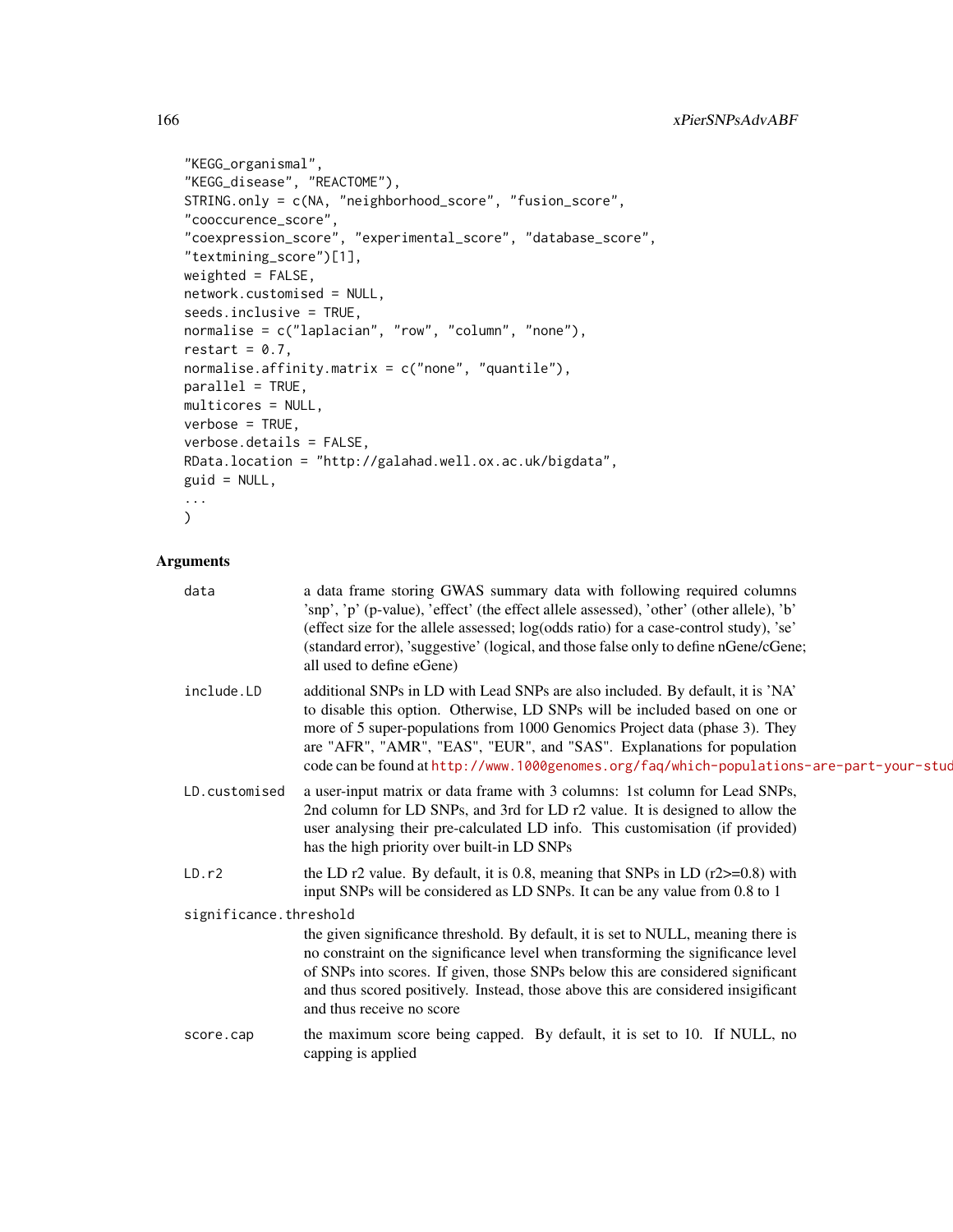distance.max the maximum distance between genes and SNPs. Only those genes no far way from this distance will be considered as seed genes. This parameter will influ-

ence the distance-component weights calculated for nearby SNPs per gene

decay.kernel a character specifying a decay kernel function. It can be one of 'slow' for slow decay, 'linear' for linear decay, and 'rapid' for rapid decay. If no distance weight is used, please select 'constant'

decay.exponent an integer specifying a decay exponent. By default, it sets to 2

- GR. SNP the genomic regions of SNPs. By default, it is 'dbSNP\_GWAS', that is, SNPs from dbSNP (version 146) restricted to GWAS SNPs and their LD SNPs (hg19). It can be 'dbSNP\_Common', that is, Common SNPs from dbSNP (version 146) plus GWAS SNPs and their LD SNPs (hg19). Alternatively, the user can specify the customised input. To do so, first save your RData file (containing an GR object) into your local computer, and make sure the GR object content names refer to dbSNP IDs. Then, tell "GR.SNP" with your RData file name (with or without extension), plus specify your file RData path in "RData.location". Note: you can also load your customised GR object directly
- GR.Gene the genomic regions of genes. By default, it is 'UCSC\_knownGene', that is, UCSC known genes (together with genomic locations) based on human genome assembly hg19. It can be 'UCSC\_knownCanonical', that is, UCSC known canonical genes (together with genomic locations) based on human genome assembly hg19. Alternatively, the user can specify the customised input. To do so, first save your RData file (containing an GR object) into your local computer, and make sure the GR object content names refer to Gene Symbols. Then, tell "GR.Gene" with your RData file name (with or without extension), plus specify your file RData path in "RData.location". Note: you can also load your customised GR object directly
- include.TAD TAD boundary regions are also included. By default, it is 'none' to disable this option. Otherwise, inclusion of a TAD dataset to pre-filter SNP-nGene pairs (i.e. only those within a TAD region will be kept). TAD datasets can be one of "GM12878" (lymphoblast), "IMR90" (fibroblast), "MSC" (mesenchymal stem cell) ,"TRO" (trophoblasts-like cell), "H1" (embryonic stem cell), "MES" (mesendoderm) and "NPC" (neural progenitor cell). Explanations can be found at <http://dx.doi.org/10.1016/j.celrep.2016.10.061>
- include.eQTL the context-specific eQTL summary data supported currently. Contexts include "Bcell", "Blood", "CD14", "CD4", "CD8", "IFN", "LPS24", "LPS2", "Monocyte", "Neutrophil", "NK", "shared\_CD14", "shared\_IFN", "shared\_LPS24", "shared\_LPS2"
- include.HiC genes linked to input SNPs are also included. By default, it is 'NA' to disable this option. Otherwise, those genes linked to SNPs will be included according to Promoter Capture HiC (PCHiC) datasets. Pre-built HiC datasets are detailed in [xDefineHIC](#page-40-0)
- cdf.function a character specifying a Cumulative Distribution Function (cdf). It can be one of 'exponential' based on exponential cdf, 'empirical' for empirical cdf
- scoring.scheme the method used to calculate seed gene scores under a set of SNPs. It can be one of "sum" for adding up, "max" for the maximum, and "sequential" for the sequential weighting. The sequential weighting is done via:  $\sum_{i=1} \frac{R_i}{i}$ , where  $R_i$  is the  $i^{th}$  rank (in a descreasing order)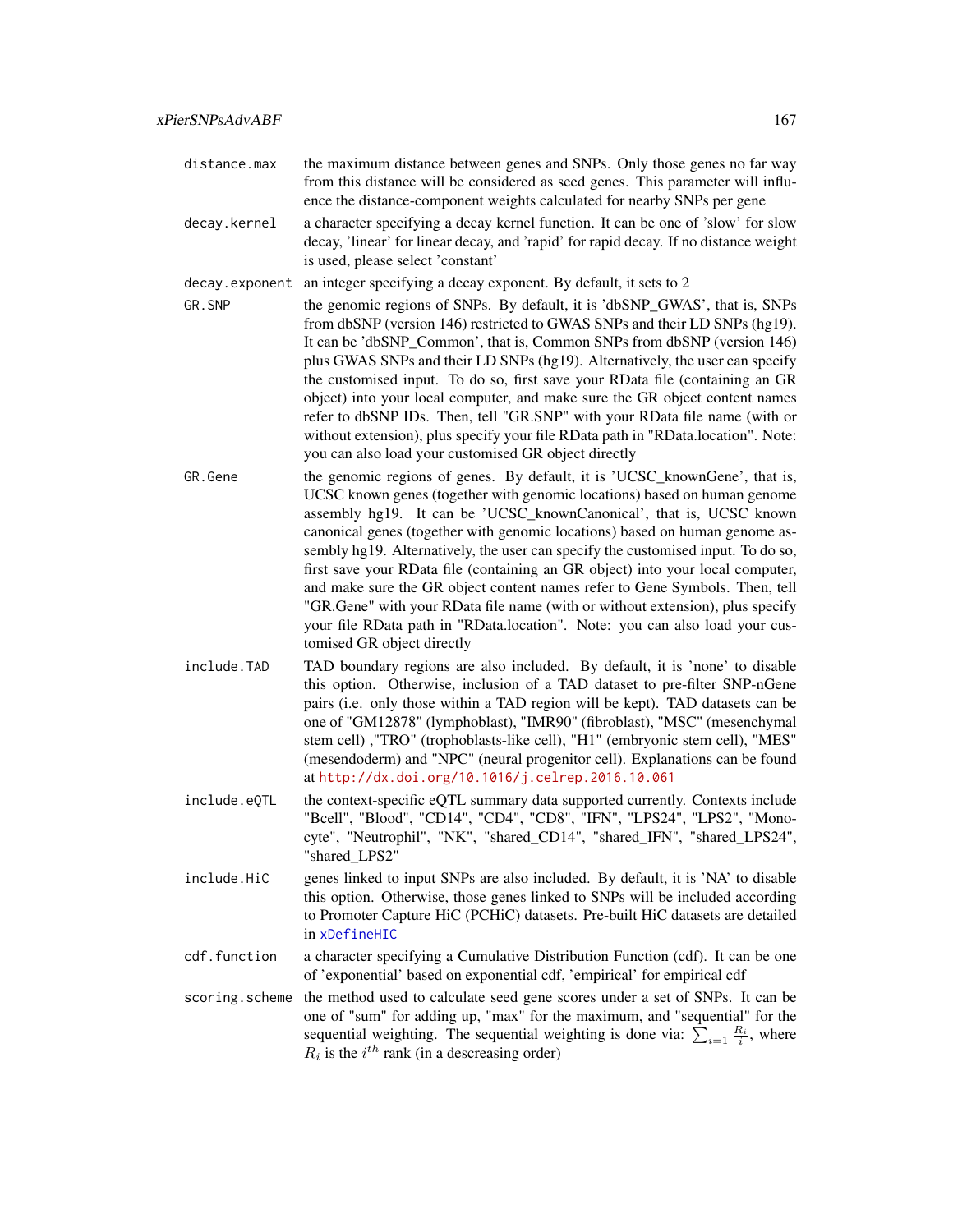network the built-in network. Currently two sources of network information are supported: the STRING database (version 10) and the Pathway Commons database (version 7). STRING is a meta-integration of undirect interactions from the functional aspect, while Pathways Commons mainly contains both undirect and direct interactions from the physical/pathway aspect. Both have scores to control the confidence of interactions. Therefore, the user can choose the different quality of the interactions. In STRING, "STRING\_highest" indicates interactions with highest confidence (confidence scores > = 900), "STRING high" for interactions with high confidence (confidence scores>=700), "STRING\_medium" for interactions with medium confidence (confidence scores>=400), and "STRING\_low" for interactions with low confidence (confidence scores>=150). For undirect/physical interactions from Pathways Commons, "PCommonsUN\_high" indicates undirect interactions with high confidence (supported with the PubMed references plus at least 2 different sources), "PCommonsUN\_medium" for undirect interactions with medium confidence (supported with the PubMed references). For direct (pathway-merged) interactions from Pathways Commons, "PCommonsDN\_high" indicates direct interactions with high confidence (supported with the PubMed references plus at least 2 different sources), and "PCommonsUN\_medium" for direct interactions with medium confidence (supported with the PubMed references). In addition to pooled version of pathways from all data sources, the user can also choose the pathway-merged network from individual sources, that is, "PCommonsDN\_Reactome" for those from Reactome, "PCommonsDN\_KEGG" for those from KEGG, "PCommonsDN\_HumanCyc" for those from HumanCyc, "PCommonsDN\_PID" for those froom PID, "PCommonsDN\_PANTHER" for those from PANTHER, "PCommonsDN\_ReconX" for those from ReconX, "PCommonsDN\_TRANSFAC" for those from TRANS-FAC, "PCommonsDN\_PhosphoSite" for those from PhosphoSite, and "PCommonsDN\_CTD" for those from CTD. For direct (pathway-merged) interactions sourced from KEGG, it can be 'KEGG' for all, 'KEGG\_metabolism' for pathways grouped into 'Metabolism', 'KEGG\_genetic' for 'Genetic Information Processing' pathways, 'KEGG\_environmental' for 'Environmental Information Processing' pathways, 'KEGG\_cellular' for 'Cellular Processes' pathways, 'KEGG\_organismal' for 'Organismal Systems' pathways, and 'KEGG\_disease' for 'Human Diseases' pathways. 'REACTOME' for protein-protein interactions derived from Reactome pathways STRING.only the further restriction of STRING by interaction type. If NA, no such restriction. Otherwide, it can be one or more of "neighborhood\_score","fusion\_score","cooccurence\_score","coexpre Useful options are c("experimental\_score","database\_score"): only experimental data (extracted from BIND, DIP, GRID, HPRD, IntAct, MINT, and PID) and curated data (extracted from Biocarta, BioCyc, GO, KEGG, and Reactome) are used weighted logical to indicate whether edge weights should be considered. By default, it

sets to false. If true, it only works for the network from the STRING database network.customised

> an object of class "igraph". By default, it is NULL. It is designed to allow the user analysing their customised network data that are not listed in the above argument 'network'. This customisation (if provided) has the high priority over built-in network. If the user provides the "igraph" object with the "weight" edge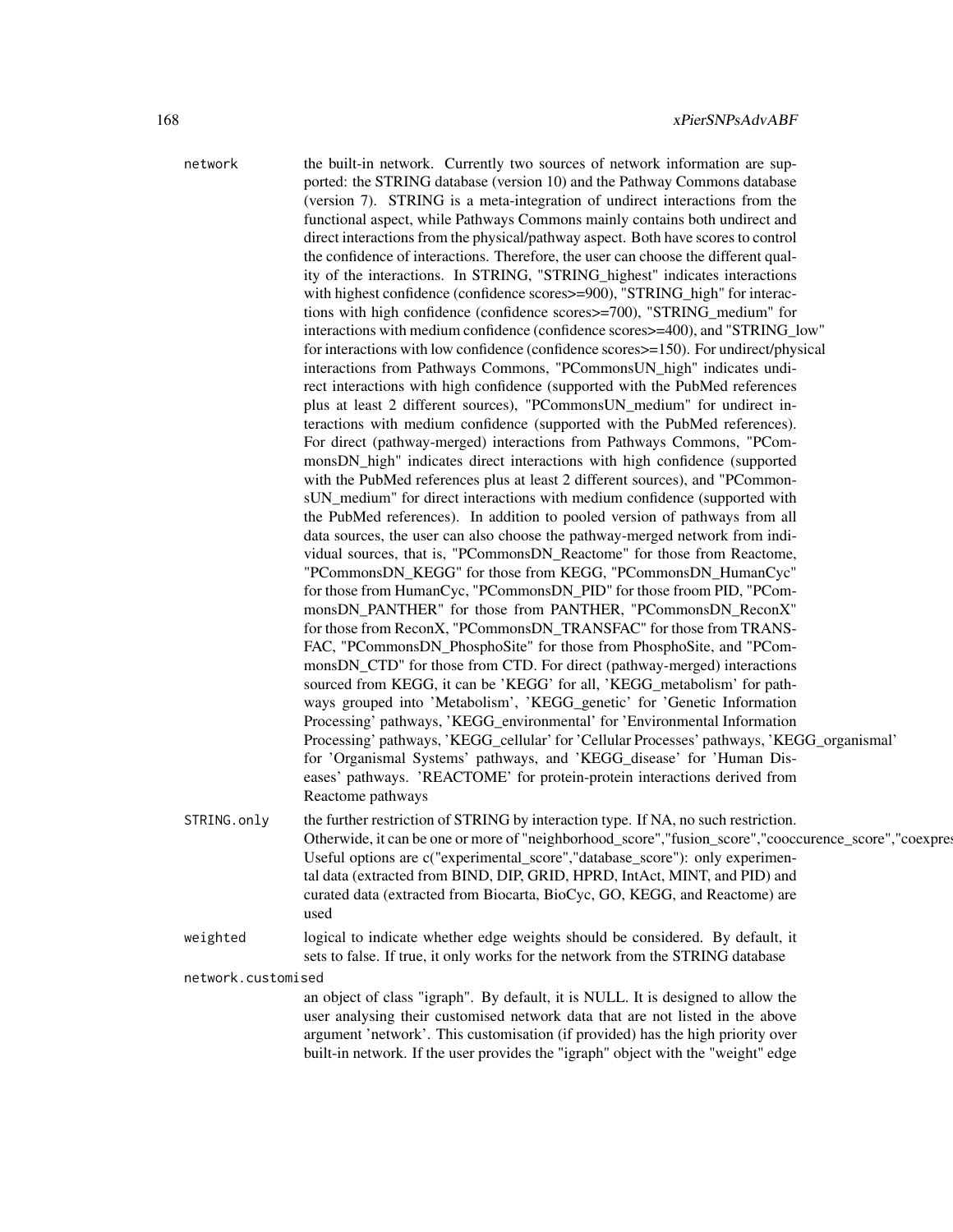attribute, RWR will assume to walk on the weighted network

| seeds.inclusive           |                                                                                                                                                                                                                                                                                                                                                                                                                                                                                                              |
|---------------------------|--------------------------------------------------------------------------------------------------------------------------------------------------------------------------------------------------------------------------------------------------------------------------------------------------------------------------------------------------------------------------------------------------------------------------------------------------------------------------------------------------------------|
|                           | logical to indicate whether non-network seed genes are included for prioritisa-<br>tion. If TRUE (by default), these genes will be added to the netowrk                                                                                                                                                                                                                                                                                                                                                      |
| normalise                 | the way to normalise the adjacency matrix of the input graph. It can be 'lapla-<br>cian' for laplacian normalisation, 'row' for row-wise normalisation, 'column'<br>for column-wise normalisation, or 'none'                                                                                                                                                                                                                                                                                                 |
| restart                   | the restart probability used for Random Walk with Restart (RWR). The restart<br>probability takes the value from $0$ to 1, controlling the range from the starting<br>nodes/seeds that the walker will explore. The higher the value, the more likely<br>the walker is to visit the nodes centered on the starting nodes. At the extreme<br>when the restart probability is zero, the walker moves freely to the neighbors at<br>each step without restarting from seeds, i.e., following a random walk (RW) |
| normalise.affinity.matrix |                                                                                                                                                                                                                                                                                                                                                                                                                                                                                                              |
|                           | the way to normalise the output affinity matrix. It can be 'none' for no normali-<br>sation, 'quantile' for quantile normalisation to ensure that columns (if multiple)<br>of the output affinity matrix have the same quantiles                                                                                                                                                                                                                                                                             |
| parallel                  | logical to indicate whether parallel computation with multicores is used. By<br>default, it sets to true, but not necessarily does so. Partly because parallel back-<br>ends available will be system-specific (now only Linux or Mac OS). Also, it<br>will depend on whether these two packages "foreach" and "doMC" have been<br>installed                                                                                                                                                                 |
| multicores                | an integer to specify how many cores will be registered as the multicore parallel<br>backend to the 'foreach' package. If NULL, it will use a half of cores available in<br>a user's computer. This option only works when parallel computation is enabled                                                                                                                                                                                                                                                   |
| verbose                   | logical to indicate whether the messages will be displayed in the screen. By<br>default, it sets to true for display                                                                                                                                                                                                                                                                                                                                                                                         |
| verbose.details           |                                                                                                                                                                                                                                                                                                                                                                                                                                                                                                              |
|                           | logical to indicate whether the detailed messages from being-called functions<br>will be displayed in the screen. By default, it sets to FALSE enabling messages                                                                                                                                                                                                                                                                                                                                             |
|                           | RData. location the characters to tell the location of built-in RData files. See xRDataLoader for<br>details                                                                                                                                                                                                                                                                                                                                                                                                 |
| guid                      | a valid (5-character) Global Unique IDentifier for an OSF project. See xRDataLoader<br>for details                                                                                                                                                                                                                                                                                                                                                                                                           |
| .                         | additional parameters used in xPierABF ("prior.eqtl", "prior.gwas", "prior.both",<br>"cutoff.H4", "cutoff.pgwas")                                                                                                                                                                                                                                                                                                                                                                                            |
|                           |                                                                                                                                                                                                                                                                                                                                                                                                                                                                                                              |

## Value

A list of class "pNode" objects, each object having a list with following components:

• priority: a matrix of nNode X 6 containing node priority information, where nNode is the number of nodes in the input graph, and the 6 columns are "name" (node names), "node" (1 for network genes, 0 for non-network seed genes), "seed" (1 for seeds, 0 for non-seeds), "weight" (weight values), "priority" (the priority scores that are rescaled to the range [0,1]), "rank" (ranks of the priority scores), "description" (node description)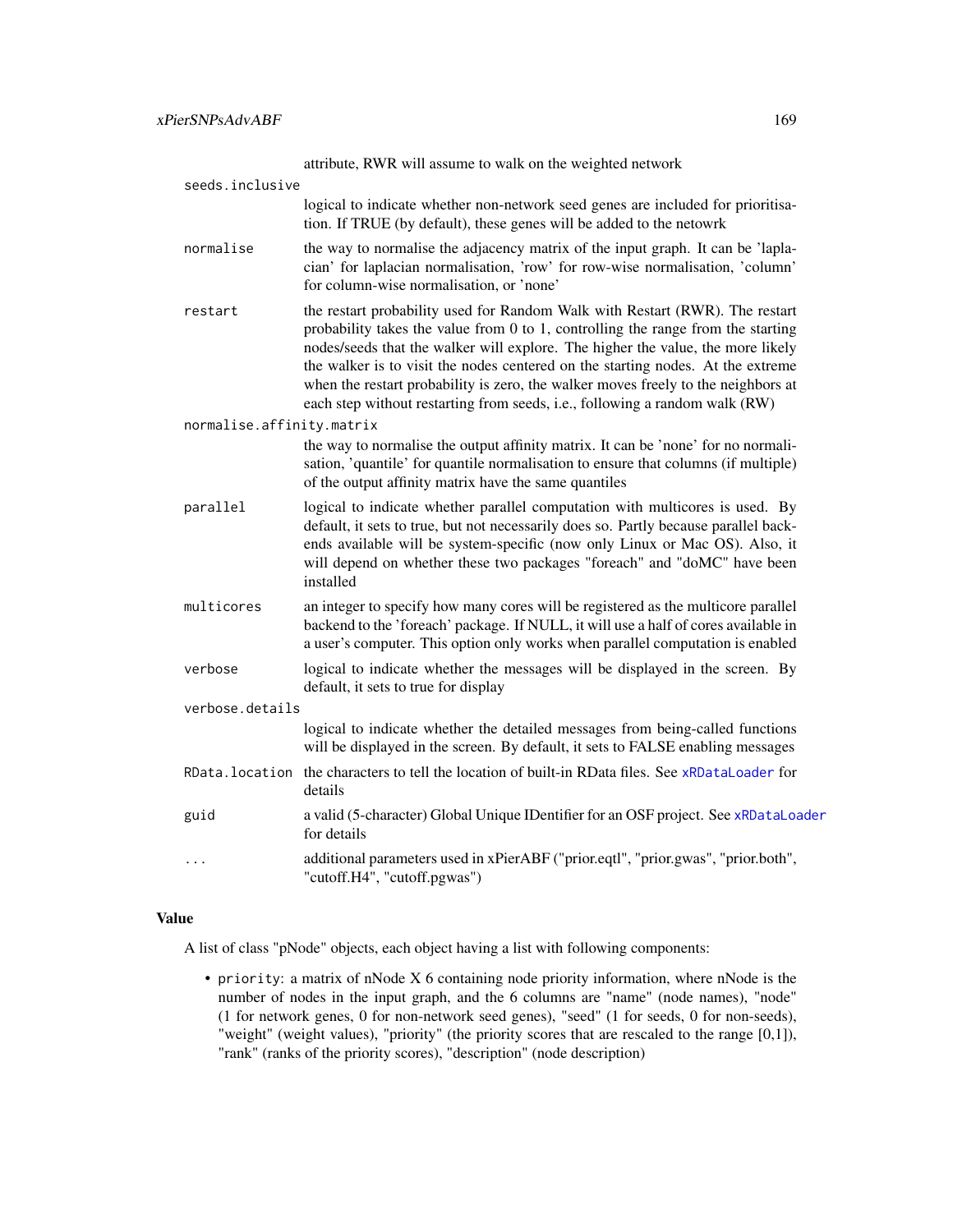- g: an input "igraph" object
- SNP: a data frame of nSNP X 4 containing input SNPs and/or LD SNPs info, where nSNP is the number of input SNPs and/or LD SNPs, and the 4 columns are "SNP" (dbSNP), "Score" (the SNP score), "Pval" (the SNP p-value), "Flag" (indicative of Lead SNPs or LD SNPs)
- Gene2SNP: a data frame of nPair X 3 containing Gene-SNP pair info, where nPair is the number of Gene-SNP pairs, and the 3 columns are "Gene" (seed genes), "SNP" (dbSNP), "Score" (an SNP's genetic influential score on a seed gene)
- nGenes: if not NULL, it is a data frame containing nGene-SNP pair info
- eGenes: if not NULL, it is a data frame containing eGene-SNP pair info per context
- cGenes: if not NULL, it is a data frame containing cGene-SNP pair info per context

### Note

This function calls [xPierSNPs](#page-152-0) in a loop way generating the distance predictor, the eQTL predictors (if required) and the HiC predictors (if required).

#### See Also

[xPierSNPs](#page-152-0), [xPierABF](#page-115-0), [xPierSNPs](#page-152-0)

#### Examples

```
RData.location <- "http://galahad.well.ox.ac.uk/bigdata"
## Not run:
data <- utils::read.delim(file="summary_gwas.RA.txt", header=T,
row.names=NULL, stringsAsFactors=F)
```

```
# b) perform priority analysis
ls_pNode <- xPierSNPsAdvABF(data=AS, include.TAD='GM12878',
include.eQTL="Blood", include.HiC='Monocytes',
network="PCommonsUN_medium", restart=0.7,
RData.location=RData.location)
```
## End(Not run)

xPierSubnet *Function to identify a gene network from top prioritised genes*

#### Description

xPierSubnet is supposed to identify maximum-scoring gene subnetwork from a graph with the node information on priority scores, both are part of an object of class "pNode". It returns an object of class "igraph".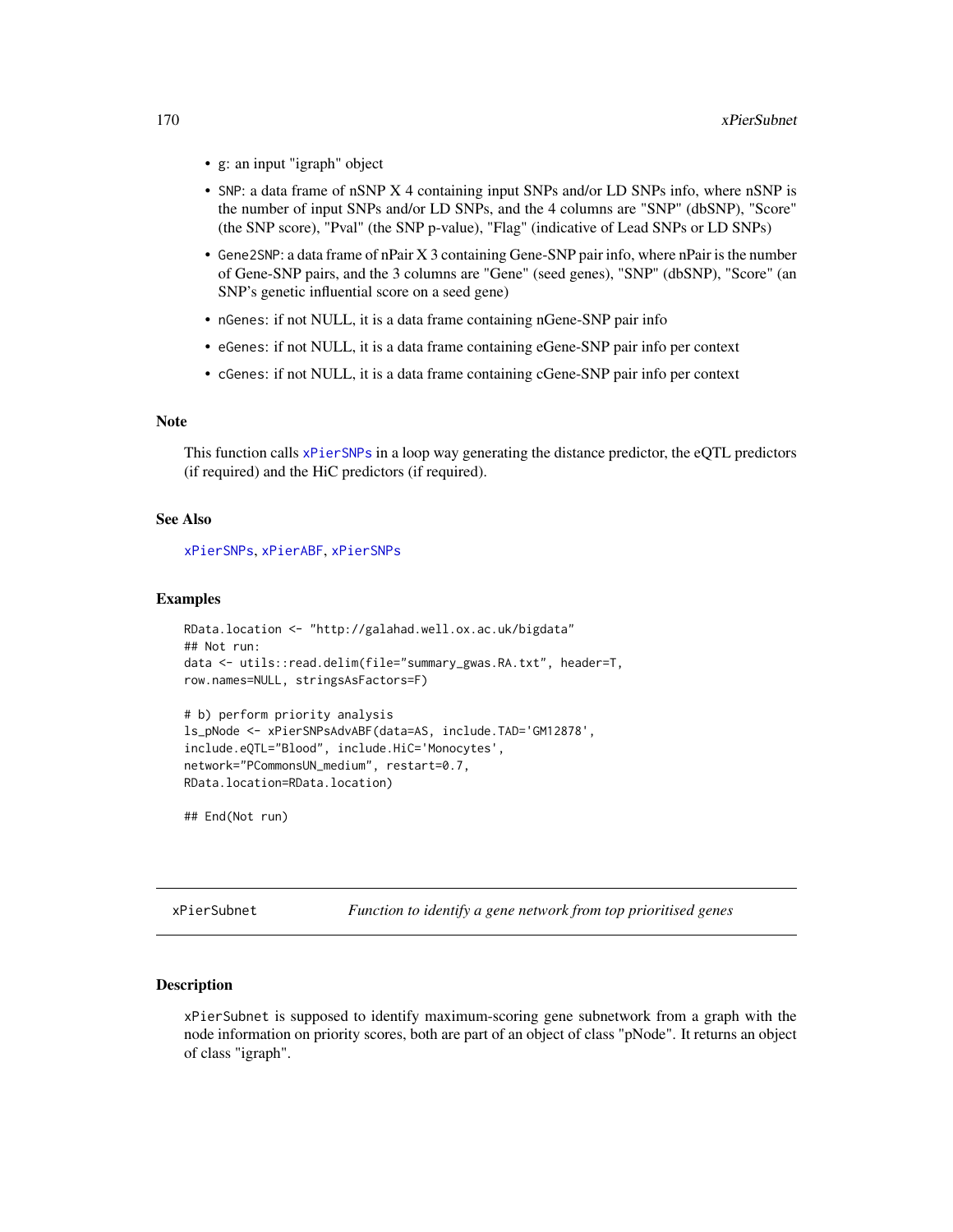## xPierSubnet 171

### Usage

```
xPierSubnet(
pNode,
priority.quantile = 0.1,
network = c(NA, "STRING_highest", "STRING_high", "STRING_medium",
"STRING_low",
"PCommonsUN_high", "PCommonsUN_medium", "PCommonsDN_high",
"PCommonsDN_medium",
"PCommonsDN_Reactome", "PCommonsDN_KEGG", "PCommonsDN_HumanCyc",
"PCommonsDN_PID",
"PCommonsDN_PANTHER", "PCommonsDN_ReconX", "PCommonsDN_TRANSFAC",
"PCommonsDN_PhosphoSite", "PCommonsDN_CTD", "KEGG", "KEGG_metabolism",
"KEGG_genetic", "KEGG_environmental", "KEGG_cellular",
"KEGG_organismal",
"KEGG_disease", "REACTOME"),
STRING.only = c(NA, "neighborhood_score", "fusion_score",
"cooccurence_score",
"coexpression_score", "experimental_score", "database_score",
"textmining_score")[1],
network.customised = NULL,
subnet.significance = 0.01,
subnet.size = NULL,
test.permutation = FALSE,
num.permutation = 100,respect = c("none", "degree"),aggregateBy = c("Ztransform", "fishers", "logistic", "orderStatistic"),
verbose = TRUE,
RData.location = "http://galahad.well.ox.ac.uk/bigdata",
guid = NULL)
```
## Arguments

pNode an object of class "pNode" (or "sTarget" or "dTarget") priority.quantile the quantile of the top priority genes. By default, 10 analysis. If NULL or NA, all prioritised genes will be used network the built-in network. Currently two sources of network information are supported: the STRING database (version 10) and the Pathway Commons database (version 7). STRING is a meta-integration of undirect interactions from the functional aspect, while Pathways Commons mainly contains both undirect and direct interactions from the physical/pathway aspect. Both have scores to control the confidence of interactions. Therefore, the user can choose the different quality of the interactions. In STRING, "STRING\_highest" indicates interactions with highest confidence (confidence scores  $\geq$ =900), "STRING high" for interactions with high confidence (confidence scores>=700), "STRING\_medium" for interactions with medium confidence (confidence scores>=400), and "STRING\_low" for interactions with low confidence (confidence scores>=150). For undirect/physical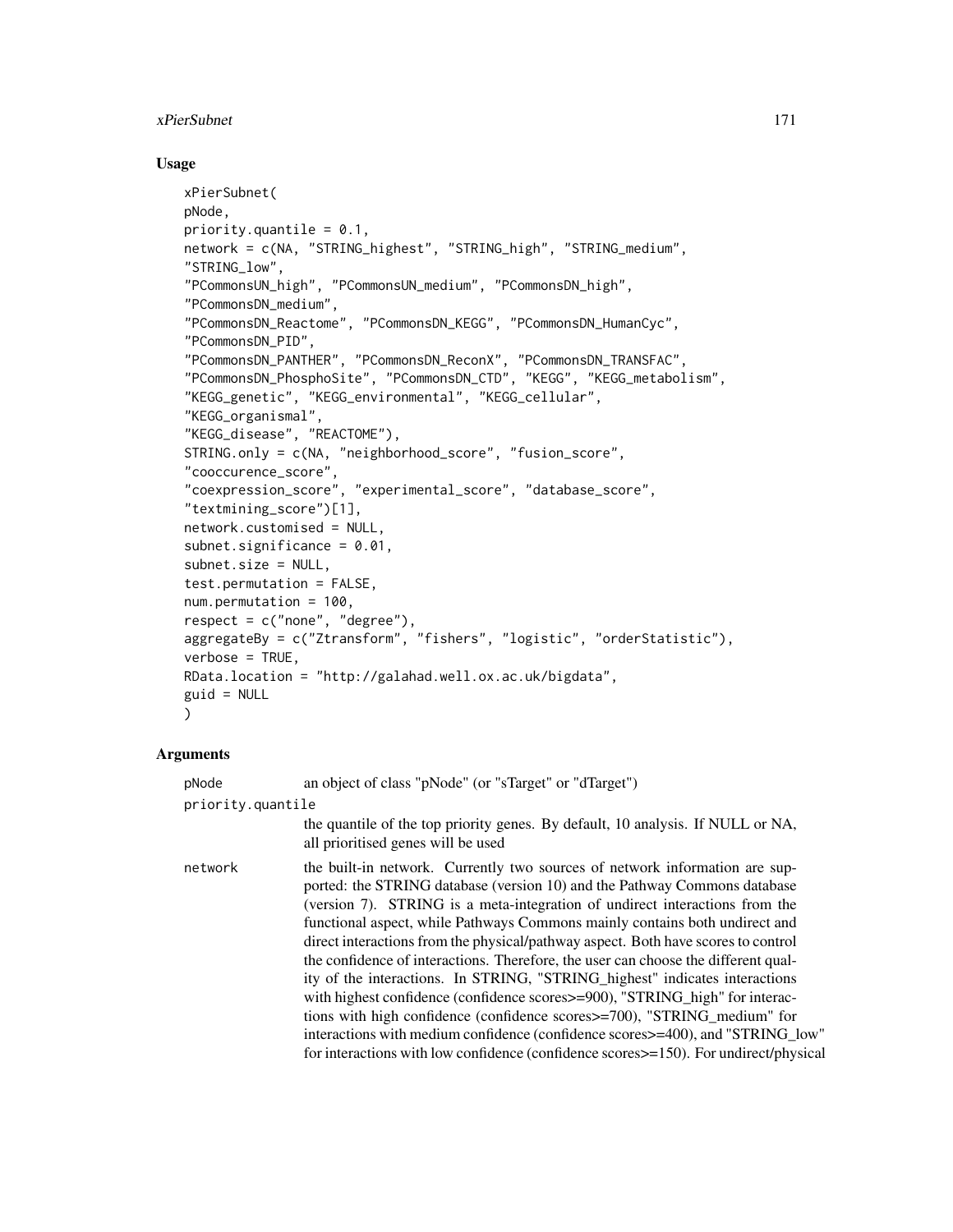interactions from Pathways Commons, "PCommonsUN\_high" indicates undirect interactions with high confidence (supported with the PubMed references plus at least 2 different sources), "PCommonsUN\_medium" for undirect interactions with medium confidence (supported with the PubMed references). For direct (pathway-merged) interactions from Pathways Commons, "PCommonsDN\_high" indicates direct interactions with high confidence (supported with the PubMed references plus at least 2 different sources), and "PCommonsUN medium" for direct interactions with medium confidence (supported with the PubMed references). In addition to pooled version of pathways from all data sources, the user can also choose the pathway-merged network from individual sources, that is, "PCommonsDN\_Reactome" for those from Reactome, "PCommonsDN\_KEGG" for those from KEGG, "PCommonsDN\_HumanCyc" for those from HumanCyc, "PCommonsDN\_PID" for those froom PID, "PCommonsDN\_PANTHER" for those from PANTHER, "PCommonsDN\_ReconX" for those from ReconX, "PCommonsDN\_TRANSFAC" for those from TRANS-FAC, "PCommonsDN\_PhosphoSite" for those from PhosphoSite, and "PCommonsDN\_CTD" for those from CTD. For direct (pathway-merged) interactions sourced from KEGG, it can be 'KEGG' for all, 'KEGG\_metabolism' for pathways grouped into 'Metabolism', 'KEGG\_genetic' for 'Genetic Information Processing' pathways, 'KEGG\_environmental' for 'Environmental Information Processing' pathways, 'KEGG\_cellular' for 'Cellular Processes' pathways, 'KEGG\_organismal' for 'Organismal Systems' pathways, and 'KEGG\_disease' for 'Human Diseases' pathways. 'REACTOME' for protein-protein interactions derived from Reactome pathways STRING.only the further restriction of STRING by interaction type. If NA, no such restriction. Otherwide, it can be one or more of "neighborhood\_score","fusion\_score","cooccurence\_score","coexpre Useful options are c("experimental\_score","database\_score"): only experimental data (extracted from BIND, DIP, GRID, HPRD, IntAct, MINT, and PID) and curated data (extracted from Biocarta, BioCyc, GO, KEGG, and Reactome) are used network.customised an object of class "igraph". By default, it is NULL. It is designed to allow the user analysing their customised network data that are not listed in the above argument 'network'. This customisation (if provided) has the high priority over built-in network subnet.significance the given significance threshold. By default, it is set to NULL, meaning there is no constraint on nodes/genes. If given, those nodes/genes with p-values below this are considered significant and thus scored positively. Instead, those p-values above this given significance threshold are considered insigificant and thus scored negatively subnet. size the desired number of nodes constrained to the resulting subnet. It is not nulll, a wide range of significance thresholds will be scanned to find the optimal significance threshold leading to the desired number of nodes in the resulting subnet. Notably, the given significance threshold will be overwritten by this option test.permutation logical to indicate whether the permutation test is perform to estimate the signif-

icance of identified network with the same number of nodes. By default, it sets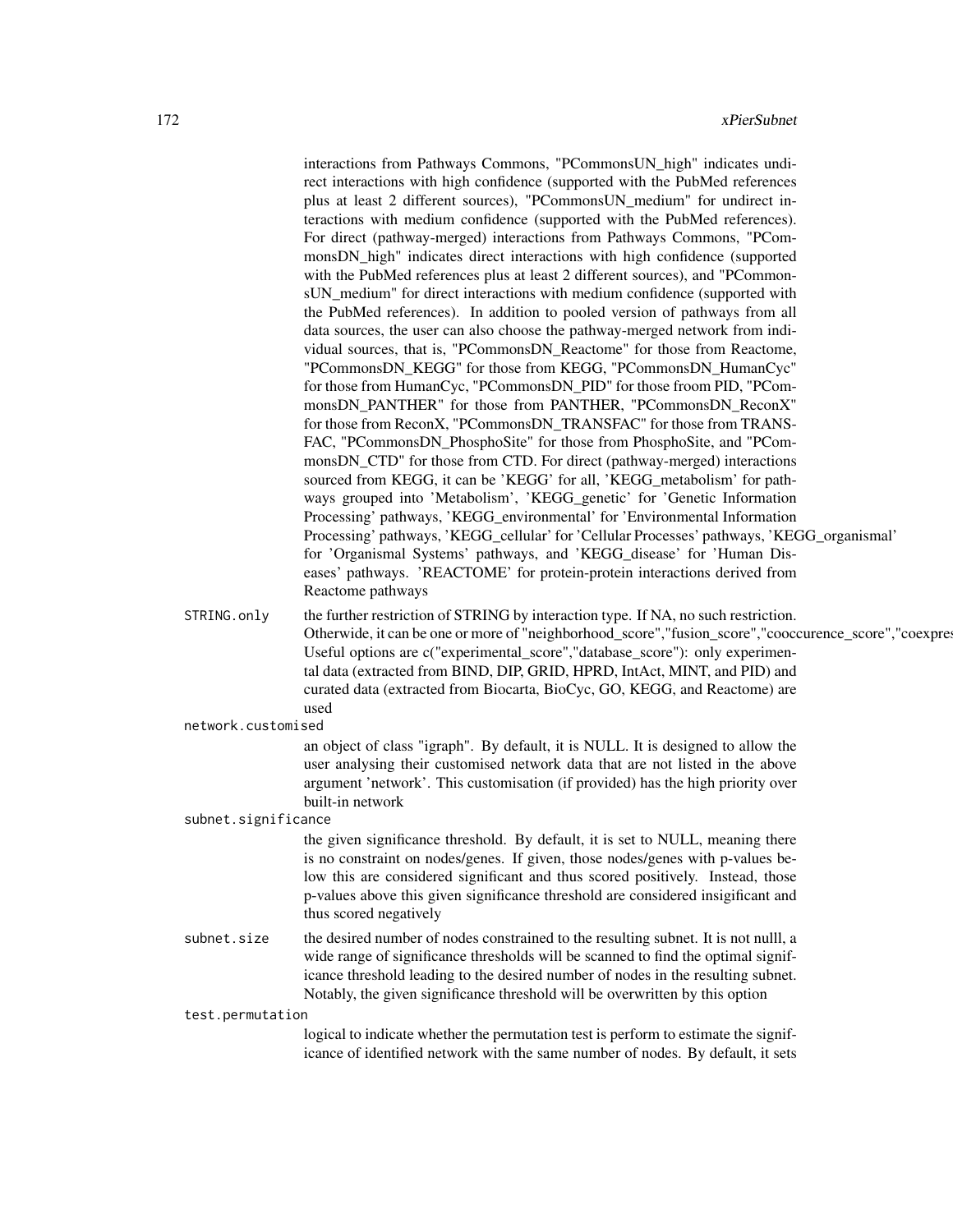|                 | to false                                                                                                                                                                                                                                                                                                                                                                                                                                                                                                                                                                                                                                                                                                                                                                                                                      |
|-----------------|-------------------------------------------------------------------------------------------------------------------------------------------------------------------------------------------------------------------------------------------------------------------------------------------------------------------------------------------------------------------------------------------------------------------------------------------------------------------------------------------------------------------------------------------------------------------------------------------------------------------------------------------------------------------------------------------------------------------------------------------------------------------------------------------------------------------------------|
| num.permutation | the number of permutations generating the null distribution of the identified net-<br>work                                                                                                                                                                                                                                                                                                                                                                                                                                                                                                                                                                                                                                                                                                                                    |
| respect         | how to respect nodes to be sampled. It can be one of 'none' (randomly sampling)<br>and 'degree' (degree-preserving sampling)                                                                                                                                                                                                                                                                                                                                                                                                                                                                                                                                                                                                                                                                                                  |
| aggregateBy     | the aggregate method used to aggregate edge confidence p-values. It can be ei-<br>ther "orderStatistic" for the method based on the order statistics of p-values, or<br>"fishers" for Fisher's method, "Ztransform" for Z-transform method, "logistic"<br>for the logistic method. Without loss of generality, the Z-transform method does<br>well in problems where evidence against the combined null is spread widely<br>(equal footings) or when the total evidence is weak; Fisher's method does best<br>in problems where the evidence is concentrated in a relatively small fraction of<br>the individual tests or when the evidence is at least moderately strong; the logis-<br>tic method provides a compromise between these two. Notably, the aggregate<br>methods 'Ztransform' and 'logistic' are preferred here |
| verbose         | logical to indicate whether the messages will be displayed in the screen. By<br>default, it sets to true for display                                                                                                                                                                                                                                                                                                                                                                                                                                                                                                                                                                                                                                                                                                          |
|                 | RData. location the characters to tell the location of built-in RData files. See xRDataLoader for<br>details                                                                                                                                                                                                                                                                                                                                                                                                                                                                                                                                                                                                                                                                                                                  |
| guid            | a valid (5-character) Global Unique IDentifier for an OSF project. See xRDataLoader<br>for details                                                                                                                                                                                                                                                                                                                                                                                                                                                                                                                                                                                                                                                                                                                            |

#### Value

a subgraph with a maximum score, an object of class "igraph". It has ndoe attributes: signficance, score, type, priority (part of the "pNode" object). If permutation test is enabled, it also has a graph attribute (combinedP) and an edge attribute (edgeConfidence)

## Note

The priority score will be first scaled to the range x=[0 100] and then is converted to pvalue-like significant level:  $10^{-}(x)$ . Next, [xSubneterGenes](#page-198-0) is used to identify a maximum-scoring gene subnetwork that contains as many highly prioritised genes as possible but a few lowly prioritised genes as linkers. An iterative procedure of scanning different priority thresholds is also used to identify the network with a desired number of nodes/genes. Notably, the preferential use of the same network as used in gene-level prioritisation is due to the fact that gene-level affinity/priority scores are smoothly distributed over the network after being walked. In other words, the chance of identifying such a gene network enriched with top prioritised genes is much higher.

#### See Also

### [xSubneterGenes](#page-198-0)

## Examples

```
RData.location <- "http://galahad.well.ox.ac.uk/bigdata"
## Not run:
```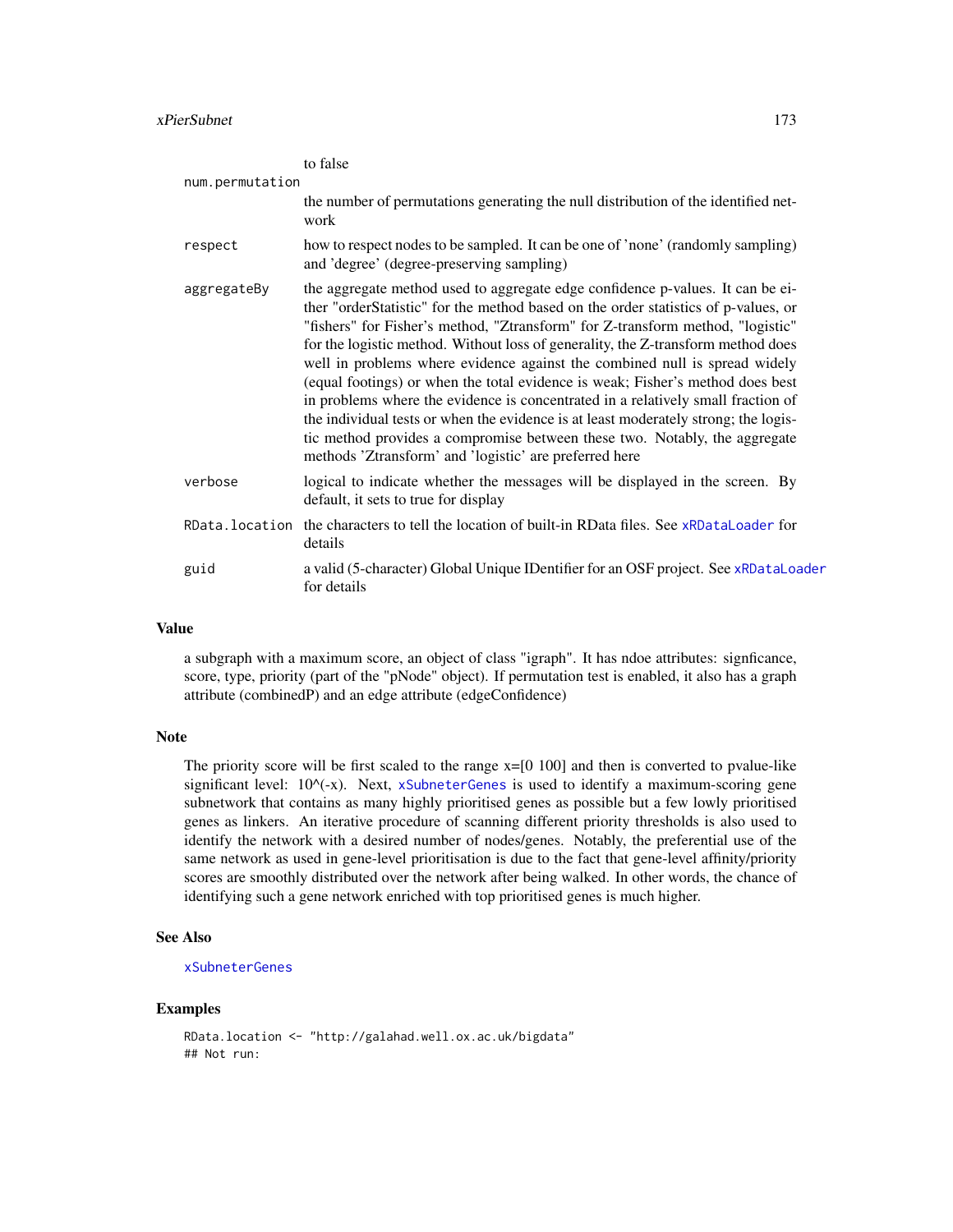```
# a) provide the SNPs with the significance info
## get lead SNPs reported in AS GWAS and their significance info (p-values)
#data.file <- "http://galahad.well.ox.ac.uk/bigdata/AS.txt"
#AS <- read.delim(data.file, header=TRUE, stringsAsFactors=FALSE)
ImmunoBase <- xRDataLoader(RData.customised='ImmunoBase',
RData.location=RData.location)
gr <- ImmunoBase$AS$variants
AS <- as.data.frame(GenomicRanges::mcols(gr)[, c('Variant','Pvalue')])
# b) perform priority analysis
pNode <- xPierSNPs(data=AS, include.eQTL="JKng_mono",
include.HiC='Monocytes', network="PCommonsUN_medium", restart=0.7,
RData.location=RData.location)
# c) perform network analysis
# find maximum-scoring subnet with the desired node number=50
subnet <- xPierSubnet(pNode, priority.quantile=0.1, subnet.size=50,
RData.location=RData.location)
# d) save subnet results to the files called 'subnet_edges.txt' and 'subnet_nodes.txt'
output <- igraph::get.data.frame(subnet, what="edges")
utils::write.table(output, file="subnet_edges.txt", sep="\t",
row.names=FALSE)
output <- igraph::get.data.frame(subnet, what="vertices")
utils::write.table(output, file="subnet_nodes.txt", sep="\t",
row.names=FALSE)
# e) visualise the identified subnet
## do visualisation with nodes colored according to the priority
xVisNet(g=subnet, pattern=V(subnet)$priority, vertex.shape="sphere")
## do visualisation with nodes colored according to pvalue-like signficance
xVisNet(g=subnet, pattern=-log10(as.numeric(V(subnet)$significance)),
vertex.shape="sphere", colormap="wyr")
# f) visualise the identified subnet as a circos plot
library(RCircos)
xCircos(g=subnet, entity="Gene", RData.location=RData.location)
## End(Not run)
```
xPierTrack *Function to visualise a prioritised gene using track plot*

## **Description**

xPierTrack is supposed to visualise a prioritised gene using track plot. Priority for the gene in query is displayed on the data track and nearby genes on the annotation track. Genomic locations on the X-axis are indicated on the X-axis, and the gene in query is highlighted. If SNPs are also provided, SNP annotation track will be also displayed at the bottom.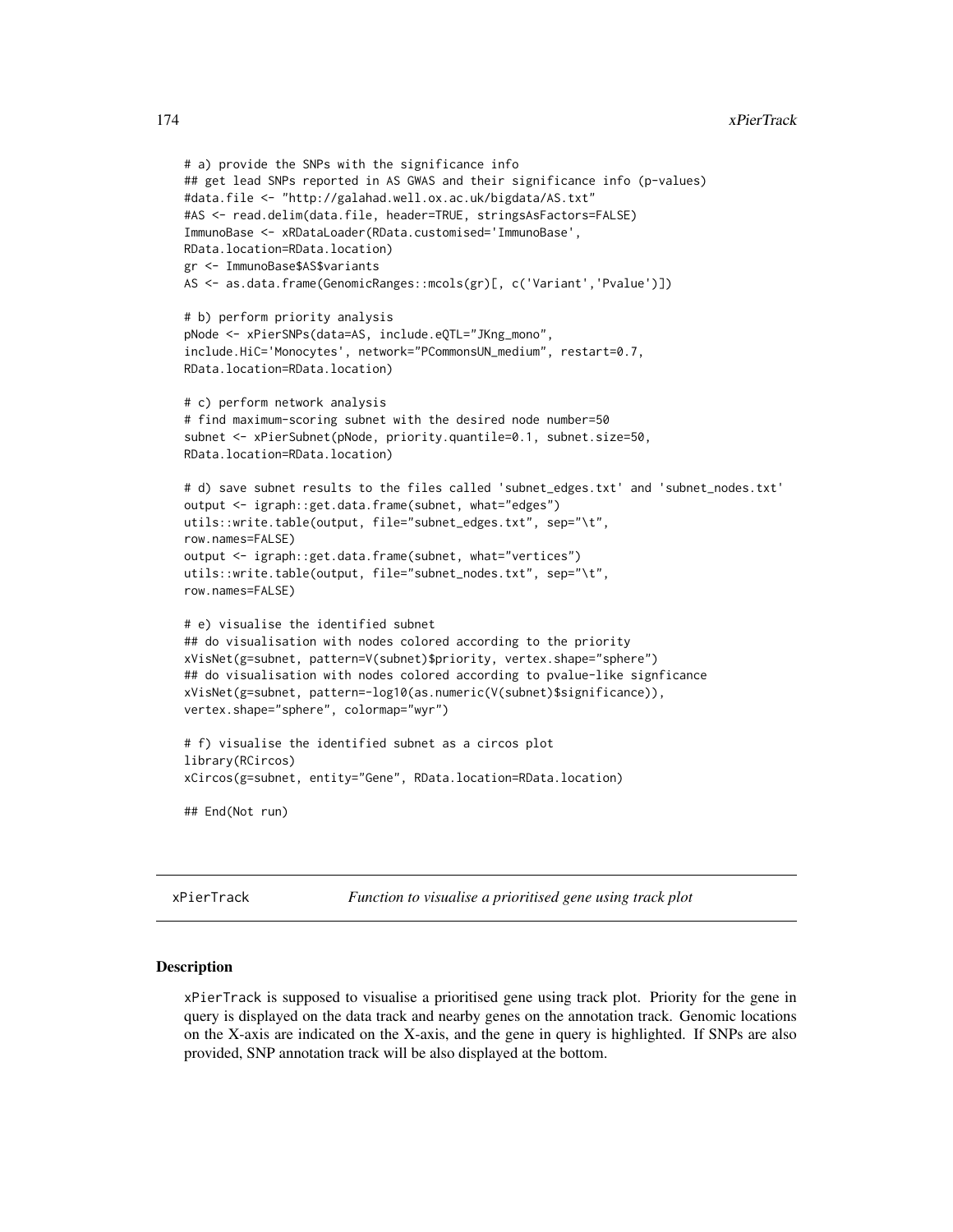## xPierTrack 175

# Usage

```
xPierTrack(
pNode,
priority.top = NULL,
target.query = NULL,
window = 1e+06,
nearby = NULL,
query.highlight = TRUE,
track.ideogram = TRUE,
track.genomeaxis = TRUE,
name.datatrack = "5-star rating\n(Priority index)",
name.annotrack = "Targets",
GR.Gene = c("UCSC_knownGene", "UCSC_knownCanonical"),
SNPs = NULL,max.num.SNPs = 50,
GR.SNP = c("dbSNP_GWAS", "dbSNP_Common", "dbSNP_Single"),
verbose = TRUE,
RData.location = "http://galahad.well.ox.ac.uk/bigdata",
guid = NULL,...
\sum_{i=1}^{n}
```
# Arguments

| pNode            | an object of class "pNode" (or "sTarget" or "dTarget")                                                                                                                                                                                                                                                                                                                                           |
|------------------|--------------------------------------------------------------------------------------------------------------------------------------------------------------------------------------------------------------------------------------------------------------------------------------------------------------------------------------------------------------------------------------------------|
| priority.top     | the number of the top targets used for track plot. By default, it is NULL meaning<br>all targets are used                                                                                                                                                                                                                                                                                        |
| target.query     | which gene in query will be visualised. If NULL, the target gene with the top<br>priority will be displayed                                                                                                                                                                                                                                                                                      |
| window           | the maximum distance defining nearby genes around the target gene in query.<br>By default it is 1e6                                                                                                                                                                                                                                                                                              |
| nearby           | the maximum number defining nearby genes around the target gene in query. By<br>default it is NULL. If not NULL, it will overwrite the parameter 'window'                                                                                                                                                                                                                                        |
| query.highlight  |                                                                                                                                                                                                                                                                                                                                                                                                  |
|                  | logical to indicate whether the gene in query will be highlighted                                                                                                                                                                                                                                                                                                                                |
|                  | track. ideogram logical to indicate whether ideogram track is shown. By default, it is TRUE                                                                                                                                                                                                                                                                                                      |
| track.genomeaxis |                                                                                                                                                                                                                                                                                                                                                                                                  |
|                  | logical to indicate whether genome axis track is shown. By default, it is TRUE                                                                                                                                                                                                                                                                                                                   |
|                  | name.datatrack the name for the data track. By default, it is "Priority index"                                                                                                                                                                                                                                                                                                                   |
|                  | name. annotrack the name for the annotation track. By default, it is "Genes". If NULL, the title<br>for annotation track will be hided                                                                                                                                                                                                                                                           |
| GR.Gene          | the genomic regions of genes. By default, it is 'UCSC_knownGene', that is,<br>UCSC known genes (together with genomic locations) based on human genome<br>assembly hg19. It can be 'UCSC_knownCanonical', that is, UCSC known<br>canonical genes (together with genomic locations) based on human genome as-<br>sembly hg19. Alternatively, the user can specify the customised input. To do so, |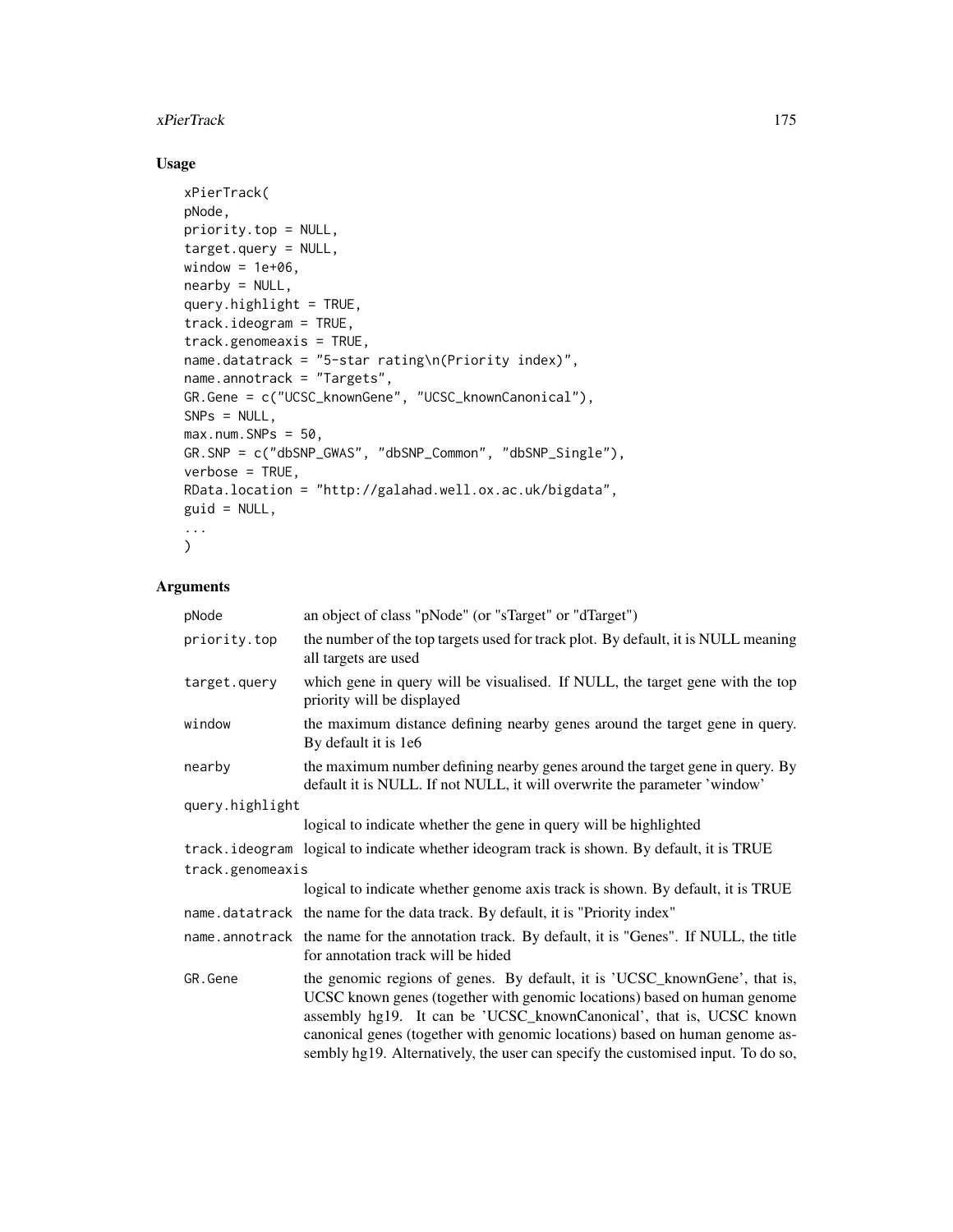|              | first save your RData file (containing an GR object) into your local computer,<br>and make sure the GR object content names refer to Gene Symbols. Then, tell<br>"GR.Gene" with your RData file name (with or without extension), plus specify<br>your file RData path in "RData.location"                                                                                                                                                                                                                                                                                                                                                                                                                   |
|--------------|--------------------------------------------------------------------------------------------------------------------------------------------------------------------------------------------------------------------------------------------------------------------------------------------------------------------------------------------------------------------------------------------------------------------------------------------------------------------------------------------------------------------------------------------------------------------------------------------------------------------------------------------------------------------------------------------------------------|
| <b>SNPs</b>  | a input vector containing SNPs. SNPs should be provided as dbSNP ID (ie start-<br>ing with rs). Alternatively, they can be in the format of 'chrN:xxx', where N is<br>either 1-22 or X, xxx is genomic positional number; for example, 'chr16:28525386'.<br>By default, it is NULL meaning the SNP annotation track will be not displayed                                                                                                                                                                                                                                                                                                                                                                    |
| max.num.SNPs | the maximum number (50 by default) of SNPs to be shown. If NULL, no such<br>restriction. Also this parameter only works when the SNP annotation track is<br>enabled                                                                                                                                                                                                                                                                                                                                                                                                                                                                                                                                          |
| GR.SNP       | the genomic regions of SNPs. By default, it is 'dbSNP_GWAS', that is, SNPs<br>from dbSNP (version 146) restricted to GWAS SNPs and their LD SNPs (hg19).<br>It can be 'dbSNP_Common', that is, Common SNPs from dbSNP (version 146)<br>plus GWAS SNPs and their LD SNPs (hg19). Alternatively, the user can specify<br>the customised input. To do so, first save your RData file (containing an GR<br>object) into your local computer, and make sure the GR object content names<br>refer to dbSNP IDs. Then, tell "GR.SNP" with your RData file name (with or<br>without extension), plus specify your file RData path in "RData.location". Note:<br>you can also load your customised GR object directly |
| verbose      | logical to indicate whether the messages will be displayed in the screen. By<br>default, it sets to false for no display                                                                                                                                                                                                                                                                                                                                                                                                                                                                                                                                                                                     |
|              | RData. location the characters to tell the location of built-in RData files. See xRDataLoader for<br>details                                                                                                                                                                                                                                                                                                                                                                                                                                                                                                                                                                                                 |
| guid         | a valid (5-character) Global Unique IDentifier for an OSF project. See xRDataLoader<br>for details                                                                                                                                                                                                                                                                                                                                                                                                                                                                                                                                                                                                           |
| .            | additional graphic parameters. For example, the parameter "add" allows the plot<br>added to an existing plotting canvas without re-initialising. See http://www.<br>rdocumentation.org/packages/Gviz/topics/plotTracks for the complete<br>list.                                                                                                                                                                                                                                                                                                                                                                                                                                                             |
|              |                                                                                                                                                                                                                                                                                                                                                                                                                                                                                                                                                                                                                                                                                                              |

# Value

a list of GenomeGraph tracks, each one augmented by the computed image map coordinates in the 'imageMap' slot, along with the additional 'ImageMap' object 'titles' containing information about the title panels.

## Note

none

# See Also

[xRDataLoader](#page-182-0), [xSNPlocations](#page-193-0), [xGR](#page-68-0)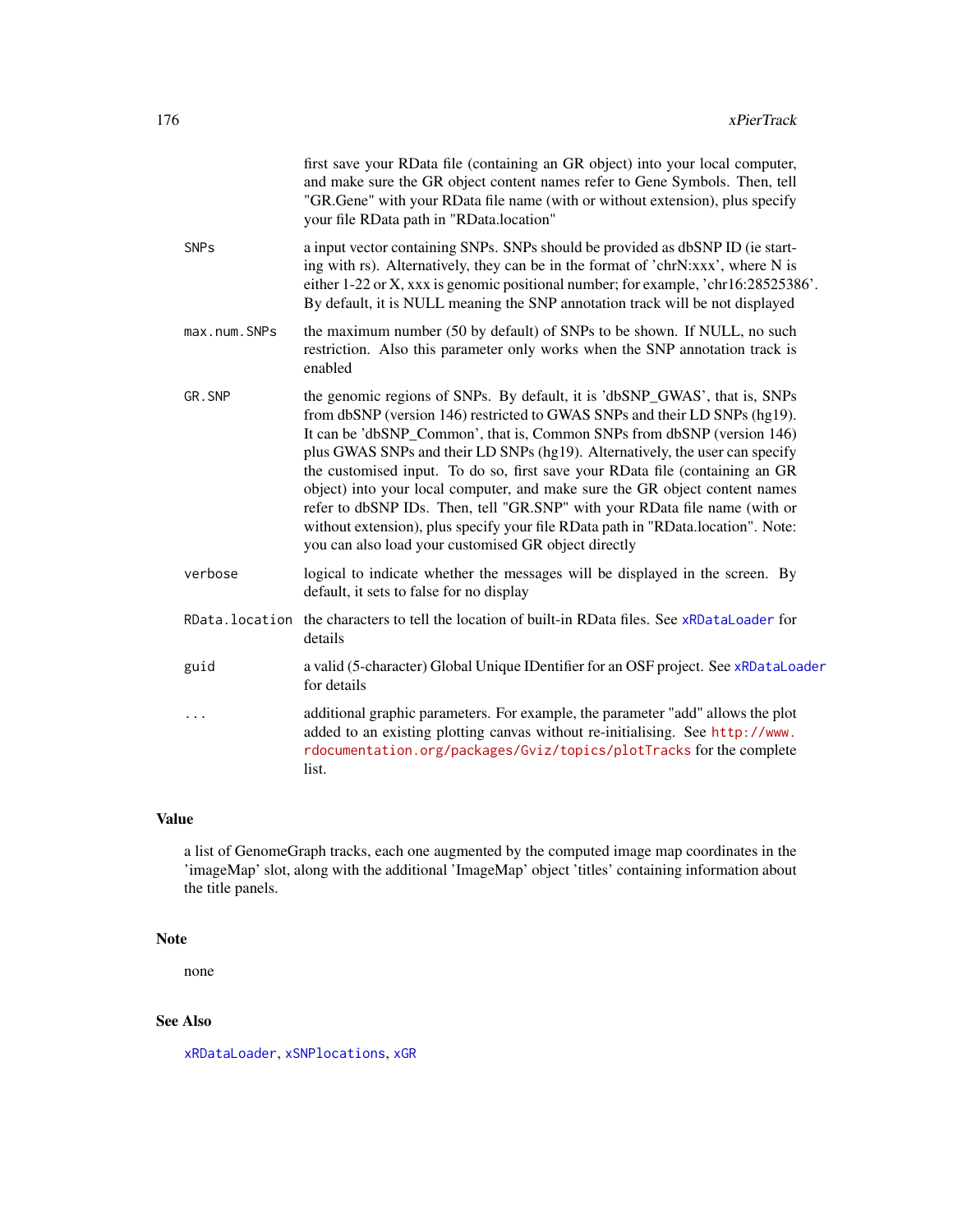# xPierTrackAdv 177

## Examples

```
RData.location <- "http://galahad.well.ox.ac.uk/bigdata"
## Not run:
# a) provide the SNPs with the significance info
## get lead SNPs reported in AS GWAS and their significance info (p-values)
#data.file <- "http://galahad.well.ox.ac.uk/bigdata/AS.txt"
#AS <- read.delim(data.file, header=TRUE, stringsAsFactors=FALSE)
ImmunoBase <- xRDataLoader(RData.customised='ImmunoBase',
RData.location=RData.location)
gr <- ImmunoBase$AS$variants
AS <- as.data.frame(GenomicRanges::mcols(gr)[, c('Variant','Pvalue')])
# b) perform priority analysis
pNode <- xPierSNPs(data=AS, include.eQTL="JKng_mono",
include.HiC='Monocytes', network="PCommonsUN_medium", restart=0.7,
RData.location=RData.location)
# c) track plot
library(Gviz)
#pdf(file="Gene_tracks.pdf", height=4, width=10, compress=TRUE)
xPierTrack(pNode, RData.location=RData.location)
#dev.off()
xPierTrack(pNode, priority.top=1000, nearby=20,
RData.location=RData.location)
## End(Not run)
```

| xPierTrackAdv | Function to visualise a list of prioritised genes using advanced track |
|---------------|------------------------------------------------------------------------|
|               | plot                                                                   |

# Description

xPierTrackAdv is supposed to visualise prioritised genes using advanced track plot. Internally, it calls the function 'xPierTrack' per gene.

### Usage

```
xPierTrackAdv(
pNode,
priority.top = NULL,
targets.query = NULL,
window = 1e+06.
nearby = NULL,
query.highth = TRUE,
track.ideogram = TRUE,
track.genomeaxis = TRUE,
name.datatrack = "Priority index",
```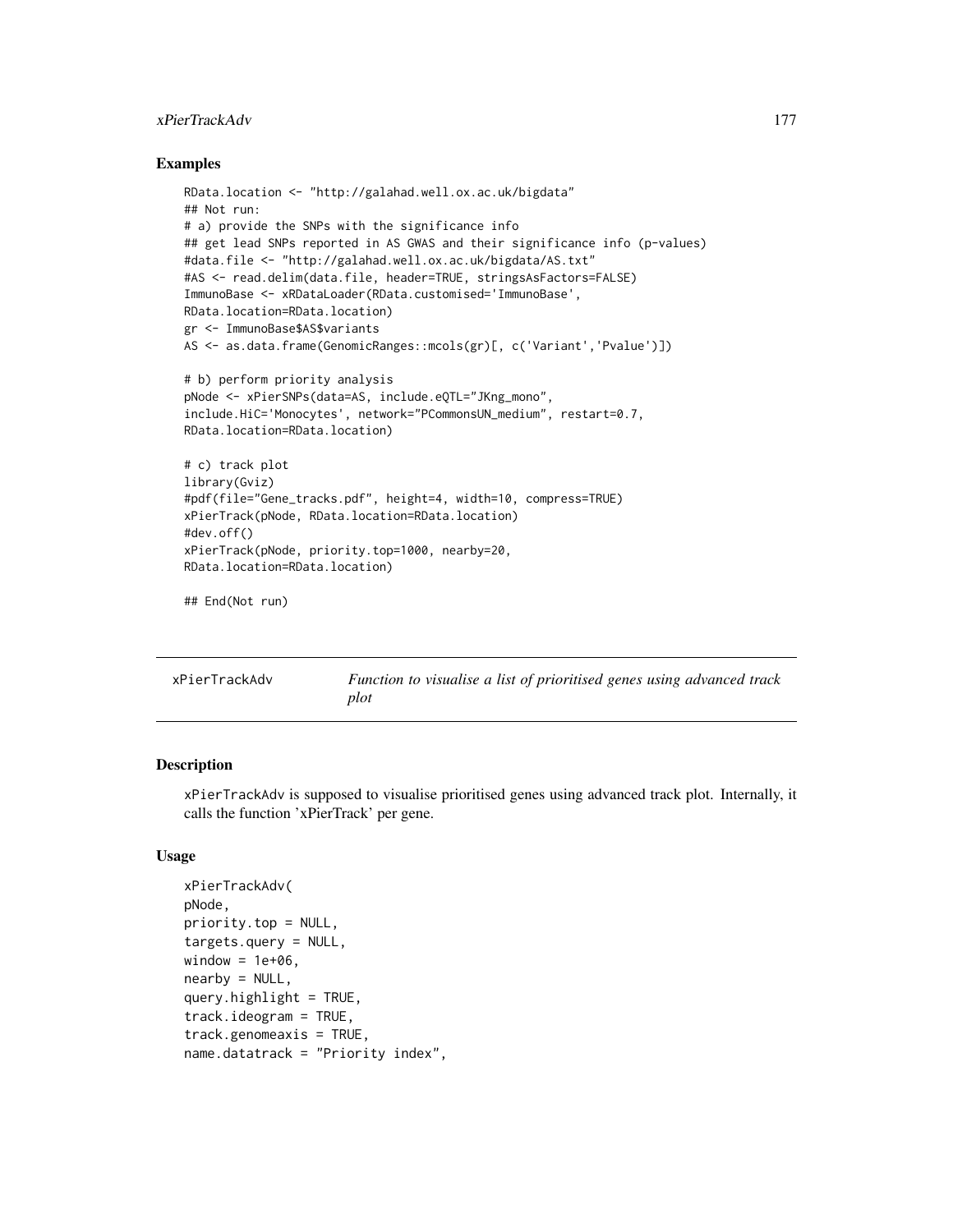```
name.annotrack = "Genes",
GR.Gene = c("UCSC_knownGene", "UCSC_knownCanonical"),
SNPs = NULL,GR.SNP = c("dbSNP_GWAS", "dbSNP_Common", "dbSNP_Single"),
verbose = TRUE,
RData.location = "http://galahad.well.ox.ac.uk/bigdata",
guid = NULL,...
)
```
# Arguments

| pNode            | an object of class "pNode" (or "sTarget" or "dTarget")                                                                                                                                                                                                                                                                                                                                                                                                                                                                                                                                                                                                                                         |  |
|------------------|------------------------------------------------------------------------------------------------------------------------------------------------------------------------------------------------------------------------------------------------------------------------------------------------------------------------------------------------------------------------------------------------------------------------------------------------------------------------------------------------------------------------------------------------------------------------------------------------------------------------------------------------------------------------------------------------|--|
| priority.top     | the number of the top targets used for track plot. By default, it is NULL meaning<br>all targets are used                                                                                                                                                                                                                                                                                                                                                                                                                                                                                                                                                                                      |  |
| targets.query    | which genes in query will be visualised. If NULL, the target gene with the top<br>priority will be displayed                                                                                                                                                                                                                                                                                                                                                                                                                                                                                                                                                                                   |  |
| window           | the maximum distance defining nearby genes around the target gene in query.<br>By default it is 1e6                                                                                                                                                                                                                                                                                                                                                                                                                                                                                                                                                                                            |  |
| nearby           | the maximum number defining nearby genes around the target gene in query. By<br>default it is NULL. If not NULL, it will overwrite the parameter 'window'                                                                                                                                                                                                                                                                                                                                                                                                                                                                                                                                      |  |
| query.highlight  |                                                                                                                                                                                                                                                                                                                                                                                                                                                                                                                                                                                                                                                                                                |  |
|                  | logical to indicate whether the gene in query will be highlighted                                                                                                                                                                                                                                                                                                                                                                                                                                                                                                                                                                                                                              |  |
|                  | track.ideogram logical to indicate whether ideogram track is shown. By default, it is TRUE                                                                                                                                                                                                                                                                                                                                                                                                                                                                                                                                                                                                     |  |
| track.genomeaxis |                                                                                                                                                                                                                                                                                                                                                                                                                                                                                                                                                                                                                                                                                                |  |
|                  | logical to indicate whether genome axis track is shown. By default, it is TRUE                                                                                                                                                                                                                                                                                                                                                                                                                                                                                                                                                                                                                 |  |
|                  | name.datatrack the name for the data track. By default, it is "Priority index"                                                                                                                                                                                                                                                                                                                                                                                                                                                                                                                                                                                                                 |  |
|                  | name.annotrack the name for the annotation track. By default, it is "Target genes"                                                                                                                                                                                                                                                                                                                                                                                                                                                                                                                                                                                                             |  |
| GR.Gene          | the genomic regions of genes. By default, it is 'UCSC_knownGene', that is,<br>UCSC known genes (together with genomic locations) based on human genome<br>assembly hg19. It can be 'UCSC_knownCanonical', that is, UCSC known<br>canonical genes (together with genomic locations) based on human genome as-<br>sembly hg19. Alternatively, the user can specify the customised input. To do so,<br>first save your RData file (containing an GR object) into your local computer,<br>and make sure the GR object content names refer to Gene Symbols. Then, tell<br>"GR.Gene" with your RData file name (with or without extension), plus specify<br>your file RData path in "RData.location" |  |
| <b>SNPs</b>      | a input vector containing SNPs. SNPs should be provided as dbSNP ID (ie start-<br>ing with rs). Alternatively, they can be in the format of 'chrN:xxx', where N is<br>either 1-22 or X, xxx is genomic positional number; for example, 'chr16:28525386'.<br>By default, it is NLL meaning the SNP annotation track will be not displayed                                                                                                                                                                                                                                                                                                                                                       |  |
| GR.SNP           | the genomic regions of SNPs. By default, it is 'dbSNP_GWAS', that is, SNPs<br>from dbSNP (version 146) restricted to GWAS SNPs and their LD SNPs (hg19).<br>It can be 'dbSNP_Common', that is, Common SNPs from dbSNP (version 146)<br>plus GWAS SNPs and their LD SNPs (hg19). Alternatively, the user can specify                                                                                                                                                                                                                                                                                                                                                                            |  |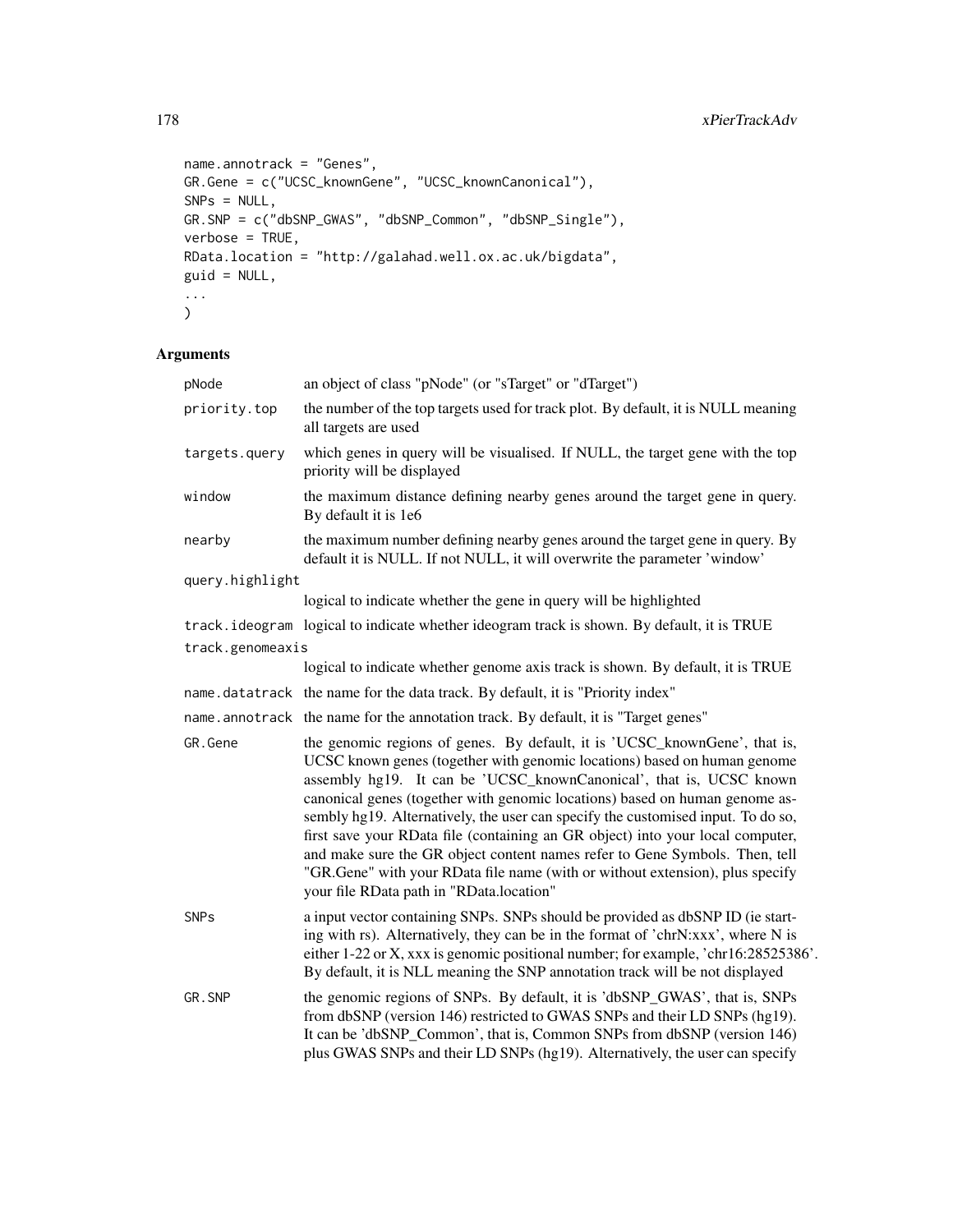| the customised input. To do so, first save your RData file (containing an GR<br>object) into your local computer, and make sure the GR object content names<br>refer to dbSNP IDs. Then, tell "GR.SNP" with your RData file name (with or<br>without extension), plus specify your file RData path in "RData.location". Note:<br>you can also load your customised GR object directly                                                       |
|---------------------------------------------------------------------------------------------------------------------------------------------------------------------------------------------------------------------------------------------------------------------------------------------------------------------------------------------------------------------------------------------------------------------------------------------|
| logical to indicate whether the messages will be displayed in the screen. By<br>default, it sets to false for no display                                                                                                                                                                                                                                                                                                                    |
| RData, location the characters to tell the location of built-in RData files. See xRDataLoader for<br>details                                                                                                                                                                                                                                                                                                                                |
| a valid (5-character) Global Unique IDentifier for an OSF project. See xRDataLoader<br>for details                                                                                                                                                                                                                                                                                                                                          |
| additional graphic parameters. For example, the parameter "strip" allows the<br>panel title is hided (FALSE), shown (TRUE) or without the background (lat-<br>tice::strip.custom(bg="transparent")); the parameter "layout" allows specifica-<br>tion of the layout (the first element for the columns and the second element<br>for the rows). See http://www.rdocumentation.org/packages/lattice/<br>topics/xyplot for the complete list. |
|                                                                                                                                                                                                                                                                                                                                                                                                                                             |

## Value

an object of class "trellis"

#### Note

none

## See Also

[xRDataLoader](#page-182-0)

# Examples

```
RData.location <- "http://galahad.well.ox.ac.uk/bigdata"
## Not run:
# a) provide the SNPs with the significance info
## get lead SNPs reported in AS GWAS and their significance info (p-values)
#data.file <- "http://galahad.well.ox.ac.uk/bigdata/AS.txt"
#AS <- read.delim(data.file, header=TRUE, stringsAsFactors=FALSE)
ImmunoBase <- xRDataLoader(RData.customised='ImmunoBase',
RData.location=RData.location)
gr <- ImmunoBase$AS$variants
AS <- as.data.frame(GenomicRanges::mcols(gr)[, c('Variant','Pvalue')])
# b) perform priority analysis
pNode <- xPierSNPs(data=AS, include.eQTL="JKng_mono",
include.HiC='Monocytes', network="PCommonsUN_medium", restart=0.7,
RData.location=RData.location)
# c) track plot
```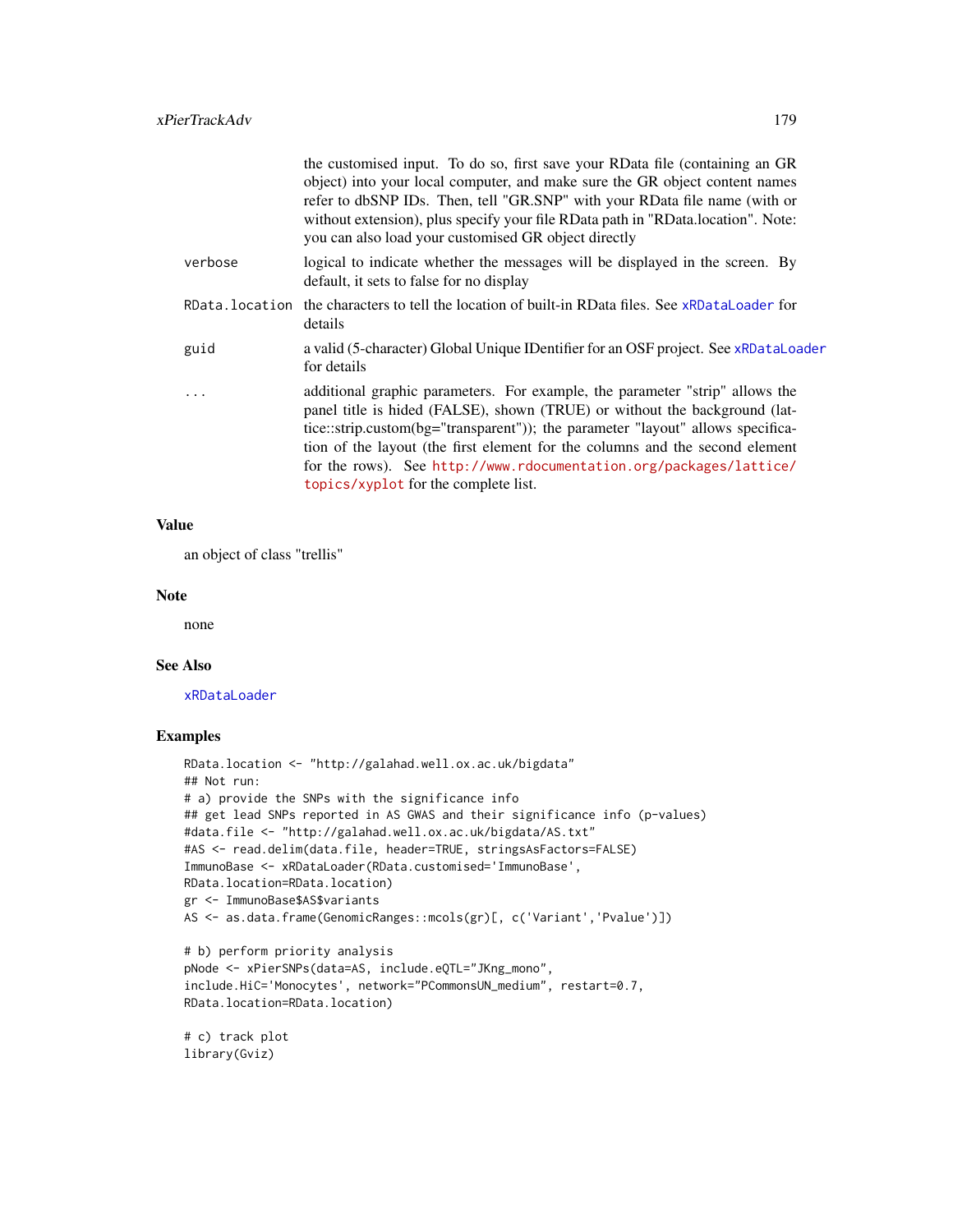```
#pdf(file="Gene_tracks.pdf", height=4, width=10, compress=TRUE)
xPierTrackAdv(pNode, RData.location=RData.location)
#dev.off()
xPierTrackAdv(pNode, priority.top=1000, nearby=20,
RData.location=RData.location)
```
## End(Not run)

xPredictCompare *Function to compare prediction performance results*

## Description

xPredictCompare is supposed to compare prediction performance results. It returns an object of class "ggplot".

## Usage

```
xPredictCompare(
list_pPerf,
displayBy = c("ROC", "PR"),
type = c("curve", "bar"),
sort = TRUE,delta1 = TRUE,facet = FALSE,
font.family = "sans",
signature = TRUE
\mathcal{L}
```
# Arguments

| list_pPerf  | a list of "pPerf" objects                                                                                                                                  |
|-------------|------------------------------------------------------------------------------------------------------------------------------------------------------------|
| displayBy   | which performance will be used for comparison. It can be "ROC" for ROC curve<br>(by default), "PR" for PR curve                                            |
| type        | the type of plot to draw. It can be "curve" for curve plot (by default), "bar" for<br>bar plot                                                             |
| sort        | logical to indicate whether to sort methods according to performance. By de-<br>fault, it sets TRUE                                                        |
| detail      | logical to indicate whether to label methods along with performance. By default,<br>it sets TRUE                                                           |
| facet       | logical to indicate whether to facet/wrap a 1d of panels into 2d. By default, it<br>sets FALSE                                                             |
| font.family | the font family for texts                                                                                                                                  |
| signature   | a logical to indicate whether the signature is assigned to the plot caption. By<br>default, it sets TRUE showing which function is used to draw this graph |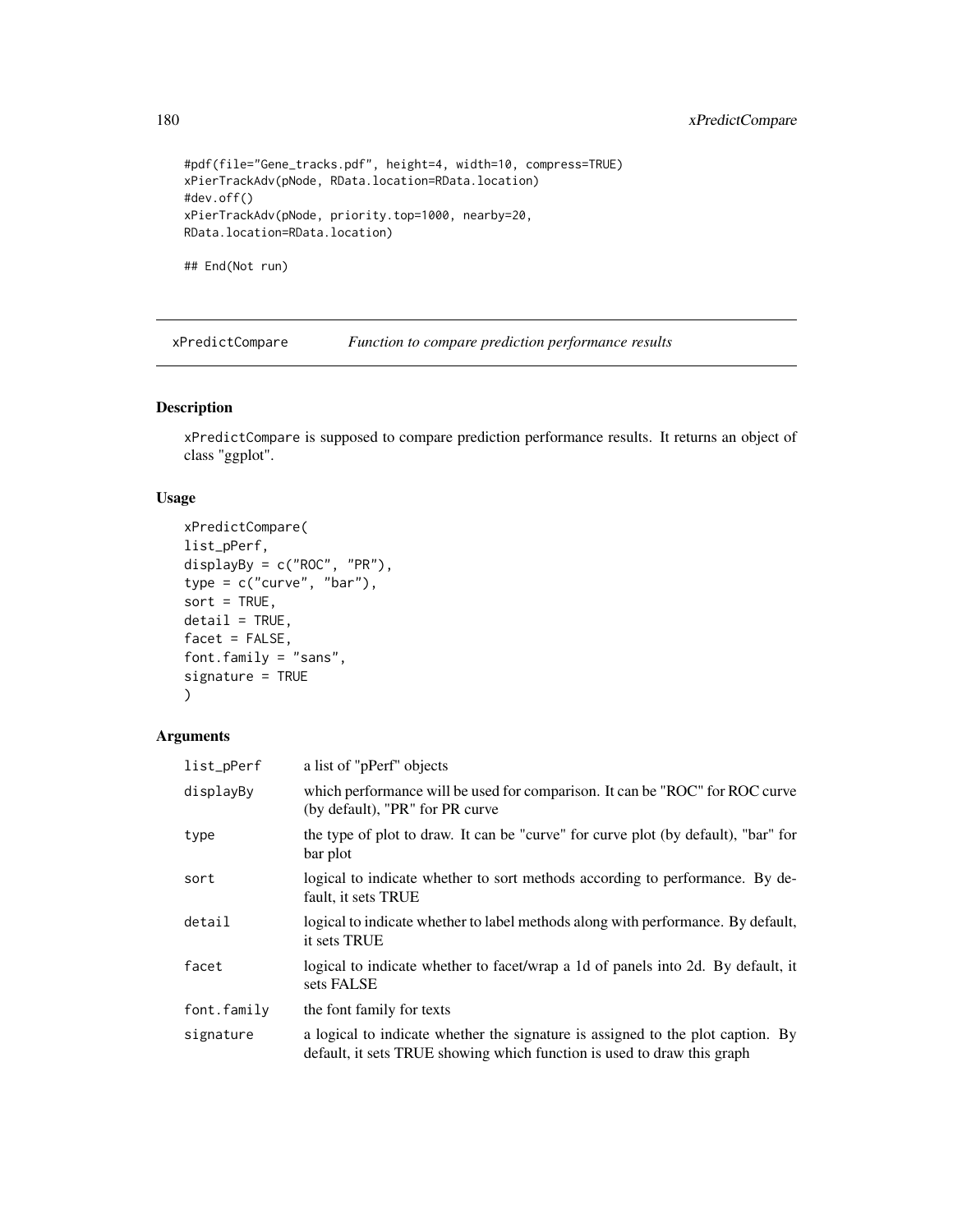#### <span id="page-180-1"></span>xPredictROCR 181

# Value

an object of class "ggplot" or NULL (if all input pPerf objects are NULL)

#### Note

none

#### See Also

[xPredictCompare](#page-179-0)

#### Examples

```
RData.location <- "http://galahad.well.ox.ac.uk/bigdata"
## Not run:
bp <- xPredictCompare(ls_pPerf, displayBy="ROC")
print(bp)
## modify legend position
bp + theme(legend.position=c(0.75,0.25))
## End(Not run)
```
<span id="page-180-0"></span>

xPredictROCR *Function to assess the prediction performance via ROC and Precision-Recall (PR) analysis*

#### Description

xPredictROCR is supposed to assess the prediction performance via Receiver Operating Characteristic (ROC) and Precision-Recall (PR) analysis. It requires three inputs: 1) Gold Standard Positive (GSP) targets; 2) Gold Standard Negative (GSN) targets; 3) prediction containing predicted targets and predictive scores.

#### Usage

```
xPredictROCR(
prediction,
GSP,
GSN,
rescale = TRUE,
plot = c("none", "ROC", "PR"),
verbose = TRUE,
font.family = "sans",
signature = TRUE
)
```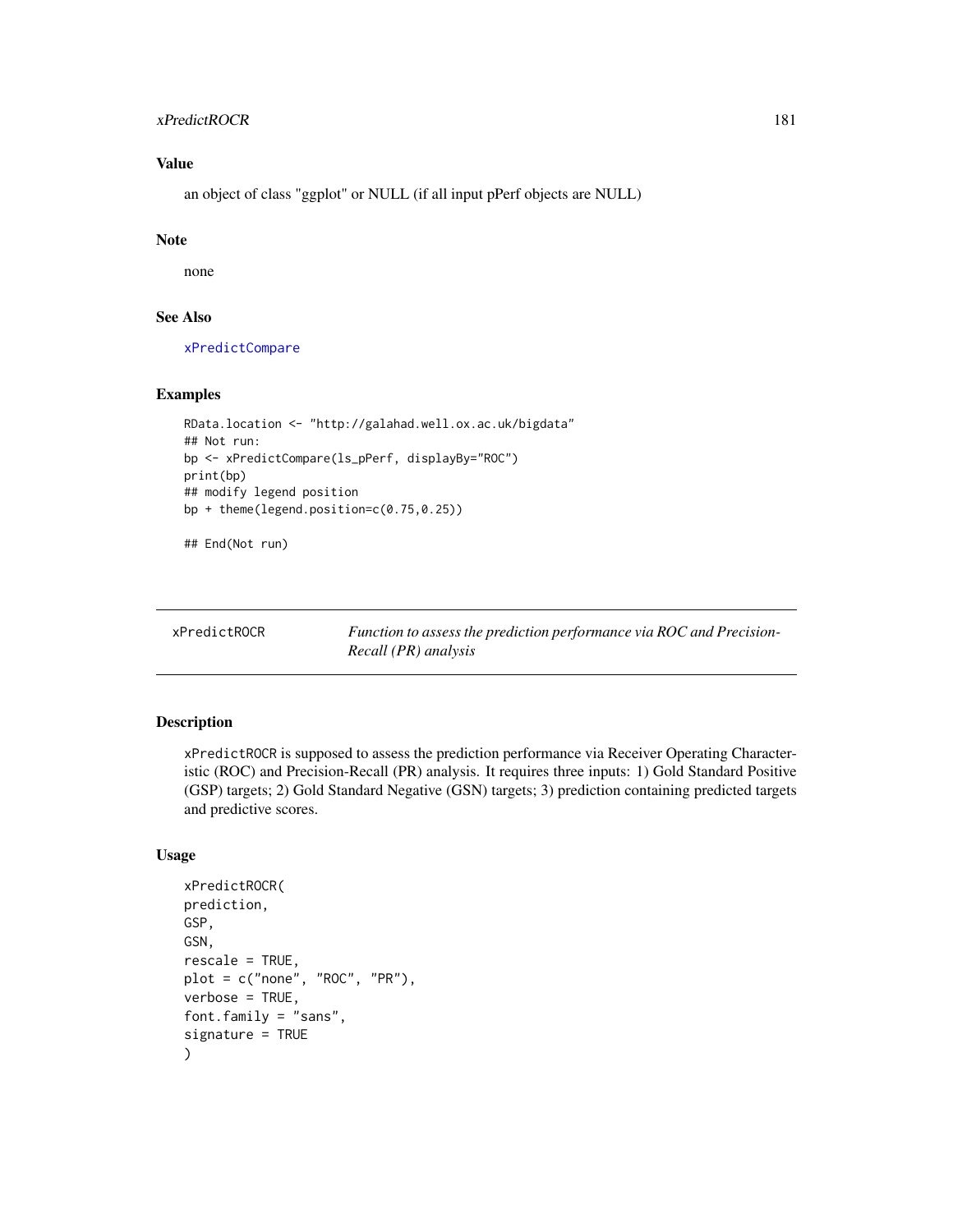<span id="page-181-0"></span>

| prediction  | a data frame containing predictions along with predictive scores. It has two<br>columns: 1st column for target, 2nd column for predictive scores (the higher<br>the better). Alternatively, it can be an object of class "pNode" (or "sTarget" or<br>"dTarget") from which a data frame is extracted |
|-------------|------------------------------------------------------------------------------------------------------------------------------------------------------------------------------------------------------------------------------------------------------------------------------------------------------|
| GSP         | a vector containing Gold Standard Positives (GSP)                                                                                                                                                                                                                                                    |
| GSN         | a vector containing Gold Standard Negatives (GSN)                                                                                                                                                                                                                                                    |
| rescale     | logical to indicate whether to linearly rescale predictive scores for GSP/GSN<br>targets to the range $[0,1]$ . By default, it sets to TRUE                                                                                                                                                          |
| plot        | the way to plot performance curve. It can be 'none' for no curve returned, 'ROC'<br>for ROC curve, and 'PR' for PR curve.                                                                                                                                                                            |
| verbose     | logical to indicate whether the messages will be displayed in the screen. By<br>default, it sets to TRUE for display                                                                                                                                                                                 |
| font.family | the font family for texts                                                                                                                                                                                                                                                                            |
| signature   | a logical to indicate whether the signature is assigned to the plot caption. By<br>default, it sets TRUE showing which function is used to draw this graph                                                                                                                                           |

#### Value

If plot is 'none' (by default), an object of class "pPerf", a list with following components:

- PRS: a data frame with 3 columns ('Precision', 'Recall' and 'Specificity')
- AUROC: a scalar value for ROC AUC
- Fmax: a scalar value for maximum F-measure
- ROC\_perf: a ROCR performance-class object for ROC curve
- PR\_perf: a ROCR performance-class object for PR curve
- Pred\_obj: a ROCR prediction-class object (potentially used for calculating other performance measures)

If plot is 'ROC' or 'PR', it will return a ggplot object after being appended with the same components as mentioned above. If no GSP and/or GSN is predicted, it will return NULL

#### Note

AUC: the area under ROC F-measure: the maximum of a harmonic mean between precision and recall along PR curve

#### See Also

#### [xPredictROCR](#page-180-0)

#### Examples

```
RData.location <- "http://galahad.well.ox.ac.uk/bigdata"
## Not run:
pPerf <- xPredictROCR(prediction, GSP, GSN)
```
## End(Not run)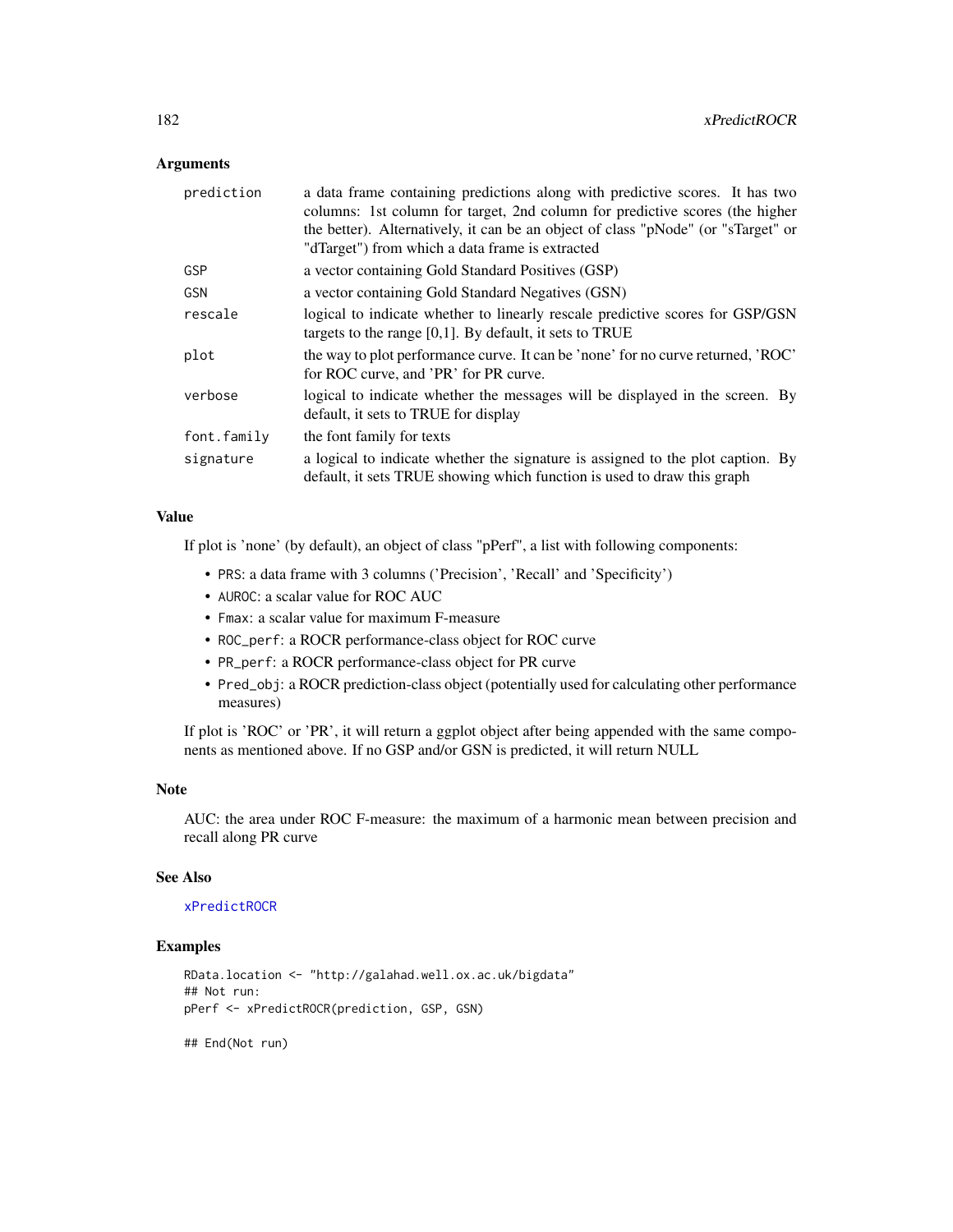<span id="page-182-1"></span><span id="page-182-0"></span>

#### Description

xRDataLoader is supposed to load the package built-in RData.

#### Usage

```
xRDataLoader(
RData = c(NA, "GWAS2EF", "GWAS_LD", "IlluminaHumanHT",
"IlluminaOmniExpress",
"ig.DO", "ig.EF", "ig.GOBP", "ig.GOCC", "ig.GOMF", "ig.HPCM",
"ig.HPMA", "ig.HPMI",
"ig.HPPA", "ig.MP", "org.Hs.eg", "org.Hs.egDGIdb", "org.Hs.egDO",
"org.Hs.egGOBP",
"org.Hs.egGOCC", "org.Hs.egGOMF", "org.Hs.egHPCM", "org.Hs.egHPMA",
"org.Hs.egHPMI",
"org.Hs.egHPPA", "org.Hs.egMP", "org.Hs.egMsigdbC1",
"org.Hs.egMsigdbC2BIOCARTA",
"org.Hs.egMsigdbC2CGP", "org.Hs.egMsigdbC2CPall",
"org.Hs.egMsigdbC2CP",
"org.Hs.egMsigdbC2KEGG", "org.Hs.egMsigdbC2REACTOME",
"org.Hs.egMsigdbC3MIR",
"org.Hs.egMsigdbC3TFT", "org.Hs.egMsigdbC4CGN", "org.Hs.egMsigdbC4CM",
"org.Hs.egMsigdbC5BP", "org.Hs.egMsigdbC5CC", "org.Hs.egMsigdbC5MF",
"org.Hs.egMsigdbC6", "org.Hs.egMsigdbC7", "org.Hs.egMsigdbH",
"org.Hs.egPS",
"org.Hs.egSF", "org.Hs.egPfam", "org.Hs.string", "org.Hs.PCommons_DN",
"org.Hs.PCommons_UN"),
RData.customised = NULL,
verbose = TRUE,
RData.location = "http://galahad.well.ox.ac.uk/bigdata",
guid = NULL)
```
#### Arguments

RData which built-in RData to load. It can be one of "GWAS2EF", "GWAS\_LD", "IlluminaHumanHT", "IlluminaOmniExpress", "ig.DO", "ig.EF", "ig.GOBP", "ig.GOCC", "ig.GOMF", "ig.HPCM", "ig.HPMA", "ig.HPMI", "ig.HPPA", "ig.MP", "org.Hs.eg", "org.Hs.egDGIdb", "org.Hs.egDO", "org.Hs.egGOBP", "org.Hs.egGOCC", "org.Hs.egGOMF", "org.Hs.egHPCM", "org.Hs.egHPMA", "org.Hs.egHPMI", "org.Hs.egHPPA", "org.Hs.egMP", "org.Hs.egMsigdbC1", "org.Hs.egMsigdbC2BIOCARTA", "org.Hs.egMsigdbC2CGP", "org.Hs.egMsigdbC2CPall", "org.Hs.egMsigdbC2CP", "org.Hs.egMsigdbC2KEGG", "org.Hs.egMsigdbC2REACTOME", "org.Hs.egMsigdbC3MIR", "org.Hs.egMsigdbC3TFT", "org.Hs.egMsigdbC4CGN", "org.Hs.egMsigdbC4CM",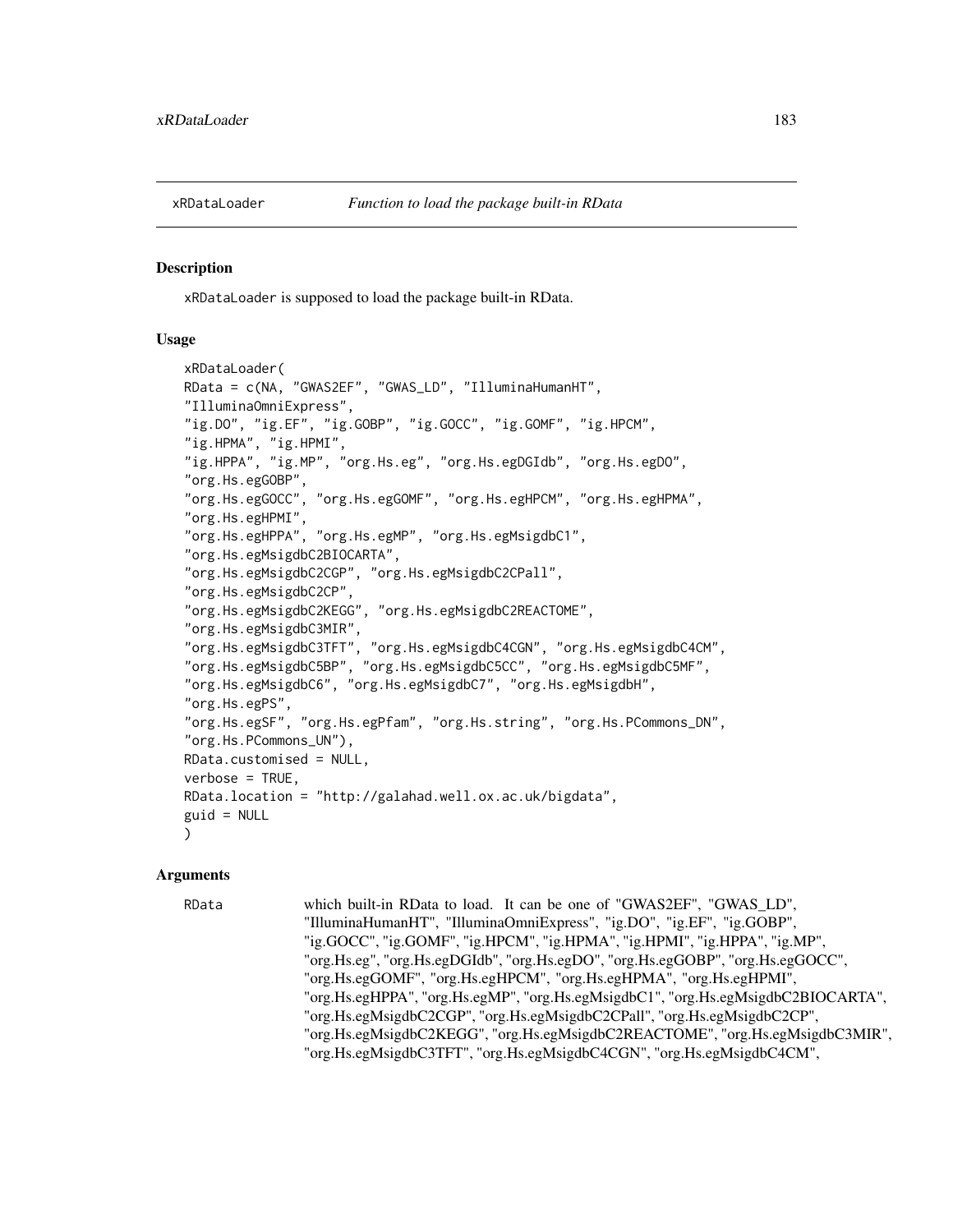<span id="page-183-0"></span>

|                  | "org.Hs.egMsigdbC5BP", "org.Hs.egMsigdbC5CC", "org.Hs.egMsigdbC5MF",<br>"org.Hs.egMsigdbC6", "org.Hs.egMsigdbC7", "org.Hs.egMsigdbH", "org.Hs.egPS",<br>"org.Hs.egSF", "org.Hs.egPfam", "org.Hs.string", "org.Hs.PCommons_DN", "org.Hs.PCommons_UN",<br>"org.Hs.egGTExV4", "org.Hs.egGTExV6"                                                                                                                                                                                                                                                                                                                                                                                                                                                                                                                                                                                                                                                                   |
|------------------|----------------------------------------------------------------------------------------------------------------------------------------------------------------------------------------------------------------------------------------------------------------------------------------------------------------------------------------------------------------------------------------------------------------------------------------------------------------------------------------------------------------------------------------------------------------------------------------------------------------------------------------------------------------------------------------------------------------------------------------------------------------------------------------------------------------------------------------------------------------------------------------------------------------------------------------------------------------|
| RData.customised |                                                                                                                                                                                                                                                                                                                                                                                                                                                                                                                                                                                                                                                                                                                                                                                                                                                                                                                                                                |
|                  | a file name for RData-formatted file. By default, it is NULL. It is designed<br>when the user wants to import customised RData that are not listed in the above<br>argument 'RData'. However, this argument can be always used even for those<br>RData that are listed in the argument 'RData'                                                                                                                                                                                                                                                                                                                                                                                                                                                                                                                                                                                                                                                                 |
| verbose          | logical to indicate whether the messages will be displayed in the screen. By<br>default, it sets to TRUE for display                                                                                                                                                                                                                                                                                                                                                                                                                                                                                                                                                                                                                                                                                                                                                                                                                                           |
|                  | RData. location the characters to tell the location of built-in RData files. By default, it remotely<br>locates at http://galahad.well.ox.ac.uk/bigdata; the development ver-<br>sion locates at http://galahad.well.ox.ac.uk/bigdata. For the user equipped<br>with fast internet connection, this option can be just left as default. But it is al-<br>ways advisable to download these files locally. Especially when the user needs<br>to run this function many times, there is no need to ask the function to remotely<br>download every time (also it will unnecessarily increase the runtime). For ex-<br>amples, these files (as a whole or part of them) can be first downloaded into your<br>current working directory, and then set this option as: $RData location = "."$ .<br>Surely, the location can be anywhere as long as the user provides the correct path<br>pointing to (otherwise, the script will have to remotely download each time) |
| guid             | a valid (5-character) Global Unique IDentifier for an OSF project. For example,<br>'gskpn' (see 'https://osf.io/gskpn'). If a valid provided and the query matched,<br>it has priority over the one specified via RData.location                                                                                                                                                                                                                                                                                                                                                                                                                                                                                                                                                                                                                                                                                                                               |
|                  |                                                                                                                                                                                                                                                                                                                                                                                                                                                                                                                                                                                                                                                                                                                                                                                                                                                                                                                                                                |

any use-specified variable that is given on the right side of the assigement sign '<-', which contains the loaded RData. If the data cannot be loaded, it returns NULL.

#### Note

If there are no use-specified variable that is given on the right side of the assigement sign '<-', then no RData will be loaded onto the working environment. To enable 'guid', please also install a package "osfr" via BiocManager::install("osfr",dependencies=TRUE).

#### See Also

#### [xRDataLoader](#page-182-0)

#### Examples

```
RData.location <- "http://galahad.well.ox.ac.uk/bigdata"
## Not run:
ImmunoBase <- xRDataLoader(RData.customised='ImmunoBase')
org.Hs.eg <- xRDataLoader(RData='org.Hs.eg')
ig.HPPA <- xRDataLoader(RData='ig.HPPA')
org.Hs.egHPPA <- xRDataLoader(RData='org.Hs.egHPPA')
```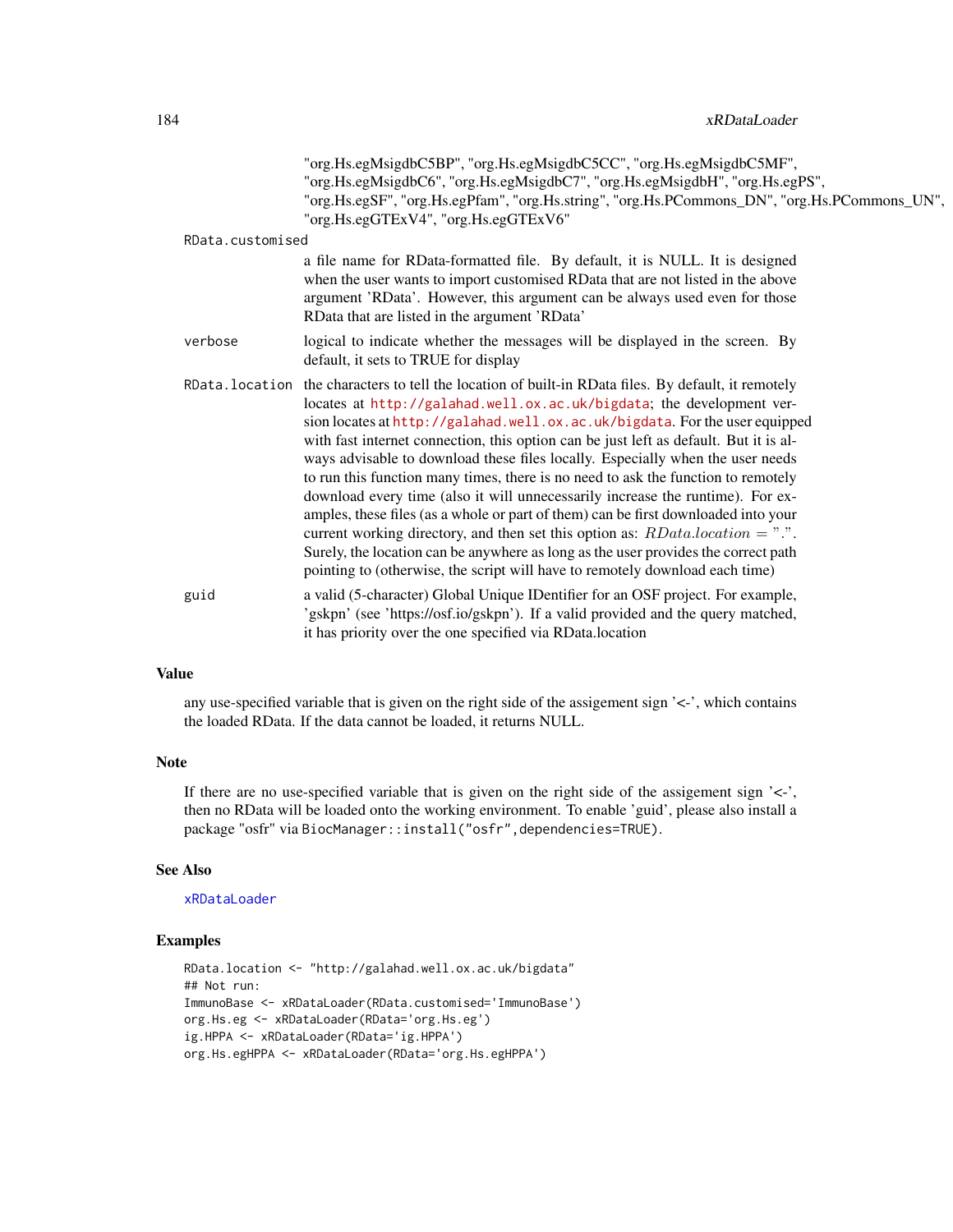#### <span id="page-184-0"></span> $xRWR$  and the set of the set of the set of the set of the set of the set of the set of the set of the set of the set of the set of the set of the set of the set of the set of the set of the set of the set of the set of th

```
org.Hs.egHPPA <- xRDataLoader(RData.customised='org.Hs.egHPPA')
org.Hs.egHPPA <- xRDataLoader(RData.customised='org.Hs.egHPPA')
# from OSF
org.Mm.egKEGG <- xRDataLoader(RData='org.Mm.egKEGG', guid='gskpn')
org.Mm.string_high <- xRDataLoader(RData='org.Mm.string_high',
guid='gskpn')
## End(Not run)
```
xRWR *Function to implement Random Walk with Restart (RWR) on the input graph*

#### Description

xRWR is supposed to implement Random Walk with Restart (RWR) on the input graph. If the seeds (i.e. a set of starting nodes) are given, it intends to calculate the affinity score of all nodes in the graph to the seeds. If the seeds are not given, it will pre-compute affinity matrix for nodes in the input graph with respect to each starting node (as a seed) by looping over every node in the graph. Parallel computing is also supported.

#### Usage

```
xRWR(
g,
normalise = c("laplacian", "row", "column", "none"),
setSeeds = NULL,
restart = 0.75,
normalise.affinity.matrix = c("none", "quantile"),
parallel = TRUE,
multicores = NULL,
verbose = TRUE
)
```

| g         | an object of class "igraph" or "graphNEL"                                                                                                                                                                                                                                                                                                                                                                                                                                                                |
|-----------|----------------------------------------------------------------------------------------------------------------------------------------------------------------------------------------------------------------------------------------------------------------------------------------------------------------------------------------------------------------------------------------------------------------------------------------------------------------------------------------------------------|
| normalise | the way to normalise the adjacency matrix of the input graph. It can be 'lapla-<br>cian' for laplacian normalisation, 'row' for row-wise normalisation, 'column'<br>for column-wise normalisation, or 'none'                                                                                                                                                                                                                                                                                             |
| setSeeds  | an input matrix used to define sets of starting seeds. One column corresponds<br>to one set of seeds that a walker starts with. The input matrix must have row<br>names, coming from node names of input graph, i.e. $V(g)$ \$name, since there is<br>a mapping operation. The non-zero entries mean that the corresonding rows (i.e.<br>the gene/row names) are used as the seeds, and non-zero values can be viewed<br>as how to weight the relative importance of seeds. By default, this option sets |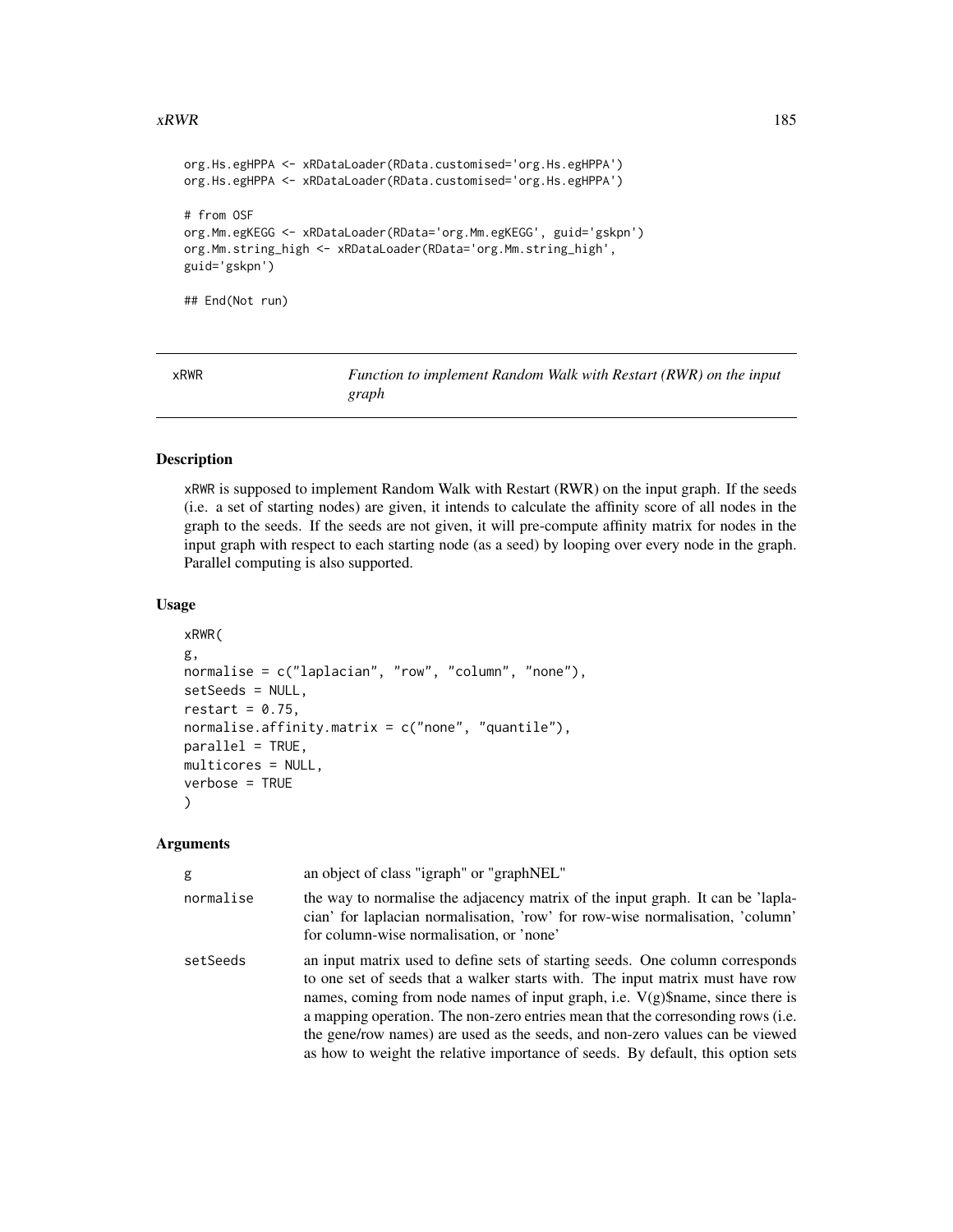|                           | to "NULL", suggesting each node in the graph will be used as a set of the seed<br>to pre-compute affinity matrix for the input graph. This default does not scale<br>for large input graphs since it will loop over every node in the graph; however,<br>the pre-computed affinity matrix can be extensively reused for obtaining affinity<br>scores between any combinations of nodes/seeds, allows for some flexibility in<br>the downstream use, in particular when sampling a large number of random node<br>combinations for statistical testing |
|---------------------------|-------------------------------------------------------------------------------------------------------------------------------------------------------------------------------------------------------------------------------------------------------------------------------------------------------------------------------------------------------------------------------------------------------------------------------------------------------------------------------------------------------------------------------------------------------|
| restart                   | the restart probability used for RWR. The restart probability takes the value from<br>0 to 1, controlling the range from the starting nodes/seeds that the walker will<br>explore. The higher the value, the more likely the walker is to visit the nodes<br>centered on the starting nodes. At the extreme when the restart probability is<br>zero, the walker moves freely to the neighbors at each step without restarting<br>from seeds, i.e., following a random walk (RW)                                                                       |
| normalise.affinity.matrix |                                                                                                                                                                                                                                                                                                                                                                                                                                                                                                                                                       |
|                           | the way to normalise the output affinity matrix. It can be 'none' for no normali-<br>sation, 'quantile' for quantile normalisation to ensure that columns (if multiple)<br>of the output affinity matrix have the same quantiles                                                                                                                                                                                                                                                                                                                      |
| parallel                  | logical to indicate whether parallel computation with multicores is used. By<br>default, it sets to true, but not necessarily does so. It will depend on whether<br>these two packages "foreach" and "doParallel" have been installed                                                                                                                                                                                                                                                                                                                 |
| multicores                | an integer to specify how many cores will be registered as the multicore parallel<br>backend to the 'foreach' package. If NULL, it will use a half of cores available in<br>a user's computer. This option only works when parallel computation is enabled                                                                                                                                                                                                                                                                                            |
| verbose                   | logical to indicate whether the messages will be displayed in the screen. By<br>default, it sets to true for display                                                                                                                                                                                                                                                                                                                                                                                                                                  |

It returns a sparse matrix, called 'PTmatrix':

- When the seeds are NOT given: a pre-computated affinity matrix with the dimension of n X n, where n is the number of nodes in the input graph. Columns stand for starting nodes walking from, and rows for ending nodes walking to. Therefore, a column for a starting node represents a steady-state affinity vector that the starting node will visit all the ending nodes in the graph
- When the seeds are given: an affinity matrix with the dimension of n X nset, where n is the number of nodes in the input graph, and nset for the number of the sets of seeds (i.e. the number of columns in setSeeds). Each column stands for the steady probability vector, storing the affinity score of all nodes in the graph to the starting nodes/seeds. This steady probability vector can be viewed as the "influential impact" over the graph imposed by the starting nodes/seeds.

#### Note

The input graph will treat as an unweighted graph if there is no 'weight' edge attribute associated with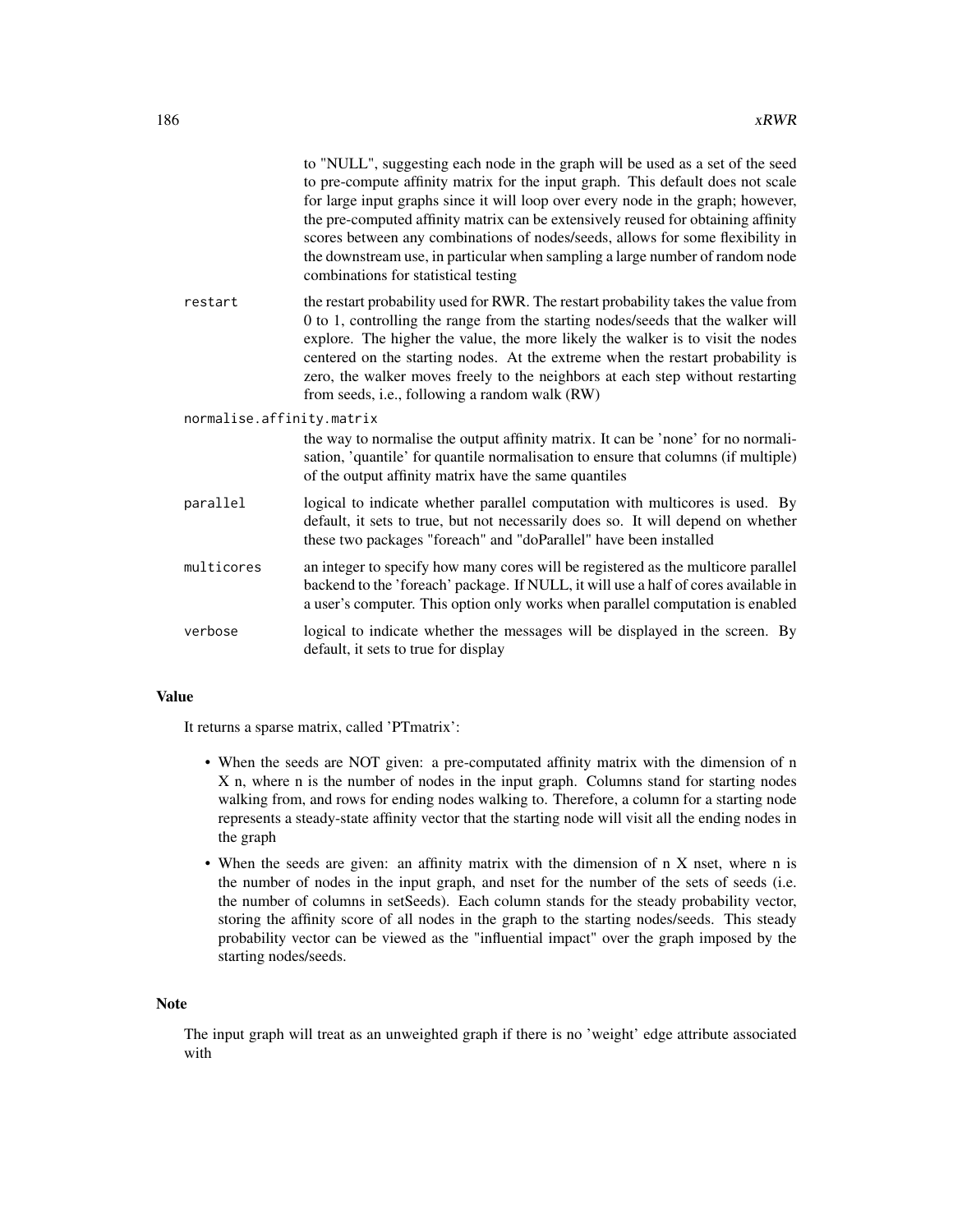#### <span id="page-186-1"></span>xSM2DF 187

#### See Also

[xCheckParallel](#page-17-0)

#### Examples

```
# 1) generate a random graph according to the ER model
set.seed(123)
g <- erdos.renyi.game(10, 1/10)
## Not run:
# 2) produce the induced subgraph only based on the nodes in query
subg <- dNetInduce(g, V(g), knn=0)
V(subg)$name <- 1:vcount(subg)
# 3) obtain the pre-computated affinity matrix
PTmatrix <- xRWR(g=subg, normalise="laplacian", restart=0.75,
parallel=FALSE)
# visualise affinity matrix
visHeatmapAdv(as.matrix(PTmatrix), Rowv=FALSE, Colv=FALSE,
colormap="wyr", KeyValueName="Affinity")
# 4) obtain affinity matrix given sets of seeds
# define sets of seeds
# each seed with equal weight (i.e. all non-zero entries are '1')
aSeeds \leftarrow c(1, 0, 1, 0, 1)bSeeds \leq c(0, 0, 1, 0, 1)setSeeds <- data.frame(aSeeds,bSeeds)
rownames(setSeeds) <- 1:5
# calcualte affinity matrix
PTmatrix <- xRWR(g=subg, normalise="laplacian", setSeeds=setSeeds,
restart=0.75, parallel=FALSE)
PTmatrix
```
## End(Not run)

<span id="page-186-0"></span>xSM2DF *Function to create a data frame (with three columns) from a (sparse) matrix*

#### **Description**

xSM2DF is supposed to create a data frame (with three columns) from a (sparse) matrix. Only nonzero/nonna entries from the matrix will be kept in the resulting data frame.

#### Usage

xSM2DF(data, verbose = TRUE)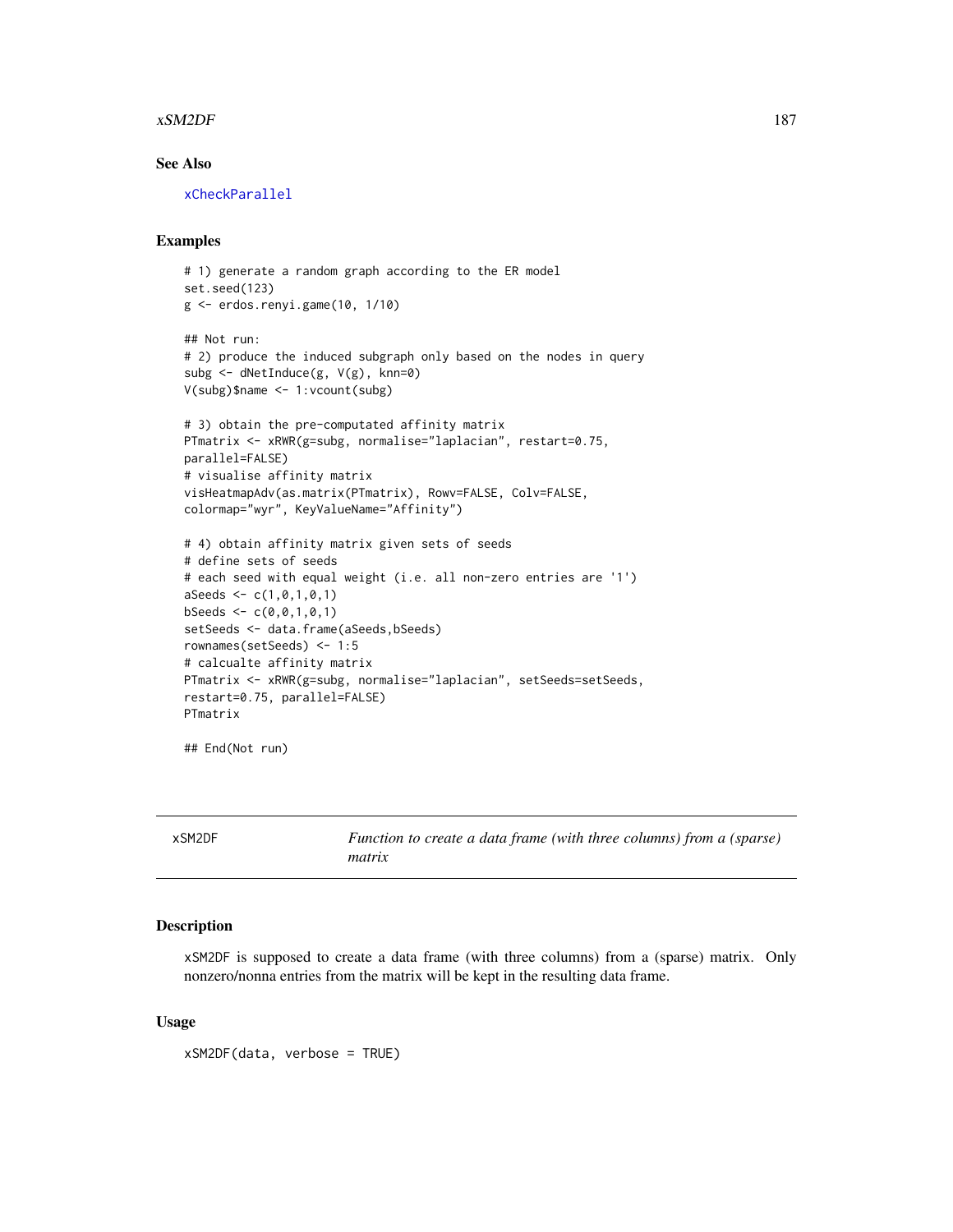| data    | a matrix or an object of the dgCMatrix class (a sparse matrix)                                                       |  |
|---------|----------------------------------------------------------------------------------------------------------------------|--|
| verbose | logical to indicate whether the messages will be displayed in the screen. By<br>default, it sets to TRUE for display |  |
|         |                                                                                                                      |  |

#### Value

a data frame containing three columns: 1st column for row names, 2nd for column names, and 3rd for numeric values

#### Note

none None

#### See Also

[xSM2DF](#page-186-0)

## Examples

```
# create a sparse matrix of 4 X 2
input.file <- rbind(c('R1','C1',1), c('R2','C1',1), c('R2','C2',1),
c('R3','C2',2), c('R4','C1',1))
data <- xSparseMatrix(input.file)
## Not run:
# convert into a data frame
res_df <- xSM2DF(data)
res_df
## End(Not run)
```
xSNP2cGenes *Function to define HiC genes given a list of SNPs*

#### Description

xSNP2cGenes is supposed to define HiC genes given a list of SNPs. The HiC weight is calcualted as Cumulative Distribution Function of HiC interaction scores.

#### Usage

```
xSNP2cGenes(
data,
entity = c("SNP", "chr:start-end", "data.frame", "bed", "GRanges"),
include.HiC = NA,
GR.SNP = c("dbSNP_GWAS", "dbSNP_Common"),
cdf.function = c("empirical", "exponential"),
plot = FALSE,
```
<span id="page-187-0"></span>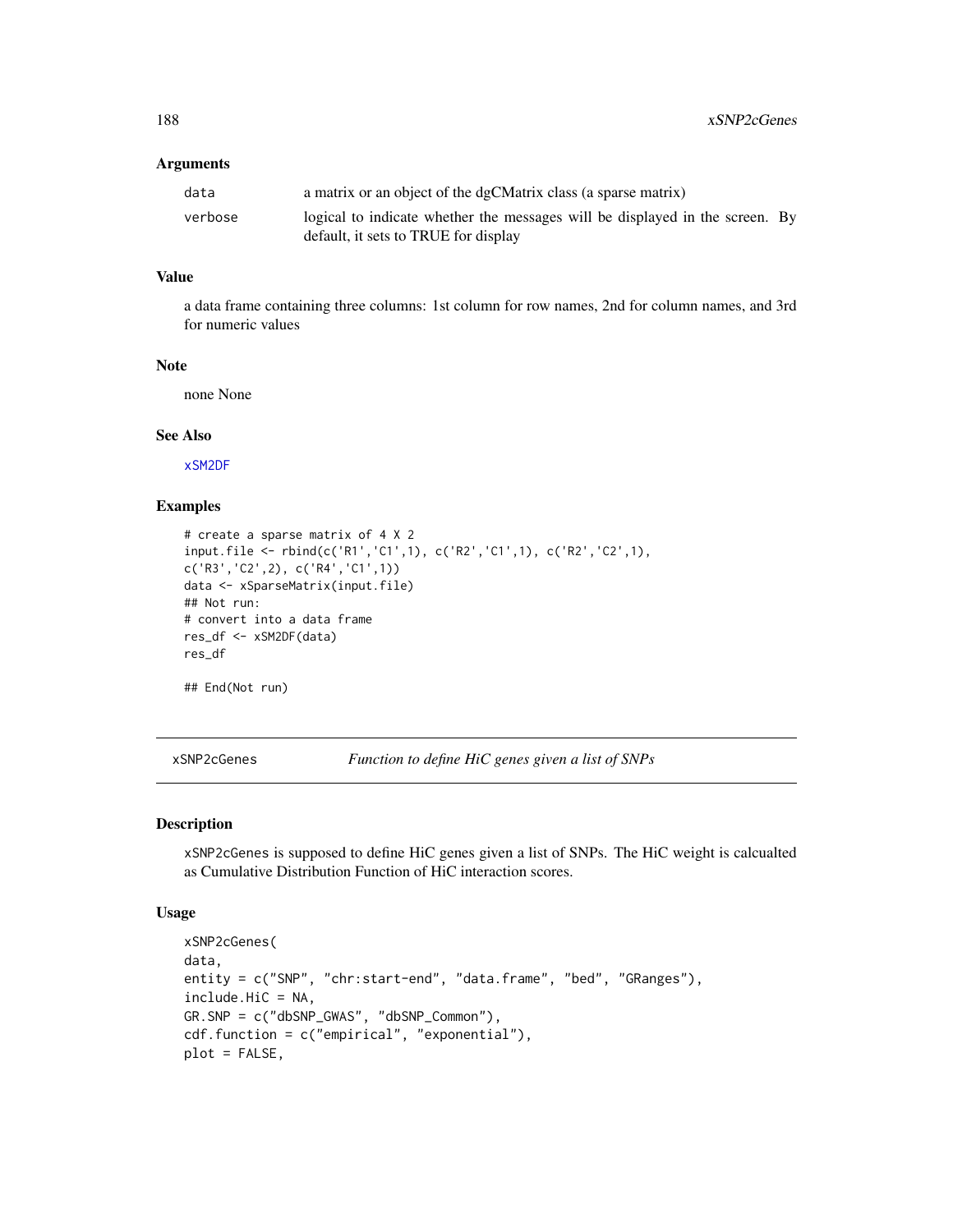```
verbose = TRUE,
RData.location = "http://galahad.well.ox.ac.uk/bigdata",
guid = NULL\mathcal{L}
```

| data         | an input vector containing SNPs. SNPs should be provided as dbSNP ID (ie<br>starting with rs) or in the format of 'chrN:xxx', where N is either 1-22 or X,<br>xxx is number; for example, 'chr16:28525386'. Alternatively, it can be other<br>formats/entities (see the next parameter 'entity')                                                                                                                                                                                                                                                                                                                                                                                                             |
|--------------|--------------------------------------------------------------------------------------------------------------------------------------------------------------------------------------------------------------------------------------------------------------------------------------------------------------------------------------------------------------------------------------------------------------------------------------------------------------------------------------------------------------------------------------------------------------------------------------------------------------------------------------------------------------------------------------------------------------|
| entity       | the data entity. By default, it is "SNP". For general use, it can also be one of<br>"chr:start-end", "data.frame", "bed" or "GRanges"                                                                                                                                                                                                                                                                                                                                                                                                                                                                                                                                                                        |
| include.HiC  | genes linked to input SNPs are also included. By default, it is 'NA' to disable<br>this option. Otherwise, those genes linked to SNPs will be included according<br>to Promoter Capture HiC (PCHiC) datasets. Pre-built HiC datasets are detailed<br>in xDefineHIC                                                                                                                                                                                                                                                                                                                                                                                                                                           |
| GR.SNP       | the genomic regions of SNPs. By default, it is 'dbSNP_GWAS', that is, SNPs<br>from dbSNP (version 146) restricted to GWAS SNPs and their LD SNPs (hg19).<br>It can be 'dbSNP_Common', that is, Common SNPs from dbSNP (version 146)<br>plus GWAS SNPs and their LD SNPs (hg19). Alternatively, the user can specify<br>the customised input. To do so, first save your RData file (containing an GR<br>object) into your local computer, and make sure the GR object content names<br>refer to dbSNP IDs. Then, tell "GR.SNP" with your RData file name (with or<br>without extension), plus specify your file RData path in "RData.location". Note:<br>you can also load your customised GR object directly |
| cdf.function | a character specifying a Cumulative Distribution Function (cdf). It can be one<br>of 'exponential' based on exponential cdf, 'empirical' for empirical cdf                                                                                                                                                                                                                                                                                                                                                                                                                                                                                                                                                   |
| plot         | logical to indicate whether the histogram plot (plus density or CDF plot) should<br>be drawn. By default, it sets to false for no plotting                                                                                                                                                                                                                                                                                                                                                                                                                                                                                                                                                                   |
| verbose      | logical to indicate whether the messages will be displayed in the screen. By<br>default, it sets to true for display                                                                                                                                                                                                                                                                                                                                                                                                                                                                                                                                                                                         |
|              | RData. location the characters to tell the location of built-in RData files. See xRDataLoader for<br>details                                                                                                                                                                                                                                                                                                                                                                                                                                                                                                                                                                                                 |
| guid         | a valid (5-character) Global Unique IDentifier for an OSF project. See xRDataLoader<br>for details                                                                                                                                                                                                                                                                                                                                                                                                                                                                                                                                                                                                           |

#### Value

a data frame with following columns:

- Gene: SNP-interacting genes caputured by HiC
- SNP: SNPs
- Sig: the interaction score (the higher stronger)
- Weight: the HiC weight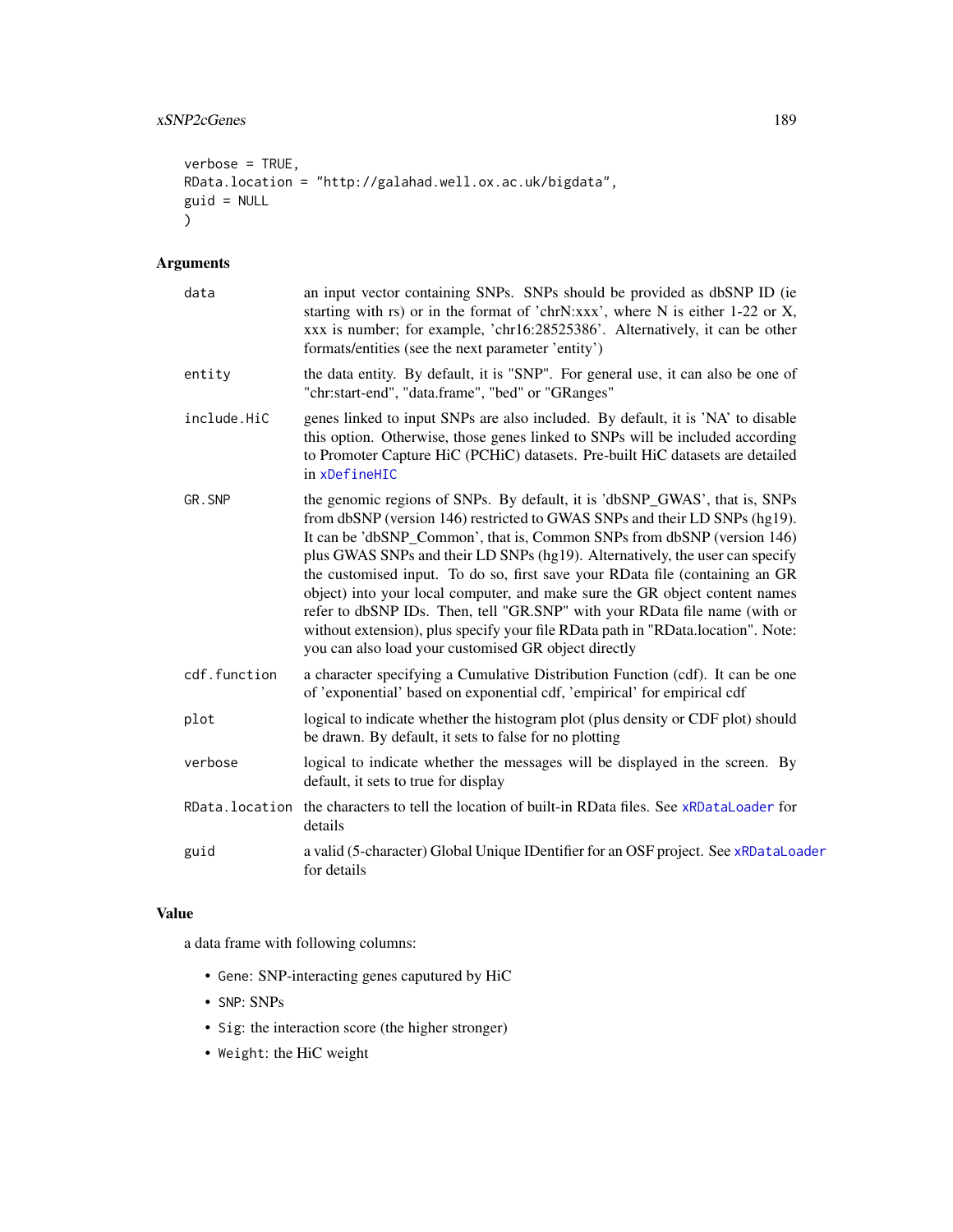Note

none

#### See Also

[xDefineHIC](#page-40-0), [xSymbol2GeneID](#page-203-0)

#### Examples

```
RData.location <- "http://galahad.well.ox.ac.uk/bigdata"
## Not run:
# a) provide the SNPs with the significance info
data(ImmunoBase)
data <- names(ImmunoBase$AS$variants)
# b) define HiC genes
df_cGenes <- xSNP2cGenes(data, include.HiC="Monocytes",
RData.location=RData.location)
```
## End(Not run)

| xSNP2eGenes |  |
|-------------|--|
|-------------|--|

Function to define eQTL genes given a list of SNPs or a customised *eQTL mapping data*

#### Description

xSNP2eGenes is supposed to define eQTL genes given a list of SNPs or a customised eQTL mapping data. The eQTL weight is calcualted as Cumulative Distribution Function of negative logtransformed eQTL-reported signficance level.

#### Usage

```
xSNP2eGenes(
data,
include.eQTL = NA,
eQTL.customised = NULL,
cdf.function = c("empirical", "exponential"),
plot = FALSE,
verbose = TRUE,
RData.location = "http://galahad.well.ox.ac.uk/bigdata",
guid = NULL)
```
<span id="page-189-0"></span>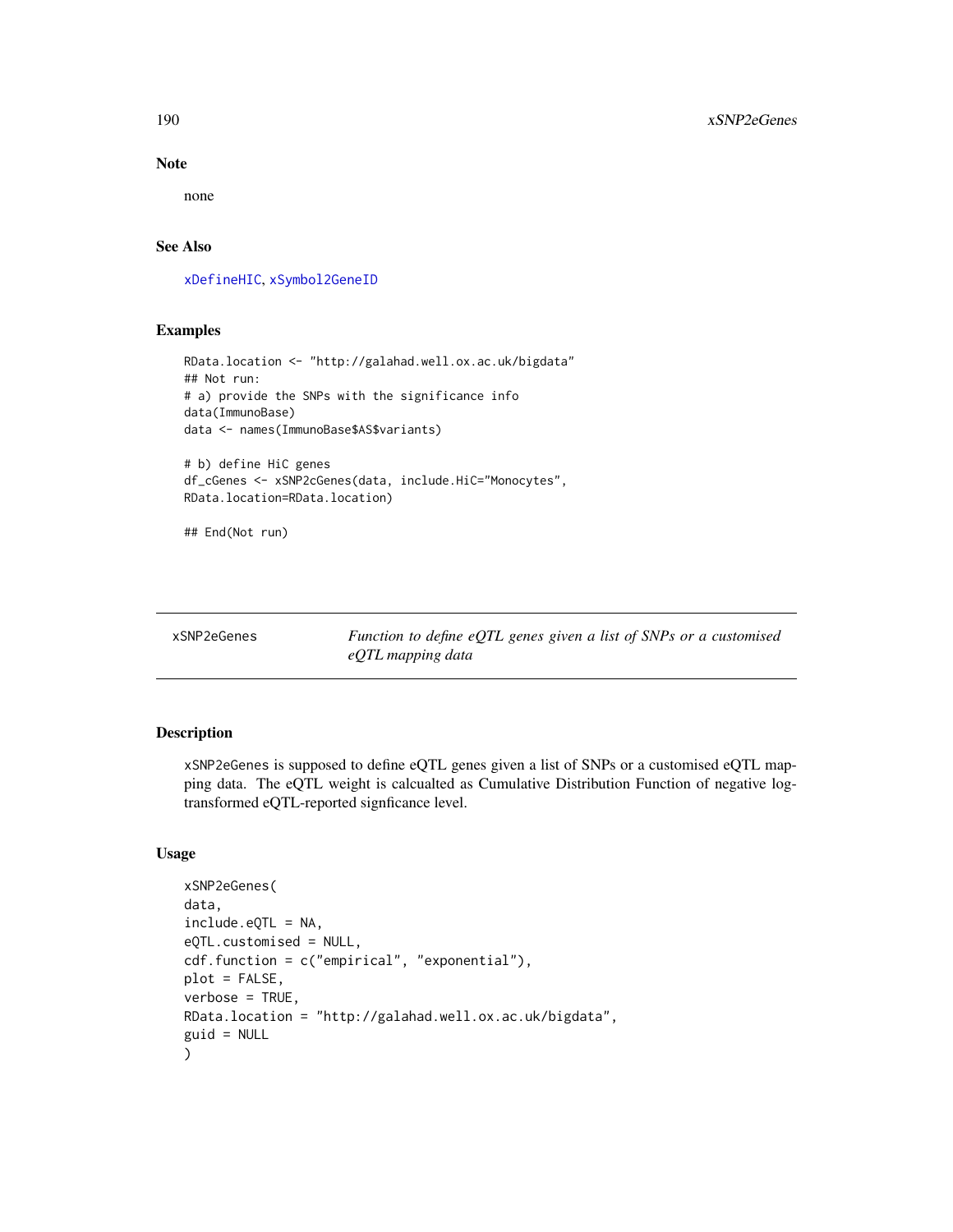<span id="page-190-0"></span>

| data            | an input vector containing SNPs. SNPs should be provided as dbSNP ID (ie<br>starting with rs). Alternatively, they can be in the format of 'chrN:xxx', where<br>N is either 1-22 or X, xxx is number; for example, 'chr16:28525386'                                                                                                                                                                                                             |
|-----------------|-------------------------------------------------------------------------------------------------------------------------------------------------------------------------------------------------------------------------------------------------------------------------------------------------------------------------------------------------------------------------------------------------------------------------------------------------|
| include.eQTL    | the eQTL supported currently. By default, it is 'NA' to disable this option. Pre-<br>built eQTL datasets are detailed in xDefineEQTL                                                                                                                                                                                                                                                                                                            |
| eQTL.customised |                                                                                                                                                                                                                                                                                                                                                                                                                                                 |
|                 | a user-input matrix or data frame with 4 columns: 1st column for SNPs/eQTLs,<br>2nd column for Genes, 3rd for eQTL mapping significance level (p-values or<br>FDR), and 4th for contexts (required even though only one context is input). Al-<br>ternatively, it can be a file containing these 4 columns. It is designed to allow the<br>user analysing their eQTL data. This customisation (if provided) will populate<br>built-in eQTL data |
| cdf.function    | a character specifying a Cumulative Distribution Function (cdf). It can be one<br>of 'exponential' based on exponential cdf, 'empirical' for empirical cdf                                                                                                                                                                                                                                                                                      |
| plot            | logical to indicate whether the histogram plot (plus density or CDF plot) should<br>be drawn. By default, it sets to false for no plotting                                                                                                                                                                                                                                                                                                      |
| verbose         | logical to indicate whether the messages will be displayed in the screen. By<br>default, it sets to true for display                                                                                                                                                                                                                                                                                                                            |
|                 | RData. location the characters to tell the location of built-in RData files. See xRDataLoader for<br>details                                                                                                                                                                                                                                                                                                                                    |
| guid            | a valid (5-character) Global Unique IDentifier for an OSF project. See xRDataLoader<br>for details                                                                                                                                                                                                                                                                                                                                              |

#### Value

a data frame with following columns:

- Gene: eQTL-containing genes
- SNP: eQTLs
- Sig: the eQTL mapping significant level (the best/minimum)
- Weight: the eQTL weight

## Note

none

#### See Also

[xDefineEQTL](#page-32-0), [xSymbol2GeneID](#page-203-0)

#### Examples

```
RData.location <- "http://galahad.well.ox.ac.uk/bigdata"
## Not run:
# a) provide the SNPs with the significance info
```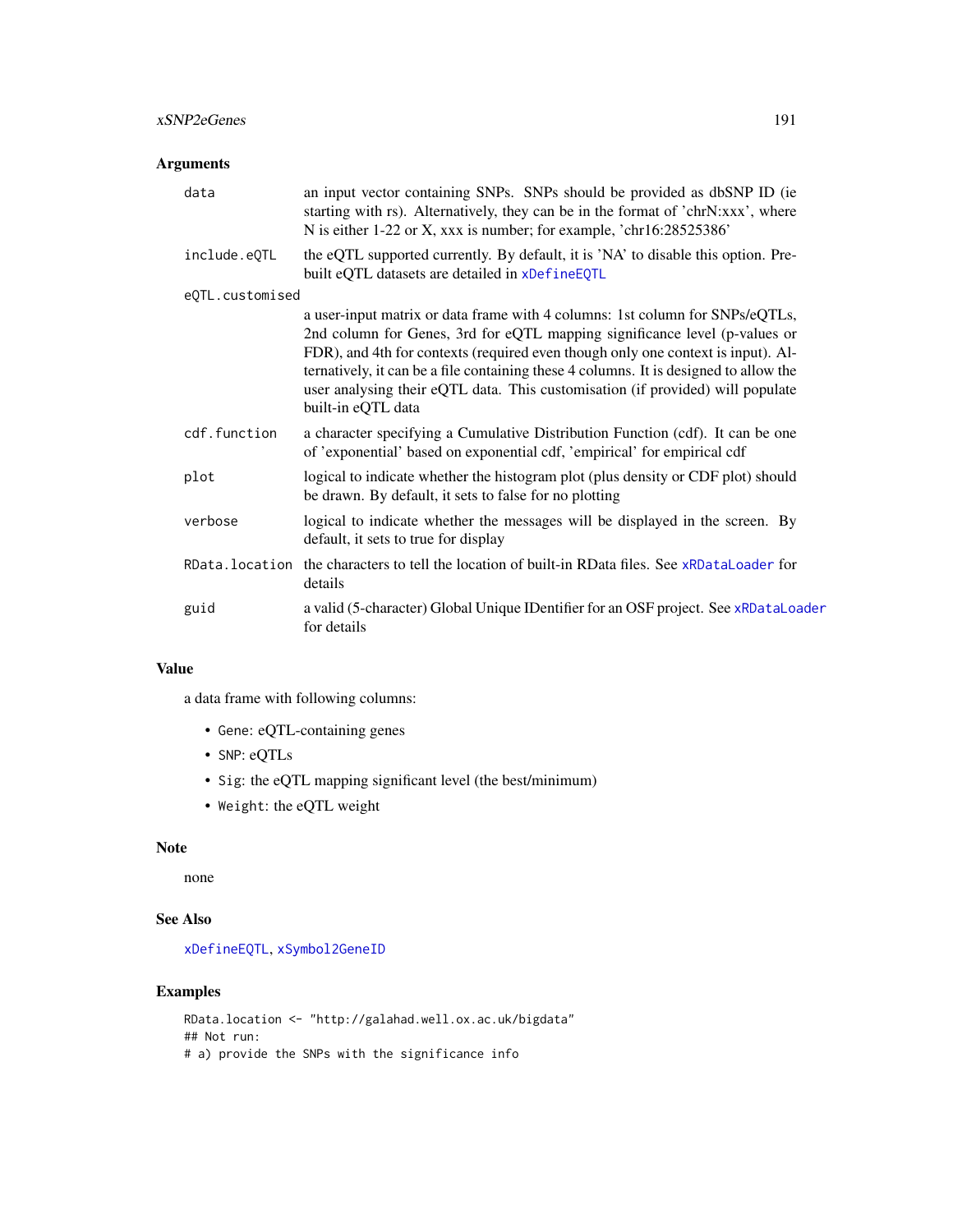```
data(ImmunoBase)
gr <- ImmunoBase$AS$variants
AS <- as.data.frame(GenomicRanges::mcols(gr)[, c('Variant','Pvalue')])
# b) define eQTL genes
df_eGenes <- xSNP2eGenes(data=AS[,1], include.eQTL="JKscience_TS2A",
RData.location=RData.location)
## End(Not run)
```
xSNP2nGenes *Function to define nearby genes given a list of SNPs*

#### Description

xSNP2nGenes is supposed to define nearby genes given a list of SNPs within certain distance window. The distance weight is calcualted as a decaying function of the gene-to-SNP distance.

#### Usage

```
xSNP2nGenes(
data,
distance.max = 2e+05,
decay.kernel = c("rapid", "slow", "linear", "constant"),
decay. exponent = 2,
GR.SNP = c("dbSNP_GWAS", "dbSNP_Common", "dbSNP_Single"),
GR.Gene = c("UCSC_knownGene", "UCSC_knownCanonical"),
include.TAD = c("none", "GM12878", "IMR90", "MSC", "TRO", "H1", "MES",
"NPC"),
verbose = TRUE,
RData.location = "http://galahad.well.ox.ac.uk/bigdata",
guid = NULL\mathcal{L}
```

| data         | an input vector containing SNPs. SNPs should be provided as dbSNP ID (ie)<br>starting with rs). Alternatively, they can be in the format of 'chrN:xxx', where N<br>is either 1-22 or X, xxx is genomic positional number; for example, 'chr16:28525386' |
|--------------|---------------------------------------------------------------------------------------------------------------------------------------------------------------------------------------------------------------------------------------------------------|
| distance.max | the maximum distance between genes and SNPs. Only those genes no far way<br>from this distance will be considered as seed genes. This parameter will influ-<br>ence the distance-component weights calculated for nearby SNPs per gene                  |
| decay.kernel | a character specifying a decay kernel function. It can be one of 'slow' for slow<br>decay, 'linear' for linear decay, and 'rapid' for rapid decay. If no distance weight<br>is used, please select 'constant'                                           |
|              | decay.exponent a numeric specifying a decay exponent. By default, it sets to 2                                                                                                                                                                          |

<span id="page-191-0"></span>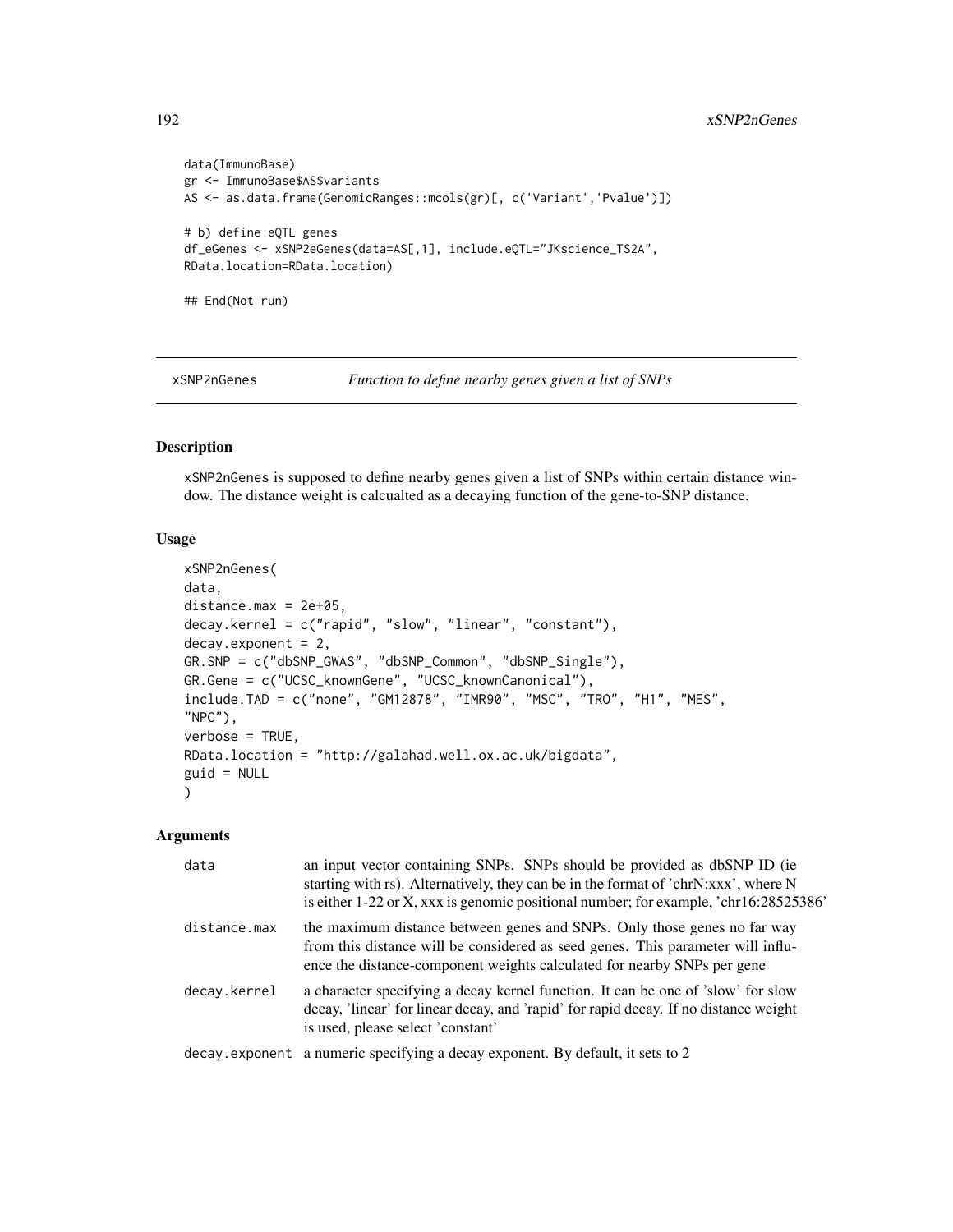- <span id="page-192-0"></span>GR. SNP the genomic regions of SNPs. By default, it is 'dbSNP\_GWAS', that is, SNPs from dbSNP (version 146) restricted to GWAS SNPs and their LD SNPs (hg19). It can be 'dbSNP\_Common', that is, Common SNPs from dbSNP (version 146) plus GWAS SNPs and their LD SNPs (hg19). Alternatively, the user can specify the customised input. To do so, first save your RData file (containing an GR object) into your local computer, and make sure the GR object content names refer to dbSNP IDs. Then, tell "GR.SNP" with your RData file name (with or without extension), plus specify your file RData path in "RData.location". Note: you can also load your customised GR object directly
- GR. Gene the genomic regions of genes. By default, it is 'UCSC\_knownGene', that is, UCSC known genes (together with genomic locations) based on human genome assembly hg19. It can be 'UCSC\_knownCanonical', that is, UCSC known canonical genes (together with genomic locations) based on human genome assembly hg19. Alternatively, the user can specify the customised input. To do so, first save your RData file (containing an GR object) into your local computer, and make sure the GR object content names refer to Gene Symbols. Then, tell "GR.Gene" with your RData file name (with or without extension), plus specify your file RData path in "RData.location". Note: you can also load your customised GR object directly
- include.TAD TAD boundary regions are also included. By default, it is 'none' to disable this option. Otherwise, inclusion of a TAD dataset to pre-filter SNP-nGene pairs (i.e. only those within a TAD region will be kept). TAD datasets can be one of "GM12878" (lymphoblast), "IMR90" (fibroblast), "MSC" (mesenchymal stem cell) ,"TRO" (trophoblasts-like cell), "H1" (embryonic stem cell), "MES" (mesendoderm) and "NPC" (neural progenitor cell). Explanations can be found at <http://dx.doi.org/10.1016/j.celrep.2016.10.061>
- verbose logical to indicate whether the messages will be displayed in the screen. By default, it sets to true for display
- RData.location the characters to tell the location of built-in RData files. See [xRDataLoader](#page-182-0) for details
- guid a valid (5-character) Global Unique IDentifier for an OSF project. See [xRDataLoader](#page-182-0) for details

a data frame with following columns:

- Gene: nearby genes
- SNP: SNPs
- Dist: the genomic distance between the gene and the SNP
- Weight: the distance weight based on the genomic distance
- Gap: the genomic gap between the gene and the SNP (in the form of 'chr:start-end')
- TAD: if applied, it can be 'Excluded' or the TAD boundary region (in the form of 'chr:startend') that the genomic interval falls into. Also if SNP within the gene body, Gap and TAD will be SNP location (in the form of 'chr:start-end')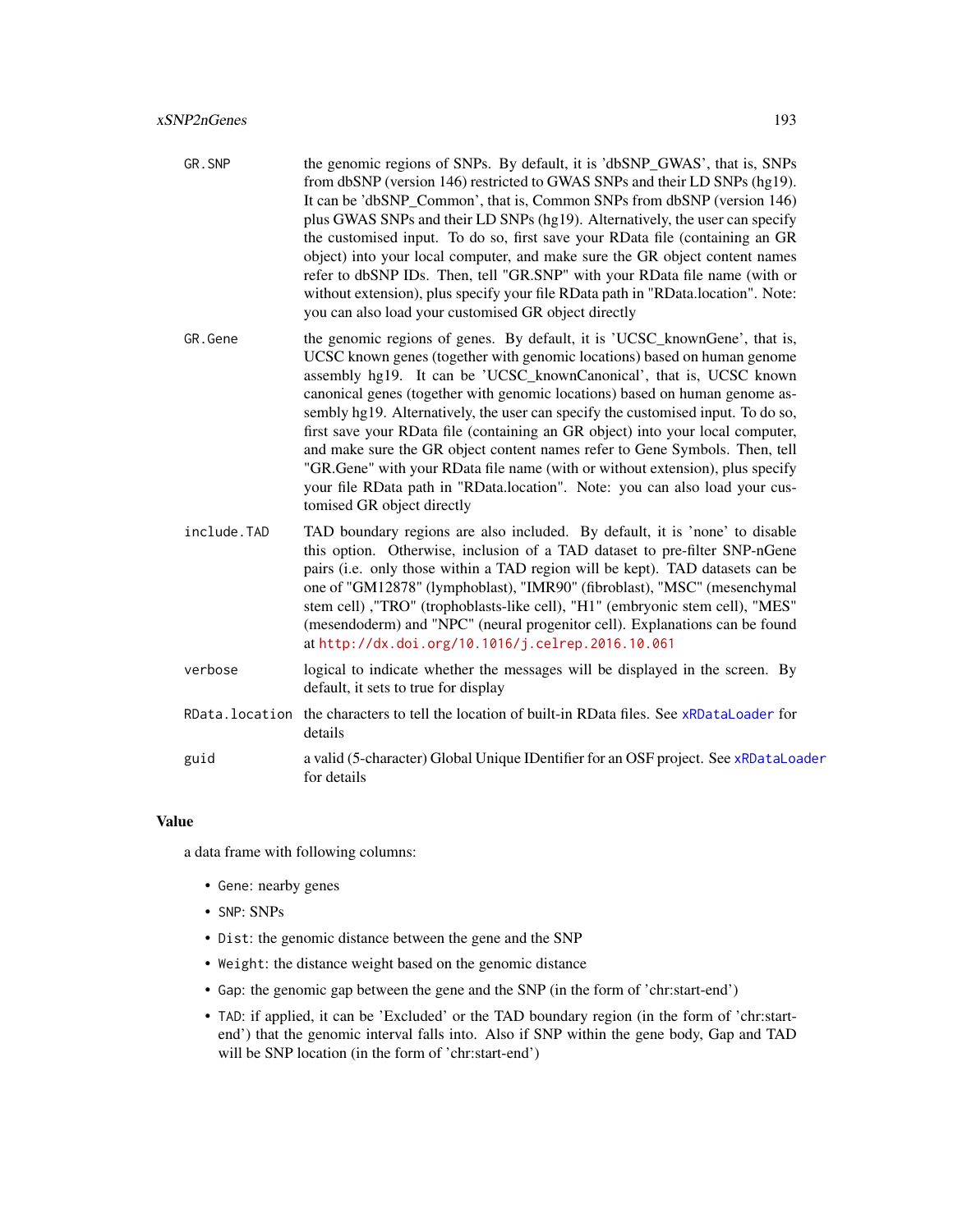# <span id="page-193-1"></span>Note

For details on the decay kernels, please refer to [xVisKernels](#page-209-0)

#### See Also

[xSNPlocations](#page-193-0), [xRDataLoader](#page-182-0), [xGR](#page-68-0), [xSymbol2GeneID](#page-203-0)

#### Examples

```
RData.location <- "http://galahad.well.ox.ac.uk/bigdata"
## Not run:
```

```
# a) provide the seed SNPs with the significance info
## load ImmunoBase
ImmunoBase <- xRDataLoader(RData.customised='ImmunoBase',
RData.location=RData.location)
## get lead SNPs reported in AS GWAS and their significance info (p-values)
gr <- ImmunoBase$AS$variant
data <- names(gr)
```

```
# b) define nearby genes
df_nGenes <- xSNP2nGenes(data=data, distance.max=200000,
decay.kernel="slow", decay.exponent=2, RData.location=RData.location)
```

```
# c) define nearby genes (considering TAD boundary regions in GM12878)
df_nGenes <- xSNP2nGenes(data=data, distance.max=200000,
decay.kernel="slow", decay.exponent=2, include.TAD='GM12878',
RData.location=RData.location)
```
## End(Not run)

<span id="page-193-0"></span>xSNPlocations *Function to extract genomic locations given a list of SNPs*

#### Description

xSNPlocations is supposed to extract genomic locations given a list of SNPs.

#### Usage

```
xSNPlocations(
data,
GR.SNP = c("dbSNP_GWAS", "dbSNP_Common", "dbSNP_Single"),
verbose = TRUE,
RData.location = "http://galahad.well.ox.ac.uk/bigdata",
guid = NULL)
```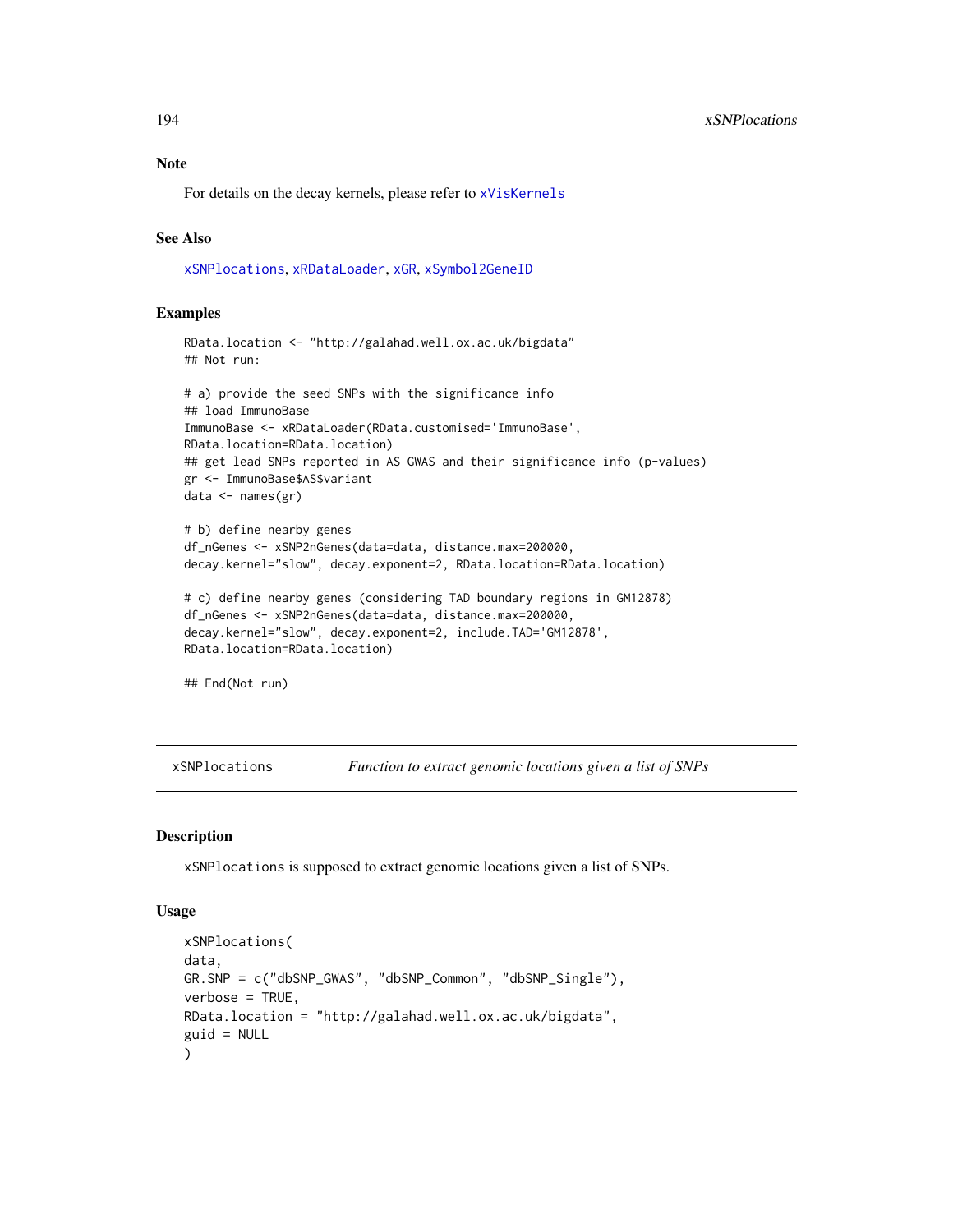<span id="page-194-0"></span>

| data    | a input vector containing SNPs. SNPs should be provided as dbSNP ID (ie start-<br>ing with rs). Alternatively, they can be in the format of 'chrN:xxx', where N is<br>either 1-22 or X, xxx is genomic positional number; for example, 'chr16:28525386'                                                                                                                                                                                                                                                                                                                                                                                                                                                      |
|---------|--------------------------------------------------------------------------------------------------------------------------------------------------------------------------------------------------------------------------------------------------------------------------------------------------------------------------------------------------------------------------------------------------------------------------------------------------------------------------------------------------------------------------------------------------------------------------------------------------------------------------------------------------------------------------------------------------------------|
| GR.SNP  | the genomic regions of SNPs. By default, it is 'dbSNP_GWAS', that is, SNPs<br>from dbSNP (version 146) restricted to GWAS SNPs and their LD SNPs (hg19).<br>It can be 'dbSNP_Common', that is, Common SNPs from dbSNP (version 146)<br>plus GWAS SNPs and their LD SNPs (hg19). Alternatively, the user can specify<br>the customised input. To do so, first save your RData file (containing an GR<br>object) into your local computer, and make sure the GR object content names<br>refer to dbSNP IDs. Then, tell "GR.SNP" with your RData file name (with or<br>without extension), plus specify your file RData path in "RData.location". Note:<br>you can also load your customised GR object directly |
| verbose | logical to indicate whether the messages will be displayed in the screen. By<br>default, it sets to true for display                                                                                                                                                                                                                                                                                                                                                                                                                                                                                                                                                                                         |
|         | RData, location the characters to tell the location of built-in RData files. See xRDataLoader for<br>details                                                                                                                                                                                                                                                                                                                                                                                                                                                                                                                                                                                                 |
| guid    | a valid (5-character) Global Unique IDentifier for an OSF project. See xRDataLoader<br>for details                                                                                                                                                                                                                                                                                                                                                                                                                                                                                                                                                                                                           |

#### Value

an GR oject, with an additional metadata column called 'variant\_id' storing SNP location in the format of 'chrN:xxx', where N is either 1-22 or X, xxx is genomic positional number.

#### Note

none

#### See Also

[xRDataLoader](#page-182-0)

#### Examples

RData.location <- "http://galahad.well.ox.ac.uk/bigdata"

```
## Not run:
# a) provide the SNPs
## load ImmunoBase
ImmunoBase <- xRDataLoader(RData.customised='ImmunoBase',
RData.location=RData.location)
## get lead SNPs reported in AS GWAS and their significance info (p-values)
gr <- ImmunoBase$AS$variant
data <- names(gr)
```

```
# b) find the location
snp_gr <- xSNPlocations(data=data, RData.location=RData.location)
```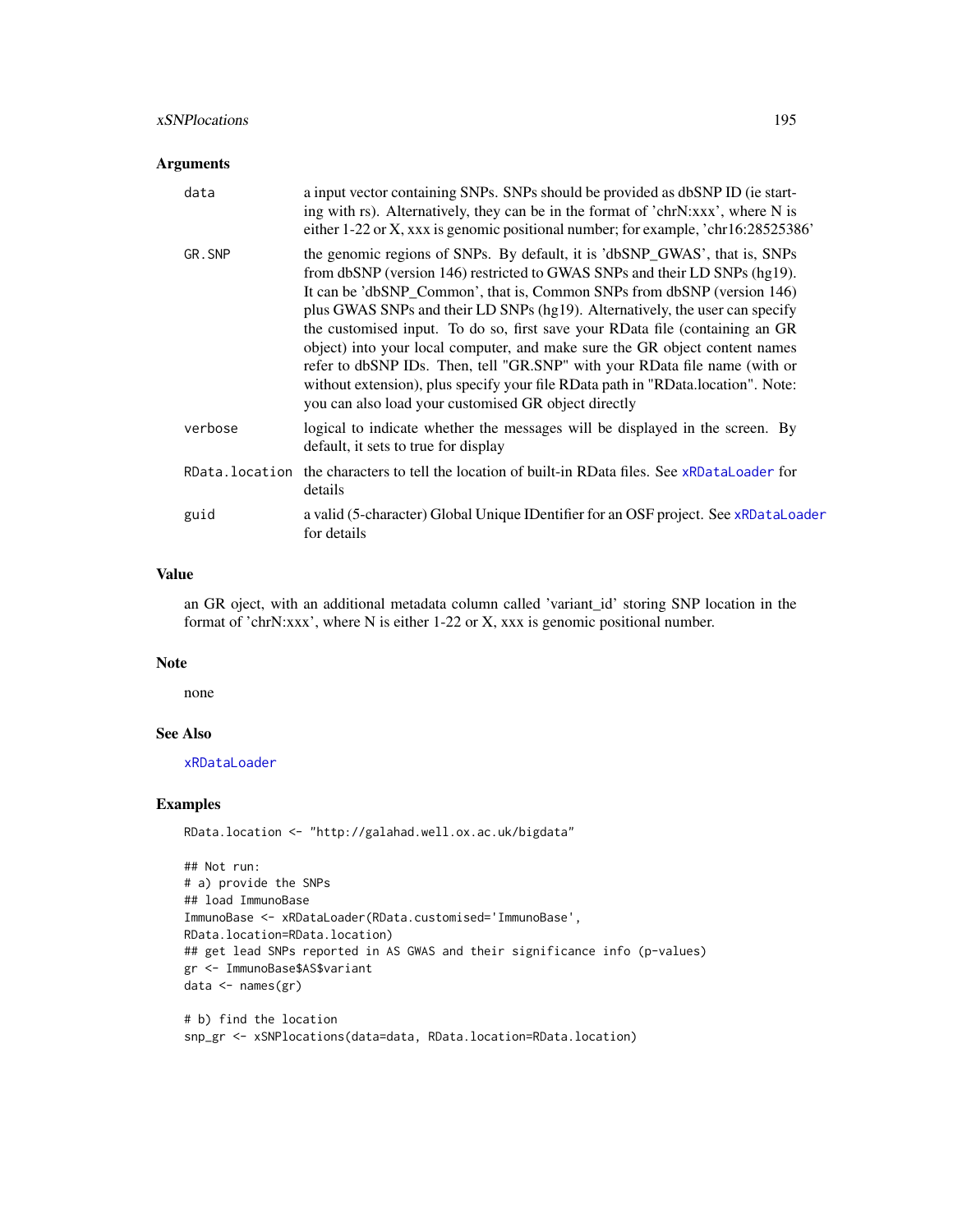```
## End(Not run)
```
xSNPscores *Function to score lead or LD SNPs based on the given significance level*

#### Description

xSNPscores is supposed to score a list of Lead SNPs together with the significance level. It can consider LD SNPs and the given threshold of the significant level.

#### Usage

```
xSNPscores(
data,
include.LD = NA,
LD.customised = NULL,
LD.r2 = 0.8,
significance.threshold = 5e-05,
score.cap = 10,
verbose = TRUE,
RData.location = "http://galahad.well.ox.ac.uk/bigdata",
guid = NULL
)
```

| data          | a named input vector containing the significance level for nodes (dbSNP). For<br>this named vector, the element names are dbSNP (starting with rs or in the for-<br>mat of 'chrN:xxx', where N is either 1-22 or X, xxx is number; for example,<br>'chr16:28525386'), the element values for the significance level (measured as<br>p-value or fdr). Alternatively, it can be a matrix or data frame with two columns:<br>1st column for dbSNP, 2nd column for the significance level.                                                                                                                                                                                                                   |
|---------------|----------------------------------------------------------------------------------------------------------------------------------------------------------------------------------------------------------------------------------------------------------------------------------------------------------------------------------------------------------------------------------------------------------------------------------------------------------------------------------------------------------------------------------------------------------------------------------------------------------------------------------------------------------------------------------------------------------|
| include.LD    | additional SNPs in LD with Lead SNPs are also included. By default, it is 'NA'<br>to disable this option. Otherwise, LD SNPs will be included based on one or<br>more of 26 populations and 5 super populations from 1000 Genomics Project<br>data (phase 3). The population can be one of 5 super populations ("AFR",<br>"AMR", "EAS", "EUR", "SAS"), or one of 26 populations ("ACB", "ASW",<br>"BEB", "CDX", "CEU", "CHB", "CHS", "CLM", "ESN", "FIN", "GBR", "GIH",<br>"GWD", "IBS", "ITU", "JPT", "KHV", "LWK", "MSL", "MXL", "PEL", "PJL",<br>"PUR", "STU", "TSI", "YRI"). Explanations for population code can be found<br>athttp://www.1000genomes.org/faq/which-populations-are-part-your-study |
| LD.customised | a user-input matrix or data frame with 3 columns: 1st column for Lead SNPs,<br>2nd column for LD SNPs, and 3rd for LD r2 value. It is designed to allow the<br>user analysing their precalcuated LD info. This customisation (if provided) has<br>the high priority over built-in LD SNPs                                                                                                                                                                                                                                                                                                                                                                                                                |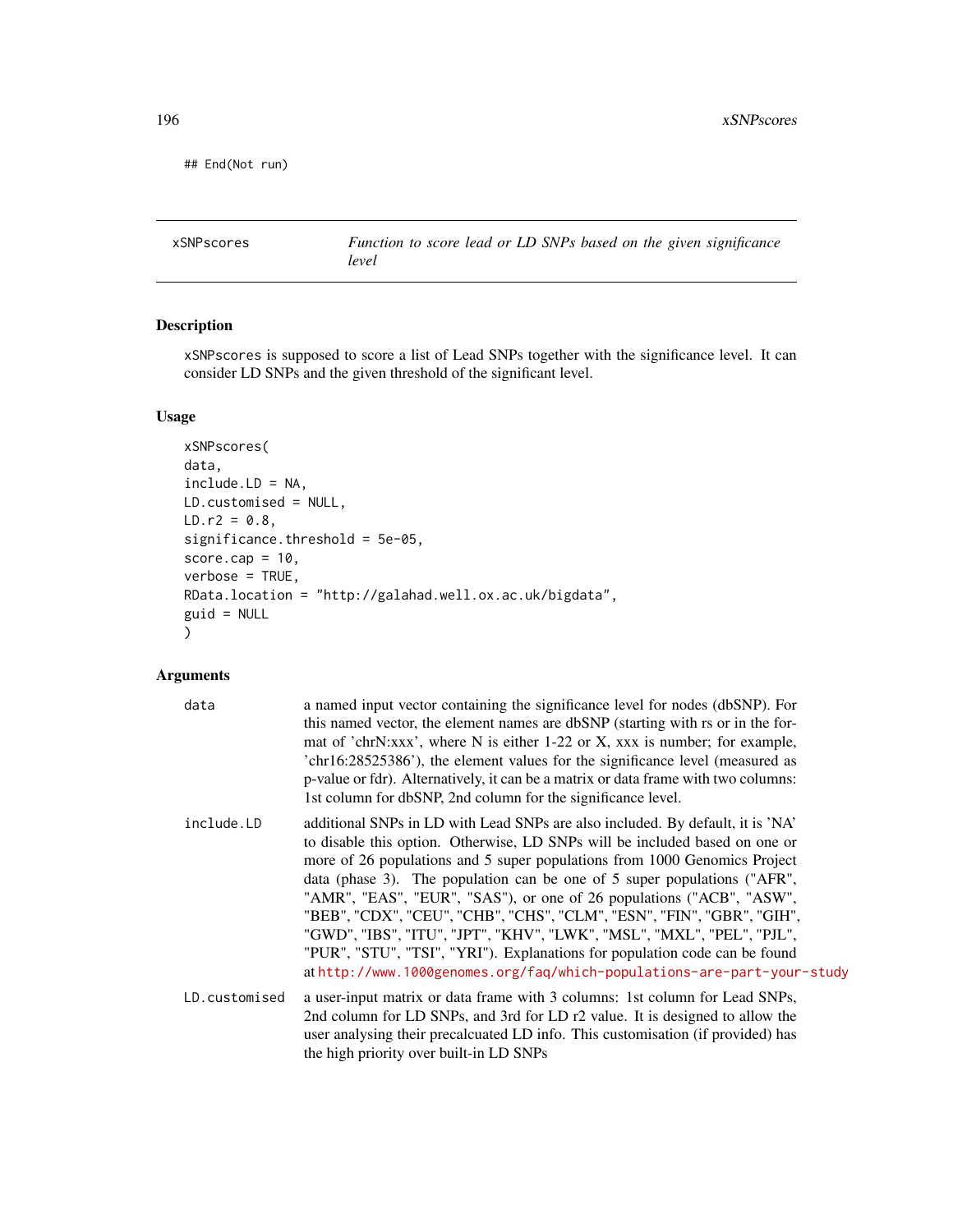<span id="page-196-0"></span>

| LD.r2                  | the LD r2 value. By default, it is 0.8, meaning that SNPs in LD $(r2 \ge 0.8)$ with<br>input SNPs will be considered as LD SNPs. It can be any value from 0.8 to 1                                                                                                                                                                                                         |
|------------------------|----------------------------------------------------------------------------------------------------------------------------------------------------------------------------------------------------------------------------------------------------------------------------------------------------------------------------------------------------------------------------|
| significance.threshold |                                                                                                                                                                                                                                                                                                                                                                            |
|                        | the given significance threshold. By default, it is set to NULL, meaning there is<br>no constraint on the significance level when transforming the significance level<br>of SNPs into scores. If given, those SNPs below this are considered significant<br>and thus scored positively. Instead, those above this are considered insigificant<br>and thus receive no score |
| score.cap              | the maximum score being capped. By default, it is set to 10. If NULL, no<br>capping is applied                                                                                                                                                                                                                                                                             |
| verbose                | logical to indicate whether the messages will be displayed in the screen. By<br>default, it sets to true for display                                                                                                                                                                                                                                                       |
|                        | RData. location the characters to tell the location of built-in RData files. See xRDataLoader for<br>details                                                                                                                                                                                                                                                               |
| guid                   | a valid (5-character) Global Unique IDentifier for an OSF project. See xRDataLoader<br>for details                                                                                                                                                                                                                                                                         |

a data frame with following columns:

- SNP: Lead and/or LD SNPs
- Score: the scores for SNPs calculated based on p-values taking into account the given threshold of the significant level
- Pval: the input p-values for Lead SNPs or R2-adjusted p-values for LD SNPs
- Flag: the flag to indicate whether the resulting SNPs are Lead SNPs or LD SNPs

#### Note

None

#### See Also

[xRDataLoader](#page-182-0)

#### Examples

RData.location <- "http://galahad.well.ox.ac.uk/bigdata"

```
## Not run:
# a) provide the seed SNPs with the significance info
## load ImmunoBase
ImmunoBase <- xRDataLoader(RData.customised='ImmunoBase',
RData.location=RData.location)
## get lead SNPs reported in AS GWAS and their significance info (p-values)
gr <- ImmunoBase$AS$variant
data <- GenomicRanges::mcols(gr)[,c(1,3)]
```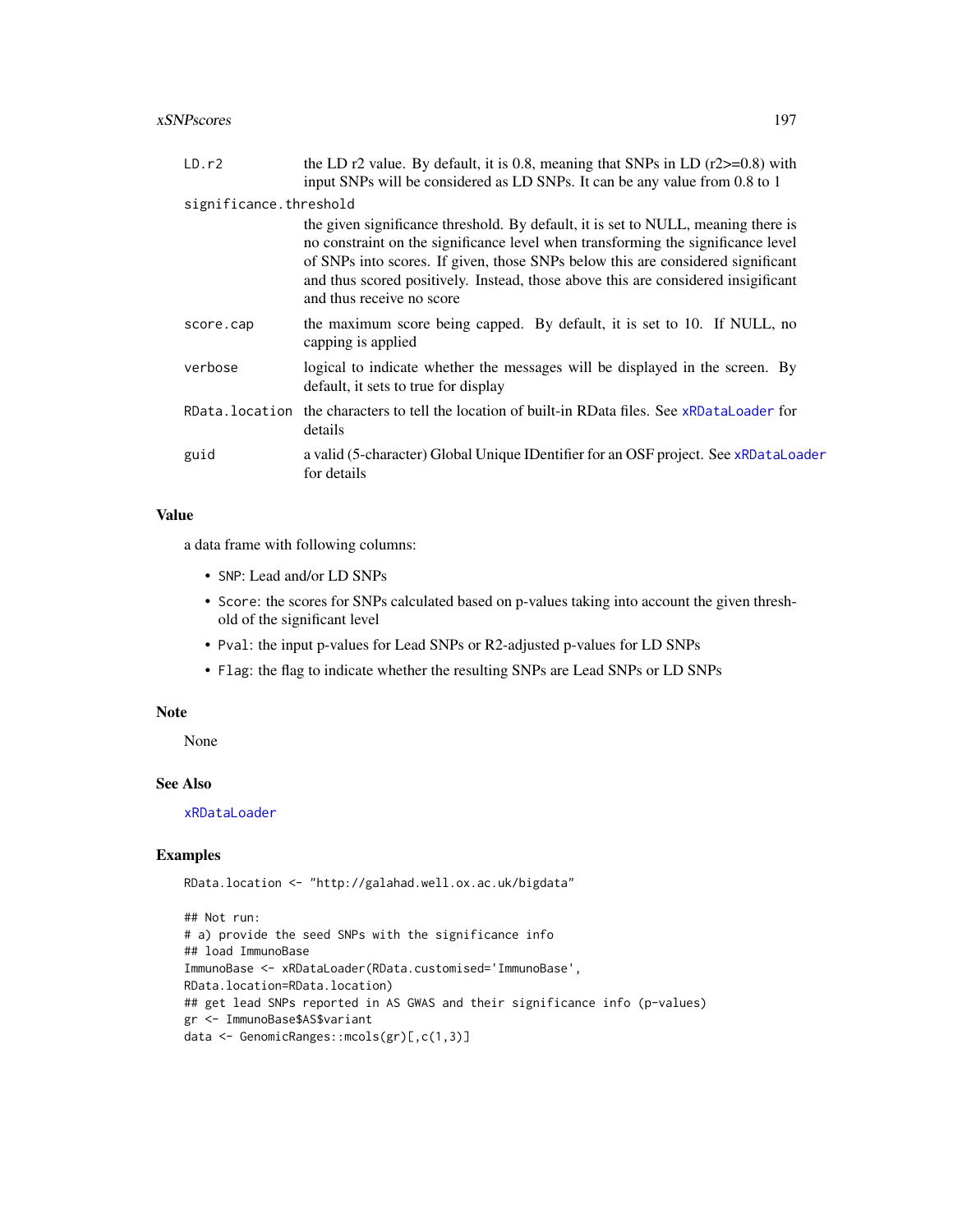# b) calculate SNP scores (considering significant cutoff 5e-5) ## without inclusion of LD SNPs df\_SNP <- xSNPscores(data=data, significance.threshold=5e-5, RData.location=RData.location) ## include LD SNPs (calculated based on European populations) df\_SNP <- xSNPscores(data=data, significance.threshold=5e-5, include.LD="EUR", RData.location=RData.location)

## End(Not run)

<span id="page-197-0"></span>xSparseMatrix *Function to create a sparse matrix for an input file with three columns*

#### Description

xSparseMatrix is supposed to create a sparse matrix for an input file with three columns.

#### Usage

xSparseMatrix(input.file, rows = NULL, columns = NULL, verbose = TRUE)

#### Arguments

| input.file | an input file containing three columns: 1st column for rows, 2nd for columns,<br>and 3rd for numeric values. Alternatively, the input file can be a matrix or data<br>frame, assuming that input file has been read. Note: the file should use the tab<br>delimiter as the field separator between columns |
|------------|------------------------------------------------------------------------------------------------------------------------------------------------------------------------------------------------------------------------------------------------------------------------------------------------------------|
| rows       | a vector specifying row names. By default, it is NULL                                                                                                                                                                                                                                                      |
| columns    | a vector specifying column names. By default, it is NULL                                                                                                                                                                                                                                                   |
| verbose    | logical to indicate whether the messages will be displayed in the screen. By<br>default, it sets to TRUE for display                                                                                                                                                                                       |

#### Value

an object of the dgCMatrix class (a sparse matrix)

#### Note

If rows (or columns) are not NULL, the rows (or columns) of resulting sparse matrix will be union of those from input.file and those from rows (or columns). None

#### See Also

[xSparseMatrix](#page-197-0)

<span id="page-197-1"></span>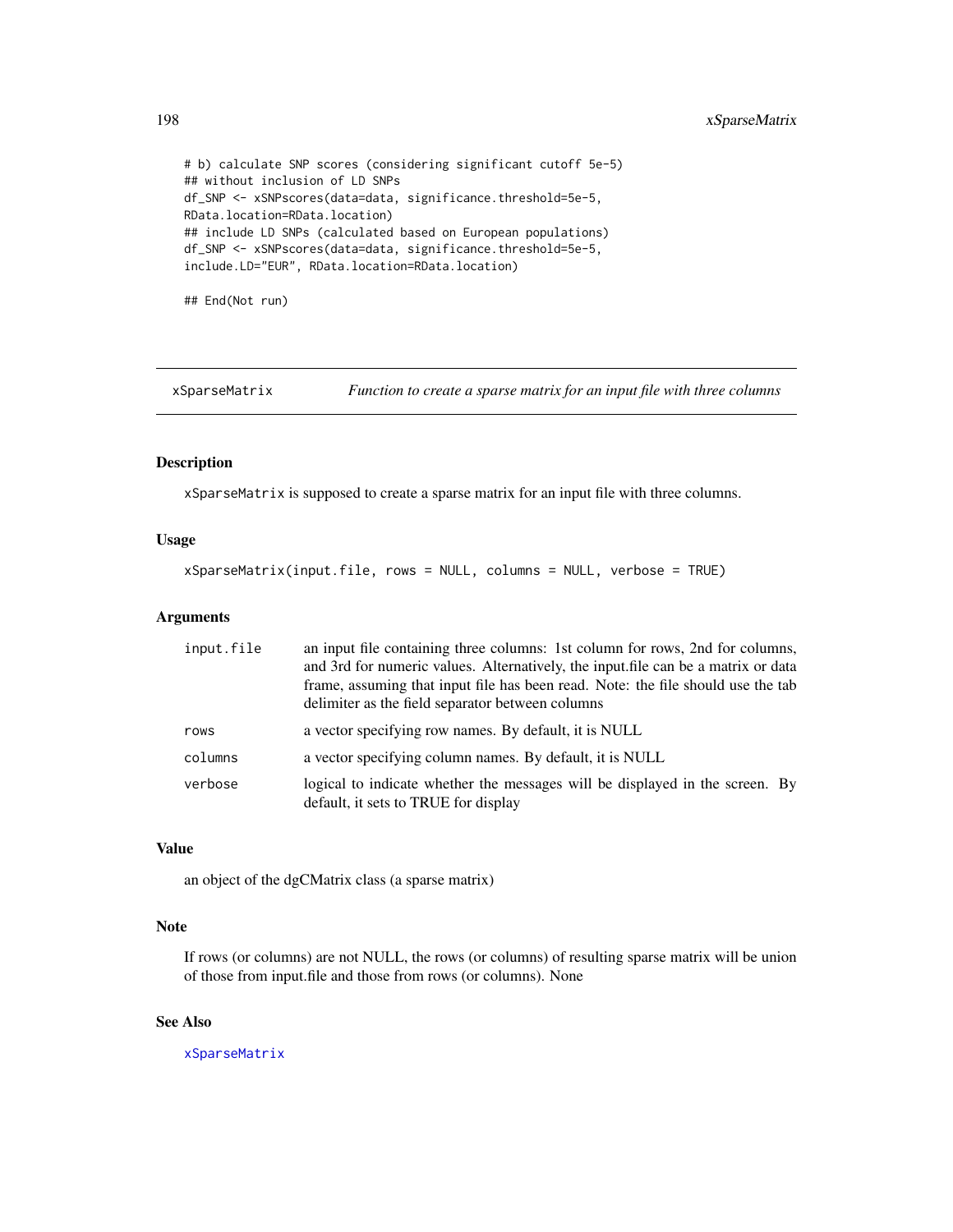#### <span id="page-198-0"></span>xSubneterGenes 199

#### Examples

```
# create a sparse matrix of 4 X 2
input.file <- rbind(c('R1','C1',1), c('R2','C1',1), c('R2','C2',1),
c('R3','C2',1), c('R4','C1',1))
res <- xSparseMatrix(input.file)
res
# get a full matrix
as.matrix(res)
res <- xSparseMatrix(input.file, columns=c('C1','C2','C3'))
res
```
xSubneterGenes *Function to identify a subnetwork from an input network and the signficance level imposed on its nodes*

#### **Description**

xSubneterGenes is supposed to identify maximum-scoring subnetwork from an input graph with the node information on the significance (measured as p-values or fdr). It returns an object of class "igraph".

#### Usage

```
xSubneterGenes(
data,
network = c("STRING_highest", "STRING_high", "STRING_medium",
"STRING_low",
"PCommonsUN_high", "PCommonsUN_medium", "PCommonsDN_high",
"PCommonsDN_medium",
"PCommonsDN_Reactome", "PCommonsDN_KEGG", "PCommonsDN_HumanCyc",
"PCommonsDN_PID",
"PCommonsDN_PANTHER", "PCommonsDN_ReconX", "PCommonsDN_TRANSFAC",
"PCommonsDN_PhosphoSite", "PCommonsDN_CTD", "KEGG", "KEGG_metabolism",
"KEGG_genetic", "KEGG_environmental", "KEGG_cellular",
"KEGG_organismal",
"KEGG_disease", "REACTOME"),
STRING.only = c(NA, "neighborhood_score", "fusion_score",
"cooccurence_score",
"coexpression_score", "experimental_score", "database_score",
"textmining_score")[1],
network.customised = NULL,
seed.genes = TRUE,
subnet.sizemificance = 0.01,
subnet.size = NULL,
test.permutation = FALSE,
num.permutation = 100,
```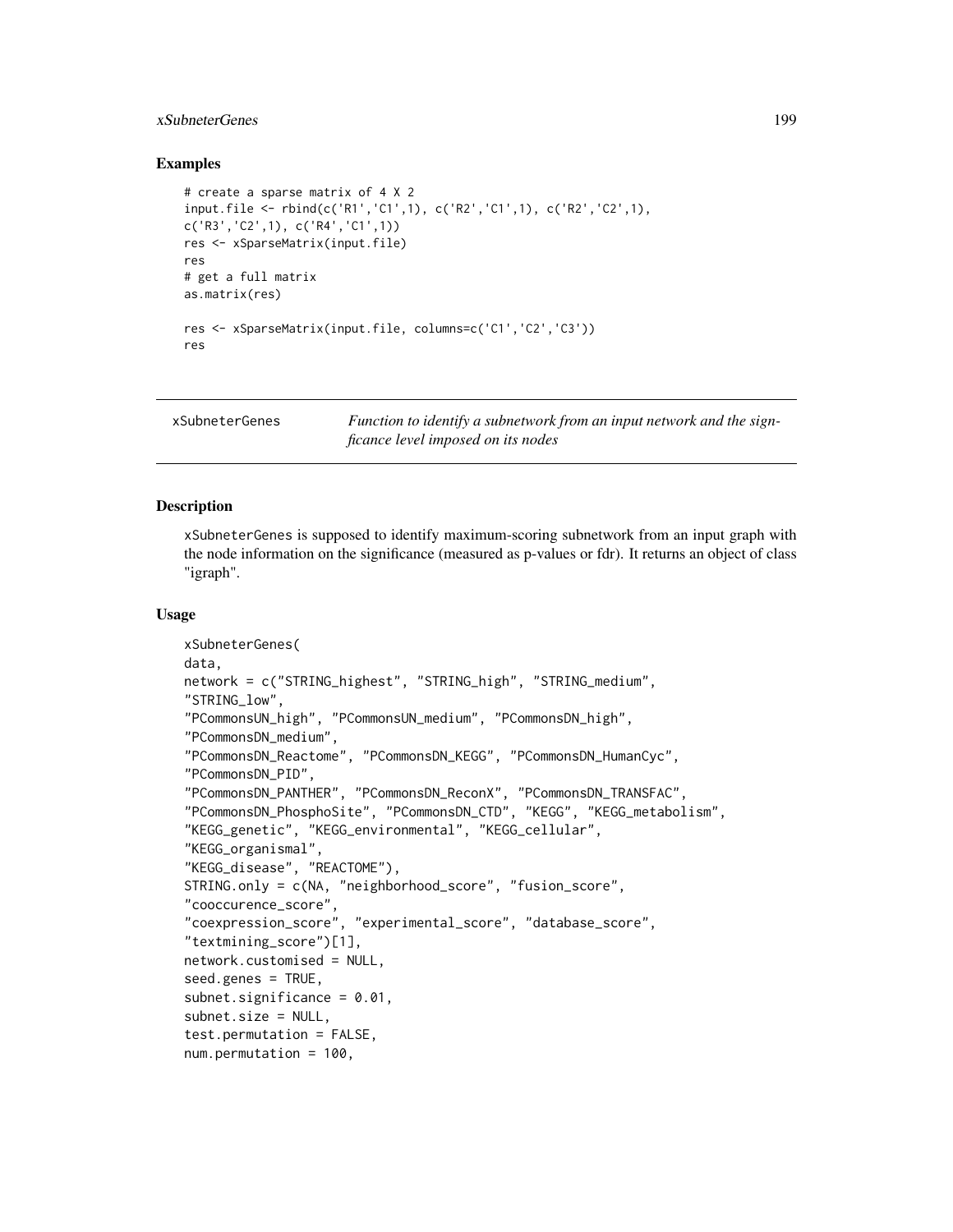```
respect = c("none", "degree"),
aggregateBy = c("Ztransform", "fishers", "logistic", "orderStatistic"),
verbose = TRUE,
silent = FALSE,
RData.location = "http://galahad.well.ox.ac.uk/bigdata",
guid = NULL
)
```
data a named input vector containing the significance level for nodes (gene symbols). For this named vector, the element names are gene symbols, the element values for the significance level (measured as p-value or fdr). Alternatively, it can be a matrix or data frame with two columns: 1st column for gene symbols, 2nd column for the significance level

network the built-in network. Currently two sources of network information are supported: the STRING database (version 10) and the Pathway Commons database (version 7). STRING is a meta-integration of undirect interactions from the functional aspect, while Pathways Commons mainly contains both undirect and direct interactions from the physical/pathway aspect. Both have scores to control the confidence of interactions. Therefore, the user can choose the different quality of the interactions. In STRING, "STRING\_highest" indicates interactions with highest confidence (confidence scores>=900), "STRING\_high" for interactions with high confidence (confidence scores>=700), "STRING\_medium" for interactions with medium confidence (confidence scores>=400), and "STRING\_low" for interactions with low confidence (confidence scores>=150). For undirect/physical interactions from Pathways Commons, "PCommonsUN\_high" indicates undirect interactions with high confidence (supported with the PubMed references plus at least 2 different sources), "PCommonsUN\_medium" for undirect interactions with medium confidence (supported with the PubMed references). For direct (pathway-merged) interactions from Pathways Commons, "PCommonsDN\_high" indicates direct interactions with high confidence (supported with the PubMed references plus at least 2 different sources), and "PCommonsUN medium" for direct interactions with medium confidence (supported with the PubMed references). In addition to pooled version of pathways from all data sources, the user can also choose the pathway-merged network from individual sources, that is, "PCommonsDN\_Reactome" for those from Reactome, "PCommonsDN\_KEGG" for those from KEGG, "PCommonsDN\_HumanCyc" for those from HumanCyc, "PCommonsDN\_PID" for those froom PID, "PCommonsDN\_PANTHER" for those from PANTHER, "PCommonsDN\_ReconX" for those from ReconX, "PCommonsDN\_TRANSFAC" for those from TRANS-FAC, "PCommonsDN\_PhosphoSite" for those from PhosphoSite, and "PCommonsDN CTD" for those from CTD. For direct (pathway-merged) interactions sourced from KEGG, it can be 'KEGG' for all, 'KEGG\_metabolism' for pathways grouped into 'Metabolism', 'KEGG\_genetic' for 'Genetic Information Processing' pathways, 'KEGG\_environmental' for 'Environmental Information Processing' pathways, 'KEGG\_cellular' for 'Cellular Processes' pathways, 'KEGG\_organismal' for 'Organismal Systems' pathways, and 'KEGG\_disease' for 'Human Dis-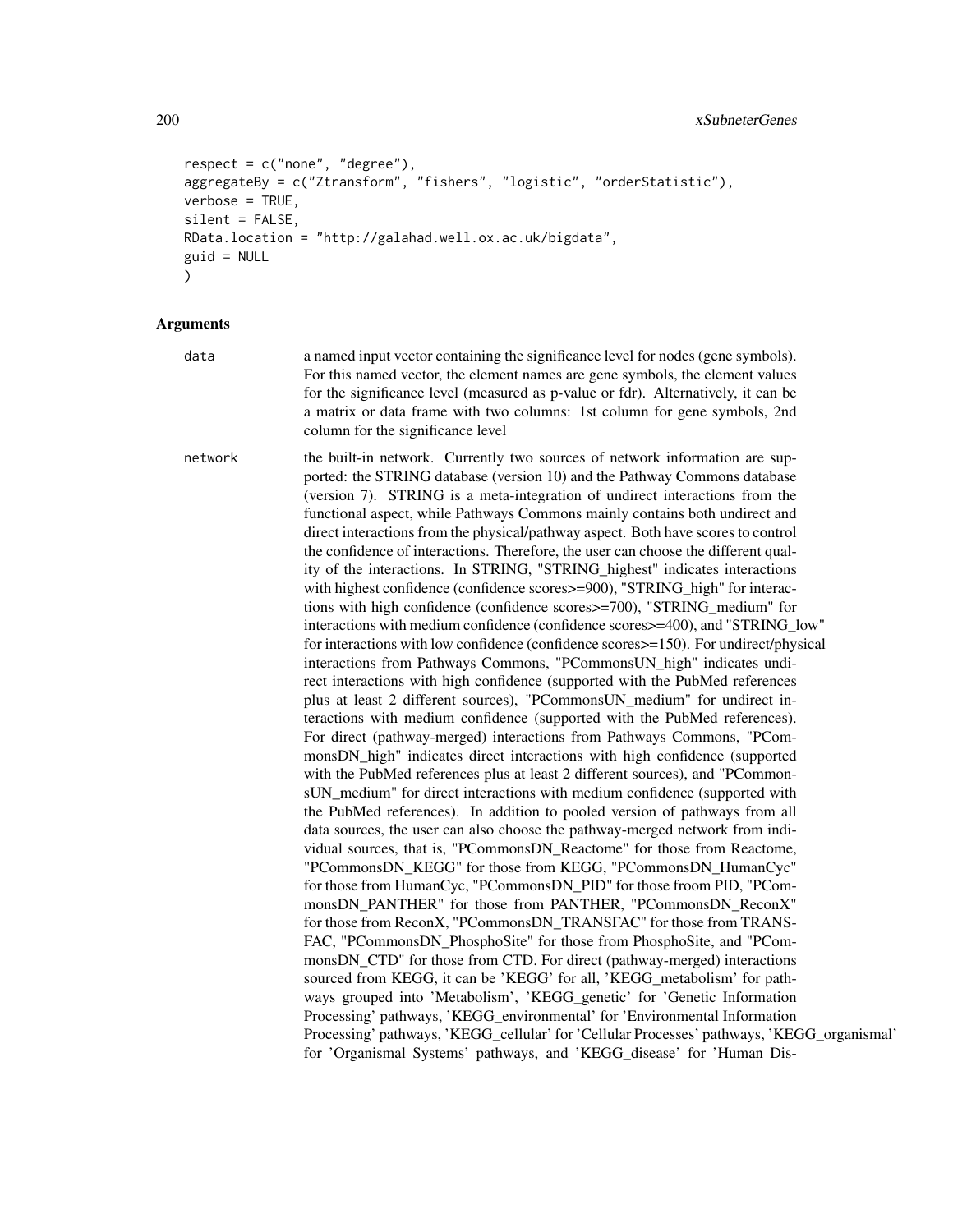eases' pathways. 'REACTOME' for protein-protein interactions derived from Reactome pathways

STRING.only the further restriction of STRING by interaction type. If NA, no such restriction. Otherwide, it can be one or more of "neighborhood\_score","fusion\_score","cooccurence\_score","coexpre Useful options are c("experimental\_score","database\_score"): only experimental data (extracted from BIND, DIP, GRID, HPRD, IntAct, MINT, and PID) and curated data (extracted from Biocarta, BioCyc, GO, KEGG, and Reactome) are used

network.customised

an object of class "igraph". By default, it is NULL. It is designed to allow the user analysing their customised network data that are not listed in the above argument 'network'. This customisation (if provided) has the high priority over built-in network

- seed.genes logical to indicate whether the identified network is restricted to seed genes (ie input genes with the signficant level). By default, it sets to true
- subnet.significance

the given significance threshold. By default, it is set to NULL, meaning there is no constraint on nodes/genes. If given, those nodes/genes with p-values below this are considered significant and thus scored positively. Instead, those p-values above this given significance threshold are considered insigificant and thus scored negatively

subnet. size the desired number of nodes constrained to the resulting subnet. It is not nulll, a wide range of significance thresholds will be scanned to find the optimal significance threshold leading to the desired number of nodes in the resulting subnet. Notably, the given significance threshold will be overwritten by this option

test.permutation

logical to indicate whether the permutation test is perform to estimate the significance of identified network with the same number of nodes. By default, it sets to false

num.permutation

the number of permutations generating the null distribution of the identified network

respect how to respect nodes to be sampled. It can be one of 'none' (randomly sampling) and 'degree' (degree-preserving sampling)

aggregateBy the aggregate method used to aggregate edge confidence p-values. It can be either "orderStatistic" for the method based on the order statistics of p-values, or "fishers" for Fisher's method, "Ztransform" for Z-transform method, "logistic" for the logistic method. Without loss of generality, the Z-transform method does well in problems where evidence against the combined null is spread widely (equal footings) or when the total evidence is weak; Fisher's method does best in problems where the evidence is concentrated in a relatively small fraction of the individual tests or when the evidence is at least moderately strong; the logistic method provides a compromise between these two. Notably, the aggregate methods 'Ztransform' and 'logistic' are preferred here

verbose logical to indicate whether the messages will be displayed in the screen. By default, it sets to true for display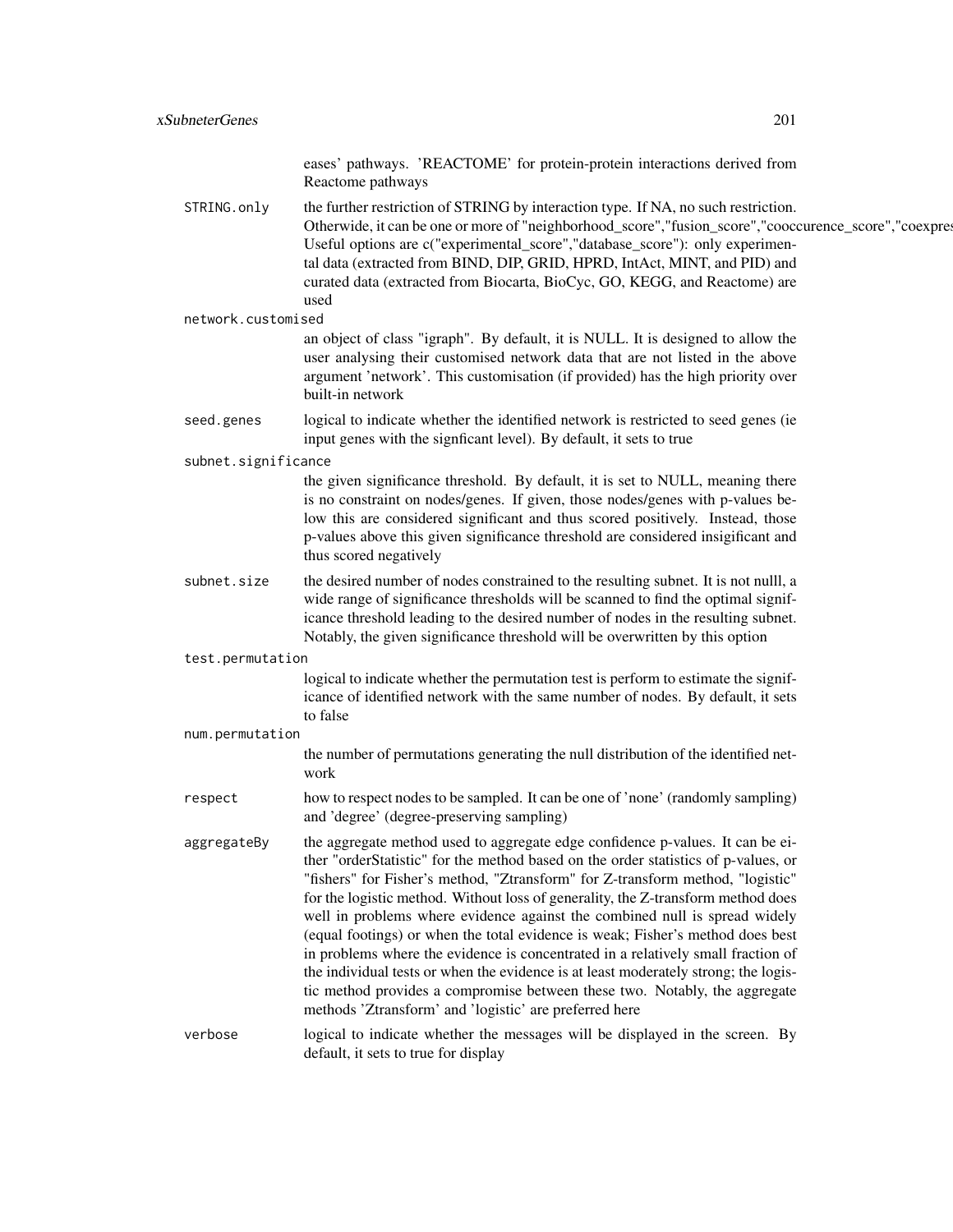<span id="page-201-0"></span>

| silent | logical to indicate whether the messages will be silent completely. By default, it<br>sets to false. If true, verbose will be forced to be false |
|--------|--------------------------------------------------------------------------------------------------------------------------------------------------|
|        | RData. location the characters to tell the location of built-in RData files. See xRDataLoader for<br>details                                     |
| guid   | a valid (5-character) Global Unique IDentifier for an OSF project. See xRDataLoader<br>for details                                               |

a subgraph with a maximum score, an object of class "igraph". It has node attributes (significance, score, type) and a graph attribute (threshold; determined when scanning 'subnet.size'). If permutation test is enabled, it also has a graph attribute (combinedP) and an edge attribute (edgeConfidence).

#### Note

The algorithm identifying a subnetwork is implemented in the dnet package (http://genomemedicine.biomedcentral.com/artic 014-0064-8). In brief, from an input network with input node/gene information (the significant level; p-values or FDR), the way of searching for a maximum-scoring subnetwork is done as follows. Given the threshold of tolerable p-value, it gives positive scores for nodes with p-values below the threshold (nodes of interest), and negative scores for nodes with threshold-above p-values (intolerable). After score transformation, the search for a maximum scoring subnetwork is deduced to find the connected subnetwork that is enriched with positive-score nodes, allowing for a few negative-score nodes as linkers. This objective is met through minimum spanning tree finding and post-processing, previously used as a heuristic solver of prize-collecting Steiner tree problem. The solver is deterministic, only determined by the given tolerable p-value threshold. For identification of the subnetwork with a desired number of nodes, an iterative procedure is also developed to finetune tolerable thresholds. This explicit control over the node size may be necessary for guiding follow-up experiments.

#### See Also

#### [xDefineNet](#page-43-0)

#### Examples

```
RData.location <- "http://galahad.well.ox.ac.uk/bigdata"
## Not run:
# a) provide the input nodes/genes with the significance info
## load human genes
org.Hs.eg <- xRDataLoader(RData='org.Hs.eg',
RData.location=RData.location)
sig \leftarrow \text{rbeta}(500, \text{shape1=0.5, shape2=1})data <- data.frame(symbols=org.Hs.eg$gene_info$Symbol[1:500], sig)
# b) perform network analysis
# b1) find maximum-scoring subnet based on the given significance threshold
subnet <- xSubneterGenes(data=data, network="STRING_high",
subnet.significance=0.01, RData.location=RData.location)
```
# b2) find maximum-scoring subnet with the desired node number=50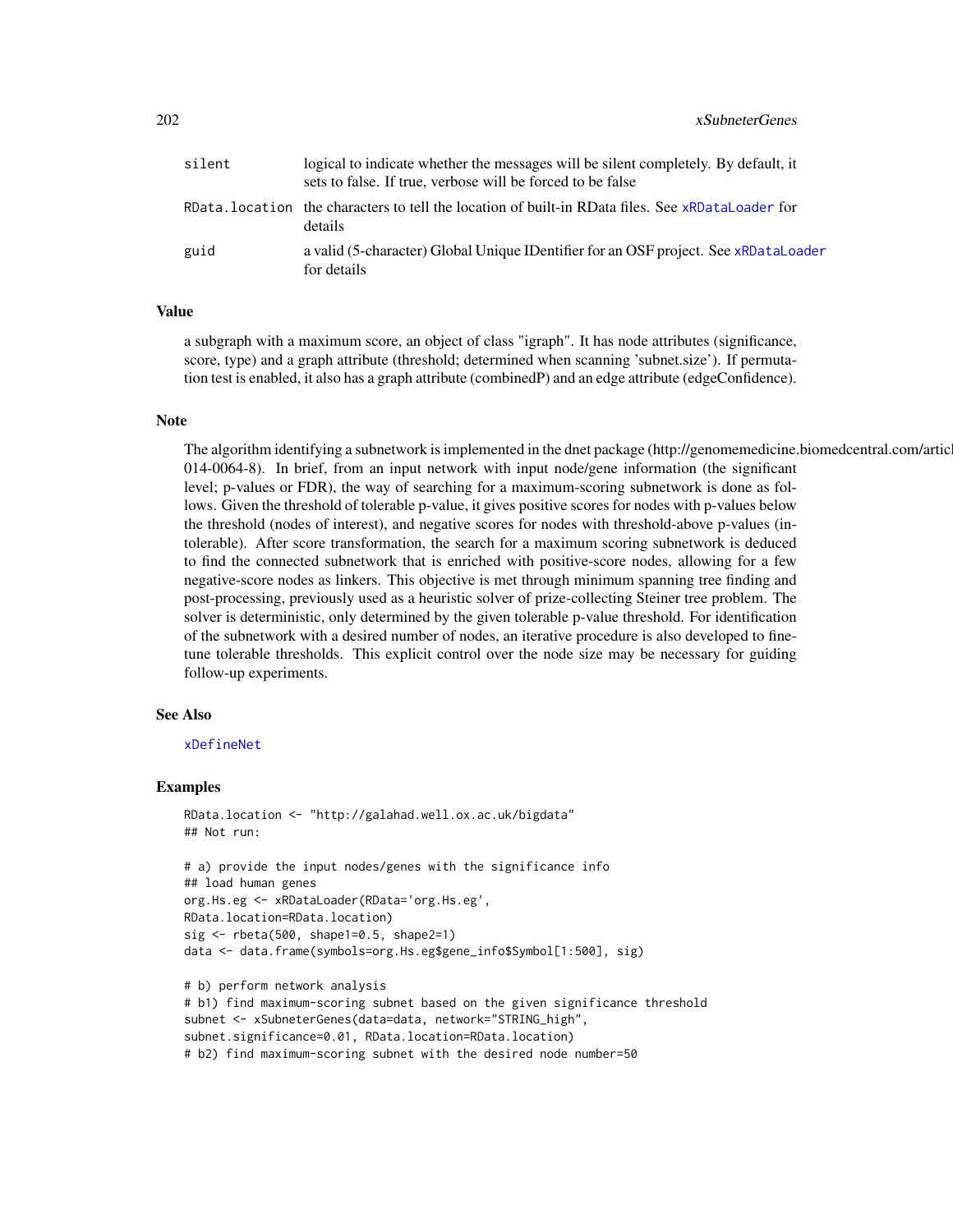#### xSubneterGenes 203

```
subnet <- xSubneterGenes(data=data, network="STRING_high",
subnet.size=50, RData.location=RData.location)
# c) save subnet results to the files called 'subnet_edges.txt' and 'subnet_nodes.txt'
output <- igraph::get.data.frame(subnet, what="edges")
utils::write.table(output, file="subnet_edges.txt", sep="\t",
row.names=FALSE)
output <- igraph::get.data.frame(subnet, what="vertices")
utils::write.table(output, file="subnet_nodes.txt", sep="\t",
row.names=FALSE)
# d) visualise the identified subnet
## do visualisation with nodes colored according to the significance (you provide)
xVisNet(g=subnet, pattern=-log10(as.numeric(V(subnet)$significance)),
vertex.shape="sphere", colormap="wyr")
## do visualisation with nodes colored according to transformed scores
xVisNet(g=subnet, pattern=as.numeric(V(subnet)$score),
vertex.shape="sphere")
# e) visualise the identified subnet as a circos plot
library(RCircos)
xCircos(g=subnet, entity="Gene", colormap="white-gray",
RData.location=RData.location)
# g) visualise the subnet using the same layout_with_kk
df_tmp <- df[match(V(subnet)$name,df$Symbol),]
vec_tmp <- colnames(df_tmp)
names(vec_tmp) <- vec_tmp
glayout <- igraph::layout_with_kk(subnet)
V(subnet)$xcoord <- glayout[,1]
V(subnet)$xcoord <- glayout[,2]
# g1) colored according to FDR
ls_ig <- lapply(vec_tmp, function(x){
ig \leftarrow subnet
V(ig)$fdr <- -log10(as.numeric(df_tmp[,x]))
ig
})
gp_FDR <- xA2Net(g=ls_g, node.label='name', node.label.size=2,
node.label.color='blue', node.label.alpha=0.8, node.label.padding=0.25,
node.label.arrow=0, node.label.force=0.1, node.shape=19,
node.xcoord='xcoord', node.ycoord='ycoord', node.color='fdr',
node.color.title=expression(-log[10]('FDR')),
colormap='grey-yellow-orange', ncolors=64, zlim=c(0,3),
node.size.range=4,
edge.color="black",edge.color.alpha=0.3,edge.curve=0.1,edge.arrow.gap=0.025)
# g2) colored according to FC
ls_ig <- lapply(vec_tmp, function(x){
ig \leftarrow subnet
V(ig)$lfc <- as.numeric(df_tmp[,x])
ig
})
gp_FC <- xA2Net(g=ls_g, node.label='name', node.label.size=2,
node.label.color='blue', node.label.alpha=0.8, node.label.padding=0.25,
```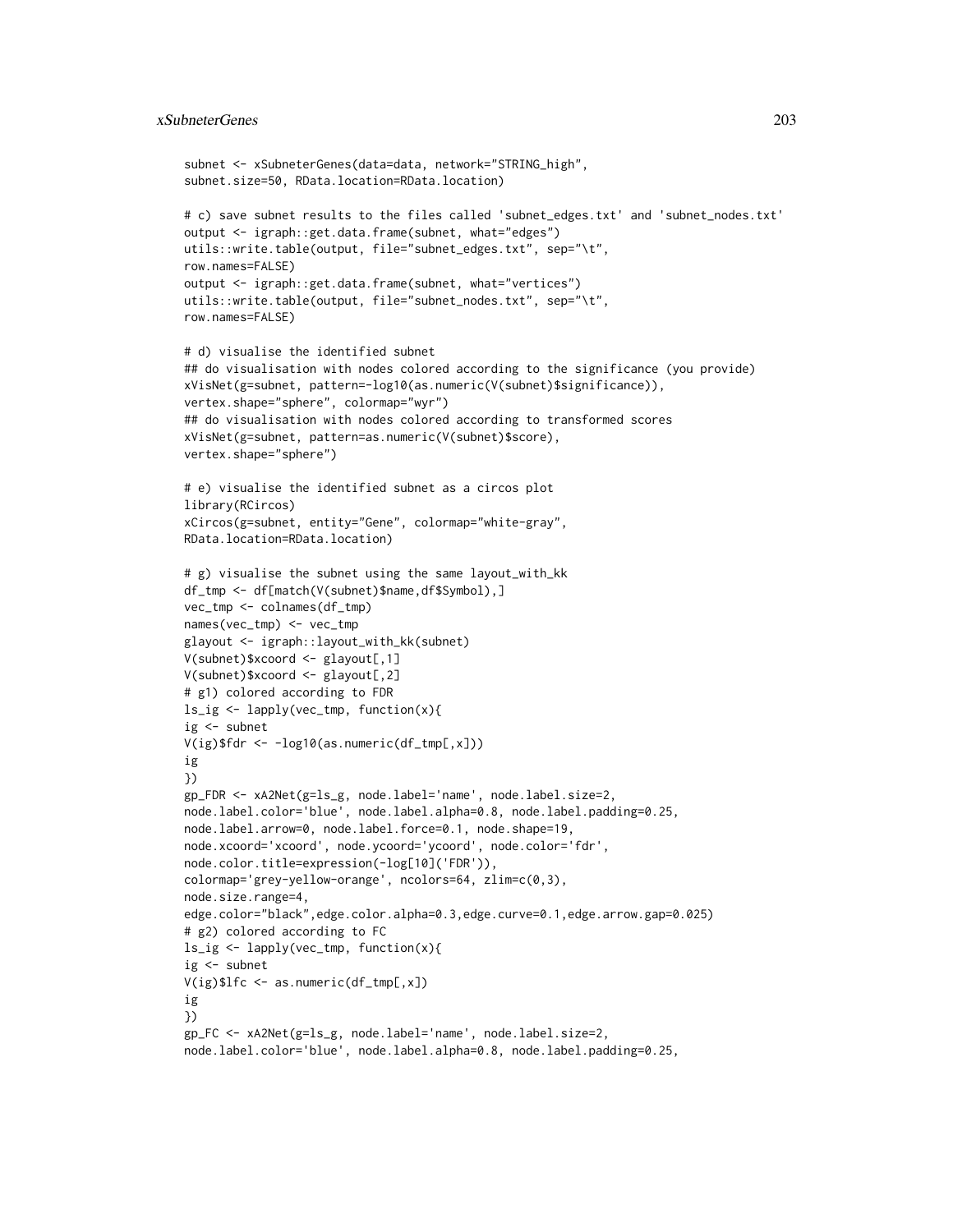```
node.label.arrow=0, node.label.force=0.1, node.shape=19,
node.xcoord='xcoord', node.ycoord='ycoord', node.color='lfc',
node.color.title=expression(log[2]('FC')), colormap='cyan1-grey-pink1',
ncolors=64, zlim=c(-3,3), node.size.range=4,
edge.color="black",edge.color.alpha=0.3,edge.curve=0.1,edge.arrow.gap=0.025)
# g3) colored according to FC
gridExtra::grid.arrange(grobs=list(gp_FDR, gp_FC), ncol=2,
as.table=TRUE)
## End(Not run)
```
<span id="page-203-0"></span>xSymbol2GeneID *Function to convert gene symbols to entrez geneid*

#### Description

xSymbol2GeneID is supposed to convert gene symbols to entrez geneid.

#### Usage

```
xSymbol2GeneID(
data,
org = c("human", "mouse"),
check.symbol.identity = FALSE,
details = FALSE,
verbose = TRUE,
RData.location = "http://galahad.well.ox.ac.uk/bigdata",
guid = NULL
)
```

| data                  | an input vector containing gene symbols                                                                                                            |  |
|-----------------------|----------------------------------------------------------------------------------------------------------------------------------------------------|--|
| org                   | a character specifying an organism. Currently supported organisms are 'human'<br>and 'mouse'. It can be an object 'EG'                             |  |
| check.symbol.identity |                                                                                                                                                    |  |
|                       | logical to indicate whether to match the input data via Synonyms for those un-<br>matchable by official gene symbols. By default, it sets to false |  |
| details               | logical to indicate whether to result in a data frame (in great details). By default,<br>it sets to false                                          |  |
| verbose               | logical to indicate whether the messages will be displayed in the screen. By<br>default, it sets to false for no display                           |  |
|                       | RData.location the characters to tell the location of built-in RData files. See xRDataLoader for<br>details                                        |  |
| guid                  | a valid (5-character) Global Unique IDentifier for an OSF project. See xRDataLoader<br>for details                                                 |  |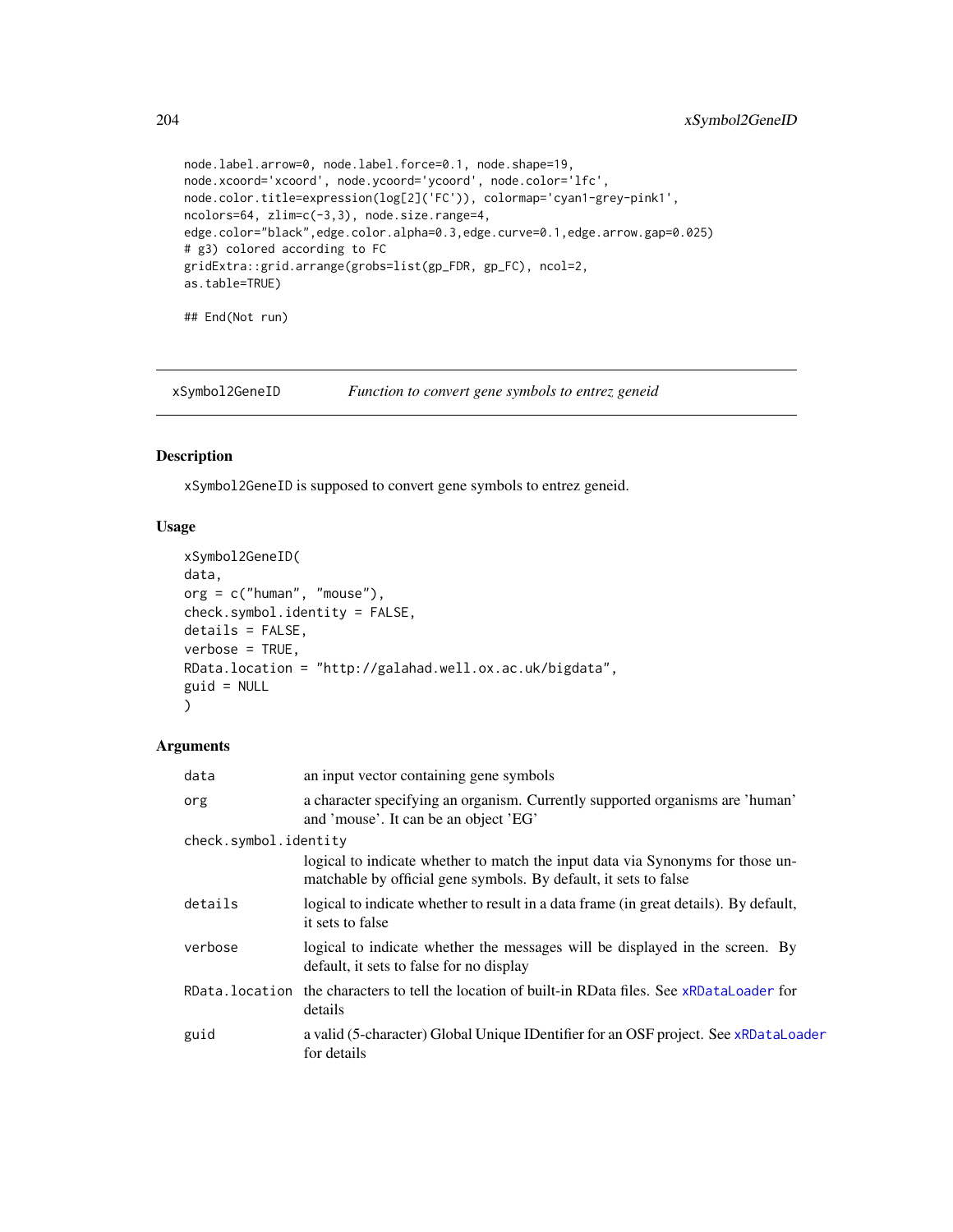#### <span id="page-204-1"></span>xVisEvidence 205

#### Value

a vector containing entrez geneid with 'NA' for the unmatched if (details set to false); otherwise, a data frame is returned

#### Note

If a symbol mapped many times, the one assiged as the "protein-coding" type of gene is preferred.

#### See Also

[xRDataLoader](#page-182-0)

#### Examples

```
RData.location <- "http://galahad.well.ox.ac.uk/bigdata"
## Not run:
# a) provide the input Genes of interest (eg 100 randomly chosen human genes)
## load human genes
org.Hs.eg <- xRDataLoader(RData='org.Hs.eg')
Symbol <- as.character(sample(org.Hs.eg$gene_info$Symbol, 100))
Symbol
# b) convert into GeneID
GeneID <- xSymbol2GeneID(Symbol)
# c) convert into a data frame
df <- xSymbol2GeneID(Symbol, details=TRUE)
# advanced use
```
df <- xSymbol2GeneID(Symbol, org=org.Hs.eg, details=TRUE)

## End(Not run)

<span id="page-204-0"></span>xVisEvidence *Function to visualise evidence for prioritised genes in a gene network*

#### Description

xVisEvidence is supposed to visualise evidence for prioritised genes in a gene network. It returns an object of class "igraph".

#### Usage

xVisEvidence( xTarget,  $g = NA$ , nodes = NULL,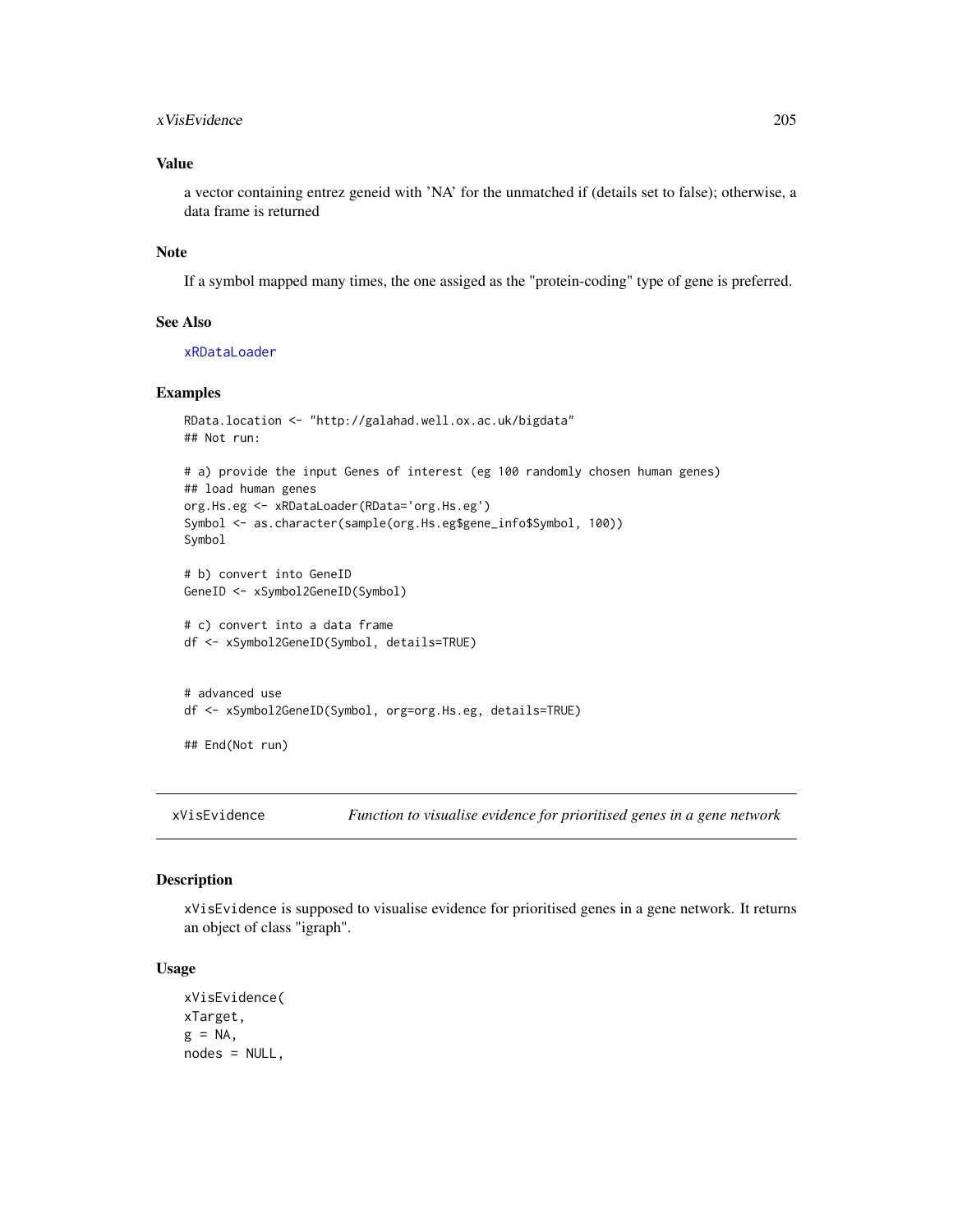```
node.info = c("smart", "none"),
neighbor.order = 1,
neighbor.seed = TRUE,
neighbor.top = NULL,
largest.comp = TRUE,
show = TRUE,colormap = "ggplot2",
legend.position = "topleft",
legend.horiz = FALSE,
mtext{text.size} = 3,
verbose = TRUE,
edge.width = NULL,
vertex.size = NULL,
vertex.size.nonseed = NULL,
vertex.label.color = "blue",
vertex.label.color.nonseed = NULL,
...
\mathcal{L}
```

| xTarget        | an object of class "dTarget", "sTarget" or "eTarget"                                                                                                                                                                                                                                                                                                                                                                                                                                                                                                                                                                                                                                                   |
|----------------|--------------------------------------------------------------------------------------------------------------------------------------------------------------------------------------------------------------------------------------------------------------------------------------------------------------------------------------------------------------------------------------------------------------------------------------------------------------------------------------------------------------------------------------------------------------------------------------------------------------------------------------------------------------------------------------------------------|
| g              | an object of class "igraph". If NA, the 'metag' will be used, which is part of the<br>input object "xTarget". If provided, it must have a node attribute called 'priority'                                                                                                                                                                                                                                                                                                                                                                                                                                                                                                                             |
| nodes          | which node genes are in query. If NULL, the top gene will be queried                                                                                                                                                                                                                                                                                                                                                                                                                                                                                                                                                                                                                                   |
| node.info      | tells the additional information used to label nodes. It can be one of "none"<br>(only gene labeling), "smart" for (by default) using three pieces of information<br>(if any): genes, 5-star ratings, and associated ranks (marked by an @ icon)                                                                                                                                                                                                                                                                                                                                                                                                                                                       |
| neighbor.order | an integer giving the order of the neighborhood. By default, it is 1-order neigh-<br>borhood                                                                                                                                                                                                                                                                                                                                                                                                                                                                                                                                                                                                           |
| neighbor.seed  | logical to indicate whether neighbors are seeds only. By default, it sets to true                                                                                                                                                                                                                                                                                                                                                                                                                                                                                                                                                                                                                      |
| neighbor.top   | the top number of the neighbors with the highest priority. By default, it sets to<br>NULL to disable this parameter                                                                                                                                                                                                                                                                                                                                                                                                                                                                                                                                                                                    |
| largest.comp   | logical to indicate whether the largest component is only retained. By default, it<br>sets to true for the largest component being left                                                                                                                                                                                                                                                                                                                                                                                                                                                                                                                                                                |
| show           | logical to indicate whether to show the graph                                                                                                                                                                                                                                                                                                                                                                                                                                                                                                                                                                                                                                                          |
| colormap       | short name for the colormap. It can be one of "jet" (jet colormap), "bwr" (blue-<br>white-red colormap), "gbr" (green-black-red colormap), "wyr" (white-yellow-<br>red colormap), "br" (black-red colormap), "yr" (yellow-red colormap), "wb"<br>(white-black colormap), "rainbow" (rainbow colormap, that is, red-yellow-green-<br>cyan-blue-magenta), and "ggplot2" (emulating ggplot2 default color palette).<br>Alternatively, any hyphen-separated HTML color names, e.g. "lightyellow-<br>orange" (by default), "blue-black-yellow", "royalblue-white-sandybrown", "darkgreen-<br>white-darkviolet". A list of standard color names can be found in http://<br>html-color-codes.info/color-names |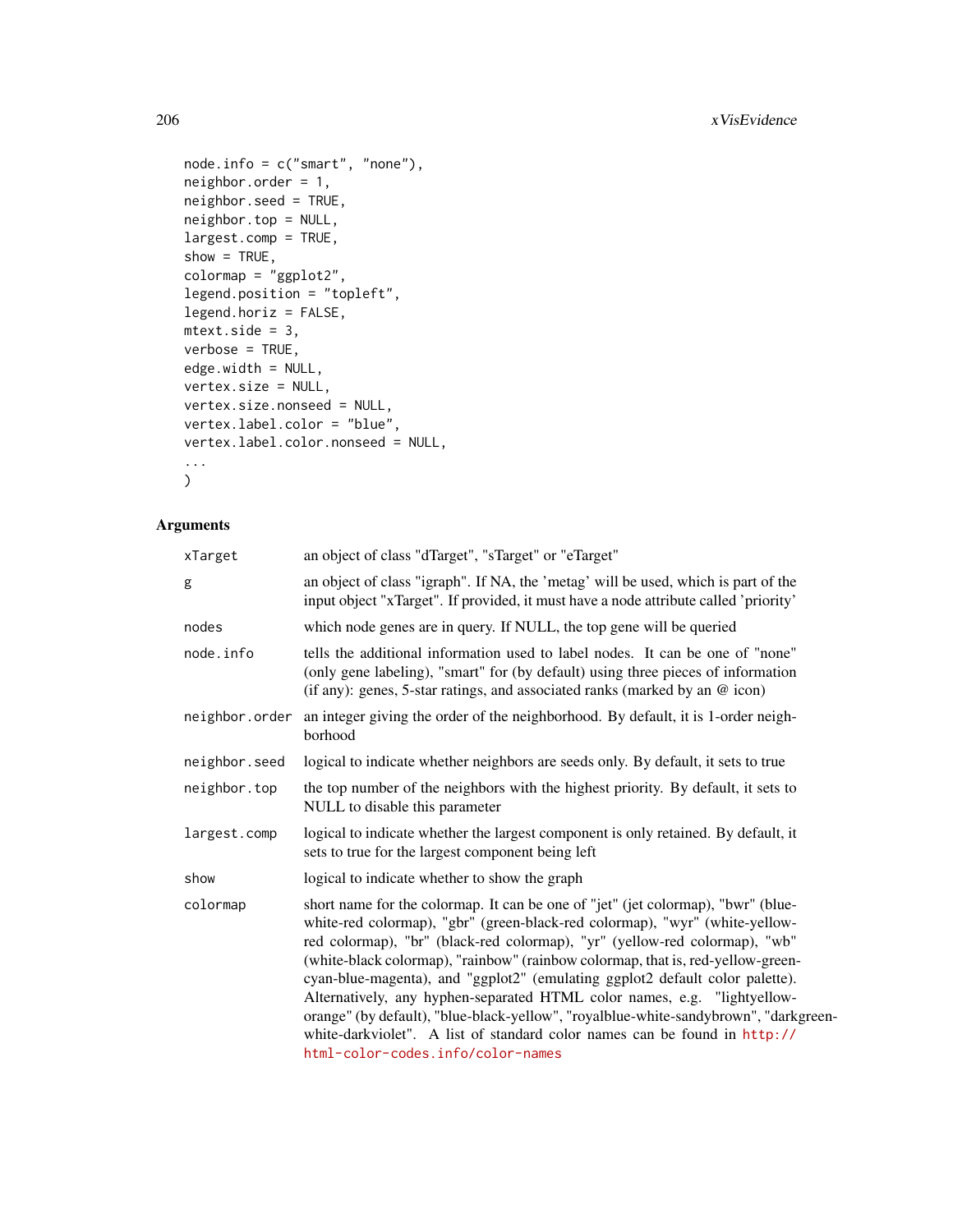#### <span id="page-206-0"></span>xVisEvidence 207

legend.position

|                            | the legend position. If NA, the legend is not shown                                                                  |  |
|----------------------------|----------------------------------------------------------------------------------------------------------------------|--|
| legend.horiz               | logical specifying the legend horizon. If TRUE, set the legend horizontally<br>rather than vertically                |  |
| mtext.side                 | the side of marginal text. If NA, it is not shown                                                                    |  |
| verbose                    | logical to indicate whether the messages will be displayed in the screen. By<br>default, it sets to true for display |  |
| edge.width                 | the width of the edge. If NULL, the width edge is proportional to the 'weight'<br>edge attribute (if existed)        |  |
| vertex.size                | the size of each vertex. If null, each vertex has the size proportional to the degree<br>of nodes                    |  |
| vertex.size.nonseed        |                                                                                                                      |  |
|                            | the size of each nonseed vertex. If null, each vertex has the size proportional to<br>the degree of nodes            |  |
| vertex.label.color         |                                                                                                                      |  |
|                            | the color of vertex labels                                                                                           |  |
| vertex.label.color.nonseed |                                                                                                                      |  |
|                            | the color of nonseed vertex labels                                                                                   |  |
| $\ddotsc$                  | additional graphic parameters. See http://igraph.org/r/doc/plot.common.<br>html for the complete list.               |  |

#### Value

a subgraph, an object of class "igraph".

#### See Also

#### [xColormap](#page-21-0)

#### Examples

```
RData.location <- "http://galahad.well.ox.ac.uk/bigdata"
## Not run:
## TNFRSF1A
xVisEvidence(xTarget, nodes="TNFRSF1A", neighbor.order=1,
neighbor.seed=TRUE, neighbor.top=NULL, vertex.label.color="black",
vertex.label.cex=0.7, vertex.label.dist=0.6, vertex.label.font=1,
vertex.label.family="Arial", legend.position="bottomleft",
legend.horiz=TRUE, newpage=FALSE)
## UBA52
xVisEvidence(xTarget, nodes="UBA52", neighbor.order=1,
neighbor.seed=TRUE, neighbor.top=20, vertex.label.color="black",
vertex.label.cex=0.7, vertex.label.dist=0.6, vertex.label.font=1,
legend.position="bottomleft", legend.horiz=TRUE, newpage=FALSE)
```
## End(Not run)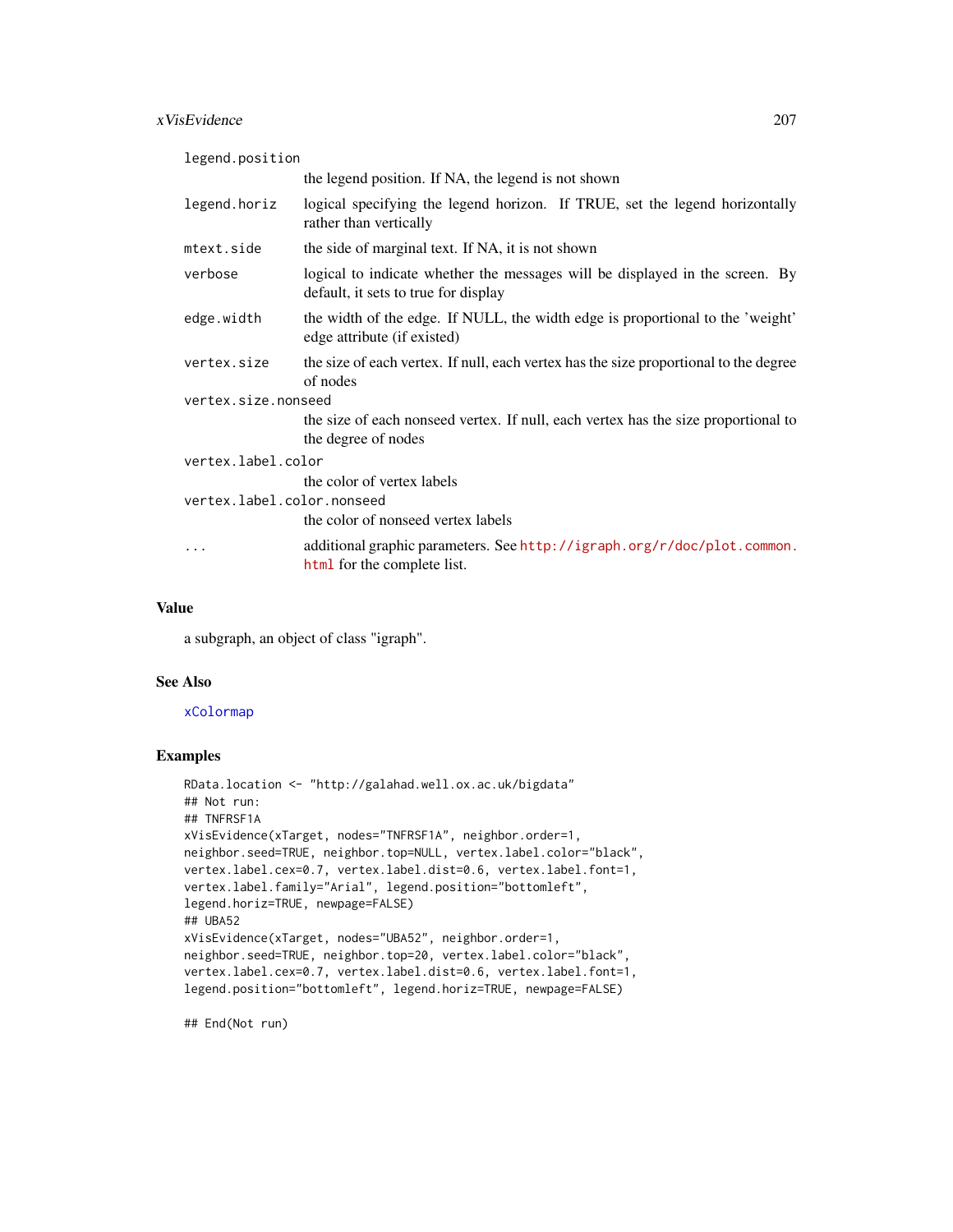<span id="page-207-0"></span>

#### Description

xVisEvidenceAdv is supposed to visualise evidence and priority scores for prioritised genes in a gene network. It returns an object of class "ggplot".

#### Usage

```
xVisEvidenceAdv(
xTarget,
g = NA,
nodes = NULL,
node.info = c("smart", "none"),neighbor.order = 1,
neighbor.seed = TRUE,
neighbor.top = NULL,
largest.comp = TRUE,
node.label.size = 2,
node.label.color = "black",
nodeu = 0.9,
nodeulabel.padding = 0.5,
nodeu = b.arrow = 0,
nodeu = 0.1,
node.shape = 19,
node.color.title = "Pi\nrating",
colormap = "white-yellow-red",
ncolors = 64,zlim = c(0, 5),
node.size.range = 5,
title = ",
edge.color = "orange",
edge.color.alpha = 0.5,
edge.curve = \theta,
edgearrow.gap = 0.025,pie.radius = NULL,
pie.color = "black",
pie.color.alpha = 1,
pie.thick = 0.1,
...
```
# $\mathcal{L}$

#### Arguments

xTarget an object of class "dTarget", "sTarget" or "eTarget"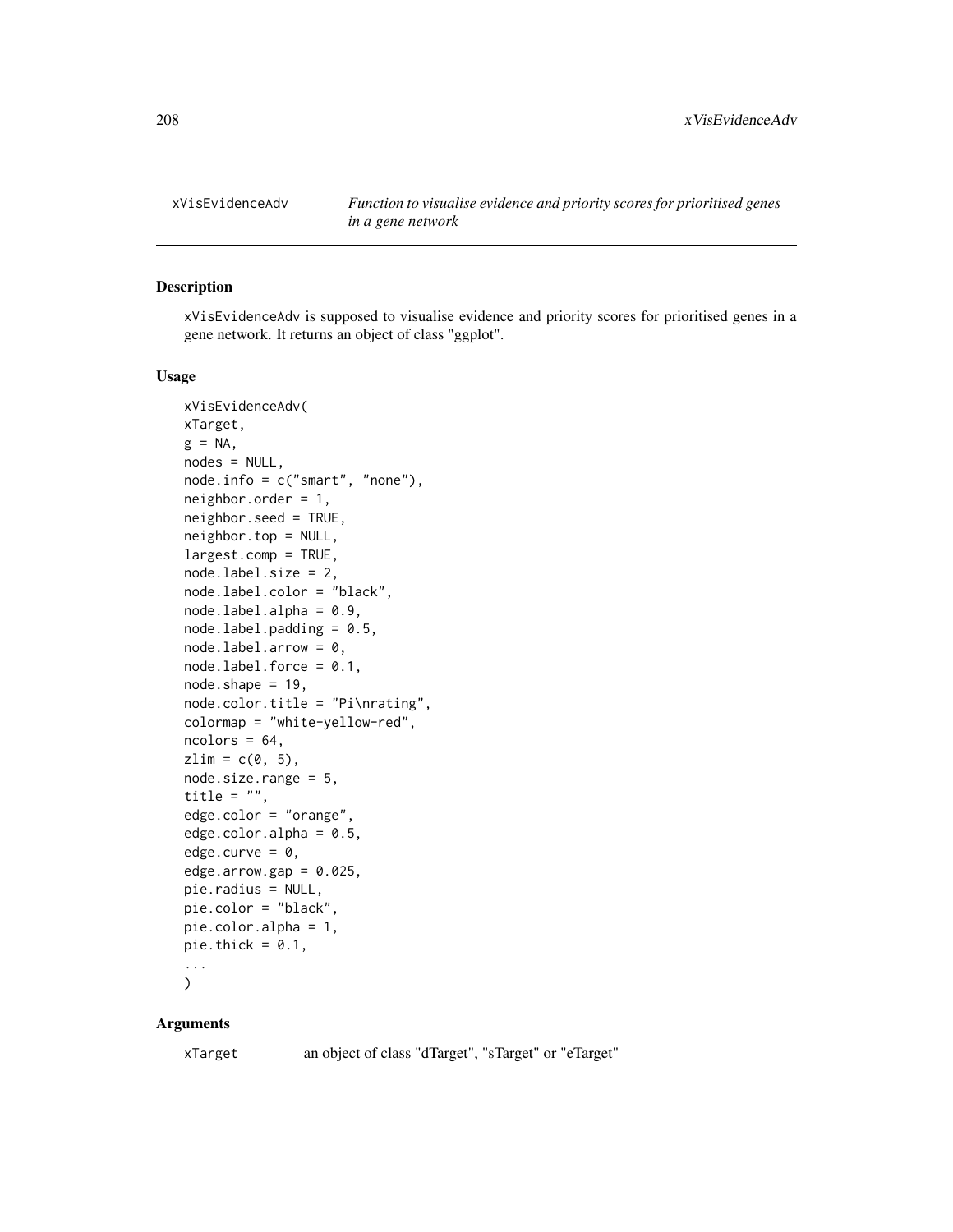| g                  | an object of class "igraph". If NA, the 'metag' will be used, which is part of the<br>input object "xTarget". If provided, it must have a node attribute called 'priority'                                                                                                                                                                                                                                                                                                                                                                                                                                                                                                                             |  |
|--------------------|--------------------------------------------------------------------------------------------------------------------------------------------------------------------------------------------------------------------------------------------------------------------------------------------------------------------------------------------------------------------------------------------------------------------------------------------------------------------------------------------------------------------------------------------------------------------------------------------------------------------------------------------------------------------------------------------------------|--|
| nodes              | which node genes are in query. If NULL, the top gene will be queried                                                                                                                                                                                                                                                                                                                                                                                                                                                                                                                                                                                                                                   |  |
| node.info          | tells the additional information used to label nodes. It can be one of "none"<br>(only gene labeling), "smart" for (by default) using three pieces of information<br>(if any): genes, 5-star ratings, and associated ranks (marked by an @ icon)                                                                                                                                                                                                                                                                                                                                                                                                                                                       |  |
| neighbor.order     | an integer giving the order of the neighborhood. By default, it is 1-order neigh-<br>borhood                                                                                                                                                                                                                                                                                                                                                                                                                                                                                                                                                                                                           |  |
| neighbor.seed      | logical to indicate whether neighbors are seeds only. By default, it sets to true                                                                                                                                                                                                                                                                                                                                                                                                                                                                                                                                                                                                                      |  |
| neighbor.top       | the top number of the neighbors with the highest priority. By default, it sets to<br>NULL to disable this parameter                                                                                                                                                                                                                                                                                                                                                                                                                                                                                                                                                                                    |  |
| largest.comp       | logical to indicate whether the largest component is only retained. By default, it<br>sets to true for the largest component being left                                                                                                                                                                                                                                                                                                                                                                                                                                                                                                                                                                |  |
| node.label.size    |                                                                                                                                                                                                                                                                                                                                                                                                                                                                                                                                                                                                                                                                                                        |  |
|                    | a vector specifying node size or a character specifying which node attribute used<br>for node label size                                                                                                                                                                                                                                                                                                                                                                                                                                                                                                                                                                                               |  |
| node.label.color   |                                                                                                                                                                                                                                                                                                                                                                                                                                                                                                                                                                                                                                                                                                        |  |
| node.label.alpha   | the node label color                                                                                                                                                                                                                                                                                                                                                                                                                                                                                                                                                                                                                                                                                   |  |
|                    | the 0-1 value specifying transparency of node labelling                                                                                                                                                                                                                                                                                                                                                                                                                                                                                                                                                                                                                                                |  |
| node.label.padding |                                                                                                                                                                                                                                                                                                                                                                                                                                                                                                                                                                                                                                                                                                        |  |
|                    | the padding around the labeled node                                                                                                                                                                                                                                                                                                                                                                                                                                                                                                                                                                                                                                                                    |  |
| node.label.arrow   |                                                                                                                                                                                                                                                                                                                                                                                                                                                                                                                                                                                                                                                                                                        |  |
|                    | the arrow pointing to the labeled node                                                                                                                                                                                                                                                                                                                                                                                                                                                                                                                                                                                                                                                                 |  |
| node.label.force   |                                                                                                                                                                                                                                                                                                                                                                                                                                                                                                                                                                                                                                                                                                        |  |
|                    | the repelling force between overlapping labels                                                                                                                                                                                                                                                                                                                                                                                                                                                                                                                                                                                                                                                         |  |
| node.shape         | an integer specifying node shape                                                                                                                                                                                                                                                                                                                                                                                                                                                                                                                                                                                                                                                                       |  |
| node.color.title   |                                                                                                                                                                                                                                                                                                                                                                                                                                                                                                                                                                                                                                                                                                        |  |
|                    | a character specifying the title for node coloring                                                                                                                                                                                                                                                                                                                                                                                                                                                                                                                                                                                                                                                     |  |
| colormap           | short name for the colormap. It can be one of "jet" (jet colormap), "bwr" (blue-<br>white-red colormap), "gbr" (green-black-red colormap), "wyr" (white-yellow-<br>red colormap), "br" (black-red colormap), "yr" (yellow-red colormap), "wb"<br>(white-black colormap), "rainbow" (rainbow colormap, that is, red-yellow-green-<br>cyan-blue-magenta), and "ggplot2" (emulating ggplot2 default color palette).<br>Alternatively, any hyphen-separated HTML color names, e.g. "lightyellow-<br>orange" (by default), "blue-black-yellow", "royalblue-white-sandybrown", "darkgreen-<br>white-darkviolet". A list of standard color names can be found in http://<br>html-color-codes.info/color-names |  |
| ncolors            | the number of colors specified over the colormap                                                                                                                                                                                                                                                                                                                                                                                                                                                                                                                                                                                                                                                       |  |
| zlim               | the minimum and maximum values for which colors should be plotted                                                                                                                                                                                                                                                                                                                                                                                                                                                                                                                                                                                                                                      |  |
| node.size.range    |                                                                                                                                                                                                                                                                                                                                                                                                                                                                                                                                                                                                                                                                                                        |  |
|                    | the range of actual node size                                                                                                                                                                                                                                                                                                                                                                                                                                                                                                                                                                                                                                                                          |  |
| title              | a character specifying the title for the plot                                                                                                                                                                                                                                                                                                                                                                                                                                                                                                                                                                                                                                                          |  |
| edge.color         | a character specifying the edge colors                                                                                                                                                                                                                                                                                                                                                                                                                                                                                                                                                                                                                                                                 |  |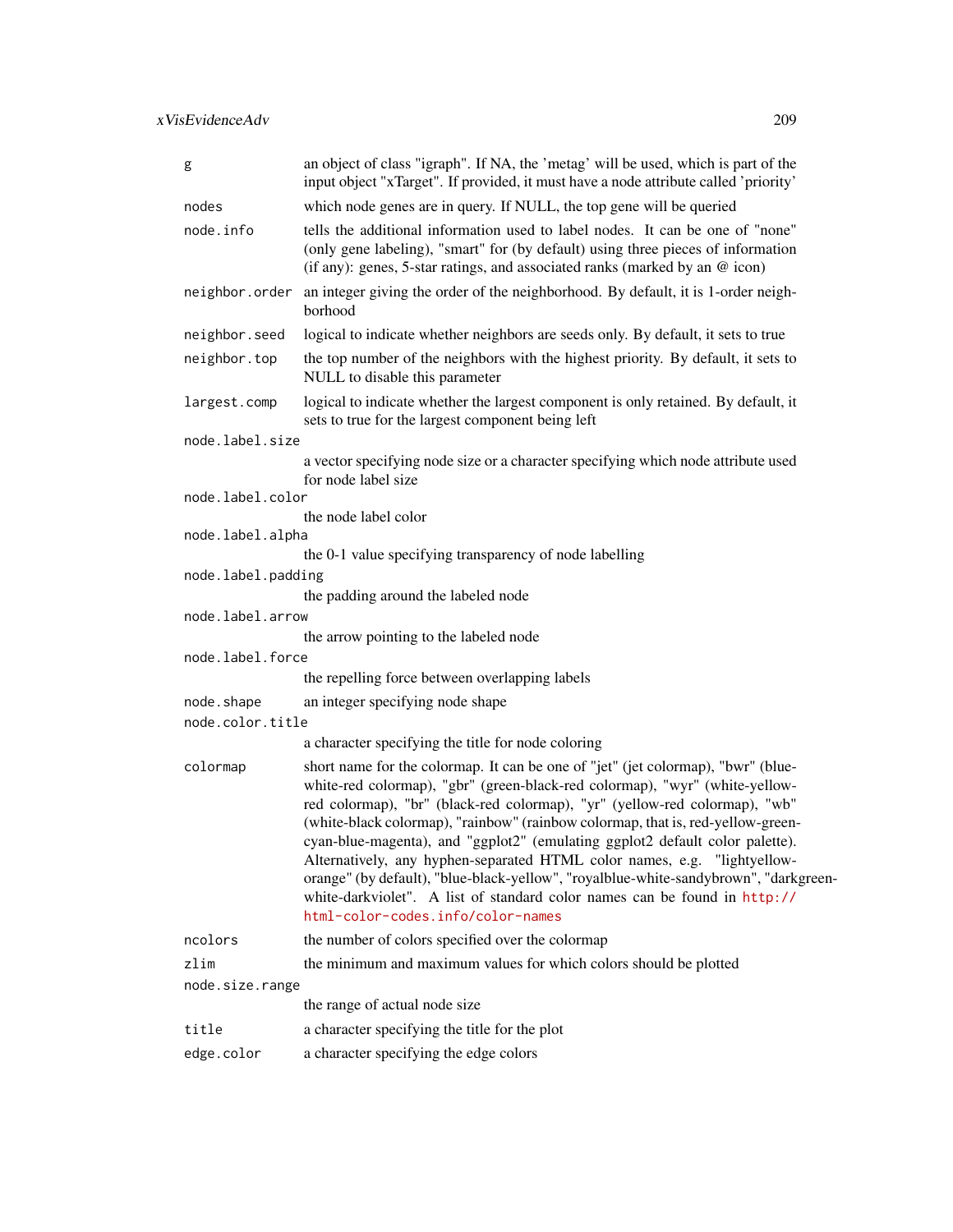<span id="page-209-1"></span>

| edge.color.alpha |                                                                    |  |
|------------------|--------------------------------------------------------------------|--|
|                  | the 0-1 value specifying transparency of edge colors               |  |
| edge.curve       | a numeric value specifying the edge curve. 0 for the straight line |  |
| edge.arrow.gap   | a gap between the arrow and the node                               |  |
| pie.radius       | the radius of a pie. If NULL, it equals roughly 1/75               |  |
| pie.color        | the border color of a pie                                          |  |
| pie.color.alpha  |                                                                    |  |
|                  | the 0-1 value specifying transparency of pie border colors         |  |
| pie.thick        | the pie border thickness                                           |  |
|                  | additional graphic parameters for xGGnetwork                       |  |

a ggplot object.

#### See Also

[xVisEvidence](#page-204-0), [xGGnetwork](#page-63-0), [xPieplot](#page-112-0)

#### Examples

```
RData.location <- "http://galahad.well.ox.ac.uk/bigdata"
## Not run:
## TNFRSF1A
xVisEvidenceAdv(xTarget, nodes="TNFRSF1A", neighbor.order=1,
neighbor.seed=TRUE, neighbor.top=NULL)
```
## End(Not run)

<span id="page-209-0"></span>xVisKernels *Function to visualise distance kernel functions*

#### Description

xVisKernels is supposed to visualise distance kernels, each of which is a decaying function of: i) the relative distance  $d_{gs}$  between the gene g and the SNP s, and ii) the decay exponent  $\lambda$ .

#### Usage

xVisKernels(exponent = 2, newpage = TRUE)

| exponent | an integer specifying decay exponent. By default, it sets to 2                  |
|----------|---------------------------------------------------------------------------------|
| newpage  | logical to indicate whether to open a new page. By default, it sets to true for |
|          | opening a new page                                                              |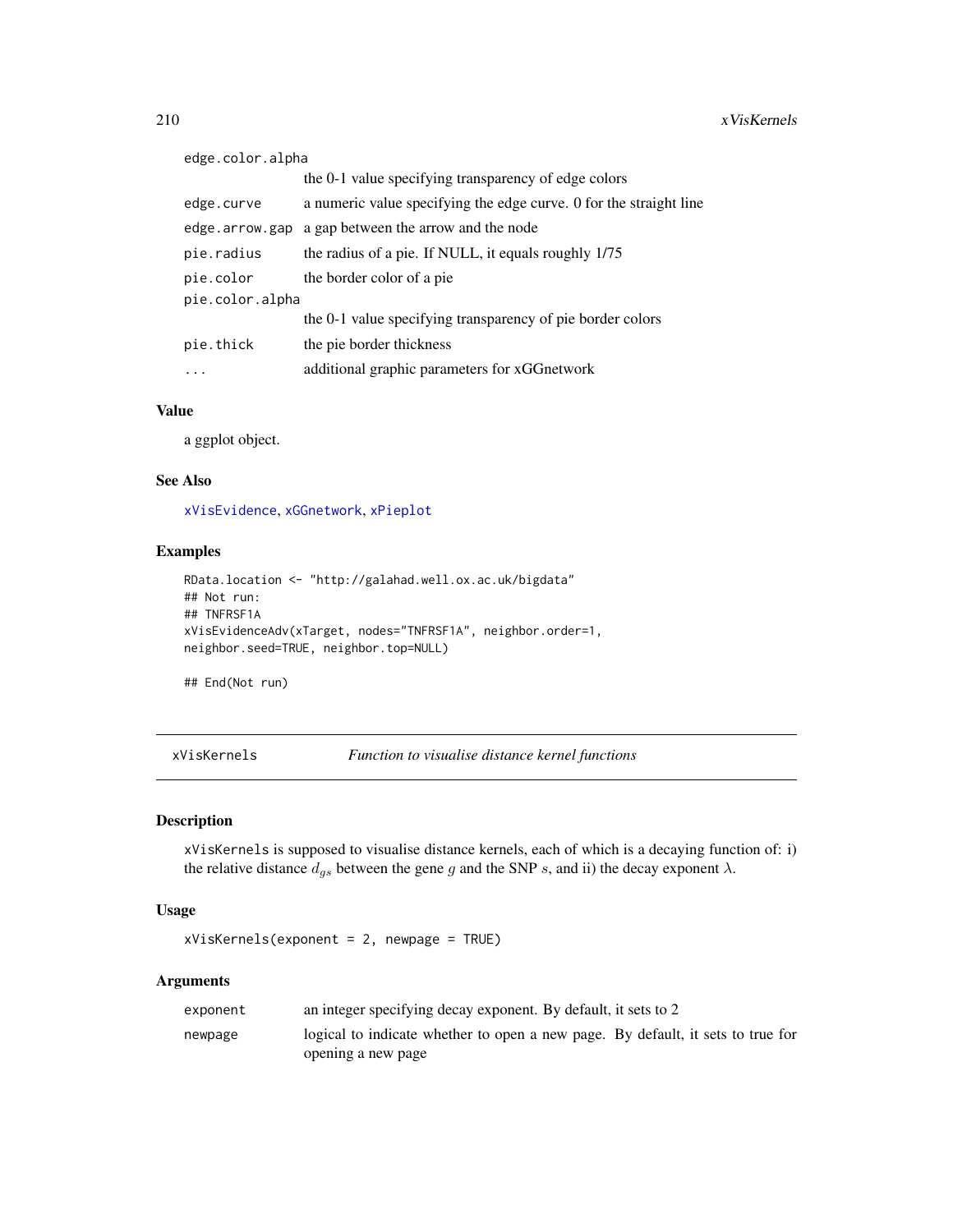#### <span id="page-210-1"></span>xVisNet 211

#### Value

invisible

#### Note

There are five kernels that are currently supported:

- For "slow decay" kernel,  $h_{ds}(t) = 1 d_{as}/D\lambda * (d_{as} \leq D)$
- For "linear decay" kernel,  $h_{ds}(t) = 1 d_{as}/D * (d_{as} \le D)$
- For "rapid decay" kernel,  $h_{ds}(t) = 1 d_{gs}/D^{\lambda} * (d_{gs} \leq D)$

#### See Also

[xVisKernels](#page-209-0)

#### Examples

```
# visualise distance kernels
xVisKernels(exponent=2)
xVisKernels(exponent=3)
```
<span id="page-210-0"></span>xVisNet *Function to visualise a graph object of class "igraph"*

#### Description

xVisNet is supposed to visualise a graph object of class "igraph". It also allows vertices/nodes color-coded according to the input pattern.

#### Usage

```
xVisNet(
g,
pattern = NULL,
colormap{black} = c("yr", "jet", "gbr", "wyr", "br", "bwr", "rainbow", "wb"),ncolors = 40,
zlim = NULL,
colorbar = TRUE,
newpage = TRUE,glayout = layout_with_kk,
vertex.frame.color = NA,
vertex.size = NULL,
vertex.color = NULL,
vertex.shape = NULL,
vertex.label = NULL,
vertex.label.cex = NULL,
vertex.label.dist = 0.3,
```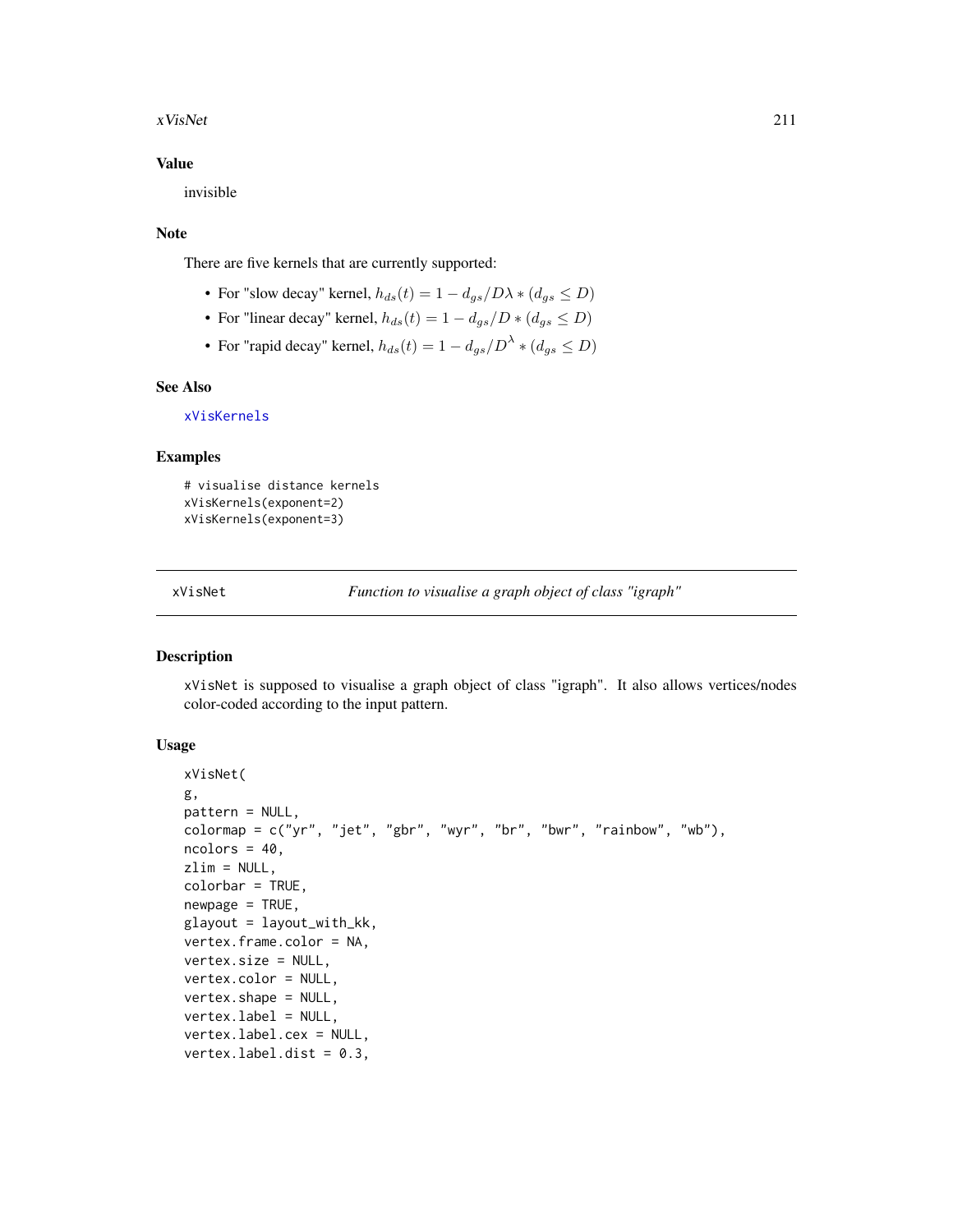```
vertex.label.color = "blue",
vertex.label.family = "sans",
edge.arrow.size = 0.3,
...
)
```

| g        | an object of class "igraph"                                                                                                                                                                                                                                                                                                                                                                                                                                                                                                                                                                                                                                                                                                                                                                                                                                                                                                                    |
|----------|------------------------------------------------------------------------------------------------------------------------------------------------------------------------------------------------------------------------------------------------------------------------------------------------------------------------------------------------------------------------------------------------------------------------------------------------------------------------------------------------------------------------------------------------------------------------------------------------------------------------------------------------------------------------------------------------------------------------------------------------------------------------------------------------------------------------------------------------------------------------------------------------------------------------------------------------|
| pattern  | a numeric vector used to color-code vertices/nodes. Notably, if the input vector<br>contains names, then these names should include all node names of input graph,<br>i.e. V(g)\$name, since there is a mapping operation. After mapping, the length<br>of the patern vector should be the same as the number of nodes of input graph;<br>otherwise, this input pattern will be ignored. The way of how to color-code is<br>to map values in the pattern onto the whole colormap (see the next arguments:<br>colormap, neolors, zlim and colorbar)                                                                                                                                                                                                                                                                                                                                                                                             |
| colormap | short name for the colormap. It can be one of "jet" (jet colormap), "bwr" (blue-<br>white-red colormap), "gbr" (green-black-red colormap), "wyr" (white-yellow-<br>red colormap), "br" (black-red colormap), "yr" (yellow-red colormap), "wb"<br>(white-black colormap), "rainbow" (rainbow colormap, that is, red-yellow-green-<br>cyan-blue-magenta), and "ggplot2" (emulating ggplot2 default color palette).<br>Alternatively, any hyphen-separated HTML color names, e.g. "lightyellow-<br>orange" (by default), "blue-black-yellow", "royalblue-white-sandybrown", "darkgreen-<br>white-darkviolet". A list of standard color names can be found in http://<br>html-color-codes.info/color-names                                                                                                                                                                                                                                         |
| ncolors  | the number of colors specified over the colormap                                                                                                                                                                                                                                                                                                                                                                                                                                                                                                                                                                                                                                                                                                                                                                                                                                                                                               |
| zlim     | the minimum and maximum z/patttern values for which colors should be plotted,<br>defaulting to the range of the finite values of z. Each of the given colors will be<br>used to color an equispaced interval of this range. The midpoints of the intervals<br>cover the range, so that values just outside the range will be plotted                                                                                                                                                                                                                                                                                                                                                                                                                                                                                                                                                                                                           |
| colorbar | logical to indicate whether to append a colorbar. If pattern is null, it always sets<br>to false                                                                                                                                                                                                                                                                                                                                                                                                                                                                                                                                                                                                                                                                                                                                                                                                                                               |
| newpage  | logical to indicate whether to open a new page. By default, it sets to true for<br>opening a new page                                                                                                                                                                                                                                                                                                                                                                                                                                                                                                                                                                                                                                                                                                                                                                                                                                          |
| glayout  | either a function or a numeric matrix configuring how the vertices will be placed<br>on the plot. If layout is a function, this function will be called with the graph<br>as the single parameter to determine the actual coordinates. This function can<br>be one of "layout_nicely" (previously "layout.auto"), "layout_randomly" (pre-<br>viously "layout.random"), "layout_in_circle" (previously "layout.circle"), "lay-<br>out_on_sphere" (previously "layout.sphere"), "layout_with_fr" (previously "lay-<br>out.fruchterman.reingold"), "layout_with_kk" (previously "layout.kamada.kawai"),<br>"layout_as_tree" (previously "layout.reingold.tilford"), "layout_with_lgl" (pre-<br>viously "layout.lgl"), "layout_with_graphopt" (previously "layout.graphopt"),<br>"layout_with_sugiyama" (previously "layout.kamada.kawai"), "layout_with_dh"<br>(previously "layout.davidson.harel"), "layout_with_drl" (previously "layout.drl"), |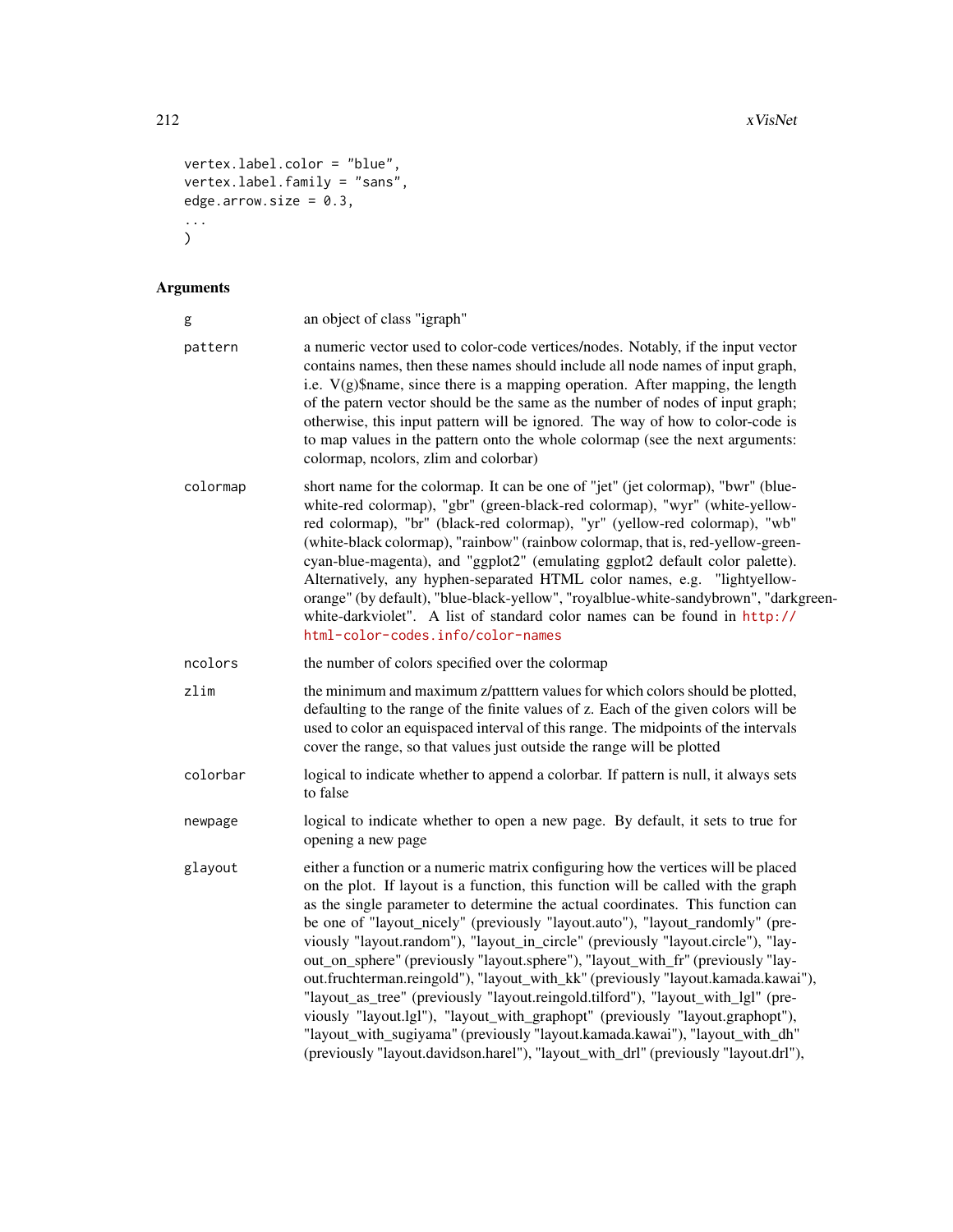<span id="page-212-0"></span>

|                     |                    | "layout_with_gem" (previously "layout.gem"), "layout_with_mds", and "lay-<br>out_as_bipartite". A full explanation of these layouts can be found in http:<br>//igraph.org/r/doc/layout_nicely.html                                                                                                    |  |
|---------------------|--------------------|-------------------------------------------------------------------------------------------------------------------------------------------------------------------------------------------------------------------------------------------------------------------------------------------------------|--|
|                     | vertex.frame.color |                                                                                                                                                                                                                                                                                                       |  |
|                     |                    | the color of the frame of the vertices. If it is NA, then there is no frame                                                                                                                                                                                                                           |  |
|                     | vertex.size        | the size of each vertex. If it is a vector, each vertex may differ in size                                                                                                                                                                                                                            |  |
|                     | vertex.color       | the fill color of the vertices. If it is NA, then there is no fill color. If the pattern<br>is given, this setup will be ignored                                                                                                                                                                      |  |
|                     | vertex.shape       | the shape of each vertex. It can be one of "circle", "square", "csquare", "rectan-<br>gle", "crectangle", "vrectangle", "pie" (http://igraph.org/r/doc/vertex.<br>shape.pie.html), "sphere", and "none". If it sets to NULL, these vertices with<br>negative will be "csquare" and the rest "circle". |  |
|                     | vertex.label       | the label of the vertices. If it is NA, then there is no label. The default vertex<br>labels are the name attribute of the nodes                                                                                                                                                                      |  |
|                     | vertex.label.cex   |                                                                                                                                                                                                                                                                                                       |  |
|                     |                    | the font size of vertex labels.                                                                                                                                                                                                                                                                       |  |
| vertex.label.dist   |                    |                                                                                                                                                                                                                                                                                                       |  |
|                     |                    | the distance of the label from the center of the vertex. If it is 0 then the label is<br>centered on the vertex. If it is 1 then the label is displayed beside the vertex                                                                                                                             |  |
|                     | vertex.label.color |                                                                                                                                                                                                                                                                                                       |  |
|                     |                    | the color of vertex labels                                                                                                                                                                                                                                                                            |  |
| vertex.label.family |                    |                                                                                                                                                                                                                                                                                                       |  |
|                     |                    | the font family of vertex labels                                                                                                                                                                                                                                                                      |  |
|                     | edge.arrow.size    |                                                                                                                                                                                                                                                                                                       |  |
|                     |                    | the size of the arrows for the directed edge. The default value is 1.                                                                                                                                                                                                                                 |  |
|                     | $\cdots$           | additional graphic parameters. See http://igraph.org/r/doc/plot.common.<br>html for the complete list.                                                                                                                                                                                                |  |
|                     |                    |                                                                                                                                                                                                                                                                                                       |  |

invisible

# Note

none

# See Also

[xVisNet](#page-210-0)

# Examples

```
RData.location <- "http://galahad.well.ox.ac.uk/bigdata"
## Not run:
# 1) generate a ring graph
g <- make_ring(10, directed=TRUE)
```
# 2) visualise the graph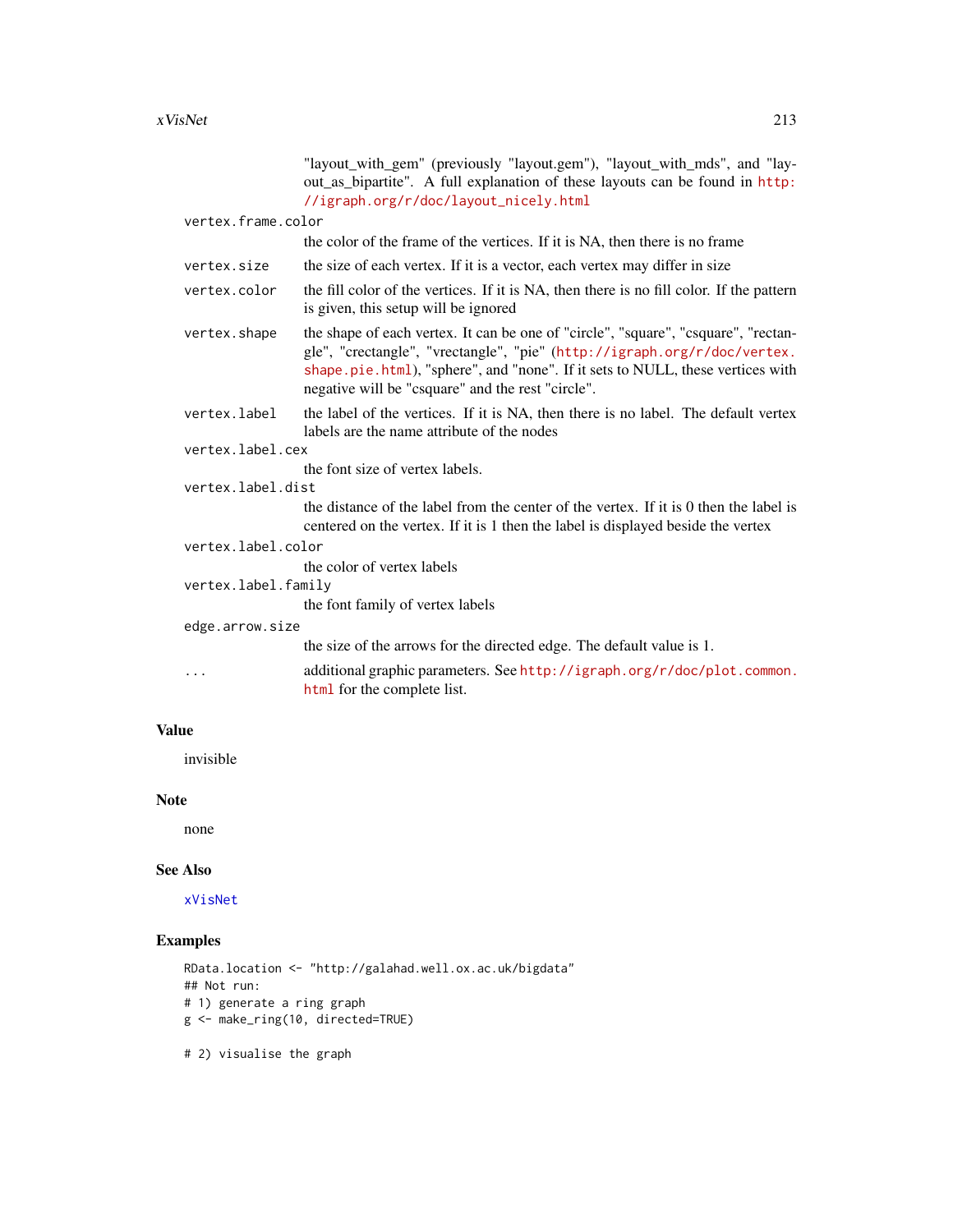```
# 2a) visualise in one go
xVisNet(g=g, vertex.shape="sphere", glayout=layout_with_kk)
# 2b) visualise the graph with layout first calculated
glayout <- layout_(g, with_kk(), component_wise())
xVisNet(g=g, vertex.shape="sphere", glayout=glayout)
# 2c) visualise the graph with layout appended to the graph itself
g <- add_layout_(g, with_kk(), component_wise())
xVisNet(g=g, vertex.shape="sphere")
# 4) visualise the graph with vertices being color-coded by the pattern
pattern <- runif(vcount(g))
names(pattern) <- V(g)$name
xVisNet(g=g, pattern=pattern, colormap="bwr", vertex.shape="sphere")
# 5) use font family (Arial)
BiocManager::install("extrafont")
library(extrafont)
font_import()
fonttable()
## creating PDF files with fonts
loadfonts()
pdf("xVisNet_fonts.pdf", family="Arial Black")
xVisNet(g=g, newpage=FALSE, vertex.label.family="Arial Black",
signature=F)
dev.off()
```
## End(Not run)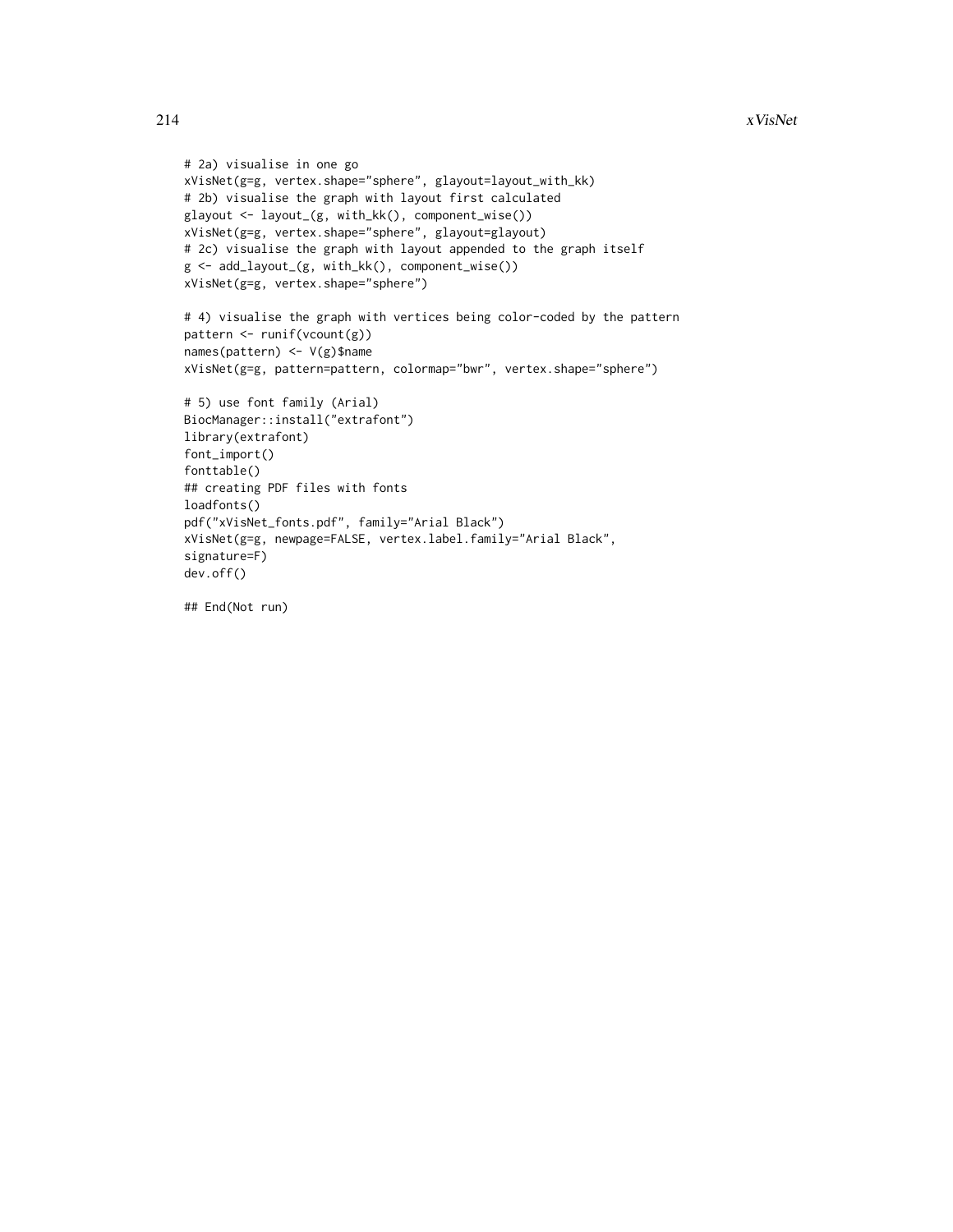# Index

∗ S3 aOnto , [4](#page-3-0) cTarget, [5](#page-4-0) dTarget, [6](#page-5-0)  $EG, 7$  $EG, 7$ eGSEA, [8](#page-7-0) eTarget, [9](#page-8-0) eTerm , [10](#page-9-0) GS , [11](#page-10-0) iSubg , [12](#page-11-0) ls\_eTerm , [12](#page-11-0) pNode , [13](#page-12-0) pPerf , [14](#page-13-0) sGS , [15](#page-14-0) sTarget, [16](#page-15-0) ∗ classes aOnto , [4](#page-3-0) cTarget, [5](#page-4-0) dTarget, [6](#page-5-0)  $EG, 7$  $EG, 7$ eGSEA, [8](#page-7-0) eTarget , [9](#page-8-0) eTerm , [10](#page-9-0) GS , [11](#page-10-0) iSubg , [12](#page-11-0) ls\_eTerm , [12](#page-11-0) pNode , [13](#page-12-0) pPerf , [14](#page-13-0) sGS , [15](#page-14-0) sTarget, [16](#page-15-0) aOnto , [4](#page-3-0) cTarget, [5](#page-4-0) dTarget, [6](#page-5-0)  $EG, 7$  $EG, 7$ eGSEA, [8](#page-7-0) eTarget , [9](#page-8-0)

eTerm , [10](#page-9-0) GS , [11](#page-10-0) iSubg , [12](#page-11-0) ls\_eTerm , [12](#page-11-0) pNode , [13](#page-12-0) pPerf , [14](#page-13-0) print.aOnto *(*aOnto *)* , [4](#page-3-0) print.cTarget *(*cTarget *)* , [5](#page-4-0) print.dTarget *(*dTarget *)* , [6](#page-5-0) print.EG *(*EG *)* , [7](#page-6-0) print.eGSEA *(*eGSEA *)* , [8](#page-7-0) print.eTarget *(*eTarget *)* , [9](#page-8-0) print.eTerm *(*eTerm *)* , [10](#page-9-0) print.GS *(*GS *)* , [11](#page-10-0) print.iSubg *(*iSubg *)* , [12](#page-11-0) print.ls\_eTerm *(*ls\_eTerm *)* , [12](#page-11-0) print.pNode *(*pNode *)* , [13](#page-12-0) print.pPerf *(*pPerf *)* , [14](#page-13-0) print.sGS *(*sGS *)* , [15](#page-14-0) print.sTarget *(*sTarget *)* , [16](#page-15-0) sGS , [15](#page-14-0) sTarget, [16](#page-15-0) xAggregate , *[17](#page-16-0)* , [17](#page-16-0) , *[44](#page-43-1)* xCheckParallel , *[18](#page-17-1)* , [18](#page-17-1) , *[187](#page-186-1)* xCircos , [19](#page-18-0) xColormap , [22](#page-21-1) , *[24](#page-23-0)* , *[101](#page-100-0)* , *[113](#page-112-1) , [114](#page-113-0)* , *[143](#page-142-0)* , *[207](#page-206-0)* xCombineNet , [24](#page-23-0) xContour , [26](#page-25-0) , *[27](#page-26-0)* xConverter , [27](#page-26-0) xCorrelation , [29](#page-28-0) , *[30](#page-29-0)* , *[126](#page-125-0)* xDAGanno , [31](#page-30-0) , *[32](#page-31-0)* , *[53](#page-52-0)* , *[141](#page-140-0)* xDefineEQTL , [33](#page-32-1) , *[155](#page-154-0)* , *[158](#page-157-0)* , *[161](#page-160-0)* , *[191](#page-190-0)* xDefineHIC , [41](#page-40-1) , *[155](#page-154-0)* , *[158](#page-157-0)* , *[162](#page-161-0)* , *[167](#page-166-0)* , *[189](#page-188-0) , [190](#page-189-0)* xDefineNet , *[25](#page-24-0)* , [44](#page-43-1) , *[89](#page-88-0)* , *[133](#page-132-0)* , *[202](#page-201-0)* xDefineOntology , [47](#page-46-0) , *[55](#page-54-0)* , *[57](#page-56-0)* , *[148](#page-147-0)*